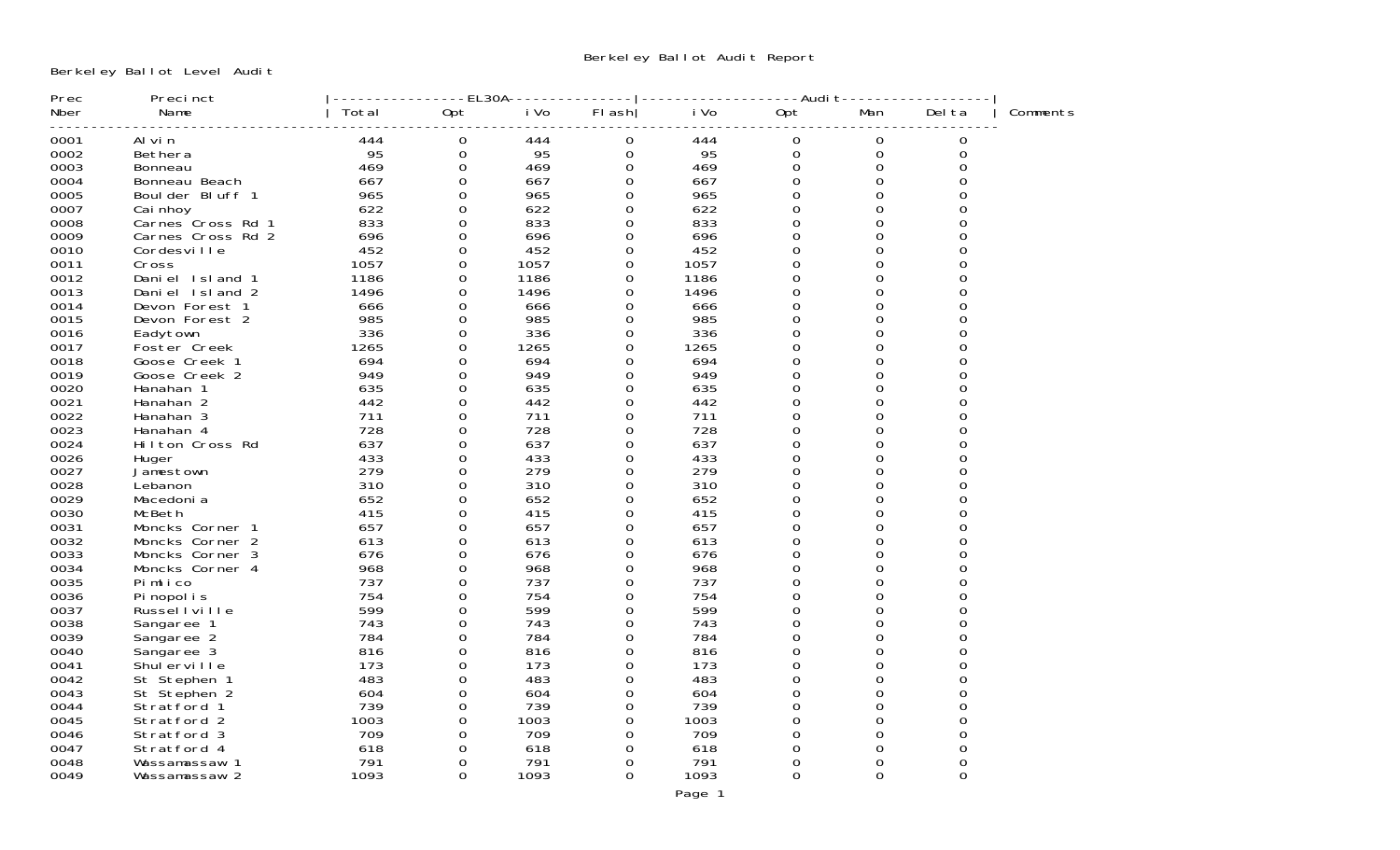|                  |                      |       |          |       |          | Berkeley Ballot Audit Report |      |   |   |
|------------------|----------------------|-------|----------|-------|----------|------------------------------|------|---|---|
| 0050             | Westview 1           | 937   |          | 937   |          | 937                          |      |   |   |
| 0051             | Westview 2           | 1085  |          | 1085  |          | 1085                         |      |   |   |
| 0052             | Westview 3           | 607   |          | 607   |          | 607                          |      |   |   |
| 0054             | Beverly Hills        | 458   |          | 458   |          | 458                          |      |   |   |
| 0055             | Howe Hall 1          | 661   |          | 661   |          | 661                          |      |   |   |
| 0056             | Howe Hall 2          | 428   |          | 428   |          | 428                          |      |   |   |
| 0057             | Liberty Hall         | 469   |          | 469   |          | 469                          |      |   |   |
| 0058             | Medway               | 833   |          | 833   |          | 833                          |      |   |   |
| 0059             | Whitesville 1        | 681   |          | 681   |          | 681                          |      |   |   |
| 0060             | Whitesville 2        | 530   |          | 530   |          | 530                          |      |   |   |
| Precincts Total: |                      | 39368 | O        | 39368 | 0        | 39368                        |      |   |   |
| 0750             | Absentee             | 4024  | 2320     | 1704  |          | 1704                         | 2320 |   |   |
| 0751             | Absentee 2           | 37    | $\Omega$ | 37    |          | 37                           |      |   |   |
| 0800             | Emergency            | 62    | 62       |       |          |                              | 62   |   |   |
| 0801             | Emergency 2          |       |          |       |          |                              |      |   |   |
| 0850             | Fai I safe           | 46    |          | 46    |          | 46                           |      |   |   |
| 0851             | Failsafe 2           |       |          |       |          |                              |      |   |   |
| 0900             | Provi si onal        | 18    | 18       |       |          |                              | 18   |   |   |
| 0901             | Provisional 2        |       |          |       |          |                              |      |   |   |
| 0950             | Failsafe Provisional | 87    | 87       |       |          |                              | 87   |   |   |
| Vi rtual         | Precincts Total:     | 4280  | 2487     | 1793  | 0        | 1793                         | 2487 |   |   |
| Grand Total:     |                      | 43648 | 2487     | 41161 | $\Omega$ | 41161                        | 2487 | O | 0 |

NOTE: Any manual entries shown on this report are supported by the Manual Entry log (EL68).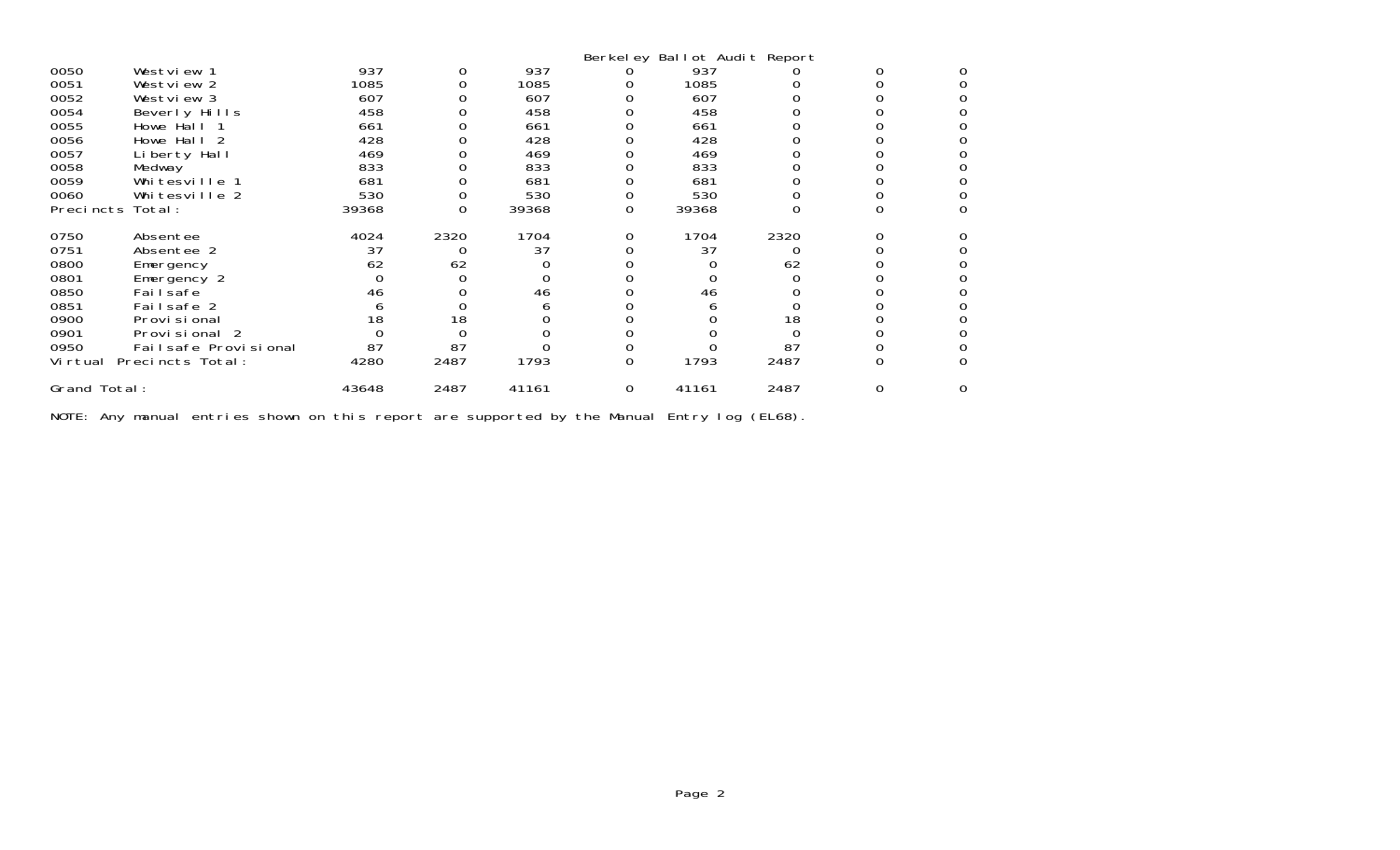Berkeley Vote Level Audit Report

## Berkeley Vote Audit

| Precinct Number / Name            |                     |          |                |         |              | -------EL30A----------------- <br>-----Audit------- |  |
|-----------------------------------|---------------------|----------|----------------|---------|--------------|-----------------------------------------------------|--|
| Office                            | Candidate           | Party    | Total          | Optical | iVo          | Flash<br>i Vo<br>Deltal<br>Comments                 |  |
|                                   |                     |          |                |         |              |                                                     |  |
| 0001 Alvin                        |                     | (GRN)    |                | 0       |              |                                                     |  |
| STRAIGHT PARTY                    | Green               |          | 76             |         | 76           | 2<br>76                                             |  |
| STRAIGHT PARTY                    | Republican          | (REP)    |                |         |              |                                                     |  |
| STRAIGHT PARTY                    | Libertarian         | (LIB)    | 6              |         | 6            |                                                     |  |
| STRAIGHT PARTY                    | Democratic          | (DEM)    | 259            |         | 259          | 259                                                 |  |
| STRAIGHT PARTY                    | Working Families    | (WFM)    | $\Omega$       |         | 0            | * No Audit Data expected or found                   |  |
| STRAIGHT PARTY                    | United Citizens     | (UNC)    |                |         |              | No Audit Data expected or found                     |  |
| STRAIGHT PARTY                    | Independence        | (IND)    | $\mathbf{1}$   |         |              |                                                     |  |
| Governor                          | Morgan Bruce Reeves | (GRN)    |                | 0       |              | 5                                                   |  |
| Governor                          | Nikki R Haley       | (REP)    | 114            |         | 114          | 114                                                 |  |
| Governor                          | Vincent A Sheheen   | (DEM)    | 308            |         | 308          | 308                                                 |  |
| Governor                          | Morgan Bruce Reeves | (UNC)    |                |         |              |                                                     |  |
| Governor                          | WRITE-IN            |          | $\Omega$       |         | $\Omega$     | * No Audit Data expected or found                   |  |
| Lieutenant Governor               | Ken Ard             | (REP)    | 108            |         | 108          | 108                                                 |  |
| Lieutenant Governor               | Ashley Cooper       | (DEM)    | 312            |         | 312          | 312                                                 |  |
| Lieutenant Governor               | WRITE-IN            |          | 0              |         | 0            | * No Audit Data expected or found                   |  |
| Secretary of State                | Mark Hammond        | (REP)    | 117            |         | 117          | 117                                                 |  |
| Secretary of State                | Marjorie L Johnson  | (DEM)    | 297            |         | 297          | 297<br>O                                            |  |
| Secretary of State                | WRITE-IN            |          | $\Omega$       |         | $\mathbf{0}$ | * No Audit Data expected or found                   |  |
| State Treasurer                   | Curtis Loftis       | (REP)    | 137            |         | 137          | 137                                                 |  |
| State Treasurer                   | WRITE-IN            |          | $\Omega$       |         | $\Omega$     | * No Audit Data expected or found                   |  |
| Attorney General                  | Leslie Minerd       | (GRN)    | .5             |         |              |                                                     |  |
| Attorney General                  | Alan Wilson         | $($ REP) | 113            |         | 113          | 113                                                 |  |
| Attorney General                  | Matthew Richardson  | (DEM)    | 313            |         | 313          | 313                                                 |  |
| Attorney General                  | WRITE-IN            |          | $\mathbf{0}$   |         | 0            | * No Audit Data expected or found                   |  |
| Comptroller General               | Richard A Eckstrom  | (REP)    | 115            |         | 115          | 115                                                 |  |
| Comptroller General               | Robert Barber       | (DEM)    | 311            |         | 311          | 311                                                 |  |
| Comptroller General               | WRITE-IN            |          | $\Omega$       |         | 0            | No Audit Data expected or found                     |  |
| State Superintendent of Education | Doretha A Bull      | (GRN)    | $\overline{3}$ |         | 3            |                                                     |  |
| State Superintendent of Education | Mick Zais           | (REP)    | 106            |         | 106          | 106                                                 |  |
| State Superintendent of Education | Tim Moultrie        | (LIB)    | 15             |         | 15           | 15                                                  |  |
| State Superintendent of Education | Frank Holleman      | (DEM)    | 298            |         | 298          | 298                                                 |  |
| State Superintendent of Education | Tony Fayyazi        | (IND)    | 1              |         | 1            |                                                     |  |
| State Superintendent of Education | WRITE-IN            |          | $\Omega$       |         | $\Omega$     | No Audit Data expected or found                     |  |
| Adjutant General                  | Bob Livingston      | (REP)    | 137            |         | 137          | 137                                                 |  |
| Adjutant General                  | WRITE-IN            |          | $\Omega$       |         | $\Omega$     | * No Audit Data expected or found<br>0              |  |
| Commissioner of Agriculture       | Hugh Weathers       | (REP)    | 124            |         | 124          | 124                                                 |  |
| Commissioner of Agriculture       | Tom E Elliott       | (DEM)    | 306            |         | 306          | 306                                                 |  |
| Commissioner of Agriculture       | WRITE-IN            |          | $\mathbf 0$    |         | 0            | * No Audit Data expected or found                   |  |
| U.S. Senate                       | Tom Clements        | (GRN)    | 23             |         | 23           | 23                                                  |  |
| U.S. Senate                       | Jim DeMint          | (REP)    | 134            |         | 134          | 134                                                 |  |
| U.S. Senate                       | Alvin M Greene      | (DEM)    | 268            |         | 268          | 268                                                 |  |
| U.S. Senate                       | WRITE-IN            |          |                |         | 0            | * No Audit Data expected or found                   |  |
| U.S. House of Rep. District 6     | Nammu Y Muhammad    | (GRN)    | 3              |         | 3            |                                                     |  |
| U.S. House of Rep. District 6     | Jim Pratt           | (REP)    | 113            |         | 113          | 113                                                 |  |
| U.S. House of Rep. District 6     | James E Jim Clyburn | (DEM)    | 315            |         | 315          | 315<br>0                                            |  |
|                                   |                     |          |                |         |              |                                                     |  |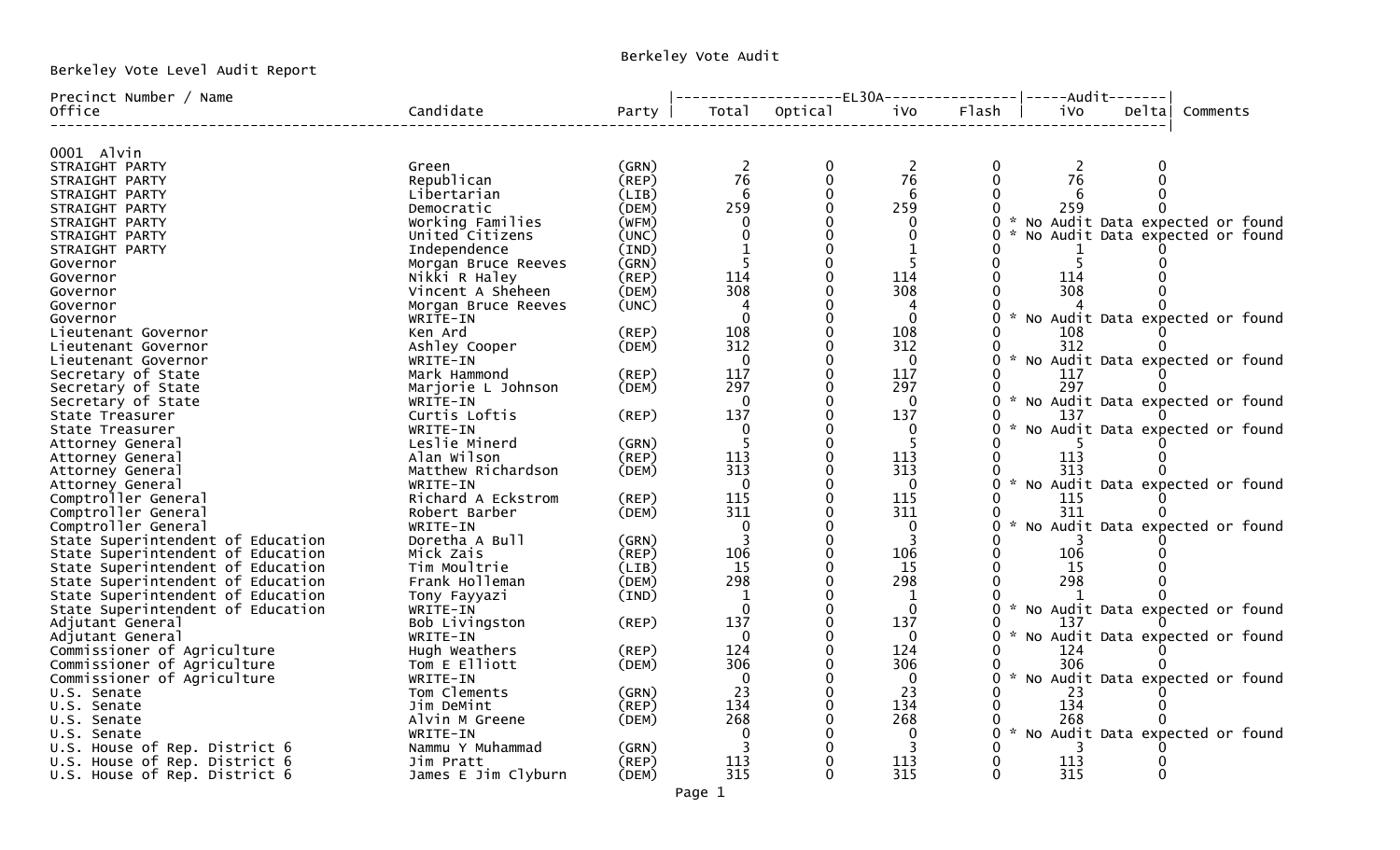|                                                                          |                                |                | Berkeley Vote Audit |          |              |                                                                           |
|--------------------------------------------------------------------------|--------------------------------|----------------|---------------------|----------|--------------|---------------------------------------------------------------------------|
| U.S. House of Rep. District 6                                            | WRITE-IN                       |                |                     | 0        |              | No Audit Data expected or found                                           |
| State House of Rep Dist 100                                              | C David Umphlett Jr            | (REP)          | 0                   | $\Omega$ |              | No Audit Data expected or found                                           |
| State House of Rep Dist 100                                              | WRITE-IN                       |                | $\Omega$            |          | 0            | * No Audit Data expected or found                                         |
| State House of Rep Dist 102                                              | Joseph J Caplinger Jr          | (REP)          | 111                 |          | 111          | 111                                                                       |
| State House of Rep Dist 102                                              | Joe H Jefferson Jr             | (DEM)          | 317                 |          | 317          | 317                                                                       |
| State House of Rep Dist 102                                              | WRITE-IN                       |                | $\Omega$            |          | $\mathbf{0}$ | * No Audit Data expected or found                                         |
| County Supervisor                                                        | Dan Davis                      | (REP)          | 158                 |          | 158          | 158                                                                       |
| County Supervisor                                                        | WRITE-IN                       |                | 0<br>156            |          | 0<br>156     | No Audit Data expected or found                                           |
| Sheriff<br>Sheriff                                                       | Wayne Dewitt<br>WRITE-IN       | (REP)          |                     |          | 1            | 156                                                                       |
| Probate Judge                                                            | Keith Kornahrens               | (REP)          | 148                 |          | 148          | 148                                                                       |
| Probate Judge                                                            | WRITE-IN                       |                | $\Omega$            |          | 0            | $\mathcal{H}$<br>No Audit Data expected or found                          |
| Clerk of Court                                                           | Mary P Brown                   | (REP)          | 155                 |          | 155          | 155                                                                       |
| Clerk of Court                                                           | WRITE-IN                       |                | 0                   |          | $\Omega$     | No Audit Data expected or found                                           |
| Coroner                                                                  | Bill Salisbury                 | (REP)          | 153                 |          | 153          | 153                                                                       |
| Coroner                                                                  | WRITE-IN                       |                | $\Omega$            |          | 0            | $\mathcal{H}$<br>No Audit Data expected or found                          |
| Register of Deeds                                                        | Cindy B Forte                  | (REP)          | 148                 |          | 148          | 148                                                                       |
| Register of Deeds                                                        | WRITE-IN                       |                | 0                   |          | 0            | * No Audit Data expected or found                                         |
| County Council District 6                                                | Jack H Schurlknight            | (REP)          | 0                   |          |              | No Audit Data expected or found                                           |
| County Council District 6                                                | WRITE-IN                       |                | 0                   |          | $\mathbf{0}$ | *<br>No Audit Data expected or found                                      |
| County Council District 8                                                | Steve Davis                    | (DEM)          | 351                 |          | 351          | 351                                                                       |
| County Council District 8                                                | WRITE-IN                       |                | $\Omega$            |          | 0            | No Audit Data expected or found<br>$\mathcal{H}$                          |
| School Board District 8                                                  | Frank Wright                   |                | 90                  |          | 90           | 90                                                                        |
| School Board District 8                                                  | WRITE-IN                       |                | $\mathbf 0$         |          | $\mathbf 0$  | No Audit Data expected or found                                           |
| Soil and Water District Commission                                       | Troy Diel                      |                | 70<br>76            |          | 70           | 70                                                                        |
| Soil and Water District Commission<br>Soil and Water District Commission | Diane Edwins                   |                | $\mathbf 0$         |          | 76<br>0      | 76<br>No Audit Data expected or found                                     |
| Amendment 1                                                              | WRITE-IN                       |                | 305                 |          | 305          | 305                                                                       |
| Amendment 1                                                              | Yes<br>No                      |                | 36                  |          | 36           | 36                                                                        |
| Amendment 2                                                              | Yes                            |                | 269                 |          | 269          | 269                                                                       |
| Amendment 2                                                              | No                             |                | 58                  |          | 58           | 58                                                                        |
| Amendment 3                                                              | Yes                            |                | 208                 |          | 208          | 208                                                                       |
| Amendment 3                                                              | NO.                            |                | 113                 |          | 113          | 113                                                                       |
| Amendment 4                                                              | Yes                            |                | 224                 |          | 224          | 224                                                                       |
| Amendment 4                                                              | NO.                            |                | 89                  |          | 89           | 89                                                                        |
| Local Question                                                           | Yes                            |                | 196                 | 0        | 196          | 196                                                                       |
| Local Question                                                           | <b>NO</b>                      |                | 117                 | 0        | 117          | 117                                                                       |
|                                                                          |                                |                |                     |          |              |                                                                           |
| 0002 Bethera                                                             |                                |                |                     |          |              |                                                                           |
| STRAIGHT PARTY                                                           | Green                          | (GRN)          | 1                   | 0        | 1            | 0<br>0                                                                    |
| STRAIGHT PARTY                                                           | Republican                     | (REP)          | 50                  | 0        | 50           | 50                                                                        |
| STRAIGHT PARTY                                                           | Libertarian                    | (LIB)          | 0                   |          |              | * No Audit Data expected or found<br>*                                    |
| STRAIGHT PARTY<br>STRAIGHT PARTY                                         | Democratic<br>Working Families | (DEM)<br>(WFM) | $\Omega$            |          |              | No Audit Data expected or found<br>∩<br>* No Audit Data expected or found |
| STRAIGHT PARTY                                                           | United Citizens                | (UNC)          |                     |          |              | * No Audit Data expected or found                                         |
| STRAIGHT PARTY                                                           | Independence                   | (IND)          |                     |          |              |                                                                           |
| Governor                                                                 | Morgan Bruce Reeves            | (GRN)          | 0                   |          | $\Omega$     | No Audit Data expected or found                                           |
| Governor                                                                 | Nikki R Haley                  | $($ REP $)$    | 85                  |          | 85           | 85                                                                        |
| Governor                                                                 | Vincent A Sheheen              | (DEM)          |                     |          |              |                                                                           |
| Governor                                                                 | Morgan Bruce Reeves            | (UNC)          |                     |          |              | * No Audit Data expected or found                                         |
| Governor                                                                 | WRITE-IN                       |                |                     |          |              |                                                                           |
| Lieutenant Governor                                                      | Ken Ard                        | $($ REP $)$    | 77                  | 0        | 77           | 77                                                                        |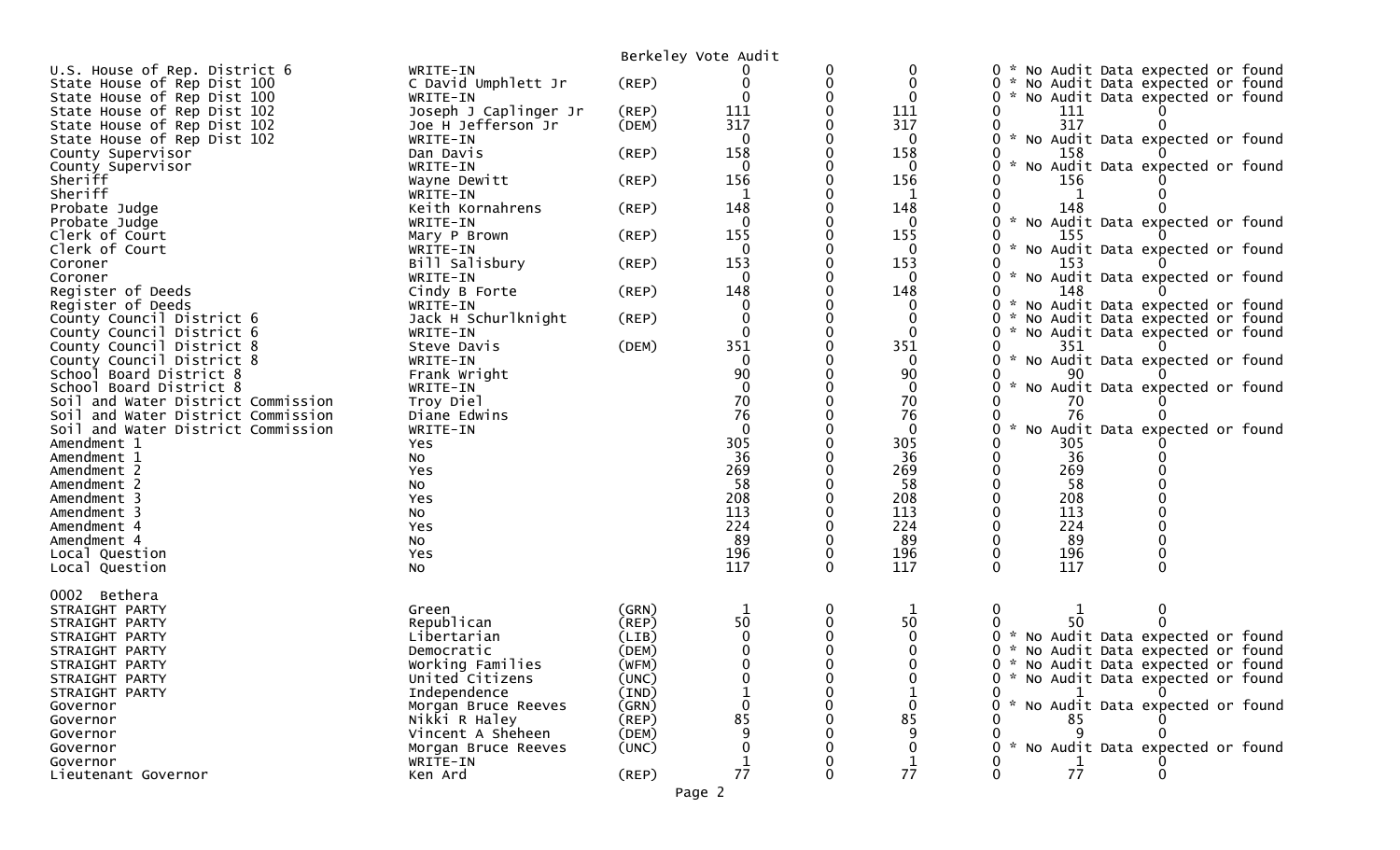|                                                      |                          | Berkeley Vote Audit |                |   |                      |                                                  |
|------------------------------------------------------|--------------------------|---------------------|----------------|---|----------------------|--------------------------------------------------|
| Lieutenant Governor                                  | Ashley Cooper            | (DEM)               | 17             | 0 | 17                   | 17                                               |
| Lieutenant Governor                                  | WRITE-IN                 |                     | 0              | 0 | $\mathbf{0}$         | No Audit Data expected or found                  |
| Secretary of State                                   | Mark Hammond             | (REP)               | 92             |   | 92                   | 92                                               |
| Secretary of State                                   | Marjorie L Johnson       | (DEM)               |                |   |                      |                                                  |
| Secretary of State                                   | WRITE-IN                 |                     |                |   | $\Omega$             | $\mathcal{H}$<br>No Audit Data expected or found |
| State Treasurer                                      | Curtis Loftis            | (REP)               | 93             |   | 93                   |                                                  |
| State Treasurer                                      | WRITE-IN                 |                     |                |   | $\mathbf{0}$         | No Audit Data expected or found                  |
| Attorney General                                     | Leslie Minerd            | (GRN)               |                |   |                      |                                                  |
| Attorney General                                     | Alan Wilson              | (REP)               | 86             |   | 86                   | 86                                               |
| Attorney General                                     | Matthew Richardson       | (DEM)               |                |   | 6                    |                                                  |
| Attorney General                                     | WRITE-IN                 |                     |                |   | $\Omega$             | $\sim$<br>No Audit Data expected or found        |
| Comptroller General                                  | Richard A Eckstrom       | (REP)               | 83             |   | 83                   |                                                  |
| Comptroller General                                  | Robert Barber            | (DEM)               | 12             |   | 12                   | 12                                               |
| Comptroller General                                  | WRITE-IN                 |                     |                |   | $\mathbf{0}$         | No Audit Data expected or found                  |
| State Superintendent of Education                    | Doretha A Bull           | (GRN)               |                |   |                      |                                                  |
| State Superintendent of Education                    | Mick Zais                | (REP)               | 87             |   | 87                   |                                                  |
| State Superintendent of Education                    | Tim Moultrie             | (LIB)               |                |   |                      |                                                  |
| State Superintendent of Education                    | Frank Holleman           | (DEM)               |                |   |                      |                                                  |
| State Superintendent of Education                    | Tony Fayyazi             | (IND)               |                |   |                      |                                                  |
| State Superintendent of Education                    | WRITE-IN                 |                     |                |   | $\Omega$             | No Audit Data expected or found                  |
| Adjutant General                                     | Bob Livingston           | (REP)               | 93             |   | 93                   |                                                  |
| Adjutant General                                     | WRITE-IN                 |                     | $\Omega$       |   | $\Omega$             | No Audit Data expected or found<br>$\mathcal{H}$ |
| Commissioner of Agriculture                          | Hugh Weathers            | (REP)               | 89             |   | 89                   |                                                  |
| Commissioner of Agriculture                          | Tom E Elliott            | (DEM)               |                |   |                      |                                                  |
| Commissioner of Agriculture                          | WRITE-IN                 |                     |                |   | $\mathbf 0$          | No Audit Data expected or found                  |
| U.S. Senate                                          | Tom Clements             | (GRN)               |                |   |                      |                                                  |
| U.S. Senate                                          | Jim DeMint               | (REP)               | 89             |   | 89                   | 89                                               |
| U.S. Senate                                          | Alvin M Greene           | (DEM)               |                |   |                      |                                                  |
| U.S. Senate                                          | WRITE-IN                 |                     |                |   |                      | No Audit Data expected or found                  |
| U.S. House of Rep. District 6                        | Nammu Y Muhammad         | (GRN)               |                |   |                      |                                                  |
| U.S. House of Rep. District 6                        | Jim Pratt                | (REP)               | 85             |   | 85                   | 85                                               |
| U.S. House of Rep. District 6                        | James E Jim Clyburn      | (DEM)               | q              |   |                      |                                                  |
| U.S. House of Rep. District 6                        | WRITE-IN                 |                     | $\Omega$       |   | $\Omega$             | No Audit Data expected or found                  |
| State House of Rep Dist 100                          | C David Umphlett Jr      | (REP)               | 94             |   | 94                   |                                                  |
| State House of Rep Dist 100                          | WRITE-IN                 |                     | $\Omega$       |   | $\mathbf 0$          | No Audit Data expected or found                  |
| County Supervisor                                    | Dan Davis                | (REP)               | 91             |   | 91                   |                                                  |
| County Supervisor                                    | WRITE-IN                 |                     |                |   |                      |                                                  |
| Sheriff                                              | Wayne Dewitt             | (REP)               | 93             |   | 93                   |                                                  |
| Sheriff                                              | WRITE-IN                 |                     | $\Omega$       |   | $\Omega$             | No Audit Data expected or found                  |
| Probate Judge                                        | Keith Kornahrens         | (REP)               | 94             |   | 94                   |                                                  |
| Probate Judge                                        | WRITE-IN                 |                     | $\Omega$       |   | $\Omega$             | No Audit Data expected or found                  |
| Clerk of Court                                       | Mary P Brown             | (REP)               | 94             |   | 94                   |                                                  |
| Clerk of Court                                       | WRITE-IN                 |                     | $\Omega$<br>92 |   | $\Omega$<br>92       | * No Audit Data expected or found                |
| Coroner                                              | Bill Salisbury           | $($ REP $)$         |                |   | $\mathbf{0}$         |                                                  |
| Coroner                                              | WRITE-IN                 |                     | $\mathbf{0}$   |   |                      | 0 * No Audit Data expected or found              |
| Register of Deeds                                    | Cindy B Forte            | (REP)               | 95             |   | 95<br>$\bf{0}$       | 95<br>* No Audit Data expected or found          |
| Register of Deeds                                    | WRITE-IN                 |                     |                |   | 54                   | 54                                               |
| County Council District 6                            | Jack H Schurlknight      | $($ REP $)$         | 54<br>$\Omega$ |   | $\Omega$             | * No Audit Data expected or found                |
| County Council District 6                            | WRITE-IN                 |                     | 21             |   |                      |                                                  |
| County Council District 8                            | Steve Davis              | (DEM)               | $\overline{0}$ |   | 21<br>$\overline{0}$ | * No Audit Data expected or found                |
| County Council District 8<br>School Board District 8 | WRITE-IN<br>Frank Wright |                     | 49             |   | 49                   | 49                                               |
|                                                      |                          |                     |                |   |                      |                                                  |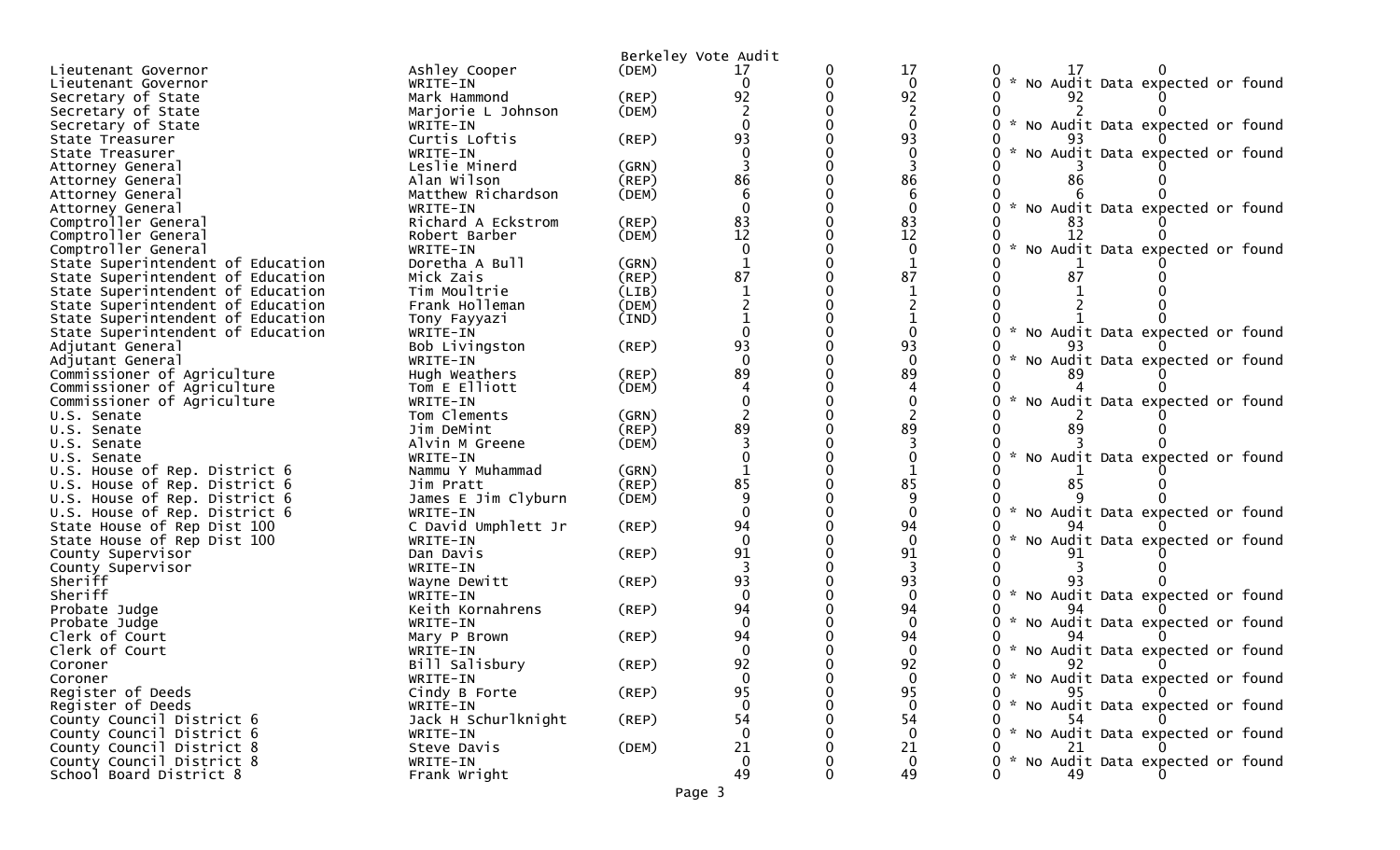|                                                                                                                                                                                                                                                                                                                     |                                                                                                                                                                                                         |                                                                                                       | Berkeley Vote Audit                                                             |                  |                                                                                          |                                                                                                                                                                                            |
|---------------------------------------------------------------------------------------------------------------------------------------------------------------------------------------------------------------------------------------------------------------------------------------------------------------------|---------------------------------------------------------------------------------------------------------------------------------------------------------------------------------------------------------|-------------------------------------------------------------------------------------------------------|---------------------------------------------------------------------------------|------------------|------------------------------------------------------------------------------------------|--------------------------------------------------------------------------------------------------------------------------------------------------------------------------------------------|
| School Board District 8<br>Soil and Water District Commission<br>Soil and Water District Commission<br>Soil and Water District Commission<br>Amendment 1<br>Amendment 1<br>Amendment 2<br>Amendment 2<br>Amendment 3<br>Amendment 3<br>Amendment 4<br>Amendment 4<br>Local Question<br>Local Question               | WRITE-IN<br>Troy Diel<br>Diane Edwins<br>WRITE-IN<br>Yes<br>NO.<br>Yes<br>No<br>Yes<br>NO.<br>Yes<br>NO.<br>Yes<br>NO.                                                                                  |                                                                                                       | 42<br>51<br>$\Omega$<br>87<br>6<br>83<br>10<br>54<br>39<br>60<br>33<br>39<br>52 | 0<br>0<br>0<br>0 | 0<br>42<br>51<br>$\mathbf{0}$<br>87<br>6<br>83<br>10<br>54<br>39<br>60<br>33<br>39<br>52 | 0<br>No Audit Data expected or found<br>0<br>42<br>51<br>$\mathcal{H}$<br>No Audit Data expected or found<br>87<br>6<br>83<br>10<br>0<br>54<br>39<br>60<br>33<br>39<br>52<br>$\Omega$<br>0 |
| 0003<br>Bonneau<br>STRAIGHT PARTY<br>STRAIGHT PARTY<br>STRAIGHT PARTY<br>STRAIGHT PARTY<br>STRAIGHT PARTY<br>STRAIGHT PARTY<br>STRAIGHT PARTY<br>Governor<br>Governor<br>Governor<br>Governor<br>Governor                                                                                                           | Green<br>Republican<br>Libertarian<br>Democratic<br>Working Families<br>United Citizens<br>Independence<br>Morgan Bruce Reeves<br>Nikki R Haley<br>Vincent A Sheheen<br>Morgan Bruce Reeves<br>WRITE-IN | (GRN)<br>(REP)<br>(LIB)<br>(DEM)<br>(WFM)<br>(UNC)<br>(IND)<br>(GRN)<br>$($ REP $)$<br>(DEM)<br>(UNC) | 137<br>2<br>146<br>$\overline{3}$<br>240<br>206                                 | 0<br>0           | 4<br>137<br>2<br>146<br>0<br>3<br>240<br>206                                             | 0<br>137<br>0<br>146<br>No Audit Data expected or found<br>240<br>206                                                                                                                      |
| Lieutenant Governor<br>Lieutenant Governor<br>Lieutenant Governor<br>Secretary of State<br>Secretary of State                                                                                                                                                                                                       | Ken Ard<br>Ashley Cooper<br>WRITE-IN<br>Mark Hammond<br>Marjorie L Johnson                                                                                                                              | (REP)<br>(DEM)<br>(REP)<br>(DEM)                                                                      | 230<br>213<br>$\Omega$<br>253<br>198                                            |                  | 230<br>213<br>$\Omega$<br>253<br>198                                                     | 230<br>213<br>No Audit Data expected or found<br>253<br>198                                                                                                                                |
| Secretary of State<br>State Treasurer<br>State Treasurer<br>Attorney General<br>Attorney General<br>Attorney General                                                                                                                                                                                                | WRITE-IN<br>Curtis Loftis<br>WRITE-IN<br>Leslie Minerd<br>Alan Wilson<br>Matthew Richardson                                                                                                             | (REP)<br>(GRN)<br>$($ REP $)$<br>(DEM)                                                                | $\Omega$<br>279<br>$\Omega$<br>10<br>239<br>208                                 |                  | 0<br>279<br>0<br>10<br>239<br>208                                                        | $\mathcal{H}$<br>0<br>No Audit Data expected or found<br>279<br>No Audit Data expected or found<br>0<br>*<br>10<br>239<br>208                                                              |
| Attorney General<br>Comptroller General<br>Comptroller General<br>Comptroller General<br>State Superintendent of Education<br>State Superintendent of Education<br>State Superintendent of Education<br>State Superintendent of Education<br>State Superintendent of Education<br>State Superintendent of Education | WRITE-IN<br>Richard A Eckstrom<br>Robert Barber<br>WRITE-IN<br>Doretha A Bull<br>Mick Zais<br>Tim Moultrie<br>Frank Holleman<br>Tony Fayyazi<br>WRITE-IN                                                | (REP)<br>(DEM)<br>(GRN)<br>$($ REP $)$<br>(LIB)<br>(DEM)<br>(IND)                                     | 0<br>243<br>209<br>231<br>10<br>204<br>5<br>0                                   | 0                | 0<br>243<br>209<br>0<br>231<br>10<br>204<br>5<br>0                                       | No Audit Data expected or found<br>243<br>209<br>No Audit Data expected or found<br>231<br>0<br>10<br>204<br>No Audit Data expected or found                                               |
| Adjutant General<br>Adjutant General<br>Commissioner of Agriculture                                                                                                                                                                                                                                                 | Bob Livingston<br>WRITE-IN<br>Hugh Weathers                                                                                                                                                             | (REF)<br>$($ REP $)$                                                                                  | 281<br>0<br>247                                                                 | 0                | 281<br>$\mathbf{0}$<br>247                                                               | 281<br>No Audit Data expected or found<br>*<br>247<br>0.                                                                                                                                   |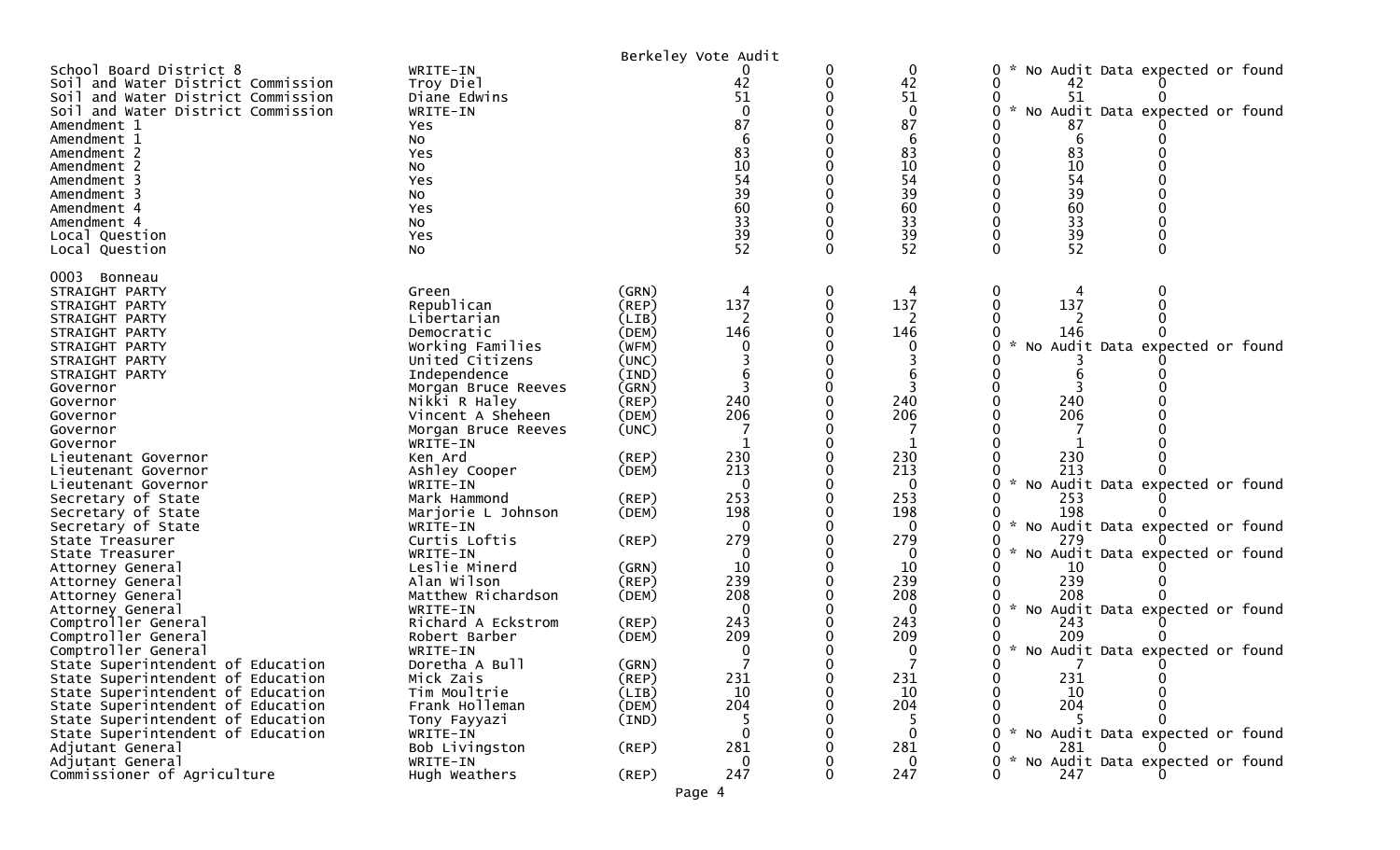|                                                                          |                          |                | Berkeley Vote Audit |                      |                       |                                                                       |
|--------------------------------------------------------------------------|--------------------------|----------------|---------------------|----------------------|-----------------------|-----------------------------------------------------------------------|
| Commissioner of Agriculture                                              | Tom E Elliott            | (DEM)          | 205                 | 0                    | 205                   | 205<br>0                                                              |
| Commissioner of Agriculture                                              | WRITE-IN                 |                | 0                   | 0                    | $\boldsymbol{0}$      | No Audit Data expected or found<br>0                                  |
| U.S. Senate                                                              | Tom Clements             | (GRN)          | 27                  | $\Omega$             | 27                    | 27                                                                    |
| U.S. Senate                                                              | Jim DeMint               | (REP)          | 260                 |                      | 260                   | 260<br>0                                                              |
| U.S. Senate                                                              | Alvin M Greene           | (DEM)          | 168                 |                      | 168                   | 168                                                                   |
| U.S. Senate                                                              | WRITE-IN                 |                |                     |                      |                       |                                                                       |
| U.S. House of Rep. District 6                                            | Nammu Y Muhammad         | (GRN)          |                     |                      | $\overline{c}$        |                                                                       |
| U.S. House of Rep. District 6                                            | Jim Pratt                | (REP)          | 238                 |                      | 238                   | 238                                                                   |
| U.S. House of Rep. District 6                                            | James E Jim Clyburn      | (DEM)          | 220                 |                      | 220                   | 220                                                                   |
| U.S. House of Rep. District 6                                            | WRITE-IN                 |                | $\Omega$            |                      | $\mathbf{0}$          | * No Audit Data expected or found<br>0                                |
| State House of Rep Dist 102                                              | Joseph J Caplinger Jr    | $($ REP $)$    | 234                 |                      | 234                   | 234                                                                   |
| State House of Rep Dist 102                                              | Joe H Jefferson Jr       | (DEM)          | 222                 |                      | 222                   | 222                                                                   |
| State House of Rep Dist 102                                              | WRITE-IN                 |                | 0                   |                      | $\bf{0}$              | No Audit Data expected or found<br>0                                  |
| County Supervisor                                                        | Dan Davis                | $($ REP $)$    | 300                 |                      | 300                   | 300                                                                   |
| County Supervisor                                                        | WRITE-IN                 |                |                     |                      | 2                     |                                                                       |
| Sheriff                                                                  | Wayne Dewitt             | $($ REP $)$    | 306                 |                      | 306                   | 306                                                                   |
| Sheriff                                                                  | WRITE-IN                 |                |                     |                      |                       | No Audit Data expected or found<br>0                                  |
| Probate Judge                                                            | Keith Kornahrens         | $($ REP $)$    | 293                 |                      | 293                   | 293                                                                   |
| Probate Judge                                                            | WRITE-IN                 |                | $\Omega$            |                      | $\bf{0}$              | 0<br>No Audit Data expected or found                                  |
| Clerk of Court                                                           | Mary P Brown             | $($ REP $)$    | 300                 |                      | 300                   | 300                                                                   |
| Clerk of Court                                                           | WRITE-IN                 |                | $\mathbf{0}$        |                      | $\mathbf 0$           | No Audit Data expected or found<br>0                                  |
| Coroner                                                                  | Bill Salisbury           | (REP)          | 294                 |                      | 294                   | 294                                                                   |
| Coroner                                                                  | WRITE-IN                 |                |                     |                      |                       |                                                                       |
| Register of Deeds                                                        | Cindy B Forte            | $($ REP $)$    | 298                 |                      | 298                   | 298                                                                   |
| Register of Deeds                                                        | WRITE-IN                 |                | 0                   |                      | $\Omega$              | O<br>No Audit Data expected or found                                  |
| County Council District 6                                                | Jack H Schurlknight      | (REP)          | 120                 |                      | 120                   | 120                                                                   |
| County Council District 6                                                | WRITE-IN                 |                | $\mathbf 0$         |                      | $\mathbf 0$           | No Audit Data expected or found<br>0                                  |
| County Council District 8                                                | Steve Davis              | (DEM)          | 258                 |                      | 258                   | 258                                                                   |
| County Council District 8                                                | WRITE-IN                 |                |                     |                      |                       |                                                                       |
| School Board District 6                                                  | Sylleste Davis           |                | 50                  |                      | 50                    | 50                                                                    |
| School Board District 6                                                  | Sheldon Etheridge        |                | 67                  |                      | 67                    | 67                                                                    |
| School Board District 6                                                  | WRITE-IN                 |                | $\Omega$<br>94      |                      | $\mathbf{0}$          | No Audit Data expected or found<br>O                                  |
| School Board District 8                                                  | Frank Wright             |                |                     |                      | 94                    | 94                                                                    |
| School Board District 8                                                  | WRITE-IN                 |                |                     |                      |                       |                                                                       |
| Soil and Water District Commission                                       | Troy Diel                |                | 157<br>169          |                      | 157<br>169            | 157<br>169                                                            |
| Soil and Water District Commission<br>Soil and Water District Commission | Diane Edwins<br>WRITE-IN |                |                     |                      | $\mathbf{0}$          | No Audit Data expected or found<br>0                                  |
| Amendment 1                                                              | Yes                      |                | 395                 |                      | 395                   | 395                                                                   |
| Amendment 1                                                              | No                       |                | 40                  |                      | 40                    | 40                                                                    |
| Amendment 2                                                              | Yes                      |                | 367                 |                      | 367                   | 367                                                                   |
| Amendment 2                                                              | No                       |                | 57                  |                      | 57                    | 57                                                                    |
| Amendment 3                                                              | Yes                      |                | 276                 |                      | 276                   | 276                                                                   |
| Amendment 3                                                              | No                       |                | 146                 |                      | 146                   | 146                                                                   |
| Amendment 4                                                              | Yes                      |                | 303                 |                      | 303                   | 303                                                                   |
| Amendment 4                                                              | No                       |                | 119                 | 0                    | 119                   | 119<br>0<br>0                                                         |
| Local Question                                                           | Yes                      |                | 262                 | 0                    | 262                   | 262<br>0<br>0                                                         |
| Local Question                                                           | No                       |                | $\overline{169}$    | 0                    | 169                   | 169<br>0<br>$\mathbf 0$                                               |
|                                                                          |                          |                |                     |                      |                       |                                                                       |
| 0004 Bonneau Beach                                                       |                          |                |                     |                      |                       |                                                                       |
| STRAIGHT PARTY                                                           | Green<br>Republican      | (GRN)          | $\overline{2}$      | $\mathbf 0$          | $\overline{2}$        | $\overline{c}$<br>0<br>$\mathbf 0$                                    |
| STRAIGHT PARTY<br>STRAIGHT PARTY                                         | Libertarian              | (REP)<br>(LIB) | 268<br>2            | $\bf{0}$<br>$\Omega$ | 268<br>$\overline{2}$ | 268<br>$\pmb{0}$<br>$\mathbf 0$<br>$\mathbf 0$<br>$\overline{2}$<br>0 |
|                                                                          |                          |                |                     |                      |                       |                                                                       |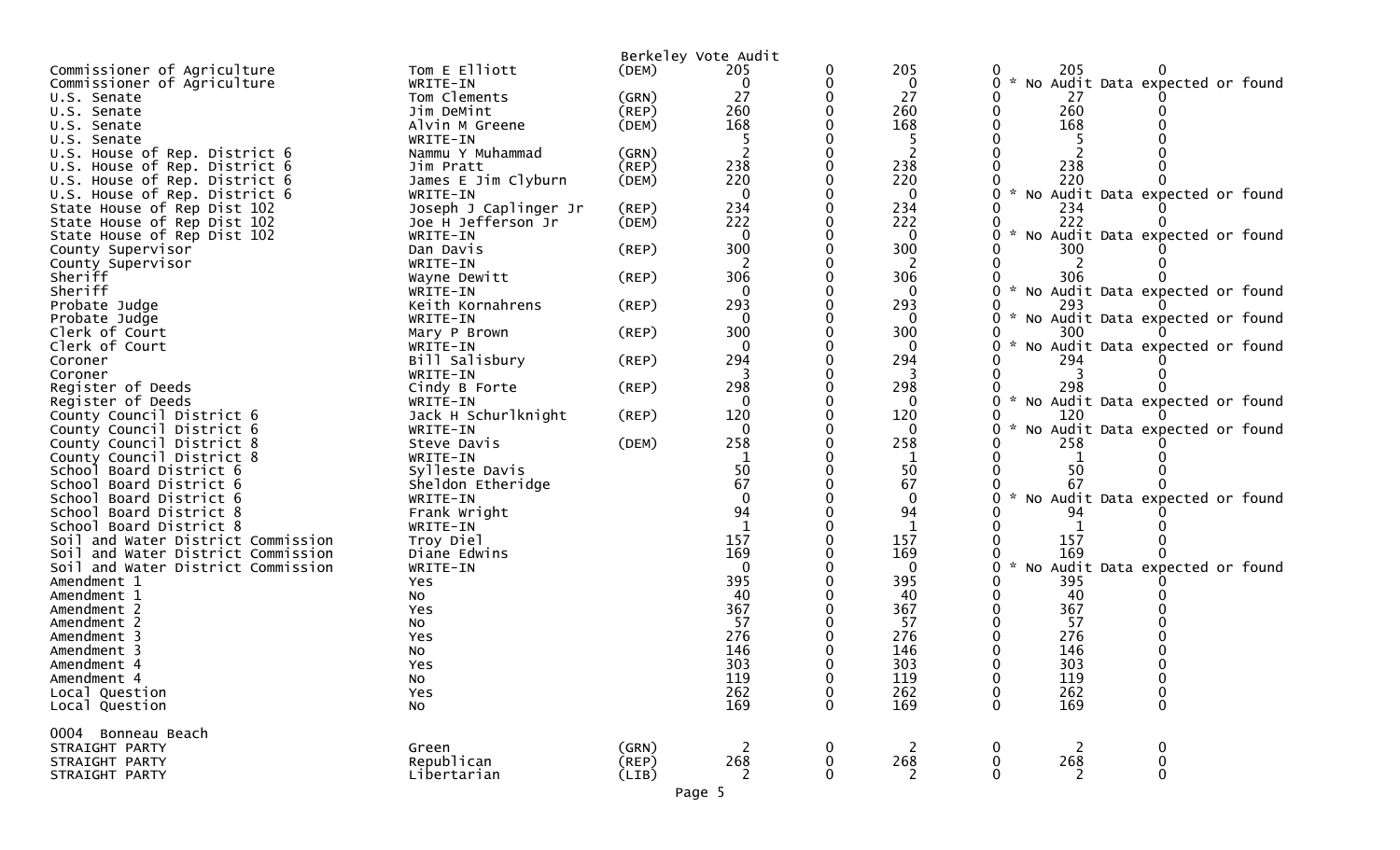|                                                 |                           |             | Berkeley Vote Audit |   |              |                                                       |
|-------------------------------------------------|---------------------------|-------------|---------------------|---|--------------|-------------------------------------------------------|
| STRAIGHT PARTY                                  | Democratic                | (DEM)       | 81                  | 0 | 81           | 81                                                    |
| STRAIGHT PARTY                                  | Working Families          | (WFM)       | 0                   | 0 | 0            | No Audit Data expected or found<br>0                  |
| STRAIGHT PARTY                                  | United Citizens           | (UNC)       |                     | 0 |              |                                                       |
| STRAIGHT PARTY                                  | Independence              | (IND)       |                     |   |              |                                                       |
| Governor                                        | Morgan Bruce Reeves       | (GRN)       |                     |   |              |                                                       |
| Governor                                        | Nikki R Haley             | (REP)       | 462                 |   | 462          | 462                                                   |
| Governor                                        | Vincent A Sheheen         | (DEM)       | 178                 |   | 178          | 178                                                   |
| Governor                                        | Morgan Bruce Reeves       | (UNC)       | 10                  |   | 10           | 10                                                    |
| Governor                                        | WRITE-IN                  |             | 2                   |   | 2            | 2                                                     |
| Lieutenant Governor                             | Ken Ard                   | (REP)       | 454                 |   | 454          | 454                                                   |
| Lieutenant Governor                             | Ashley Cooper             | (DEM)       | 190                 | 0 | 190          | 190                                                   |
| Lieutenant Governor                             | WRITE-IN                  |             | $\Omega$            |   | $\mathbf{0}$ | $\mathcal{H}$<br>No Audit Data expected or found<br>0 |
| Secretary of State                              | Mark Hammond              | (REP)       | 503                 |   | 503          | 503                                                   |
| Secretary of State                              | Marjorie L Johnson        | (DEM)       | 136                 | 0 | 136          | 136                                                   |
| Secretary of State                              | WRITE-IN                  |             | $\mathbf 0$         |   | $\mathbf 0$  | No Audit Data expected or found<br>0                  |
| State Treasurer                                 | Curtis Loftis             | (REP)       | 521                 |   | 521          | 521                                                   |
| State Treasurer                                 | WRITE-IN                  |             |                     |   |              |                                                       |
| Attorney General                                | Leslie Minerd             | (GRN)       | 20                  |   | 20           | 20                                                    |
| Attorney General                                | Alan Wilson               | $($ REP $)$ | 463                 |   | 463          | 463                                                   |
| Attorney General                                | Matthew Richardson        | (DEM)       | 162                 |   | 162          | 162                                                   |
| Attorney General                                | WRITE-IN                  |             | 1                   |   | 1            | 1                                                     |
| Comptroller General                             | Richard A Eckstrom        | (REP)       | 477                 |   | 477          | 477                                                   |
| Comptroller General                             | Robert Barber             | (DEM)       | 166                 |   | 166          | 166                                                   |
| Comptroller General                             | WRITE-IN                  |             | $\mathbf{0}$        |   | $\mathbf 0$  | No Audit Data expected or found                       |
| State Superintendent of Education               | Doretha A Bull            | (GRN)       | 13                  |   | 13           | 13                                                    |
| State Superintendent of Education               | Mick Zais                 | (REP)       | 448                 |   | 448          | 448                                                   |
| State Superintendent of Education               | Tim Moultrie              | (LIB)       | 18                  |   | 18           | 18                                                    |
| State Superintendent of Education               | Frank Holleman            | (DEM)       | 144                 |   | 144          | 144                                                   |
| State Superintendent of Education               | Tony Fayyazi              | (IND)       | 14                  |   | 14           | 14                                                    |
| State Superintendent of Education               | WRITE-IN                  |             | $\Omega$<br>523     |   | $\Omega$     | Audit Data expected or found<br>No                    |
| Adjutant General                                | Bob Livingston            | $($ REP $)$ |                     |   | 523          | 523<br>2                                              |
| Adjutant General<br>Commissioner of Agriculture | WRITE-IN<br>Hugh Weathers | (REP)       | 504                 |   | 2<br>504     | 504                                                   |
| Commissioner of Agriculture                     | Tom E Elliott             | (DEM)       | 133                 |   | 133          | 133                                                   |
| Commissioner of Agriculture                     | WRITE-IN                  |             | $\mathbf{0}$        |   | 0            | Audit Data expected or found<br><b>NO</b>             |
| U.S. Senate                                     | Tom Clements              | (GRN)       | 47                  |   | 47           | 47                                                    |
| U.S. Senate                                     | Jim DeMint                | $($ REP $)$ | 501                 |   | 501          | 501                                                   |
| U.S. Senate                                     | Alvin M Greene            | (DEM)       | 92                  |   | 92           | 92                                                    |
| U.S. Senate                                     | WRITE-IN                  |             |                     |   | 8            |                                                       |
| U.S. House of Rep. District 6                   | Nammu Y Muhammad          | (GRN)       |                     |   |              |                                                       |
| U.S. House of Rep. District 6                   | Jim Pratt                 | $($ REP $)$ | 500                 |   | 500          | 500                                                   |
| U.S. House of Rep. District 6                   | James E Jim Clyburn       | (DEM)       | 145                 |   | 145          | 145                                                   |
| U.S. House of Rep. District 6                   | WRITE-IN                  |             |                     |   | 0            | No Audit Data expected or found                       |
| State House of Rep Dist 102                     | Joseph J Caplinger Jr     | (REP)       | 483                 |   | 483          | 483                                                   |
| State House of Rep Dist 102                     | Joe H Jefferson Jr        | (DEM)       | 159                 | 0 | 159          | $\mathbf 0$<br>159<br>0                               |
| State House of Rep Dist 102                     | WRITE-IN                  |             | $\Omega$            |   | $\mathbf{0}$ | 0<br>No Audit Data expected or found                  |
| County Supervisor                               | Dan Davis                 | $($ REP $)$ | 533                 |   | 533          | 533                                                   |
| County Supervisor                               | WRITE-IN                  |             |                     |   |              | 7                                                     |
| Sheriff                                         | Wayne Dewitt              | $($ REP $)$ | 553                 |   | 553          | 553                                                   |
| Sheriff                                         | WRITE-IN                  |             |                     |   | 4            | 4                                                     |
| Probate Judge                                   | Keith Kornahrens          | (REP)       | 539                 |   | 539          | 539                                                   |
| Probate Judge                                   | WRITE-IN                  |             | 2                   |   | 2            | 2<br>0                                                |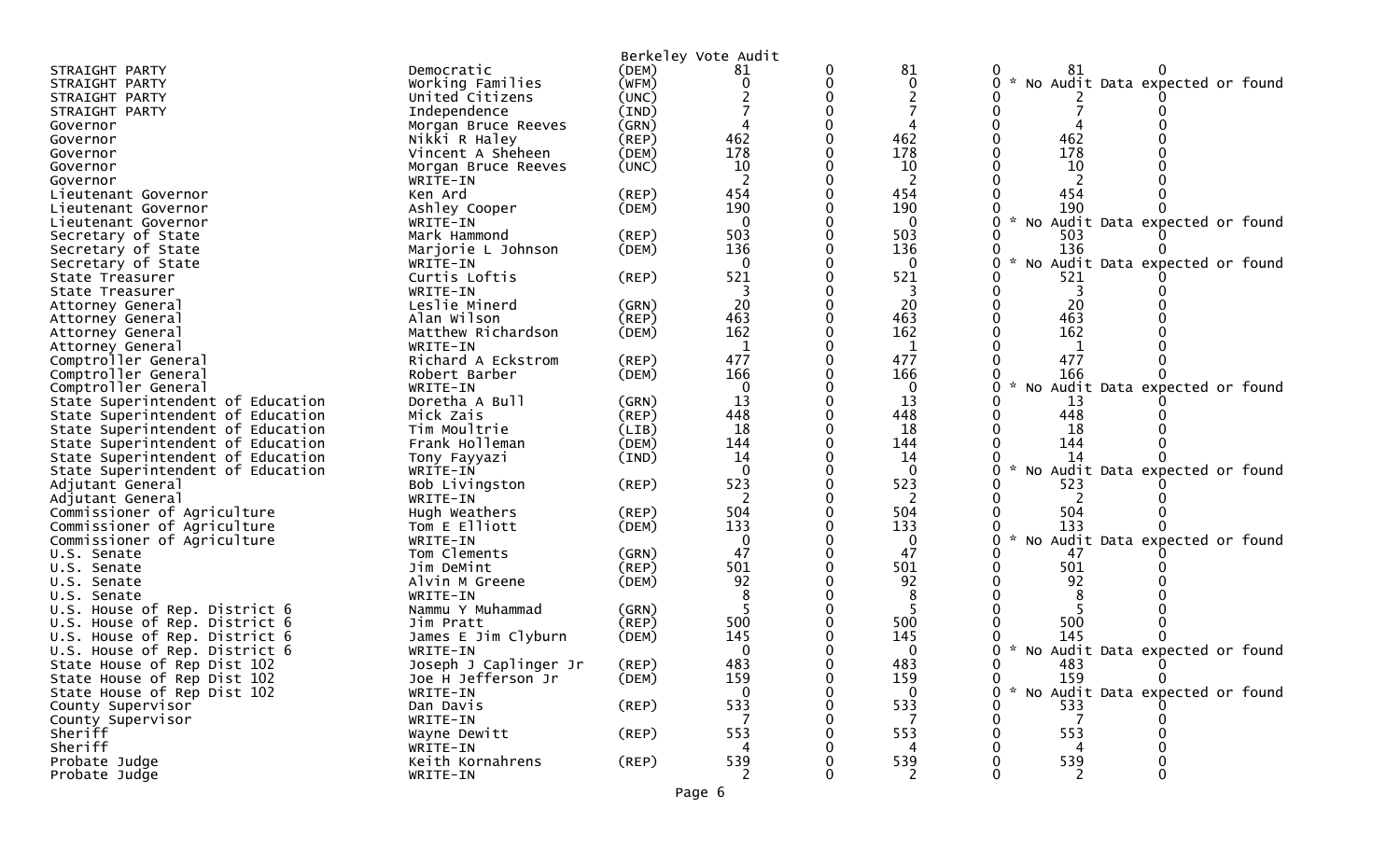|                                    |                     |             | Berkeley Vote Audit |        |              |                    |     |                                     |  |
|------------------------------------|---------------------|-------------|---------------------|--------|--------------|--------------------|-----|-------------------------------------|--|
| Clerk of Court                     | Mary P Brown        | $($ REP $)$ | 549                 | 0      | 549          | 0                  | 549 | 0                                   |  |
| Clerk of Court                     | WRITE-IN            |             |                     | 0      | 4            | 0                  | 4   | $\Omega$                            |  |
| Coroner                            | Bill Salisbury      | $($ REP $)$ | 555                 |        | 555          |                    | 555 |                                     |  |
| Coroner                            | WRITE-IN            |             |                     |        | 3            |                    | 3   |                                     |  |
| Register of Deeds                  | Cindy B Forte       | (REP)       | 549                 |        | 549          |                    | 549 |                                     |  |
| Register of Deeds                  | WRITE-IN            |             |                     |        |              |                    |     |                                     |  |
| County Council District 6          | Jack H Schurlknight | (REP)       | 455                 |        | 455          |                    | 455 |                                     |  |
| County Council District 6          | WRITE-IN            |             |                     |        |              |                    | 3   |                                     |  |
| County Council District 8          | Steve Davis         | (DEM)       | 91                  |        | 91           |                    | 91  |                                     |  |
| County Council District 8          | WRITE-IN            |             |                     |        | $\mathbf{1}$ |                    | -1  |                                     |  |
| School Board District 6            | Sylleste Davis      |             | 157                 |        | 157          |                    | 157 |                                     |  |
| School Board District 6            | Sheldon Etheridge   |             | 227                 |        | 227          |                    | 227 |                                     |  |
| School Board District 6            | WRITE-IN            |             | 3                   |        | 3            |                    | 3   |                                     |  |
| Soil and Water District Commission | Troy Diel           |             | 277                 |        | 277          |                    | 277 |                                     |  |
| Soil and Water District Commission | Diane Edwins        |             | 288                 |        | 288          |                    | 288 |                                     |  |
| Soil and Water District Commission | WRITE-IN            |             | 2                   |        | 2            |                    | 2   |                                     |  |
| Amendment 1                        | Yes                 |             | 590                 |        | 590          |                    | 590 |                                     |  |
| Amendment 1                        | No                  |             | 45                  |        | 45           |                    | 45  |                                     |  |
| Amendment 2                        | Yes                 |             | 537                 |        | 537          |                    | 537 |                                     |  |
| Amendment 2                        | NO                  |             | 87                  |        | 87           |                    | 87  |                                     |  |
| Amendment 3                        | Yes                 |             | 454                 |        | 454          |                    | 454 |                                     |  |
| Amendment 3                        | NO                  |             | 164                 |        | 164          |                    | 164 |                                     |  |
| Amendment 4                        | Yes                 |             | 474                 |        | 474          |                    | 474 |                                     |  |
| Amendment 4                        | No                  |             | 146                 |        | 146          |                    | 146 |                                     |  |
| Local Question                     | Yes                 |             | 423                 | 0      | 423          | 0                  | 423 |                                     |  |
| Local Question                     | NO                  |             | 209                 | 0      | 209          | 0                  | 209 |                                     |  |
| Boulder Bluff 1                    |                     |             |                     |        |              |                    |     |                                     |  |
| 0005                               |                     | (GRN)       | 5                   |        | 5            | $\mathbf 0$        |     | $\Omega$                            |  |
| STRAIGHT PARTY<br>STRAIGHT PARTY   | Green<br>Republican | $($ REP $)$ | 288                 | 0<br>0 | 288          |                    | 288 |                                     |  |
| STRAIGHT PARTY                     | Libertarian         | (LIB)       | $\mathbf 0$         | 0      | 0            | 0                  |     | No Audit Data expected or found     |  |
| STRAIGHT PARTY                     | Democratic          | (DEM)       | 207                 |        | 207          |                    | 207 |                                     |  |
| STRAIGHT PARTY                     | Working Families    | (WFM)       |                     |        |              |                    |     |                                     |  |
| STRAIGHT PARTY                     | United Citizens     | (UNC)       |                     |        | 0            |                    |     | No Audit Data expected or found     |  |
| STRAIGHT PARTY                     | Independence        | (IND)       |                     |        |              |                    |     |                                     |  |
| Governor                           | Morgan Bruce Reeves | (GRN)       | 6                   |        | 6            |                    |     |                                     |  |
| Governor                           | Nikki R Haley       | $($ REP $)$ | 569                 |        | 569          |                    | 569 |                                     |  |
| Governor                           | Vincent A Sheheen   | (DEM)       | 368                 |        | 368          |                    | 368 |                                     |  |
| Governor                           | Morgan Bruce Reeves | (UNC)       | 8                   |        | 8            |                    |     |                                     |  |
| Governor                           | WRITE-IN            |             | $\Omega$            |        | 0            | $\mathcal{H}$<br>0 |     | No Audit Data expected or found     |  |
| Lieutenant Governor                | Ken Ard             | (REP)       | 539                 |        | 539          |                    | 539 |                                     |  |
| Lieutenant Governor                | Ashley Cooper       | (DEM)       | 400                 |        | 400          |                    | 400 |                                     |  |
| Lieutenant Governor                | WRITE-IN            |             | $\Omega$            |        | 0            | 0                  |     | * No Audit Data expected or found   |  |
| Secretary of State                 | Mark Hammond        | (REP)       | 588                 | 0      | 588          | 0                  | 588 |                                     |  |
| Secretary of State                 | Marjorie L Johnson  | (DEM)       | 346                 | O      | 346          | $\Omega$           | 346 | $\Omega$                            |  |
| Secretary of State                 | WRITE-IN            |             | $\mathbf{0}$        |        | $\mathbf{0}$ | 0                  |     | * No Audit Data expected or found   |  |
| State Treasurer                    | Curtis Loftis       | $($ REP $)$ | 671                 |        | 671          |                    | 671 |                                     |  |
| State Treasurer                    | WRITE-IN            |             |                     |        | 1            |                    |     |                                     |  |
| Attorney General                   | Leslie Minerd       | (GRN)       | 26                  |        | 26           |                    | 26  |                                     |  |
| Attorney General                   | Alan Wilson         | (REP)       | 545                 |        | 545          |                    | 545 |                                     |  |
| Attorney General                   | Matthew Richardson  | (DEM)       | 375                 |        | 375          |                    | 375 |                                     |  |
| Attorney General                   | WRITE-IN            |             | $\mathbf 0$         | 0      | $\mathbf 0$  |                    |     | 0 * No Audit Data expected or found |  |
|                                    |                     |             |                     |        |              |                    |     |                                     |  |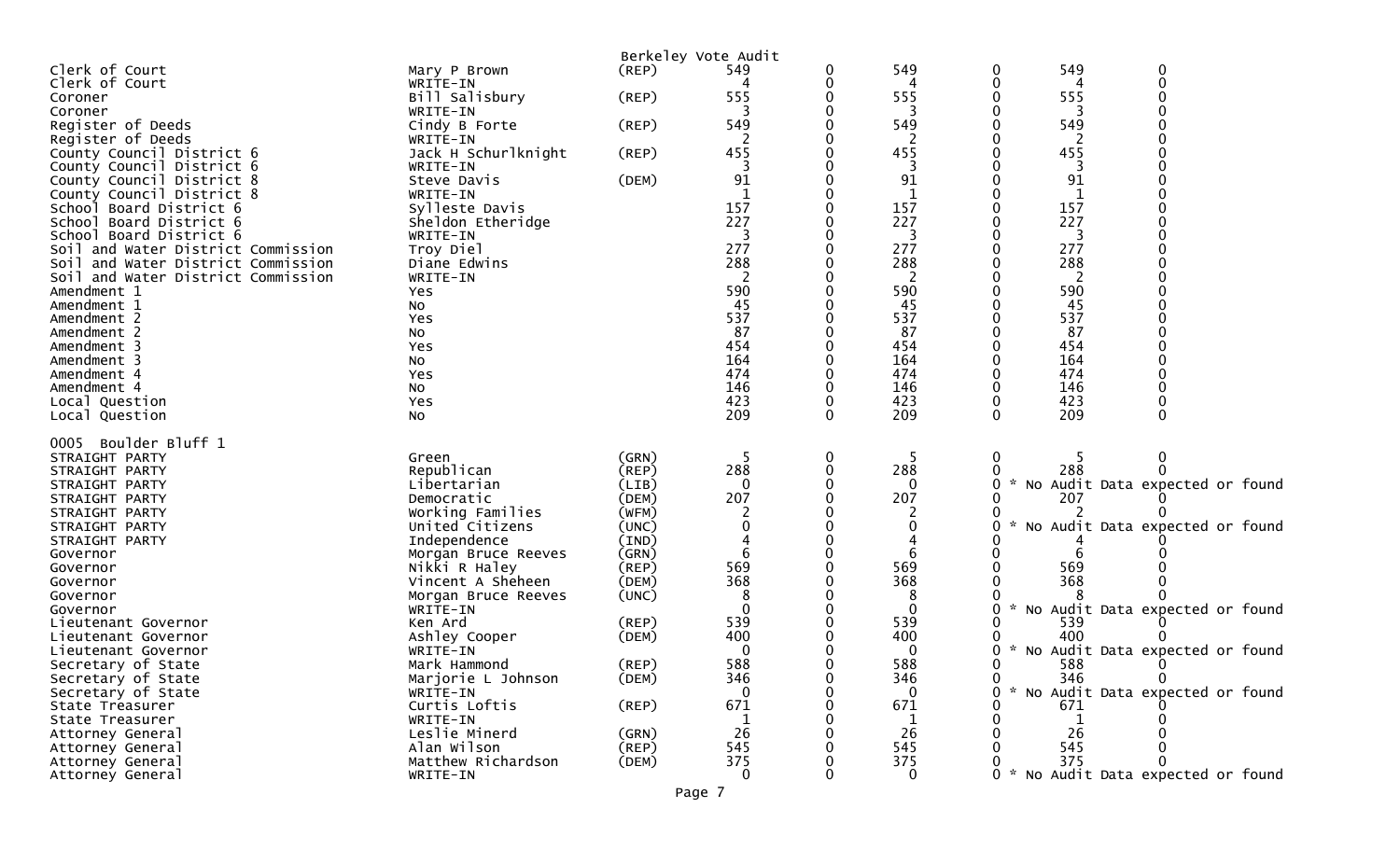|                                    |                          |             | Berkeley Vote Audit |          |                                                       |
|------------------------------------|--------------------------|-------------|---------------------|----------|-------------------------------------------------------|
| Comptroller General                | Richard A Eckstrom       | (REP)       | 567                 | 567      | 567<br>0                                              |
| Comptroller General                | Robert Barber            | (DEM)       | 376                 | 376      | 376                                                   |
| Comptroller General                | WRITE-IN                 |             |                     | 0        | $\mathcal{H}$<br>No Audit Data expected or found      |
| State Superintendent of Education  | Doretha A Bull           | (GRN)       | 10                  | 10       | 10                                                    |
| State Superintendent of Education  | Mick Zais                | (REP)       | 524                 | 524      | 524                                                   |
| State Superintendent of Education  | Tim Moultrie             | (LIB)       | 31                  | 31       | 31                                                    |
| State Superintendent of Education  | Frank Holleman           | (DEM)       | 356                 | 356      | 356                                                   |
| State Superintendent of Education  | Tony Fayyazi             | (IND)       | 14                  | 14       | 14                                                    |
| State Superintendent of Education  | WRITE-IN                 |             |                     | $\Omega$ | $\mathcal{R}$<br>No Audit Data expected or found<br>O |
| Adjutant General                   | Bob Livingston           | $($ REP $)$ | 666                 | 666      | 666                                                   |
| Adjutant General                   | WRITE-IN                 |             |                     |          |                                                       |
| Commissioner of Agriculture        | Hugh Weathers            | (REP)       | 595                 | 595      | 595                                                   |
| Commissioner of Agriculture        | Tom E Elliott            | (DEM)       | 342                 | 342      | 342                                                   |
| Commissioner of Agriculture        | WRITE-IN                 |             |                     | 1        | 1                                                     |
| U.S. Senate                        | Tom Clements             | (GRN)       | 78                  | 78       | 78                                                    |
| U.S. Senate                        | Jim DeMint               | (REP)       | 604                 | 604      | 604                                                   |
| U.S. Senate                        | Alvin M Greene           | (DEM)       | 237                 | 237      | 237                                                   |
| U.S. Senate                        | WRITE-IN                 |             | 15                  | 15       | 15                                                    |
| U.S. House of Rep. District 1      | Robert Dobbs             | (GRN)       | 12                  | 12       | 12                                                    |
| U.S. House of Rep. District 1      | Tim Scott                | $($ REP $)$ | 619                 | 619      | 619                                                   |
| U.S. House of Rep. District 1      | Keith Blandford          | (LIB)       | 8                   | 8        | 8                                                     |
| U.S. House of Rep. District 1      | Ben Frasier              | (DEM)       | 287                 | 287      | 287                                                   |
| U.S. House of Rep. District 1      | Rob Groce                | (WFM)       | 12                  | 12       | 12                                                    |
| U.S. House of Rep. District 1      | M E Mac McCullough       | (UNC)       |                     |          |                                                       |
| U.S. House of Rep. District 1      | Jimmy Wood               | (IND)       | 10                  | 10       | 10                                                    |
| U.S. House of Rep. District 1      | WRITE-IN                 |             |                     | $\Omega$ | No Audit Data expected or found                       |
| State House of Rep Dist 117        | Bill Crosby              | (REP)       | 684                 | 684      | 684                                                   |
| State House of Rep Dist 117        | WRITE-IN                 |             | 684                 | 684      | 684                                                   |
| County Supervisor                  | Dan Davis                | $($ REP $)$ |                     |          |                                                       |
| County Supervisor<br>Sheriff       | WRITE-IN<br>Wayne Dewitt | $($ REP $)$ | 701                 | 701      | 701                                                   |
| Sheriff                            | WRITE-IN                 |             |                     |          |                                                       |
| Probate Judge                      | Keith Kornahrens         | $($ REP $)$ | 700                 | 700      | 700                                                   |
| Probate Judge                      | WRITE-IN                 |             | 0                   | $\Omega$ | * No Audit Data expected or found<br>0                |
| Clerk of Court                     | Mary P Brown             | $($ REP $)$ | 719                 | 719      | 719                                                   |
| Clerk of Court                     | WRITE-IN                 |             |                     |          |                                                       |
| Coroner                            | Bill Salisbury           | $($ REP $)$ | 696                 | 696      | 696                                                   |
| Coroner                            | WRITE-IN                 |             |                     |          |                                                       |
| Register of Deeds                  | Cindy B Forte            | $($ REP $)$ | 692                 | 692      | 692                                                   |
| Register of Deeds                  | WRITE-IN                 |             |                     |          |                                                       |
| School Board District 4            | Shannon Lee              |             |                     |          |                                                       |
| School Board District 4            | Jimmy Hinson             |             |                     |          |                                                       |
| School Board District 4            | WRITE-IN                 |             |                     |          | W.<br>No Audit Data expected or found                 |
| Soil and Water District Commission | Troy Diel                |             | 344                 | 344      | 344                                                   |
| Soil and Water District Commission | Diane Edwins             |             | 434                 | 434      | 434                                                   |
| Soil and Water District Commission | WRITE-IN                 |             |                     |          |                                                       |
| Amendment 1                        | Yes                      |             | 849                 | 849      | 849                                                   |
| Amendment 1                        | <b>NO</b>                |             | 83                  | 83       | 83                                                    |
| Amendment 2                        | Yes                      |             | 808                 | 808      | 808                                                   |
| Amendment 2                        | No                       |             | 116                 | 116      | 116                                                   |
| Amendment 3                        | Yes                      |             | 665                 | 665      | 665                                                   |
| Amendment 3                        | NO.                      |             | 249                 | 249      | 249                                                   |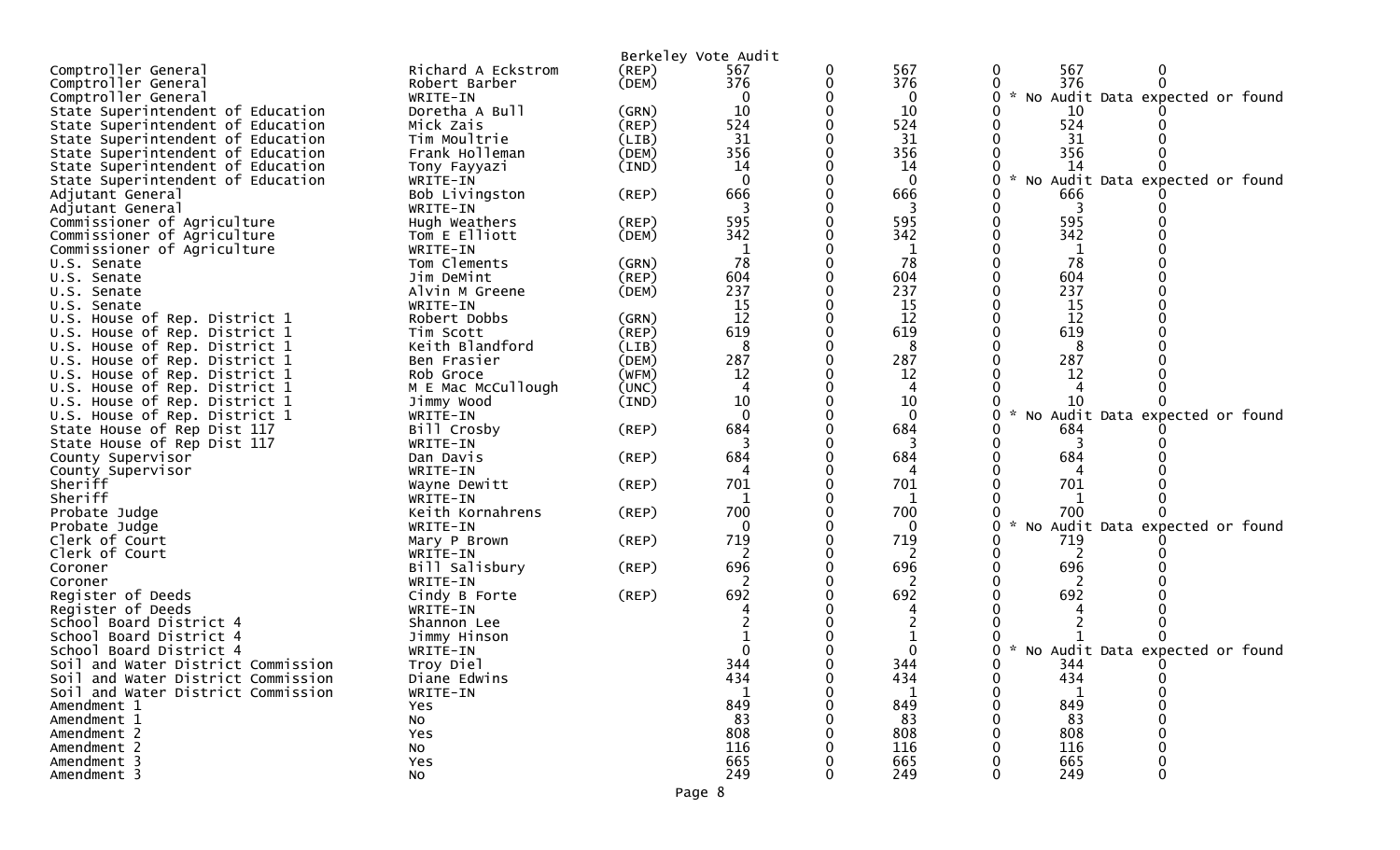|                                                                        |                                |                | Berkeley Vote Audit |   |              |              |          |                                     |  |
|------------------------------------------------------------------------|--------------------------------|----------------|---------------------|---|--------------|--------------|----------|-------------------------------------|--|
| Amendment 4                                                            | <b>Yes</b>                     |                | 676                 | 0 | 676          | 0            | 676      | 0                                   |  |
| Amendment 4                                                            | NO.                            |                | 236                 | 0 | 236          | 0            | 236      | 0                                   |  |
| Local Question                                                         | Yes                            |                | 611                 | 0 | 611          | 0            | 611      | 0                                   |  |
| Local Question                                                         | NO.                            |                | 319                 | 0 | 319          | 0            | 319      | $\Omega$                            |  |
| 0007 Cainhoy                                                           |                                |                |                     |   |              |              |          |                                     |  |
| STRAIGHT PARTY                                                         | Green                          | (GRN)          |                     | 0 | 2            | 0            |          |                                     |  |
| STRAIGHT PARTY                                                         | Republican                     | $($ REP $)$    | 46                  | 0 | 46           | $\mathbf{0}$ | 46       |                                     |  |
| STRAIGHT PARTY                                                         | Libertarian                    | (LIB)          | $\mathbf{1}$        |   | $\mathbf{1}$ |              |          |                                     |  |
| STRAIGHT PARTY                                                         | Democratic                     | (DEM)          | 392                 | O | 392          |              | 392      |                                     |  |
| STRAIGHT PARTY                                                         | Working Families               | (WFM)          | 0                   |   | 0            | 0            |          | No Audit Data expected or found     |  |
| STRAIGHT PARTY                                                         | United Citizens                | (UNC)          |                     |   |              |              |          |                                     |  |
| STRAIGHT PARTY                                                         | Independence                   | (IND)          |                     |   |              |              |          |                                     |  |
| Governor                                                               | Morgan Bruce Reeves            | (GRN)          | 3                   |   | 3            |              |          |                                     |  |
| Governor                                                               | Nikki R Haley                  | (REP)          | 101                 |   | 101          |              | 101      |                                     |  |
| Governor                                                               | Vincent A Sheheen              | (DEM)          | 501                 |   | 501          |              | 501      |                                     |  |
| Governor                                                               | Morgan Bruce Reeves            | (UNC)          | $\Omega$            |   | 0            | 0            |          |                                     |  |
| Governor                                                               | WRITE-IN<br>Ken Ard            | $($ REP $)$    | 100                 |   | 100          |              | 100      | No Audit Data expected or found     |  |
| Lieutenant Governor<br>Lieutenant Governor                             | Ashley Cooper                  | (DEM)          | 502                 |   | 502          | 0            | 502      |                                     |  |
| Lieutenant Governor                                                    | WRITE-IN                       |                |                     |   | $\mathbf{1}$ |              |          |                                     |  |
| Secretary of State                                                     | Mark Hammond                   | $($ REP $)$    | 115                 |   | 115          |              | 115      |                                     |  |
| Secretary of State                                                     | Marjorie L Johnson             | (DEM)          | 489                 |   | 489          |              | 489      |                                     |  |
| Secretary of State                                                     | WRITE-IN                       |                |                     |   | $\Omega$     | $\sim$<br>0  |          | No Audit Data expected or found     |  |
| State Treasurer                                                        | Curtis Loftis                  | (REP)          | 153                 |   | 153          |              | 153      |                                     |  |
| State Treasurer                                                        | WRITE-IN                       |                |                     |   |              |              |          |                                     |  |
| Attorney General                                                       | Leslie Minerd                  | (GRN)          |                     |   | Δ            |              |          |                                     |  |
| Attorney General                                                       | Alan Wilson                    | $($ REP $)$    | 101                 |   | 101          |              | 101      |                                     |  |
| Attorney General                                                       | Matthew Richardson             | (DEM)          | 506                 |   | 506          |              | 506      |                                     |  |
| Attorney General                                                       | WRITE-IN                       |                |                     |   | $\Omega$     | 0            |          | No Audit Data expected or found     |  |
| Comptroller General                                                    | Richard A Eckstrom             | (REP)          | 102                 |   | 102          |              | 102      |                                     |  |
| Comptroller General                                                    | Robert Barber                  | (DEM)          | 503                 |   | 503          |              | 503      |                                     |  |
| Comptroller General                                                    | WRITE-IN                       |                |                     |   | 0            | 0            |          | No Audit Data expected or found     |  |
| State Superintendent of Education                                      | Doretha A Bull                 | (GRN)          | 6                   |   |              |              |          |                                     |  |
| State Superintendent of Education                                      | Mick Zais                      | (REP)          | 93<br>12            |   | 93<br>12     |              | 93<br>12 |                                     |  |
| State Superintendent of Education<br>State Superintendent of Education | Tim Moultrie<br>Frank Holleman | (LIB)<br>(DEM) | 488                 |   | 488          |              | 488      |                                     |  |
| State Superintendent of Education                                      | Tony Fayyazi                   | (IND)          | 6                   |   | 6            |              |          |                                     |  |
| State Superintendent of Education                                      | WRITE-IN                       |                |                     |   | $\Omega$     | 0            |          | No Audit Data expected or found     |  |
| Adjutant General                                                       | Bob Livingston                 | (REP)          | 148                 |   | 148          |              | 148      |                                     |  |
| Adjutant General                                                       | WRITE-IN                       |                | -1                  |   | 1            |              |          |                                     |  |
| Commissioner of Agriculture                                            | Hugh Weathers                  | (REP)          | 114                 |   | 114          |              | 114      |                                     |  |
| Commissioner of Agriculture                                            | Tom E Elliott                  | (DEM)          | 489                 |   | 489          |              | 489      | $\Omega$                            |  |
| Commissioner of Agriculture                                            | WRITE-IN                       |                | $\overline{0}$      |   | ∩            |              |          | 0 * No Audit Data expected or found |  |
| U.S. Senate                                                            | Tom Clements                   | (GRN)          | 34                  |   | 34           | 0            | 34       |                                     |  |
| U.S. Senate                                                            | Jim DeMint                     | (REP)          | 140                 |   | 140          | 0            | 140      |                                     |  |
| U.S. Senate                                                            | Alvin M Greene                 | (DEM)          | 404                 |   | 404          |              | 404      |                                     |  |
| U.S. Senate                                                            | WRITE-IN                       |                | 6                   |   | 6            |              | 6        |                                     |  |
| U.S. House of Rep. District 6                                          | Nammu Y Muhammad               | (GRN)          | 1                   |   | 1            |              |          |                                     |  |
| U.S. House of Rep. District 6                                          | Jim Pratt                      | (REP)          | 110                 |   | 110          |              | 110      |                                     |  |
| U.S. House of Rep. District 6                                          | James E Jim Clyburn            | (DEM)          | 500                 |   | 500          |              | 500      |                                     |  |
| U.S. House of Rep. District 6                                          | WRITE-IN                       |                | 0                   |   | $\mathbf{0}$ |              |          | 0 * No Audit Data expected or found |  |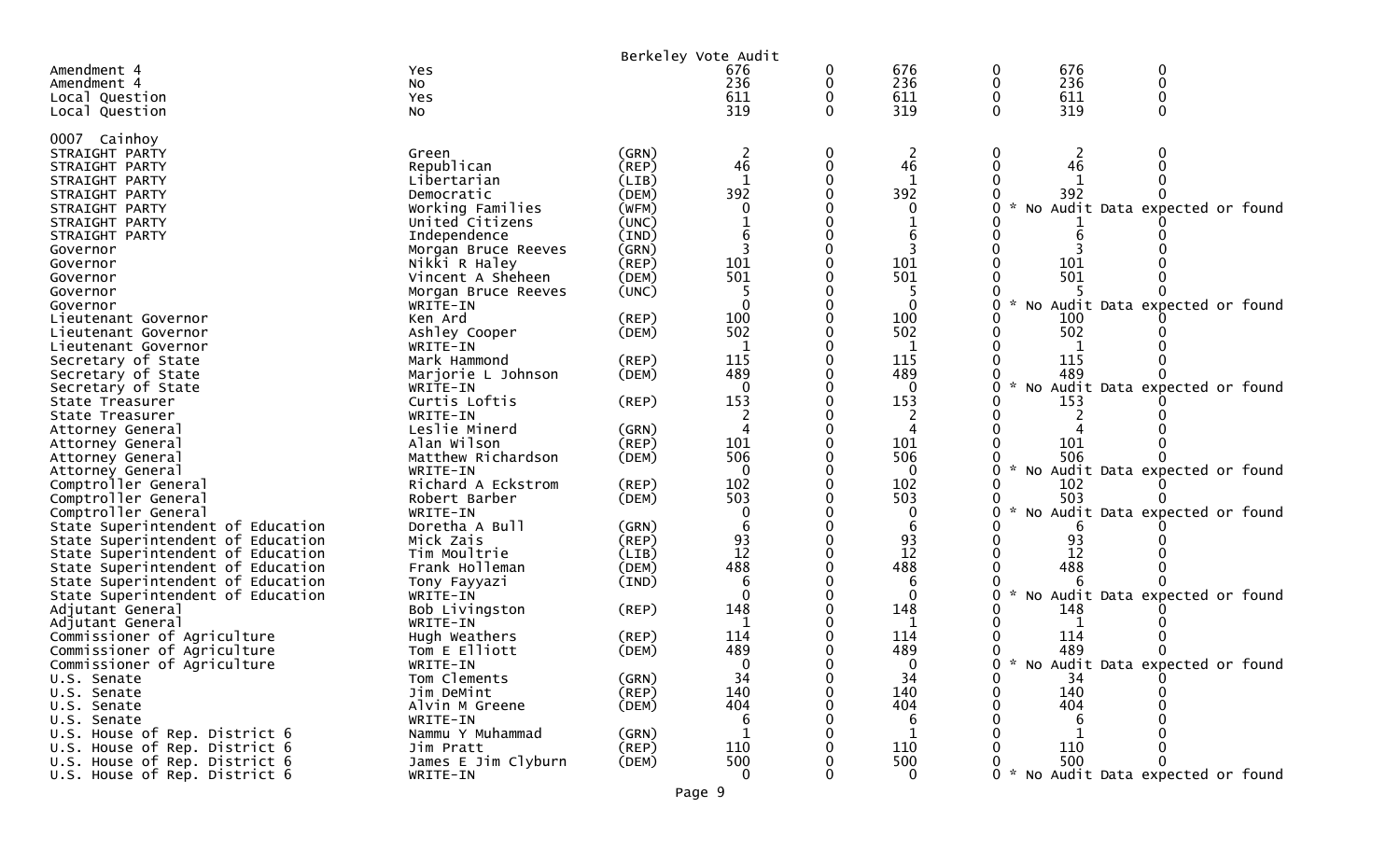|                                    |                                 |                | Berkeley Vote Audit |          |                     |                    |              |                                   |
|------------------------------------|---------------------------------|----------------|---------------------|----------|---------------------|--------------------|--------------|-----------------------------------|
| State House of Rep Dist 99         | Jim Merrill                     | $($ REP $)$    | 10                  |          | 10                  |                    | 10           |                                   |
| State House of Rep Dist 99         | WRITE-IN                        |                | $\Omega$            | 0        | 0                   | 0                  |              | * No Audit Data expected or found |
| State House of Rep Dist 102        | Joseph J Caplinger Jr           | (REP)          | 100                 |          | 100                 |                    | 100          |                                   |
| State House of Rep Dist 102        | Joe H Jefferson Jr              | (DEM)          | 485                 |          | 485                 |                    | 485          |                                   |
| State House of Rep Dist 102        | WRITE-IN                        |                |                     |          | 0                   |                    |              | * No Audit Data expected or found |
| County Supervisor                  | Dan Davis                       | $($ REP $)$    | 171                 |          | 171                 |                    | 171          |                                   |
| County Supervisor                  | WRITE-IN                        |                |                     |          | 3                   |                    | 3            |                                   |
| Sheriff                            | Wayne Dewitt                    | $($ REP $)$    | 177                 |          | 177                 |                    | 177          |                                   |
| Sheriff                            | WRITE-IN                        |                | 0                   |          | $\mathbf{0}$        | 0                  |              | * No Audit Data expected or found |
| Probate Judge                      | Keith Kornahrens                | $($ REP $)$    | 167                 |          | 167                 |                    | 167          |                                   |
| Probate Judge                      | WRITE-IN                        |                |                     |          |                     |                    |              |                                   |
| Clerk of Court                     | Mary P Brown                    | $($ REP $)$    | 185                 |          | 185                 |                    | 185          |                                   |
| Clerk of Court                     | WRITE-IN                        |                | $\Omega$            |          | 0                   | 0                  |              | * No Audit Data expected or found |
| Coroner                            | Bill Salisbury                  | $($ REP $)$    | 172                 |          | 172                 | 0                  | 172          | * No Audit Data expected or found |
| Coroner<br>Register of Deeds       | WRITE-IN                        | $($ REP $)$    | 0<br>169            |          | $\mathbf{0}$<br>169 | 0                  | 169          |                                   |
| Register of Deeds                  | Cindy B Forte<br>WRITE-IN       |                |                     |          | 0                   | 0                  |              | * No Audit Data expected or found |
| County Council District 8          | Steve Davis                     | (DEM)          | 520                 |          | 520                 |                    | 520          |                                   |
| County Council District 8          | WRITE-IN                        |                | $\Omega$            |          | $\mathbf{0}$        | 0                  |              | * No Audit Data expected or found |
| School Board District 2            | Doug Cooper                     |                | 29                  |          | 29                  |                    | 29           |                                   |
| School Board District 2            | WRITE-IN                        |                | $\Omega$            |          | $\mathbf 0$         | 0                  |              | * No Audit Data expected or found |
| School Board District 8            | Frank Wright                    |                | 160                 |          | 160                 |                    | 160          |                                   |
| School Board District 8            | WRITE-IN                        |                |                     |          |                     |                    |              |                                   |
| Soil and Water District Commission | Troy Diel                       |                | 110                 |          | 110                 |                    | 110          |                                   |
| Soil and Water District Commission | Diane Edwins                    |                | 124                 |          | 124                 |                    | 124          |                                   |
| Soil and Water District Commission | WRITE-IN                        |                | $\Omega$            |          | $\mathbf 0$         | $\mathcal{H}$<br>0 |              | No Audit Data expected or found   |
| Amendment 1                        | Yes                             |                | 394                 |          | 394                 |                    | 394          |                                   |
| Amendment 1                        | No                              |                | 103                 |          | 103                 |                    | 103          |                                   |
| Amendment 2                        | Yes                             |                | 336                 |          | 336                 |                    | 336          |                                   |
| Amendment 2                        | No                              |                | 134                 |          | 134                 |                    | 134          |                                   |
| Amendment 3                        | Yes                             |                | 275                 |          | 275                 |                    | 275          |                                   |
| Amendment 3                        | NO.                             |                | 198                 |          | 198                 |                    | 198          |                                   |
| Amendment 4                        | Yes                             |                | 288                 |          | 288                 |                    | 288          |                                   |
| Amendment 4                        | No                              |                | 164                 |          | 164                 |                    | 164          |                                   |
| Local Question                     | Yes                             |                | 282                 | 0        | 282                 | 0                  | 282          |                                   |
| Local Question                     | No                              |                | 193                 | 0        | 193                 | 0                  | 193          | 0                                 |
|                                    |                                 |                |                     |          |                     |                    |              |                                   |
| 0008 Carnes Cross Rd 1             |                                 |                |                     |          |                     |                    |              |                                   |
| STRAIGHT PARTY                     | Green                           | (GRN)          |                     | 0        |                     | 0                  |              |                                   |
| STRAIGHT PARTY                     | Republican                      | $($ REP $)$    | 356                 |          | 356                 |                    | 356          |                                   |
| STRAIGHT PARTY                     | Libertarian                     | (LIB)          |                     |          | 2                   |                    | 2            |                                   |
| STRAIGHT PARTY                     | Democratic                      | (DEM)          | 39                  |          | 39                  |                    | 39           |                                   |
| STRAIGHT PARTY                     | Working Families                | (WFM)<br>(UNC) |                     |          |                     |                    |              |                                   |
| STRAIGHT PARTY<br>STRAIGHT PARTY   | United Citizens<br>Independence | (IND)          | 11                  | 0        | ${\bf 11}$          | 0                  | 11           | 0                                 |
| Governor                           | Morgan Bruce Reeves             | (GRN)          |                     |          | 8                   | 0                  | 8            | 0                                 |
| Governor                           | Nikki R Haley                   | (REP)          | 669                 |          | 669                 |                    | 669          |                                   |
| Governor                           | Vincent A Sheheen               | (DEM)          | 129                 |          | 129                 |                    | 129          |                                   |
| Governor                           | Morgan Bruce Reeves             | (UNC)          | 11                  |          | 11                  |                    | 11           |                                   |
| Governor                           | WRITE-IN                        |                | $\mathbf{1}$        |          | $\mathbf{1}$        |                    | $\mathbf{1}$ |                                   |
| Lieutenant Governor                | Ken Ard                         | $($ REP $)$    | 632                 |          | 632                 |                    | 632          | 0                                 |
| Lieutenant Governor                | Ashley Cooper                   | (DEM)          | 174                 | $\Omega$ | 174                 | 0                  | 174          | 0                                 |
|                                    |                                 |                |                     |          |                     |                    |              |                                   |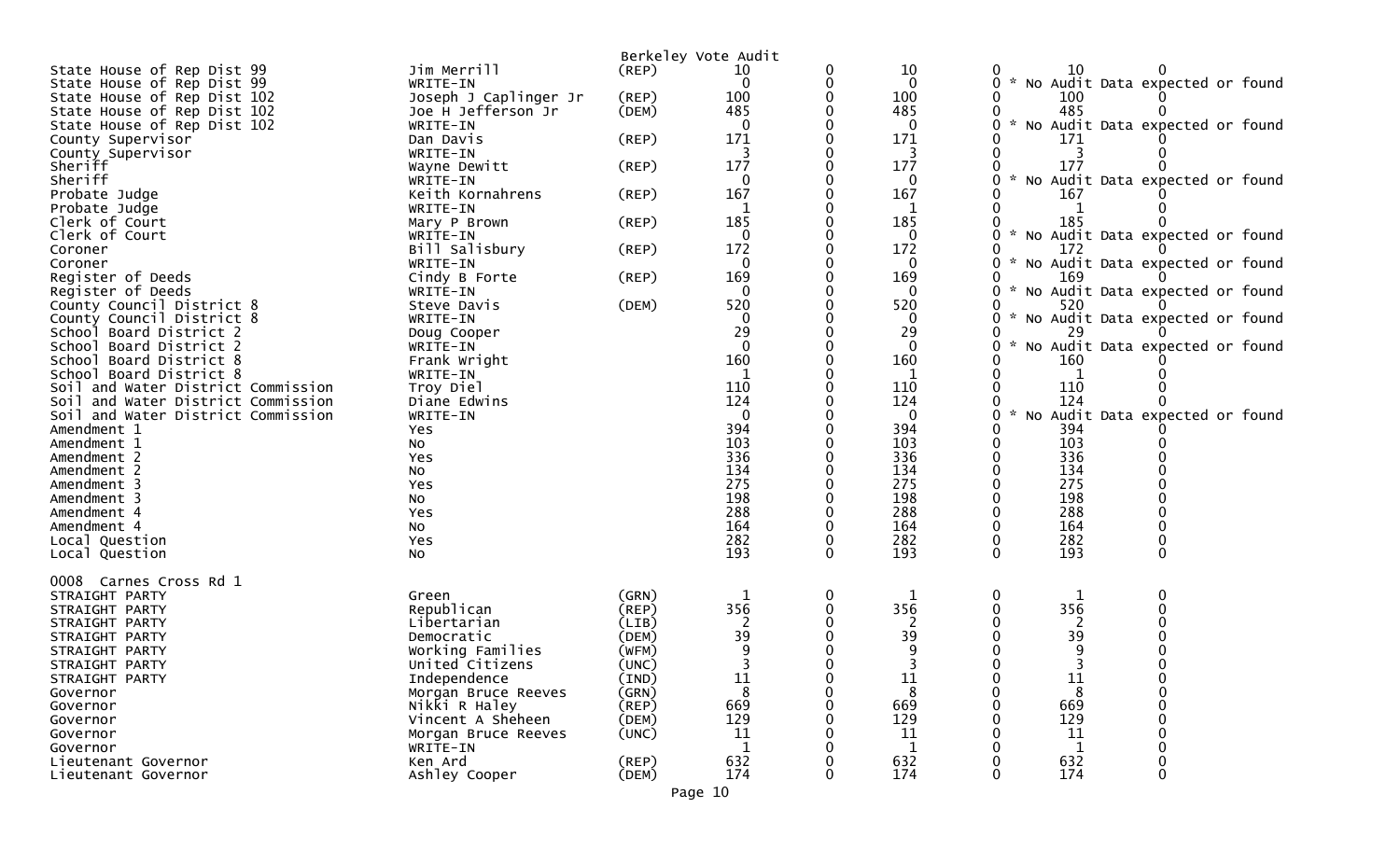|                                   |                     |             | Berkeley Vote Audit |              |                |                                                       |
|-----------------------------------|---------------------|-------------|---------------------|--------------|----------------|-------------------------------------------------------|
| Lieutenant Governor               | WRITE-IN            |             |                     | 0            | $\mathbf 0$    | No Audit Data expected or found<br>0                  |
| Secretary of State                | Mark Hammond        | (REP)       | 700                 | 0            | 700            | 0<br>700                                              |
| Secretary of State                | Marjorie L Johnson  | (DEM)       | 104                 | 0            | 104            | 104<br>0                                              |
| Secretary of State                | WRITE-IN            |             | $\mathbf{0}$        | 0            | $\mathbf 0$    | $\mathcal{H}$<br>No Audit Data expected or found<br>0 |
| State Treasurer                   | Curtis Loftis       | $($ REP $)$ | 732                 |              | 732            | 732                                                   |
| State Treasurer                   | WRITE-IN            |             | 1                   | ∩            | 1              | 0<br>1                                                |
| Attorney General                  | Leslie Minerd       | (GRN)       | 25                  | 0            | 25             | 25<br>0                                               |
| Attorney General                  | Alan Wilson         | $($ REP $)$ | 636                 |              | 636            | 636                                                   |
| Attorney General                  | Matthew Richardson  | (DEM)       | 152                 |              | 152            | 152                                                   |
| Attorney General                  | WRITE-IN            |             | $\mathbf 0$         |              | $\mathbf 0$    | 0<br>$\mathcal{H}$<br>No Audit Data expected or found |
| Comptroller General               | Richard A Eckstrom  | (REP)       | 659                 |              | 659            | 659                                                   |
| Comptroller General               | Robert Barber       | (DEM)       | 153                 | 0            | 153            | 153                                                   |
| Comptroller General               | WRITE-IN            |             | $\mathbf 0$         |              | $\mathbf 0$    | 0<br>No Audit Data expected or found                  |
| State Superintendent of Education | Doretha A Bull      | (GRN)       | 16                  |              | 16             | -16                                                   |
| State Superintendent of Education | Mick Zais           | (REP)       | 623                 | 0            | 623            | 623<br>0                                              |
| State Superintendent of Education | Tim Moultrie        | (LIB)       | 27                  |              | 27             | 27<br>0                                               |
| State Superintendent of Education | Frank Holleman      | (DEM)       | 126                 |              | 126            | 126                                                   |
| State Superintendent of Education | Tony Fayyazi        | (IND)       | 16                  | ∩            | 16             | 16                                                    |
| State Superintendent of Education | WRITE-IN            |             | $\Omega$            |              | $\mathbf{0}$   | 0<br>No Audit Data expected or found                  |
| Adjutant General                  | Bob Livingston      | $($ REP $)$ | 720                 |              | 720            | 0<br>720                                              |
| Adjutant General                  | WRITE-IN            |             | $\mathbf{0}$        |              | $\mathbf{0}$   | 0<br>No Audit Data expected or found                  |
| Commissioner of Agriculture       | Hugh Weathers       | $($ REP $)$ | 682                 | 0            | 682            | 682<br>0                                              |
| Commissioner of Agriculture       | Tom E Elliott       | (DEM)       | 121                 |              | 121            | 121<br>0                                              |
| Commissioner of Agriculture       | WRITE-IN            |             | $\mathbf{0}$        |              | $\mathbf{0}$   | $\sim$<br>No Audit Data expected or found<br>0        |
| U.S. Senate                       | Tom Clements        | (GRN)       | 59                  | 0            | 59             | 0<br>59                                               |
| U.S. Senate                       | Jim DeMint          | (REP)       | 697                 |              | 697            | 697<br>0                                              |
| U.S. Senate                       | Alvin M Greene      | (DEM)       | 54                  | 0            | 54             | 54                                                    |
| U.S. Senate                       | WRITE-IN            |             | 6                   | $\mathbf{0}$ | 6              | 6<br>0                                                |
| U.S. House of Rep. District 1     | Robert Dobbs        | (GRN)       | 15                  |              | 15             | $\mathbf{0}$<br>15                                    |
| U.S. House of Rep. District 1     | Tim Scott           | (REP)       | 675                 |              | 675            | 675                                                   |
| U.S. House of Rep. District 1     | Keith Blandford     | (LIB)       | 9                   |              | 9              | 9                                                     |
| U.S. House of Rep. District 1     | Ben Frasier         | (DEM)       | 72                  |              | 72             | 72                                                    |
| U.S. House of Rep. District 1     | Rob Groce           | (WFM)       | 14                  | 0            | 14             | 14                                                    |
| U.S. House of Rep. District 1     | M E Mac McCullough  | (UNC)       | 8                   |              | 8              |                                                       |
| U.S. House of Rep. District 1     | Jimmy Wood          | (IND)       | 19                  |              | 19             |                                                       |
| U.S. House of Rep. District 1     | WRITE-IN            |             | $\Omega$            |              | $\Omega$       | $\sim$<br>No Audit Data expected or found<br>0        |
| State House of Rep Dist 100       | C David Umphlett Jr | $($ REP $)$ | 356                 |              | 356            | 356                                                   |
| State House of Rep Dist 100       | WRITE-IN            |             | $\Omega$            |              | 0              | 0<br>No Audit Data expected or found                  |
| State House of Rep Dist 117       | Bill Crosby         | $($ REP $)$ | 380                 |              | 380            | 380<br>$\sim$                                         |
| State House of Rep Dist 117       | WRITE-IN            |             | 0                   |              | 0              | No Audit Data expected or found                       |
| County Supervisor                 | Dan Davis           | $($ REP $)$ | 731                 |              | 731            | 731                                                   |
| County Supervisor                 | WRITE-IN            |             |                     |              | 7              |                                                       |
| Sheriff                           | Wayne Dewitt        | $($ REP $)$ | 751                 |              | 751            | 751                                                   |
| Sheriff                           | WRITE-IN            |             | 6                   |              | 6<br>744       | 0<br>6<br>744<br>$\overline{0}$                       |
| Probate Judge                     | Keith Kornahrens    | (REP)       | 744                 | 0            |                | 0                                                     |
| Probate Judge                     | WRITE-IN            |             | $\Omega$            |              | $\Omega$       | 0 * No Audit Data expected or found                   |
| Clerk of Court                    | Mary P Brown        | $($ REP $)$ | 745                 |              | 745            | 745                                                   |
| Clerk of Court                    | WRITE-IN            |             | 3                   |              | 3              | 3                                                     |
| Coroner                           | Bill Salisbury      | $($ REP $)$ | 740                 |              | 740            | 740                                                   |
| Coroner                           | WRITE-IN            |             | $\Omega$            |              | 0              | * No Audit Data expected or found                     |
| Register of Deeds                 | Cindy B Forte       | $($ REP $)$ | 745                 |              | 745            | 745<br>0                                              |
| Register of Deeds                 | WRITE-IN            |             | $\Omega$            |              | $\overline{0}$ | 0 * No Audit Data expected or found                   |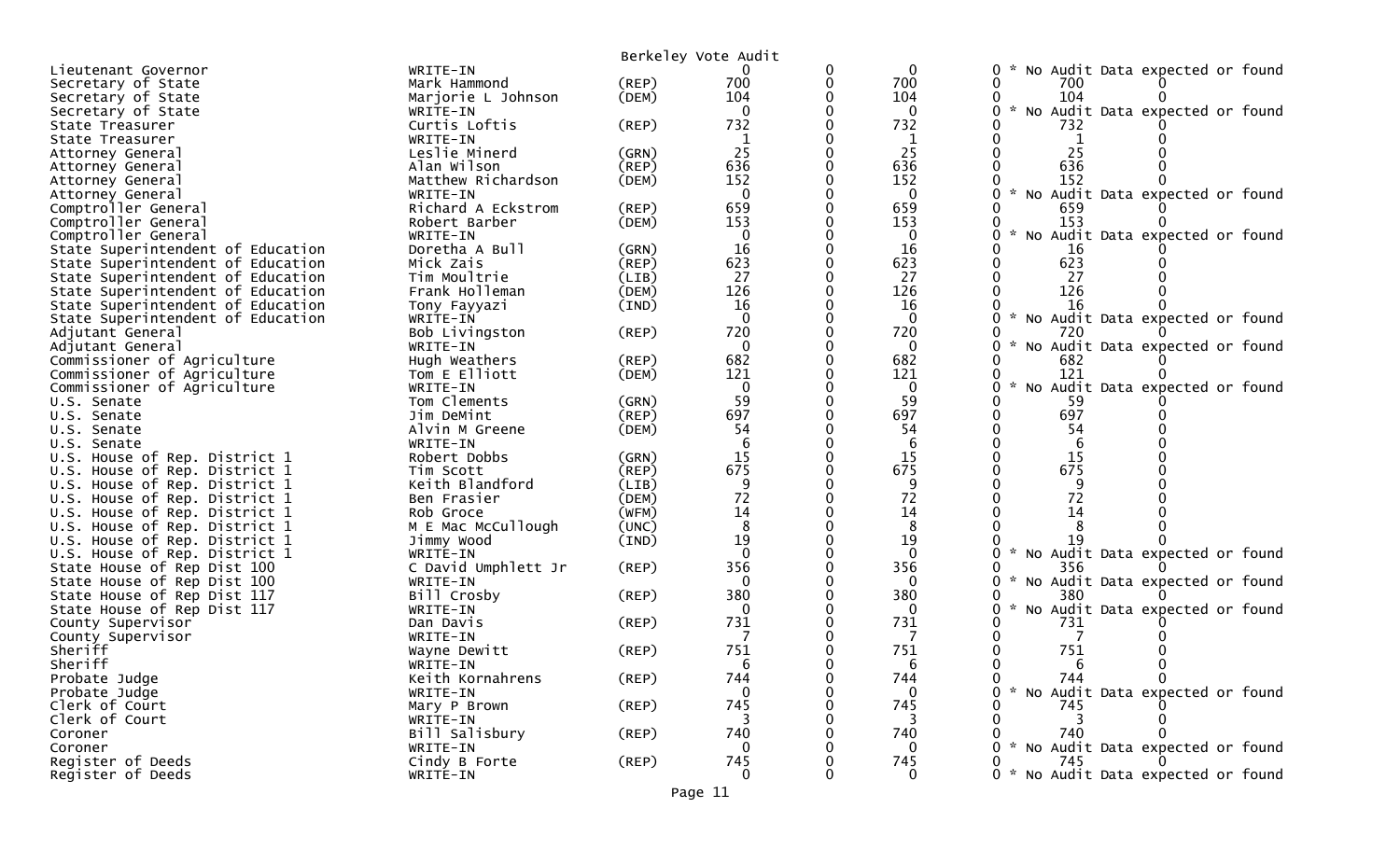| County Council District 6<br>County Council District 6<br>School Board District 6<br>School Board District 6<br>School Board District 6<br>Soil and Water District Commission<br>and Water District Commission<br>Soil<br>Soil and Water District Commission<br>Amendment 1<br>Amendment 1<br>Amendment 2<br>Amendment 2<br>Amendment 3<br>Amendment 3<br>Amendment 4<br>Amendment 4<br>Local Question<br>Local Question | Jack H Schurlknight<br>WRITE-IN<br>Sylleste Davis<br>Sheldon Etheridge<br>WRITE-IN<br>Troy Diel<br>Diane Edwins<br>WRITE-IN<br>Yes<br>No<br>Yes<br>No<br>Yes<br>NO.<br>Yes<br>No<br>Yes<br>No | (REP)          | Berkeley Vote Audit<br>725<br>0<br>14<br>17<br>414<br>457<br>$\mathbf{0}$<br>772<br>48<br>705<br>101<br>629<br>180<br>625<br>175<br>547<br>271 | 0<br>0 | 725<br>0<br>14<br>17<br>414<br>457<br>0<br>772<br>48<br>705<br>101<br>629<br>180<br>625<br>175<br>547<br>271 | 725<br>No Audit Data expected or found<br>14<br>17<br>No Audit Data expected or found<br>$\mathcal{H}$<br>414<br>457<br>No Audit Data expected or found<br>772<br>48<br>705<br>101<br>629<br>180<br>625<br>175<br>547<br>271<br>$\Omega$ |
|--------------------------------------------------------------------------------------------------------------------------------------------------------------------------------------------------------------------------------------------------------------------------------------------------------------------------------------------------------------------------------------------------------------------------|-----------------------------------------------------------------------------------------------------------------------------------------------------------------------------------------------|----------------|------------------------------------------------------------------------------------------------------------------------------------------------|--------|--------------------------------------------------------------------------------------------------------------|------------------------------------------------------------------------------------------------------------------------------------------------------------------------------------------------------------------------------------------|
| 0009 Carnes Cross Rd 2<br>STRAIGHT PARTY                                                                                                                                                                                                                                                                                                                                                                                 | Green                                                                                                                                                                                         | (GRN)          |                                                                                                                                                | 0      |                                                                                                              |                                                                                                                                                                                                                                          |
| STRAIGHT PARTY                                                                                                                                                                                                                                                                                                                                                                                                           | Republican                                                                                                                                                                                    | $($ REP $)$    | 207                                                                                                                                            |        | 207                                                                                                          | 207                                                                                                                                                                                                                                      |
| STRAIGHT PARTY                                                                                                                                                                                                                                                                                                                                                                                                           | Libertarian                                                                                                                                                                                   | (LIB)          |                                                                                                                                                |        |                                                                                                              |                                                                                                                                                                                                                                          |
| STRAIGHT PARTY                                                                                                                                                                                                                                                                                                                                                                                                           | Democratic                                                                                                                                                                                    | (DEM)          | 132                                                                                                                                            |        | 132                                                                                                          | 132                                                                                                                                                                                                                                      |
| STRAIGHT PARTY                                                                                                                                                                                                                                                                                                                                                                                                           | Working Families                                                                                                                                                                              | (WFM)          |                                                                                                                                                |        | 6                                                                                                            |                                                                                                                                                                                                                                          |
| STRAIGHT PARTY                                                                                                                                                                                                                                                                                                                                                                                                           | United Citizens                                                                                                                                                                               | (UNC)          |                                                                                                                                                |        |                                                                                                              | No Audit Data expected or found                                                                                                                                                                                                          |
| STRAIGHT PARTY                                                                                                                                                                                                                                                                                                                                                                                                           | Independence                                                                                                                                                                                  | (IND)          |                                                                                                                                                |        |                                                                                                              |                                                                                                                                                                                                                                          |
| Governor                                                                                                                                                                                                                                                                                                                                                                                                                 | Morgan Bruce Reeves                                                                                                                                                                           | (GRN)          | 15                                                                                                                                             |        | 15                                                                                                           | 15                                                                                                                                                                                                                                       |
| Governor                                                                                                                                                                                                                                                                                                                                                                                                                 | Nikki R Haley                                                                                                                                                                                 | (REP)          | 421                                                                                                                                            |        | 421                                                                                                          | 421                                                                                                                                                                                                                                      |
| Governor                                                                                                                                                                                                                                                                                                                                                                                                                 | Vincent A Sheheen                                                                                                                                                                             | (DEM)          | 249                                                                                                                                            |        | 249                                                                                                          | 249                                                                                                                                                                                                                                      |
| Governor                                                                                                                                                                                                                                                                                                                                                                                                                 | Morgan Bruce Reeves                                                                                                                                                                           | (UNC)          |                                                                                                                                                |        |                                                                                                              |                                                                                                                                                                                                                                          |
| Governor                                                                                                                                                                                                                                                                                                                                                                                                                 | WRITE-IN                                                                                                                                                                                      |                | $\mathbf{0}$                                                                                                                                   |        | $\Omega$                                                                                                     | $\mathcal{H}$<br>No Audit Data expected or found                                                                                                                                                                                         |
| Lieutenant Governor                                                                                                                                                                                                                                                                                                                                                                                                      | Ken Ard                                                                                                                                                                                       | (REP)          | 401                                                                                                                                            |        | 401                                                                                                          | 401                                                                                                                                                                                                                                      |
| Lieutenant Governor                                                                                                                                                                                                                                                                                                                                                                                                      | Ashley Cooper                                                                                                                                                                                 | (DEM)          | 277                                                                                                                                            |        | 277                                                                                                          | 277                                                                                                                                                                                                                                      |
| Lieutenant Governor                                                                                                                                                                                                                                                                                                                                                                                                      | WRITE-IN                                                                                                                                                                                      |                | $\Omega$                                                                                                                                       |        | $\mathbf{0}$                                                                                                 | * No Audit Data expected or found                                                                                                                                                                                                        |
| Secretary of State                                                                                                                                                                                                                                                                                                                                                                                                       | Mark Hammond                                                                                                                                                                                  | (REP)          | 444<br>236                                                                                                                                     |        | 444<br>236                                                                                                   | 444<br>236                                                                                                                                                                                                                               |
| Secretary of State<br>Secretary of State                                                                                                                                                                                                                                                                                                                                                                                 | Marjorie L Johnson<br>WRITE-IN                                                                                                                                                                | (DEM)          | $\Omega$                                                                                                                                       |        | 0                                                                                                            | No Audit Data expected or found                                                                                                                                                                                                          |
| State Treasurer                                                                                                                                                                                                                                                                                                                                                                                                          | Curtis Loftis                                                                                                                                                                                 | (REP)          | 515                                                                                                                                            |        | 515                                                                                                          | 515                                                                                                                                                                                                                                      |
| State Treasurer                                                                                                                                                                                                                                                                                                                                                                                                          | WRITE-IN                                                                                                                                                                                      |                | 0                                                                                                                                              |        | 0                                                                                                            | No Audit Data expected or found<br>$\sim$                                                                                                                                                                                                |
| Attorney General                                                                                                                                                                                                                                                                                                                                                                                                         | Leslie Minerd                                                                                                                                                                                 | (GRN)          | 28                                                                                                                                             |        | 28                                                                                                           | 28                                                                                                                                                                                                                                       |
| Attorney General                                                                                                                                                                                                                                                                                                                                                                                                         | Alan Wilson                                                                                                                                                                                   | $($ REP $)$    | 405                                                                                                                                            |        | 405                                                                                                          | 405                                                                                                                                                                                                                                      |
| Attorney General                                                                                                                                                                                                                                                                                                                                                                                                         | Matthew Richardson                                                                                                                                                                            | (DEM)          | 253                                                                                                                                            |        | 253                                                                                                          | 253                                                                                                                                                                                                                                      |
| Attorney General                                                                                                                                                                                                                                                                                                                                                                                                         | WRITE-IN                                                                                                                                                                                      |                | $\Omega$                                                                                                                                       |        | $\Omega$                                                                                                     | * No Audit Data expected or found                                                                                                                                                                                                        |
| Comptroller General                                                                                                                                                                                                                                                                                                                                                                                                      | Richard A Eckstrom                                                                                                                                                                            | (REP)          | 428                                                                                                                                            | 0      | 428                                                                                                          | 0<br>428                                                                                                                                                                                                                                 |
| Comptroller General                                                                                                                                                                                                                                                                                                                                                                                                      | Robert Barber                                                                                                                                                                                 | (DEM)          | 252                                                                                                                                            |        | 252                                                                                                          | 252                                                                                                                                                                                                                                      |
| Comptroller General                                                                                                                                                                                                                                                                                                                                                                                                      | WRITE-IN                                                                                                                                                                                      |                | 0                                                                                                                                              |        | 0                                                                                                            | * No Audit Data expected or found<br>0                                                                                                                                                                                                   |
| State Superintendent of Education                                                                                                                                                                                                                                                                                                                                                                                        | Doretha A Bull                                                                                                                                                                                | (GRN)          | 14                                                                                                                                             |        | 14                                                                                                           | 14                                                                                                                                                                                                                                       |
| State Superintendent of Education                                                                                                                                                                                                                                                                                                                                                                                        | Mick Zais                                                                                                                                                                                     | (REP)          | 392                                                                                                                                            |        | 392                                                                                                          | 392                                                                                                                                                                                                                                      |
| State Superintendent of Education                                                                                                                                                                                                                                                                                                                                                                                        | Tim Moultrie                                                                                                                                                                                  | (LIB)          | 21                                                                                                                                             |        | 21                                                                                                           | 21                                                                                                                                                                                                                                       |
| State Superintendent of Education<br>State Superintendent of Education                                                                                                                                                                                                                                                                                                                                                   | Frank Holleman<br>Tony Fayyazi                                                                                                                                                                | (DEM)<br>(IND) | 237<br>19                                                                                                                                      |        | 237<br>19                                                                                                    | 237<br>19                                                                                                                                                                                                                                |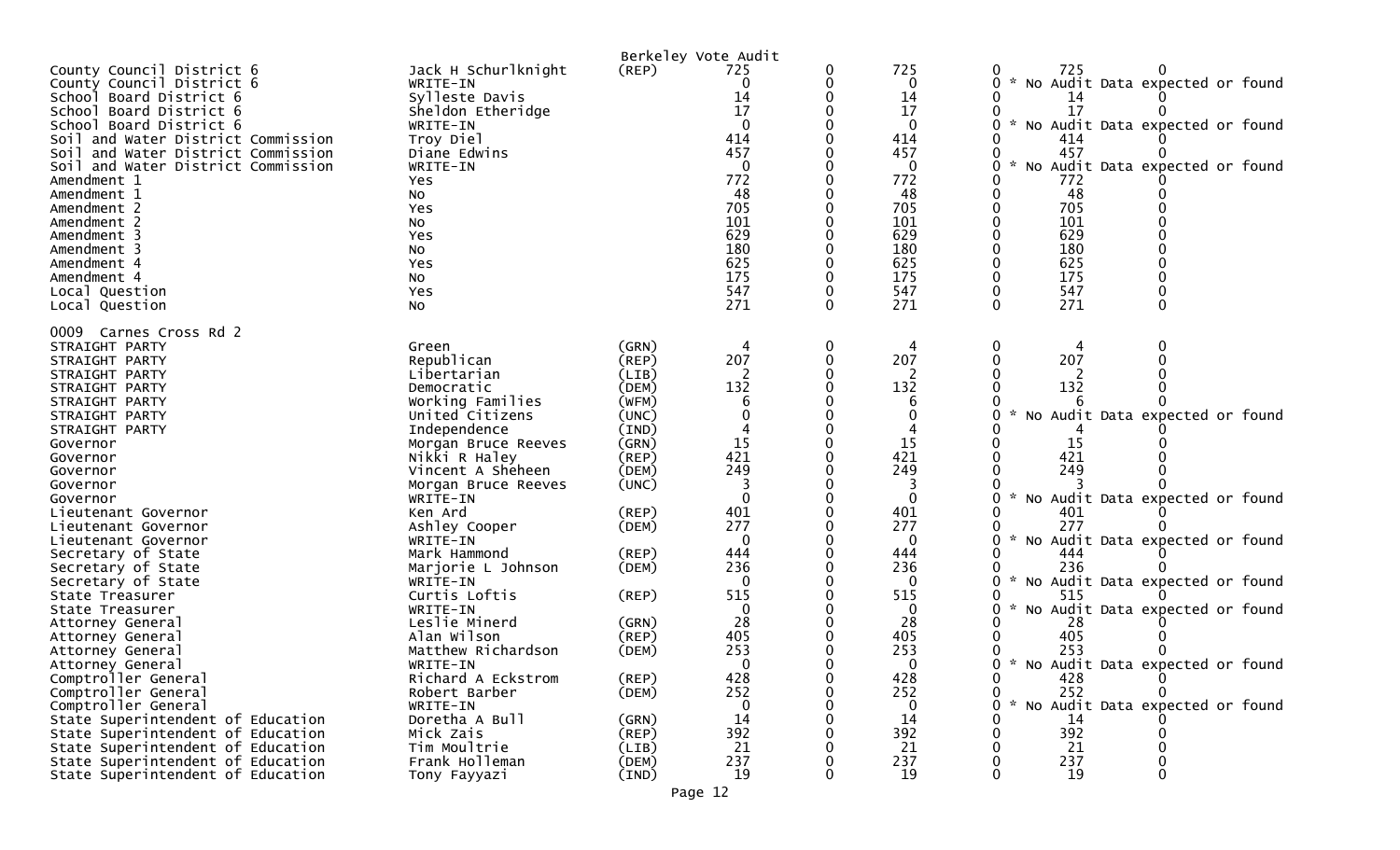|                                       |                           |             | Berkeley Vote Audit |          |              |                                                  |
|---------------------------------------|---------------------------|-------------|---------------------|----------|--------------|--------------------------------------------------|
| State Superintendent of Education     | WRITE-IN                  |             |                     | 0        | $\mathbf 0$  | No Audit Data expected or found                  |
| Adjutant General                      | Bob Livingston            | $($ REP $)$ | 512                 | 0        | 512          | 512                                              |
| Adjutant General                      | WRITE-IN                  |             | $\Omega$            |          | 0            | No Audit Data expected or found                  |
| Commissioner of Agriculture           | Hugh Weathers             | (REP)       | 437                 |          | 437          | 437                                              |
| Commissioner of Agriculture           | Tom E Elliott             | (DEM)       | 241                 |          | 241          | 241                                              |
| Commissioner of Agriculture           | WRITE-IN                  |             | $\mathbf{0}$        |          | 0            | No Audit Data expected or found                  |
| U.S. Senate                           | Tom Clements              | (GRN)       | 77                  |          | 77           | 77                                               |
| U.S. Senate                           | Jim DeMint                | (REP)       | 448                 |          | 448          | 448                                              |
| U.S. Senate                           | Alvin M Greene            | (DEM)       | 142                 |          | 142          | 142                                              |
| U.S. Senate                           | WRITE-IN                  |             | -5                  |          | 5            | 5                                                |
| U.S. House of Rep. District 1         | Robert Dobbs              | (GRN)       | 16                  |          | 16           | 16                                               |
| U.S. House of Rep. District 1         | Tim Scott                 | (REP)       | 448                 |          | 448          | 448                                              |
| House of Rep. District 1<br>U.S.      | Keith Blandford           | (LIB)       |                     |          | 7            |                                                  |
| U.S. House of Rep. District 1         | Ben Frasier               | (DEM)       | 191                 |          | 191          | 191                                              |
| U.S. House of Rep. District 1         | Rob Groce                 | (WFM)       | 20                  |          | 20           | 20                                               |
| U.S. House of Rep. District 1         | M E Mac McCullough        | (UNC)       |                     |          |              |                                                  |
| U.S. House of Rep. District 1         | Jimmy Wood                | (IND)       |                     | 0        |              |                                                  |
| U.S. House of Rep. District 1         | WRITE-IN                  |             | $\Omega$            |          | $\mathbf{0}$ | No Audit Data expected or found                  |
| State House of Rep Dist 92            | Joe Daning                | $($ REP $)$ | 429                 |          | 429          | 429                                              |
| State House of Rep Dist 92            | WRITE-IN                  |             |                     |          |              |                                                  |
| State House of Rep Dist 117           | Bill Crosby               | (REP)       | 88                  |          | 88           | 88                                               |
| State House of Rep Dist 117           | WRITE-IN                  |             | $\Omega$            |          | $\Omega$     | No Audit Data expected or found                  |
| County Supervisor                     | Dan Davis                 | (REP)       | 510                 |          | 510          | 510                                              |
| County Supervisor                     | WRITE-IN                  |             |                     |          | 5            | 5                                                |
| Sheriff                               | Wayne Dewitt              | $($ REP $)$ | 521                 |          | 521          | 521                                              |
| Sheriff                               | WRITE-IN                  |             |                     |          |              |                                                  |
| Probate Judge                         | Keith Kornahrens          | (REP)       | 528                 |          | 528          | 528                                              |
| Probate Judge                         | WRITE-IN                  |             |                     |          | $\mathbf{1}$ |                                                  |
| Clerk of Court                        | Mary P Brown              | (REP)       | 534                 |          | 534          | 534                                              |
| Clerk of Court                        | WRITE-IN                  |             | $\Omega$            |          | 0            | No Audit Data expected or found                  |
| Coroner<br>Coroner                    | Bill Salisbury            | $($ REP $)$ | 529<br>$\mathbf{0}$ |          | 529          | 529                                              |
| Register of Deeds                     | WRITE-IN<br>Cindy B Forte | (REP)       | 521                 |          | 0<br>521     | No Audit Data expected or found<br>521           |
| Register of Deeds                     | WRITE-IN                  |             | 0                   |          | 0            | No Audit Data expected or found                  |
| County Council District 4             | Cathy Davis               | (REP)       | 524                 |          | 524          | 524                                              |
| County Council District 4             | WRITE-IN                  |             | $\mathbf{0}$        |          | $\mathbf{0}$ | No Audit Data expected or found<br>×.            |
| School Board District 4               | Shannon Lee               |             | 38                  |          | 38           | 38                                               |
| School Board District 4               | Jimmy Hinson              |             | 52                  |          | 52           | 52                                               |
| School Board District 4               | WRITE-IN                  |             | $\overline{0}$      |          | $\mathbf{0}$ | No Audit Data expected or found                  |
| Soil and Water District Commission    | Troy Diel                 |             | 335                 |          | 335          | 335                                              |
| and Water District Commission<br>Soil | Diane Edwins              |             | 410                 |          | 410          | 410                                              |
| Soil and Water District Commission    | WRITE-IN                  |             | $\Omega$            |          | $\mathbf 0$  | $\mathcal{H}$<br>No Audit Data expected or found |
| Amendment 1                           | Yes                       |             | 614                 |          | 614          | 614                                              |
| Amendment 1                           | No                        |             | 68                  |          | 68           | 68                                               |
| Amendment 2                           | Yes                       |             | 570                 | 0        | 570          | 570                                              |
| Amendment 2                           | No                        |             | 111                 | 0        | 111          | 111                                              |
| Amendment 3                           | Yes                       |             | 437                 |          | 437          | 437                                              |
| Amendment 3                           | NO.                       |             | 236                 |          | 236          | 236                                              |
| Amendment 4                           | Yes                       |             | 476                 |          | 476          | 476                                              |
| Amendment 4                           | No                        |             | 196                 |          | 196          | 196                                              |
| Local Question                        | Yes                       |             | 440                 |          | 440          | 440                                              |
| Local Question                        | No                        |             | 236                 | $\Omega$ | 236          | 0<br>236                                         |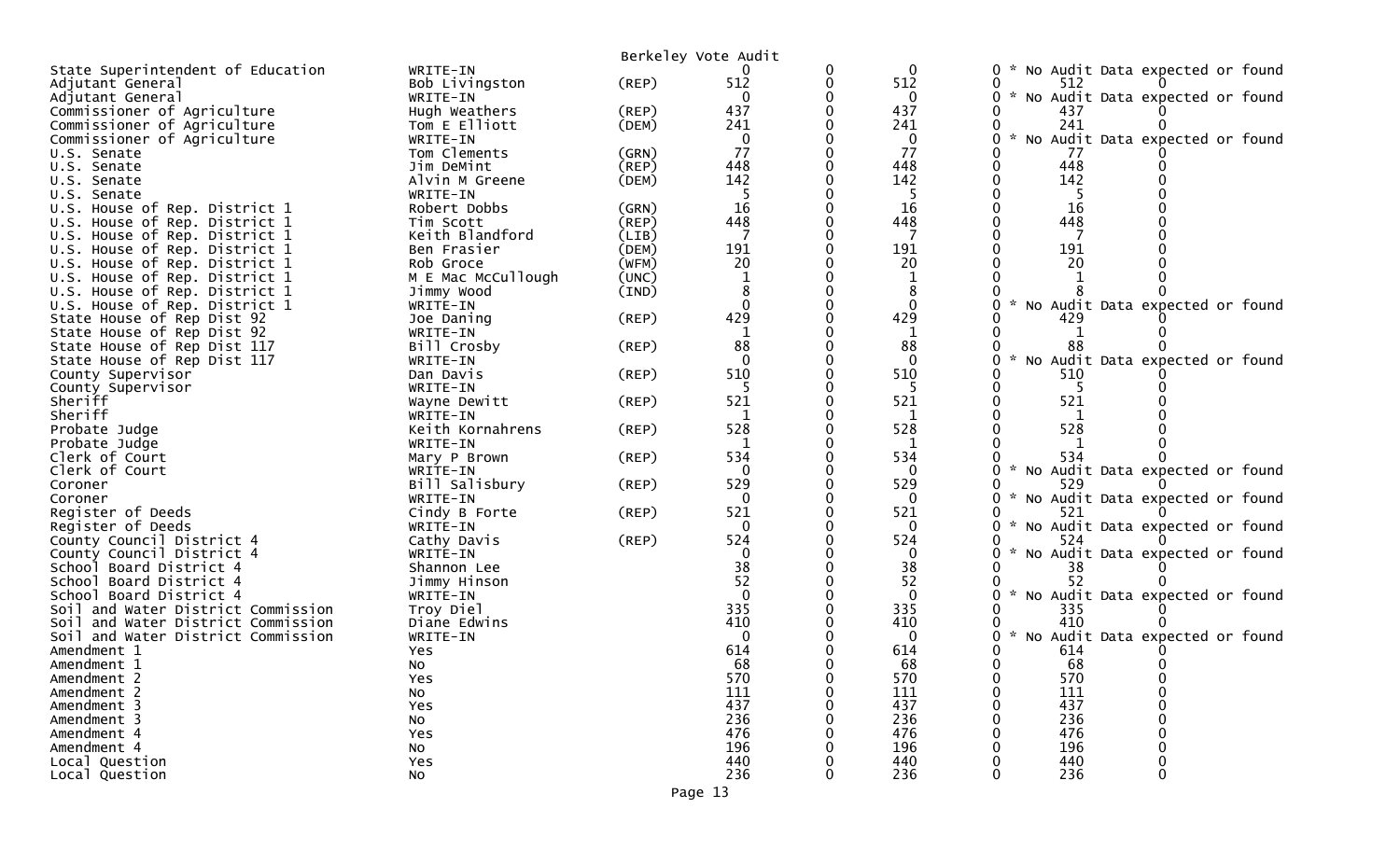## Berkeley Vote Audit

| 0010 Cordesville                  |                     |             |                        |             |                |                                                                        |
|-----------------------------------|---------------------|-------------|------------------------|-------------|----------------|------------------------------------------------------------------------|
| STRAIGHT PARTY                    | Green               | (GRN)       | $\mathbf 0$            | 0           | 0              | $\mathcal{H}$<br>No Audit Data expected or found<br>0                  |
| STRAIGHT PARTY                    | Republican          | $($ REP $)$ | 131                    | $\mathbf 0$ | 131            | 0<br>131                                                               |
| STRAIGHT PARTY                    | Libertarian         | (LIB)       | $\Omega$               | 0           | $\Omega$       | 0<br>* No Audit Data expected or found                                 |
| STRAIGHT PARTY                    | Democratic          | (DEM)       | 132                    | $\mathbf 0$ | 132            | 132                                                                    |
| STRAIGHT PARTY                    | Working Families    | (WFM)       | 0                      |             | $\mathbf{0}$   | No Audit Data expected or found                                        |
| STRAIGHT PARTY                    | United Citizens     | (UNC)       | $\boldsymbol{\Lambda}$ | $\Omega$    | $\overline{4}$ |                                                                        |
| STRAIGHT PARTY                    | Independence        | (IND)       |                        | $\Omega$    |                |                                                                        |
| Governor                          | Morgan Bruce Reeves | (GRN)       | 3                      | $\Omega$    | 3              | $\Omega$                                                               |
| Governor                          | Nikki R Haley       | (REP)       | 234                    | $\Omega$    | 234            | 234<br>$\Omega$                                                        |
| Governor                          | Vincent A Sheheen   | (DEM)       | 197                    | $\Omega$    | 197            | 197<br>$\Omega$                                                        |
| Governor                          | Morgan Bruce Reeves | (UNC)       | 8                      | $\Omega$    | 8              |                                                                        |
| Governor                          | WRITE-IN            |             | $\Omega$               | $\Omega$    | $\Omega$       | $\sim$<br>$\Omega$<br>No Audit Data expected or found                  |
| Lieutenant Governor               | Ken Ard             | (REP)       | 235                    | $\Omega$    | 235            | ∩<br>235                                                               |
| Lieutenant Governor               | Ashley Cooper       | (DEM)       | 200                    | $\Omega$    | 200            | 200<br>$\Omega$                                                        |
| Lieutenant Governor               | WRITE-IN            |             | $\Omega$               | $\Omega$    | $\mathbf{0}$   | $\sim$<br>$\Omega$<br>No Audit Data expected or found                  |
| Secretary of State                | Mark Hammond        | (REP)       | 252                    | $\Omega$    | 252            | $\Omega$<br>252                                                        |
| Secretary of State                | Marjorie L Johnson  | (DEM)       | 177                    | $\Omega$    | 177            | 177<br>$\Omega$                                                        |
| Secretary of State                | WRITE-IN            |             | $\Omega$               | $\Omega$    | $\mathbf{0}$   | $\Omega$<br>$\sim$<br>No Audit Data expected or found                  |
| State Treasurer                   | Curtis Loftis       | (REP)       | 277                    | $\mathbf 0$ | 277            | $\Omega$<br>277                                                        |
| State Treasurer                   | WRITE-IN            |             | ∩                      | $\Omega$    | $\Omega$       | $\mathbf{x}$<br>$\Omega$<br>No Audit Data expected or found            |
| Attorney General                  | Leslie Minerd       | (GRN)       | -6                     | $\Omega$    | 6              | 6                                                                      |
| Attorney General                  | Alan Wilson         | (REP)       | 237                    | $\mathbf 0$ | 237            | 237<br>$\Omega$                                                        |
| Attorney General                  | Matthew Richardson  | (DEM)       | 192                    | $\Omega$    | 192            | 192<br>∩                                                               |
| Attorney General                  | WRITE-IN            |             | $\Omega$               | $\Omega$    | $\mathbf 0$    | $\mathcal{H}$<br>No Audit Data expected or found<br>$\Omega$           |
| Comptroller General               | Richard A Eckstrom  | (REP)       | 238                    | 0           | 238            | $\Omega$<br>238                                                        |
| Comptroller General               | Robert Barber       | (DEM)       | 191                    | 0           | 191            | 191                                                                    |
| Comptroller General               | WRITE-IN            |             | $\mathbf 0$            | $\Omega$    | 0              | $\Omega$<br>No Audit Data expected or found                            |
| State Superintendent of Education | Doretha A Bull      | (GRN)       | -5                     | $\mathbf 0$ | 5              |                                                                        |
| State Superintendent of Education | Mick Zais           | $($ REP $)$ | 219                    | $\Omega$    | 219            | 219<br>$\Omega$                                                        |
| State Superintendent of Education | Tim Moultrie        | (LIB)       | q                      | $\Omega$    | q              | $\Omega$                                                               |
| State Superintendent of Education | Frank Holleman      | (DEM)       | 186                    | $\mathbf 0$ | 186            | $\mathbf 0$<br>186                                                     |
| State Superintendent of Education | Tony Fayyazi        | (IND)       | 15                     | $\Omega$    | 15             | 15                                                                     |
| State Superintendent of Education | WRITE-IN            |             | $\Omega$               | $\Omega$    | $\Omega$       | $\mathcal{H}$<br>$\Omega$<br>No Audit Data expected or found           |
| Adjutant General                  | Bob Livingston      | (REP)       | 275                    | $\Omega$    | 275            | $\Omega$<br>275                                                        |
| Adjutant General                  | WRITE-IN            |             | $\mathbf{1}$           | $\Omega$    | 1              | $\Omega$<br>1                                                          |
| Commissioner of Agriculture       | Hugh Weathers       | (REP)       | 248                    | $\Omega$    | 248            | $\Omega$<br>248                                                        |
| Commissioner of Agriculture       | Tom E Elliott       | (DEM)       | 184                    | $\Omega$    | 184            | $\Omega$<br>184                                                        |
| Commissioner of Agriculture       | WRITE-IN            |             | $\Omega$               | $\Omega$    | $\mathbf 0$    | $\Omega$<br>$\mathbf{x}$<br>No Audit Data expected or found            |
| U.S. Senate                       | Tom Clements        | (GRN)       | 19                     | $\mathbf 0$ | 19             | $\Omega$<br>19                                                         |
| U.S. Senate                       | Jim DeMint          | (REP)       | 254                    | $\Omega$    | 254            | 254<br>$\mathbf 0$                                                     |
| U.S. Senate                       | Alvin M Greene      | (DEM)       | 159                    | $\mathbf 0$ | 159            | $\mathbf 0$<br>159                                                     |
| U.S. Senate                       | WRITE-IN            |             | 1                      | $\Omega$    | 1              | $\Omega$                                                               |
| U.S. House of Rep. District 6     | Nammu Y Muhammad    | (GRN)       | $\overline{4}$         | $\Omega$    | 4              | $\Omega$<br>$\boldsymbol{\Lambda}$                                     |
| U.S. House of Rep. District 6     | Jim Pratt           | (REP)       | 235                    | $\Omega$    | 235            | 235<br>$\Omega$                                                        |
| U.S. House of Rep. District 6     | James E Jim Clyburn | (DEM)       | 198                    | $\Omega$    | 198            | 198<br>$\Omega$                                                        |
| U.S. House of Rep. District 6     | WRITE-IN            |             | $\Omega$               | $\Omega$    | $\mathbf{0}$   | $\mathcal{H}$<br>Audit Data expected or found<br>$\Omega$<br><b>NO</b> |
| State House of Rep Dist 100       | C David Umphlett Jr | (REP)       | 287                    | $\Omega$    | 287            | 287<br>$\Omega$                                                        |
| State House of Rep Dist 100       | WRITE-IN            |             | 2                      |             | 2              | 2                                                                      |
| County Supervisor                 | Dan Davis           | (REP)       | 285                    |             | 285            | 285<br>$\Omega$                                                        |
| County Supervisor                 | WRITE-IN            |             | Δ                      | $\Omega$    | 4              | $\Omega$<br>∩<br>4                                                     |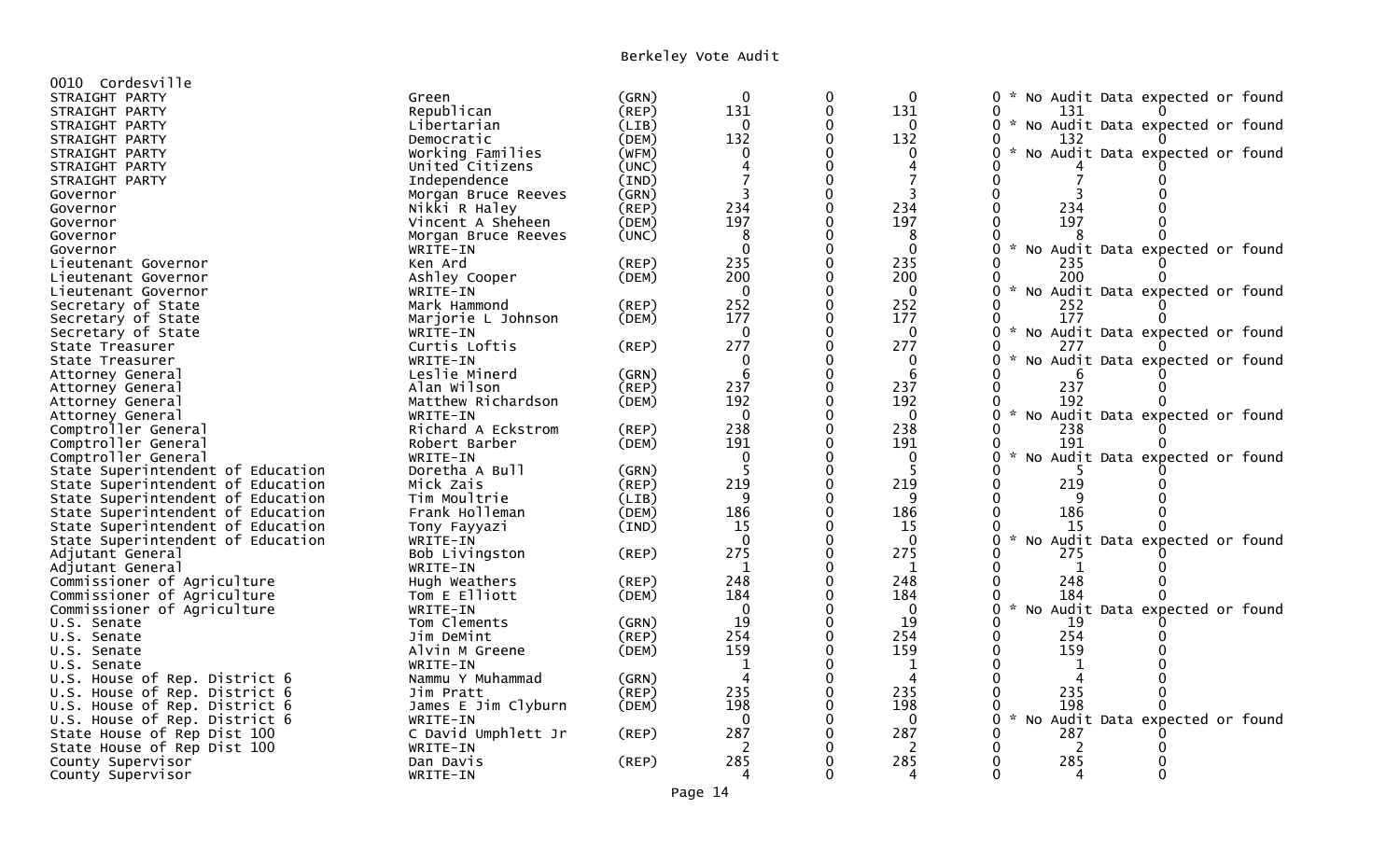|                                                |                                 |       | Berkeley Vote Audit |   |              |                                        |
|------------------------------------------------|---------------------------------|-------|---------------------|---|--------------|----------------------------------------|
| Sheriff                                        | Wayne Dewitt                    | (REP) | 296                 |   | 296          | 296<br>0<br>0                          |
| Sheriff                                        | WRITE-IN                        |       | 2                   |   | 2            | $\mathbf 0$<br>2<br>0                  |
| Probate Judge                                  | Keith Kornahrens                | (REP) | 291                 |   | 291          | 291                                    |
| Probate Judge                                  | WRITE-IN                        |       |                     |   |              |                                        |
| Clerk of Court                                 | Mary P Brown                    | (REP) | 290                 |   | 290          | 290                                    |
| Clerk of Court                                 | WRITE-IN                        |       |                     |   |              |                                        |
| Coroner                                        | Bill Salisbury                  | (REP) | 287                 |   | 287          | 287                                    |
| Coroner                                        | WRITE-IN                        |       | 3                   |   | 3            | 3                                      |
| Register of Deeds                              | Cindy B Forte                   | (REP) | 286                 |   | 286          | 286                                    |
| Register of Deeds<br>County Council District 6 | WRITE-IN<br>Jack H Schurlknight | (REP) |                     |   |              |                                        |
| County Council District 6                      | WRITE-IN                        |       | 0                   |   | 0            | No Audit Data expected or found        |
| County Council District 8                      | Steve Davis                     | (DEM) | 285                 |   | 285          | 285                                    |
| County Council District 8                      | WRITE-IN                        |       |                     |   | 4            |                                        |
| School Board District 8                        | Frank Wright                    |       | 174                 |   | 174          | 174                                    |
| School Board District 8                        | WRITE-IN                        |       |                     |   | 2            | 2                                      |
| Soil and Water District Commission             | Troy Diel                       |       | 143                 |   | 143          | 143                                    |
| Soil and Water District Commission             | Diane Edwins                    |       | 162                 |   | 162          | 162                                    |
| Soil and Water District Commission             | WRITE-IN                        |       | $\Omega$            |   | $\mathbf{0}$ | No Audit Data expected or found<br>0   |
| Amendment 1                                    | Yes                             |       | 384                 |   | 384          | 384                                    |
| Amendment 1                                    | No                              |       | 40                  |   | 40           | 40                                     |
| Amendment 2                                    | Yes                             |       | 360                 |   | 360          | 360                                    |
| Amendment 2                                    | NO.                             |       | 58                  |   | 58           | 58                                     |
| Amendment 3                                    | Yes                             |       | 290                 |   | 290          | 290                                    |
| Amendment 3                                    | No                              |       | 122                 |   | 122          | 122                                    |
| Amendment 4                                    | Yes                             |       | 317                 |   | 317          | 317                                    |
| Amendment 4                                    | No                              |       | 100                 |   | 100          | 100                                    |
| Local Question                                 | Yes                             |       | 244                 |   | 244          | 244<br>0                               |
| Local Question                                 | No                              |       | 172                 | 0 | 172          | 172<br>0<br>$\Omega$                   |
| 0011 Cross                                     |                                 |       |                     |   |              |                                        |
| STRAIGHT PARTY                                 | Green                           | (GRN) |                     | 0 | -5           | 0<br>0                                 |
| STRAIGHT PARTY                                 | Republican                      | (REP) | 170                 |   | 170          | 170                                    |
| STRAIGHT PARTY                                 | Libertarian                     | (LIB) | $\Omega$            |   | $\mathbf{0}$ | No Audit Data expected or found<br>0   |
| STRAIGHT PARTY                                 | Democratic                      | (DEM) | 611                 |   | 611          | 611                                    |
| STRAIGHT PARTY                                 | Working Families                | (WFM) |                     |   |              | No Audit Data expected or found        |
| STRAIGHT PARTY                                 | United Citizens                 | (UNC) |                     |   |              |                                        |
| STRAIGHT PARTY                                 | Independence                    | (IND) | 6                   |   | 6            |                                        |
| Governor                                       | Morgan Bruce Reeves             | (GRN) | 11                  |   | 11           | 11                                     |
| Governor                                       | Nikki R Haley                   | (REP) | 286                 |   | 286          | 286                                    |
| Governor                                       | Vincent A Sheheen               | (DEM) | 737                 |   | 737          | 737                                    |
| Governor                                       | Morgan Bruce Reeves             | (UNC) | 11                  |   | 11           | 11                                     |
| Governor                                       | WRITE-IN                        |       | $\mathbf 0$         |   | 0            | No Audit Data expected or found<br>0   |
| Lieutenant Governor                            | Ken Ard                         | (REP) | 278                 |   | 278          | 278<br>0                               |
| Lieutenant Governor                            | Ashley Cooper                   | (DEM) | 747                 |   | 747          | 747<br>0                               |
| Lieutenant Governor                            | WRITE-IN                        |       | 0                   |   | $\mathbf 0$  | * No Audit Data expected or found<br>0 |
| Secretary of State                             | Mark Hammond                    | (REP) | 305                 |   | 305          | 305                                    |
| Secretary of State                             | Marjorie L Johnson              | (DEM) | 713                 |   | 713          | 713                                    |
| Secretary of State<br>State Treasurer          | WRITE-IN<br>Curtis Loftis       | (REP) | 373                 |   | 1<br>373     | 373                                    |
| State Treasurer                                | WRITE-IN                        |       |                     |   | $\mathbf 0$  | No Audit Data expected or found        |
| Attorney General                               | Leslie Minerd                   | (GRN) | 10                  |   | 10           | 10                                     |
|                                                |                                 |       | Page 15             |   |              |                                        |
|                                                |                                 |       |                     |   |              |                                        |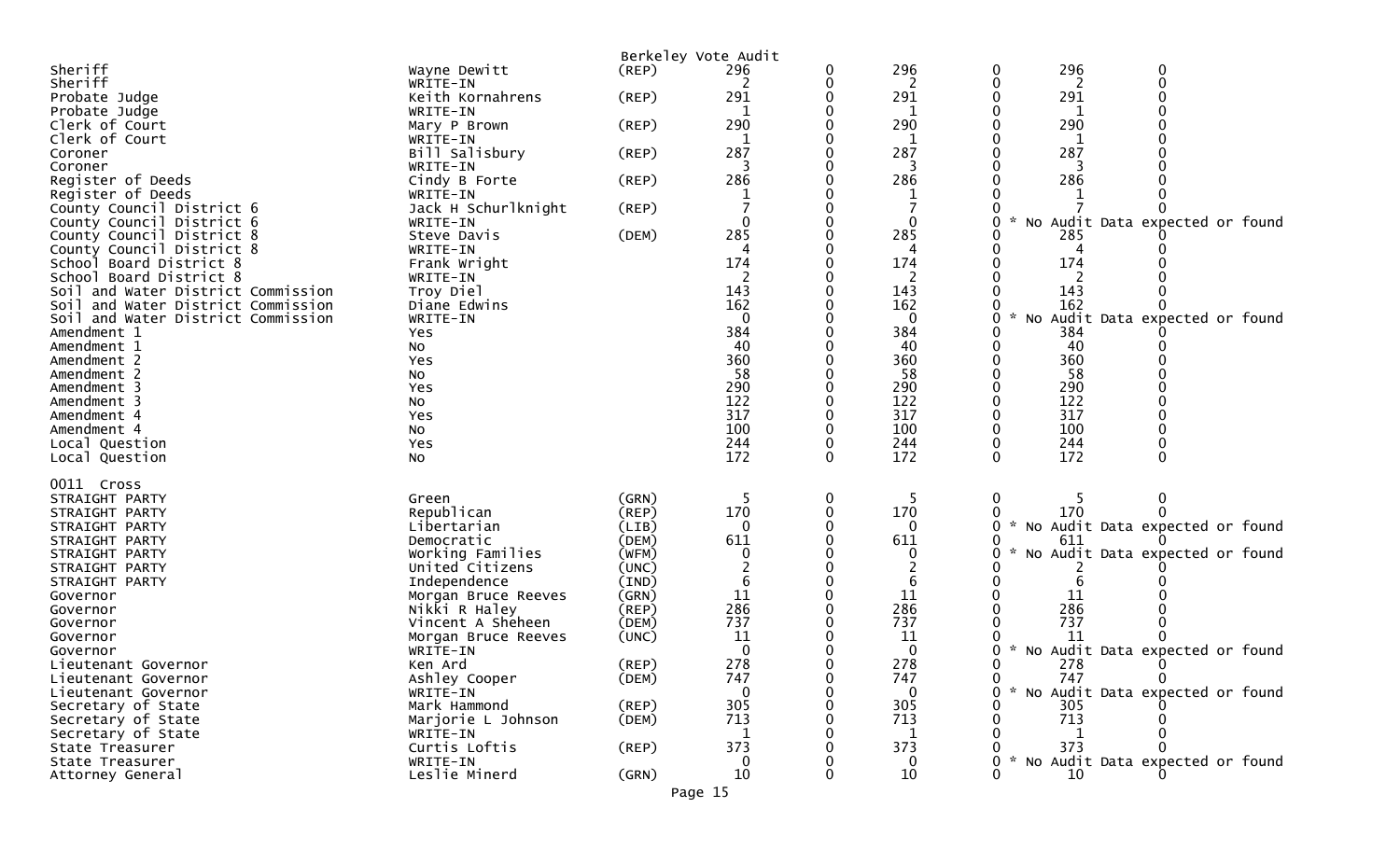|                                                              |                                   |             | Berkeley Vote Audit |   |                 |                                                       |
|--------------------------------------------------------------|-----------------------------------|-------------|---------------------|---|-----------------|-------------------------------------------------------|
| Attorney General                                             | Alan Wilson                       | (REP)       | 284                 | 0 | 284             | 284<br>$\mathbf{0}$<br>0                              |
| Attorney General                                             | Matthew Richardson                | (DEM)       | 736                 | 0 | 736             | 736<br>0                                              |
| Attorney General                                             | WRITE-IN                          |             | $\Omega$            |   | $\mathbf{0}$    | 0<br>$\mathcal{H}$<br>No Audit Data expected or found |
| Comptroller General                                          | Richard A Eckstrom                | (REP)       | 286                 |   | 286             | 286                                                   |
| Comptroller General                                          | Robert Barber                     | (DEM)       | 747                 |   | 747             | 747                                                   |
| Comptroller General                                          | WRITE-IN                          |             | 0                   |   | 0               | $\sim$<br>0<br>No Audit Data expected or found        |
| State Superintendent of Education                            | Doretha A Bull                    | (GRN)       | 10                  |   | 10              | 10                                                    |
| State Superintendent of Education                            | Mick Zais                         | $($ REP $)$ | 269                 |   | 269             | 269<br>0                                              |
| State Superintendent of Education                            | Tim Moultrie                      | (LIB)       | 19                  | 0 | 19              | 0<br>19                                               |
| State Superintendent of Education                            | Frank Holleman                    | (DEM)       | 718                 |   | 718             | 718                                                   |
| State Superintendent of Education                            | Tony Fayyazi                      | (IND)       | $\Omega$            |   | $\mathbf{0}$    | $\sim$<br>0                                           |
| State Superintendent of Education                            | WRITE-IN                          |             | 362                 |   | 362             | No Audit Data expected or found<br>362<br>0.          |
| Adjutant General<br>Adjutant General                         | Bob Livingston<br>WRITE-IN        | (REP)       | $\Omega$            |   | $\Omega$        | $\mathcal{H}$                                         |
| Commissioner of Agriculture                                  | Hugh Weathers                     | (REP)       | 309                 | 0 | 309             | No Audit Data expected or found<br>U<br>309           |
| Commissioner of Agriculture                                  | Tom E Elliott                     | (DEM)       | 722                 |   | 722             | 722                                                   |
| Commissioner of Agriculture                                  | WRITE-IN                          |             | 0                   |   | $\mathbf{0}$    | $\sim$<br>No Audit Data expected or found<br>0        |
| U.S. Senate                                                  | Tom Clements                      | (GRN)       | 57                  |   | 57              | 57                                                    |
| U.S. Senate                                                  | Jim DeMint                        | $($ REP $)$ | 314                 |   | 314             | 314<br>0                                              |
| U.S. Senate                                                  | Alvin M Greene                    | (DEM)       | 639                 |   | 639             | 639                                                   |
| U.S. Senate                                                  | WRITE-IN                          |             | 11                  |   | 11              | 11                                                    |
| U.S. House of Rep. District 1                                | Robert Dobbs                      | (GRN)       | $\Omega$            |   | $\mathbf{0}$    | 0 * No Audit Data expected or found                   |
| U.S. House of Rep. District 1                                | Tim Scott                         | $($ REP $)$ |                     |   |                 |                                                       |
| U.S. House of Rep. District 1                                | Keith Blandford                   | (LIB)       |                     | 0 |                 | ი ∗<br>No Audit Data expected or found                |
| U.S. House of Rep. District 1                                | Ben Frasier                       | (DEM)       |                     | 0 | 0               | 0 * No Audit Data expected or found                   |
| U.S. House of Rep. District 1                                | Rob Groce                         | (WFM)       |                     |   |                 | No Audit Data expected or found<br>0 *                |
| U.S. House of Rep. District 1                                | M E Mac McCullough                | (UNC)       |                     |   |                 | 0<br>No Audit Data expected or found                  |
| U.S. House of Rep. District 1                                | Jimmy Wood                        | (IND)       |                     |   |                 |                                                       |
| U.S. House of Rep. District 1                                | WRITE-IN                          |             |                     |   |                 | 0<br>No Audit Data expected or found                  |
| U.S. House of Rep. District 6                                | Nammu Y Muhammad                  | (GRN)       |                     |   |                 |                                                       |
| U.S. House of Rep. District 6                                | Jim Pratt                         | $($ REP)    | 297                 |   | 297             | 0<br>297                                              |
| U.S. House of Rep. District 6                                | James E Jim Clyburn               | (DEM)       | 724<br>$\Omega$     |   | 724             | 724<br>$\mathcal{H}$<br>0                             |
| U.S. House of Rep. District 6<br>State House of Rep Dist 102 | WRITE-IN<br>Joseph J Caplinger Jr | (REP)       | 285                 |   | $\Omega$<br>285 | No Audit Data expected or found<br>0<br>285           |
| State House of Rep Dist 102                                  | Joe H Jefferson Jr                | (DEM)       | 743                 |   | 743             | 743                                                   |
| State House of Rep Dist 102                                  | WRITE-IN                          |             | $\Omega$            |   | $\Omega$        | $\sim$<br>No Audit Data expected or found<br>0        |
| County Supervisor                                            | Dan Davis                         | (REP)       | 406                 |   | 406             | 406                                                   |
| County Supervisor                                            | WRITE-IN                          |             |                     |   |                 |                                                       |
| Sheriff                                                      | Wayne Dewitt                      | (REP)       | 418                 |   | 418             | 418                                                   |
| Sheriff                                                      | WRITE-IN                          |             | 0                   |   | $\Omega$        | $\mathcal{H}$<br>No Audit Data expected or found<br>0 |
| Probate Judge                                                | Keith Kornahrens                  | $($ REP $)$ | 397                 |   | 397             | 397                                                   |
| Probate Judge                                                | WRITE-IN                          |             | -1                  |   | -1              |                                                       |
| Clerk of Court                                               | Mary P Brown                      | (REP)       | 426                 |   | 426             | 426                                                   |
| Clerk of Court                                               | WRITE-IN                          |             |                     |   | <sup>n</sup>    | 0 * No Audit Data expected or found                   |
| Coroner                                                      | Bill Salisbury                    | $($ REP $)$ | 407                 | 0 | 407             | 407<br>0                                              |
| Coroner                                                      | WRITE-IN                          |             |                     |   | $\mathbf{1}$    |                                                       |
| Register of Deeds                                            | Cindy B Forte                     | $($ REP $)$ | 394                 |   | 394             | 394                                                   |
| Register of Deeds                                            | WRITE-IN                          |             | 1                   |   | 1               | 1                                                     |
| County Council District 7                                    | Bill Fennell                      | (REP)       | 298                 |   | 298             | 298                                                   |
| County Council District 7                                    | Caldwell Pinckney Jr              | (DEM)       | 736                 |   | 736             | 736                                                   |
| County Council District 7                                    | WRITE-IN                          |             | $\Omega$            |   | $\mathbf{0}$    | 0 * No Audit Data expected or found                   |
| School Board District 6                                      | Sylleste Davis                    |             | 28                  |   | 28              | 28<br>0                                               |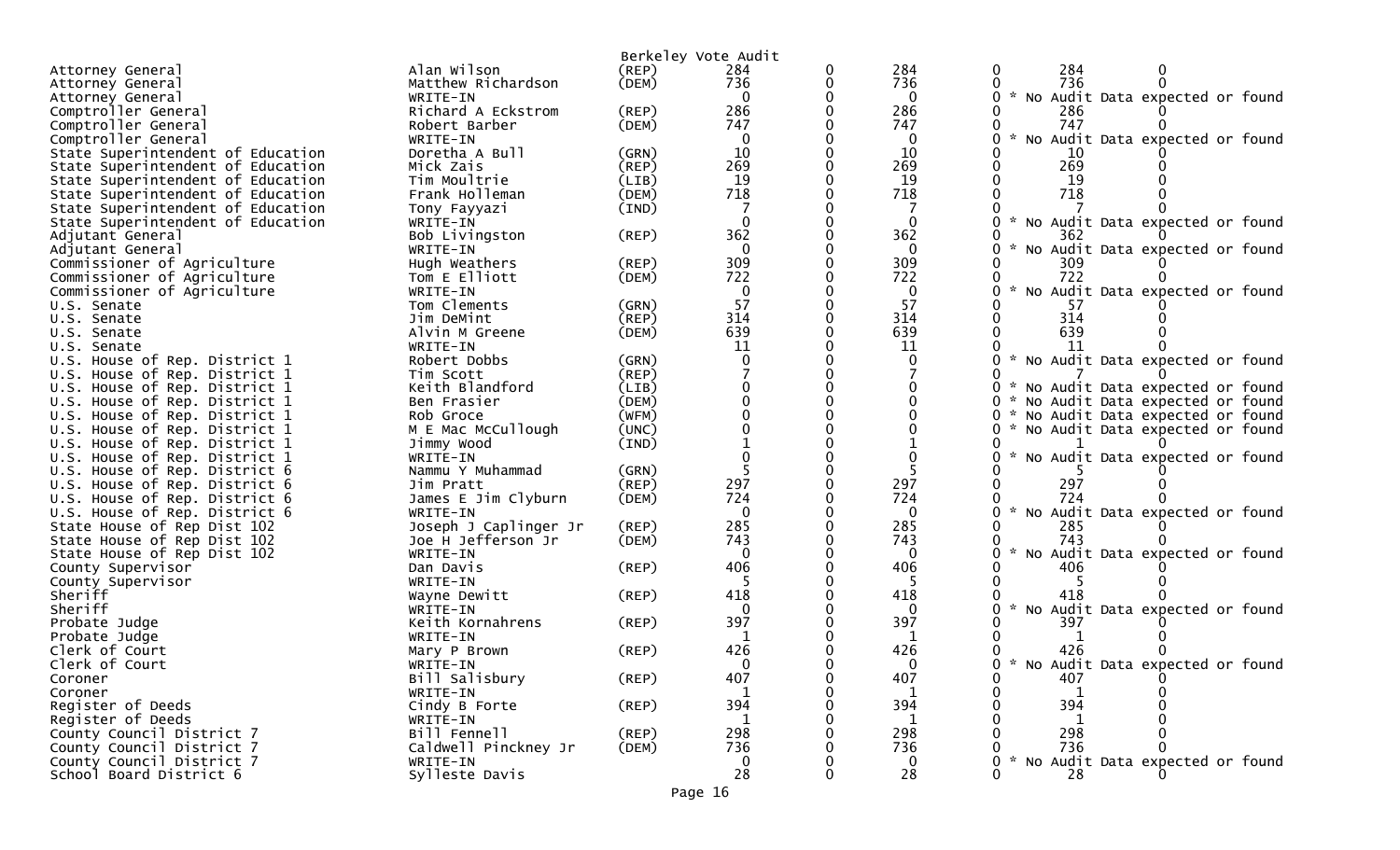|                                                                                                                                                                                                                                                                                                                                                                                                                                                                                                                                                                                                                                                                                                                                                                                                                        |                                                                                                                                                                                                                                                                                                                                                                                                                                                                                                                                                                                |                                                                                                                                                                                                                                                                   | Berkeley Vote Audit                                                                                                                                                  |               |                                                                                                                                                                                           |                                                                                                                                                                                                |                                                                                                       |
|------------------------------------------------------------------------------------------------------------------------------------------------------------------------------------------------------------------------------------------------------------------------------------------------------------------------------------------------------------------------------------------------------------------------------------------------------------------------------------------------------------------------------------------------------------------------------------------------------------------------------------------------------------------------------------------------------------------------------------------------------------------------------------------------------------------------|--------------------------------------------------------------------------------------------------------------------------------------------------------------------------------------------------------------------------------------------------------------------------------------------------------------------------------------------------------------------------------------------------------------------------------------------------------------------------------------------------------------------------------------------------------------------------------|-------------------------------------------------------------------------------------------------------------------------------------------------------------------------------------------------------------------------------------------------------------------|----------------------------------------------------------------------------------------------------------------------------------------------------------------------|---------------|-------------------------------------------------------------------------------------------------------------------------------------------------------------------------------------------|------------------------------------------------------------------------------------------------------------------------------------------------------------------------------------------------|-------------------------------------------------------------------------------------------------------|
| School Board District 6<br>School Board District 6<br>Soil and Water District Commission<br>Soil and Water District Commission<br>Soil and Water District Commission<br>Amendment 1<br>Amendment 1<br>Amendment 2<br>Amendment 2<br>Amendment 3<br>Amendment 3<br>Amendment 4<br>Amendment 4<br>Local Question<br>Local Question                                                                                                                                                                                                                                                                                                                                                                                                                                                                                       | Sheldon Etheridge<br>WRITE-IN<br>Troy Diel<br>Diane Edwins<br>WRITE-IN<br>Yes<br>No<br>Yes<br>No<br>Yes<br>NO.<br>Yes<br>No<br>Yes<br>No                                                                                                                                                                                                                                                                                                                                                                                                                                       |                                                                                                                                                                                                                                                                   | 34<br>$\overline{0}$<br>181<br>250<br>712<br>110<br>652<br>137<br>526<br>262<br>561<br>217<br>511<br>307                                                             | 0<br>0<br>0   | 34<br>$\mathbf{0}$<br>181<br>250<br>712<br>110<br>652<br>137<br>526<br>262<br>561<br>217<br>511<br>307                                                                                    | 34<br>$\sim$<br>0<br>181<br>250<br>712<br>110<br>652<br>137<br>526<br>262<br>561<br>217<br>511<br>307<br>0                                                                                     | No Audit Data expected or found<br>0                                                                  |
| 0012 Daniel Island 1<br>STRAIGHT PARTY<br>STRAIGHT PARTY<br>STRAIGHT PARTY<br>STRAIGHT PARTY<br>STRAIGHT PARTY<br>STRAIGHT PARTY<br>STRAIGHT PARTY<br>Governor<br>Governor<br>Governor<br>Governor<br>Governor<br>Lieutenant Governor<br>Lieutenant Governor<br>Lieutenant Governor<br>Secretary of State<br>Secretary of State<br>Secretary of State<br>State Treasurer<br>State Treasurer<br>Attorney General<br>Attorney General<br>Attorney General<br>Attorney General<br>Comptroller General<br>Comptroller General<br>Comptroller General<br>State Superintendent of Education<br>State Superintendent of Education<br>State Superintendent of Education<br>State Superintendent of Education<br>State Superintendent of Education<br>State Superintendent of Education<br>Adjutant General<br>Adjutant General | Green<br>Republican<br>Libertarian<br>Democratic<br>Working Families<br>United Citizens<br>Independence<br>Morgan Bruce Reeves<br>Nikki R Haley<br>Vincent A Sheheen<br>Morgan Bruce Reeves<br>WRITE-IN<br>Ken Ard<br>Ashley Cooper<br>WRITE-IN<br>Mark Hammond<br>Marjorie L Johnson<br>WRITE-IN<br>Curtis Loftis<br>WRITE-IN<br>Leslie Minerd<br>Alan Wilson<br>Matthew Richardson<br>WRITE-IN<br>Richard A Eckstrom<br>Robert Barber<br>WRITE-IN<br>Doretha A Bull<br>Mick Zais<br>Tim Moultrie<br>Frank Holleman<br>Tony Fayyazi<br>WRITE-IN<br>Bob Livingston<br>WRITE-IN | (GRN)<br>(REP)<br>(LIB)<br>(DEM)<br>(WFM)<br>(UNC)<br>(IND)<br>(GRN)<br>$($ REP $)$<br>(DEM)<br>(UNC)<br>(REP)<br>(DEM)<br>(REP)<br>(DEM)<br>(REP)<br>(GRN)<br>(REP)<br>(DEM)<br>$($ REP $)$<br>(DEM)<br>(GRN)<br>(REP)<br>(LIB)<br>(DEM)<br>(IND)<br>$($ REP $)$ | 367<br>82<br>0<br>8<br>845<br>321<br>5<br>824<br>343<br>931<br>218<br>$\Omega$<br>998<br>25<br>843<br>295<br>-1<br>874<br>275<br>11<br>807<br>71<br>250<br>12<br>983 | $\bf{0}$<br>0 | 367<br>82<br>0<br>845<br>321<br>-5<br>824<br>343<br>2<br>931<br>218<br>$\Omega$<br>998<br>25<br>843<br>295<br>1<br>874<br>275<br>$\mathbf{r}$<br>11<br>807<br>71<br>250<br>12<br>1<br>983 | 0<br>367<br>0<br>8<br>8<br>845<br>321<br>824<br>343<br>931<br>218<br>$\mathcal{H}$<br>998<br>25<br>843<br>295<br>1<br>874<br>275<br>$\overline{1}$<br>11<br>807<br>71<br>250<br>12<br>1<br>983 | No Audit Data expected or found<br>No Audit Data expected or found<br>No Audit Data expected or found |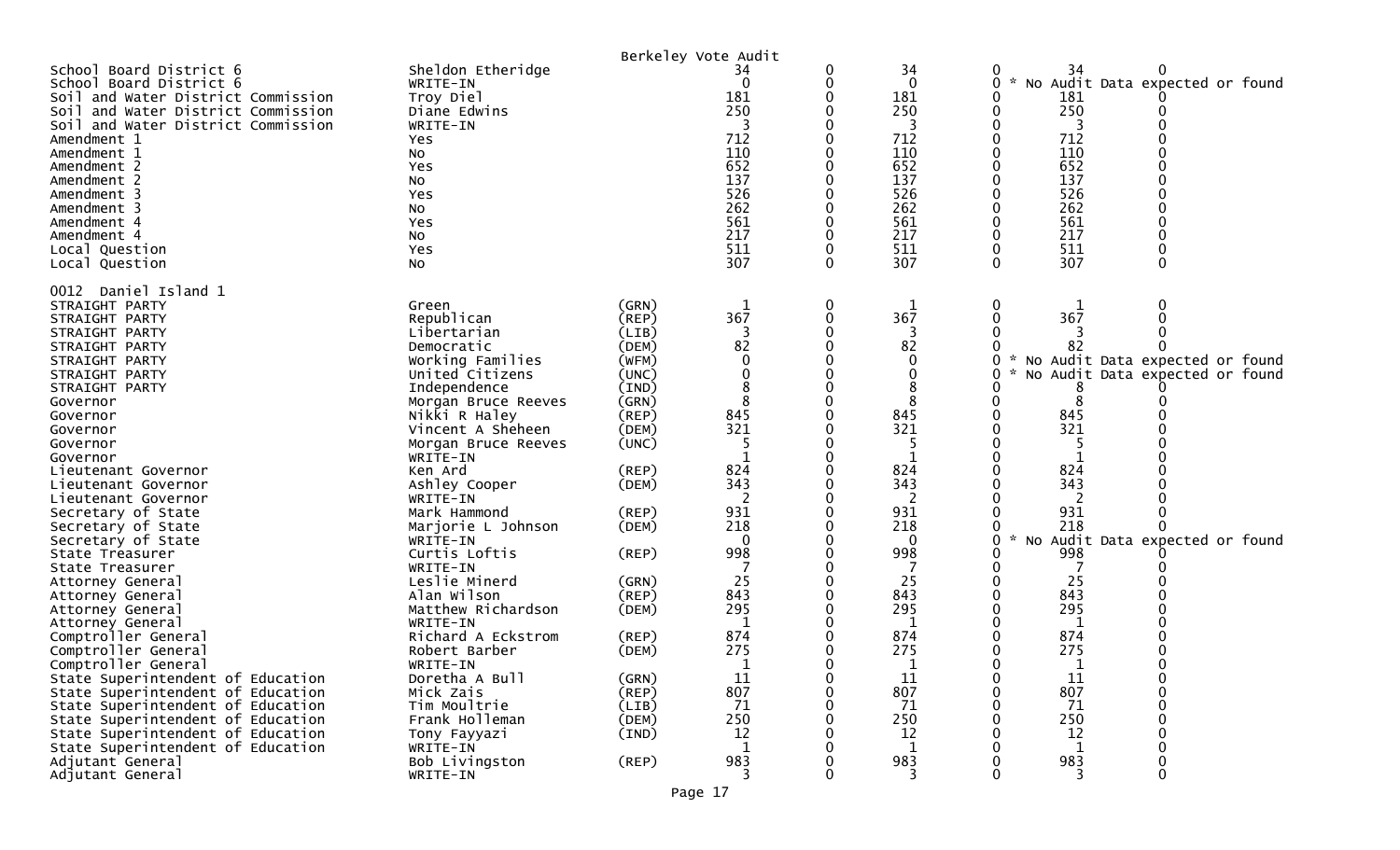|                                    |                     |             | Berkeley Vote Audit |          |                |                                                  |
|------------------------------------|---------------------|-------------|---------------------|----------|----------------|--------------------------------------------------|
| Commissioner of Agriculture        | Hugh Weathers       | (REP)       | 927                 | 0        | 927            | 927<br>0                                         |
| Commissioner of Agriculture        | Tom E Elliott       | (DEM)       | 217                 | 0        | 217            | 217<br>0                                         |
| Commissioner of Agriculture        | WRITE-IN            |             | 0                   |          | 0              | $\mathcal{H}$<br>No Audit Data expected or found |
| U.S. Senate                        | Tom Clements        | (GRN)       | 114                 |          | 114            | 114                                              |
| U.S. Senate                        | Jim DeMint          | (REP)       | 919                 |          | 919            | 919                                              |
| U.S. Senate                        | Alvin M Greene      | (DEM)       | 84                  |          | 84             | 84                                               |
| U.S. Senate                        | WRITE-IN            |             | 36                  |          | 36             | 36                                               |
| U.S. House of Rep. District 6      | Nammu Y Muhammad    | (GRN)       | 4                   |          | $\overline{4}$ |                                                  |
| U.S. House of Rep. District 6      | Jim Pratt           | (REP)       | 893                 |          | 893            | 893                                              |
| U.S. House of Rep. District 6      | James E Jim Clyburn | (DEM)       | 271                 |          | 271            | 271                                              |
| U.S. House of Rep. District 6      | WRITE-IN            |             | $\mathbf{0}$        |          | 0              | $\mathcal{R}$<br>No Audit Data expected or found |
| State House of Rep Dist 99         | Jim Merrill         | (REP)       | 1006                |          | 1006           | 1006                                             |
|                                    | WRITE-IN            |             | 6                   |          | 6              | 6                                                |
| State House of Rep Dist 99         |                     |             |                     |          |                |                                                  |
| County Supervisor                  | Dan Davis           | $($ REP $)$ | 998                 |          | 998            | 998                                              |
| County Supervisor                  | WRITE-IN            |             |                     |          |                |                                                  |
| Sheriff                            | Wayne Dewitt        | $($ REP $)$ | 1003                |          | 1003           | 1003                                             |
| Sheriff                            | WRITE-IN            |             |                     |          |                |                                                  |
| Probate Judge                      | Keith Kornahrens    | (REP)       | 999                 |          | 999            | 999                                              |
| Probate Judge                      | WRITE-IN            |             |                     |          | 2              |                                                  |
| Clerk of Court                     | Mary P Brown        | $($ REP $)$ | 1006                |          | 1006           | 1006                                             |
| Clerk of Court                     | WRITE-IN            |             |                     |          |                | $\mathcal{H}$<br>No Audit Data expected or found |
| Coroner                            | Bill Salisbury      | (REP)       | 999                 |          | 999            | 999                                              |
| Coroner                            | WRITE-IN            |             |                     |          | 1              |                                                  |
| Register of Deeds                  | Cindy B Forte       | $($ REP $)$ | 997                 |          | 997            | 997                                              |
| Register of Deeds                  | WRITE-IN            |             | 0                   |          | 0              | $\mathcal{H}$<br>No Audit Data expected or found |
| County Council District 8          | Steve Davis         | (DEM)       | 83                  |          | 83             | 83                                               |
| County Council District 8          | WRITE-IN            |             |                     |          |                |                                                  |
| School Board District 2            | Doug Cooper         |             | 761                 |          | 761            | 761                                              |
| School Board District 2            | WRITE-IN            |             |                     |          |                |                                                  |
| Soil and Water District Commission | Troy Diel           |             | 581                 |          | 581            | 581                                              |
| Soil and Water District Commission | Diane Edwins        |             | 589                 |          | 589            | 589                                              |
| Soil and Water District Commission | WRITE-IN            |             |                     |          |                |                                                  |
| Amendment 1                        | Yes                 |             | 1027                |          | 1027           | 1027                                             |
| Amendment 1                        |                     |             | 123                 |          | 123            | 123                                              |
|                                    | No                  |             | 995                 |          | 995            | 995                                              |
| Amendment 2                        | Yes                 |             | 153                 |          |                |                                                  |
| Amendment 2                        | No                  |             | 826                 |          | 153            | 153                                              |
| Amendment 3                        | Yes                 |             |                     |          | 826            | 826                                              |
| Amendment 3                        | No                  |             | 306                 |          | 306            | 306                                              |
| Amendment 4                        | Yes                 |             | 857                 |          | 857            | 857                                              |
| Amendment 4                        | No                  |             | 263                 |          | 263            | 263                                              |
| Local Question                     | Yes                 |             | 972                 |          | 972            | 972                                              |
| Local Question                     | No                  |             | 181                 | $\Omega$ | 181            | 181<br>$\Omega$<br>0                             |
|                                    |                     |             |                     |          |                |                                                  |
| Daniel Island 2<br>0013            |                     |             |                     |          |                |                                                  |
| STRAIGHT PARTY                     | Green               | (GRN)       | b                   |          | b              | b                                                |
| STRAIGHT PARTY                     | Republican          | $($ REP $)$ | 424                 |          | 424            | 424                                              |
| STRAIGHT PARTY                     | Libertarian         | (LIB)       |                     |          | 6              |                                                  |
| STRAIGHT PARTY                     | Democratic          | (DEM)       | 111                 |          | 111            | 111                                              |
| STRAIGHT PARTY                     | Working Families    | (WFM)       | $\mathbf 0$         |          | $\Omega$       | No Audit Data expected or found                  |
| STRAIGHT PARTY                     | United Citizens     | (UNC)       |                     |          |                |                                                  |
| STRAIGHT PARTY                     | Independence        | (IND)       |                     |          |                |                                                  |
| Governor                           | Morgan Bruce Reeves | (GRN)       | 10                  | 0        | 10             | 10<br>0                                          |
|                                    |                     |             |                     |          |                |                                                  |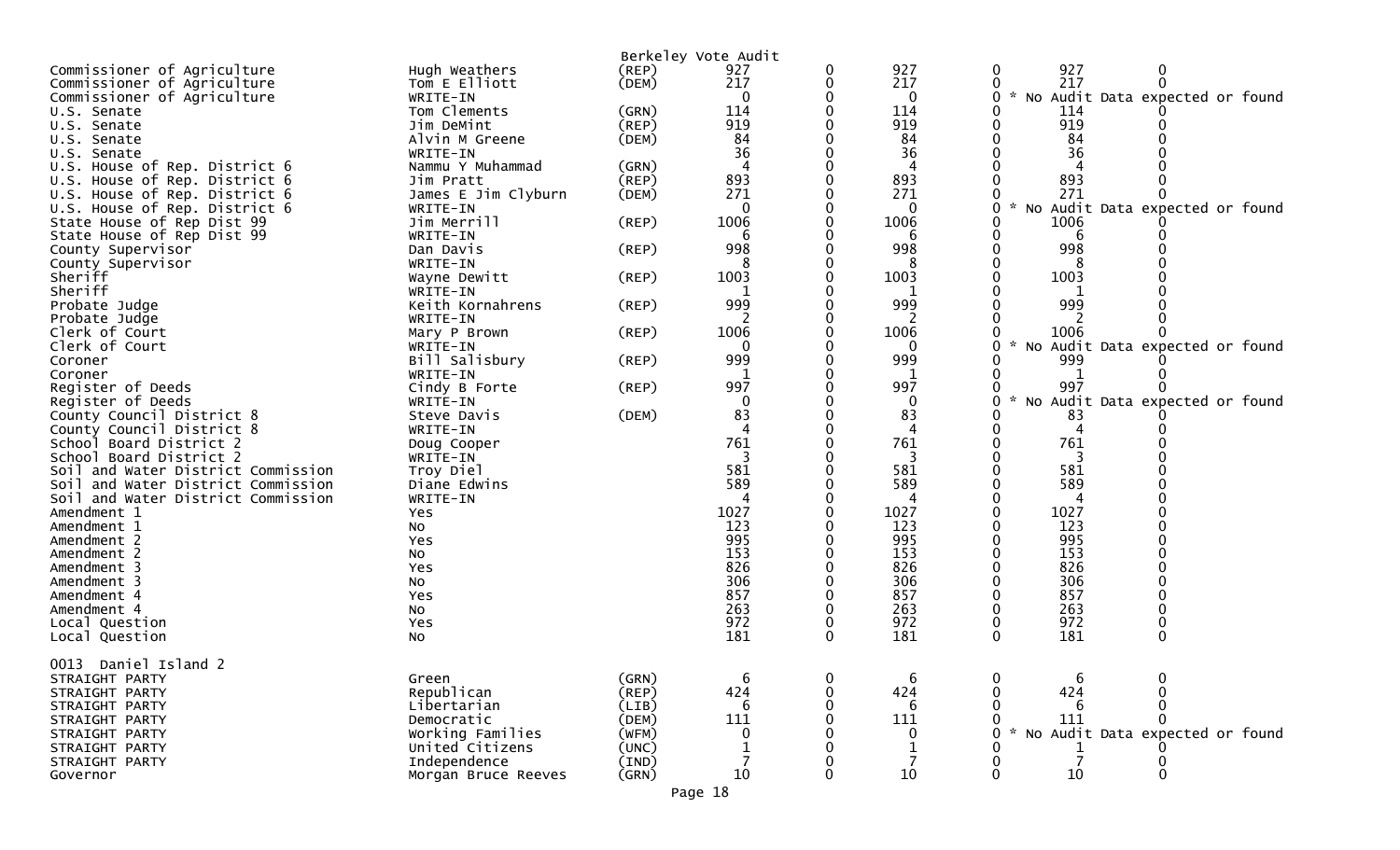|                                   |                     |             | Berkeley Vote Audit |   |              |   |              |                                   |
|-----------------------------------|---------------------|-------------|---------------------|---|--------------|---|--------------|-----------------------------------|
| Governor                          | Nikki R Haley       | $($ REP $)$ | 935                 | 0 | 935          | 0 | 935          | 0                                 |
| Governor                          | Vincent A Sheheen   | (DEM)       | 535                 | 0 | 535          | 0 | 535          | $\Omega$                          |
| Governor                          | Morgan Bruce Reeves | (UNC)       | 6                   |   | 6            |   | 6            |                                   |
| Governor                          | WRITE-IN            |             |                     |   | 1            |   |              |                                   |
| Lieutenant Governor               | Ken Ard             | (REP)       | 932                 |   | 932          |   | 932          |                                   |
| Lieutenant Governor               | Ashley Cooper       | (DEM)       | 537                 |   | 537          |   | 537          |                                   |
| Lieutenant Governor               | WRITE-IN            |             |                     | 0 | 3            | 0 | 3            |                                   |
| Secretary of State                | Mark Hammond        | (REP)       | 1091                | 0 | 1091         | 0 | 1091         |                                   |
| Secretary of State                | Marjorie L Johnson  | (DEM)       | 354                 |   | 354          |   | 354          |                                   |
| Secretary of State                | WRITE-IN            |             |                     | 0 | -1           |   | -1           |                                   |
| State Treasurer                   | Curtis Loftis       | $($ REP $)$ | 1173                | 0 | 1173         | 0 | 1173         |                                   |
| State Treasurer                   | WRITE-IN            |             | 14                  |   | 14           |   | 14           |                                   |
| Attorney General                  | Leslie Minerd       | (GRN)       | 45                  | 0 | 45           | 0 | 45           |                                   |
| Attorney General                  | Alan Wilson         | (REP)       | 951                 | 0 | 951          |   | 951          |                                   |
| Attorney General                  | Matthew Richardson  | (DEM)       | 460                 |   | 460          |   | 460          |                                   |
| Attorney General                  | WRITE-IN            |             | 1                   |   | 1            |   | $\mathbf{1}$ |                                   |
| Comptroller General               | Richard A Eckstrom  | (REP)       | 965                 |   | 965          |   | 965          |                                   |
| Comptroller General               | Robert Barber       | (DEM)       | 473                 |   | 473          |   | 473          |                                   |
| Comptroller General               | WRITE-IN            |             | 1                   | 0 | $\mathbf{1}$ |   | 1            |                                   |
| State Superintendent of Education | Doretha A Bull      | (GRN)       | 28                  |   | 28           |   | 28           |                                   |
| State Superintendent of Education | Mick Zais           | (REP)       | 906                 |   | 906          |   | 906          |                                   |
| State Superintendent of Education | Tim Moultrie        | (LIB)       | 85                  |   | 85           |   | 85           |                                   |
| State Superintendent of Education | Frank Holleman      | (DEM)       | 402                 |   | 402          |   | 402          |                                   |
| State Superintendent of Education | Tony Fayyazi        | (IND)       | 18                  |   | 18           |   | 18           |                                   |
| State Superintendent of Education | WRITE-IN            |             | 1                   | 0 | 1            | 0 | 1            |                                   |
| Adjutant General                  | Bob Livingston      | $($ REP $)$ | 1154                |   | 1154         |   | 1154         |                                   |
| Adjutant General                  | WRITE-IN            |             | 8                   |   | 8            |   | 8            |                                   |
| Commissioner of Agriculture       | Hugh Weathers       | $($ REP $)$ | 1062                | 0 | 1062         | 0 | 1062         |                                   |
| Commissioner of Agriculture       | Tom E Elliott       | (DEM)       | 342                 | 0 | 342          |   | 342          |                                   |
| Commissioner of Agriculture       | WRITE-IN            |             |                     |   | 2            |   | 2            |                                   |
| U.S. Senate                       | Tom Clements        | (GRN)       | 151                 | 0 | 151          | 0 | 151          |                                   |
| U.S. Senate                       | Jim DeMint          | $($ REP $)$ | 1090                | 0 | 1090         |   | 1090         |                                   |
| U.S. Senate                       | Alvin M Greene      | (DEM)       | 121                 | 0 | 121          |   | 121          |                                   |
| U.S. Senate                       | WRITE-IN            |             | 85                  | 0 | 85           |   | 85           |                                   |
| U.S. House of Rep. District 6     | Nammu Y Muhammad    | (GRN)       | 17                  | 0 | 17           |   | 17           |                                   |
| U.S. House of Rep. District 6     | Jim Pratt           | $($ REP $)$ | 1054                | 0 | 1054         | 0 | 1054         |                                   |
| U.S. House of Rep. District 6     | James E Jim Clyburn | (DEM)       | 399                 | 0 | 399          | 0 | 399          |                                   |
| U.S. House of Rep. District 6     | WRITE-IN            |             | 0                   |   | $\Omega$     |   | 0            | * No Audit Data expected or found |
| State House of Rep Dist 99        | Jim Merrill         | $($ REP $)$ | 1246                |   | 1246         |   | 1246         |                                   |
| State House of Rep Dist 99        | WRITE-IN            |             | 10                  |   | 10           |   | 10           |                                   |
| County Supervisor                 | Dan Davis           | (REP)       | 1184                |   | 1184         |   | 1184         |                                   |
| County Supervisor                 | WRITE-IN            |             | 16                  |   | 16           |   | 16           |                                   |
| Sheriff                           | Wayne Dewitt        | $($ REP $)$ | 1182                |   | 1182         |   | 1182         |                                   |
| Sheriff                           | WRITE-IN            |             | 8                   | 0 | 8            | 0 | 8            |                                   |
| Probate Judge                     | Keith Kornahrens    | $($ REP $)$ | 1172                | U | 1172         | 0 | 1172         |                                   |
| Probate Judge                     | WRITE-IN            |             |                     |   |              | 0 |              | $\Omega$                          |
| Clerk of Court                    | Mary P Brown        | $($ REP $)$ | 1181                |   | 1181         |   | 1181         |                                   |
| Clerk of Court                    | WRITE-IN            |             |                     |   |              |   |              |                                   |
| Coroner                           | Bill Salisbury      | (REP)       | 1169                |   | 1169         |   | 1169         |                                   |
| Coroner                           | WRITE-IN            |             | 2                   |   | 2            |   | 2            |                                   |
| Register of Deeds                 | Cindy B Forte       | (REP)       | 1171                |   | 1171         |   | 1171         |                                   |
| Register of Deeds                 | WRITE-IN            |             | $\overline{2}$      |   | 2            |   | 2            | 0                                 |
|                                   |                     |             |                     |   |              |   |              |                                   |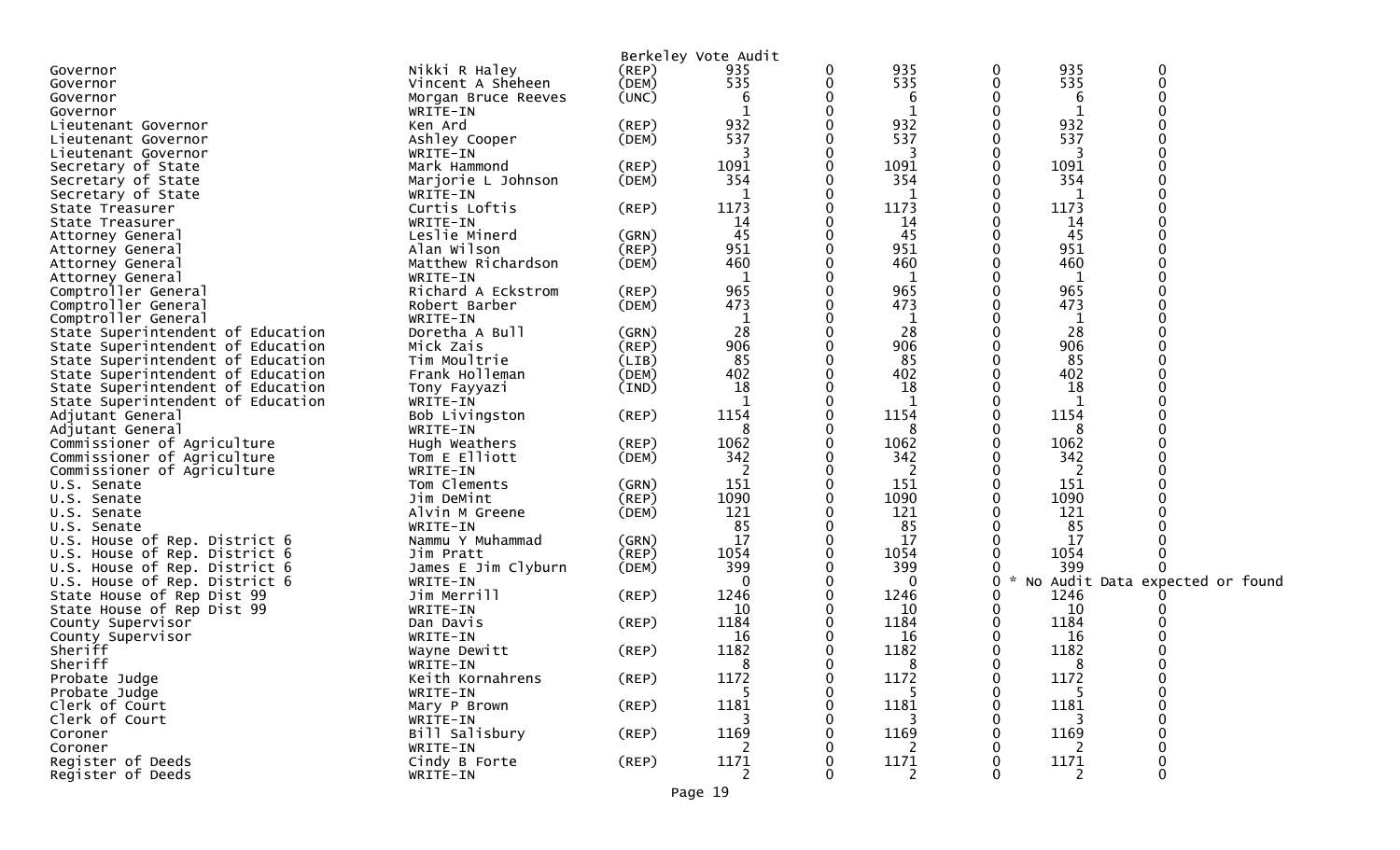| County Council District 8<br>County Council District 8<br>School Board District 2<br>School Board District 2<br>Soil and Water District Commission<br>Soil and Water District Commission<br>Soil and Water District Commission<br>Amendment 1<br>Amendment 1<br>Amendment 2<br>Amendment 2<br>Amendment 3<br>Amendment 3<br>Amendment 4<br>Amendment 4<br>Local Question<br>Local Question | Steve Davis<br>WRITE-IN<br>Doug Cooper<br>WRITE-IN<br>Troy Diel<br>Diane Edwins<br>WRITE-IN<br>Yes<br>No<br>Yes<br>NO.<br>Yes<br>NO.<br>Yes<br>No<br>Yes<br>No                                                                                                                                                                 | (DEM)                                                                                                                                                          | Berkeley Vote Audit<br>288<br>15<br>972<br>6<br>693<br>751<br>1235<br>214<br>1225<br>217<br>1006<br>415<br>1000<br>405<br>1218<br>226 | 0 | 288<br>15<br>972<br>6<br>693<br>751<br>q<br>1235<br>214<br>1225<br>217<br>1006<br>415<br>1000<br>405<br>1218<br>226        | 288<br>0<br>0<br>15<br>972<br>6<br>693<br>751<br>q<br>1235<br>214<br>1225<br>217<br>1006<br>415<br>1000<br>405<br>1218<br>0<br>226<br>0 | 0<br>$\boldsymbol{0}$<br>$\mathbf 0$                                                                                                                    |
|--------------------------------------------------------------------------------------------------------------------------------------------------------------------------------------------------------------------------------------------------------------------------------------------------------------------------------------------------------------------------------------------|--------------------------------------------------------------------------------------------------------------------------------------------------------------------------------------------------------------------------------------------------------------------------------------------------------------------------------|----------------------------------------------------------------------------------------------------------------------------------------------------------------|---------------------------------------------------------------------------------------------------------------------------------------|---|----------------------------------------------------------------------------------------------------------------------------|-----------------------------------------------------------------------------------------------------------------------------------------|---------------------------------------------------------------------------------------------------------------------------------------------------------|
| 0014 Devon Forest 1<br>STRAIGHT PARTY<br>STRAIGHT PARTY<br>STRAIGHT PARTY<br>STRAIGHT PARTY<br>STRAIGHT PARTY<br>STRAIGHT PARTY<br>STRAIGHT PARTY<br>Governor<br>Governor<br>Governor<br>Governor<br>Governor<br>Lieutenant Governor<br>Lieutenant Governor<br>Lieutenant Governor<br>Secretary of State<br>Secretary of State<br>Secretary of State<br>State Treasurer<br>State Treasurer | Green<br>Republican<br>Libertarian<br>Democratic<br>Working Families<br>United Citizens<br>Independence<br>Morgan Bruce Reeves<br>Nikki R Haley<br>Vincent A Sheheen<br>Morgan Bruce Reeves<br>WRITE-IN<br>Ken Ard<br>Ashley Cooper<br>WRITE-IN<br>Mark Hammond<br>Marjorie L Johnson<br>WRITE-IN<br>Curtis Loftis<br>WRITE-IN | (GRN)<br>(REP)<br>(LIB)<br>(DEM)<br>(WFM)<br>(UNC)<br>(IND)<br>(GRN)<br>$($ REP $)$<br>(DEM)<br>(UNC)<br>$($ REP $)$<br>(DEM)<br>$($ REP $)$<br>(DEM)<br>(REP) | 3<br>175<br>2<br>104<br>11<br>7<br>384<br>266<br>373<br>278<br>0<br>422<br>221<br>$\overline{0}$<br>493<br>10                         | 0 | 3<br>175<br>2<br>104<br>O<br>11<br>384<br>266<br>$\mathbf{0}$<br>373<br>278<br>0<br>422<br>221<br>$\mathbf 0$<br>493<br>10 | 0<br>3<br>175<br>104<br>11<br>384<br>266<br>0<br>373<br>278<br>422<br>221<br>0<br>$\mathcal{H}$<br>493<br>10                            | $\mathbf 0$<br>No Audit Data expected or found<br>No Audit Data expected or found<br>No Audit Data expected or found<br>No Audit Data expected or found |
| Attorney General<br>Attorney General<br>Attorney General<br>Attorney General<br>Comptroller General<br>Comptroller General<br>Comptroller General<br>State Superintendent of Education<br>State Superintendent of Education<br>State Superintendent of Education<br>State Superintendent of Education<br>State Superintendent of Education<br>State Superintendent of Education            | Leslie Minerd<br>Alan Wilson<br>Matthew Richardson<br>WRITE-IN<br>Richard A Eckstrom<br>Robert Barber<br>WRITE-IN<br>Doretha A Bull<br>Mick Zais<br>Tim Moultrie<br>Frank Holleman<br>Tony Fayyazi<br>WRITE-IN                                                                                                                 | (GRN)<br>$($ REP $)$<br>(DEM)<br>(REP)<br>(DEM)<br>(GRN)<br>(REP)<br>(LIB)<br>(DEM)<br>(IND)                                                                   | 27<br>369<br>256<br>$\Omega$<br>388<br>265<br>15<br>338<br>37<br>241<br>16<br>$\Omega$                                                |   | 27<br>369<br>256<br>0<br>388<br>265<br>$\Omega$<br>15<br>338<br>37<br>241<br>16<br>$\mathbf{0}$                            | 27<br>369<br>256<br>0<br>∩<br>388<br>v<br>$\mathbf{0}$<br>265<br>0<br>15<br>338<br>37<br>241<br>16                                      | * No Audit Data expected or found<br>◡<br>$\Omega$<br>* No Audit Data expected or found<br>0 * No Audit Data expected or found                          |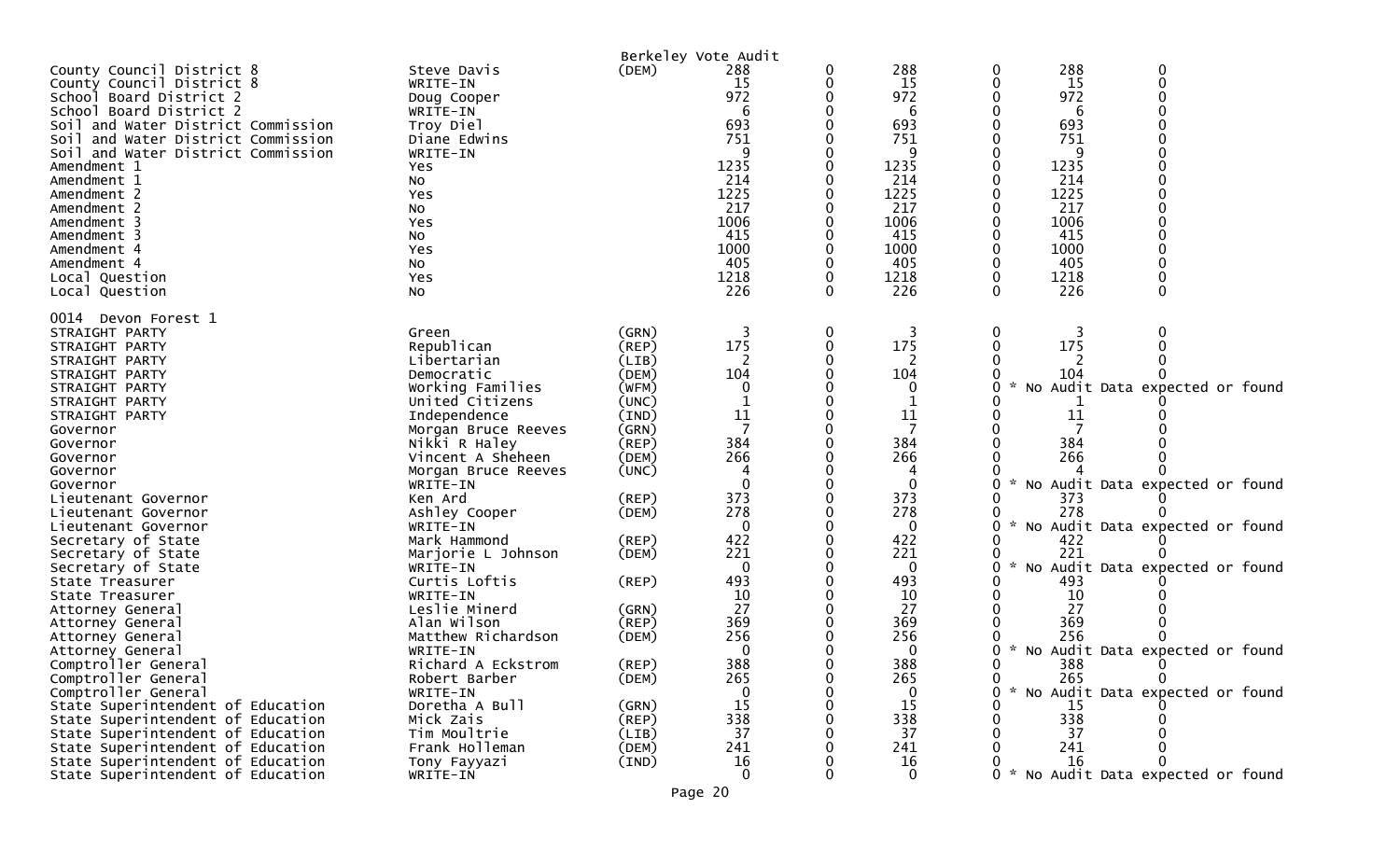| Berkeley Vote Audit                                                                    |                                   |
|----------------------------------------------------------------------------------------|-----------------------------------|
| 489<br>Bob Livingston<br>0<br>Adjutant General<br>(REP)<br>489<br>0                    | 489<br>0                          |
| WRITE-IN<br>0<br>6<br>Adjutant General<br>6                                            | 6                                 |
| 399<br>399<br>Commissioner of Agriculture<br>Hugh Weathers<br>(REP)<br>0               | 399                               |
| 244<br>244<br>Commissioner of Agriculture<br>(DEM)<br>Tom E Elliott                    | 244                               |
| Commissioner of Agriculture<br>$\mathbf{0}$<br>$\mathcal{H}$<br>WRITE-IN<br>0          | No Audit Data expected or found   |
| 74<br>74<br>Tom Clements<br>(GRN)<br>0<br>U.S. Senate                                  | 74                                |
| 430<br>(REP)<br>430<br>Jim DeMint<br>U.S. Senate                                       | 430                               |
| 124<br>124<br>Alvin M Greene<br>(DEM)<br>U.S. Senate                                   | 124                               |
| 14<br>14<br>U.S. Senate<br>WRITE-IN                                                    | 14                                |
| 10<br>10<br>U.S. House of Rep. District 1<br>Robert Dobbs<br>(GRN)                     | 10                                |
| 439<br>439<br>(REP)<br>U.S. House of Rep. District 1<br>Tim Scott                      | 439                               |
| Keith Blandford<br>7<br>U.S. House of Rep. District 1<br>(LIB)                         |                                   |
| 177<br>177<br>(DEM)<br>0<br>U.S. House of Rep. District 1<br>Ben Frasier               | 177                               |
| U.S. House of Rep. District 1<br>Rob Groce<br>(WFM)<br>9<br>9                          |                                   |
| M E Mac McCullough<br>2<br>(UNC)<br>U.S. House of Rep. District 1                      |                                   |
| 9<br>9<br>U.S. House of Rep. District 1<br>Jimmy Wood<br>(IND)                         |                                   |
| U.S. House of Rep. District 1<br>0<br>WRITE-IN                                         | * No Audit Data expected or found |
| 12<br>12<br>(REP)<br>State House of Rep Dist 92<br>Joe Daning<br>0                     | 12                                |
| $\mathbf{0}$<br>$\mathbf{0}$<br>State House of Rep Dist 92<br>WRITE-IN<br>0            | * No Audit Data expected or found |
| 487<br>487<br>State House of Rep Dist 117<br>Bill Crosby<br>(REP)                      | 487                               |
| -5<br>State House of Rep Dist 117<br>WRITE-IN                                          |                                   |
| 499<br>$($ REP $)$<br>499<br>County Supervisor<br>Dan Davis                            | 499                               |
| WRITE-IN<br>12<br>12<br>County Supervisor                                              | 12                                |
| 510<br>Sheriff<br>510<br>$($ REP $)$<br>Wayne Dewitt<br>0                              | 510                               |
| Sheriff<br>5<br>-5<br>WRITE-IN                                                         | 5                                 |
| 504<br>504<br>Probate Judge<br>Keith Kornahrens<br>(REP)                               | 504                               |
| 3<br>3<br>Probate Judge<br>WRITE-IN<br>0                                               | 3                                 |
| 512<br>512<br>Clerk of Court<br>$($ REP $)$<br>Mary P Brown                            | 512                               |
| Clerk of Court<br>WRITE-IN<br>3<br>507<br>507<br>0                                     | 3<br>507                          |
| Bill Salisbury<br>$($ REP $)$<br>Coroner                                               |                                   |
| Coroner<br>WRITE-IN<br>Register of Deeds<br>505<br>505<br>Cindy B Forte<br>$($ REP $)$ | 505                               |
| Register of Deeds<br>3<br>3<br>WRITE-IN                                                | 3                                 |
| 499<br>499<br>County Council District 5<br>Dennis Fish<br>$($ REP $)$                  | 499                               |
| County Council District 5<br>WRITE-IN<br>4                                             | 4                                 |
| 301<br>301<br>School Board District 4<br>Shannon Lee                                   | 301                               |
| 231<br>231<br>Jimmy Hinson<br>School Board District 4                                  | 231                               |
| School Board District 4<br>WRITE-IN<br>2<br>2                                          | 2                                 |
| 313<br>313<br>Soil and Water District Commission<br>Troy Diel                          | 313                               |
| 386<br>386<br>Diane Edwins<br>Soil and Water District Commission                       | 386                               |
| Soil and Water District Commission<br>WRITE-IN                                         | 4                                 |
| 581<br>581<br>Amendment 1<br>Yes                                                       | 581                               |
| -69<br>69<br>Amendment 1<br>No                                                         | 69                                |
| 575<br>575<br>Amendment 2<br><b>Yes</b>                                                | 575                               |
| 72<br>72<br>Amendment 2<br>0<br>0<br>No                                                | 72                                |
| 431<br>431<br>Amendment 3<br>Yes                                                       | 431                               |
| 208<br>208<br>Amendment 3<br>No                                                        | 208                               |
| 446<br>446<br>Amendment 4<br>Yes                                                       | 446                               |
| 192<br>192<br>Amendment 4<br>No                                                        | 192                               |
| 425<br>Local Question<br>425<br>Yes                                                    | 425                               |
| 218<br>Local Question<br>218<br>No                                                     | 218<br>0                          |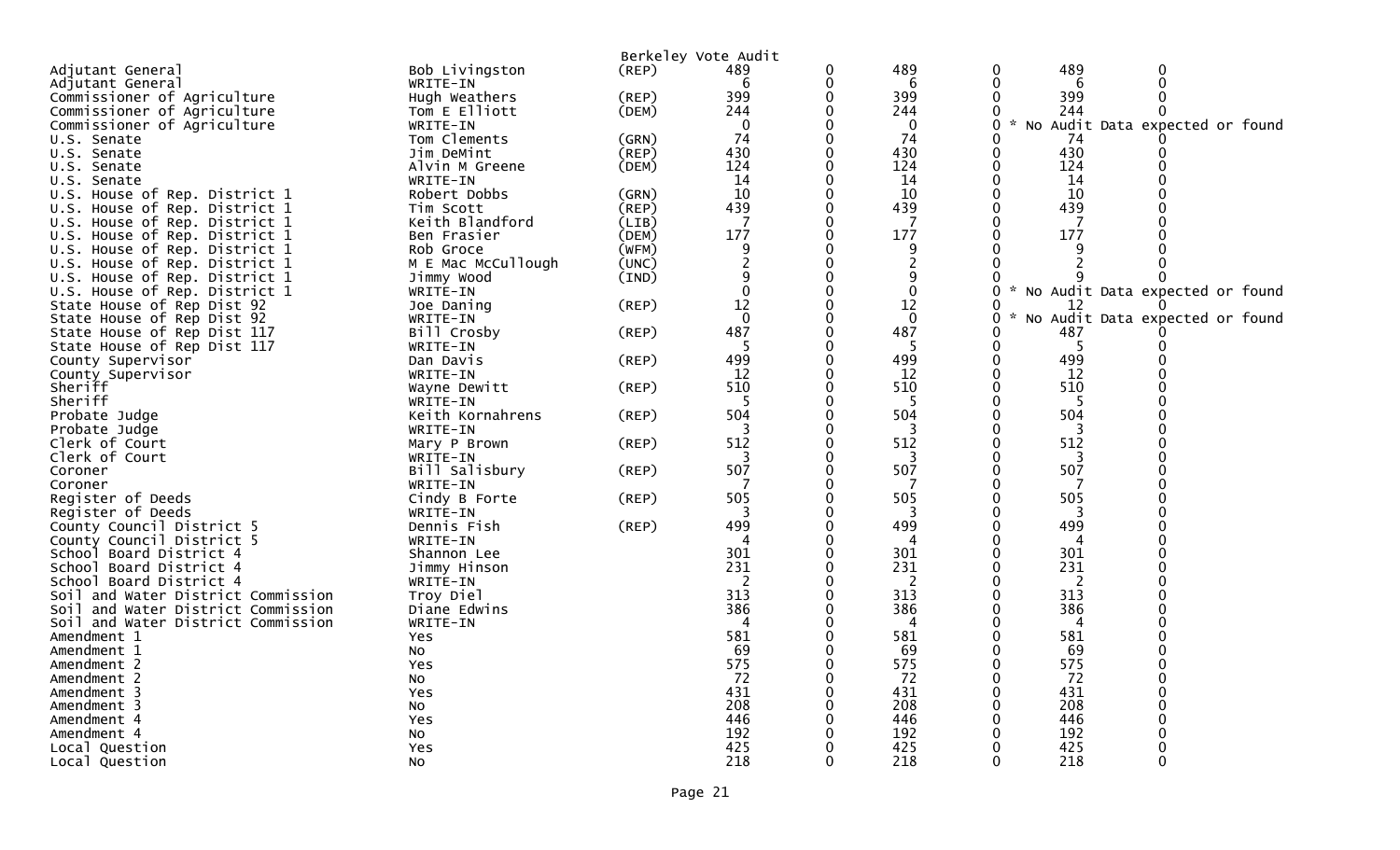Berkeley Vote Audit

| 0015 Devon Forest 2               |                     |       |                |          |                |                                     |                                 |
|-----------------------------------|---------------------|-------|----------------|----------|----------------|-------------------------------------|---------------------------------|
| STRAIGHT PARTY                    | Green               | (GRN) | 4              | 0        | 4              | 0                                   | 0                               |
| STRAIGHT PARTY                    | Republican          | (REP) | 269            | 0        | 269            | 269<br>$\mathbf 0$                  | $\Omega$                        |
| STRAIGHT PARTY                    | Libertarian         | (LIB) | 3              | 0        | 3              | 0<br>3                              |                                 |
| STRAIGHT PARTY                    | Democratic          | (DEM) | 138            | 0        | 138            | 138<br>0                            |                                 |
| STRAIGHT PARTY                    | Working Families    | (WFM) | 6              | 0        | 6              | 0<br>6                              |                                 |
| STRAIGHT PARTY                    | United Citizens     | (UNC) | $\overline{2}$ | 0        | $\overline{2}$ | 2<br>0                              |                                 |
| STRAIGHT PARTY                    | Independence        | (IND) | 10             | 0        | 10             | 10<br>0                             |                                 |
| Governor                          | Morgan Bruce Reeves | (GRN) | 9              | 0        | 9              | 9<br>0                              |                                 |
| Governor                          | Nikki R Haley       | (REP) | 619            | 0        | 619            | $\Omega$<br>619                     |                                 |
| Governor                          | Vincent A Sheheen   | (DEM) | 347            | 0        | 347            | 347<br>0                            |                                 |
| Governor                          | Morgan Bruce Reeves | (UNC) | 2              | $\Omega$ |                | ∩                                   |                                 |
|                                   |                     |       | $\overline{2}$ | 0        | $\overline{2}$ | $\overline{c}$<br>0                 |                                 |
| Governor                          | WRITE-IN<br>Ken Ard | (REP) | 595            | 0        | 595            | 595<br>$\mathbf 0$                  |                                 |
| Lieutenant Governor               |                     |       | 367            | 0        | 367            | 367<br>$\Omega$                     |                                 |
| Lieutenant Governor               | Ashley Cooper       | (DEM) |                |          |                | 0                                   |                                 |
| Lieutenant Governor               | WRITE-IN            |       | $\mathbf{1}$   | 0<br>0   | 1<br>653       | 1<br>$\Omega$                       |                                 |
| Secretary of State                | Mark Hammond        | (REP) | 653            |          |                | 653                                 |                                 |
| Secretary of State                | Marjorie L Johnson  | (DEM) | 302            | 0        | 302            | 302<br>0                            |                                 |
| Secretary of State                | WRITE-IN            |       | 1              | 0        | 1              | 0<br>1                              |                                 |
| State Treasurer                   | Curtis Loftis       | (REP) | 749            | 0        | 749            | 749<br>$\Omega$                     |                                 |
| State Treasurer                   | WRITE-IN            |       | 10             | ∩        | 10             | 10<br>0                             |                                 |
| Attorney General                  | Leslie Minerd       | (GRN) | 32             | 0        | 32             | 32                                  |                                 |
| Attorney General                  | Alan Wilson         | (REP) | 587            | 0        | 587            | 587                                 |                                 |
| Attorney General                  | Matthew Richardson  | (DEM) | 349            | ∩        | 349            | 349<br>0                            |                                 |
| Attorney General                  | WRITE-IN            |       | $\mathbf{0}$   | 0        | $\mathbf{0}$   | 0                                   | No Audit Data expected or found |
| Comptroller General               | Richard A Eckstrom  | (REP) | 600            | 0        | 600            | 600<br>0                            |                                 |
| Comptroller General               | Robert Barber       | (DEM) | 358            | 0        | 358            | 358<br>0                            |                                 |
| Comptroller General               | WRITE-IN            |       | 2              | 0        | 2              | 0<br>2                              |                                 |
| State Superintendent of Education | Doretha A Bull      | (GRN) | 21             | 0        | 21             | $\mathbf{0}$<br>21                  |                                 |
| State Superintendent of Education | Mick Zais           | (REP) | 548            | 0        | 548            | 548<br>0                            |                                 |
| State Superintendent of Education | Tim Moultrie        | (LIB) | 40             | 0        | 40             | $\Omega$<br>40                      |                                 |
| State Superintendent of Education | Frank Holleman      | (DEM) | 325            | 0        | 325            | 325<br>0                            |                                 |
| State Superintendent of Education | Tony Fayyazi        | (IND) | 26             | ∩        | 26             | 26                                  |                                 |
| State Superintendent of Education | WRITE-IN            |       | $\mathbf{0}$   | 0        | $\mathbf 0$    | $\Omega$<br>$\mathcal{H}$           | No Audit Data expected or found |
| Adjutant General                  | Bob Livingston      | (REP) | 741            | 0        | 741            | 741<br>∩                            |                                 |
| Adjutant General                  | WRITE-IN            |       | 4              | 0        | 4              | 0<br>4                              |                                 |
| Commissioner of Agriculture       | Hugh Weathers       | (REP) | 648            | 0        | 648            | 648<br>0                            |                                 |
| Commissioner of Agriculture       | Tom E Elliott       | (DEM) | 301            | 0        | 301            | $\Omega$<br>301                     |                                 |
| Commissioner of Agriculture       | WRITE-IN            |       | $\mathbf{1}$   | 0        | 1              | 0<br>1                              |                                 |
| U.S. Senate                       | Tom Clements        | (GRN) | 100            | 0        | 100            | 100<br>$\Omega$                     |                                 |
| U.S. Senate                       | Jim DeMint          | (REP) | 684            | 0        | 684            | 684<br>$\Omega$                     |                                 |
| U.S. Senate                       | Alvin M Greene      | (DEM) | 163            | 0        | 163            | $\Omega$<br>163                     |                                 |
| U.S. Senate                       | WRITE-IN            |       | 13             | 0        | 13             | 0<br>13                             |                                 |
| U.S. House of Rep. District 1     | Robert Dobbs        | (GRN) | 11             | 0        | 11             | $\mathbf 0$<br>11                   |                                 |
| U.S. House of Rep. District 1     | Tim Scott           | (REP) | 667            | $\Omega$ | 667            | $\Omega$<br>667                     |                                 |
| U.S. House of Rep. District 1     | Keith Blandford     | (LIB) | 11             | 0        | 11             | $\Omega$<br>11                      |                                 |
| U.S. House of Rep. District 1     | Ben Frasier         | (DEM) | 251            | 0        | 251            | 251<br>$\Omega$                     |                                 |
| U.S. House of Rep. District 1     | Rob Groce           | (WFM) | 13             | 0        | 13             | 13                                  |                                 |
| U.S. House of Rep. District 1     | M E Mac McCullough  | (UNC) | 3              | ∩        | 3              | 3<br>0                              |                                 |
| U.S. House of Rep. District 1     | Jimmy Wood          | (IND) | 15             | 0        | 15             | 15<br>0                             |                                 |
|                                   |                     |       |                | $\Omega$ |                |                                     |                                 |
| U.S. House of Rep. District 1     | WRITE-IN            |       | 1<br>760       | 0        | 1<br>760       | $\mathbf 0$<br>1<br>$\Omega$<br>760 | $\Omega$                        |
| State House of Rep Dist 92        | Joe Daning          | (REP) |                |          |                |                                     |                                 |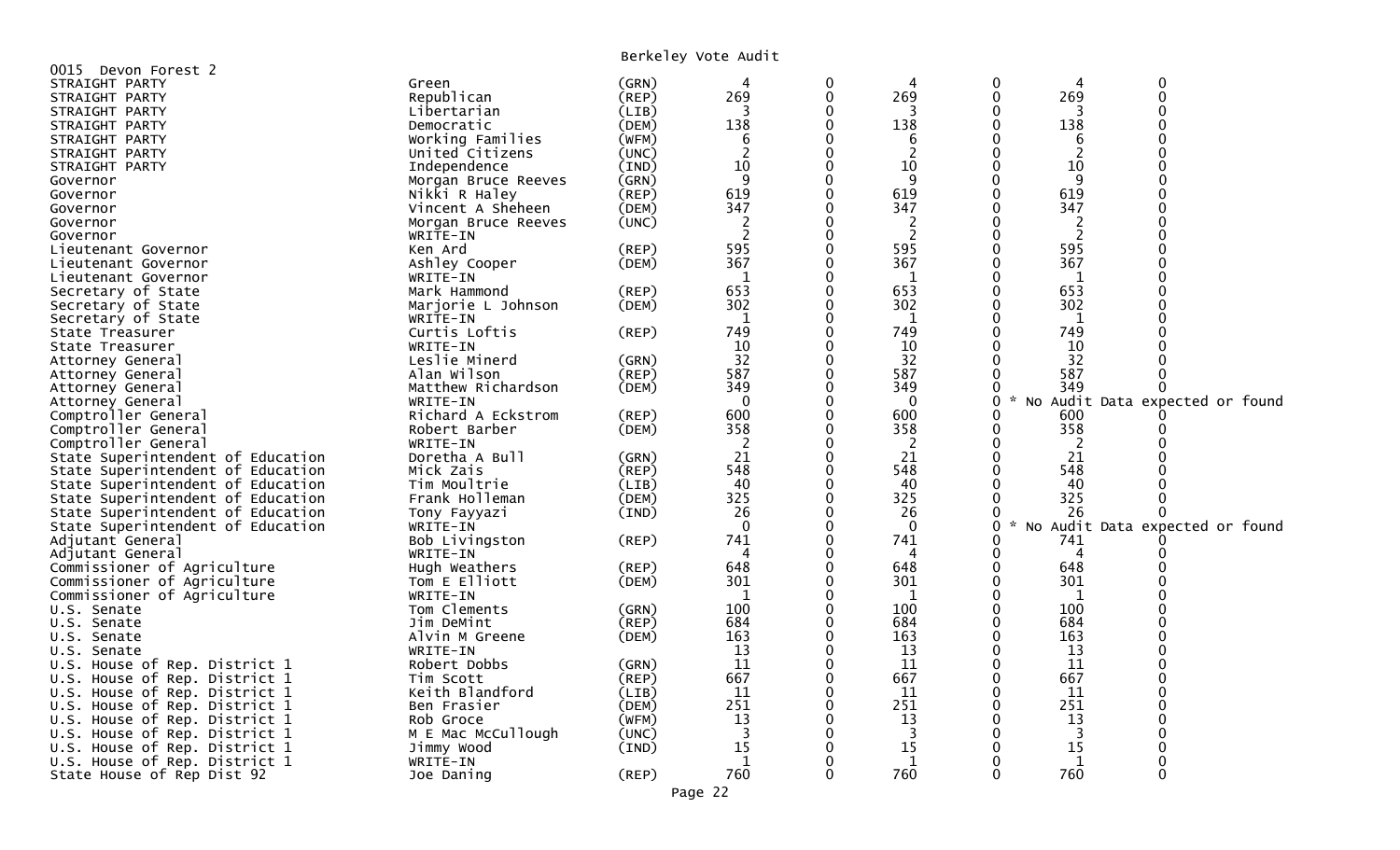|                                                |                                | Berkeley Vote Audit  |                |          |                 |               |           |                                     |  |
|------------------------------------------------|--------------------------------|----------------------|----------------|----------|-----------------|---------------|-----------|-------------------------------------|--|
| State House of Rep Dist 92                     | WRITE-IN                       |                      |                | 0        | 6               | 0             | 6         | 0                                   |  |
| County Supervisor                              | Dan Davis                      | $($ REP $)$          | 747            | 0        | 747             |               | 747       | 0                                   |  |
| County Supervisor                              | WRITE-IN                       |                      | 10             |          | 10              |               | 10        |                                     |  |
| Sheriff<br>Sheriff                             | Wayne Dewitt<br>WRITE-IN       | $($ REP $)$          | 775<br>3       |          | 775<br>3        |               | 775<br>3  |                                     |  |
| Probate Judge                                  | Keith Kornahrens               | $($ REP $)$          | 761            |          | 761             |               | 761       |                                     |  |
| Probate Judge                                  | WRITE-IN                       |                      |                |          |                 |               |           |                                     |  |
| Clerk of Court                                 | Mary P Brown                   | $($ REP $)$          | 776            |          | 776             |               | 776       |                                     |  |
| Clerk of Court                                 | WRITE-IN                       |                      | 1              |          | 1               |               | 1         |                                     |  |
| Coroner                                        | Bill Salisbury                 | (REP)                | 762            |          | 762             |               | 762       |                                     |  |
| Coroner                                        | WRITE-IN                       |                      | 6              |          | 6               |               | 6         |                                     |  |
| Register of Deeds                              | Cindy B Forte                  | $($ REP $)$          | 760<br>0       |          | 760<br>$\Omega$ |               | 760       |                                     |  |
| Register of Deeds<br>County Council District 5 | WRITE-IN<br>Dennis Fish        | $($ REP $)$          | 751            |          | 751             | No            | 751       | Audit Data expected or found        |  |
| County Council District 5                      | WRITE-IN                       |                      | 1              |          | 1               |               | 1         |                                     |  |
| School Board District 4                        | Shannon Lee                    |                      | 384            |          | 384             |               | 384       |                                     |  |
| School Board District 4                        | Jimmy Hinson                   |                      | 246            |          | 246             |               | 246       |                                     |  |
| School Board District 4                        | WRITE-IN                       |                      |                |          |                 |               |           |                                     |  |
| Soil and Water District Commission             | Troy Diel                      |                      | 458            |          | 458             |               | 458       |                                     |  |
| Soil and Water District Commission             | Diane Edwins                   |                      | 532            |          | 532             |               | 532       |                                     |  |
| Soil and Water District Commission             | WRITE-IN                       |                      |                |          | 3               |               | 3         |                                     |  |
| Amendment 1<br>Amendment 1                     | Yes<br>No.                     |                      | 868<br>89      |          | 868<br>89       |               | 868<br>89 |                                     |  |
| Amendment 2                                    | Yes                            |                      | 833            |          | 833             |               | 833       |                                     |  |
| Amendment 2                                    | No                             |                      | 127            |          | 127             |               | 127       |                                     |  |
| Amendment 3                                    | Yes                            |                      | 628            |          | 628             |               | 628       |                                     |  |
| Amendment 3                                    | No                             |                      | 323            |          | 323             |               | 323       |                                     |  |
| Amendment 4                                    | Yes                            |                      | 685            |          | 685             |               | 685       |                                     |  |
| Amendment 4                                    | No                             |                      | 260            |          | 260             |               | 260       |                                     |  |
| Local Question                                 | Yes                            |                      | 671            |          | 671             |               | 671       |                                     |  |
| Local Question                                 | No                             |                      | 285            | $\Omega$ | 285             | ∩             | 285       | $\Omega$                            |  |
| 0016 Eadytown                                  |                                |                      |                |          |                 |               |           |                                     |  |
| STRAIGHT PARTY                                 | Green                          | (GRN)                | $\mathbf 0$    | 0        | 0               | 0             |           | No Audit Data expected or found     |  |
| STRAIGHT PARTY                                 | Republican                     | $($ REP $)$          | 31             |          | 31              |               | 31        |                                     |  |
| STRAIGHT PARTY                                 | Libertarian                    | (LIB)                | $\mathbf{0}$   |          |                 | 0             | 249       | * No Audit Data expected or found   |  |
| STRAIGHT PARTY<br>STRAIGHT PARTY               | Democratic<br>Working Families | (DEM)<br>(WFM)       | 249<br>0       |          | 249             | 0             |           | * No Audit Data expected or found   |  |
| STRAIGHT PARTY                                 | United Citizens                | (UNC)                |                |          |                 |               |           | No Audit Data expected or found     |  |
| STRAIGHT PARTY                                 | Independence                   | (IND)                | 17             |          | 17              |               | 17        |                                     |  |
| Governor                                       | Morgan Bruce Reeves            | (GRN)                | $\overline{2}$ |          | 2               |               |           |                                     |  |
| Governor                                       | Nikki R Haley                  | (REP)                | 56             |          | 56              |               | 56        |                                     |  |
| Governor                                       | Vincent A Sheheen              | (DEM)                | 275            | 0        | 275             |               | 275       | 0                                   |  |
| Governor                                       | Morgan Bruce Reeves            | (UNC)                | $\mathbf{0}$   |          | 0               |               |           | 0 * No Audit Data expected or found |  |
| Governor                                       | WRITE-IN                       |                      |                |          | $\mathbf{0}$    |               |           | * No Audit Data expected or found   |  |
| Lieutenant Governor<br>Lieutenant Governor     | Ken Ard<br>Ashley Cooper       | $($ REP $)$<br>(DEM) | 56<br>275      |          | 56<br>275       |               | 56<br>275 |                                     |  |
| Lieutenant Governor                            | WRITE-IN                       |                      | 0              |          | 0               | $\mathcal{H}$ |           | No Audit Data expected or found     |  |
| Secretary of State                             | Mark Hammond                   | $($ REP $)$          | 56             |          | 56              |               | 56        |                                     |  |
| Secretary of State                             | Marjorie L Johnson             | (DEM)                | 271            |          | 271             |               | 271       |                                     |  |
| Secretary of State                             | WRITE-IN                       |                      | 0              |          |                 |               |           | * No Audit Data expected or found   |  |
| State Treasurer                                | Curtis Loftis                  | $($ REP $)$          | 70             |          | 70              |               | 70.       |                                     |  |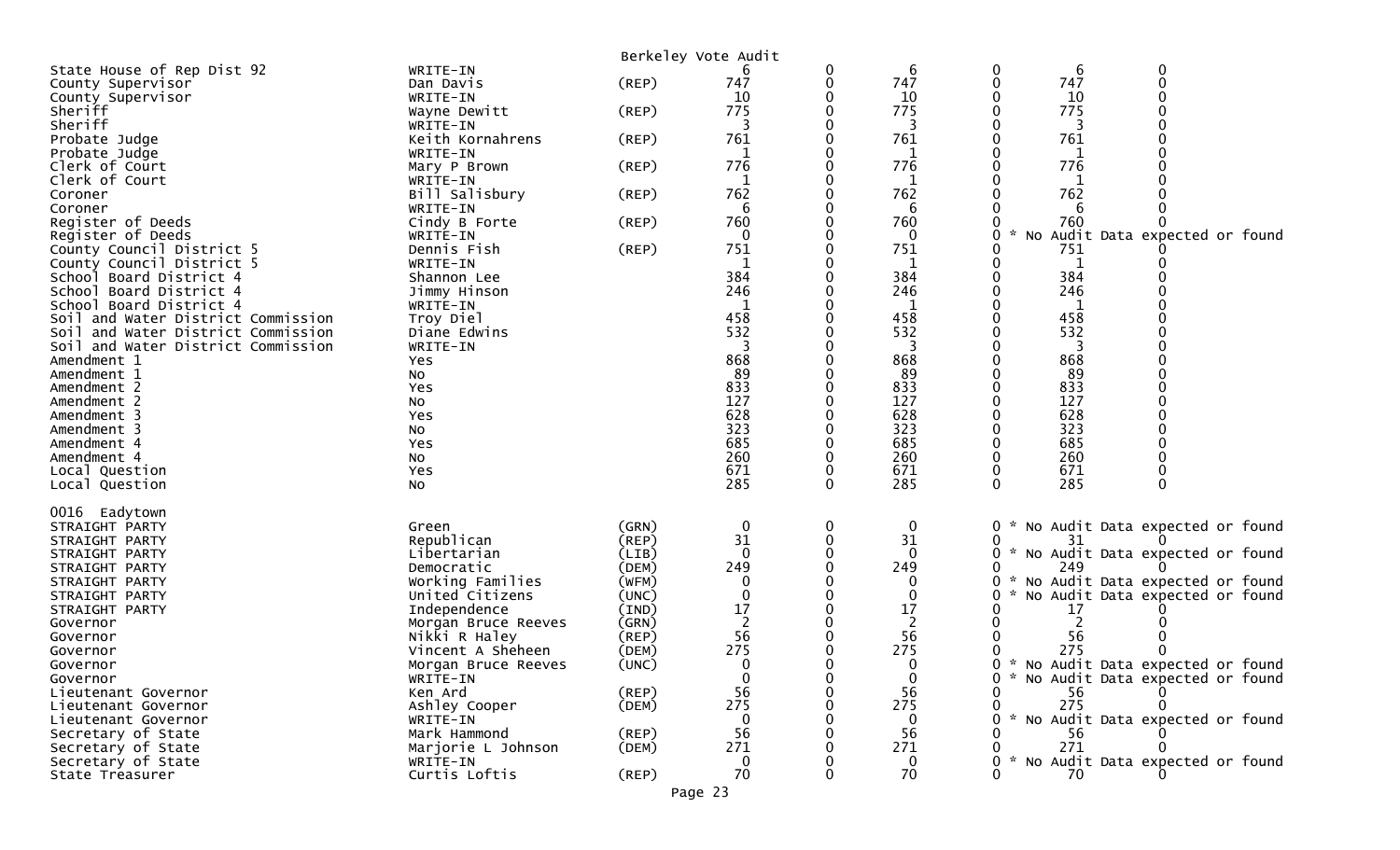|                                                                         | Berkeley Vote Audit                                         |
|-------------------------------------------------------------------------|-------------------------------------------------------------|
| WRITE-IN                                                                | 0                                                           |
| State Treasurer                                                         | 2                                                           |
| Leslie Minerd                                                           | 8                                                           |
| (GRN)                                                                   | 0                                                           |
| Attorney General                                                        | 8                                                           |
| Alan Wilson                                                             | 51                                                          |
| $($ REP $)$                                                             | 51                                                          |
| Attorney General                                                        | 51                                                          |
| Matthew Richardson                                                      | 273                                                         |
| (DEM)                                                                   | 273                                                         |
| Attorney General                                                        | 273                                                         |
| WRITE-IN<br>Attorney General                                            | * No Audit Data expected or found<br>$\Omega$<br>0          |
| Comptroller General                                                     | 60                                                          |
| Richard A Eckstrom                                                      | 60                                                          |
| (REP)                                                                   | 60                                                          |
| Comptroller General                                                     | 273                                                         |
| (DEM)                                                                   | 273                                                         |
| Robert Barber                                                           | 273                                                         |
| Comptroller General<br>WRITE-IN                                         | No Audit Data expected or found<br>0<br>0                   |
| State Superintendent of Education<br>Doretha A Bull<br>(GRN)            |                                                             |
| State Superintendent of Education                                       | 51                                                          |
| Mick Zais                                                               | 51                                                          |
| (REP)                                                                   | 51                                                          |
| State Superintendent of Education<br>(LIB)<br>Tim Moultrie              | 3                                                           |
| State Superintendent of Education                                       | 268                                                         |
| Frank Holleman                                                          | 268                                                         |
| (DEM)                                                                   | 268                                                         |
| (IND)<br>State Superintendent of Education<br>Tony Fayyazi              |                                                             |
| State Superintendent of Education<br>WRITE-IN                           | No Audit Data expected or found                             |
| Bob Livingston<br>$($ REP $)$<br>Adjutant General                       | 70<br>70                                                    |
| Adjutant General<br>WRITE-IN                                            | 2                                                           |
| Commissioner of Agriculture                                             | 60                                                          |
| Hugh Weathers                                                           | 60                                                          |
| $($ REP $)$                                                             | 60                                                          |
| Tom E Elliott                                                           | 270                                                         |
| Commissioner of Agriculture                                             | 270                                                         |
| (DEM)                                                                   | 270                                                         |
| Commissioner of Agriculture                                             | No Audit Data expected or found                             |
| WRITE-IN                                                                | 0                                                           |
| Tom Clements<br>(GRN)<br>U.S. Senate                                    |                                                             |
| Jim DeMint                                                              | 65                                                          |
| (REP)                                                                   | 65                                                          |
| U.S. Senate                                                             | 65                                                          |
| (DEM)                                                                   | 257                                                         |
| Alvin M Greene                                                          | 257                                                         |
| U.S. Senate                                                             | 257                                                         |
| WRITE-IN<br>U.S. Senate                                                 |                                                             |
| U.S. House of Rep. District 6<br>Nammu Y Muhammad<br>(GRN)              |                                                             |
| (REP)                                                                   | 57                                                          |
| U.S. House of Rep. District 6                                           | 57                                                          |
| Jim Pratt                                                               | 57                                                          |
| James E Jim Clyburn                                                     | 274                                                         |
| U.S. House of Rep. District 6                                           | 274                                                         |
| (DEM)                                                                   | 274                                                         |
| U.S. House of Rep. District 6<br>WRITE-IN                               | $\mathbf 0$<br>No Audit Data expected or found<br>0         |
| Joseph J Caplinger Jr                                                   | 54                                                          |
| State House of Rep Dist 102                                             | 54                                                          |
| (REP)                                                                   | -54                                                         |
| Joe H Jefferson Jr                                                      | 279                                                         |
| (DEM)                                                                   | 279                                                         |
| State House of Rep Dist 102                                             | 279                                                         |
| State House of Rep Dist 102<br>WRITE-IN                                 | No Audit Data expected or found<br>$\Omega$<br>79<br>79     |
| $($ REP $)$<br>Dan Davis<br>County Supervisor                           | 79<br>1                                                     |
| County Supervisor<br>WRITE-IN<br>Sheriff<br>$($ REP $)$<br>Wayne Dewitt | 79<br>79                                                    |
| Sheriff<br>WRITE-IN                                                     | No Audit Data expected or found<br>$\Omega$<br>$\mathbf{0}$ |
| Keith Kornahrens                                                        | 78                                                          |
| (REP)                                                                   | 78                                                          |
| Probate Judge                                                           | 78                                                          |
| Probate Judge<br>WRITE-IN                                               |                                                             |
| Clerk of Court                                                          | 81                                                          |
| $($ REP $)$                                                             | 81                                                          |
| Mary P Brown                                                            | 81                                                          |
| Clerk of Court<br>WRITE-IN                                              | 1<br>1<br>1                                                 |
| Bill Salisbury                                                          | 78                                                          |
| Coroner                                                                 | 78                                                          |
| (REP)                                                                   | 78                                                          |
| WRITE-IN                                                                | 1                                                           |
| Coroner                                                                 | 1                                                           |
| Register of Deeds                                                       | 77                                                          |
| Cindy B Forte                                                           | 77                                                          |
| (REP)                                                                   | 77                                                          |
| Register of Deeds<br>WRITE-IN                                           |                                                             |
| Bill Fennell                                                            | 58                                                          |
| County Council District 7                                               | 58                                                          |
| $($ REP $)$                                                             | 58                                                          |
| County Council District 7                                               | 276                                                         |
| Caldwell Pinckney Jr                                                    | 276                                                         |
| (DEM)                                                                   | 276                                                         |
| County Council District 7                                               | * No Audit Data expected or found                           |
| WRITE-IN                                                                | 0                                                           |
| Sylleste Davis                                                          | * No Audit Data expected or found                           |
| School Board District 6                                                 | 0                                                           |
| Sheldon Etheridge<br>School Board District 6                            |                                                             |
| School Board District 6<br>WRITE-IN                                     | No Audit Data expected or found                             |
| Troy Diel<br>Soil and Water District Commission                         | 35<br>35<br>35                                              |
| Diane Edwins<br>Soil and Water District Commission                      | 37<br>37<br>37                                              |
| Soil and Water District Commission                                      | $\Omega$                                                    |
| WRITE-IN                                                                | * No Audit Data expected or found                           |
| Amendment 1<br>Yes                                                      | 265<br>265<br>265.                                          |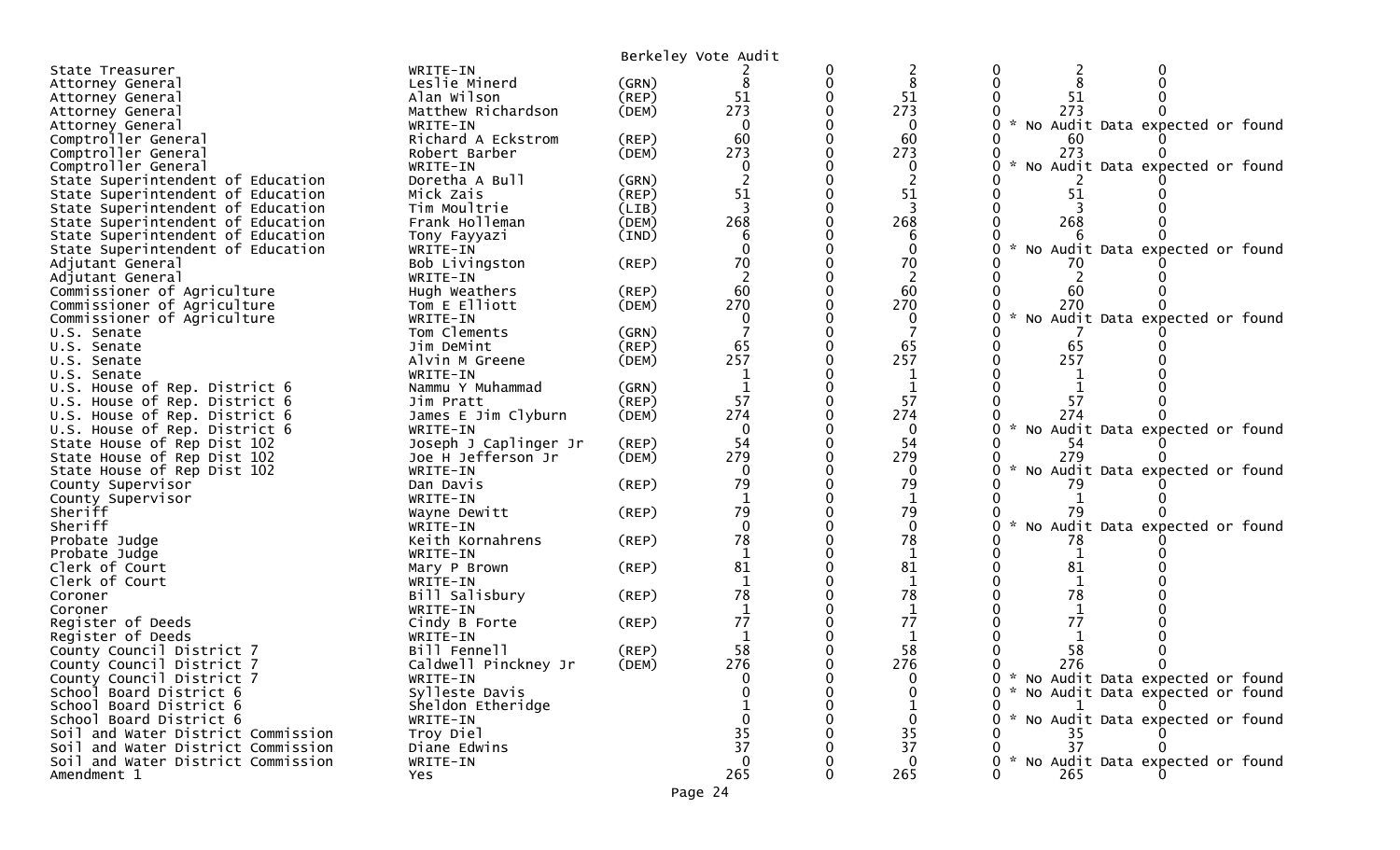| 0<br>Amendment 1<br>35<br>0<br>0<br>No<br>244<br>244<br>244<br>0<br>0<br>Amendment 2<br>Yes<br>0<br>52<br>52<br>52<br>Amendment 2<br>No<br>151<br>151<br>151<br>0<br>Amendment 3<br>0<br>Yes<br>147<br>147<br>147<br>Amendment 3<br>No<br>159<br>159<br>159<br>Amendment 4<br>Yes<br>137<br>137<br>137<br>0<br>Amendment 4<br>0<br>NO.<br>181<br>181<br>181<br>0<br>0<br>0<br>Local Question<br>Yes<br>135<br>135<br>135<br>0<br>0<br>0<br>Local Question<br>No<br>0017<br>Foster Creek<br>0<br>3<br>0<br>3<br>0<br>3<br>STRAIGHT PARTY<br>(GRN)<br>Green<br>322<br>322<br>322<br>$\Omega$<br>Republican<br>0<br>0<br>STRAIGHT PARTY<br>(REP)<br>2<br>2<br>0<br>Libertarian<br>(LIB)<br>STRAIGHT PARTY<br>182<br>182<br>182<br>(DEM)<br>STRAIGHT PARTY<br>Democratic<br>Working Families<br>STRAIGHT PARTY<br>(WFM)<br>United Citizens<br>(UNC)<br>STRAIGHT PARTY<br>9<br>STRAIGHT PARTY<br>Independence<br>(IND)<br>9<br>9<br>9<br>0<br>Morgan Bruce Reeves<br>(GRN)<br>0<br>Governor<br>762<br>762<br>762<br>(REP)<br>Nikki R Haley<br>Governor<br>478<br>478<br>478<br>Vincent A Sheheen<br>(DEM)<br>Governor<br>(UNC)<br>Governor<br>Morgan Bruce Reeves<br>4<br>Governor<br>WRITE-IN<br>738<br>738<br>738<br>Ken Ard<br>(REP)<br>Lieutenant Governor<br>497<br>497<br>497<br>Ashley Cooper<br>(DEM)<br>Lieutenant Governor<br>$\mathbf{0}$<br>$\mathbf{0}$<br>No Audit Data expected or found<br>0<br>$\mathcal{H}$<br>WRITE-IN<br>Lieutenant Governor<br>845<br>(REP)<br>845<br>Secretary of State<br>Mark Hammond<br>845<br>379<br>379<br>379<br>Secretary of State<br>Marjorie L Johnson<br>(DEM)<br>-1<br>1<br>Secretary of State<br>WRITE-IN<br>933<br>933<br>933<br>Curtis Loftis<br>(REP)<br>State Treasurer<br>WRITE-IN<br>State Treasurer<br>4<br>4<br>4<br>34<br>34<br>34<br>Leslie Minerd<br>(GRN)<br>Attorney General<br>761<br>Alan Wilson<br>(REP)<br>761<br>761<br>Attorney General<br>436<br>436<br>436<br>Matthew Richardson<br>(DEM)<br>0<br>Attorney General<br>No Audit Data expected or found<br>$\mathbf{0}$<br>0<br>0<br>WRITE-IN<br>*<br>Attorney General<br>774<br>Richard A Eckstrom<br>774<br>774<br>Comptroller General<br>(REP)<br>444<br>444<br>444<br>Comptroller General<br>Robert Barber<br>(DEM)<br>1<br>$\mathbf 1$<br>$\mathbf{1}$<br>Comptroller General<br>WRITE-IN<br>22<br>22<br>22<br>State Superintendent of Education<br>Doretha A Bull<br>(GRN)<br>693<br>693<br>693<br>State Superintendent of Education<br>Mick Zais<br>(REP)<br>62<br>62<br>62<br>Tim Moultrie<br>State Superintendent of Education<br>(LIB)<br>425<br>Frank Holleman<br>425<br>425<br>State Superintendent of Education<br>(DEM)<br>24<br>24<br>24<br>State Superintendent of Education<br>(IND)<br>Tony Fayyazi<br>$\mathbf 1$<br>1<br>1<br>State Superintendent of Education<br>0<br>WRITE-IN<br>Adjutant General<br>(REP)<br>918<br>918<br>918<br>0<br>Bob Livingston<br>0<br>0<br>$\overline{2}$<br>2<br>2<br>Adjutant General<br>0<br>WRITE-IN<br>0<br>816<br>816<br>816<br>Commissioner of Agriculture<br>Hugh Weathers<br>(REP)<br>389<br>389<br>389<br>Commissioner of Agriculture<br>Tom E Elliott<br>(DEM)<br>0<br>Commissioner of Agriculture<br>WRITE-IN<br>1<br>1<br>1<br>135<br>Tom Clements<br>135<br>135<br>U.S. Senate<br>(GRN) |             |            | Berkeley Vote Audit |     |     |     |   |
|-----------------------------------------------------------------------------------------------------------------------------------------------------------------------------------------------------------------------------------------------------------------------------------------------------------------------------------------------------------------------------------------------------------------------------------------------------------------------------------------------------------------------------------------------------------------------------------------------------------------------------------------------------------------------------------------------------------------------------------------------------------------------------------------------------------------------------------------------------------------------------------------------------------------------------------------------------------------------------------------------------------------------------------------------------------------------------------------------------------------------------------------------------------------------------------------------------------------------------------------------------------------------------------------------------------------------------------------------------------------------------------------------------------------------------------------------------------------------------------------------------------------------------------------------------------------------------------------------------------------------------------------------------------------------------------------------------------------------------------------------------------------------------------------------------------------------------------------------------------------------------------------------------------------------------------------------------------------------------------------------------------------------------------------------------------------------------------------------------------------------------------------------------------------------------------------------------------------------------------------------------------------------------------------------------------------------------------------------------------------------------------------------------------------------------------------------------------------------------------------------------------------------------------------------------------------------------------------------------------------------------------------------------------------------------------------------------------------------------------------------------------------------------------------------------------------------------------------------------------------------------------------------------------------------------------------------------------------------------------------------------------------------------------------------------------------------------------------------------------------------------------------------------------------------------------------------------------------------------------------------------------------------|-------------|------------|---------------------|-----|-----|-----|---|
|                                                                                                                                                                                                                                                                                                                                                                                                                                                                                                                                                                                                                                                                                                                                                                                                                                                                                                                                                                                                                                                                                                                                                                                                                                                                                                                                                                                                                                                                                                                                                                                                                                                                                                                                                                                                                                                                                                                                                                                                                                                                                                                                                                                                                                                                                                                                                                                                                                                                                                                                                                                                                                                                                                                                                                                                                                                                                                                                                                                                                                                                                                                                                                                                                                                                       |             |            |                     |     | 35  | 35  |   |
|                                                                                                                                                                                                                                                                                                                                                                                                                                                                                                                                                                                                                                                                                                                                                                                                                                                                                                                                                                                                                                                                                                                                                                                                                                                                                                                                                                                                                                                                                                                                                                                                                                                                                                                                                                                                                                                                                                                                                                                                                                                                                                                                                                                                                                                                                                                                                                                                                                                                                                                                                                                                                                                                                                                                                                                                                                                                                                                                                                                                                                                                                                                                                                                                                                                                       |             |            |                     |     |     |     |   |
|                                                                                                                                                                                                                                                                                                                                                                                                                                                                                                                                                                                                                                                                                                                                                                                                                                                                                                                                                                                                                                                                                                                                                                                                                                                                                                                                                                                                                                                                                                                                                                                                                                                                                                                                                                                                                                                                                                                                                                                                                                                                                                                                                                                                                                                                                                                                                                                                                                                                                                                                                                                                                                                                                                                                                                                                                                                                                                                                                                                                                                                                                                                                                                                                                                                                       |             |            |                     |     |     |     |   |
|                                                                                                                                                                                                                                                                                                                                                                                                                                                                                                                                                                                                                                                                                                                                                                                                                                                                                                                                                                                                                                                                                                                                                                                                                                                                                                                                                                                                                                                                                                                                                                                                                                                                                                                                                                                                                                                                                                                                                                                                                                                                                                                                                                                                                                                                                                                                                                                                                                                                                                                                                                                                                                                                                                                                                                                                                                                                                                                                                                                                                                                                                                                                                                                                                                                                       |             |            |                     |     |     |     |   |
|                                                                                                                                                                                                                                                                                                                                                                                                                                                                                                                                                                                                                                                                                                                                                                                                                                                                                                                                                                                                                                                                                                                                                                                                                                                                                                                                                                                                                                                                                                                                                                                                                                                                                                                                                                                                                                                                                                                                                                                                                                                                                                                                                                                                                                                                                                                                                                                                                                                                                                                                                                                                                                                                                                                                                                                                                                                                                                                                                                                                                                                                                                                                                                                                                                                                       |             |            |                     |     |     |     |   |
|                                                                                                                                                                                                                                                                                                                                                                                                                                                                                                                                                                                                                                                                                                                                                                                                                                                                                                                                                                                                                                                                                                                                                                                                                                                                                                                                                                                                                                                                                                                                                                                                                                                                                                                                                                                                                                                                                                                                                                                                                                                                                                                                                                                                                                                                                                                                                                                                                                                                                                                                                                                                                                                                                                                                                                                                                                                                                                                                                                                                                                                                                                                                                                                                                                                                       |             |            |                     |     |     |     |   |
|                                                                                                                                                                                                                                                                                                                                                                                                                                                                                                                                                                                                                                                                                                                                                                                                                                                                                                                                                                                                                                                                                                                                                                                                                                                                                                                                                                                                                                                                                                                                                                                                                                                                                                                                                                                                                                                                                                                                                                                                                                                                                                                                                                                                                                                                                                                                                                                                                                                                                                                                                                                                                                                                                                                                                                                                                                                                                                                                                                                                                                                                                                                                                                                                                                                                       |             |            |                     |     |     |     |   |
|                                                                                                                                                                                                                                                                                                                                                                                                                                                                                                                                                                                                                                                                                                                                                                                                                                                                                                                                                                                                                                                                                                                                                                                                                                                                                                                                                                                                                                                                                                                                                                                                                                                                                                                                                                                                                                                                                                                                                                                                                                                                                                                                                                                                                                                                                                                                                                                                                                                                                                                                                                                                                                                                                                                                                                                                                                                                                                                                                                                                                                                                                                                                                                                                                                                                       |             |            |                     |     |     |     |   |
|                                                                                                                                                                                                                                                                                                                                                                                                                                                                                                                                                                                                                                                                                                                                                                                                                                                                                                                                                                                                                                                                                                                                                                                                                                                                                                                                                                                                                                                                                                                                                                                                                                                                                                                                                                                                                                                                                                                                                                                                                                                                                                                                                                                                                                                                                                                                                                                                                                                                                                                                                                                                                                                                                                                                                                                                                                                                                                                                                                                                                                                                                                                                                                                                                                                                       |             |            |                     |     |     |     |   |
|                                                                                                                                                                                                                                                                                                                                                                                                                                                                                                                                                                                                                                                                                                                                                                                                                                                                                                                                                                                                                                                                                                                                                                                                                                                                                                                                                                                                                                                                                                                                                                                                                                                                                                                                                                                                                                                                                                                                                                                                                                                                                                                                                                                                                                                                                                                                                                                                                                                                                                                                                                                                                                                                                                                                                                                                                                                                                                                                                                                                                                                                                                                                                                                                                                                                       |             |            |                     |     |     |     |   |
|                                                                                                                                                                                                                                                                                                                                                                                                                                                                                                                                                                                                                                                                                                                                                                                                                                                                                                                                                                                                                                                                                                                                                                                                                                                                                                                                                                                                                                                                                                                                                                                                                                                                                                                                                                                                                                                                                                                                                                                                                                                                                                                                                                                                                                                                                                                                                                                                                                                                                                                                                                                                                                                                                                                                                                                                                                                                                                                                                                                                                                                                                                                                                                                                                                                                       |             |            |                     |     |     |     |   |
|                                                                                                                                                                                                                                                                                                                                                                                                                                                                                                                                                                                                                                                                                                                                                                                                                                                                                                                                                                                                                                                                                                                                                                                                                                                                                                                                                                                                                                                                                                                                                                                                                                                                                                                                                                                                                                                                                                                                                                                                                                                                                                                                                                                                                                                                                                                                                                                                                                                                                                                                                                                                                                                                                                                                                                                                                                                                                                                                                                                                                                                                                                                                                                                                                                                                       |             |            |                     |     |     |     |   |
|                                                                                                                                                                                                                                                                                                                                                                                                                                                                                                                                                                                                                                                                                                                                                                                                                                                                                                                                                                                                                                                                                                                                                                                                                                                                                                                                                                                                                                                                                                                                                                                                                                                                                                                                                                                                                                                                                                                                                                                                                                                                                                                                                                                                                                                                                                                                                                                                                                                                                                                                                                                                                                                                                                                                                                                                                                                                                                                                                                                                                                                                                                                                                                                                                                                                       |             |            |                     |     |     |     |   |
|                                                                                                                                                                                                                                                                                                                                                                                                                                                                                                                                                                                                                                                                                                                                                                                                                                                                                                                                                                                                                                                                                                                                                                                                                                                                                                                                                                                                                                                                                                                                                                                                                                                                                                                                                                                                                                                                                                                                                                                                                                                                                                                                                                                                                                                                                                                                                                                                                                                                                                                                                                                                                                                                                                                                                                                                                                                                                                                                                                                                                                                                                                                                                                                                                                                                       |             |            |                     |     |     |     |   |
|                                                                                                                                                                                                                                                                                                                                                                                                                                                                                                                                                                                                                                                                                                                                                                                                                                                                                                                                                                                                                                                                                                                                                                                                                                                                                                                                                                                                                                                                                                                                                                                                                                                                                                                                                                                                                                                                                                                                                                                                                                                                                                                                                                                                                                                                                                                                                                                                                                                                                                                                                                                                                                                                                                                                                                                                                                                                                                                                                                                                                                                                                                                                                                                                                                                                       |             |            |                     |     |     |     |   |
|                                                                                                                                                                                                                                                                                                                                                                                                                                                                                                                                                                                                                                                                                                                                                                                                                                                                                                                                                                                                                                                                                                                                                                                                                                                                                                                                                                                                                                                                                                                                                                                                                                                                                                                                                                                                                                                                                                                                                                                                                                                                                                                                                                                                                                                                                                                                                                                                                                                                                                                                                                                                                                                                                                                                                                                                                                                                                                                                                                                                                                                                                                                                                                                                                                                                       |             |            |                     |     |     |     |   |
|                                                                                                                                                                                                                                                                                                                                                                                                                                                                                                                                                                                                                                                                                                                                                                                                                                                                                                                                                                                                                                                                                                                                                                                                                                                                                                                                                                                                                                                                                                                                                                                                                                                                                                                                                                                                                                                                                                                                                                                                                                                                                                                                                                                                                                                                                                                                                                                                                                                                                                                                                                                                                                                                                                                                                                                                                                                                                                                                                                                                                                                                                                                                                                                                                                                                       |             |            |                     |     |     |     |   |
|                                                                                                                                                                                                                                                                                                                                                                                                                                                                                                                                                                                                                                                                                                                                                                                                                                                                                                                                                                                                                                                                                                                                                                                                                                                                                                                                                                                                                                                                                                                                                                                                                                                                                                                                                                                                                                                                                                                                                                                                                                                                                                                                                                                                                                                                                                                                                                                                                                                                                                                                                                                                                                                                                                                                                                                                                                                                                                                                                                                                                                                                                                                                                                                                                                                                       |             |            |                     |     |     |     |   |
|                                                                                                                                                                                                                                                                                                                                                                                                                                                                                                                                                                                                                                                                                                                                                                                                                                                                                                                                                                                                                                                                                                                                                                                                                                                                                                                                                                                                                                                                                                                                                                                                                                                                                                                                                                                                                                                                                                                                                                                                                                                                                                                                                                                                                                                                                                                                                                                                                                                                                                                                                                                                                                                                                                                                                                                                                                                                                                                                                                                                                                                                                                                                                                                                                                                                       |             |            |                     |     |     |     |   |
|                                                                                                                                                                                                                                                                                                                                                                                                                                                                                                                                                                                                                                                                                                                                                                                                                                                                                                                                                                                                                                                                                                                                                                                                                                                                                                                                                                                                                                                                                                                                                                                                                                                                                                                                                                                                                                                                                                                                                                                                                                                                                                                                                                                                                                                                                                                                                                                                                                                                                                                                                                                                                                                                                                                                                                                                                                                                                                                                                                                                                                                                                                                                                                                                                                                                       |             |            |                     |     |     |     |   |
|                                                                                                                                                                                                                                                                                                                                                                                                                                                                                                                                                                                                                                                                                                                                                                                                                                                                                                                                                                                                                                                                                                                                                                                                                                                                                                                                                                                                                                                                                                                                                                                                                                                                                                                                                                                                                                                                                                                                                                                                                                                                                                                                                                                                                                                                                                                                                                                                                                                                                                                                                                                                                                                                                                                                                                                                                                                                                                                                                                                                                                                                                                                                                                                                                                                                       |             |            |                     |     |     |     |   |
|                                                                                                                                                                                                                                                                                                                                                                                                                                                                                                                                                                                                                                                                                                                                                                                                                                                                                                                                                                                                                                                                                                                                                                                                                                                                                                                                                                                                                                                                                                                                                                                                                                                                                                                                                                                                                                                                                                                                                                                                                                                                                                                                                                                                                                                                                                                                                                                                                                                                                                                                                                                                                                                                                                                                                                                                                                                                                                                                                                                                                                                                                                                                                                                                                                                                       |             |            |                     |     |     |     |   |
|                                                                                                                                                                                                                                                                                                                                                                                                                                                                                                                                                                                                                                                                                                                                                                                                                                                                                                                                                                                                                                                                                                                                                                                                                                                                                                                                                                                                                                                                                                                                                                                                                                                                                                                                                                                                                                                                                                                                                                                                                                                                                                                                                                                                                                                                                                                                                                                                                                                                                                                                                                                                                                                                                                                                                                                                                                                                                                                                                                                                                                                                                                                                                                                                                                                                       |             |            |                     |     |     |     |   |
|                                                                                                                                                                                                                                                                                                                                                                                                                                                                                                                                                                                                                                                                                                                                                                                                                                                                                                                                                                                                                                                                                                                                                                                                                                                                                                                                                                                                                                                                                                                                                                                                                                                                                                                                                                                                                                                                                                                                                                                                                                                                                                                                                                                                                                                                                                                                                                                                                                                                                                                                                                                                                                                                                                                                                                                                                                                                                                                                                                                                                                                                                                                                                                                                                                                                       |             |            |                     |     |     |     |   |
|                                                                                                                                                                                                                                                                                                                                                                                                                                                                                                                                                                                                                                                                                                                                                                                                                                                                                                                                                                                                                                                                                                                                                                                                                                                                                                                                                                                                                                                                                                                                                                                                                                                                                                                                                                                                                                                                                                                                                                                                                                                                                                                                                                                                                                                                                                                                                                                                                                                                                                                                                                                                                                                                                                                                                                                                                                                                                                                                                                                                                                                                                                                                                                                                                                                                       |             |            |                     |     |     |     |   |
|                                                                                                                                                                                                                                                                                                                                                                                                                                                                                                                                                                                                                                                                                                                                                                                                                                                                                                                                                                                                                                                                                                                                                                                                                                                                                                                                                                                                                                                                                                                                                                                                                                                                                                                                                                                                                                                                                                                                                                                                                                                                                                                                                                                                                                                                                                                                                                                                                                                                                                                                                                                                                                                                                                                                                                                                                                                                                                                                                                                                                                                                                                                                                                                                                                                                       |             |            |                     |     |     |     |   |
|                                                                                                                                                                                                                                                                                                                                                                                                                                                                                                                                                                                                                                                                                                                                                                                                                                                                                                                                                                                                                                                                                                                                                                                                                                                                                                                                                                                                                                                                                                                                                                                                                                                                                                                                                                                                                                                                                                                                                                                                                                                                                                                                                                                                                                                                                                                                                                                                                                                                                                                                                                                                                                                                                                                                                                                                                                                                                                                                                                                                                                                                                                                                                                                                                                                                       |             |            |                     |     |     |     |   |
|                                                                                                                                                                                                                                                                                                                                                                                                                                                                                                                                                                                                                                                                                                                                                                                                                                                                                                                                                                                                                                                                                                                                                                                                                                                                                                                                                                                                                                                                                                                                                                                                                                                                                                                                                                                                                                                                                                                                                                                                                                                                                                                                                                                                                                                                                                                                                                                                                                                                                                                                                                                                                                                                                                                                                                                                                                                                                                                                                                                                                                                                                                                                                                                                                                                                       |             |            |                     |     |     |     |   |
|                                                                                                                                                                                                                                                                                                                                                                                                                                                                                                                                                                                                                                                                                                                                                                                                                                                                                                                                                                                                                                                                                                                                                                                                                                                                                                                                                                                                                                                                                                                                                                                                                                                                                                                                                                                                                                                                                                                                                                                                                                                                                                                                                                                                                                                                                                                                                                                                                                                                                                                                                                                                                                                                                                                                                                                                                                                                                                                                                                                                                                                                                                                                                                                                                                                                       |             |            |                     |     |     |     |   |
|                                                                                                                                                                                                                                                                                                                                                                                                                                                                                                                                                                                                                                                                                                                                                                                                                                                                                                                                                                                                                                                                                                                                                                                                                                                                                                                                                                                                                                                                                                                                                                                                                                                                                                                                                                                                                                                                                                                                                                                                                                                                                                                                                                                                                                                                                                                                                                                                                                                                                                                                                                                                                                                                                                                                                                                                                                                                                                                                                                                                                                                                                                                                                                                                                                                                       |             |            |                     |     |     |     |   |
|                                                                                                                                                                                                                                                                                                                                                                                                                                                                                                                                                                                                                                                                                                                                                                                                                                                                                                                                                                                                                                                                                                                                                                                                                                                                                                                                                                                                                                                                                                                                                                                                                                                                                                                                                                                                                                                                                                                                                                                                                                                                                                                                                                                                                                                                                                                                                                                                                                                                                                                                                                                                                                                                                                                                                                                                                                                                                                                                                                                                                                                                                                                                                                                                                                                                       |             |            |                     |     |     |     |   |
|                                                                                                                                                                                                                                                                                                                                                                                                                                                                                                                                                                                                                                                                                                                                                                                                                                                                                                                                                                                                                                                                                                                                                                                                                                                                                                                                                                                                                                                                                                                                                                                                                                                                                                                                                                                                                                                                                                                                                                                                                                                                                                                                                                                                                                                                                                                                                                                                                                                                                                                                                                                                                                                                                                                                                                                                                                                                                                                                                                                                                                                                                                                                                                                                                                                                       |             |            |                     |     |     |     |   |
|                                                                                                                                                                                                                                                                                                                                                                                                                                                                                                                                                                                                                                                                                                                                                                                                                                                                                                                                                                                                                                                                                                                                                                                                                                                                                                                                                                                                                                                                                                                                                                                                                                                                                                                                                                                                                                                                                                                                                                                                                                                                                                                                                                                                                                                                                                                                                                                                                                                                                                                                                                                                                                                                                                                                                                                                                                                                                                                                                                                                                                                                                                                                                                                                                                                                       |             |            |                     |     |     |     |   |
|                                                                                                                                                                                                                                                                                                                                                                                                                                                                                                                                                                                                                                                                                                                                                                                                                                                                                                                                                                                                                                                                                                                                                                                                                                                                                                                                                                                                                                                                                                                                                                                                                                                                                                                                                                                                                                                                                                                                                                                                                                                                                                                                                                                                                                                                                                                                                                                                                                                                                                                                                                                                                                                                                                                                                                                                                                                                                                                                                                                                                                                                                                                                                                                                                                                                       |             |            |                     |     |     |     |   |
|                                                                                                                                                                                                                                                                                                                                                                                                                                                                                                                                                                                                                                                                                                                                                                                                                                                                                                                                                                                                                                                                                                                                                                                                                                                                                                                                                                                                                                                                                                                                                                                                                                                                                                                                                                                                                                                                                                                                                                                                                                                                                                                                                                                                                                                                                                                                                                                                                                                                                                                                                                                                                                                                                                                                                                                                                                                                                                                                                                                                                                                                                                                                                                                                                                                                       |             |            |                     |     |     |     |   |
|                                                                                                                                                                                                                                                                                                                                                                                                                                                                                                                                                                                                                                                                                                                                                                                                                                                                                                                                                                                                                                                                                                                                                                                                                                                                                                                                                                                                                                                                                                                                                                                                                                                                                                                                                                                                                                                                                                                                                                                                                                                                                                                                                                                                                                                                                                                                                                                                                                                                                                                                                                                                                                                                                                                                                                                                                                                                                                                                                                                                                                                                                                                                                                                                                                                                       |             |            |                     |     |     |     |   |
|                                                                                                                                                                                                                                                                                                                                                                                                                                                                                                                                                                                                                                                                                                                                                                                                                                                                                                                                                                                                                                                                                                                                                                                                                                                                                                                                                                                                                                                                                                                                                                                                                                                                                                                                                                                                                                                                                                                                                                                                                                                                                                                                                                                                                                                                                                                                                                                                                                                                                                                                                                                                                                                                                                                                                                                                                                                                                                                                                                                                                                                                                                                                                                                                                                                                       |             |            |                     |     |     |     |   |
|                                                                                                                                                                                                                                                                                                                                                                                                                                                                                                                                                                                                                                                                                                                                                                                                                                                                                                                                                                                                                                                                                                                                                                                                                                                                                                                                                                                                                                                                                                                                                                                                                                                                                                                                                                                                                                                                                                                                                                                                                                                                                                                                                                                                                                                                                                                                                                                                                                                                                                                                                                                                                                                                                                                                                                                                                                                                                                                                                                                                                                                                                                                                                                                                                                                                       |             |            |                     |     |     |     |   |
|                                                                                                                                                                                                                                                                                                                                                                                                                                                                                                                                                                                                                                                                                                                                                                                                                                                                                                                                                                                                                                                                                                                                                                                                                                                                                                                                                                                                                                                                                                                                                                                                                                                                                                                                                                                                                                                                                                                                                                                                                                                                                                                                                                                                                                                                                                                                                                                                                                                                                                                                                                                                                                                                                                                                                                                                                                                                                                                                                                                                                                                                                                                                                                                                                                                                       |             |            |                     |     |     |     |   |
|                                                                                                                                                                                                                                                                                                                                                                                                                                                                                                                                                                                                                                                                                                                                                                                                                                                                                                                                                                                                                                                                                                                                                                                                                                                                                                                                                                                                                                                                                                                                                                                                                                                                                                                                                                                                                                                                                                                                                                                                                                                                                                                                                                                                                                                                                                                                                                                                                                                                                                                                                                                                                                                                                                                                                                                                                                                                                                                                                                                                                                                                                                                                                                                                                                                                       |             |            |                     |     |     |     |   |
|                                                                                                                                                                                                                                                                                                                                                                                                                                                                                                                                                                                                                                                                                                                                                                                                                                                                                                                                                                                                                                                                                                                                                                                                                                                                                                                                                                                                                                                                                                                                                                                                                                                                                                                                                                                                                                                                                                                                                                                                                                                                                                                                                                                                                                                                                                                                                                                                                                                                                                                                                                                                                                                                                                                                                                                                                                                                                                                                                                                                                                                                                                                                                                                                                                                                       |             |            |                     |     |     |     |   |
|                                                                                                                                                                                                                                                                                                                                                                                                                                                                                                                                                                                                                                                                                                                                                                                                                                                                                                                                                                                                                                                                                                                                                                                                                                                                                                                                                                                                                                                                                                                                                                                                                                                                                                                                                                                                                                                                                                                                                                                                                                                                                                                                                                                                                                                                                                                                                                                                                                                                                                                                                                                                                                                                                                                                                                                                                                                                                                                                                                                                                                                                                                                                                                                                                                                                       |             |            |                     |     |     |     |   |
|                                                                                                                                                                                                                                                                                                                                                                                                                                                                                                                                                                                                                                                                                                                                                                                                                                                                                                                                                                                                                                                                                                                                                                                                                                                                                                                                                                                                                                                                                                                                                                                                                                                                                                                                                                                                                                                                                                                                                                                                                                                                                                                                                                                                                                                                                                                                                                                                                                                                                                                                                                                                                                                                                                                                                                                                                                                                                                                                                                                                                                                                                                                                                                                                                                                                       |             |            |                     |     |     |     |   |
|                                                                                                                                                                                                                                                                                                                                                                                                                                                                                                                                                                                                                                                                                                                                                                                                                                                                                                                                                                                                                                                                                                                                                                                                                                                                                                                                                                                                                                                                                                                                                                                                                                                                                                                                                                                                                                                                                                                                                                                                                                                                                                                                                                                                                                                                                                                                                                                                                                                                                                                                                                                                                                                                                                                                                                                                                                                                                                                                                                                                                                                                                                                                                                                                                                                                       |             |            |                     |     |     |     |   |
|                                                                                                                                                                                                                                                                                                                                                                                                                                                                                                                                                                                                                                                                                                                                                                                                                                                                                                                                                                                                                                                                                                                                                                                                                                                                                                                                                                                                                                                                                                                                                                                                                                                                                                                                                                                                                                                                                                                                                                                                                                                                                                                                                                                                                                                                                                                                                                                                                                                                                                                                                                                                                                                                                                                                                                                                                                                                                                                                                                                                                                                                                                                                                                                                                                                                       |             |            |                     |     |     |     |   |
|                                                                                                                                                                                                                                                                                                                                                                                                                                                                                                                                                                                                                                                                                                                                                                                                                                                                                                                                                                                                                                                                                                                                                                                                                                                                                                                                                                                                                                                                                                                                                                                                                                                                                                                                                                                                                                                                                                                                                                                                                                                                                                                                                                                                                                                                                                                                                                                                                                                                                                                                                                                                                                                                                                                                                                                                                                                                                                                                                                                                                                                                                                                                                                                                                                                                       |             |            |                     |     |     |     |   |
|                                                                                                                                                                                                                                                                                                                                                                                                                                                                                                                                                                                                                                                                                                                                                                                                                                                                                                                                                                                                                                                                                                                                                                                                                                                                                                                                                                                                                                                                                                                                                                                                                                                                                                                                                                                                                                                                                                                                                                                                                                                                                                                                                                                                                                                                                                                                                                                                                                                                                                                                                                                                                                                                                                                                                                                                                                                                                                                                                                                                                                                                                                                                                                                                                                                                       |             |            |                     |     |     |     |   |
|                                                                                                                                                                                                                                                                                                                                                                                                                                                                                                                                                                                                                                                                                                                                                                                                                                                                                                                                                                                                                                                                                                                                                                                                                                                                                                                                                                                                                                                                                                                                                                                                                                                                                                                                                                                                                                                                                                                                                                                                                                                                                                                                                                                                                                                                                                                                                                                                                                                                                                                                                                                                                                                                                                                                                                                                                                                                                                                                                                                                                                                                                                                                                                                                                                                                       |             |            |                     |     |     |     |   |
|                                                                                                                                                                                                                                                                                                                                                                                                                                                                                                                                                                                                                                                                                                                                                                                                                                                                                                                                                                                                                                                                                                                                                                                                                                                                                                                                                                                                                                                                                                                                                                                                                                                                                                                                                                                                                                                                                                                                                                                                                                                                                                                                                                                                                                                                                                                                                                                                                                                                                                                                                                                                                                                                                                                                                                                                                                                                                                                                                                                                                                                                                                                                                                                                                                                                       |             |            |                     |     |     |     |   |
|                                                                                                                                                                                                                                                                                                                                                                                                                                                                                                                                                                                                                                                                                                                                                                                                                                                                                                                                                                                                                                                                                                                                                                                                                                                                                                                                                                                                                                                                                                                                                                                                                                                                                                                                                                                                                                                                                                                                                                                                                                                                                                                                                                                                                                                                                                                                                                                                                                                                                                                                                                                                                                                                                                                                                                                                                                                                                                                                                                                                                                                                                                                                                                                                                                                                       |             |            |                     |     |     |     |   |
|                                                                                                                                                                                                                                                                                                                                                                                                                                                                                                                                                                                                                                                                                                                                                                                                                                                                                                                                                                                                                                                                                                                                                                                                                                                                                                                                                                                                                                                                                                                                                                                                                                                                                                                                                                                                                                                                                                                                                                                                                                                                                                                                                                                                                                                                                                                                                                                                                                                                                                                                                                                                                                                                                                                                                                                                                                                                                                                                                                                                                                                                                                                                                                                                                                                                       |             |            |                     |     |     |     |   |
|                                                                                                                                                                                                                                                                                                                                                                                                                                                                                                                                                                                                                                                                                                                                                                                                                                                                                                                                                                                                                                                                                                                                                                                                                                                                                                                                                                                                                                                                                                                                                                                                                                                                                                                                                                                                                                                                                                                                                                                                                                                                                                                                                                                                                                                                                                                                                                                                                                                                                                                                                                                                                                                                                                                                                                                                                                                                                                                                                                                                                                                                                                                                                                                                                                                                       | U.S. Senate | Jim DeMint | $($ REP $)$         | 850 | 850 | 850 | 0 |
| 215<br>215<br>215<br>Alvin M Greene<br>(DEM)<br>0<br>U.S. Senate<br>0<br>0                                                                                                                                                                                                                                                                                                                                                                                                                                                                                                                                                                                                                                                                                                                                                                                                                                                                                                                                                                                                                                                                                                                                                                                                                                                                                                                                                                                                                                                                                                                                                                                                                                                                                                                                                                                                                                                                                                                                                                                                                                                                                                                                                                                                                                                                                                                                                                                                                                                                                                                                                                                                                                                                                                                                                                                                                                                                                                                                                                                                                                                                                                                                                                                            |             |            |                     |     |     |     |   |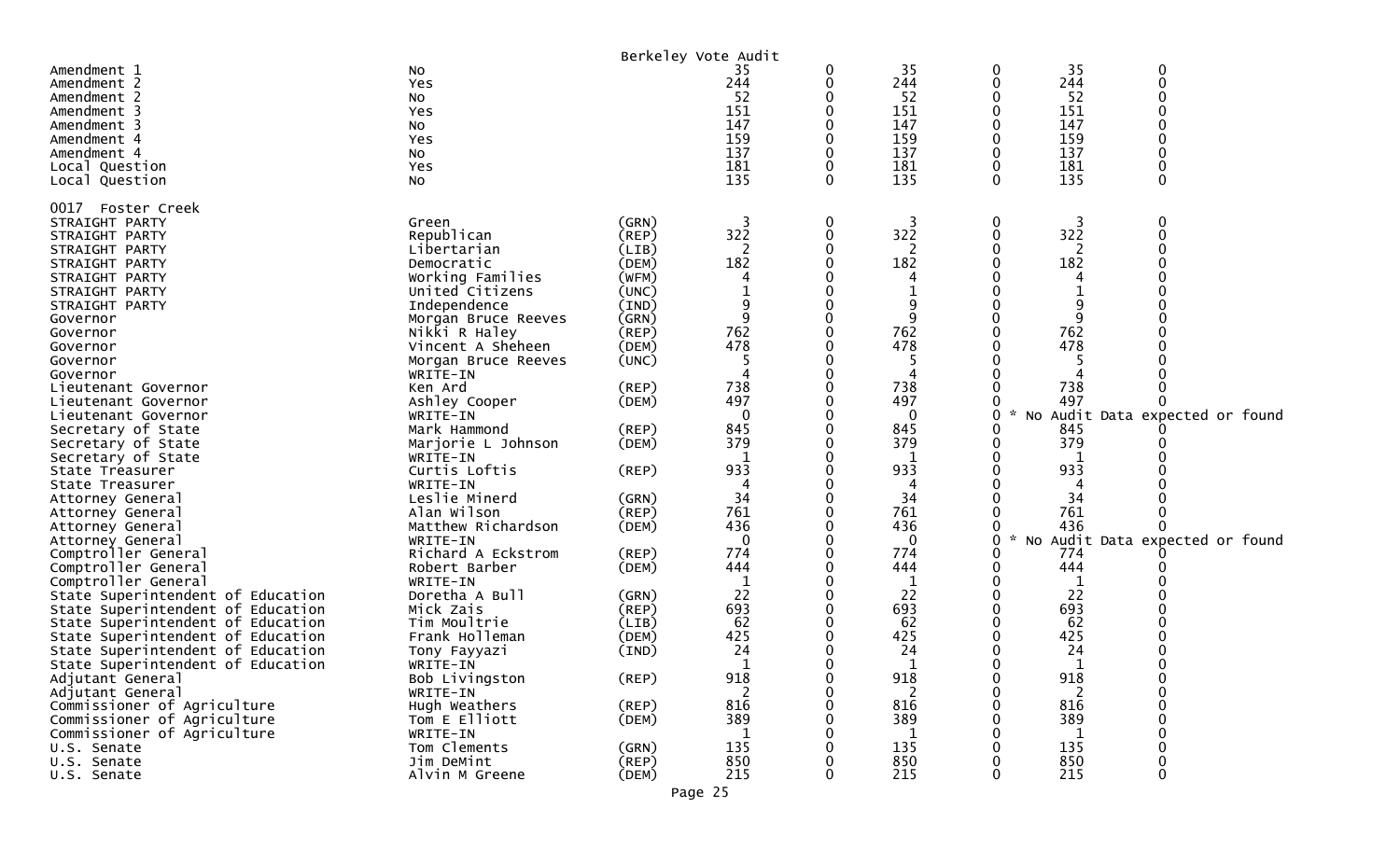|                                    |                            |             | Berkeley Vote Audit |          |              |             |            |                                 |
|------------------------------------|----------------------------|-------------|---------------------|----------|--------------|-------------|------------|---------------------------------|
| U.S. Senate                        | WRITE-IN                   |             | 28                  | 0        | 28           | 0           | 28         | 0                               |
| U.S. House of Rep. District 1      | Robert Dobbs               | (GRN)       | 8                   | 0        | 8            | 0           | 8          | $\Omega$                        |
| U.S. House of Rep. District 1      | Tim Scott                  | (REP)       | 869                 | 0        | 869          | 0           | 869        |                                 |
| U.S. House of Rep. District 1      | Keith Blandford            | (LIB)       | 20                  | 0        | 20           | 0           | 20         |                                 |
| U.S. House of Rep. District 1      | Ben Frasier                | (DEM)       | 313                 |          | 313          |             | 313        |                                 |
| U.S. House of Rep. District 1      | Rob Groce                  | (WFM)       | 16                  |          | 16           |             | 16         |                                 |
| U.S. House of Rep. District 1      | M E Mac McCullough         | (UNC)       | 1                   |          | 1            |             | 1          |                                 |
| U.S. House of Rep. District 1      | Jimmy Wood                 | (IND)       | 16                  |          | 16           |             | 16         |                                 |
| U.S. House of Rep. District 1      | WRITE-IN                   |             |                     |          | 3            | 0           | 3          |                                 |
| State House of Rep Dist 99         | Jim Merrill                | (REP)       | 934                 |          | 934          | 0           | 934        |                                 |
| State House of Rep Dist 99         | WRITE-IN                   |             |                     |          |              |             | 3          |                                 |
| County Supervisor                  | Dan Davis                  | $($ REP $)$ | 939                 |          | 939          |             | 939        |                                 |
| County Supervisor                  | WRITE-IN                   |             | 6                   |          | 6            |             | 6          |                                 |
| Sheriff                            | Wayne Dewitt               | $($ REP $)$ | 943                 |          | 943          |             | 943        |                                 |
| Sheriff                            | WRITE-IN                   |             | 2                   | 0        | 2            | 0           | 2          |                                 |
| Probate Judge                      | Keith Kornahrens           | (REP)       | 926                 |          | 926          |             | 926        |                                 |
| Probate Judge                      | WRITE-IN                   |             |                     | O        | 2            |             | -2         |                                 |
| Clerk of Court                     | Mary P Brown               | $($ REP $)$ | 945<br>3            |          | 945          |             | 945        |                                 |
| Clerk of Court                     | WRITE-IN                   | $($ REP $)$ | 943                 |          | 3<br>943     | 0           | 3<br>943   |                                 |
| Coroner<br>Coroner                 | Bill Salisbury<br>WRITE-IN |             |                     |          | 4            |             |            |                                 |
| Register of Deeds                  | Cindy B Forte              | (REP)       | 934                 |          | 934          |             | 934        |                                 |
| Register of Deeds                  | WRITE-IN                   |             |                     |          | 2            |             |            |                                 |
| School Board District 2            | Doug Cooper                |             | 84                  |          | 84           |             | 84         |                                 |
| School Board District 2            | WRITE-IN                   |             | $\mathbf{0}$        |          | $\mathbf{0}$ | 0           |            | No Audit Data expected or found |
| Soil and Water District Commission | Troy Diel                  |             | 590                 |          | 590          |             | 590        |                                 |
| Soil and Water District Commission | Diane Edwins               |             | 610                 |          | 610          |             | 610        |                                 |
| Soil and Water District Commission | WRITE-IN                   |             |                     |          | 7            |             |            |                                 |
| Amendment 1                        | Yes                        |             | 1112                |          | 1112         |             | 1112       |                                 |
| Amendment 1                        | NO.                        |             | 127                 |          | 127          | 0           | 127        |                                 |
| Amendment 2                        | Yes                        |             | 1060                | 0        | 1060         | 0           | 1060       |                                 |
| Amendment 2                        | No                         |             | 175                 |          | 175          |             | 175        |                                 |
| Amendment 3                        | Yes                        |             | 840                 |          | 840          |             | 840        |                                 |
| Amendment 3                        | <b>NO</b>                  |             | 385                 |          | 385          |             | 385        |                                 |
| Amendment 4                        | Yes                        |             | 862                 |          | 862          |             | 862        |                                 |
| Amendment 4                        | NO.                        |             | 357                 |          | 357          |             | 357        |                                 |
| Local Question                     | Yes                        |             | 888                 |          | 888          |             | 888        |                                 |
| Local Question                     | No                         |             | 341                 |          | 341          |             | 341        |                                 |
| Mayor                              | Tim Baker                  |             | 292                 |          | 292          |             | 292        |                                 |
| Mayor                              | Levy Berry                 |             | 172                 |          | 172          |             | 172        |                                 |
| Mayor                              | Minnie Blackwell           |             | 344                 |          | 344          |             | 344        |                                 |
| Mayor                              | WRITE-IN                   |             | 3                   |          | 3            |             | 3          |                                 |
| City Council                       | Tammi Blackmon             |             | 301                 |          | 301          | ∩           | 301        |                                 |
| City Council                       | Leroy Calhoun              |             | 181                 |          | 181          |             | 181        |                                 |
| City Council                       | C. Kevin Cox               |             | 384<br>117          | 0        | 384          | $\mathbf 0$ | 384        | 0                               |
| City Council<br>City Council       | James V Lecque             |             | 326                 |          | 117<br>326   |             | 117<br>326 |                                 |
| City Council                       | Dan Owens<br>Michael Sally |             | 443                 |          | 443          |             | 443        | 0                               |
| City Council                       | WRITE-IN                   |             | 9                   |          | 9            |             | -9         | $\Omega$                        |
|                                    |                            |             |                     |          |              |             |            |                                 |
| 0018 Goose Creek 1                 |                            |             |                     |          |              |             |            |                                 |
| STRAIGHT PARTY                     | Green                      | (GRN)       |                     | $\bf{0}$ | 4            | $\bf{0}$    | 4          | $\boldsymbol{0}$                |
|                                    |                            |             | Page 26             |          |              |             |            |                                 |
|                                    |                            |             |                     |          |              |             |            |                                 |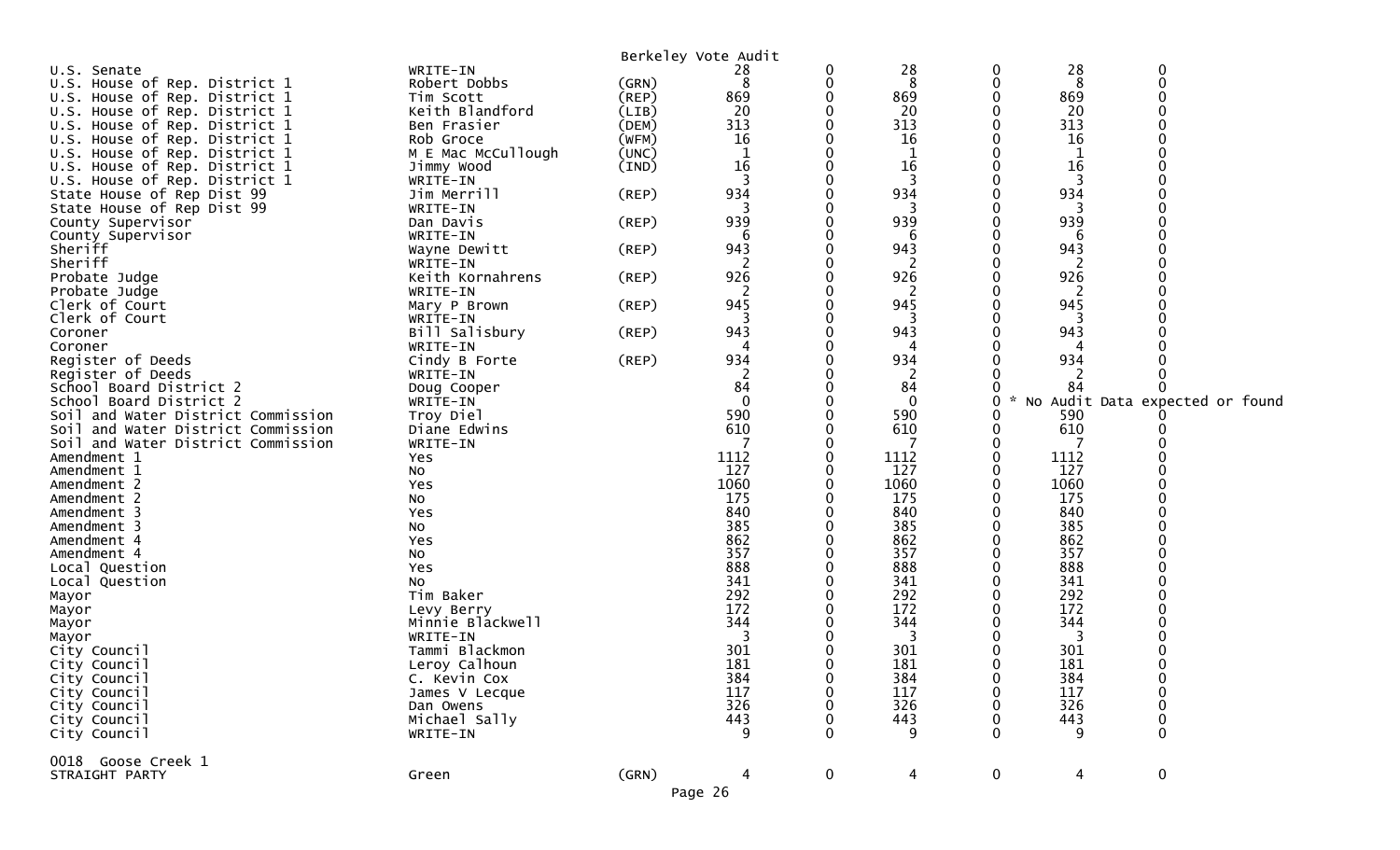|                                   |                     |             | Berkeley Vote Audit |   |                |                |                                 |
|-----------------------------------|---------------------|-------------|---------------------|---|----------------|----------------|---------------------------------|
| STRAIGHT PARTY                    | Republican          | (REP)       | 164                 | 0 | 164            | 164            |                                 |
| STRAIGHT PARTY                    | Libertarian         | (LIB)       | 0                   | 0 | 0              |                | No Audit Data expected or found |
| STRAIGHT PARTY                    | Democratic          | (DEM)       | 176                 |   | 176            | 176            |                                 |
| STRAIGHT PARTY                    | Working Families    | (WFM)       |                     |   |                |                |                                 |
| STRAIGHT PARTY                    | United Citizens     | (UNC)       |                     |   |                |                |                                 |
| STRAIGHT PARTY                    | Independence        | (IND)       |                     |   |                |                |                                 |
| Governor                          | Morgan Bruce Reeves | (GRN)       | 12                  |   | 12             | 12             |                                 |
| Governor                          | Nikki R Haley       | (REF)       | 368                 |   | 368            | 368            |                                 |
| Governor                          | Vincent A Sheheen   | (DEM)       | 287                 |   | 287            | 287            |                                 |
| Governor                          | Morgan Bruce Reeves | (UNC)       |                     |   |                |                |                                 |
| Governor                          | WRITE-IN            |             |                     |   |                |                |                                 |
| Lieutenant Governor               | Ken Ard             | $($ REP $)$ | 332                 |   | 332            | 332            |                                 |
| Lieutenant Governor               | Ashley Cooper       | (DEM)       | 334                 |   | 334            | 334            |                                 |
| Lieutenant Governor               | WRITE-IN            |             |                     |   | 2              | 2              |                                 |
| Secretary of State                | Mark Hammond        | (REP)       | 381                 |   | 381            | 381            |                                 |
| Secretary of State                | Marjorie L Johnson  | (DEM)       | 280                 |   | 280            | 280            |                                 |
| Secretary of State                | WRITE-IN            |             |                     |   |                |                |                                 |
| State Treasurer                   | Curtis Loftis       | (REP)       | 435                 |   | 435            | 435            |                                 |
| State Treasurer                   | WRITE-IN            |             | 9                   |   | 9              | 9              |                                 |
| Attorney General                  | Leslie Minerd       | (GRN)       | 28                  |   | 28             | 28             |                                 |
| Attorney General                  | Alan Wilson         | (REP)       | 347                 |   | 347            | 347            |                                 |
| Attorney General                  | Matthew Richardson  | (DEM)       | 302                 |   | 302            | 302            |                                 |
| Attorney General                  | WRITE-IN            |             | $\Omega$            |   | ∩              | $\sim$         | No Audit Data expected or found |
| Comptroller General               | Richard A Eckstrom  | (REP)       | 359                 |   | 359            | 359            |                                 |
| Comptroller General               | Robert Barber       | (DEM)       | 313                 |   | 313            | 313            |                                 |
| Comptroller General               | WRITE-IN            |             |                     |   |                |                |                                 |
| State Superintendent of Education | Doretha A Bull      | (GRN)       | 20                  |   | 20             | 20             |                                 |
| State Superintendent of Education | Mick Zais           | $($ REP $)$ | 330                 |   | 330            | 330            |                                 |
| State Superintendent of Education | Tim Moultrie        | (LIB)       | 27                  |   | 27             | 27             |                                 |
| State Superintendent of Education | Frank Holleman      | (DEM)       | 278                 |   | 278            | 278            |                                 |
| State Superintendent of Education | Tony Fayyazi        | (IND)       | 12                  |   | 12             | 12             |                                 |
| State Superintendent of Education | WRITE-IN            |             | $\Omega$            |   | $\Omega$       | $\mathcal{H}$  | No Audit Data expected or found |
| Adjutant General                  | Bob Livingston      | (REP)       | 432                 |   | 432            | 432            |                                 |
| Adjutant General                  | WRITE-IN            |             |                     |   | 8              |                |                                 |
| Commissioner of Agriculture       | Hugh Weathers       | (REP)       | 386                 |   | 386            | 386            |                                 |
| Commissioner of Agriculture       | Tom E Elliott       | (DEM)       | 276                 |   | 276            | 276            |                                 |
| Commissioner of Agriculture       | WRITE-IN            |             | $\mathbf{0}$        |   | $\mathbf{0}$   | $\mathcal{H}$  | No Audit Data expected or found |
| U.S. Senate                       | Tom Clements        | (GRN)       | 70                  |   | 70             | 70             |                                 |
| U.S. Senate                       | Jim DeMint          | (REP)       | 387                 |   | 387            | 387            |                                 |
| U.S. Senate                       | Alvin M Greene      | (DEM)       | 193                 |   | 193            | 193            |                                 |
| U.S. Senate                       | WRITE-IN            |             |                     |   | 6              | 6              |                                 |
| U.S. House of Rep. District 1     | Robert Dobbs        | (GRN)       | 12                  |   | 12             | 12             |                                 |
| U.S. House of Rep. District 1     | Tim Scott           | (REP)       | 405                 |   | 405            | 405            |                                 |
| U.S. House of Rep. District 1     | Keith Blandford     | (LIB)       | 6                   |   |                |                |                                 |
| U.S. House of Rep. District 1     | Ben Frasier         | (DEM)       | 236                 | 0 | 236            | 236            |                                 |
| U.S. House of Rep. District 1     | Rob Groce           | (WFM)       |                     |   | 6              | 6              |                                 |
| U.S. House of Rep. District 1     | M E Mac McCullough  | (UNC)       |                     |   |                |                |                                 |
| U.S. House of Rep. District 1     | Jimmy Wood          | (IND)       | 10                  |   | 10             | $10\,$         |                                 |
| U.S. House of Rep. District 1     | WRITE-IN            |             |                     |   | $\mathbf 1$    | $\mathbf 1$    |                                 |
| State House of Rep Dist 99        | Jim Merrill         | $($ REP $)$ | 91                  |   | 91             | 91             |                                 |
| State House of Rep Dist 99        | WRITE-IN            |             | 2                   |   | $\overline{2}$ | $\overline{2}$ |                                 |
| State House of Rep Dist 100       | C David Umphlett Jr | (REP)       | 323                 | 0 | 323            | 323            | $\Omega$                        |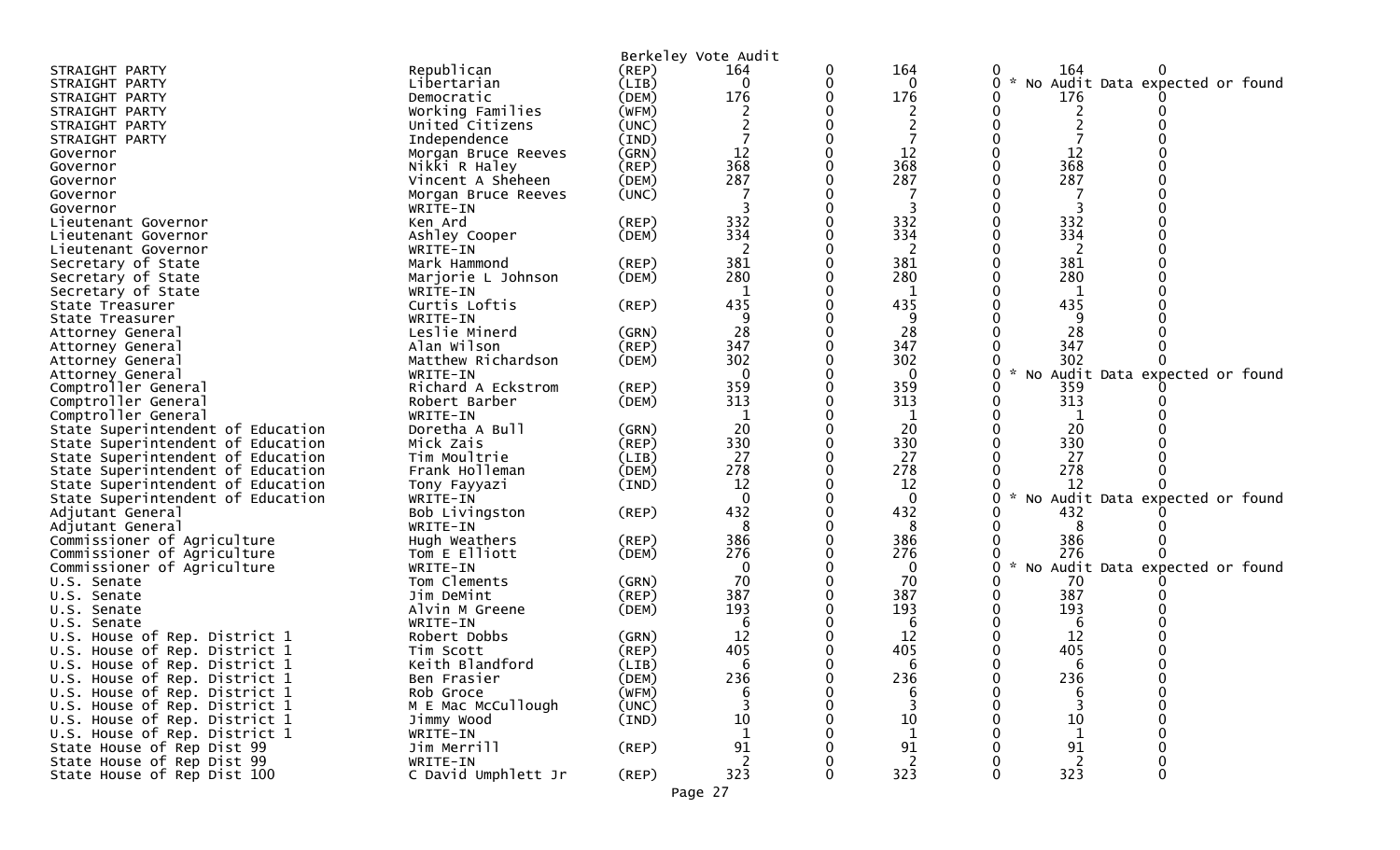|                                        |                           |                | Berkeley Vote Audit |          |              |          |                     |                                 |
|----------------------------------------|---------------------------|----------------|---------------------|----------|--------------|----------|---------------------|---------------------------------|
| State House of Rep Dist 100            | WRITE-IN                  |                |                     | 0        | 6            | 0        | 6                   | 0                               |
| State House of Rep Dist 117            | Bill Crosby               | (REP)          | 26                  | 0        | 26           |          | 26                  | $\Omega$                        |
| State House of Rep Dist 117            | WRITE-IN                  |                | $\Omega$            | 0        | $\mathbf 0$  | 0        | $\mathcal{H}$<br>NO | Audit Data expected or found    |
| County Supervisor<br>County Supervisor | Dan Davis                 | (REP)          | 454<br>8            |          | 454<br>8     |          | 454<br>8            |                                 |
| Sheriff                                | WRITE-IN<br>Wayne Dewitt  | $($ REP $)$    | 465                 |          | 465          |          | 465                 |                                 |
| Sheriff                                | WRITE-IN                  |                | 5                   |          |              |          | 5                   |                                 |
| Probate Judge                          | Keith Kornahrens          | $($ REP $)$    | 463                 |          | 463          |          | 463                 |                                 |
| Probate Judge                          | WRITE-IN                  |                |                     |          | 3            |          |                     |                                 |
| Clerk of Court                         | Mary P Brown              | (REP)          | 480                 |          | 480          |          | 480                 |                                 |
| Clerk of Court                         | WRITE-IN                  |                |                     |          |              |          |                     |                                 |
| Coroner                                | Bill Salisbury            | $($ REP $)$    | 466                 |          | 466          |          | 466                 |                                 |
| Coroner                                | WRITE-IN                  |                | 3                   |          | 3            |          | 3                   |                                 |
| Register of Deeds<br>Register of Deeds | Cindy B Forte<br>WRITE-IN | (REP)          | 463<br>4            |          | 463<br>4     |          | 463                 |                                 |
| School Board District 2                | Doug Cooper               |                | 205                 |          | 205          |          | 205                 |                                 |
| School Board District 2                | WRITE-IN                  |                | 2                   |          | 2            |          | 2                   |                                 |
| Soil and Water District Commission     | Troy Diel                 |                | 269                 |          | 269          |          | 269                 |                                 |
| and Water District Commission<br>Soil  | Diane Edwins              |                | 326                 |          | 326          |          | 326                 |                                 |
| Soil and Water District Commission     | WRITE-IN                  |                | 1                   |          | $\mathbf{1}$ |          | 1                   |                                 |
| Amendment 1                            | Yes                       |                | 596                 |          | 596          |          | 596                 |                                 |
| Amendment 1                            | No                        |                | 63                  |          | 63           |          | 63                  |                                 |
| Amendment 2                            | Yes                       |                | 556                 |          | 556          |          | 556                 |                                 |
| Amendment 2                            | No                        |                | 91                  |          | 91           |          | 91                  |                                 |
| Amendment 3<br>Amendment 3             | Yes                       |                | 446<br>199          |          | 446<br>199   |          | 446<br>199          |                                 |
| Amendment 4                            | No<br>Yes                 |                | 477                 |          | 477          |          | 477                 |                                 |
| Amendment 4                            | No                        |                | 164                 | 0        | 164          |          | 164                 |                                 |
| Local Question                         | Yes                       |                | 427                 |          | 427          |          | 427                 |                                 |
| Local Question                         | No                        |                | 224                 | $\Omega$ | 224          | $\Omega$ | 224                 | $\Omega$                        |
|                                        |                           |                |                     |          |              |          |                     |                                 |
| 0019 Goose Creek 2                     |                           |                | .5                  |          | 5            |          |                     |                                 |
| STRAIGHT PARTY<br>STRAIGHT PARTY       | Green<br>Republican       | (GRN)<br>(REP) | 209                 | 0<br>0   | 209          | 0        | 209                 | 0                               |
| STRAIGHT PARTY                         | Libertarian               | (LIB)          |                     |          |              |          |                     |                                 |
| STRAIGHT PARTY                         | Democratic                | (DEM)          | 232                 |          | 232          |          | 232                 |                                 |
| STRAIGHT PARTY                         | Working Families          | (WFM)          | 6                   |          | 6            |          | 6                   |                                 |
| STRAIGHT PARTY                         | United Citizens           | (UNC)          |                     |          |              |          |                     |                                 |
| STRAIGHT PARTY                         | Independence              | (IND)          | 4                   |          |              |          |                     |                                 |
| Governor                               | Morgan Bruce Reeves       | (GRN)          | 6                   |          | 6            |          | 6                   |                                 |
| Governor                               | Nikki R Haley             | (REP)          | 477                 |          | 477          |          | 477                 |                                 |
| Governor                               | Vincent A Sheheen         | (DEM)          | 443                 |          | 443          |          | 443                 |                                 |
| Governor                               | Morgan Bruce Reeves       | (UNC)          | 8                   | $\Omega$ | 8            |          | 8                   |                                 |
| Governor<br>Lieutenant Governor        | WRITE-IN<br>Ken Ard       | (REP)          | 446                 |          | 446          |          | 446                 |                                 |
| Lieutenant Governor                    | Ashley Cooper             | (DEM)          | 481                 |          | 481          |          | 481                 |                                 |
| Lieutenant Governor                    | WRITE-IN                  |                | $\mathbf{1}$        |          | 1            |          | 1                   |                                 |
| Secretary of State                     | Mark Hammond              | (REP)          | 501                 |          | 501          |          | 501                 |                                 |
| Secretary of State                     | Marjorie L Johnson        | (DEM)          | 411                 |          | 411          |          | 411                 |                                 |
| Secretary of State                     | WRITE-IN                  |                | $\mathbf{0}$        |          | 0            |          |                     | No Audit Data expected or found |
| State Treasurer                        | Curtis Loftis             | $($ REP $)$    | 611                 |          | 611          |          | 611                 |                                 |
| State Treasurer                        | WRITE-IN                  |                |                     |          |              |          | 7                   |                                 |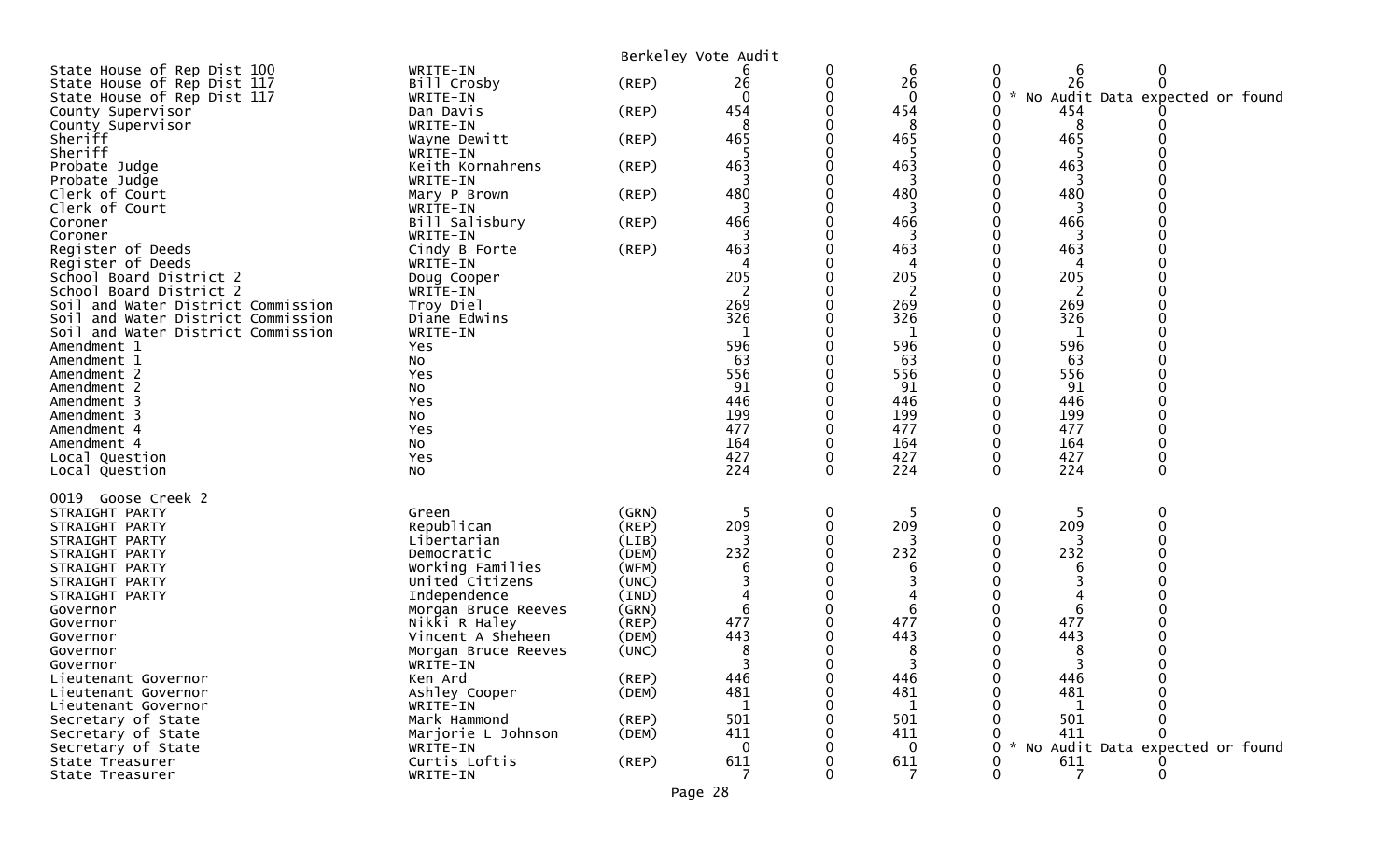|                                    |                       |             | Berkeley Vote Audit |   |              |                                                     |
|------------------------------------|-----------------------|-------------|---------------------|---|--------------|-----------------------------------------------------|
| Attorney General                   | Leslie Minerd         | (GRN)       | 27                  | 0 | 27           | 27                                                  |
| Attorney General                   | Alan Wilson           | $($ REP $)$ | 450                 | 0 | 450          | 450                                                 |
| Attorney General                   | Matthew Richardson    | (DEM)       | 457                 |   | 457          | 457                                                 |
| Attorney General                   | WRITE-IN              |             | $\mathbf 0$         |   | 0            | * No Audit Data expected or found                   |
| Comptroller General                | Richard A Eckstrom    | (REP)       | 469                 |   | 469          | 469                                                 |
| Comptroller General                | Robert Barber         | (DEM)       | 457                 |   | 457          | 457                                                 |
| Comptroller General                | WRITE-IN              |             | $\mathbf 0$         |   | 0            | * No Audit Data expected or found                   |
| State Superintendent of Education  | Doretha A Bull        | (GRN)       | 21                  |   | 21           | 21                                                  |
| State Superintendent of Education  | Mick Zais             | $($ REP $)$ | 418                 |   | 418          | 418                                                 |
| State Superintendent of Education  | Tim Moultrie          | (LIB)       | 40                  |   | 40           | 40                                                  |
| State Superintendent of Education  | Frank Holleman        | (DEM)       | 416                 |   | 416          | 416                                                 |
| State Superintendent of Education  | Tony Fayyazi          | (IND)       | 24                  |   | 24           | 24                                                  |
| State Superintendent of Education  | WRITE-IN              |             | $\mathbf{0}$        |   | $\mathbf{0}$ | No<br>Audit Data expected or found                  |
| Adjutant General                   | Bob Livingston        | (REP)       | 613                 |   | 613          | 613                                                 |
| Adjutant General                   | WRITE-IN              |             |                     |   |              |                                                     |
| Commissioner of Agriculture        | Hugh Weathers         | $($ REP $)$ | 498                 |   | 498          | 498                                                 |
| Commissioner of Agriculture        | Tom E Elliott         | (DEM)       | 426                 |   | 426          | 426                                                 |
| Commissioner of Agriculture        | WRITE-IN              |             | $\mathbf{0}$        |   | $\mathbf{0}$ | $\mathcal{R}$<br>Audit Data expected or found<br>NO |
| U.S. Senate                        | Tom Clements          | (GRN)       | 100                 |   | 100          | 100                                                 |
| U.S. Senate                        | Jim DeMint            | (REP)       | 531                 |   | 531          | 531                                                 |
| U.S. Senate                        | Alvin M Greene        | (DEM)       | 271                 |   | 271          | 271                                                 |
| U.S. Senate                        | WRITE-IN              |             | 10                  |   | 10           | 10                                                  |
| U.S. House of Rep. District 1      | Robert Dobbs          | (GRN)       | 8                   |   | 8            |                                                     |
| U.S. House of Rep. District 1      | Tim Scott             | (REP)       | 530                 |   | 530          | 530                                                 |
| U.S. House of Rep. District 1      | Keith Blandford       | (LIB)       | 11                  |   | 11           | 11                                                  |
| U.S. House of Rep. District 1      | Ben Frasier           | (DEM)       | 345                 |   | 345          | 345                                                 |
| U.S. House of Rep. District 1      | Rob Groce             | (WFM)       | 13                  |   | 13           | 13                                                  |
| U.S. House of Rep. District 1      | M E Mac McCullough    | (UNC)       | $\overline{4}$      |   | 4            | 4                                                   |
| U.S. House of Rep. District 1      | Jimmy Wood            | (IND)       | 15                  |   | 15           | 15                                                  |
| U.S. House of Rep. District 1      | WRITE-IN              |             | $\mathbf{1}$        |   | $\mathbf{1}$ | 1                                                   |
| State House of Rep Dist 99         | Jim Merrill           | (REP)       | 621                 |   | 621          | 621                                                 |
| State House of Rep Dist 99         | WRITE-IN<br>Dan Davis | (REP)       | 622                 |   | 622          | 622                                                 |
| County Supervisor                  | WRITE-IN              |             | 5                   |   | 5            | -5                                                  |
| County Supervisor<br>Sheriff       | Wayne Dewitt          | $($ REP $)$ | 651                 |   | 651          | 651                                                 |
| Sheriff                            | WRITE-IN              |             | 1                   |   | 1            | 1                                                   |
| Probate Judge                      | Keith Kornahrens      | (REP)       | 634                 |   | 634          | 634                                                 |
| Probate Judge                      | WRITE-IN              |             |                     |   | 2            | 2                                                   |
| Clerk of Court                     | Mary P Brown          | (REP)       | 658                 |   | 658          | 658                                                 |
| Clerk of Court                     | WRITE-IN              |             |                     |   | 2            |                                                     |
| Coroner                            | Bill Salisbury        | $($ REP $)$ | 644                 |   | 644          | 644                                                 |
| Coroner                            | WRITE-IN              |             | 2                   |   | 2            | 2                                                   |
| Register of Deeds                  | Cindy B Forte         | $($ REP $)$ | 638                 |   | 638          | 638                                                 |
| Register of Deeds                  | WRITE-IN              |             |                     |   |              |                                                     |
| School Board District 2            | Doug Cooper           |             | 32                  |   | 32           | 32<br>$\mathbf{0}$                                  |
| School Board District 2            | WRITE-IN              |             |                     |   | 0            | * No Audit Data expected or found                   |
| Soil and Water District Commission | Troy Diel             |             | 371                 |   | 371          | 371                                                 |
| Soil and Water District Commission | Diane Edwins          |             | 452                 |   | 452          | 452                                                 |
| Soil and Water District Commission | WRITE-IN              |             |                     |   | 2            | <sup>2</sup>                                        |
| Amendment 1                        | Yes                   |             | 839                 |   | 839          | 839                                                 |
| Amendment 1                        | NO                    |             | 73                  |   | 73           | 73                                                  |
| Amendment 2                        | Yes                   |             | 801                 |   | 801          | 801                                                 |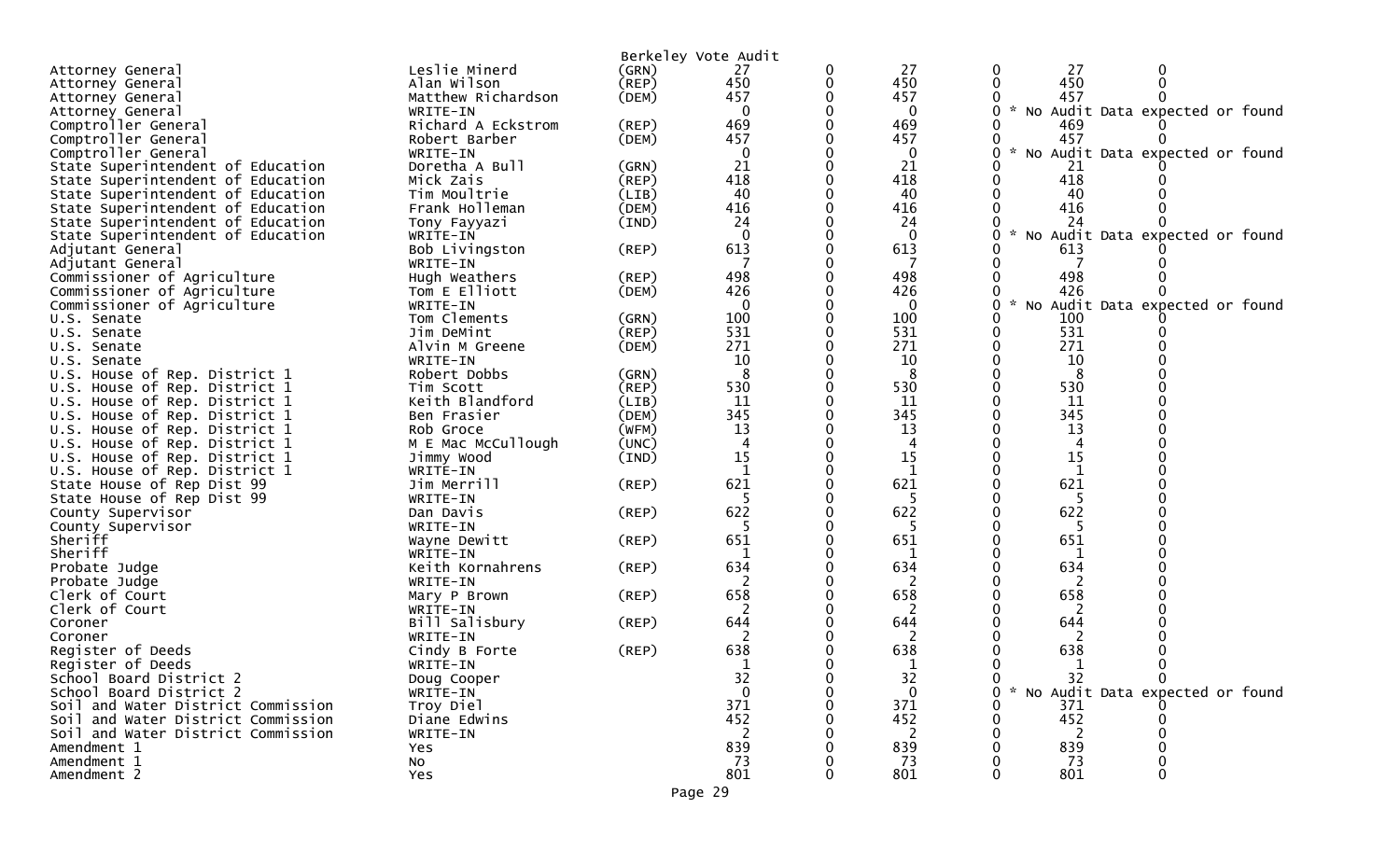|                                                                        |                            |                      | Berkeley Vote Audit |   |              |                                                  |
|------------------------------------------------------------------------|----------------------------|----------------------|---------------------|---|--------------|--------------------------------------------------|
| Amendment 2                                                            | No                         |                      | 106                 | 0 | 106          | 106<br>0<br>0                                    |
| Amendment 3                                                            | Yes                        |                      | 620                 | 0 | 620          | 620<br>0                                         |
| Amendment 3                                                            | No                         |                      | 279                 |   | 279          | 279                                              |
| Amendment 4                                                            | Yes                        |                      | 656                 |   | 656          | 656                                              |
| Amendment 4                                                            | No                         |                      | 245                 |   | 245          | 245                                              |
| Local Question                                                         | Yes                        |                      | 603                 |   | 603          | 603                                              |
| Local Question                                                         | No                         |                      | 304                 |   | 304          | 304                                              |
| Mayor                                                                  | Tim Baker                  |                      |                     |   |              |                                                  |
| Mayor                                                                  | Levy Berry                 |                      |                     |   |              |                                                  |
| Mayor                                                                  | Minnie Blackwell           |                      |                     |   |              |                                                  |
| Mayor                                                                  | WRITE-IN                   |                      |                     |   |              | No Audit Data expected or found                  |
| City Council                                                           | Tammi Blackmon             |                      |                     |   |              |                                                  |
| City Council                                                           | Leroy Calhoun              |                      |                     |   |              |                                                  |
| City Council                                                           | C. Kevin Cox               |                      |                     |   |              | No Audit Data expected or found                  |
| City Council                                                           | James V Lecque             |                      |                     |   |              | No Audit Data expected or found                  |
| City Council                                                           | Dan Owens                  |                      |                     |   |              |                                                  |
| City Council                                                           | Michael Sally              |                      |                     |   |              |                                                  |
| City Council                                                           | WRITE-IN                   |                      |                     |   | 0            | 0<br>No Audit Data expected or found             |
| 0020 Hanahan 1                                                         |                            |                      |                     |   |              |                                                  |
| STRAIGHT PARTY                                                         | Green                      | (GRN)                |                     | 0 |              | 0<br>0                                           |
| STRAIGHT PARTY                                                         | Republican                 | (REP)                | 230                 |   | 230          | 230                                              |
| STRAIGHT PARTY                                                         | Libertarian                | (LIB)                |                     |   |              |                                                  |
| STRAIGHT PARTY                                                         | Democratic                 | (DEM)                | 38                  |   | 38           | 38                                               |
| STRAIGHT PARTY                                                         | Working Families           | (WFM)                |                     |   |              |                                                  |
| STRAIGHT PARTY                                                         | United Citizens            | (UNC)                |                     |   | $\mathbf{0}$ | No Audit Data expected or found                  |
| STRAIGHT PARTY                                                         | Independence               | (IND)                |                     |   |              |                                                  |
| Governor                                                               | Morgan Bruce Reeves        | (GRN)                |                     |   |              |                                                  |
| Governor                                                               | Nikki R Haley              | (REP)                | 483                 |   | 483          | 483                                              |
| Governor                                                               | Vincent A Sheheen          | (DEM)                | 135                 |   | 135          | 135                                              |
| Governor                                                               | Morgan Bruce Reeves        | (UNC)                |                     |   | 2            |                                                  |
| Governor                                                               | WRITE-IN                   |                      |                     |   |              |                                                  |
| Lieutenant Governor                                                    | Ken Ard                    | (REP)                | 470                 |   | 470          | 470                                              |
| Lieutenant Governor                                                    | Ashley Cooper              | (DEM)                | 156                 |   | 156          | 156                                              |
| Lieutenant Governor                                                    | WRITE-IN                   |                      | $\Omega$            |   | 0            | $\mathcal{H}$<br>No Audit Data expected or found |
| Secretary of State                                                     | Mark Hammond               | (REP)                | 523                 |   | 523          | 523                                              |
| Secretary of State                                                     | Marjorie L Johnson         | (DEM)                | 98                  |   | 98           | 98                                               |
| Secretary of State                                                     | WRITE-IN                   |                      | 0                   |   | 0            | No Audit Data expected or found                  |
| State Treasurer                                                        | Curtis Loftis              | (REP)                | 540                 |   | 540          | 540                                              |
| State Treasurer                                                        | WRITE-IN                   |                      | 0                   |   | 0            | No Audit Data expected or found                  |
| Attorney General                                                       | Leslie Minerd              | (GRN)                | 19                  |   | 19           | 19                                               |
| Attorney General                                                       | Alan Wilson                | (REP)                | 475                 |   | 475          | 475                                              |
| Attorney General                                                       | Matthew Richardson         | (DEM)                | 130                 |   | 130          | 130                                              |
| Attorney General                                                       | WRITE-IN                   |                      | 0                   | ŋ | $\Omega$     | 0 * No Audit Data expected or found              |
| Comptroller General                                                    | Richard A Eckstrom         | (REP)                | 488                 | 0 | 488          | 0<br>488                                         |
| Comptroller General                                                    | Robert Barber              | (DEM)                | 135                 |   | 135          | 135<br>0                                         |
| Comptroller General                                                    | WRITE-IN<br>Doretha A Bull |                      | $\Omega$            |   | $\bf{0}$     | No Audit Data expected or found                  |
| State Superintendent of Education<br>State Superintendent of Education | Mick Zais                  | (GRN)<br>$($ REP $)$ | 10<br>452           |   | 10<br>452    | 10<br>452                                        |
| State Superintendent of Education                                      | Tim Moultrie               | (LIB)                | 31                  |   | 31           | 31                                               |
| State Superintendent of Education                                      | Frank Holleman             | (DEM)                | 119                 |   | 119          | 119                                              |
| State Superintendent of Education                                      | Tony Fayyazi               | (IND)                | 12                  |   | 12           | $12 \overline{ }$                                |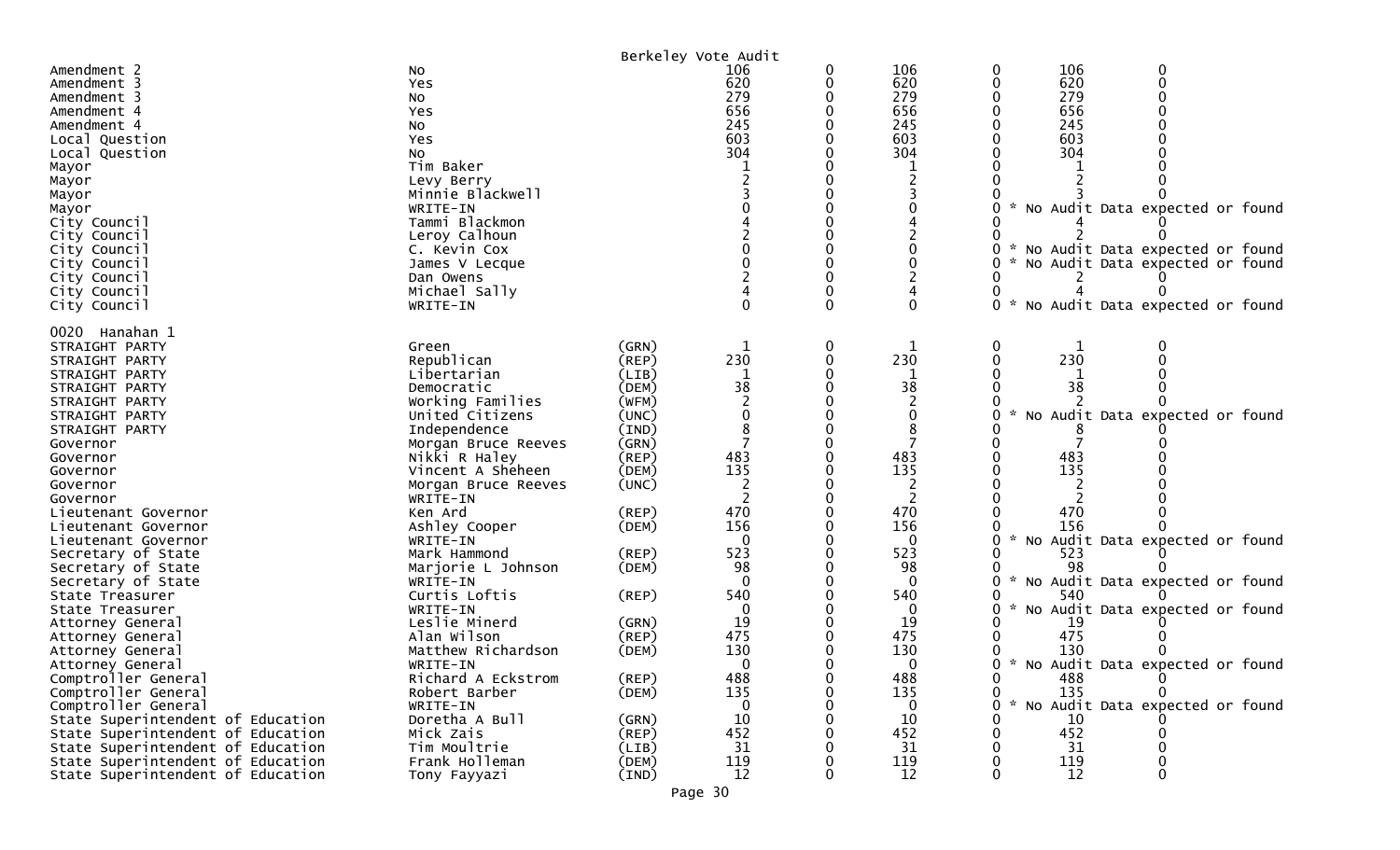|                                    |                    |             | Berkeley Vote Audit |          |              |                                                       |
|------------------------------------|--------------------|-------------|---------------------|----------|--------------|-------------------------------------------------------|
| State Superintendent of Education  | WRITE-IN           |             |                     | 0        | 0            | No Audit Data expected or found<br>0                  |
| Adjutant General                   | Bob Livingston     | $($ REP $)$ | 545                 | 0        | 545          | 545<br>0                                              |
| Adjutant General                   | WRITE-IN           |             |                     |          | 3            |                                                       |
| Commissioner of Agriculture        | Hugh Weathers      | (REP)       | 510                 |          | 510          | 510                                                   |
| Commissioner of Agriculture        | Tom E Elliott      | (DEM)       | 104                 |          | 104          | 104                                                   |
| Commissioner of Agriculture        | WRITE-IN           |             | $\mathbf 0$         |          | $\mathbf 0$  | $\sim$<br>No Audit Data expected or found<br>0        |
| U.S. Senate                        | Tom Clements       | (GRN)       | 44                  |          | 44           | 44                                                    |
| U.S. Senate                        | Jim DeMint         | $($ REP $)$ | 523                 | ∩        | 523          | 523<br>0                                              |
| U.S. Senate                        | Alvin M Greene     | (DEM)       | 50                  |          | 50           | 50<br>0                                               |
| U.S. Senate                        | WRITE-IN           |             |                     |          |              |                                                       |
| U.S. House of Rep. District 1      | Robert Dobbs       | (GRN)       | 6                   | $\Omega$ | 6            | 0<br>6                                                |
| U.S. House of Rep. District 1      | Tim Scott          | (REP)       | 516                 |          | 516          | 516                                                   |
| House of Rep. District 1<br>U.S.   | Keith Blandford    | (LIB)       | 8                   |          | 8            | 8                                                     |
| U.S. House of Rep. District 1      | Ben Frasier        | (DEM)       | 82                  |          | 82           | 82                                                    |
| U.S. House of Rep. District 1      | Rob Groce          | (WFM)       |                     |          |              |                                                       |
| U.S. House of Rep. District 1      | M E Mac McCullough | (UNC)       |                     |          |              |                                                       |
| U.S. House of Rep. District 1      | Jimmy Wood         | (IND)       |                     |          |              |                                                       |
| U.S. House of Rep. District 1      | WRITE-IN           |             |                     |          | $\mathbf 1$  | 1                                                     |
| State House of Rep Dist 99         | Jim Merrill        | $($ REP $)$ | 555                 |          | 555          | 555                                                   |
| State House of Rep Dist 99         | WRITE-IN           |             |                     |          | 2            | 2                                                     |
| County Supervisor                  | Dan Davis          | (REP)       | 537                 |          | 537          | 537                                                   |
| County Supervisor                  | WRITE-IN           |             | 6                   |          | 6            | 6                                                     |
| Sheriff                            | Wayne Dewitt       | (REP)       | 553                 |          | 553          | 553                                                   |
| Sheriff                            | WRITE-IN           |             | $\overline{2}$      |          | 2            | 2                                                     |
| Probate Judge                      | Keith Kornahrens   | $($ REP $)$ | 562                 |          | 562          | 562                                                   |
| Probate Judge                      | WRITE-IN           |             |                     |          | 1            | 1                                                     |
| Clerk of Court                     | Mary P Brown       | (REP)       | 554                 |          | 554          | 554                                                   |
| Clerk of Court                     | WRITE-IN           |             |                     |          | 1            | 1                                                     |
| Coroner                            | Bill Salisbury     | $($ REP $)$ | 555                 |          | 555          | 555                                                   |
| Coroner                            | WRITE-IN           |             | $\mathbf{0}$        |          | $\mathbf{0}$ | * No Audit Data expected or found<br>0                |
| Register of Deeds                  | Cindy B Forte      | (REP)       | 548                 |          | 548          | 548<br>0                                              |
| Register of Deeds                  | WRITE-IN           |             | $\Omega$            |          | $\mathbf 0$  | $\mathcal{H}$<br>No Audit Data expected or found<br>0 |
| Soil and Water District Commission | Troy Diel          |             | 305                 |          | 305          | 305<br>0                                              |
| Soil and Water District Commission | Diane Edwins       |             | 283                 |          | 283          | 283<br>0                                              |
| Soil and Water District Commission | WRITE-IN           |             |                     |          | 3            |                                                       |
| Amendment 1                        | Yes                |             | 567                 |          | 567          | 567<br>0                                              |
| Amendment 1                        | NO.                |             | 53                  |          | 53           | 53                                                    |
| Amendment 2                        | Yes                |             | 535                 |          | 535          | 535                                                   |
| Amendment 2                        | No                 |             | 80                  |          | 80           | 80                                                    |
| Amendment 3                        | Yes                |             | 437                 |          | 437          | 437                                                   |
| Amendment 3                        | No                 |             | 175                 |          | 175          | 175                                                   |
| Amendment 4                        | Yes                |             | 450                 |          | 450          | 450                                                   |
| Amendment 4                        | No                 |             | 159                 |          | 159          | 159                                                   |
| Local Question                     | Yes                |             | 439                 |          | 439          | 439                                                   |
| Local Question                     | NO                 |             | 161                 |          | 161          | 161                                                   |
| Mayor                              | Tim Baker          |             | 237                 |          | 237          | 237                                                   |
| Mayor                              | Levy Berry         |             | 111                 |          | 111          | 111                                                   |
| Mayor                              | Minnie Blackwell   |             | 253                 |          | 253          | 253                                                   |
| Mayor                              | WRITE-IN           |             | 0                   |          | $\mathbf{0}$ | No Audit Data expected or found<br>$\star$<br>0       |
| City Council                       | Tammi Blackmon     |             | 153                 |          | 153          | 153                                                   |
| City Council                       | Leroy Calhoun      |             | 217                 |          | 217          | 217                                                   |
| City Council                       | C. Kevin Cox       |             | 335                 | 0        | 335          | 335<br>$\mathbf{0}$<br>0                              |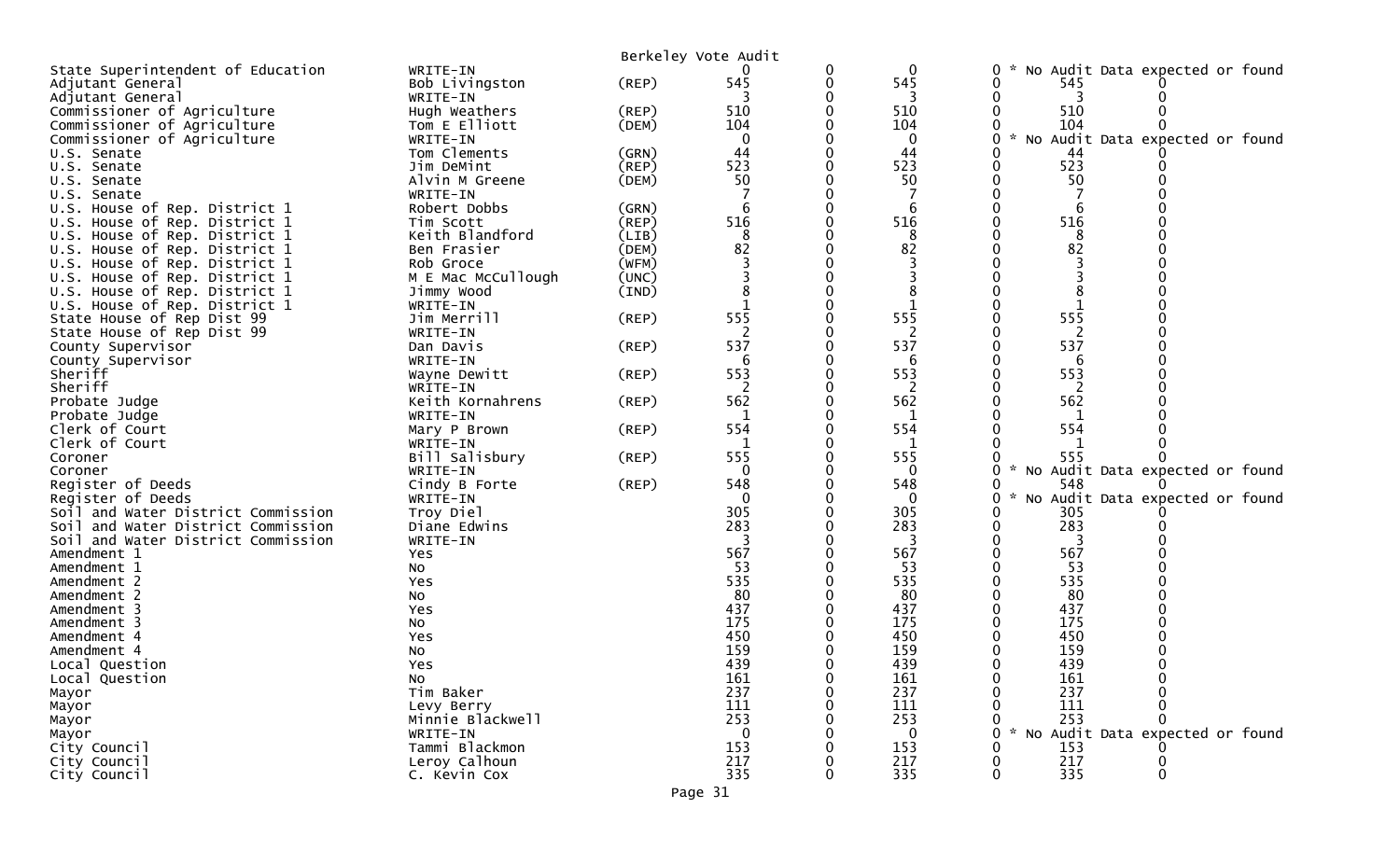|                                   |                     |                      | Berkeley Vote Audit |   |          |                    |     |                                   |  |
|-----------------------------------|---------------------|----------------------|---------------------|---|----------|--------------------|-----|-----------------------------------|--|
| City Council                      | James V Lecque      |                      | 38                  | 0 | 38       | $\mathbf 0$        | 38  |                                   |  |
| City Council                      | Dan Owens           |                      | 272                 | 0 | 272      | 0                  | 272 |                                   |  |
| City Council                      | Michael Sally       |                      | 355                 |   | 355      |                    | 355 |                                   |  |
| City Council                      | WRITE-IN            |                      |                     |   |          |                    |     |                                   |  |
|                                   |                     |                      |                     |   |          |                    |     |                                   |  |
| 0021 Hanahan 2                    |                     |                      |                     |   |          |                    |     |                                   |  |
| STRAIGHT PARTY                    | Green               | (GRN)                |                     | 0 |          | 0                  |     |                                   |  |
| STRAIGHT PARTY                    | Republican          | $($ REP $)$          | 136                 |   | 136      |                    | 136 |                                   |  |
| STRAIGHT PARTY                    | Libertarian         | (LIB)                |                     |   | 0        |                    |     | * No Audit Data expected or found |  |
| STRAIGHT PARTY                    | Democratic          | (DEM)                | 45                  |   | 45       |                    |     |                                   |  |
| STRAIGHT PARTY                    | Working Families    | (WFM)                |                     |   |          |                    |     |                                   |  |
| STRAIGHT PARTY                    | United Citizens     | (UNC)                |                     |   |          |                    |     | No Audit Data expected or found   |  |
| STRAIGHT PARTY                    | Independence        | (IND)                |                     |   |          |                    |     |                                   |  |
| Governor                          | Morgan Bruce Reeves | (GRN)                |                     |   |          |                    |     |                                   |  |
| Governor                          | Nikki R Haley       | (REP)                | 281                 |   | 281      |                    | 281 |                                   |  |
| Governor                          | Vincent A Sheheen   | (DEM)                | 143                 |   | 143      |                    | 143 |                                   |  |
| Governor                          | Morgan Bruce Reeves | (UNC)                | 6                   |   | 6        |                    | 6   |                                   |  |
| Governor                          | WRITE-IN            |                      |                     |   |          |                    |     |                                   |  |
| Lieutenant Governor               | Ken Ard             | $($ REP $)$          | 281                 |   | 281      |                    | 281 |                                   |  |
| Lieutenant Governor               | Ashley Cooper       | (DEM)                | 152                 |   | 152      |                    | 152 |                                   |  |
| Lieutenant Governor               | WRITE-IN            |                      |                     |   |          |                    |     |                                   |  |
| Secretary of State                | Mark Hammond        | $($ REP $)$          | 313                 |   | 313      |                    | 313 |                                   |  |
| Secretary of State                | Marjorie L Johnson  | (DEM)                | 109                 |   | 109      |                    | 109 |                                   |  |
| Secretary of State                | WRITE-IN            |                      | $\Omega$            |   | 0        | $\mathcal{R}$      |     | No Audit Data expected or found   |  |
| State Treasurer                   | Curtis Loftis       | $($ REP $)$          | 343                 |   | 343      |                    | 343 |                                   |  |
| State Treasurer                   | WRITE-IN            |                      |                     |   |          |                    |     |                                   |  |
| Attorney General                  | Leslie Minerd       | (GRN)                | 20                  |   | 20       |                    | 20  |                                   |  |
| Attorney General                  | Alan Wilson         | $($ REP $)$          | 274                 |   | 274      |                    | 274 |                                   |  |
| Attorney General                  | Matthew Richardson  | (DEM)                | 136                 |   | 136      |                    | 136 |                                   |  |
| Attorney General                  | WRITE-IN            |                      | $\Omega$            |   | $\Omega$ |                    |     | * No Audit Data expected or found |  |
| Comptroller General               | Richard A Eckstrom  | (REP)                | 292                 |   | 292      |                    | 292 |                                   |  |
| Comptroller General               | Robert Barber       | (DEM)                | 134                 |   | 134      |                    | 134 |                                   |  |
| Comptroller General               | WRITE-IN            |                      | $\overline{0}$      |   | 0        | $\mathcal{H}$      |     | No Audit Data expected or found   |  |
| State Superintendent of Education | Doretha A Bull      | (GRN)                | 20                  |   | 20       |                    | 20  |                                   |  |
|                                   | Mick Zais           |                      | 256                 |   | 256      |                    | 256 |                                   |  |
| State Superintendent of Education | Tim Moultrie        | $($ REP $)$<br>(LIB) | 17                  |   | 17       |                    | 17  |                                   |  |
| State Superintendent of Education | Frank Holleman      |                      | 117                 |   | 117      |                    | 117 |                                   |  |
| State Superintendent of Education |                     | (DEM)                | 8                   |   | 8        |                    |     |                                   |  |
| State Superintendent of Education | Tony Fayyazi        | (IND)                |                     |   | $\Omega$ | $\mathcal{H}$<br>0 |     | No Audit Data expected or found   |  |
| State Superintendent of Education | WRITE-IN            |                      | 351                 |   | 351      |                    | 351 |                                   |  |
| Adjutant General                  | Bob Livingston      | (REP)                |                     |   |          |                    |     |                                   |  |
| Adjutant General                  | WRITE-IN            |                      |                     |   | 1        |                    |     |                                   |  |
| Commissioner of Agriculture       | Hugh Weathers       | (REP)                | 314                 |   | 314      |                    | 314 |                                   |  |
| Commissioner of Agriculture       | Tom E Elliott       | (DEM)                | 110                 |   | 110      |                    | 110 |                                   |  |
| Commissioner of Agriculture       | WRITE-IN            |                      | 0                   |   | $\Omega$ |                    |     | * No Audit Data expected or found |  |
| U.S. Senate                       | Tom Clements        | (GRN)                | 42                  |   | 42       |                    | 42  |                                   |  |
| U.S. Senate                       | Jim DeMint          | (REP)                | 315                 |   | 315      |                    | 315 |                                   |  |
| U.S. Senate                       | Alvin M Greene      | (DEM)                | 65                  |   | 65       |                    | 65  |                                   |  |
| U.S. Senate                       | WRITE-IN            |                      |                     |   | 3        |                    |     |                                   |  |
| U.S. House of Rep. District 1     | Robert Dobbs        | (GRN)                |                     |   | 7        |                    | 7   |                                   |  |
| U.S. House of Rep. District 1     | Tim Scott           | $($ REP $)$          | 319                 |   | 319      |                    | 319 |                                   |  |
| U.S. House of Rep. District 1     | Keith Blandford     | (LIB)                | 9                   |   | 9        |                    | 9   |                                   |  |
| U.S. House of Rep. District 1     | Ben Frasier         | (DEM)                | 84                  |   | 84       |                    | 84  | 0                                 |  |
|                                   |                     |                      | Page 32             |   |          |                    |     |                                   |  |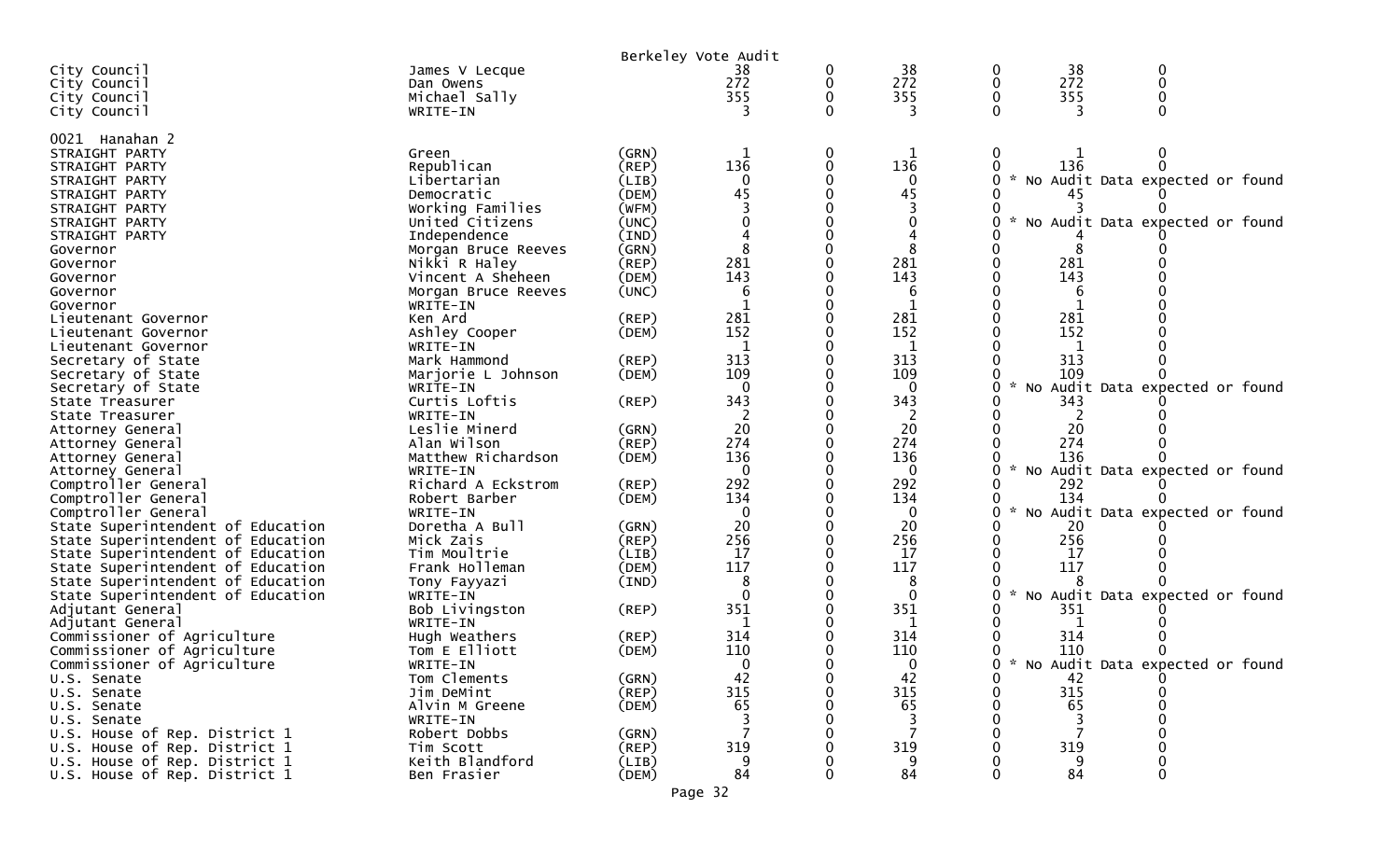|                                    |                              |             | Berkeley Vote Audit      |   |                |                                        |
|------------------------------------|------------------------------|-------------|--------------------------|---|----------------|----------------------------------------|
| U.S. House of Rep. District 1      | Rob Groce                    | (WFM)       |                          |   |                | 0                                      |
| U.S. House of Rep. District 1      | M E Mac McCullough           | (UNC)       |                          | 0 | $\overline{2}$ | 0<br>$\Omega$                          |
| U.S. House of Rep. District 1      | Jimmy Wood                   | (IND)       |                          |   |                |                                        |
| U.S. House of Rep. District 1      | WRITE-IN                     |             | $\Omega$                 |   | $\mathbf{0}$   | No Audit Data expected or found        |
| State House of Rep Dist 99         | Jim Merrill                  | (REP)       | 365                      |   | 365            | 365                                    |
| State House of Rep Dist 99         | WRITE-IN                     |             | $\Omega$                 |   | $\Omega$       | No Audit Data expected or found        |
| County Supervisor                  | Dan Davis                    | (REP)       | 345                      |   | 345            | 345                                    |
| County Supervisor                  | WRITE-IN                     |             | 9                        |   | 9              | 9                                      |
| Sheriff                            | Wayne Dewitt                 | (REP)       | 364                      |   | 364            | 364                                    |
| Sheriff                            |                              |             | $\mathbf 0$              |   | $\Omega$       | $\sim$<br>0                            |
|                                    | WRITE-IN<br>Keith Kornahrens |             | 363                      |   | 363            | No Audit Data expected or found<br>363 |
| Probate Judge                      |                              | (REP)       |                          |   |                |                                        |
| Probate Judge                      | WRITE-IN                     |             |                          |   | -1             |                                        |
| Clerk of Court                     | Mary P Brown                 | $($ REP $)$ | 368                      |   | 368            | 368                                    |
| Clerk of Court                     | WRITE-IN                     |             |                          |   |                |                                        |
| Coroner                            | Bill Salisbury               | (REP)       | 365                      |   | 365            | 365                                    |
| Coroner                            | WRITE-IN                     |             | -1                       |   | 1              | 1                                      |
| Register of Deeds                  | Cindy B Forte                | (REP)       | 354                      |   | 354            | 354                                    |
| Register of Deeds                  | WRITE-IN                     |             |                          |   | 1              |                                        |
| Soil and Water District Commission | Troy Diel                    |             | 225                      |   | 225            | 225                                    |
| Soil and Water District Commission | Diane Edwins                 |             | 241                      |   | 241            | 241                                    |
| Soil and Water District Commission | WRITE-IN                     |             | $\overline{0}$           |   | $\mathbf 0$    | 0<br>No Audit Data expected or found   |
| Amendment 1                        | Yes                          |             | 391                      |   | 391            | 391                                    |
| Amendment 1                        | NO                           |             | 42                       |   | 42             | 42                                     |
| Amendment 2                        | Yes                          |             | 372                      |   | 372            | 372<br>0                               |
| Amendment 2                        | No                           |             | 48                       |   | 48             | 48                                     |
| Amendment 3                        | Yes                          |             | 304                      |   | 304            | 304                                    |
| Amendment 3                        |                              |             | 124                      |   | 124            | 124                                    |
|                                    | No                           |             | 313                      |   | 313            | 313                                    |
| Amendment 4                        | Yes                          |             |                          |   |                |                                        |
| Amendment 4                        | NO                           |             | 108                      |   | 108            | 108                                    |
| Local Question                     | Yes                          |             | 317                      |   | 317            | 317                                    |
| Local Question                     | No                           |             | 107                      |   | 107            | 107                                    |
| Mayor                              | Tim Baker                    |             | 155                      |   | 155            | 155                                    |
| Mayor                              | Levy Berry                   |             | 62                       |   | 62             | 62                                     |
| Mayor                              | Minnie Blackwell             |             | 206                      |   | 206            | 206                                    |
| Mayor                              | WRITE-IN                     |             | $\mathbf 0$              |   | $\Omega$       | No Audit Data expected or found        |
| City Council                       | Tammi Blackmon               |             | 152                      |   | 152            | 152                                    |
| City Council                       | Leroy Calhoun                |             | 119                      |   | 119            | 119                                    |
| City Council                       | C. Kevin Cox                 |             | 227                      |   | 227            | 227                                    |
| City Council                       | James V Lecque               |             | 28                       |   | 28             | 28                                     |
| City Council                       | Dan Owens                    |             | 223                      |   | 223            | 223<br>0                               |
| City Council                       | Michael Sally                |             | 254                      |   | 254            | 254                                    |
| City Council                       | WRITE-IN                     |             | $\overline{2}$           | ∩ | 2              | 2<br>$\Omega$<br>0                     |
|                                    |                              |             |                          |   |                |                                        |
| 0022 Hanahan 3                     |                              |             |                          |   |                |                                        |
|                                    |                              |             |                          | 0 |                | $\mathbf 0$                            |
| STRAIGHT PARTY                     | Green                        | (GRN)       | 2                        |   | $\overline{c}$ | $\bf{0}$                               |
| STRAIGHT PARTY                     | Republican                   | (REP)       | 231                      |   | 231            | 231<br>0                               |
| STRAIGHT PARTY                     | Libertarian                  | (LIB)       | $\mathbf{0}$             |   | $\Omega$       | * No Audit Data expected or found      |
| STRAIGHT PARTY                     | Democratic                   | (DEM)       | 44                       |   | 44             | 44                                     |
| STRAIGHT PARTY                     | Working Families             | (WFM)       | 0                        |   | 0              | No Audit Data expected or found<br>0   |
| STRAIGHT PARTY                     | United Citizens              | (UNC)       | 0                        |   | $\mathbf 0$    | No Audit Data expected or found        |
| STRAIGHT PARTY                     | Independence                 | (IND)       | $\overline{\mathcal{L}}$ |   | 4              | 4                                      |
| Governor                           | Morgan Bruce Reeves          | (GRN)       | 11                       | 0 | 11             | 11<br>0<br>0                           |
|                                    |                              |             |                          |   |                |                                        |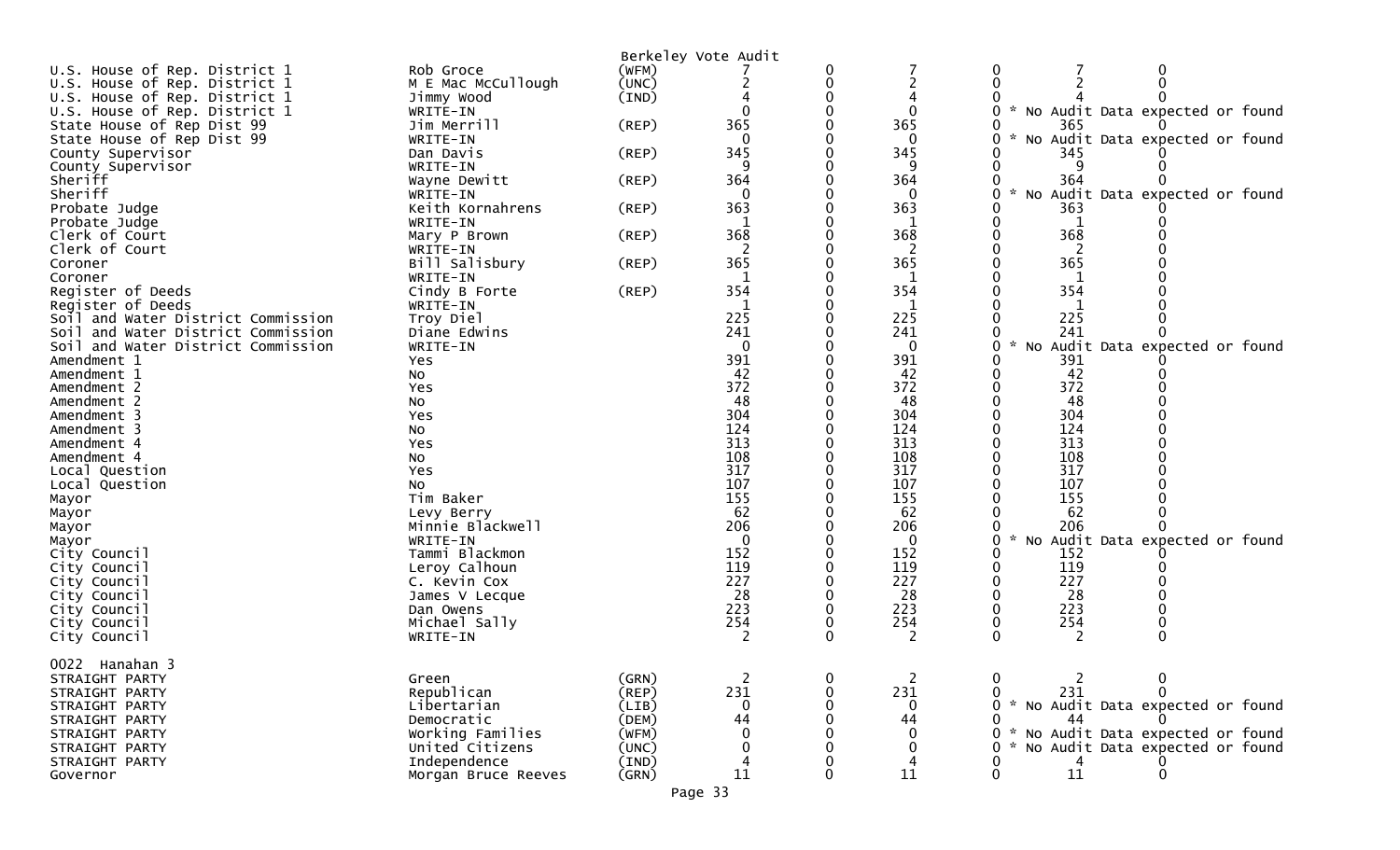|                                                                |                              |                | Berkeley Vote Audit |   |              |                                                |
|----------------------------------------------------------------|------------------------------|----------------|---------------------|---|--------------|------------------------------------------------|
| Governor                                                       | Nikki R Haley                | (REP)          | 527                 | 0 | 527          | 0<br>527<br>0                                  |
| Governor                                                       | Vincent A Sheheen            | (DEM)          | 150                 | 0 | 150          | 150<br>0<br>$\Omega$                           |
| Governor                                                       | Morgan Bruce Reeves          | (UNC)          | 8                   |   | 8            | 8                                              |
| Governor                                                       | WRITE-IN                     |                |                     |   | 1            |                                                |
| Lieutenant Governor                                            | Ken Ard                      | $($ REP $)$    | 492                 |   | 492          | 492                                            |
| Lieutenant Governor                                            | Ashley Cooper                | (DEM)          | 191                 |   | 191          | 191                                            |
| Lieutenant Governor                                            | WRITE-IN                     |                | $\mathbf{0}$        |   | $\mathbf{0}$ | 0<br><b>NO</b><br>Audit Data expected or found |
| Secretary of State                                             | Mark Hammond                 | $($ REP $)$    | 574                 |   | 574          | 574<br>0                                       |
| Secretary of State                                             | Marjorie L Johnson           | (DEM)          | 109                 |   | 109          | 109<br>0                                       |
| Secretary of State                                             | WRITE-IN                     |                | $\mathbf{0}$        |   | $\mathbf{0}$ | 0<br>No Audit Data expected or found           |
| State Treasurer                                                | Curtis Loftis                | $($ REP $)$    | 597                 |   | 597          | 597                                            |
| State Treasurer                                                | WRITE-IN                     |                |                     |   | 1            |                                                |
| Attorney General                                               | Leslie Minerd                | (GRN)          | 24                  |   | 24           | 24                                             |
| Attorney General                                               | Alan Wilson                  | (REP)          | 514                 |   | 514          | 514                                            |
| Attorney General                                               | Matthew Richardson           | (DEM)          | 155                 |   | 155          | 155                                            |
| Attorney General                                               | WRITE-IN                     |                | $\Omega$            |   | $\mathbf{0}$ | 0<br><b>NO</b><br>Audit Data expected or found |
| Comptroller General                                            | Richard A Eckstrom           | (REP)          | 534                 |   | 534          | 534<br>0                                       |
| Comptroller General                                            | Robert Barber                | (DEM)          | 150                 |   | 150          | 150<br>0                                       |
| Comptroller General                                            | WRITE-IN                     |                | $\Omega$            |   | $\mathbf{0}$ | 0<br>No Audit Data expected or found           |
| State Superintendent of Education                              | Doretha A Bull               | (GRN)          | 10                  |   | 10           | 10                                             |
| State Superintendent of Education                              | Mick Zais                    | (REP)          | 496                 |   | 496          | 496                                            |
| State Superintendent of Education                              | Tim Moultrie                 | (LIB)          | 29                  |   | 29           | 29                                             |
| State Superintendent of Education                              | Frank Holleman               | (DEM)          | 133                 |   | 133          | 133                                            |
| State Superintendent of Education                              | Tony Fayyazi                 | (IND)          | 13                  |   | 13           | 13                                             |
| State Superintendent of Education                              | WRITE-IN                     |                | -1                  |   | $\mathbf{1}$ | $\mathbf{1}$                                   |
| Adjutant General                                               | Bob Livingston               | $($ REP $)$    | 595                 |   | 595          | 595                                            |
| Adjutant General                                               | WRITE-IN                     |                |                     |   | 1            |                                                |
| Commissioner of Agriculture                                    | Hugh Weathers                | $($ REP $)$    | 561                 |   | 561          | 561                                            |
| Commissioner of Agriculture                                    | Tom E Elliott                | (DEM)          | 123                 |   | 123          | 123                                            |
| Commissioner of Agriculture                                    | WRITE-IN                     |                | 0                   |   | 0            | 0<br>$\sim$<br>No Audit Data expected or found |
| U.S. Senate                                                    | Tom Clements                 | (GRN)          | 52                  |   | 52           | 52                                             |
| U.S. Senate                                                    | Jim DeMint                   | (REP)          | 573                 |   | 573          | 573                                            |
| U.S. Senate                                                    | Alvin M Greene               | (DEM)          | 62                  |   | 62           | 62                                             |
| U.S. Senate                                                    | WRITE-IN                     |                |                     |   | 6            |                                                |
| U.S. House of Rep. District 1                                  | Robert Dobbs                 | (GRN)          | 572                 |   | 572          | 572                                            |
| U.S. House of Rep. District 1<br>U.S. House of Rep. District 1 | Tim Scott<br>Keith Blandford | (REP)          | 14                  |   | 14           | 14                                             |
| U.S. House of Rep. District 1                                  | Ben Frasier                  | (LIB)<br>(DEM) | 90                  |   | 90           | 90                                             |
| U.S. House of Rep. District 1                                  | Rob Groce                    | (WFM)          |                     |   |              |                                                |
| U.S. House of Rep. District 1                                  | M E Mac McCullough           | (UNC)          |                     |   |              |                                                |
| U.S. House of Rep. District 1                                  | Jimmy Wood                   | (IND)          |                     |   |              |                                                |
| U.S. House of Rep. District 1                                  | WRITE-IN                     |                |                     |   | 0            | No Audit Data expected or found                |
| State House of Rep Dist 99                                     | Jim Merrill                  | $($ REP $)$    | 604                 |   | 604          | 604<br>0                                       |
| State House of Rep Dist 99                                     | WRITE-IN                     |                |                     |   |              | $\mathbf{0}$<br>0<br>$\mathbf{1}$              |
| County Supervisor                                              | Dan Davis                    | (REP)          | 571                 | 0 | 571          | 571<br>0<br>0                                  |
| County Supervisor                                              | WRITE-IN                     |                | 16                  |   | 16           | 16<br>0                                        |
| Sheriff                                                        | Wayne Dewitt                 | $($ REP $)$    | 615                 |   | 615          | 615                                            |
| Sheriff                                                        | WRITE-IN                     |                | $\mathbf{1}$        |   | 1            | 1                                              |
| Probate Judge                                                  | Keith Kornahrens             | $($ REP $)$    | 605                 |   | 605          | 605                                            |
| Probate Judge                                                  | WRITE-IN                     |                | 2                   |   | 2            |                                                |
| Clerk of Court                                                 | Mary P Brown                 | (REP)          | 609                 |   | 609          | 609<br>0                                       |
| Clerk of Court                                                 | WRITE-IN                     |                | $\Omega$            |   | $\mathbf{0}$ | 0 * No Audit Data expected or found            |
|                                                                |                              |                |                     |   |              |                                                |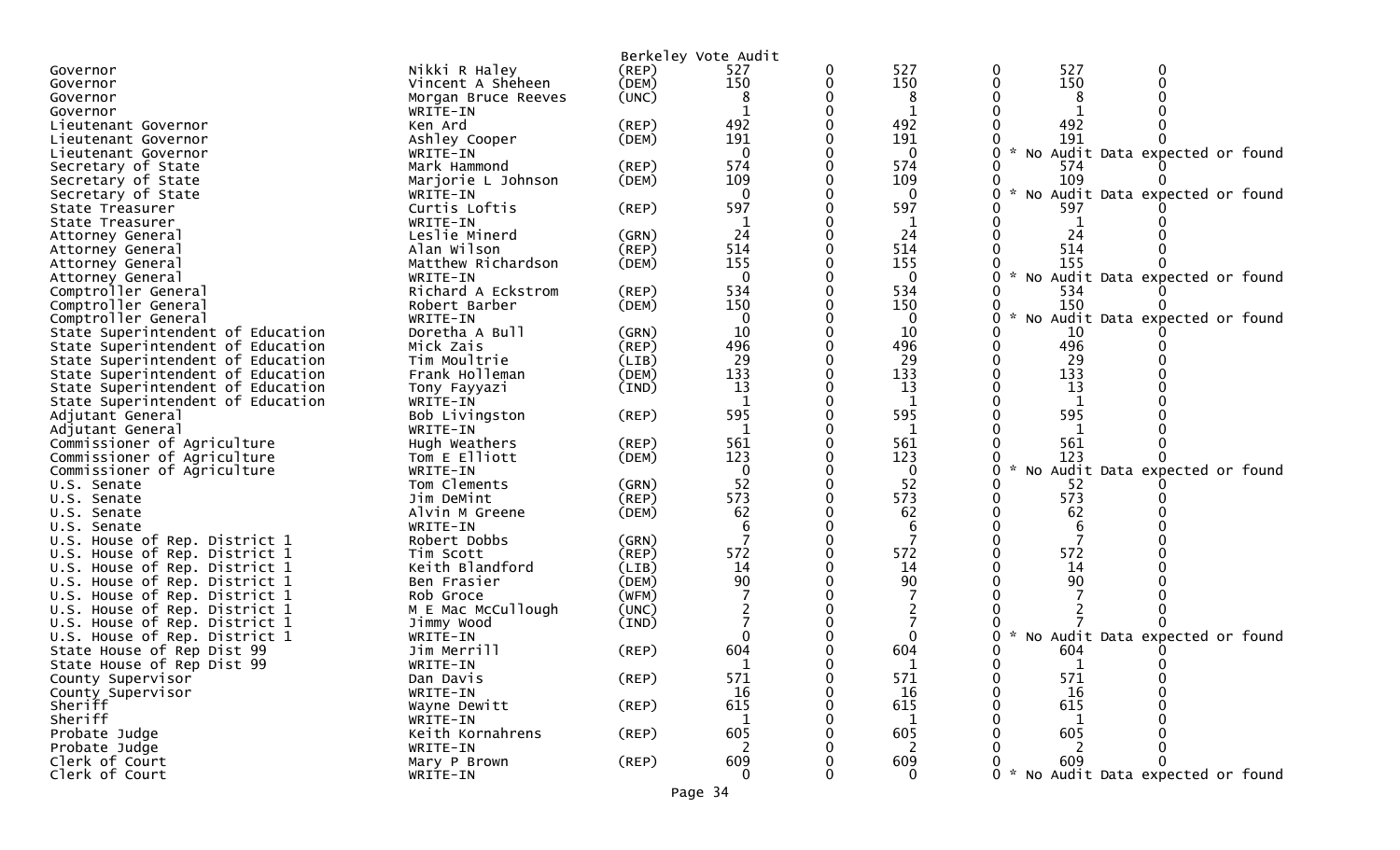|                                    |                                          |                | Berkeley Vote Audit      |   |              |   |               |                                 |
|------------------------------------|------------------------------------------|----------------|--------------------------|---|--------------|---|---------------|---------------------------------|
| Coroner                            | Bill Salisbury                           | $($ REP $)$    | 605                      | 0 | 605          |   | 605           |                                 |
| Coroner                            | WRITE-IN                                 |                | 0                        | 0 | 0            | 0 |               | No Audit Data expected or found |
| Register of Deeds                  | Cindy B Forte                            | (REP)          | 600                      |   | 600          |   | 600           |                                 |
| Register of Deeds                  | WRITE-IN                                 |                |                          |   | 1            |   |               |                                 |
| Soil and Water District Commission | Troy Diel                                |                | 313                      |   | 313          |   | 313           |                                 |
| Soil and Water District Commission | Diane Edwins                             |                | 318                      |   | 318          |   | 318           |                                 |
| Soil and Water District Commission | WRITE-IN                                 |                | $\overline{\phantom{a}}$ |   | 2            |   | 2             |                                 |
| Amendment 1                        | Yes                                      |                | 615                      |   | 615          |   | 615           |                                 |
| Amendment 1                        | No                                       |                | 77                       |   | 77           |   | 77            |                                 |
| Amendment 2                        | Yes                                      |                | 605<br>87                |   | 605<br>87    |   | 605<br>87     |                                 |
| Amendment 2                        | No                                       |                | 497                      |   | 497          |   | 497           |                                 |
| Amendment 3<br>Amendment 3         | Yes<br>No                                |                | 188                      |   | 188          |   | 188           |                                 |
| Amendment 4                        | Yes                                      |                | 508                      |   | 508          |   | 508           |                                 |
| Amendment 4                        | No                                       |                | 172                      |   | 172          |   | 172           |                                 |
| Local Question                     | Yes                                      |                | 464                      |   | 464          |   | 464           |                                 |
| Local Question                     | No                                       |                | 221                      |   | 221          |   | 221           |                                 |
| Mayor                              | Tim Baker                                |                | 254                      |   | 254          |   | 254           |                                 |
| Mayor                              | Levy Berry                               |                | 89                       |   | 89           |   | 89            |                                 |
| Mayor                              | Minnie Blackwell                         |                | 341                      |   | 341          |   | 341           |                                 |
| Mayor                              | WRITE-IN                                 |                | 1                        |   | 1            |   | 1             |                                 |
| City Council                       | Tammi Blackmon                           |                | 232                      |   | 232          |   | 232           |                                 |
| City Council                       | Leroy Calhoun                            |                | 170                      |   | 170          |   | 170           |                                 |
| City Council                       | C. Kevin Cox                             |                | 358                      |   | 358          |   | 358           |                                 |
| City Council                       | James V Lecque                           |                | 56                       |   | 56           |   | 56            |                                 |
| City Council                       | Dan Owens                                |                | 319                      |   | 319          |   | 319           |                                 |
| City Council                       | Michael Sally                            |                | 483                      |   | 483<br>9     |   | 483           |                                 |
| City Council                       | WRITE-IN                                 |                | 9                        |   |              |   | 9             |                                 |
| 0023 Hanahan 4                     |                                          |                |                          |   |              |   |               |                                 |
| STRAIGHT PARTY                     | Green                                    | (GRN)          | 4                        | 0 | 4            | 0 |               | 0                               |
| STRAIGHT PARTY                     | Republican                               | (REP)          | 204                      |   | 204          |   | 204           |                                 |
| STRAIGHT PARTY                     | Libertarian                              | (LIB)          | 2                        |   | 2            |   | 2             |                                 |
| STRAIGHT PARTY                     | Democratic                               | (DEM)          | 91                       |   | 91           |   | 91            |                                 |
| STRAIGHT PARTY                     | Working Families                         | (WFM)          |                          |   |              |   |               |                                 |
| STRAIGHT PARTY                     | United Citizens                          | (UNC)          |                          |   |              |   |               |                                 |
| STRAIGHT PARTY                     | Independence                             | (IND)          |                          |   |              |   |               |                                 |
| Governor                           | Morgan Bruce Reeves                      | (GRN)          | 11                       |   | 11           |   | 11            |                                 |
| Governor                           | Nikki R Haley                            | (REP)<br>(DEM) | 467<br>233               |   | 467<br>233   |   | 467<br>233    |                                 |
| Governor                           | Vincent A Sheheen<br>Morgan Bruce Reeves | (UNC)          | 8                        |   |              |   |               |                                 |
| Governor<br>Governor               | WRITE-IN                                 |                | $\Omega$                 |   | $\Omega$     |   | *             | No Audit Data expected or found |
| Lieutenant Governor                | Ken Ard                                  | $($ REP $)$    | 446                      |   | 446          |   | 446           |                                 |
| Lieutenant Governor                | Ashley Cooper                            | (DEM)          | 260                      |   | 260          |   | 260           |                                 |
| Lieutenant Governor                | WRITE-IN                                 |                | 1                        | 0 | $\mathbf{1}$ |   | 1             |                                 |
| Secretary of State                 | Mark Hammond                             | (REP)          | 505                      |   | 505          |   | 505           |                                 |
| Secretary of State                 | Marjorie L Johnson                       | (DEM)          | 194                      |   | 194          |   | 194           |                                 |
| Secretary of State                 | WRITE-IN                                 |                | $\Omega$                 |   | $\mathbf{0}$ |   | $\mathcal{H}$ | No Audit Data expected or found |
| State Treasurer                    | Curtis Loftis                            | $($ REP $)$    | 568                      |   | 568          |   | 568           |                                 |
| State Treasurer                    | WRITE-IN                                 |                | 3                        |   | 3            |   | 3             |                                 |
| Attorney General                   | Leslie Minerd                            | (GRN)          | 20                       |   | 20           |   | 20            |                                 |
| Attorney General                   | Alan Wilson                              | $($ REP $)$    | 458                      |   | 458          |   | 458           |                                 |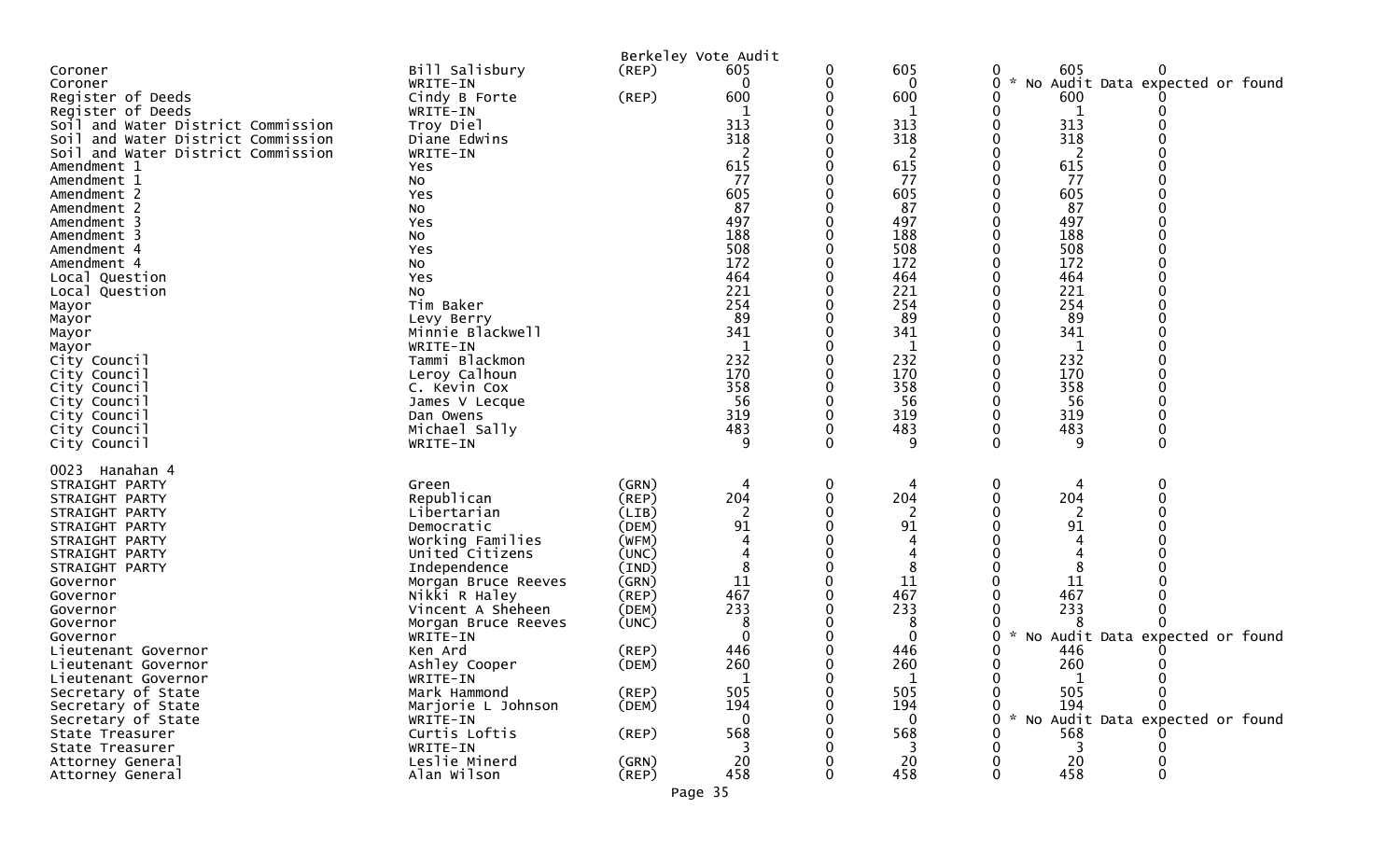|                                                             |                         |       | Berkeley Vote Audit |   |          |                                                  |
|-------------------------------------------------------------|-------------------------|-------|---------------------|---|----------|--------------------------------------------------|
| Attorney General                                            | Matthew Richardson      | (DEM) | 231                 | 0 | 231      | 231                                              |
| Attorney General                                            | WRITE-IN                |       | $\mathbf{0}$        | 0 | 0        | * No Audit Data expected or found<br>0           |
| Comptroller General                                         | Richard A Eckstrom      | (REP) | 468                 |   | 468      | 468                                              |
| Comptroller General                                         | Robert Barber           | (DEM) | 239                 |   | 239      | 239                                              |
| Comptroller General                                         | WRITE-IN                |       | $\Omega$            |   | 0        | $\mathcal{H}$<br>No Audit Data expected or found |
| State Superintendent of Education                           | Doretha A Bull          | (GRN) | 17                  |   | 17       | 17                                               |
| State Superintendent of Education                           | Mick Zais               | (REP) | 444                 |   | 444      | 444                                              |
| State Superintendent of Education                           | Tim Moultrie            | (LIB) | 34                  |   | 34       | 34                                               |
| State Superintendent of Education                           | Frank Holleman          | (DEM) | 196                 |   | 196      | 196                                              |
| State Superintendent of Education                           | Tony Fayyazi            | (IND) |                     |   | 9        |                                                  |
| State Superintendent of Education                           | WRITE-IN                |       | $\Omega$            |   | 0        | $\mathcal{H}$<br>No Audit Data expected or found |
| Adjutant General                                            | Bob Livingston          | (REP) | 560                 |   | 560      | 560                                              |
| Adjutant General                                            | WRITE-IN                |       | 2                   |   | 2        | 2                                                |
| Commissioner of Agriculture                                 | Hugh Weathers           | (REP) | 501                 |   | 501      | 501                                              |
| Commissioner of Agriculture                                 | Tom E Elliott           | (DEM) | 192                 |   | 192      | 192                                              |
| Commissioner of Agriculture                                 | WRITE-IN                |       |                     |   | 1        | 1                                                |
| U.S. Senate                                                 | Tom Clements            | (GRN) | 62                  |   | 62       | 62                                               |
| U.S. Senate                                                 | Jim DeMint              | (REP) | 531                 |   | 531      | 531                                              |
| U.S. Senate                                                 | Alvin M Greene          | (DEM) | 103                 |   | 103      | 103                                              |
| U.S. Senate                                                 | WRITE-IN                |       | 12                  |   | 12       | 12                                               |
| U.S. House of Rep. District 1                               | Robert Dobbs            | (GRN) | 8                   |   | 8        | 8                                                |
| U.S. House of Rep. District 1                               | Tim Scott               | (REP) | 532                 |   | 532      | 532                                              |
| U.S. House of Rep. District 1                               | Keith Blandford         | (LIB) |                     |   |          |                                                  |
| U.S. House of Rep. District 1                               | Ben Frasier             | (DEM) | 140                 |   | 140      | 140                                              |
| U.S. House of Rep. District 1                               | Rob Groce               | (WFM) | 11                  |   | 11       | 11                                               |
| U.S. House of Rep. District 1                               | M E Mac McCullough      | (UNC) |                     |   |          |                                                  |
| U.S. House of Rep. District 1                               | Jimmy Wood              | (IND) |                     |   | $\Omega$ | * No Audit Data expected or found                |
| U.S. House of Rep. District 1<br>State House of Rep Dist 99 | WRITE-IN<br>Jim Merrill | (REP) | 573                 |   | 573      | 573                                              |
| State House of Rep Dist 99                                  | WRITE-IN                |       |                     |   |          |                                                  |
| County Supervisor                                           | Dan Davis               | (REP) | 542                 |   | 542      | 542                                              |
| County Supervisor                                           | WRITE-IN                |       | 19                  |   | 19       | 19                                               |
| Sheriff                                                     | Wayne Dewitt            | (REP) | 579                 |   | 579      | 579                                              |
| Sheriff                                                     | WRITE-IN                |       |                     |   | 3        |                                                  |
| Probate Judge                                               | Keith Kornahrens        | (REP) | 570                 |   | 570      | 570                                              |
| Probate Judge                                               | WRITE-IN                |       | $\Omega$            |   | 0        | * No Audit Data expected or found                |
| Clerk of Court                                              | Mary P Brown            | (REP) | 577                 |   | 577      | 577                                              |
| Clerk of Court                                              | WRITE-IN                |       |                     |   | 2        | 2                                                |
| Coroner                                                     | Bill Salisbury          | (REP) | 569                 |   | 569      | 569                                              |
| Coroner                                                     | WRITE-IN                |       |                     |   | 1        |                                                  |
| Register of Deeds                                           | Cindy B Forte           | (REP) | 568                 |   | 568      | 568                                              |
| Register of Deeds                                           | WRITE-IN                |       | $\Omega$            |   | $\Omega$ | * No Audit Data expected or found                |
| School Board District 2                                     | Doug Cooper             |       | 242                 |   | 242      | 242                                              |
| School Board District 2                                     | WRITE-IN                |       | $\Omega$            |   |          | * No Audit Data expected or found                |
| Soil and Water District Commission                          | Troy Diel               |       | 345                 |   | 345      | 345<br>0                                         |
| Soil and Water District Commission                          | Diane Edwins            |       | 357                 |   | 357      | 357                                              |
| Soil and Water District Commission                          | WRITE-IN                |       |                     |   |          |                                                  |
| Amendment 1                                                 | Yes                     |       | 639                 |   | 639      | 639                                              |
| Amendment 1                                                 | NO.                     |       | 71                  |   | 71       | 71                                               |
| Amendment 2                                                 | Yes                     |       | 626                 |   | 626      | 626                                              |
| Amendment 2                                                 | No                      |       | 82                  |   | 82       | 82                                               |
| Amendment 3                                                 | Yes                     |       | 493                 |   | 493      | 493                                              |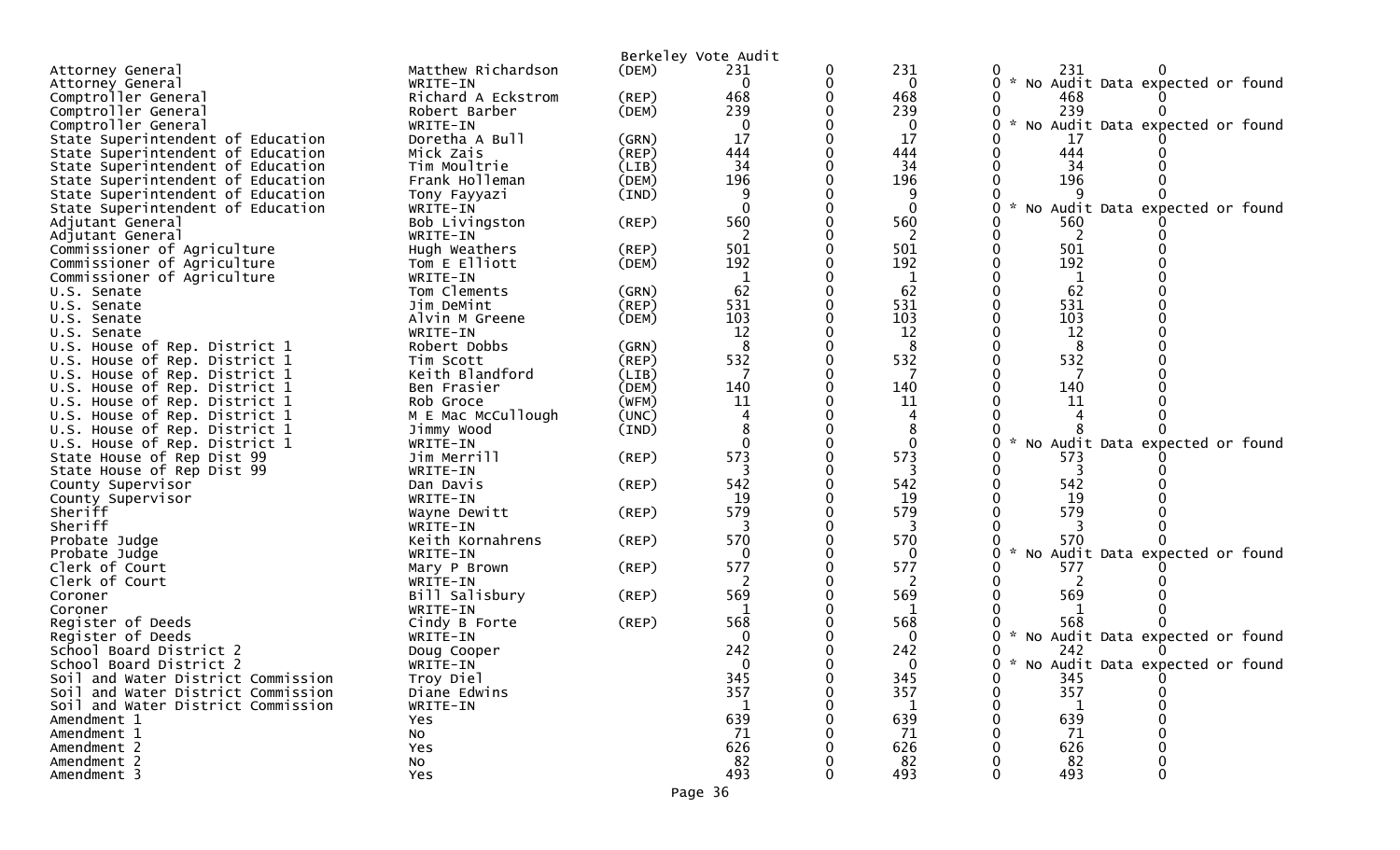|                                                                                                                                                                                                                                                                                                                                                                                                                 |                                                                                                                                                                                                                                                                                                                                                 |                                                                                                                                                       | Berkeley Vote Audit                                                                                             |             |                                                                                                                       |                                                                                                                                                                                                   |
|-----------------------------------------------------------------------------------------------------------------------------------------------------------------------------------------------------------------------------------------------------------------------------------------------------------------------------------------------------------------------------------------------------------------|-------------------------------------------------------------------------------------------------------------------------------------------------------------------------------------------------------------------------------------------------------------------------------------------------------------------------------------------------|-------------------------------------------------------------------------------------------------------------------------------------------------------|-----------------------------------------------------------------------------------------------------------------|-------------|-----------------------------------------------------------------------------------------------------------------------|---------------------------------------------------------------------------------------------------------------------------------------------------------------------------------------------------|
| Amendment 3<br>Amendment 4<br>Amendment 4<br>Local Question<br>Local Question<br>Mayor<br>Mayor<br>Mayor<br>Mayor<br>City Council<br>City Council<br>City Council<br>City Council<br>City Council<br>City Council<br>City Council                                                                                                                                                                               | No<br>Yes<br>NO.<br>Yes<br>No<br>Tim Baker<br>Levy Berry<br>Minnie Blackwell<br>WRITE-IN<br>Tammi Blackmon<br>Leroy Calhoun<br>C. Kevin Cox<br>James V Lecque<br>Dan Owens<br>Michael Sally<br>WRITE-IN                                                                                                                                         |                                                                                                                                                       | 197<br>506<br>181<br>480<br>223<br>176<br>112<br>412<br>$\Omega$<br>250<br>133<br>414<br>56<br>265<br>476<br>15 | 0<br>0<br>∩ | 197<br>506<br>181<br>480<br>223<br>176<br>112<br>412<br>$\mathbf{0}$<br>250<br>133<br>414<br>56<br>265<br>476<br>15   | 197<br>0<br>0<br>506<br>$\mathbf 0$<br>0<br>181<br>480<br>223<br>176<br>112<br>412<br>No Audit Data expected or found<br>0<br>250<br>133<br>414<br>56<br>265<br>476<br>$\Omega$<br>$\Omega$<br>15 |
| 0024 Hilton Cross Rd<br>STRAIGHT PARTY<br>STRAIGHT PARTY<br>STRAIGHT PARTY<br>STRAIGHT PARTY<br>STRAIGHT PARTY<br>STRAIGHT PARTY<br>STRAIGHT PARTY<br>Governor<br>Governor<br>Governor<br>Governor<br>Governor<br>Lieutenant Governor<br>Lieutenant Governor<br>Lieutenant Governor<br>Secretary of State<br>Secretary of State<br>Secretary of State<br>State Treasurer<br>State Treasurer<br>Attorney General | Green<br>Republican<br>Libertarian<br>Democratic<br>Working Families<br>United Citizens<br>Independence<br>Morgan Bruce Reeves<br>Nikki R Haley<br>Vincent A Sheheen<br>Morgan Bruce Reeves<br>WRITE-IN<br>Ken Ard<br>Ashley Cooper<br>WRITE-IN<br>Mark Hammond<br>Marjorie L Johnson<br>WRITE-IN<br>Curtis Loftis<br>WRITE-IN<br>Leslie Minerd | (GRN)<br>(REP)<br>(LIB)<br>(DEM)<br>(WFM)<br>(UNC)<br>(IND)<br>(GRN)<br>(REF)<br>(DEM)<br>(UNC)<br>(REP)<br>(DEM)<br>(REP)<br>(DEM)<br>(REP)<br>(GRN) | 6<br>98<br>295<br>12<br>215<br>381<br>6<br>211<br>397<br>240<br>368<br>273<br>22                                |             | 6<br>98<br>295<br>$\Omega$<br>9<br>6<br>12<br>215<br>381<br>6<br>0<br>211<br>397<br>0<br>240<br>368<br>273<br>2<br>22 | 0<br>6<br>98<br>295<br>No Audit Data expected or found<br>12<br>215<br>381<br>No Audit Data expected or found<br>211<br>397<br>No Audit Data expected or found<br>240<br>368<br>273<br>22         |
| Attorney General<br>Attorney General<br>Attorney General<br>Comptroller General<br>Comptroller General<br>Comptroller General                                                                                                                                                                                                                                                                                   | Alan Wilson<br>Matthew Richardson<br>WRITE-IN<br>Richard A Eckstrom<br>Robert Barber<br>WRITE-IN                                                                                                                                                                                                                                                | (REF)<br>(DEM)<br>(REP)<br>(DEM)                                                                                                                      | 214<br>380<br>209<br>401<br>0                                                                                   |             | 214<br>380<br>0<br>209<br>401<br>0                                                                                    | 214<br>380<br>$\sim$<br>No Audit Data expected or found<br>0<br>209<br>0<br>401<br>0<br>$\mathbf{0}$<br>0<br>* No Audit Data expected or found                                                    |
| State Superintendent of Education<br>State Superintendent of Education<br>State Superintendent of Education<br>State Superintendent of Education<br>State Superintendent of Education<br>State Superintendent of Education<br>Adjutant General                                                                                                                                                                  | Doretha A Bull<br>Mick Zais<br>Tim Moultrie<br>Frank Holleman<br>Tony Fayyazi<br>WRITE-IN<br>Bob Livingston                                                                                                                                                                                                                                     | (GRN)<br>$($ REP $)$<br>(LIB)<br>(DEM)<br>(IND)<br>(REP)                                                                                              | 11<br>202<br>13<br>374<br>11<br>269                                                                             |             | 11<br>202<br>13<br>374<br>11<br>269                                                                                   | 11<br>202<br>13<br>374<br>11<br>269                                                                                                                                                               |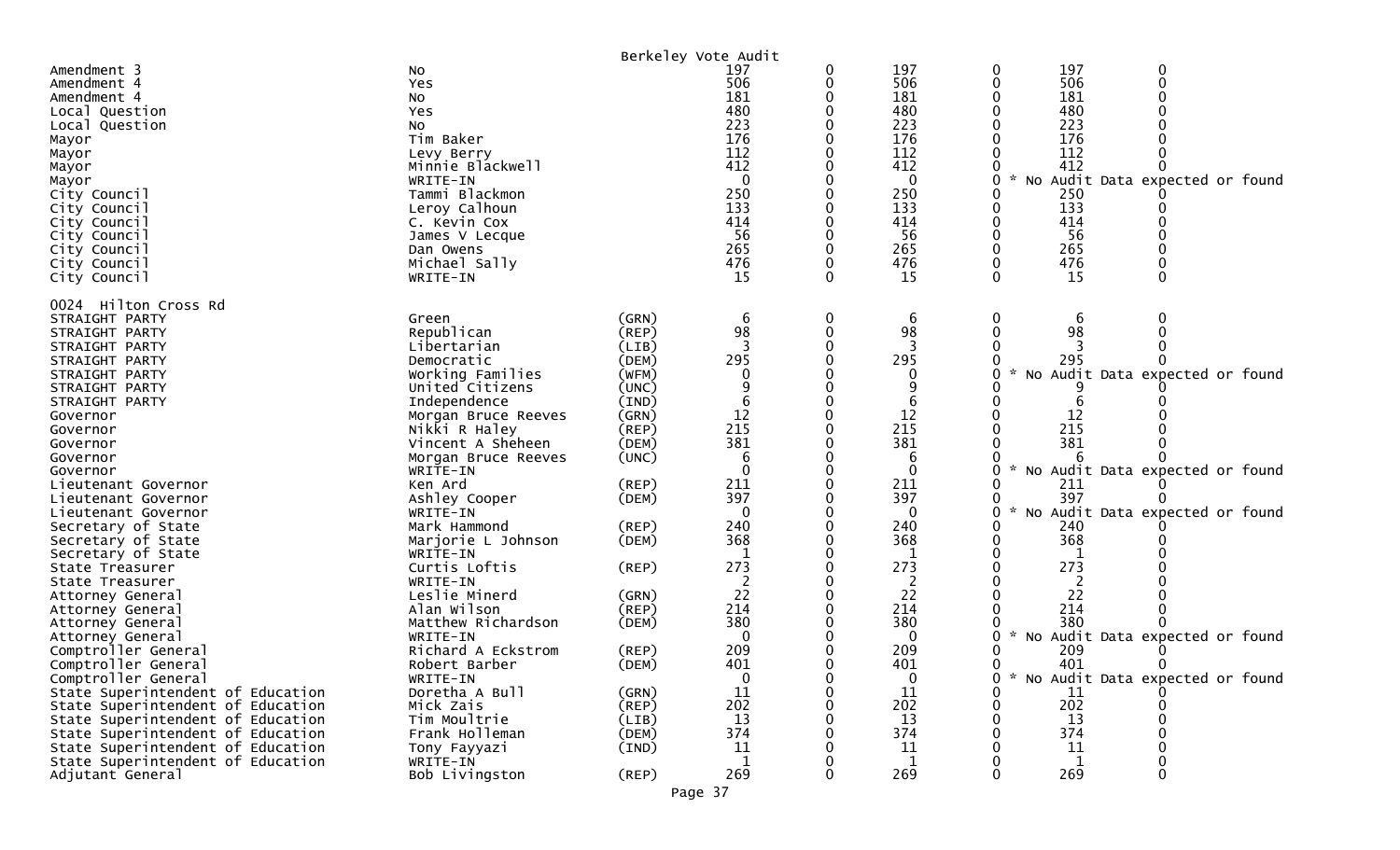|                                    |                       |       | Berkeley Vote Audit |   |              |                    |     |                                   |
|------------------------------------|-----------------------|-------|---------------------|---|--------------|--------------------|-----|-----------------------------------|
| Adjutant General                   | WRITE-IN              |       |                     | 0 | 2            | $\mathbf{0}$       | 2   | 0                                 |
| Commissioner of Agriculture        | Hugh Weathers         | (REP) | 238                 |   | 238          | $\Omega$           | 238 | $\Omega$                          |
| Commissioner of Agriculture        | Tom E Elliott         | (DEM) | 366                 |   | 366          |                    | 366 |                                   |
| Commissioner of Agriculture        | WRITE-IN              |       | $\Omega$            |   | $\mathbf{0}$ | 0                  |     | * No Audit Data expected or found |
| U.S. Senate                        | Tom Clements          | (GRN) | 42                  |   | 42           |                    | 42  |                                   |
| U.S. Senate                        | Jim DeMint            | (REP) | 236                 |   | 236          | $\mathbf{0}$       | 236 |                                   |
| U.S. Senate                        | Alvin M Greene        | (DEM) | 325                 |   | 325          | 0                  | 325 |                                   |
| U.S. Senate                        | WRITE-IN              |       | 3                   |   | 3            |                    |     |                                   |
| U.S. House of Rep. District 1      | Robert Dobbs          | (GRN) | $\mathbf{1}$        |   | $\mathbf{1}$ |                    |     |                                   |
| U.S. House of Rep. District 1      | Tim Scott             | (REP) | 18                  |   | 18           |                    | 18  |                                   |
| U.S. House of Rep. District 1      | Keith Blandford       | (LIB) | $\mathbf 0$         |   | $\mathbf 0$  | 0                  |     | * No Audit Data expected or found |
| U.S. House of Rep. District 1      | Ben Frasier           | (DEM) |                     |   | 4            |                    |     |                                   |
| U.S. House of Rep. District 1      | Rob Groce             | (WFM) |                     |   | 0            | $\mathcal{H}$<br>0 |     | No Audit Data expected or found   |
| U.S. House of Rep. District 1      | M E Mac McCullough    | (UNC) |                     |   | $\Omega$     | 0                  |     | * No Audit Data expected or found |
| U.S. House of Rep. District 1      | Jimmy Wood            | (IND) |                     |   | $\Omega$     | $\mathcal{H}$<br>0 |     | No Audit Data expected or found   |
| U.S. House of Rep. District 1      | WRITE-IN              |       |                     |   | $\mathbf{0}$ | 0                  |     | No Audit Data expected or found   |
| U.S. House of Rep. District 6      | Nammu Y Muhammad      | (GRN) | q                   |   | 9            |                    |     |                                   |
| U.S. House of Rep. District 6      | Jim Pratt             | (REP) | 201                 |   | 201          | 0                  | 201 |                                   |
| U.S. House of Rep. District 6      | James E Jim Clyburn   | (DEM) | 378                 |   | 378          | $\Omega$           | 378 |                                   |
| U.S. House of Rep. District 6      | WRITE-IN              |       | 1                   |   | 1            |                    | 1   |                                   |
| State House of Rep Dist 102        | Joseph J Caplinger Jr | (REP) | 218                 |   | 218          | 0                  | 218 |                                   |
| State House of Rep Dist 102        | Joe H Jefferson Jr    | (DEM) | 392                 |   | 392          | 0                  | 392 |                                   |
| State House of Rep Dist 102        | WRITE-IN              |       | $\Omega$            |   | $\mathbf{0}$ | $\mathbf{0}$       |     | * No Audit Data expected or found |
| County Supervisor                  | Dan Davis             | (REP) | 283                 |   | 283          |                    | 283 |                                   |
| County Supervisor                  | WRITE-IN              |       | 8                   |   | 8            | 0                  | 8   |                                   |
| Sheriff                            | Wayne Dewitt          | (REP) | 294                 |   | 294          | 0                  | 294 |                                   |
| Sheriff                            | WRITE-IN              |       |                     |   | 3            |                    |     |                                   |
| Probate Judge                      | Keith Kornahrens      | (REP) | 280                 |   | 280          |                    | 280 |                                   |
| Probate Judge                      | WRITE-IN              |       |                     |   |              |                    |     |                                   |
| Clerk of Court                     | Mary P Brown          | (REP) | 299                 |   | 299          |                    | 299 |                                   |
| Clerk of Court                     | WRITE-IN              |       |                     |   |              |                    |     |                                   |
| Coroner                            | Bill Salisbury        | (REP) | 299                 |   | 299          |                    | 299 |                                   |
| Coroner                            | WRITE-IN              |       | $\Omega$            |   | $\Omega$     | $\sim$<br>0        |     | No Audit Data expected or found   |
| Register of Deeds                  | Cindy B Forte         | (REP) | 289                 |   | 289          |                    | 289 |                                   |
| Register of Deeds                  | WRITE-IN              |       | $\mathbf{1}$        |   | 1            |                    | 1   |                                   |
| County Council District 7          | Bill Fennell          | (REP) | 200                 |   | 200          |                    | 200 |                                   |
| County Council District 7          | Caldwell Pinckney Jr  | (DEM) | 411                 |   | 411          |                    | 411 |                                   |
| County Council District 7          | WRITE-IN              |       | $\Omega$            |   | $\Omega$     | $\mathcal{H}$<br>0 |     | No Audit Data expected or found   |
| Soil and Water District Commission | Troy Diel             |       | 125                 |   | 125          | 0                  | 125 |                                   |
| Soil and Water District Commission | Diane Edwins          |       | 200                 |   | 200          | 0                  | 200 |                                   |
| Soil and Water District Commission | WRITE-IN              |       | $\Omega$            |   | $\mathbf 0$  | $\sim$<br>0        |     | No Audit Data expected or found   |
| Amendment 1                        | Yes                   |       | 494                 |   | 494          | 0                  | 494 |                                   |
| Amendment 1                        | NO.                   |       | -80                 |   | 80           | 0                  | 80  |                                   |
| Amendment 2                        | <b>Yes</b>            |       | 455                 |   | 455          |                    | 455 |                                   |
| Amendment 2                        | NO.                   |       | 96                  |   | 96           |                    | 96  |                                   |
| Amendment 3                        | Yes                   |       | 369                 |   | 369          |                    | 369 |                                   |
| Amendment 3                        | NO.                   |       | 186                 |   | 186          |                    | 186 |                                   |
| Amendment 4                        | Yes                   |       | 387                 |   | 387          |                    | 387 |                                   |
| Amendment 4                        | No                    |       | 157                 |   | 157          |                    | 157 |                                   |
| Local Question                     | Yes                   |       | 353                 |   | 353          |                    | 353 |                                   |
| Local Question                     | No                    |       | 199                 |   | 199          | $\Omega$           | 199 |                                   |
|                                    |                       |       |                     |   |              |                    |     |                                   |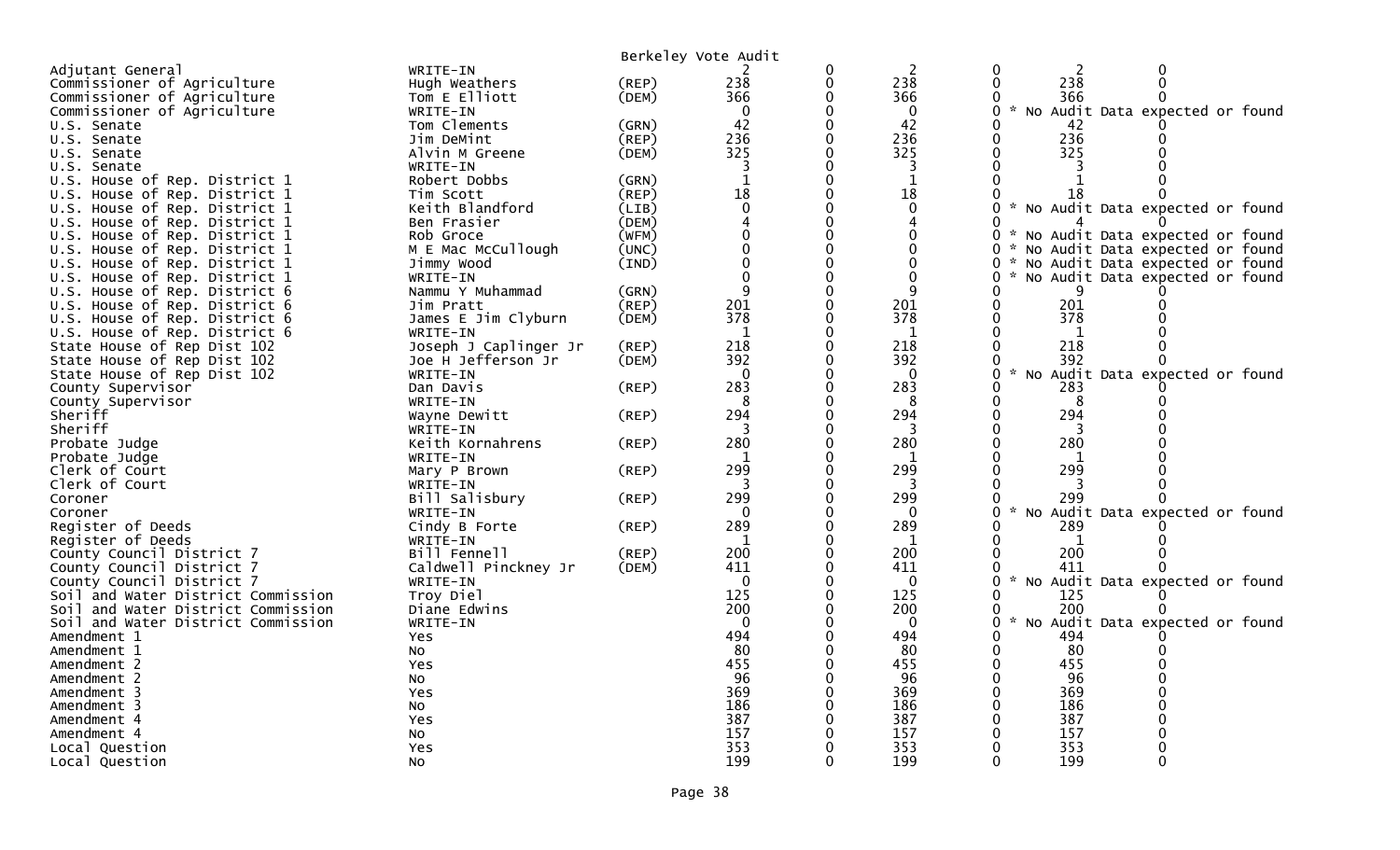Berkeley Vote Audit

| 0026 Huger                        |                       |             | DUINCICY VOLC AUGIC |        |              |                                                       |
|-----------------------------------|-----------------------|-------------|---------------------|--------|--------------|-------------------------------------------------------|
|                                   |                       |             |                     |        |              | 3<br>0                                                |
| STRAIGHT PARTY                    | Green<br>Republican   | (GRN)       | 3<br>65             | 0      | 3<br>65      | 0<br>65<br>$\Omega$<br>∩                              |
| STRAIGHT PARTY                    |                       | $($ REP $)$ |                     | 0<br>0 | $\mathbf{1}$ |                                                       |
| STRAIGHT PARTY                    | Libertarian           | (LIB)       | 1                   |        |              |                                                       |
| STRAIGHT PARTY                    | Democratic            | (DEM)       | 222                 | 0      | 222          | 222                                                   |
| STRAIGHT PARTY                    | Working Families      | (WFM)       | $\Omega$            |        | $\Omega$     | $0 *$<br>No Audit Data expected or found              |
| STRAIGHT PARTY                    | United Citizens       | (UNC)       | $\Omega$            |        | $\Omega$     | 0<br>No Audit Data expected or found                  |
| STRAIGHT PARTY                    | Independence          | (IND)       |                     | 0      |              |                                                       |
| Governor                          | Morgan Bruce Reeves   | (GRN)       |                     | O      |              | 0                                                     |
| Governor                          | Nikki R Haley         | (REP)       | 123                 | 0      | 123          | 123<br>0                                              |
| Governor                          | Vincent A Sheheen     | (DEM)       | 296                 | 0      | 296          | 296<br>0                                              |
| Governor                          | Morgan Bruce Reeves   | (UNC)       | $\mathbf{1}$        |        | $\mathbf{1}$ |                                                       |
| Governor                          | WRITE-IN              |             | $\Omega$            | 0      | $\Omega$     | * No Audit Data expected or found<br>0                |
| Lieutenant Governor               | Ken Ard               | (REP)       | 115                 |        | 115          | 115                                                   |
| Lieutenant Governor               | Ashley Cooper         | (DEM)       | 300                 |        | 300          | 300<br>0                                              |
| Lieutenant Governor               | WRITE-IN              |             | $\Omega$            |        | $\Omega$     | No Audit Data expected or found                       |
| Secretary of State                | Mark Hammond          | (REP)       | 127                 | 0      | 127          | 0<br>127                                              |
| Secretary of State                | Marjorie L Johnson    | (DEM)       | 284                 | 0      | 284          | 284<br>0                                              |
| Secretary of State                | WRITE-IN              |             | $\Omega$            |        | $\Omega$     | $\sim$<br>No Audit Data expected or found             |
| State Treasurer                   | Curtis Loftis         | (REP)       | 164                 | 0      | 164          | 164                                                   |
| State Treasurer                   | WRITE-IN              |             | 1                   |        | 1            |                                                       |
| Attorney General                  | Leslie Minerd         | (GRN)       |                     | 0      | 7            |                                                       |
| Attorney General                  | Alan Wilson           | (REF)       | 118                 |        | 118          | 118                                                   |
| Attorney General                  | Matthew Richardson    | (DEM)       | 297                 | ∩      | 297          | 297                                                   |
| Attorney General                  | WRITE-IN              |             | $\Omega$            | ∩      | $\Omega$     | $\sim$<br>0<br>No Audit Data expected or found        |
| Comptroller General               | Richard A Eckstrom    | (REP)       | 127                 | 0      | 127          | 127                                                   |
| Comptroller General               | Robert Barber         | (DEM)       | 290                 | 0      | 290          | 290<br>0                                              |
| Comptroller General               | WRITE-IN              |             | $\mathbf{0}$        |        | 0            | $\mathcal{H}$<br>0<br>No Audit Data expected or found |
| State Superintendent of Education | Doretha A Bull        | (GRN)       | 6                   | 0      | 6            |                                                       |
| State Superintendent of Education | Mick Zais             | (REP)       | 117                 |        | 117          | 0<br>117                                              |
| State Superintendent of Education | Tim Moultrie          | (LIB)       | 7                   | 0      | 7            | 0<br>7                                                |
| State Superintendent of Education | Frank Holleman        | (DEM)       | 284                 | 0      | 284          | 284<br>0                                              |
| State Superintendent of Education | Tony Fayyazi          | (IND)       |                     |        | 7            |                                                       |
| State Superintendent of Education | WRITE-IN              |             | $\Omega$            | 0      | $\mathbf{0}$ | Audit Data expected or found<br>0<br><b>NO</b>        |
| Adjutant General                  | Bob Livingston        | $($ REP $)$ | 168                 |        | 168          | 168                                                   |
| Adjutant General                  | WRITE-IN              |             | 1                   |        | -1           | -1                                                    |
| Commissioner of Agriculture       | Hugh Weathers         | (REP)       | 141                 |        | 141          | 141                                                   |
| Commissioner of Agriculture       | Tom E Elliott         | (DEM)       | 280                 | 0      | 280          | 280<br>0                                              |
| Commissioner of Agriculture       | WRITE-IN              |             | $\Omega$            |        | $\Omega$     | $\sim$<br>No Audit Data expected or found<br>0        |
| U.S. Senate                       | Tom Clements          | (GRN)       | 36                  | 0      | 36           | 36                                                    |
| U.S. Senate                       | Jim DeMint            | (REP)       | 140                 | 0      | 140          | 140<br>0                                              |
| U.S. Senate                       | Alvin M Greene        | (DEM)       | 227                 |        | 227          | 227<br>0                                              |
| U.S. Senate                       | WRITE-IN              |             | 3                   | 0      | 3            | 0                                                     |
| U.S. House of Rep. District 6     | Nammu Y Muhammad      | (GRN)       | Δ                   |        | Δ            |                                                       |
| U.S. House of Rep. District 6     | Jim Pratt             | (REP)       | 122                 | 0      | 122          | 122<br>0                                              |
| U.S. House of Rep. District 6     | James E Jim Clyburn   |             | 297                 |        | 297          | 297                                                   |
|                                   |                       | (DEM)       | $\Omega$            |        | $\mathbf{0}$ | $\sim$<br>0                                           |
| U.S. House of Rep. District 6     | WRITE-IN              |             |                     |        |              | No Audit Data expected or found                       |
| State House of Rep Dist 100       | C David Umphlett Jr   | (REP)       | 162                 |        | 162          | 162                                                   |
| State House of Rep Dist 100       | WRITE-IN              |             |                     |        | -1           |                                                       |
| State House of Rep Dist 102       | Joseph J Caplinger Jr | (REP)       |                     |        |              |                                                       |
| State House of Rep Dist 102       | Joe H Jefferson Jr    | (DEM)       |                     |        |              |                                                       |
| State House of Rep Dist 102       | WRITE-IN              |             |                     | 0      | $\Omega$     | 0 * No Audit Data expected or found                   |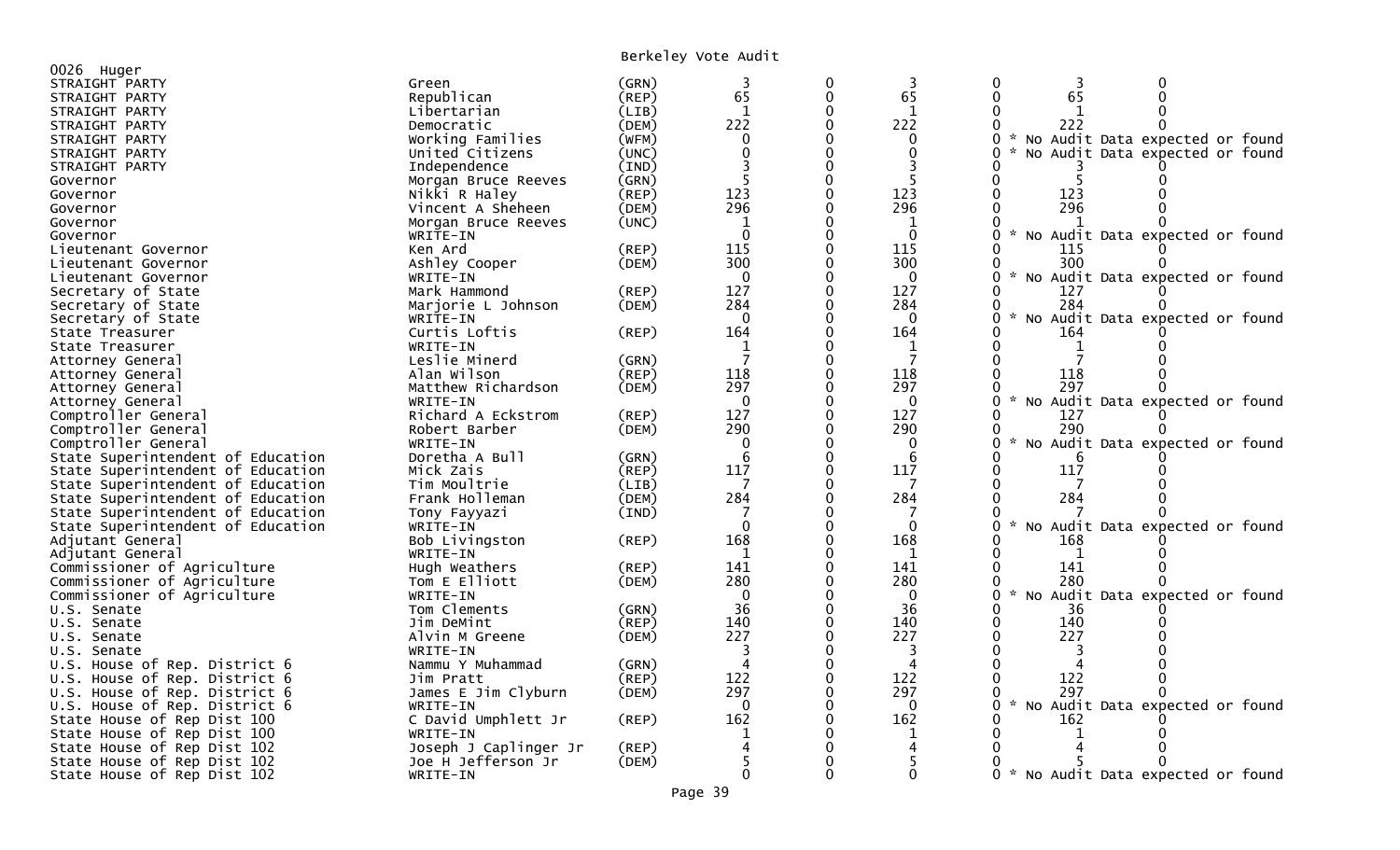| 175<br>175<br>County Supervisor<br>Dan Davis<br>(REP)<br>0<br>175<br>0<br>County Supervisor<br>WRITE-IN<br>1<br>179<br>Sheriff<br>179<br>179<br>(REP)<br>Wayne Dewitt<br>* No Audit Data expected or found<br>Sheriff<br>WRITE-IN<br>0<br>0<br>169<br>169<br>Keith Kornahrens<br>(REP)<br>169<br>Probate Judge<br>Probate Judge<br>WRITE-IN<br>187<br>187<br>Clerk of Court<br>187<br>Mary P Brown<br>(REP)<br>* No Audit Data expected or found<br>Clerk of Court<br>WRITE-IN<br>$\Omega$<br>0<br>176<br>176<br>Bill Salisbury<br>(REP)<br>176<br>Coroner<br>No Audit Data expected or found<br>WRITE-IN<br>$\mathbf{0}$<br>$\mathcal{H}$<br>Coroner<br>0<br>Register of Deeds<br>173<br>173<br>Cindy B Forte<br>(REP)<br>173<br>Register of Deeds<br>WRITE-IN<br>343<br>343<br>343<br>County Council District 8<br>Steve Davis<br>(DEM)<br>$\mathcal{H}$<br>County Council District 8<br>No Audit Data expected or found<br>WRITE-IN<br>$\Omega$<br>$\Omega$<br>200<br>200<br>School Board District 8<br>Frank Wright<br>200<br>No Audit Data expected or found<br>School Board District 8<br>WRITE-IN<br>$\Omega$<br>0<br>95<br>95<br>Soil and Water District Commission<br>Troy Diel<br>95<br>100<br>100<br>Soil and Water District Commission<br>Diane Edwins<br>100<br>Soil and Water District Commission<br>WRITE-IN<br>1<br>1<br>328<br>328<br>328<br>Amendment 1<br>Yes<br>69<br>69<br>69<br>Amendment 1<br>No<br>303<br>303<br>303<br>Amendment 2<br>Yes<br>88<br>88<br>88<br>Amendment 2<br>No<br>234<br>234<br>234<br>Amendment 3<br>Yes<br>147<br>147<br>147<br>Amendment 3<br>No<br>243<br>243<br>243<br>Amendment 4<br>Yes<br>133<br>133<br>133<br>Amendment 4<br>No<br>245<br>245<br>245<br>Local Question<br>Yes<br>140<br>140<br>140<br>No<br>0<br>Local Question<br>0027<br>Jamestown<br>(GRN)<br>9<br>0<br>9<br>STRAIGHT PARTY<br>Green<br>0<br>49<br>49<br>49<br>Republican<br>(REP)<br>STRAIGHT PARTY<br>Libertarian<br>(LIB)<br>STRAIGHT PARTY<br>131<br>131<br>131<br>STRAIGHT PARTY<br>Democratic<br>(DEM)<br>No Audit Data expected or found<br>Working Families<br>(WFM)<br>0<br>STRAIGHT PARTY<br>United Citizens<br>(UNC)<br>No Audit Data expected or found<br>STRAIGHT PARTY<br>0<br>STRAIGHT PARTY<br>Independence<br>(IND)<br>(GRN)<br>Governor<br>Morgan Bruce Reeves<br>105<br>Nikki R Haley<br>(REP)<br>105<br>105<br>Governor<br>160<br>160<br>160<br>Vincent A Sheheen<br>(DEM)<br>Governor<br>(UNC)<br>Governor<br>Morgan Bruce Reeves<br>* No Audit Data expected or found<br>0<br>WRITE-IN<br>Governor<br>96<br>96<br>(REP)<br>96<br>Lieutenant Governor<br>Ken Ard<br>173<br>173<br>173<br>(DEM)<br>$\Omega$<br>Ashley Cooper<br>Lieutenant Governor<br>WRITE-IN<br>* No Audit Data expected or found<br>Lieutenant Governor<br>$\Omega$<br>0<br>$($ REP $)$<br>104<br>104<br>104<br>Secretary of State<br>Mark Hammond<br>162<br>162<br>162<br>(DEM)<br>Secretary of State<br>Marjorie L Johnson<br>* No Audit Data expected or found<br>Secretary of State<br>$\Omega$<br>0<br>WRITE-IN<br>125<br>Curtis Loftis<br>(REP)<br>125<br>125<br>State Treasurer<br>* No Audit Data expected or found<br>WRITE-IN<br>0<br>State Treasurer<br>0<br>Leslie Minerd<br>11<br>11<br>11<br>(GRN)<br>Attorney General |  | Berkeley Vote Audit |  |  |
|-----------------------------------------------------------------------------------------------------------------------------------------------------------------------------------------------------------------------------------------------------------------------------------------------------------------------------------------------------------------------------------------------------------------------------------------------------------------------------------------------------------------------------------------------------------------------------------------------------------------------------------------------------------------------------------------------------------------------------------------------------------------------------------------------------------------------------------------------------------------------------------------------------------------------------------------------------------------------------------------------------------------------------------------------------------------------------------------------------------------------------------------------------------------------------------------------------------------------------------------------------------------------------------------------------------------------------------------------------------------------------------------------------------------------------------------------------------------------------------------------------------------------------------------------------------------------------------------------------------------------------------------------------------------------------------------------------------------------------------------------------------------------------------------------------------------------------------------------------------------------------------------------------------------------------------------------------------------------------------------------------------------------------------------------------------------------------------------------------------------------------------------------------------------------------------------------------------------------------------------------------------------------------------------------------------------------------------------------------------------------------------------------------------------------------------------------------------------------------------------------------------------------------------------------------------------------------------------------------------------------------------------------------------------------------------------------------------------------------------------------------------------------------------------------------------------------------------------------------------------------------------------------------------------------------------------------------------------------------------------------------------------------------------------------------------------------------------------------------------------------------------------------------------------------------------------------------------------------------------------------------|--|---------------------|--|--|
|                                                                                                                                                                                                                                                                                                                                                                                                                                                                                                                                                                                                                                                                                                                                                                                                                                                                                                                                                                                                                                                                                                                                                                                                                                                                                                                                                                                                                                                                                                                                                                                                                                                                                                                                                                                                                                                                                                                                                                                                                                                                                                                                                                                                                                                                                                                                                                                                                                                                                                                                                                                                                                                                                                                                                                                                                                                                                                                                                                                                                                                                                                                                                                                                                                                     |  |                     |  |  |
|                                                                                                                                                                                                                                                                                                                                                                                                                                                                                                                                                                                                                                                                                                                                                                                                                                                                                                                                                                                                                                                                                                                                                                                                                                                                                                                                                                                                                                                                                                                                                                                                                                                                                                                                                                                                                                                                                                                                                                                                                                                                                                                                                                                                                                                                                                                                                                                                                                                                                                                                                                                                                                                                                                                                                                                                                                                                                                                                                                                                                                                                                                                                                                                                                                                     |  |                     |  |  |
|                                                                                                                                                                                                                                                                                                                                                                                                                                                                                                                                                                                                                                                                                                                                                                                                                                                                                                                                                                                                                                                                                                                                                                                                                                                                                                                                                                                                                                                                                                                                                                                                                                                                                                                                                                                                                                                                                                                                                                                                                                                                                                                                                                                                                                                                                                                                                                                                                                                                                                                                                                                                                                                                                                                                                                                                                                                                                                                                                                                                                                                                                                                                                                                                                                                     |  |                     |  |  |
|                                                                                                                                                                                                                                                                                                                                                                                                                                                                                                                                                                                                                                                                                                                                                                                                                                                                                                                                                                                                                                                                                                                                                                                                                                                                                                                                                                                                                                                                                                                                                                                                                                                                                                                                                                                                                                                                                                                                                                                                                                                                                                                                                                                                                                                                                                                                                                                                                                                                                                                                                                                                                                                                                                                                                                                                                                                                                                                                                                                                                                                                                                                                                                                                                                                     |  |                     |  |  |
|                                                                                                                                                                                                                                                                                                                                                                                                                                                                                                                                                                                                                                                                                                                                                                                                                                                                                                                                                                                                                                                                                                                                                                                                                                                                                                                                                                                                                                                                                                                                                                                                                                                                                                                                                                                                                                                                                                                                                                                                                                                                                                                                                                                                                                                                                                                                                                                                                                                                                                                                                                                                                                                                                                                                                                                                                                                                                                                                                                                                                                                                                                                                                                                                                                                     |  |                     |  |  |
|                                                                                                                                                                                                                                                                                                                                                                                                                                                                                                                                                                                                                                                                                                                                                                                                                                                                                                                                                                                                                                                                                                                                                                                                                                                                                                                                                                                                                                                                                                                                                                                                                                                                                                                                                                                                                                                                                                                                                                                                                                                                                                                                                                                                                                                                                                                                                                                                                                                                                                                                                                                                                                                                                                                                                                                                                                                                                                                                                                                                                                                                                                                                                                                                                                                     |  |                     |  |  |
|                                                                                                                                                                                                                                                                                                                                                                                                                                                                                                                                                                                                                                                                                                                                                                                                                                                                                                                                                                                                                                                                                                                                                                                                                                                                                                                                                                                                                                                                                                                                                                                                                                                                                                                                                                                                                                                                                                                                                                                                                                                                                                                                                                                                                                                                                                                                                                                                                                                                                                                                                                                                                                                                                                                                                                                                                                                                                                                                                                                                                                                                                                                                                                                                                                                     |  |                     |  |  |
|                                                                                                                                                                                                                                                                                                                                                                                                                                                                                                                                                                                                                                                                                                                                                                                                                                                                                                                                                                                                                                                                                                                                                                                                                                                                                                                                                                                                                                                                                                                                                                                                                                                                                                                                                                                                                                                                                                                                                                                                                                                                                                                                                                                                                                                                                                                                                                                                                                                                                                                                                                                                                                                                                                                                                                                                                                                                                                                                                                                                                                                                                                                                                                                                                                                     |  |                     |  |  |
|                                                                                                                                                                                                                                                                                                                                                                                                                                                                                                                                                                                                                                                                                                                                                                                                                                                                                                                                                                                                                                                                                                                                                                                                                                                                                                                                                                                                                                                                                                                                                                                                                                                                                                                                                                                                                                                                                                                                                                                                                                                                                                                                                                                                                                                                                                                                                                                                                                                                                                                                                                                                                                                                                                                                                                                                                                                                                                                                                                                                                                                                                                                                                                                                                                                     |  |                     |  |  |
|                                                                                                                                                                                                                                                                                                                                                                                                                                                                                                                                                                                                                                                                                                                                                                                                                                                                                                                                                                                                                                                                                                                                                                                                                                                                                                                                                                                                                                                                                                                                                                                                                                                                                                                                                                                                                                                                                                                                                                                                                                                                                                                                                                                                                                                                                                                                                                                                                                                                                                                                                                                                                                                                                                                                                                                                                                                                                                                                                                                                                                                                                                                                                                                                                                                     |  |                     |  |  |
|                                                                                                                                                                                                                                                                                                                                                                                                                                                                                                                                                                                                                                                                                                                                                                                                                                                                                                                                                                                                                                                                                                                                                                                                                                                                                                                                                                                                                                                                                                                                                                                                                                                                                                                                                                                                                                                                                                                                                                                                                                                                                                                                                                                                                                                                                                                                                                                                                                                                                                                                                                                                                                                                                                                                                                                                                                                                                                                                                                                                                                                                                                                                                                                                                                                     |  |                     |  |  |
|                                                                                                                                                                                                                                                                                                                                                                                                                                                                                                                                                                                                                                                                                                                                                                                                                                                                                                                                                                                                                                                                                                                                                                                                                                                                                                                                                                                                                                                                                                                                                                                                                                                                                                                                                                                                                                                                                                                                                                                                                                                                                                                                                                                                                                                                                                                                                                                                                                                                                                                                                                                                                                                                                                                                                                                                                                                                                                                                                                                                                                                                                                                                                                                                                                                     |  |                     |  |  |
|                                                                                                                                                                                                                                                                                                                                                                                                                                                                                                                                                                                                                                                                                                                                                                                                                                                                                                                                                                                                                                                                                                                                                                                                                                                                                                                                                                                                                                                                                                                                                                                                                                                                                                                                                                                                                                                                                                                                                                                                                                                                                                                                                                                                                                                                                                                                                                                                                                                                                                                                                                                                                                                                                                                                                                                                                                                                                                                                                                                                                                                                                                                                                                                                                                                     |  |                     |  |  |
|                                                                                                                                                                                                                                                                                                                                                                                                                                                                                                                                                                                                                                                                                                                                                                                                                                                                                                                                                                                                                                                                                                                                                                                                                                                                                                                                                                                                                                                                                                                                                                                                                                                                                                                                                                                                                                                                                                                                                                                                                                                                                                                                                                                                                                                                                                                                                                                                                                                                                                                                                                                                                                                                                                                                                                                                                                                                                                                                                                                                                                                                                                                                                                                                                                                     |  |                     |  |  |
|                                                                                                                                                                                                                                                                                                                                                                                                                                                                                                                                                                                                                                                                                                                                                                                                                                                                                                                                                                                                                                                                                                                                                                                                                                                                                                                                                                                                                                                                                                                                                                                                                                                                                                                                                                                                                                                                                                                                                                                                                                                                                                                                                                                                                                                                                                                                                                                                                                                                                                                                                                                                                                                                                                                                                                                                                                                                                                                                                                                                                                                                                                                                                                                                                                                     |  |                     |  |  |
|                                                                                                                                                                                                                                                                                                                                                                                                                                                                                                                                                                                                                                                                                                                                                                                                                                                                                                                                                                                                                                                                                                                                                                                                                                                                                                                                                                                                                                                                                                                                                                                                                                                                                                                                                                                                                                                                                                                                                                                                                                                                                                                                                                                                                                                                                                                                                                                                                                                                                                                                                                                                                                                                                                                                                                                                                                                                                                                                                                                                                                                                                                                                                                                                                                                     |  |                     |  |  |
|                                                                                                                                                                                                                                                                                                                                                                                                                                                                                                                                                                                                                                                                                                                                                                                                                                                                                                                                                                                                                                                                                                                                                                                                                                                                                                                                                                                                                                                                                                                                                                                                                                                                                                                                                                                                                                                                                                                                                                                                                                                                                                                                                                                                                                                                                                                                                                                                                                                                                                                                                                                                                                                                                                                                                                                                                                                                                                                                                                                                                                                                                                                                                                                                                                                     |  |                     |  |  |
|                                                                                                                                                                                                                                                                                                                                                                                                                                                                                                                                                                                                                                                                                                                                                                                                                                                                                                                                                                                                                                                                                                                                                                                                                                                                                                                                                                                                                                                                                                                                                                                                                                                                                                                                                                                                                                                                                                                                                                                                                                                                                                                                                                                                                                                                                                                                                                                                                                                                                                                                                                                                                                                                                                                                                                                                                                                                                                                                                                                                                                                                                                                                                                                                                                                     |  |                     |  |  |
|                                                                                                                                                                                                                                                                                                                                                                                                                                                                                                                                                                                                                                                                                                                                                                                                                                                                                                                                                                                                                                                                                                                                                                                                                                                                                                                                                                                                                                                                                                                                                                                                                                                                                                                                                                                                                                                                                                                                                                                                                                                                                                                                                                                                                                                                                                                                                                                                                                                                                                                                                                                                                                                                                                                                                                                                                                                                                                                                                                                                                                                                                                                                                                                                                                                     |  |                     |  |  |
|                                                                                                                                                                                                                                                                                                                                                                                                                                                                                                                                                                                                                                                                                                                                                                                                                                                                                                                                                                                                                                                                                                                                                                                                                                                                                                                                                                                                                                                                                                                                                                                                                                                                                                                                                                                                                                                                                                                                                                                                                                                                                                                                                                                                                                                                                                                                                                                                                                                                                                                                                                                                                                                                                                                                                                                                                                                                                                                                                                                                                                                                                                                                                                                                                                                     |  |                     |  |  |
|                                                                                                                                                                                                                                                                                                                                                                                                                                                                                                                                                                                                                                                                                                                                                                                                                                                                                                                                                                                                                                                                                                                                                                                                                                                                                                                                                                                                                                                                                                                                                                                                                                                                                                                                                                                                                                                                                                                                                                                                                                                                                                                                                                                                                                                                                                                                                                                                                                                                                                                                                                                                                                                                                                                                                                                                                                                                                                                                                                                                                                                                                                                                                                                                                                                     |  |                     |  |  |
|                                                                                                                                                                                                                                                                                                                                                                                                                                                                                                                                                                                                                                                                                                                                                                                                                                                                                                                                                                                                                                                                                                                                                                                                                                                                                                                                                                                                                                                                                                                                                                                                                                                                                                                                                                                                                                                                                                                                                                                                                                                                                                                                                                                                                                                                                                                                                                                                                                                                                                                                                                                                                                                                                                                                                                                                                                                                                                                                                                                                                                                                                                                                                                                                                                                     |  |                     |  |  |
|                                                                                                                                                                                                                                                                                                                                                                                                                                                                                                                                                                                                                                                                                                                                                                                                                                                                                                                                                                                                                                                                                                                                                                                                                                                                                                                                                                                                                                                                                                                                                                                                                                                                                                                                                                                                                                                                                                                                                                                                                                                                                                                                                                                                                                                                                                                                                                                                                                                                                                                                                                                                                                                                                                                                                                                                                                                                                                                                                                                                                                                                                                                                                                                                                                                     |  |                     |  |  |
|                                                                                                                                                                                                                                                                                                                                                                                                                                                                                                                                                                                                                                                                                                                                                                                                                                                                                                                                                                                                                                                                                                                                                                                                                                                                                                                                                                                                                                                                                                                                                                                                                                                                                                                                                                                                                                                                                                                                                                                                                                                                                                                                                                                                                                                                                                                                                                                                                                                                                                                                                                                                                                                                                                                                                                                                                                                                                                                                                                                                                                                                                                                                                                                                                                                     |  |                     |  |  |
|                                                                                                                                                                                                                                                                                                                                                                                                                                                                                                                                                                                                                                                                                                                                                                                                                                                                                                                                                                                                                                                                                                                                                                                                                                                                                                                                                                                                                                                                                                                                                                                                                                                                                                                                                                                                                                                                                                                                                                                                                                                                                                                                                                                                                                                                                                                                                                                                                                                                                                                                                                                                                                                                                                                                                                                                                                                                                                                                                                                                                                                                                                                                                                                                                                                     |  |                     |  |  |
|                                                                                                                                                                                                                                                                                                                                                                                                                                                                                                                                                                                                                                                                                                                                                                                                                                                                                                                                                                                                                                                                                                                                                                                                                                                                                                                                                                                                                                                                                                                                                                                                                                                                                                                                                                                                                                                                                                                                                                                                                                                                                                                                                                                                                                                                                                                                                                                                                                                                                                                                                                                                                                                                                                                                                                                                                                                                                                                                                                                                                                                                                                                                                                                                                                                     |  |                     |  |  |
|                                                                                                                                                                                                                                                                                                                                                                                                                                                                                                                                                                                                                                                                                                                                                                                                                                                                                                                                                                                                                                                                                                                                                                                                                                                                                                                                                                                                                                                                                                                                                                                                                                                                                                                                                                                                                                                                                                                                                                                                                                                                                                                                                                                                                                                                                                                                                                                                                                                                                                                                                                                                                                                                                                                                                                                                                                                                                                                                                                                                                                                                                                                                                                                                                                                     |  |                     |  |  |
|                                                                                                                                                                                                                                                                                                                                                                                                                                                                                                                                                                                                                                                                                                                                                                                                                                                                                                                                                                                                                                                                                                                                                                                                                                                                                                                                                                                                                                                                                                                                                                                                                                                                                                                                                                                                                                                                                                                                                                                                                                                                                                                                                                                                                                                                                                                                                                                                                                                                                                                                                                                                                                                                                                                                                                                                                                                                                                                                                                                                                                                                                                                                                                                                                                                     |  |                     |  |  |
|                                                                                                                                                                                                                                                                                                                                                                                                                                                                                                                                                                                                                                                                                                                                                                                                                                                                                                                                                                                                                                                                                                                                                                                                                                                                                                                                                                                                                                                                                                                                                                                                                                                                                                                                                                                                                                                                                                                                                                                                                                                                                                                                                                                                                                                                                                                                                                                                                                                                                                                                                                                                                                                                                                                                                                                                                                                                                                                                                                                                                                                                                                                                                                                                                                                     |  |                     |  |  |
|                                                                                                                                                                                                                                                                                                                                                                                                                                                                                                                                                                                                                                                                                                                                                                                                                                                                                                                                                                                                                                                                                                                                                                                                                                                                                                                                                                                                                                                                                                                                                                                                                                                                                                                                                                                                                                                                                                                                                                                                                                                                                                                                                                                                                                                                                                                                                                                                                                                                                                                                                                                                                                                                                                                                                                                                                                                                                                                                                                                                                                                                                                                                                                                                                                                     |  |                     |  |  |
|                                                                                                                                                                                                                                                                                                                                                                                                                                                                                                                                                                                                                                                                                                                                                                                                                                                                                                                                                                                                                                                                                                                                                                                                                                                                                                                                                                                                                                                                                                                                                                                                                                                                                                                                                                                                                                                                                                                                                                                                                                                                                                                                                                                                                                                                                                                                                                                                                                                                                                                                                                                                                                                                                                                                                                                                                                                                                                                                                                                                                                                                                                                                                                                                                                                     |  |                     |  |  |
|                                                                                                                                                                                                                                                                                                                                                                                                                                                                                                                                                                                                                                                                                                                                                                                                                                                                                                                                                                                                                                                                                                                                                                                                                                                                                                                                                                                                                                                                                                                                                                                                                                                                                                                                                                                                                                                                                                                                                                                                                                                                                                                                                                                                                                                                                                                                                                                                                                                                                                                                                                                                                                                                                                                                                                                                                                                                                                                                                                                                                                                                                                                                                                                                                                                     |  |                     |  |  |
|                                                                                                                                                                                                                                                                                                                                                                                                                                                                                                                                                                                                                                                                                                                                                                                                                                                                                                                                                                                                                                                                                                                                                                                                                                                                                                                                                                                                                                                                                                                                                                                                                                                                                                                                                                                                                                                                                                                                                                                                                                                                                                                                                                                                                                                                                                                                                                                                                                                                                                                                                                                                                                                                                                                                                                                                                                                                                                                                                                                                                                                                                                                                                                                                                                                     |  |                     |  |  |
|                                                                                                                                                                                                                                                                                                                                                                                                                                                                                                                                                                                                                                                                                                                                                                                                                                                                                                                                                                                                                                                                                                                                                                                                                                                                                                                                                                                                                                                                                                                                                                                                                                                                                                                                                                                                                                                                                                                                                                                                                                                                                                                                                                                                                                                                                                                                                                                                                                                                                                                                                                                                                                                                                                                                                                                                                                                                                                                                                                                                                                                                                                                                                                                                                                                     |  |                     |  |  |
|                                                                                                                                                                                                                                                                                                                                                                                                                                                                                                                                                                                                                                                                                                                                                                                                                                                                                                                                                                                                                                                                                                                                                                                                                                                                                                                                                                                                                                                                                                                                                                                                                                                                                                                                                                                                                                                                                                                                                                                                                                                                                                                                                                                                                                                                                                                                                                                                                                                                                                                                                                                                                                                                                                                                                                                                                                                                                                                                                                                                                                                                                                                                                                                                                                                     |  |                     |  |  |
|                                                                                                                                                                                                                                                                                                                                                                                                                                                                                                                                                                                                                                                                                                                                                                                                                                                                                                                                                                                                                                                                                                                                                                                                                                                                                                                                                                                                                                                                                                                                                                                                                                                                                                                                                                                                                                                                                                                                                                                                                                                                                                                                                                                                                                                                                                                                                                                                                                                                                                                                                                                                                                                                                                                                                                                                                                                                                                                                                                                                                                                                                                                                                                                                                                                     |  |                     |  |  |
|                                                                                                                                                                                                                                                                                                                                                                                                                                                                                                                                                                                                                                                                                                                                                                                                                                                                                                                                                                                                                                                                                                                                                                                                                                                                                                                                                                                                                                                                                                                                                                                                                                                                                                                                                                                                                                                                                                                                                                                                                                                                                                                                                                                                                                                                                                                                                                                                                                                                                                                                                                                                                                                                                                                                                                                                                                                                                                                                                                                                                                                                                                                                                                                                                                                     |  |                     |  |  |
|                                                                                                                                                                                                                                                                                                                                                                                                                                                                                                                                                                                                                                                                                                                                                                                                                                                                                                                                                                                                                                                                                                                                                                                                                                                                                                                                                                                                                                                                                                                                                                                                                                                                                                                                                                                                                                                                                                                                                                                                                                                                                                                                                                                                                                                                                                                                                                                                                                                                                                                                                                                                                                                                                                                                                                                                                                                                                                                                                                                                                                                                                                                                                                                                                                                     |  |                     |  |  |
|                                                                                                                                                                                                                                                                                                                                                                                                                                                                                                                                                                                                                                                                                                                                                                                                                                                                                                                                                                                                                                                                                                                                                                                                                                                                                                                                                                                                                                                                                                                                                                                                                                                                                                                                                                                                                                                                                                                                                                                                                                                                                                                                                                                                                                                                                                                                                                                                                                                                                                                                                                                                                                                                                                                                                                                                                                                                                                                                                                                                                                                                                                                                                                                                                                                     |  |                     |  |  |
|                                                                                                                                                                                                                                                                                                                                                                                                                                                                                                                                                                                                                                                                                                                                                                                                                                                                                                                                                                                                                                                                                                                                                                                                                                                                                                                                                                                                                                                                                                                                                                                                                                                                                                                                                                                                                                                                                                                                                                                                                                                                                                                                                                                                                                                                                                                                                                                                                                                                                                                                                                                                                                                                                                                                                                                                                                                                                                                                                                                                                                                                                                                                                                                                                                                     |  |                     |  |  |
|                                                                                                                                                                                                                                                                                                                                                                                                                                                                                                                                                                                                                                                                                                                                                                                                                                                                                                                                                                                                                                                                                                                                                                                                                                                                                                                                                                                                                                                                                                                                                                                                                                                                                                                                                                                                                                                                                                                                                                                                                                                                                                                                                                                                                                                                                                                                                                                                                                                                                                                                                                                                                                                                                                                                                                                                                                                                                                                                                                                                                                                                                                                                                                                                                                                     |  |                     |  |  |
|                                                                                                                                                                                                                                                                                                                                                                                                                                                                                                                                                                                                                                                                                                                                                                                                                                                                                                                                                                                                                                                                                                                                                                                                                                                                                                                                                                                                                                                                                                                                                                                                                                                                                                                                                                                                                                                                                                                                                                                                                                                                                                                                                                                                                                                                                                                                                                                                                                                                                                                                                                                                                                                                                                                                                                                                                                                                                                                                                                                                                                                                                                                                                                                                                                                     |  |                     |  |  |
|                                                                                                                                                                                                                                                                                                                                                                                                                                                                                                                                                                                                                                                                                                                                                                                                                                                                                                                                                                                                                                                                                                                                                                                                                                                                                                                                                                                                                                                                                                                                                                                                                                                                                                                                                                                                                                                                                                                                                                                                                                                                                                                                                                                                                                                                                                                                                                                                                                                                                                                                                                                                                                                                                                                                                                                                                                                                                                                                                                                                                                                                                                                                                                                                                                                     |  |                     |  |  |
|                                                                                                                                                                                                                                                                                                                                                                                                                                                                                                                                                                                                                                                                                                                                                                                                                                                                                                                                                                                                                                                                                                                                                                                                                                                                                                                                                                                                                                                                                                                                                                                                                                                                                                                                                                                                                                                                                                                                                                                                                                                                                                                                                                                                                                                                                                                                                                                                                                                                                                                                                                                                                                                                                                                                                                                                                                                                                                                                                                                                                                                                                                                                                                                                                                                     |  |                     |  |  |
|                                                                                                                                                                                                                                                                                                                                                                                                                                                                                                                                                                                                                                                                                                                                                                                                                                                                                                                                                                                                                                                                                                                                                                                                                                                                                                                                                                                                                                                                                                                                                                                                                                                                                                                                                                                                                                                                                                                                                                                                                                                                                                                                                                                                                                                                                                                                                                                                                                                                                                                                                                                                                                                                                                                                                                                                                                                                                                                                                                                                                                                                                                                                                                                                                                                     |  |                     |  |  |
|                                                                                                                                                                                                                                                                                                                                                                                                                                                                                                                                                                                                                                                                                                                                                                                                                                                                                                                                                                                                                                                                                                                                                                                                                                                                                                                                                                                                                                                                                                                                                                                                                                                                                                                                                                                                                                                                                                                                                                                                                                                                                                                                                                                                                                                                                                                                                                                                                                                                                                                                                                                                                                                                                                                                                                                                                                                                                                                                                                                                                                                                                                                                                                                                                                                     |  |                     |  |  |
|                                                                                                                                                                                                                                                                                                                                                                                                                                                                                                                                                                                                                                                                                                                                                                                                                                                                                                                                                                                                                                                                                                                                                                                                                                                                                                                                                                                                                                                                                                                                                                                                                                                                                                                                                                                                                                                                                                                                                                                                                                                                                                                                                                                                                                                                                                                                                                                                                                                                                                                                                                                                                                                                                                                                                                                                                                                                                                                                                                                                                                                                                                                                                                                                                                                     |  |                     |  |  |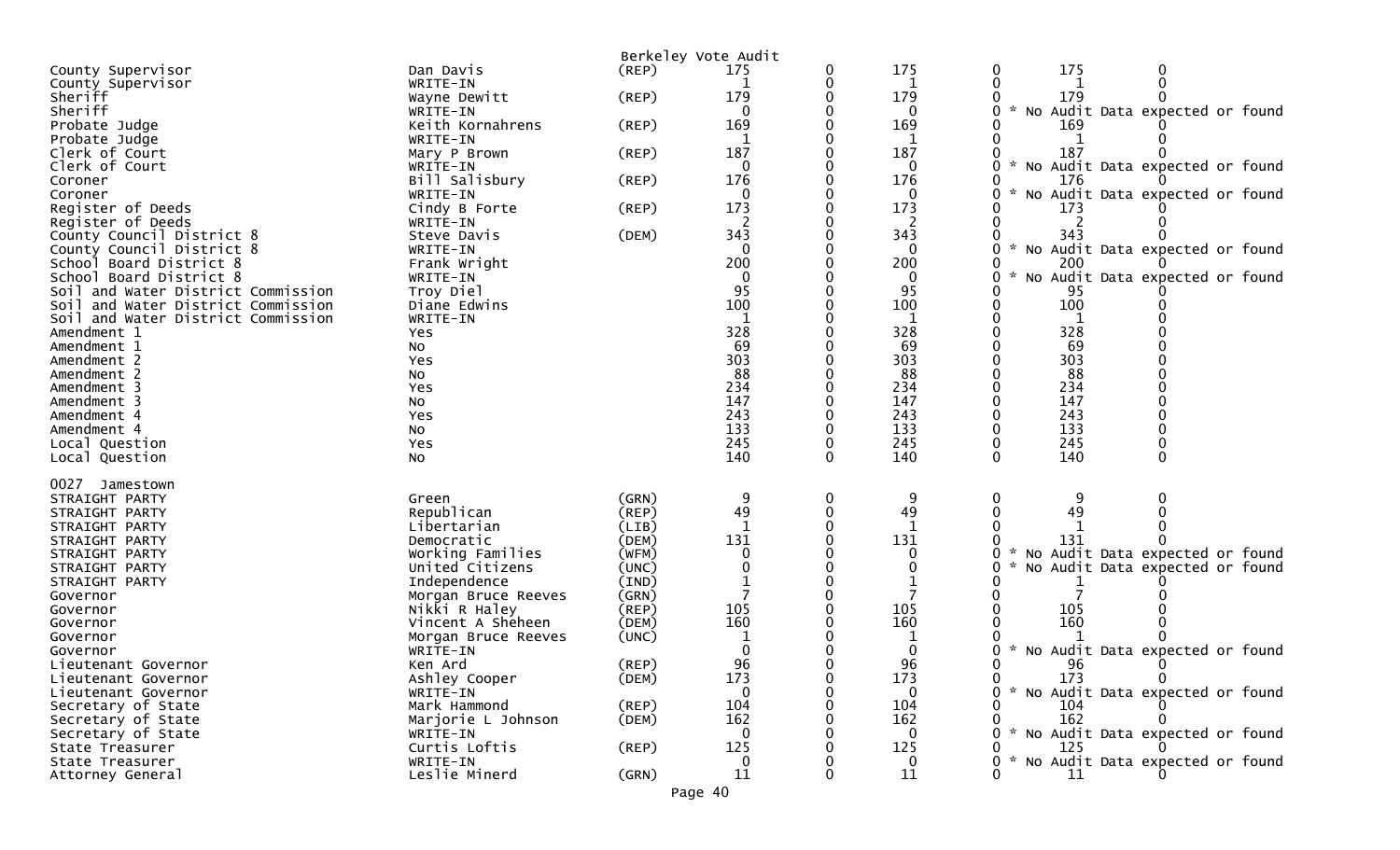|                                                            |                           |             | Berkeley Vote Audit |                 |                                                                     |
|------------------------------------------------------------|---------------------------|-------------|---------------------|-----------------|---------------------------------------------------------------------|
| Attorney General                                           | Alan Wilson               | $($ REP $)$ | 96                  | 96              | 96<br>$\bf{0}$                                                      |
| Attorney General                                           | Matthew Richardson        | (DEM)       | 164                 | 164             | 164                                                                 |
| Attorney General                                           | WRITE-IN                  |             |                     | $\Omega$        | * No Audit Data expected or found                                   |
| Comptroller General                                        | Richard A Eckstrom        | (REP)       | 99                  | 99              | 99                                                                  |
| Comptroller General                                        | Robert Barber             | (DEM)       | 167                 | 167             | 167                                                                 |
| Comptroller General                                        | WRITE-IN                  |             |                     |                 | $\sim$<br>No Audit Data expected or found                           |
| State Superintendent of Education                          | Doretha A Bull            | (GRN)       |                     | -5              |                                                                     |
| State Superintendent of Education                          | Mick Zais                 | $($ REP $)$ | 90                  | 90              | 90                                                                  |
| State Superintendent of Education                          | Tim Moultrie              | (LIB)       |                     |                 |                                                                     |
| State Superintendent of Education                          | Frank Holleman            | (DEM)       | 165                 | 165             | 165                                                                 |
| State Superintendent of Education                          | Tony Fayyazi              | (IND)       |                     |                 | $\mathcal{H}^{\pm}$                                                 |
| State Superintendent of Education                          | WRITE-IN                  |             |                     | $\Omega$        | No Audit Data expected or found<br>128                              |
| Adjutant General                                           | Bob Livingston            | (REP)       | 128<br>$\Omega$     | 128<br>$\Omega$ | $\sim$                                                              |
| Adjutant General                                           | WRITE-IN<br>Hugh Weathers | (REP)       | 106                 | 106             | No Audit Data expected or found<br>106                              |
| Commissioner of Agriculture<br>Commissioner of Agriculture | Tom E Elliott             | (DEM)       | 160                 | 160             | 160                                                                 |
| Commissioner of Agriculture                                | WRITE-IN                  |             |                     | 0               | $\sim$<br>No Audit Data expected or found                           |
| U.S. Senate                                                | Tom Clements              | (GRN)       | 14                  | 14              | 14                                                                  |
| U.S. Senate                                                | Jim DeMint                | $($ REP $)$ | 109                 | 109             | 109                                                                 |
| U.S. Senate                                                | Alvin M Greene            | (DEM)       | 144                 | 144             | 144                                                                 |
| U.S. Senate                                                | WRITE-IN                  |             |                     |                 |                                                                     |
| U.S. House of Rep. District 6                              | Nammu Y Muhammad          | (GRN)       |                     | 2               |                                                                     |
| U.S. House of Rep. District 6                              | Jim Pratt                 | $($ REP $)$ | 99                  | 99              | 99                                                                  |
| U.S. House of Rep. District 6                              | James E Jim Clyburn       | (DEM)       | 169                 | 169             | 169                                                                 |
| U.S. House of Rep. District 6                              | WRITE-IN                  |             | $\Omega$            | $\Omega$        | * No Audit Data expected or found                                   |
| State House of Rep Dist 102                                | Joseph J Caplinger Jr     | (REP)       | 94                  | 94              | 94                                                                  |
| State House of Rep Dist 102                                | Joe H Jefferson Jr        | (DEM)       | 173                 | 173             | 173                                                                 |
| State House of Rep Dist 102                                | WRITE-IN                  |             | $\Omega$            | $\Omega$        | * No Audit Data expected or found                                   |
| County Supervisor                                          | Dan Davis                 | $($ REP $)$ | 132                 | 132             | 132                                                                 |
| County Supervisor                                          | WRITE-IN                  |             |                     |                 |                                                                     |
| Sheriff                                                    | Wayne Dewitt              | $($ REP $)$ | 138                 | 138             | 138                                                                 |
| Sheriff                                                    | WRITE-IN                  |             |                     | $\Omega$        | $\mathcal{H}$<br>No Audit Data expected or found                    |
| Probate Judge                                              | Keith Kornahrens          | (REP)       | 132                 | 132             | 132                                                                 |
| Probate Judge                                              | WRITE-IN                  |             | 0                   | $\Omega$        | * No Audit Data expected or found                                   |
| Clerk of Court                                             | Mary P Brown              | $($ REP $)$ | 145                 | 145             | 145                                                                 |
| Clerk of Court                                             | WRITE-IN                  |             | ∩                   | $\Omega$        | $\mathcal{H}^{\mathcal{A}}$<br>No Audit Data expected or found<br>0 |
| Coroner                                                    | Bill Salisbury            | $($ REP $)$ | 142                 | 142             | 142                                                                 |
| Coroner                                                    | WRITE-IN                  |             |                     | 0               | * No Audit Data expected or found                                   |
| Register of Deeds                                          | Cindy B Forte             | (REP)       | 139                 | 139             | 139<br>$\mathcal{H}$                                                |
| Register of Deeds                                          | WRITE-IN                  | (DEM)       | 0<br>214            | $\Omega$<br>214 | No Audit Data expected or found<br>214                              |
| County Council District 8<br>County Council District 8     | Steve Davis<br>WRITE-IN   |             | 1                   | 1               |                                                                     |
| School Board District 8                                    | Frank Wright              |             | 89                  | 89              | 89                                                                  |
| School Board District 8                                    | WRITE-IN                  |             |                     |                 |                                                                     |
| Soil and Water District Commission                         | Troy Diel                 |             | 77                  | 77              | 77                                                                  |
| Soil and Water District Commission                         | Diane Edwins              |             | 85                  | 85              | 85                                                                  |
| Soil and Water District Commission                         | WRITE-IN                  |             |                     |                 |                                                                     |
| Amendment 1                                                | Yes                       |             | 216                 | 216             | 216                                                                 |
| Amendment 1                                                | <b>NO</b>                 |             | 20                  | 20              | 20                                                                  |
| Amendment 2                                                | Yes                       |             | 194                 | 194             | 194                                                                 |
| Amendment 2                                                | No                        |             | 33                  | 33              | 33                                                                  |
| Amendment 3                                                | Yes                       |             | 151                 | 151             | 151                                                                 |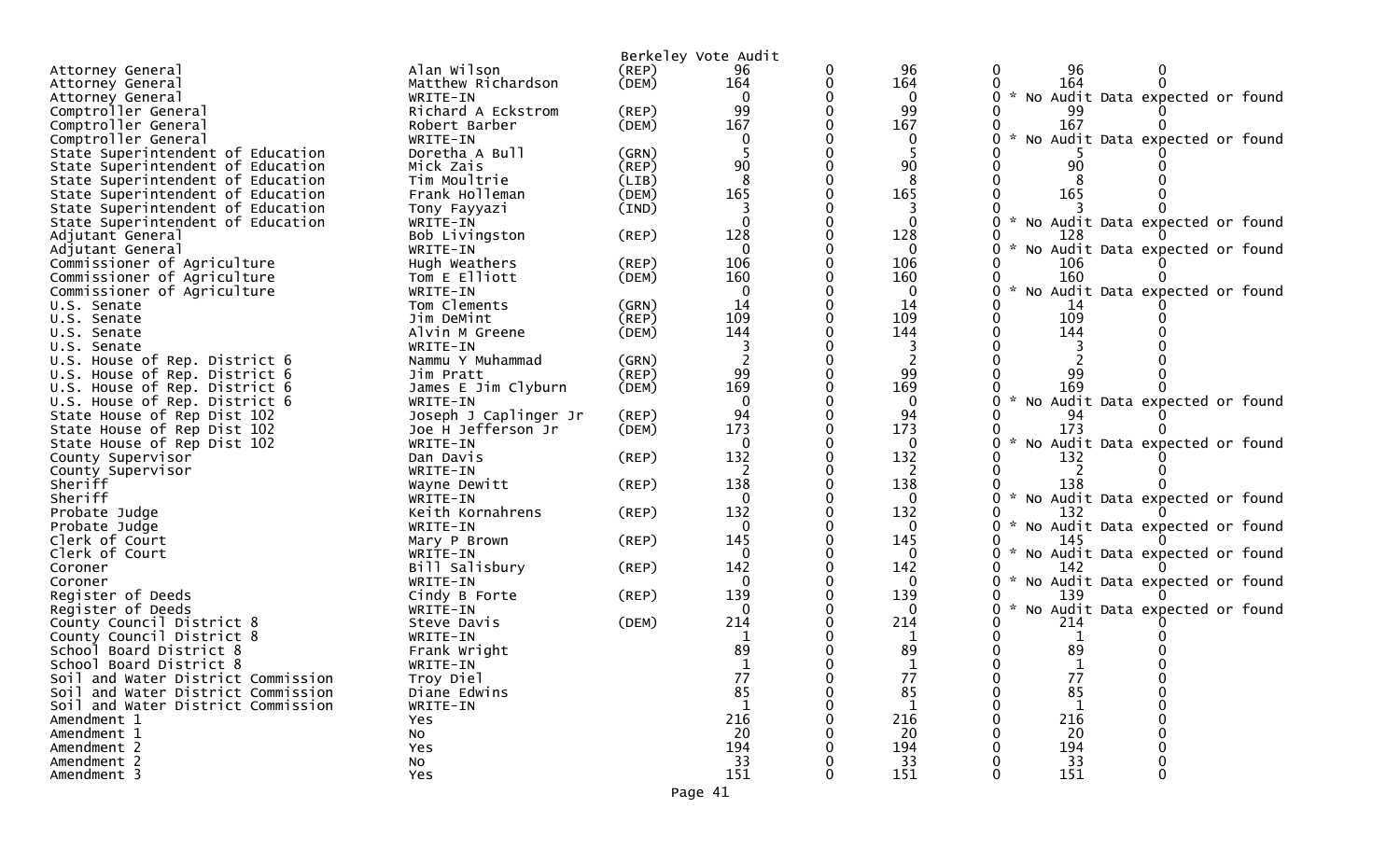|                                              |                           |                | Berkeley Vote Audit |   |              |               |     |                                   |  |
|----------------------------------------------|---------------------------|----------------|---------------------|---|--------------|---------------|-----|-----------------------------------|--|
| Amendment 3                                  | No                        |                | 66                  |   | 66           | 0             | 66  |                                   |  |
| Amendment 4                                  | Yes                       |                | 161                 |   | 161          |               | 161 |                                   |  |
| Amendment 4                                  | No                        |                | 64                  |   | 64           |               | 64  |                                   |  |
| Local Question                               | Yes                       |                | 151                 |   | 151          |               | 151 |                                   |  |
| Local Question                               | No                        |                | 67                  |   | 67           |               | 67  |                                   |  |
| 0028 Lebanon                                 |                           |                |                     |   |              |               |     |                                   |  |
| STRAIGHT PARTY                               | Green                     | (GRN)          | $\mathbf{0}$        | 0 | $\mathbf{0}$ | $\mathbf{0}$  |     | * No Audit Data expected or found |  |
| STRAIGHT PARTY                               | Republican                | $($ REP $)$    | 127                 |   | 127          | 0             | 127 |                                   |  |
| STRAIGHT PARTY                               | Libertarian               | (LIB)          | 0                   |   | $\Omega$     | 0             |     | No Audit Data expected or found   |  |
| STRAIGHT PARTY                               | Democratic                | (DEM)          | 23                  |   | 23           |               |     |                                   |  |
| STRAIGHT PARTY                               | Working Families          | (WFM)          |                     |   |              |               |     |                                   |  |
| STRAIGHT PARTY                               | United Citizens           | (UNC)          |                     |   |              |               |     |                                   |  |
| STRAIGHT PARTY                               | Independence              | (IND)          |                     |   |              |               |     |                                   |  |
| Governor                                     | Morgan Bruce Reeves       | (GRN)          |                     |   |              |               |     |                                   |  |
| Governor                                     | Nikki R Haley             | (REP)          | 230                 |   | 230          |               | 230 |                                   |  |
| Governor                                     | Vincent A Sheheen         | (DEM)          | 66                  |   | 66           |               | 66  |                                   |  |
| Governor                                     | Morgan Bruce Reeves       | (UNC)          |                     |   |              |               |     |                                   |  |
| Governor                                     | WRITE-IN                  |                |                     |   |              |               |     |                                   |  |
| Lieutenant Governor                          | Ken Ard                   | (REP)          | 229                 |   | 229          |               | 229 |                                   |  |
| Lieutenant Governor                          | Ashley Cooper             | (DEM)          | 75                  |   | 75           |               | 75  |                                   |  |
| Lieutenant Governor                          | WRITE-IN                  |                | $\Omega$            |   | $\Omega$     |               |     | * No Audit Data expected or found |  |
| Secretary of State                           | Mark Hammond              | $($ REP $)$    | 251                 |   | 251          |               | 251 |                                   |  |
| Secretary of State                           | Marjorie L Johnson        | (DEM)          | 51                  |   | -51          |               |     |                                   |  |
| Secretary of State                           | WRITE-IN                  |                | ∩                   |   | $\Omega$     |               |     | * No Audit Data expected or found |  |
| State Treasurer                              | Curtis Loftis             | $($ REP $)$    | 260                 |   | 260          |               | 260 |                                   |  |
| State Treasurer                              | WRITE-IN<br>Leslie Minerd |                |                     |   |              |               |     | No Audit Data expected or found   |  |
| Attorney General                             | Alan Wilson               | (GRN)<br>(REP) | 239                 |   | 239          |               | 239 |                                   |  |
| Attorney General<br>Attorney General         | Matthew Richardson        | (DEM)          | 60                  |   | 60           |               |     |                                   |  |
| Attorney General                             | WRITE-IN                  |                | $\Omega$            |   | $\Omega$     | $\mathcal{H}$ |     | No Audit Data expected or found   |  |
| Comptroller General                          | Richard A Eckstrom        | (REP)          | 235                 |   | 235          |               | 235 |                                   |  |
| Comptroller General                          | Robert Barber             | (DEM)          | 69                  |   | -69          |               | 69  |                                   |  |
| Comptroller General                          | WRITE-IN                  |                |                     |   | $\Omega$     |               |     | No Audit Data expected or found   |  |
| State Superintendent of Education            | Doretha A Bull            | (GRN)          |                     |   |              |               |     |                                   |  |
| State Superintendent of Education            | Mick Zais                 | (REP)          | 221                 |   | 221          |               | 221 |                                   |  |
| State Superintendent of Education            | Tim Moultrie              | (LIB)          | 11                  |   | 11           |               | 11  |                                   |  |
| State Superintendent of Education            | Frank Holleman            | (DEM)          | 57                  |   | 57           |               | 57  |                                   |  |
| State Superintendent of Education            | Tony Fayyazi              | (IND)          |                     |   |              |               |     |                                   |  |
| State Superintendent of Education            | WRITE-IN                  |                | $\Omega$            |   | $\Omega$     | $\mathcal{H}$ |     | No Audit Data expected or found   |  |
| Adjutant General                             | Bob Livingston            | (REP)          | 259                 |   | 259          |               | 259 |                                   |  |
| Adjutant General                             | WRITE-IN                  |                |                     |   |              | $\mathcal{H}$ |     | No Audit Data expected or found   |  |
| Commissioner of Agriculture                  | Hugh Weathers             | (REP)          | 248                 |   | 248          |               | 248 |                                   |  |
| Commissioner of Agriculture                  | Tom E Elliott             | (DEM)          | 53                  |   | 53           | 0             | 53  | $\Omega$                          |  |
| Commissioner of Agriculture                  | WRITE-IN                  |                | $\mathbf{0}$        |   | $\mathbf{0}$ | 0             |     | * No Audit Data expected or found |  |
| U.S. Senate                                  | Tom Clements              | (GRN)          | 15                  |   | 15           |               | 15  |                                   |  |
| U.S. Senate                                  | Jim DeMint                | $($ REP $)$    | 251                 |   | 251          |               | 251 |                                   |  |
| U.S. Senate                                  | Alvin M Greene            | (DEM)          | 33                  |   | 33           |               | 33  |                                   |  |
| U.S. Senate<br>U.S. House of Rep. District 1 | WRITE-IN<br>Robert Dobbs  |                |                     |   |              |               |     |                                   |  |
| U.S. House of Rep. District 1                | Tim Scott                 | (GRN)<br>(REP) | 243                 |   | 243          |               | 243 |                                   |  |
| U.S. House of Rep. District 1                | Keith Blandford           | (LIB)          | 3                   |   |              |               |     |                                   |  |
|                                              |                           |                | Page 42             |   |              |               |     |                                   |  |
|                                              |                           |                |                     |   |              |               |     |                                   |  |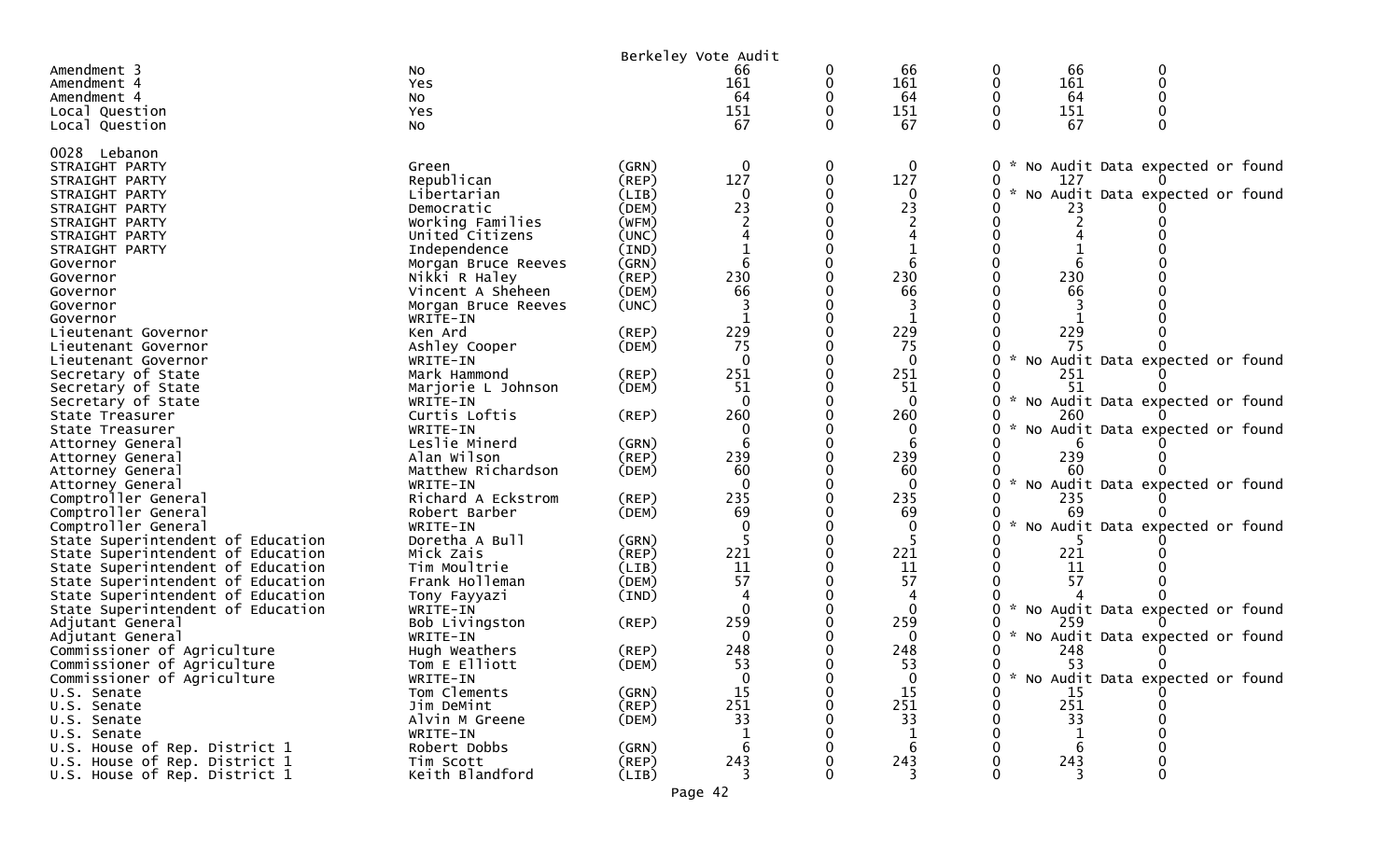|                                                                          |                          |             | Berkeley Vote Audit |          |              |                    |              |                                   |
|--------------------------------------------------------------------------|--------------------------|-------------|---------------------|----------|--------------|--------------------|--------------|-----------------------------------|
| U.S. House of Rep. District 1                                            | Ben Frasier              | (DEM)       | 40                  |          | 40           | 0                  | 40           | 0                                 |
| U.S. House of Rep. District 1                                            | Rob Groce                | (WFM)       |                     |          |              | 0                  |              |                                   |
| U.S. House of Rep. District 1                                            | M E Mac McCullough       | (UNC)       |                     |          |              | 0                  |              |                                   |
| U.S. House of Rep. District 1                                            | Jimmy Wood               | (IND)       |                     |          |              |                    |              |                                   |
| U.S. House of Rep. District 1                                            | WRITE-IN                 |             |                     |          |              |                    |              |                                   |
| State House of Rep Dist 102                                              | Joseph J Caplinger Jr    | (REP)       | 230                 |          | 230          |                    | 230          |                                   |
| State House of Rep Dist 102                                              | Joe H Jefferson Jr       | (DEM)       | 70                  |          | 70           |                    | 70           |                                   |
| State House of Rep Dist 102                                              | WRITE-IN                 |             |                     |          | 0            |                    |              | No Audit Data expected or found   |
| County Supervisor                                                        | Dan Davis                | (REP)       | 255                 |          | 255          |                    | 255          |                                   |
| County Supervisor                                                        | WRITE-IN                 |             |                     |          | 1            |                    |              |                                   |
| Sheriff                                                                  | Wayne Dewitt             | (REP)       | 267                 |          | 267          |                    | 267          |                                   |
| Sheriff                                                                  | WRITE-IN                 |             | $\Omega$            |          | $\mathbf{0}$ | 0                  |              | * No Audit Data expected or found |
| Probate Judge                                                            | Keith Kornahrens         | (REP)       | 261                 |          | 261          | ი                  | 261          |                                   |
| Probate Judge                                                            | WRITE-IN                 |             | $\Omega$            |          | 0            | 0                  |              | No Audit Data expected or found   |
| Clerk of Court                                                           | Mary P Brown             | (REP)       | 267                 |          | 267          |                    | 267          |                                   |
| Clerk of Court                                                           | WRITE-IN                 |             |                     |          | 0            | 0                  |              | * No Audit Data expected or found |
| Coroner                                                                  | Bill Salisbury           | (REP)       | 264                 |          | 264          |                    | 264          |                                   |
| Coroner                                                                  | WRITE-IN                 |             | $\Omega$            |          | $\mathbf 0$  | 0                  |              | * No Audit Data expected or found |
| Register of Deeds                                                        | Cindy B Forte            | (REP)       | 264                 |          | 264          |                    | 264          |                                   |
| Register of Deeds                                                        | WRITE-IN                 |             |                     |          | 0            | $\mathcal{H}$<br>O |              | No Audit Data expected or found   |
| County Council District 7                                                | Bill Fennell             | (REP)       | 219                 |          | 219          |                    | 219          |                                   |
| County Council District 7                                                | Caldwell Pinckney Jr     | (DEM)       | 81                  |          | 81           | $\mathbf{x}$       | 81           |                                   |
| County Council District 7                                                | WRITE-IN                 |             |                     |          | $\mathbf{0}$ | 0                  |              | No Audit Data expected or found   |
| Soil and Water District Commission                                       | Troy Diel                |             | 137<br>177          |          | 137<br>177   | 0<br>0             | 137<br>177   |                                   |
| Soil and Water District Commission<br>Soil and Water District Commission | Diane Edwins<br>WRITE-IN |             |                     |          |              | 0                  |              |                                   |
| Amendment 1                                                              | Yes                      |             | 285                 |          | 285          |                    | 285          |                                   |
| Amendment 1                                                              | No                       |             | 18                  |          | 18           |                    | 18           |                                   |
| Amendment 2                                                              | Yes                      |             | 243                 |          | 243          |                    | 243          |                                   |
| Amendment 2                                                              | No                       |             | 55                  |          | 55           |                    | 55           |                                   |
| Amendment 3                                                              | Yes                      |             | 221                 |          | 221          |                    | 221          |                                   |
| Amendment 3                                                              | No                       |             | 79                  |          | 79           | 0                  | 79           |                                   |
| Amendment 4                                                              | Yes                      |             | 219                 |          | 219          |                    | 219          |                                   |
| Amendment 4                                                              | No                       |             | 75                  |          | 75           |                    | 75           |                                   |
| Local Question                                                           | Yes                      |             | 204                 | 0        | 204          | 0                  | 204          |                                   |
| Local Question                                                           | No                       |             | 96                  | $\Omega$ | 96           | 0                  | 96           |                                   |
|                                                                          |                          |             |                     |          |              |                    |              |                                   |
| 0029<br>Macedonia                                                        |                          |             |                     |          |              |                    |              |                                   |
| STRAIGHT PARTY                                                           | Green                    | (GRN)       | 2                   | 0        | 2            | 0                  |              | 0                                 |
| STRAIGHT PARTY                                                           | Republican               | $($ REP $)$ | 307                 |          | 307          |                    | 307          |                                   |
| STRAIGHT PARTY                                                           | Libertarian              | (LIB)       | $\Omega$            |          | $\Omega$     | ж.,<br>0           |              | No Audit Data expected or found   |
| STRAIGHT PARTY                                                           | Democratic               | (DEM)       | 20                  |          | 20           |                    | 20           |                                   |
| STRAIGHT PARTY                                                           | Working Families         | (WFM)       |                     |          | 0            | 0                  |              | * No Audit Data expected or found |
| STRAIGHT PARTY                                                           | United Citizens          | (UNC)       |                     |          |              |                    |              |                                   |
| STRAIGHT PARTY                                                           | Independence             | (IND)       |                     | 0        | 4            | 0                  | 4            | 0                                 |
| Governor                                                                 | Morgan Bruce Reeves      | (GRN)       | 11                  |          | 11           |                    | 11           | 0                                 |
| Governor                                                                 | Nikki R Haley            | $($ REP $)$ | 540                 |          | 540          |                    | 540          |                                   |
| Governor                                                                 | Vincent A Sheheen        | (DEM)       | 86                  |          | 86           |                    | 86           |                                   |
| Governor                                                                 | Morgan Bruce Reeves      | (UNC)       | 6                   |          | 6            |                    | 6            |                                   |
| Governor                                                                 | WRITE-IN                 |             |                     |          | 1            |                    | $\mathbf{1}$ |                                   |
| Lieutenant Governor                                                      | Ken Ard                  | (REP)       | 530                 |          | 530          |                    | 530          |                                   |
| Lieutenant Governor                                                      | Ashley Cooper            | (DEM)       | 100                 | O        | 100          | 0                  | 100          | 0                                 |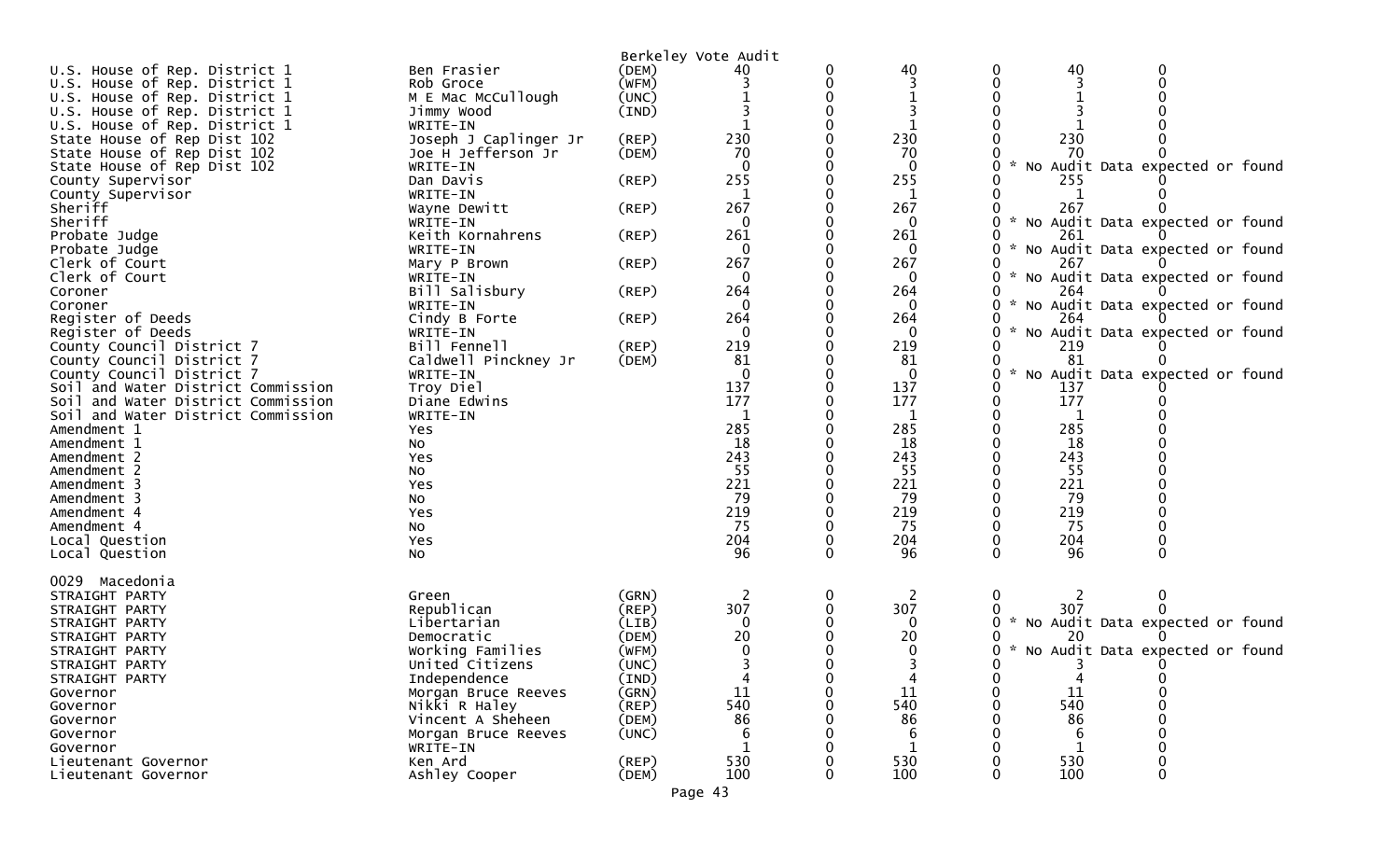|                                   |                       |             | Berkeley Vote Audit |   |              |                                                |
|-----------------------------------|-----------------------|-------------|---------------------|---|--------------|------------------------------------------------|
| Lieutenant Governor               | WRITE-IN              |             |                     | 0 | 1            | 0<br>0                                         |
| Secretary of State                | Mark Hammond          | (REP)       | 563                 | 0 | 563          | 563<br>$\mathbf{0}$<br>0                       |
| Secretary of State                | Marjorie L Johnson    | (DEM)       | 65                  |   | 65           | 65                                             |
| Secretary of State                | WRITE-IN              |             | $\Omega$            |   | $\mathbf{0}$ | No Audit Data expected or found                |
| State Treasurer                   | Curtis Loftis         | (REP)       | 587                 |   | 587          | 587                                            |
| State Treasurer                   | WRITE-IN              |             | $\Omega$            |   | 0            | $\sim$<br>0<br>No Audit Data expected or found |
| Attorney General                  | Leslie Minerd         | (GRN)       | 15                  |   | 15           | -15                                            |
| Attorney General                  | Alan Wilson           | (REP)       | 534                 |   | 534          | 534<br>0                                       |
| Attorney General                  | Matthew Richardson    | (DEM)       | 91                  |   | 91           | 91                                             |
| Attorney General                  | WRITE-IN              |             | $\Omega$            |   | $\mathbf{0}$ | $\sim$<br>No Audit Data expected or found      |
| Comptroller General               | Richard A Eckstrom    | $($ REP $)$ | 542                 |   | 542          | 542                                            |
| Comptroller General               | Robert Barber         | (DEM)       | 92                  |   | 92           | 92                                             |
| Comptroller General               | WRITE-IN              |             | $\Omega$            |   | 0            | No Audit Data expected or found                |
| State Superintendent of Education | Doretha A Bull        | (GRN)       | 11                  |   | 11           | 11                                             |
| State Superintendent of Education | Mick Zais             | (REP)       | 510                 |   | 510          | 510<br>0                                       |
| State Superintendent of Education | Tim Moultrie          | (LIB)       | 21                  |   | 21           | 21                                             |
| State Superintendent of Education | Frank Holleman        | (DEM)       | 78                  |   | 78           | 78                                             |
| State Superintendent of Education | Tony Fayyazi          | (IND)       | 16                  |   | 16           | 16                                             |
| State Superintendent of Education | WRITE-IN              |             | $\Omega$            |   | $\mathbf{0}$ | 0<br>No Audit Data expected or found           |
| Adjutant General                  | Bob Livingston        | (REP)       | 586                 |   | 586          | 586                                            |
| Adjutant General                  | WRITE-IN              |             | 1                   |   | 1            | 1                                              |
| Commissioner of Agriculture       | Hugh Weathers         | $($ REP $)$ | 564                 |   | 564          | 564                                            |
| Commissioner of Agriculture       | Tom E Elliott         | (DEM)       | 67                  |   | 67           | 67                                             |
| Commissioner of Agriculture       | WRITE-IN              |             | -1                  |   | 1            |                                                |
| U.S. Senate                       | Tom Clements          | (GRN)       | 31                  |   | 31           | 31                                             |
| U.S. Senate                       | Jim DeMint            | (REP)       | 573                 |   | 573          | 573                                            |
| U.S. Senate                       | Alvin M Greene        | (DEM)       | 33                  |   | 33           | 33                                             |
| U.S. Senate                       | WRITE-IN              |             |                     |   |              |                                                |
| U.S. House of Rep. District 6     | Nammu Y Muhammad      | (GRN)       | .5                  |   |              |                                                |
| U.S. House of Rep. District 6     | Jim Pratt             | (REP)       | 567                 |   | 567          | 567                                            |
| U.S. House of Rep. District 6     | James E Jim Clyburn   | (DEM)       | 69                  |   | 69           | 69                                             |
| U.S. House of Rep. District 6     | WRITE-IN              |             | $\Omega$            |   | $\mathbf{0}$ | No Audit Data expected or found                |
| State House of Rep Dist 100       | C David Umphlett Jr   | $($ REP $)$ | 597                 |   | 597          | 597                                            |
| State House of Rep Dist 100       | WRITE-IN              |             |                     |   |              |                                                |
| State House of Rep Dist 102       | Joseph J Caplinger Jr | (REP)       |                     |   |              | No Audit Data expected or found<br>**          |
| State House of Rep Dist 102       | Joe H Jefferson Jr    | (DEM)       |                     |   | 0            | 0<br>No Audit Data expected or found           |
| State House of Rep Dist 102       | WRITE-IN              |             | $\Omega$            |   | $\mathbf{0}$ | 0<br>No Audit Data expected or found           |
| County Supervisor                 | Dan Davis             | (REP)       | 577                 |   | 577          | 577                                            |
| County Supervisor                 | WRITE-IN              |             |                     |   | 9            | 9                                              |
| Sheriff                           | Wayne Dewitt          | $($ REP $)$ | 596                 |   | 596          | 596                                            |
| Sheriff                           | WRITE-IN              |             |                     |   | 3            |                                                |
| Probate Judge                     | Keith Kornahrens      | $($ REP $)$ | 593                 |   | 593          | 593                                            |
| Probate Judge                     | WRITE-IN              |             |                     |   | 2            | 2                                              |
| Clerk of Court                    | Mary P Brown          | $($ REP $)$ | 591                 |   | 591          | 591<br>0                                       |
| Clerk of Court                    | WRITE-IN              |             | 2                   | 0 | 2            | 2<br>0                                         |
| Coroner                           | Bill Salisbury        | $($ REP $)$ | 583                 |   | 583          | 583<br>0                                       |
| Coroner                           | WRITE-IN              |             | -5                  |   | 5            |                                                |
| Register of Deeds                 | Cindy B Forte         | $($ REP $)$ | 592                 |   | 592          | 592<br>$\sim$                                  |
| Register of Deeds                 | WRITE-IN              |             | $\Omega$            |   | $\mathbf{0}$ | No Audit Data expected or found<br>0           |
| County Council District 6         | Jack H Schurlknight   | $($ REP $)$ | 502                 |   | 502          | 502                                            |
| County Council District 6         | WRITE-IN              |             |                     |   |              | 2                                              |
| County Council District 8         | Steve Davis           | (DEM)       | 65                  |   | 65           | 65<br>0                                        |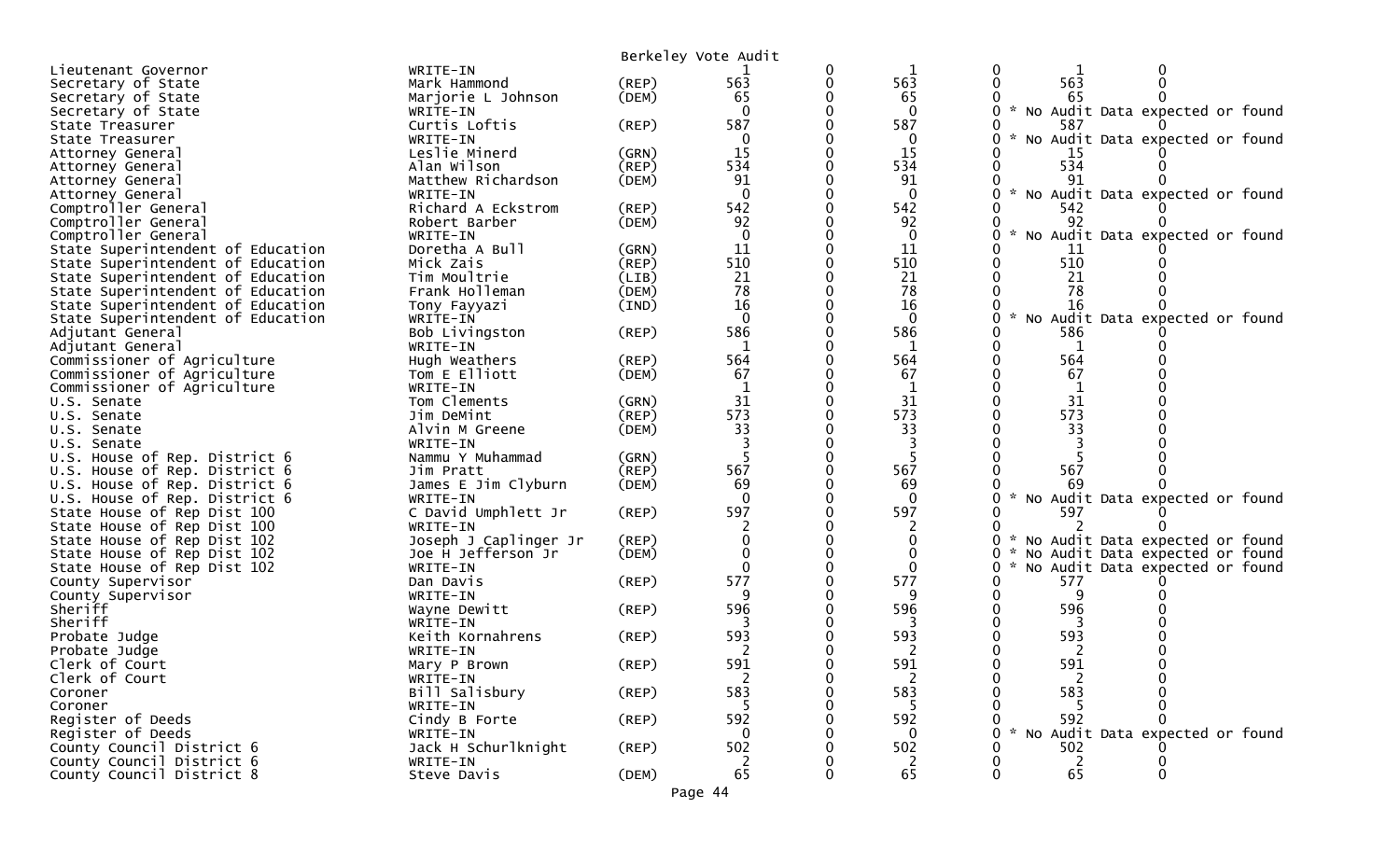| County Council District 8<br>WRITE-IN<br>0<br>1<br>94<br>94<br>94<br>Sylleste Davis<br>School Board District 6<br>136<br>Sheldon Etheridge<br>136<br>136<br>School Board District 6<br>$\sim$<br>Audit Data expected or found<br>School Board District 6<br>$\Omega$<br>0<br>WRITE-IN<br>0<br>No<br>142<br>142<br>142<br>School Board District 8<br>Frank Wright<br>School Board District 8<br>WRITE-IN<br>$\mathbf 1$<br>1<br>313<br>313<br>313<br>Soil and Water District Commission<br>Troy Diel<br>301<br>301<br>301<br>Diane Edwins<br>Soil and Water District Commission<br>Soil and Water District Commission<br>WRITE-IN<br>2<br>2<br>589<br>589<br>589<br>Amendment 1<br>Yes<br>34<br>34<br>34<br>Amendment 1<br>NO.<br>538<br>538<br>538<br>Amendment 2<br>Yes<br>82<br>82<br>82<br>Amendment 2<br>No<br>390<br>390<br>390<br>Amendment 3<br>Yes<br>227<br>227<br>227<br>Amendment 3<br>No<br>443<br>443<br>443<br>Amendment 4<br>Yes<br>172<br>172<br>172<br>Amendment 4<br>No<br>317<br>317<br>317<br>Local Question<br>Yes<br>302<br>302<br>302<br>0<br>0<br>0<br>No<br>Local Question<br>0030 McBeth<br>0<br>STRAIGHT PARTY<br>(GRN)<br>Green<br>Republican<br>144<br>144<br>144<br>(REP)<br>STRAIGHT PARTY<br>STRAIGHT PARTY<br>Libertarian<br>(LIB)<br>120<br>120<br>120<br>Democratic<br>(DEM)<br>STRAIGHT PARTY<br>Working Families<br>No Audit Data expected or found<br>STRAIGHT PARTY<br>(WFM)<br>0<br>United Citizens<br>(UNC)<br>STRAIGHT PARTY<br>No Audit Data expected or found<br>Independence<br>(IND)<br>STRAIGHT PARTY<br>(GRN)<br>Governor<br>Morgan Bruce Reeves<br>225<br>225<br>225<br>Nikki R Haley<br>(REP)<br>Governor<br>179<br>179<br>179<br>(DEM)<br>Vincent A Sheheen<br>Governor<br>(UNC)<br>Governor<br>Morgan Bruce Reeves<br>2<br>0<br>$\Omega$<br>No Audit Data expected or found<br>WRITE-IN<br>0<br>Governor<br>219<br>219<br>Ken Ard<br>(REP)<br>219<br>Lieutenant Governor<br>182<br>182<br>182<br>Ashley Cooper<br>(DEM)<br>Lieutenant Governor<br>$\Omega$<br>$\mathbf{0}$<br>No Audit Data expected or found<br>WRITE-IN<br>ი<br>Lieutenant Governor<br>234<br>234<br>(REP)<br>234<br>Secretary of State<br>Mark Hammond<br>165<br>165<br>165<br>(DEM)<br>Secretary of State<br>Marjorie L Johnson<br>$\sim$<br>∩<br>$\mathbf{0}$<br>No Audit Data expected or found<br>Secretary of State<br>WRITE-IN<br>0<br>Curtis Loftis<br>262<br>262<br>262<br>(REP)<br>State Treasurer<br>No Audit Data expected or found<br>State Treasurer<br>WRITE-IN<br>$\Omega$<br>0<br>12<br>Leslie Minerd<br>12<br>12<br>(GRN)<br>Attorney General<br>217<br>217<br>217<br>Alan Wilson<br>(REP)<br>Attorney General<br>177<br>177<br>177<br>0<br>Matthew Richardson<br>(DEM)<br>Attorney General<br>* No Audit Data expected or found<br>Attorney General<br>WRITE-IN<br>0<br>0<br>Comptroller General<br>220<br>220<br>220<br>Richard A Eckstrom<br>$($ REP $)$<br>178<br>178<br>178<br>Comptroller General<br>(DEM)<br>Robert Barber<br>0<br>$\mathcal{R}$<br>Comptroller General<br>No Audit Data expected or found<br>WRITE-IN<br>0<br>U<br>8<br>State Superintendent of Education<br>Doretha A Bull<br>8<br>(GRN)<br>8<br>State Superintendent of Education<br>217<br>Mick Zais<br>(REP)<br>217<br>217<br>Tim Moultrie<br>State Superintendent of Education<br>(LIB)<br>6<br>6<br>6<br>Frank Holleman<br>171<br>171<br>171<br>State Superintendent of Education<br>(DEM) |  | Berkeley Vote Audit |  |  |
|------------------------------------------------------------------------------------------------------------------------------------------------------------------------------------------------------------------------------------------------------------------------------------------------------------------------------------------------------------------------------------------------------------------------------------------------------------------------------------------------------------------------------------------------------------------------------------------------------------------------------------------------------------------------------------------------------------------------------------------------------------------------------------------------------------------------------------------------------------------------------------------------------------------------------------------------------------------------------------------------------------------------------------------------------------------------------------------------------------------------------------------------------------------------------------------------------------------------------------------------------------------------------------------------------------------------------------------------------------------------------------------------------------------------------------------------------------------------------------------------------------------------------------------------------------------------------------------------------------------------------------------------------------------------------------------------------------------------------------------------------------------------------------------------------------------------------------------------------------------------------------------------------------------------------------------------------------------------------------------------------------------------------------------------------------------------------------------------------------------------------------------------------------------------------------------------------------------------------------------------------------------------------------------------------------------------------------------------------------------------------------------------------------------------------------------------------------------------------------------------------------------------------------------------------------------------------------------------------------------------------------------------------------------------------------------------------------------------------------------------------------------------------------------------------------------------------------------------------------------------------------------------------------------------------------------------------------------------------------------------------------------------------------------------------------------------------------------------------------------------------------------------------------------------------------------------------------------------------------------------------------------------------------------------------------------------------------------------------------------------------------------------------------------|--|---------------------|--|--|
|                                                                                                                                                                                                                                                                                                                                                                                                                                                                                                                                                                                                                                                                                                                                                                                                                                                                                                                                                                                                                                                                                                                                                                                                                                                                                                                                                                                                                                                                                                                                                                                                                                                                                                                                                                                                                                                                                                                                                                                                                                                                                                                                                                                                                                                                                                                                                                                                                                                                                                                                                                                                                                                                                                                                                                                                                                                                                                                                                                                                                                                                                                                                                                                                                                                                                                                                                                                                                  |  |                     |  |  |
|                                                                                                                                                                                                                                                                                                                                                                                                                                                                                                                                                                                                                                                                                                                                                                                                                                                                                                                                                                                                                                                                                                                                                                                                                                                                                                                                                                                                                                                                                                                                                                                                                                                                                                                                                                                                                                                                                                                                                                                                                                                                                                                                                                                                                                                                                                                                                                                                                                                                                                                                                                                                                                                                                                                                                                                                                                                                                                                                                                                                                                                                                                                                                                                                                                                                                                                                                                                                                  |  |                     |  |  |
|                                                                                                                                                                                                                                                                                                                                                                                                                                                                                                                                                                                                                                                                                                                                                                                                                                                                                                                                                                                                                                                                                                                                                                                                                                                                                                                                                                                                                                                                                                                                                                                                                                                                                                                                                                                                                                                                                                                                                                                                                                                                                                                                                                                                                                                                                                                                                                                                                                                                                                                                                                                                                                                                                                                                                                                                                                                                                                                                                                                                                                                                                                                                                                                                                                                                                                                                                                                                                  |  |                     |  |  |
|                                                                                                                                                                                                                                                                                                                                                                                                                                                                                                                                                                                                                                                                                                                                                                                                                                                                                                                                                                                                                                                                                                                                                                                                                                                                                                                                                                                                                                                                                                                                                                                                                                                                                                                                                                                                                                                                                                                                                                                                                                                                                                                                                                                                                                                                                                                                                                                                                                                                                                                                                                                                                                                                                                                                                                                                                                                                                                                                                                                                                                                                                                                                                                                                                                                                                                                                                                                                                  |  |                     |  |  |
|                                                                                                                                                                                                                                                                                                                                                                                                                                                                                                                                                                                                                                                                                                                                                                                                                                                                                                                                                                                                                                                                                                                                                                                                                                                                                                                                                                                                                                                                                                                                                                                                                                                                                                                                                                                                                                                                                                                                                                                                                                                                                                                                                                                                                                                                                                                                                                                                                                                                                                                                                                                                                                                                                                                                                                                                                                                                                                                                                                                                                                                                                                                                                                                                                                                                                                                                                                                                                  |  |                     |  |  |
|                                                                                                                                                                                                                                                                                                                                                                                                                                                                                                                                                                                                                                                                                                                                                                                                                                                                                                                                                                                                                                                                                                                                                                                                                                                                                                                                                                                                                                                                                                                                                                                                                                                                                                                                                                                                                                                                                                                                                                                                                                                                                                                                                                                                                                                                                                                                                                                                                                                                                                                                                                                                                                                                                                                                                                                                                                                                                                                                                                                                                                                                                                                                                                                                                                                                                                                                                                                                                  |  |                     |  |  |
|                                                                                                                                                                                                                                                                                                                                                                                                                                                                                                                                                                                                                                                                                                                                                                                                                                                                                                                                                                                                                                                                                                                                                                                                                                                                                                                                                                                                                                                                                                                                                                                                                                                                                                                                                                                                                                                                                                                                                                                                                                                                                                                                                                                                                                                                                                                                                                                                                                                                                                                                                                                                                                                                                                                                                                                                                                                                                                                                                                                                                                                                                                                                                                                                                                                                                                                                                                                                                  |  |                     |  |  |
|                                                                                                                                                                                                                                                                                                                                                                                                                                                                                                                                                                                                                                                                                                                                                                                                                                                                                                                                                                                                                                                                                                                                                                                                                                                                                                                                                                                                                                                                                                                                                                                                                                                                                                                                                                                                                                                                                                                                                                                                                                                                                                                                                                                                                                                                                                                                                                                                                                                                                                                                                                                                                                                                                                                                                                                                                                                                                                                                                                                                                                                                                                                                                                                                                                                                                                                                                                                                                  |  |                     |  |  |
|                                                                                                                                                                                                                                                                                                                                                                                                                                                                                                                                                                                                                                                                                                                                                                                                                                                                                                                                                                                                                                                                                                                                                                                                                                                                                                                                                                                                                                                                                                                                                                                                                                                                                                                                                                                                                                                                                                                                                                                                                                                                                                                                                                                                                                                                                                                                                                                                                                                                                                                                                                                                                                                                                                                                                                                                                                                                                                                                                                                                                                                                                                                                                                                                                                                                                                                                                                                                                  |  |                     |  |  |
|                                                                                                                                                                                                                                                                                                                                                                                                                                                                                                                                                                                                                                                                                                                                                                                                                                                                                                                                                                                                                                                                                                                                                                                                                                                                                                                                                                                                                                                                                                                                                                                                                                                                                                                                                                                                                                                                                                                                                                                                                                                                                                                                                                                                                                                                                                                                                                                                                                                                                                                                                                                                                                                                                                                                                                                                                                                                                                                                                                                                                                                                                                                                                                                                                                                                                                                                                                                                                  |  |                     |  |  |
|                                                                                                                                                                                                                                                                                                                                                                                                                                                                                                                                                                                                                                                                                                                                                                                                                                                                                                                                                                                                                                                                                                                                                                                                                                                                                                                                                                                                                                                                                                                                                                                                                                                                                                                                                                                                                                                                                                                                                                                                                                                                                                                                                                                                                                                                                                                                                                                                                                                                                                                                                                                                                                                                                                                                                                                                                                                                                                                                                                                                                                                                                                                                                                                                                                                                                                                                                                                                                  |  |                     |  |  |
|                                                                                                                                                                                                                                                                                                                                                                                                                                                                                                                                                                                                                                                                                                                                                                                                                                                                                                                                                                                                                                                                                                                                                                                                                                                                                                                                                                                                                                                                                                                                                                                                                                                                                                                                                                                                                                                                                                                                                                                                                                                                                                                                                                                                                                                                                                                                                                                                                                                                                                                                                                                                                                                                                                                                                                                                                                                                                                                                                                                                                                                                                                                                                                                                                                                                                                                                                                                                                  |  |                     |  |  |
|                                                                                                                                                                                                                                                                                                                                                                                                                                                                                                                                                                                                                                                                                                                                                                                                                                                                                                                                                                                                                                                                                                                                                                                                                                                                                                                                                                                                                                                                                                                                                                                                                                                                                                                                                                                                                                                                                                                                                                                                                                                                                                                                                                                                                                                                                                                                                                                                                                                                                                                                                                                                                                                                                                                                                                                                                                                                                                                                                                                                                                                                                                                                                                                                                                                                                                                                                                                                                  |  |                     |  |  |
|                                                                                                                                                                                                                                                                                                                                                                                                                                                                                                                                                                                                                                                                                                                                                                                                                                                                                                                                                                                                                                                                                                                                                                                                                                                                                                                                                                                                                                                                                                                                                                                                                                                                                                                                                                                                                                                                                                                                                                                                                                                                                                                                                                                                                                                                                                                                                                                                                                                                                                                                                                                                                                                                                                                                                                                                                                                                                                                                                                                                                                                                                                                                                                                                                                                                                                                                                                                                                  |  |                     |  |  |
|                                                                                                                                                                                                                                                                                                                                                                                                                                                                                                                                                                                                                                                                                                                                                                                                                                                                                                                                                                                                                                                                                                                                                                                                                                                                                                                                                                                                                                                                                                                                                                                                                                                                                                                                                                                                                                                                                                                                                                                                                                                                                                                                                                                                                                                                                                                                                                                                                                                                                                                                                                                                                                                                                                                                                                                                                                                                                                                                                                                                                                                                                                                                                                                                                                                                                                                                                                                                                  |  |                     |  |  |
|                                                                                                                                                                                                                                                                                                                                                                                                                                                                                                                                                                                                                                                                                                                                                                                                                                                                                                                                                                                                                                                                                                                                                                                                                                                                                                                                                                                                                                                                                                                                                                                                                                                                                                                                                                                                                                                                                                                                                                                                                                                                                                                                                                                                                                                                                                                                                                                                                                                                                                                                                                                                                                                                                                                                                                                                                                                                                                                                                                                                                                                                                                                                                                                                                                                                                                                                                                                                                  |  |                     |  |  |
|                                                                                                                                                                                                                                                                                                                                                                                                                                                                                                                                                                                                                                                                                                                                                                                                                                                                                                                                                                                                                                                                                                                                                                                                                                                                                                                                                                                                                                                                                                                                                                                                                                                                                                                                                                                                                                                                                                                                                                                                                                                                                                                                                                                                                                                                                                                                                                                                                                                                                                                                                                                                                                                                                                                                                                                                                                                                                                                                                                                                                                                                                                                                                                                                                                                                                                                                                                                                                  |  |                     |  |  |
|                                                                                                                                                                                                                                                                                                                                                                                                                                                                                                                                                                                                                                                                                                                                                                                                                                                                                                                                                                                                                                                                                                                                                                                                                                                                                                                                                                                                                                                                                                                                                                                                                                                                                                                                                                                                                                                                                                                                                                                                                                                                                                                                                                                                                                                                                                                                                                                                                                                                                                                                                                                                                                                                                                                                                                                                                                                                                                                                                                                                                                                                                                                                                                                                                                                                                                                                                                                                                  |  |                     |  |  |
|                                                                                                                                                                                                                                                                                                                                                                                                                                                                                                                                                                                                                                                                                                                                                                                                                                                                                                                                                                                                                                                                                                                                                                                                                                                                                                                                                                                                                                                                                                                                                                                                                                                                                                                                                                                                                                                                                                                                                                                                                                                                                                                                                                                                                                                                                                                                                                                                                                                                                                                                                                                                                                                                                                                                                                                                                                                                                                                                                                                                                                                                                                                                                                                                                                                                                                                                                                                                                  |  |                     |  |  |
|                                                                                                                                                                                                                                                                                                                                                                                                                                                                                                                                                                                                                                                                                                                                                                                                                                                                                                                                                                                                                                                                                                                                                                                                                                                                                                                                                                                                                                                                                                                                                                                                                                                                                                                                                                                                                                                                                                                                                                                                                                                                                                                                                                                                                                                                                                                                                                                                                                                                                                                                                                                                                                                                                                                                                                                                                                                                                                                                                                                                                                                                                                                                                                                                                                                                                                                                                                                                                  |  |                     |  |  |
|                                                                                                                                                                                                                                                                                                                                                                                                                                                                                                                                                                                                                                                                                                                                                                                                                                                                                                                                                                                                                                                                                                                                                                                                                                                                                                                                                                                                                                                                                                                                                                                                                                                                                                                                                                                                                                                                                                                                                                                                                                                                                                                                                                                                                                                                                                                                                                                                                                                                                                                                                                                                                                                                                                                                                                                                                                                                                                                                                                                                                                                                                                                                                                                                                                                                                                                                                                                                                  |  |                     |  |  |
|                                                                                                                                                                                                                                                                                                                                                                                                                                                                                                                                                                                                                                                                                                                                                                                                                                                                                                                                                                                                                                                                                                                                                                                                                                                                                                                                                                                                                                                                                                                                                                                                                                                                                                                                                                                                                                                                                                                                                                                                                                                                                                                                                                                                                                                                                                                                                                                                                                                                                                                                                                                                                                                                                                                                                                                                                                                                                                                                                                                                                                                                                                                                                                                                                                                                                                                                                                                                                  |  |                     |  |  |
|                                                                                                                                                                                                                                                                                                                                                                                                                                                                                                                                                                                                                                                                                                                                                                                                                                                                                                                                                                                                                                                                                                                                                                                                                                                                                                                                                                                                                                                                                                                                                                                                                                                                                                                                                                                                                                                                                                                                                                                                                                                                                                                                                                                                                                                                                                                                                                                                                                                                                                                                                                                                                                                                                                                                                                                                                                                                                                                                                                                                                                                                                                                                                                                                                                                                                                                                                                                                                  |  |                     |  |  |
|                                                                                                                                                                                                                                                                                                                                                                                                                                                                                                                                                                                                                                                                                                                                                                                                                                                                                                                                                                                                                                                                                                                                                                                                                                                                                                                                                                                                                                                                                                                                                                                                                                                                                                                                                                                                                                                                                                                                                                                                                                                                                                                                                                                                                                                                                                                                                                                                                                                                                                                                                                                                                                                                                                                                                                                                                                                                                                                                                                                                                                                                                                                                                                                                                                                                                                                                                                                                                  |  |                     |  |  |
|                                                                                                                                                                                                                                                                                                                                                                                                                                                                                                                                                                                                                                                                                                                                                                                                                                                                                                                                                                                                                                                                                                                                                                                                                                                                                                                                                                                                                                                                                                                                                                                                                                                                                                                                                                                                                                                                                                                                                                                                                                                                                                                                                                                                                                                                                                                                                                                                                                                                                                                                                                                                                                                                                                                                                                                                                                                                                                                                                                                                                                                                                                                                                                                                                                                                                                                                                                                                                  |  |                     |  |  |
|                                                                                                                                                                                                                                                                                                                                                                                                                                                                                                                                                                                                                                                                                                                                                                                                                                                                                                                                                                                                                                                                                                                                                                                                                                                                                                                                                                                                                                                                                                                                                                                                                                                                                                                                                                                                                                                                                                                                                                                                                                                                                                                                                                                                                                                                                                                                                                                                                                                                                                                                                                                                                                                                                                                                                                                                                                                                                                                                                                                                                                                                                                                                                                                                                                                                                                                                                                                                                  |  |                     |  |  |
|                                                                                                                                                                                                                                                                                                                                                                                                                                                                                                                                                                                                                                                                                                                                                                                                                                                                                                                                                                                                                                                                                                                                                                                                                                                                                                                                                                                                                                                                                                                                                                                                                                                                                                                                                                                                                                                                                                                                                                                                                                                                                                                                                                                                                                                                                                                                                                                                                                                                                                                                                                                                                                                                                                                                                                                                                                                                                                                                                                                                                                                                                                                                                                                                                                                                                                                                                                                                                  |  |                     |  |  |
|                                                                                                                                                                                                                                                                                                                                                                                                                                                                                                                                                                                                                                                                                                                                                                                                                                                                                                                                                                                                                                                                                                                                                                                                                                                                                                                                                                                                                                                                                                                                                                                                                                                                                                                                                                                                                                                                                                                                                                                                                                                                                                                                                                                                                                                                                                                                                                                                                                                                                                                                                                                                                                                                                                                                                                                                                                                                                                                                                                                                                                                                                                                                                                                                                                                                                                                                                                                                                  |  |                     |  |  |
|                                                                                                                                                                                                                                                                                                                                                                                                                                                                                                                                                                                                                                                                                                                                                                                                                                                                                                                                                                                                                                                                                                                                                                                                                                                                                                                                                                                                                                                                                                                                                                                                                                                                                                                                                                                                                                                                                                                                                                                                                                                                                                                                                                                                                                                                                                                                                                                                                                                                                                                                                                                                                                                                                                                                                                                                                                                                                                                                                                                                                                                                                                                                                                                                                                                                                                                                                                                                                  |  |                     |  |  |
|                                                                                                                                                                                                                                                                                                                                                                                                                                                                                                                                                                                                                                                                                                                                                                                                                                                                                                                                                                                                                                                                                                                                                                                                                                                                                                                                                                                                                                                                                                                                                                                                                                                                                                                                                                                                                                                                                                                                                                                                                                                                                                                                                                                                                                                                                                                                                                                                                                                                                                                                                                                                                                                                                                                                                                                                                                                                                                                                                                                                                                                                                                                                                                                                                                                                                                                                                                                                                  |  |                     |  |  |
|                                                                                                                                                                                                                                                                                                                                                                                                                                                                                                                                                                                                                                                                                                                                                                                                                                                                                                                                                                                                                                                                                                                                                                                                                                                                                                                                                                                                                                                                                                                                                                                                                                                                                                                                                                                                                                                                                                                                                                                                                                                                                                                                                                                                                                                                                                                                                                                                                                                                                                                                                                                                                                                                                                                                                                                                                                                                                                                                                                                                                                                                                                                                                                                                                                                                                                                                                                                                                  |  |                     |  |  |
|                                                                                                                                                                                                                                                                                                                                                                                                                                                                                                                                                                                                                                                                                                                                                                                                                                                                                                                                                                                                                                                                                                                                                                                                                                                                                                                                                                                                                                                                                                                                                                                                                                                                                                                                                                                                                                                                                                                                                                                                                                                                                                                                                                                                                                                                                                                                                                                                                                                                                                                                                                                                                                                                                                                                                                                                                                                                                                                                                                                                                                                                                                                                                                                                                                                                                                                                                                                                                  |  |                     |  |  |
|                                                                                                                                                                                                                                                                                                                                                                                                                                                                                                                                                                                                                                                                                                                                                                                                                                                                                                                                                                                                                                                                                                                                                                                                                                                                                                                                                                                                                                                                                                                                                                                                                                                                                                                                                                                                                                                                                                                                                                                                                                                                                                                                                                                                                                                                                                                                                                                                                                                                                                                                                                                                                                                                                                                                                                                                                                                                                                                                                                                                                                                                                                                                                                                                                                                                                                                                                                                                                  |  |                     |  |  |
|                                                                                                                                                                                                                                                                                                                                                                                                                                                                                                                                                                                                                                                                                                                                                                                                                                                                                                                                                                                                                                                                                                                                                                                                                                                                                                                                                                                                                                                                                                                                                                                                                                                                                                                                                                                                                                                                                                                                                                                                                                                                                                                                                                                                                                                                                                                                                                                                                                                                                                                                                                                                                                                                                                                                                                                                                                                                                                                                                                                                                                                                                                                                                                                                                                                                                                                                                                                                                  |  |                     |  |  |
|                                                                                                                                                                                                                                                                                                                                                                                                                                                                                                                                                                                                                                                                                                                                                                                                                                                                                                                                                                                                                                                                                                                                                                                                                                                                                                                                                                                                                                                                                                                                                                                                                                                                                                                                                                                                                                                                                                                                                                                                                                                                                                                                                                                                                                                                                                                                                                                                                                                                                                                                                                                                                                                                                                                                                                                                                                                                                                                                                                                                                                                                                                                                                                                                                                                                                                                                                                                                                  |  |                     |  |  |
|                                                                                                                                                                                                                                                                                                                                                                                                                                                                                                                                                                                                                                                                                                                                                                                                                                                                                                                                                                                                                                                                                                                                                                                                                                                                                                                                                                                                                                                                                                                                                                                                                                                                                                                                                                                                                                                                                                                                                                                                                                                                                                                                                                                                                                                                                                                                                                                                                                                                                                                                                                                                                                                                                                                                                                                                                                                                                                                                                                                                                                                                                                                                                                                                                                                                                                                                                                                                                  |  |                     |  |  |
|                                                                                                                                                                                                                                                                                                                                                                                                                                                                                                                                                                                                                                                                                                                                                                                                                                                                                                                                                                                                                                                                                                                                                                                                                                                                                                                                                                                                                                                                                                                                                                                                                                                                                                                                                                                                                                                                                                                                                                                                                                                                                                                                                                                                                                                                                                                                                                                                                                                                                                                                                                                                                                                                                                                                                                                                                                                                                                                                                                                                                                                                                                                                                                                                                                                                                                                                                                                                                  |  |                     |  |  |
|                                                                                                                                                                                                                                                                                                                                                                                                                                                                                                                                                                                                                                                                                                                                                                                                                                                                                                                                                                                                                                                                                                                                                                                                                                                                                                                                                                                                                                                                                                                                                                                                                                                                                                                                                                                                                                                                                                                                                                                                                                                                                                                                                                                                                                                                                                                                                                                                                                                                                                                                                                                                                                                                                                                                                                                                                                                                                                                                                                                                                                                                                                                                                                                                                                                                                                                                                                                                                  |  |                     |  |  |
|                                                                                                                                                                                                                                                                                                                                                                                                                                                                                                                                                                                                                                                                                                                                                                                                                                                                                                                                                                                                                                                                                                                                                                                                                                                                                                                                                                                                                                                                                                                                                                                                                                                                                                                                                                                                                                                                                                                                                                                                                                                                                                                                                                                                                                                                                                                                                                                                                                                                                                                                                                                                                                                                                                                                                                                                                                                                                                                                                                                                                                                                                                                                                                                                                                                                                                                                                                                                                  |  |                     |  |  |
|                                                                                                                                                                                                                                                                                                                                                                                                                                                                                                                                                                                                                                                                                                                                                                                                                                                                                                                                                                                                                                                                                                                                                                                                                                                                                                                                                                                                                                                                                                                                                                                                                                                                                                                                                                                                                                                                                                                                                                                                                                                                                                                                                                                                                                                                                                                                                                                                                                                                                                                                                                                                                                                                                                                                                                                                                                                                                                                                                                                                                                                                                                                                                                                                                                                                                                                                                                                                                  |  |                     |  |  |
|                                                                                                                                                                                                                                                                                                                                                                                                                                                                                                                                                                                                                                                                                                                                                                                                                                                                                                                                                                                                                                                                                                                                                                                                                                                                                                                                                                                                                                                                                                                                                                                                                                                                                                                                                                                                                                                                                                                                                                                                                                                                                                                                                                                                                                                                                                                                                                                                                                                                                                                                                                                                                                                                                                                                                                                                                                                                                                                                                                                                                                                                                                                                                                                                                                                                                                                                                                                                                  |  |                     |  |  |
|                                                                                                                                                                                                                                                                                                                                                                                                                                                                                                                                                                                                                                                                                                                                                                                                                                                                                                                                                                                                                                                                                                                                                                                                                                                                                                                                                                                                                                                                                                                                                                                                                                                                                                                                                                                                                                                                                                                                                                                                                                                                                                                                                                                                                                                                                                                                                                                                                                                                                                                                                                                                                                                                                                                                                                                                                                                                                                                                                                                                                                                                                                                                                                                                                                                                                                                                                                                                                  |  |                     |  |  |
|                                                                                                                                                                                                                                                                                                                                                                                                                                                                                                                                                                                                                                                                                                                                                                                                                                                                                                                                                                                                                                                                                                                                                                                                                                                                                                                                                                                                                                                                                                                                                                                                                                                                                                                                                                                                                                                                                                                                                                                                                                                                                                                                                                                                                                                                                                                                                                                                                                                                                                                                                                                                                                                                                                                                                                                                                                                                                                                                                                                                                                                                                                                                                                                                                                                                                                                                                                                                                  |  |                     |  |  |
|                                                                                                                                                                                                                                                                                                                                                                                                                                                                                                                                                                                                                                                                                                                                                                                                                                                                                                                                                                                                                                                                                                                                                                                                                                                                                                                                                                                                                                                                                                                                                                                                                                                                                                                                                                                                                                                                                                                                                                                                                                                                                                                                                                                                                                                                                                                                                                                                                                                                                                                                                                                                                                                                                                                                                                                                                                                                                                                                                                                                                                                                                                                                                                                                                                                                                                                                                                                                                  |  |                     |  |  |
|                                                                                                                                                                                                                                                                                                                                                                                                                                                                                                                                                                                                                                                                                                                                                                                                                                                                                                                                                                                                                                                                                                                                                                                                                                                                                                                                                                                                                                                                                                                                                                                                                                                                                                                                                                                                                                                                                                                                                                                                                                                                                                                                                                                                                                                                                                                                                                                                                                                                                                                                                                                                                                                                                                                                                                                                                                                                                                                                                                                                                                                                                                                                                                                                                                                                                                                                                                                                                  |  |                     |  |  |
|                                                                                                                                                                                                                                                                                                                                                                                                                                                                                                                                                                                                                                                                                                                                                                                                                                                                                                                                                                                                                                                                                                                                                                                                                                                                                                                                                                                                                                                                                                                                                                                                                                                                                                                                                                                                                                                                                                                                                                                                                                                                                                                                                                                                                                                                                                                                                                                                                                                                                                                                                                                                                                                                                                                                                                                                                                                                                                                                                                                                                                                                                                                                                                                                                                                                                                                                                                                                                  |  |                     |  |  |
|                                                                                                                                                                                                                                                                                                                                                                                                                                                                                                                                                                                                                                                                                                                                                                                                                                                                                                                                                                                                                                                                                                                                                                                                                                                                                                                                                                                                                                                                                                                                                                                                                                                                                                                                                                                                                                                                                                                                                                                                                                                                                                                                                                                                                                                                                                                                                                                                                                                                                                                                                                                                                                                                                                                                                                                                                                                                                                                                                                                                                                                                                                                                                                                                                                                                                                                                                                                                                  |  |                     |  |  |
|                                                                                                                                                                                                                                                                                                                                                                                                                                                                                                                                                                                                                                                                                                                                                                                                                                                                                                                                                                                                                                                                                                                                                                                                                                                                                                                                                                                                                                                                                                                                                                                                                                                                                                                                                                                                                                                                                                                                                                                                                                                                                                                                                                                                                                                                                                                                                                                                                                                                                                                                                                                                                                                                                                                                                                                                                                                                                                                                                                                                                                                                                                                                                                                                                                                                                                                                                                                                                  |  |                     |  |  |
|                                                                                                                                                                                                                                                                                                                                                                                                                                                                                                                                                                                                                                                                                                                                                                                                                                                                                                                                                                                                                                                                                                                                                                                                                                                                                                                                                                                                                                                                                                                                                                                                                                                                                                                                                                                                                                                                                                                                                                                                                                                                                                                                                                                                                                                                                                                                                                                                                                                                                                                                                                                                                                                                                                                                                                                                                                                                                                                                                                                                                                                                                                                                                                                                                                                                                                                                                                                                                  |  |                     |  |  |
|                                                                                                                                                                                                                                                                                                                                                                                                                                                                                                                                                                                                                                                                                                                                                                                                                                                                                                                                                                                                                                                                                                                                                                                                                                                                                                                                                                                                                                                                                                                                                                                                                                                                                                                                                                                                                                                                                                                                                                                                                                                                                                                                                                                                                                                                                                                                                                                                                                                                                                                                                                                                                                                                                                                                                                                                                                                                                                                                                                                                                                                                                                                                                                                                                                                                                                                                                                                                                  |  |                     |  |  |
|                                                                                                                                                                                                                                                                                                                                                                                                                                                                                                                                                                                                                                                                                                                                                                                                                                                                                                                                                                                                                                                                                                                                                                                                                                                                                                                                                                                                                                                                                                                                                                                                                                                                                                                                                                                                                                                                                                                                                                                                                                                                                                                                                                                                                                                                                                                                                                                                                                                                                                                                                                                                                                                                                                                                                                                                                                                                                                                                                                                                                                                                                                                                                                                                                                                                                                                                                                                                                  |  |                     |  |  |
|                                                                                                                                                                                                                                                                                                                                                                                                                                                                                                                                                                                                                                                                                                                                                                                                                                                                                                                                                                                                                                                                                                                                                                                                                                                                                                                                                                                                                                                                                                                                                                                                                                                                                                                                                                                                                                                                                                                                                                                                                                                                                                                                                                                                                                                                                                                                                                                                                                                                                                                                                                                                                                                                                                                                                                                                                                                                                                                                                                                                                                                                                                                                                                                                                                                                                                                                                                                                                  |  |                     |  |  |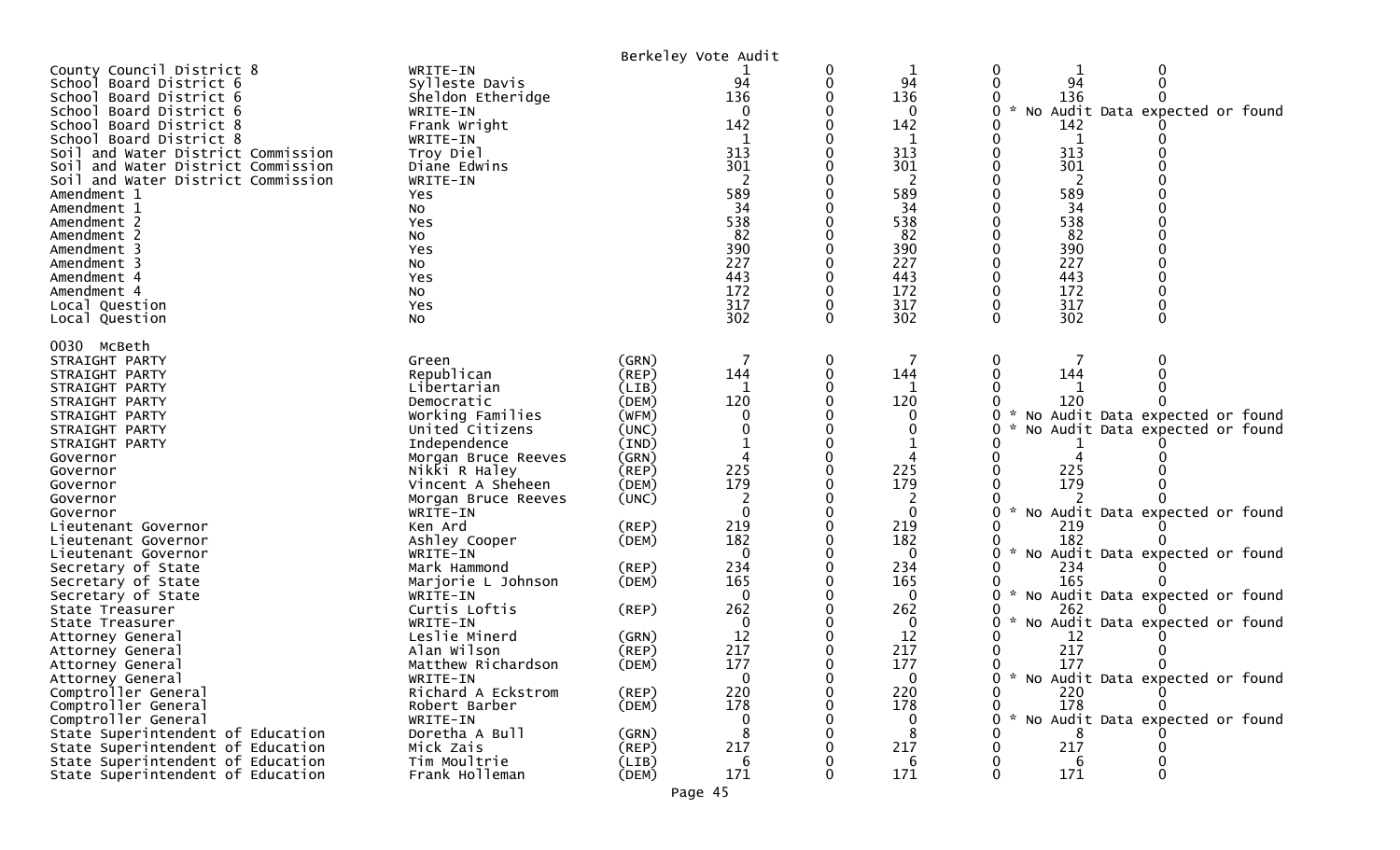| Berkeley Vote Audit<br>6<br>State Superintendent of Education<br>0<br>Tony Fayyazi<br>(IND)<br>0<br>$\Omega$<br>$\Omega$<br>State Superintendent of Education<br>WRITE-IN<br>266<br>266<br>Adjutant General<br>Bob Livingston<br>(REP)<br>0<br>266<br>$\mathbf{0}$<br>* No Audit Data expected or found<br>WRITE-IN<br>$\Omega$<br>Adjutant General<br>232<br>232<br>Commissioner of Agriculture<br>Hugh Weathers<br>(REP)<br>232<br>167<br>167<br>Commissioner of Agriculture<br>Tom E Elliott<br>167<br>(DEM)<br>Commissioner of Agriculture<br>$\mathbf{0}$<br>$\mathbf 0$<br>No Audit Data expected or found<br>WRITE-IN<br>0<br>34<br>34<br>Tom Clements<br>34<br>(GRN)<br>U.S. Senate<br>242<br>242<br>242<br>Jim DeMint<br>(REP)<br>U.S. Senate<br>127<br>127<br>127<br>(DEM)<br>Alvin M Greene<br>U.S. Senate<br>1<br>U.S. Senate<br>WRITE-IN<br>-1 |
|-------------------------------------------------------------------------------------------------------------------------------------------------------------------------------------------------------------------------------------------------------------------------------------------------------------------------------------------------------------------------------------------------------------------------------------------------------------------------------------------------------------------------------------------------------------------------------------------------------------------------------------------------------------------------------------------------------------------------------------------------------------------------------------------------------------------------------------------------------------|
|                                                                                                                                                                                                                                                                                                                                                                                                                                                                                                                                                                                                                                                                                                                                                                                                                                                             |
|                                                                                                                                                                                                                                                                                                                                                                                                                                                                                                                                                                                                                                                                                                                                                                                                                                                             |
|                                                                                                                                                                                                                                                                                                                                                                                                                                                                                                                                                                                                                                                                                                                                                                                                                                                             |
|                                                                                                                                                                                                                                                                                                                                                                                                                                                                                                                                                                                                                                                                                                                                                                                                                                                             |
|                                                                                                                                                                                                                                                                                                                                                                                                                                                                                                                                                                                                                                                                                                                                                                                                                                                             |
|                                                                                                                                                                                                                                                                                                                                                                                                                                                                                                                                                                                                                                                                                                                                                                                                                                                             |
|                                                                                                                                                                                                                                                                                                                                                                                                                                                                                                                                                                                                                                                                                                                                                                                                                                                             |
|                                                                                                                                                                                                                                                                                                                                                                                                                                                                                                                                                                                                                                                                                                                                                                                                                                                             |
|                                                                                                                                                                                                                                                                                                                                                                                                                                                                                                                                                                                                                                                                                                                                                                                                                                                             |
|                                                                                                                                                                                                                                                                                                                                                                                                                                                                                                                                                                                                                                                                                                                                                                                                                                                             |
| U.S. House of Rep. District 6<br>Nammu Y Muhammad<br>(GRN)                                                                                                                                                                                                                                                                                                                                                                                                                                                                                                                                                                                                                                                                                                                                                                                                  |
| 230<br>230<br>230<br>(REP)<br>U.S. House of Rep. District 6<br>Jim Pratt                                                                                                                                                                                                                                                                                                                                                                                                                                                                                                                                                                                                                                                                                                                                                                                    |
| 171<br>171<br>171<br>U.S. House of Rep. District 6<br>James E Jim Clyburn<br>(DEM)                                                                                                                                                                                                                                                                                                                                                                                                                                                                                                                                                                                                                                                                                                                                                                          |
| U.S. House of Rep. District 6<br>$\mathbf{0}$<br>$\mathbf 0$<br>No Audit Data expected or found<br>WRITE-IN                                                                                                                                                                                                                                                                                                                                                                                                                                                                                                                                                                                                                                                                                                                                                 |
| 52<br>52<br>State House of Rep Dist 100<br>C David Umphlett Jr<br>(REP)<br>52                                                                                                                                                                                                                                                                                                                                                                                                                                                                                                                                                                                                                                                                                                                                                                               |
| $\Omega$<br>$\mathbf{0}$<br>$\mathcal{H}$<br>No Audit Data expected or found<br>State House of Rep Dist 100<br>WRITE-IN                                                                                                                                                                                                                                                                                                                                                                                                                                                                                                                                                                                                                                                                                                                                     |
| 184<br>Joseph J Caplinger Jr<br>184<br>State House of Rep Dist 102<br>(REP)<br>184                                                                                                                                                                                                                                                                                                                                                                                                                                                                                                                                                                                                                                                                                                                                                                          |
| 141<br>State House of Rep Dist 102<br>141<br>141<br>Joe H Jefferson Jr<br>(DEM)                                                                                                                                                                                                                                                                                                                                                                                                                                                                                                                                                                                                                                                                                                                                                                             |
| No Audit Data expected or found<br>State House of Rep Dist 102<br>WRITE-IN<br>0<br>0                                                                                                                                                                                                                                                                                                                                                                                                                                                                                                                                                                                                                                                                                                                                                                        |
| 272<br>272<br>(REP)<br>Dan Davis<br>272<br>County Supervisor                                                                                                                                                                                                                                                                                                                                                                                                                                                                                                                                                                                                                                                                                                                                                                                                |
| County Supervisor<br>WRITE-IN<br>4<br>4                                                                                                                                                                                                                                                                                                                                                                                                                                                                                                                                                                                                                                                                                                                                                                                                                     |
| 283<br>283<br>Sheriff<br>$($ REP $)$<br>283<br>Wayne Dewitt                                                                                                                                                                                                                                                                                                                                                                                                                                                                                                                                                                                                                                                                                                                                                                                                 |
| $\sim$<br>Sheriff<br>0<br>0<br>No Audit Data expected or found<br>WRITE-IN                                                                                                                                                                                                                                                                                                                                                                                                                                                                                                                                                                                                                                                                                                                                                                                  |
| 278<br>278<br>Keith Kornahrens<br>278<br>Probate Judge<br>(REP)                                                                                                                                                                                                                                                                                                                                                                                                                                                                                                                                                                                                                                                                                                                                                                                             |
| No Audit Data expected or found<br>Probate Judge<br>WRITE-IN<br>0<br>$\Omega$                                                                                                                                                                                                                                                                                                                                                                                                                                                                                                                                                                                                                                                                                                                                                                               |
| 283<br>283<br>Clerk of Court<br>(REP)<br>283<br>Mary P Brown<br>$\Omega$<br>$\mathcal{H}$                                                                                                                                                                                                                                                                                                                                                                                                                                                                                                                                                                                                                                                                                                                                                                   |
| No Audit Data expected or found<br>Clerk of Court<br>$\mathbf{0}$<br>WRITE-IN<br>282<br>282<br>$($ REP $)$<br>282<br>Bill Salisbury<br>Coroner                                                                                                                                                                                                                                                                                                                                                                                                                                                                                                                                                                                                                                                                                                              |
| Coroner<br>1<br>WRITE-IN                                                                                                                                                                                                                                                                                                                                                                                                                                                                                                                                                                                                                                                                                                                                                                                                                                    |
| 280<br>280<br>Register of Deeds<br>280<br>Cindy B Forte<br>(REP)                                                                                                                                                                                                                                                                                                                                                                                                                                                                                                                                                                                                                                                                                                                                                                                            |
| Register of Deeds<br>$\mathcal{H}$<br>No Audit Data expected or found<br>0<br>0<br>WRITE-IN                                                                                                                                                                                                                                                                                                                                                                                                                                                                                                                                                                                                                                                                                                                                                                 |
| 49<br>Jack H Schurlknight<br>49<br>(REP)<br>County Council District 6                                                                                                                                                                                                                                                                                                                                                                                                                                                                                                                                                                                                                                                                                                                                                                                       |
| $\mathbf{0}$<br>$\Omega$<br>$\mathcal{H}$<br>No Audit Data expected or found<br>County Council District 6<br>WRITE-IN                                                                                                                                                                                                                                                                                                                                                                                                                                                                                                                                                                                                                                                                                                                                       |
| 236<br>(DEM)<br>236<br>County Council District 8<br>Steve Davis<br>236                                                                                                                                                                                                                                                                                                                                                                                                                                                                                                                                                                                                                                                                                                                                                                                      |
| $\sim$<br>No Audit Data expected or found<br>$\Omega$<br>$\Omega$<br>County Council District 8<br>WRITE-IN                                                                                                                                                                                                                                                                                                                                                                                                                                                                                                                                                                                                                                                                                                                                                  |
| 17<br>17<br>Sylleste Davis<br>School Board District 6<br>17                                                                                                                                                                                                                                                                                                                                                                                                                                                                                                                                                                                                                                                                                                                                                                                                 |
| 22<br>22<br>School Board District 6<br>Sheldon Etheridge<br>22                                                                                                                                                                                                                                                                                                                                                                                                                                                                                                                                                                                                                                                                                                                                                                                              |
| No Audit Data expected or found<br>$\Omega$<br>$\Omega$<br>Schoo <sub>1</sub><br>Board District 6<br>WRITE-IN                                                                                                                                                                                                                                                                                                                                                                                                                                                                                                                                                                                                                                                                                                                                               |
| 131<br>131<br>Frank Wright<br>131<br>School Board District 8                                                                                                                                                                                                                                                                                                                                                                                                                                                                                                                                                                                                                                                                                                                                                                                                |
| $\mathcal{H}$<br>No Audit Data expected or found<br>School Board District 8<br>WRITE-IN<br>$\Omega$<br>0                                                                                                                                                                                                                                                                                                                                                                                                                                                                                                                                                                                                                                                                                                                                                    |
| 131<br>131<br>Soil and Water District Commission<br>Troy Diel<br>131                                                                                                                                                                                                                                                                                                                                                                                                                                                                                                                                                                                                                                                                                                                                                                                        |
| 144<br>144<br>144<br>Soil and Water District Commission<br>Diane Edwins                                                                                                                                                                                                                                                                                                                                                                                                                                                                                                                                                                                                                                                                                                                                                                                     |
| 0 * No Audit Data expected or found<br>$\Omega$<br>Soil and Water District Commission<br>WRITE-IN<br>0                                                                                                                                                                                                                                                                                                                                                                                                                                                                                                                                                                                                                                                                                                                                                      |
| 348<br>348<br>348<br>0<br>Amendment 1<br>0<br>Yes                                                                                                                                                                                                                                                                                                                                                                                                                                                                                                                                                                                                                                                                                                                                                                                                           |
| 31<br>31<br>31<br>Amendment 1<br>No<br>325<br>325<br>325<br>Amendment 2                                                                                                                                                                                                                                                                                                                                                                                                                                                                                                                                                                                                                                                                                                                                                                                     |
| Yes<br>54<br>54<br>54<br>Amendment 2                                                                                                                                                                                                                                                                                                                                                                                                                                                                                                                                                                                                                                                                                                                                                                                                                        |
| No<br>240<br>240<br>240<br>Amendment 3<br>Yes                                                                                                                                                                                                                                                                                                                                                                                                                                                                                                                                                                                                                                                                                                                                                                                                               |
| 123<br>Amendment 3<br>123<br>123<br>No                                                                                                                                                                                                                                                                                                                                                                                                                                                                                                                                                                                                                                                                                                                                                                                                                      |
| 276<br>276<br>276<br>Amendment 4<br>Yes<br>0                                                                                                                                                                                                                                                                                                                                                                                                                                                                                                                                                                                                                                                                                                                                                                                                                |
| 92<br>92<br>92<br>$\Omega$<br>Amendment 4<br>No                                                                                                                                                                                                                                                                                                                                                                                                                                                                                                                                                                                                                                                                                                                                                                                                             |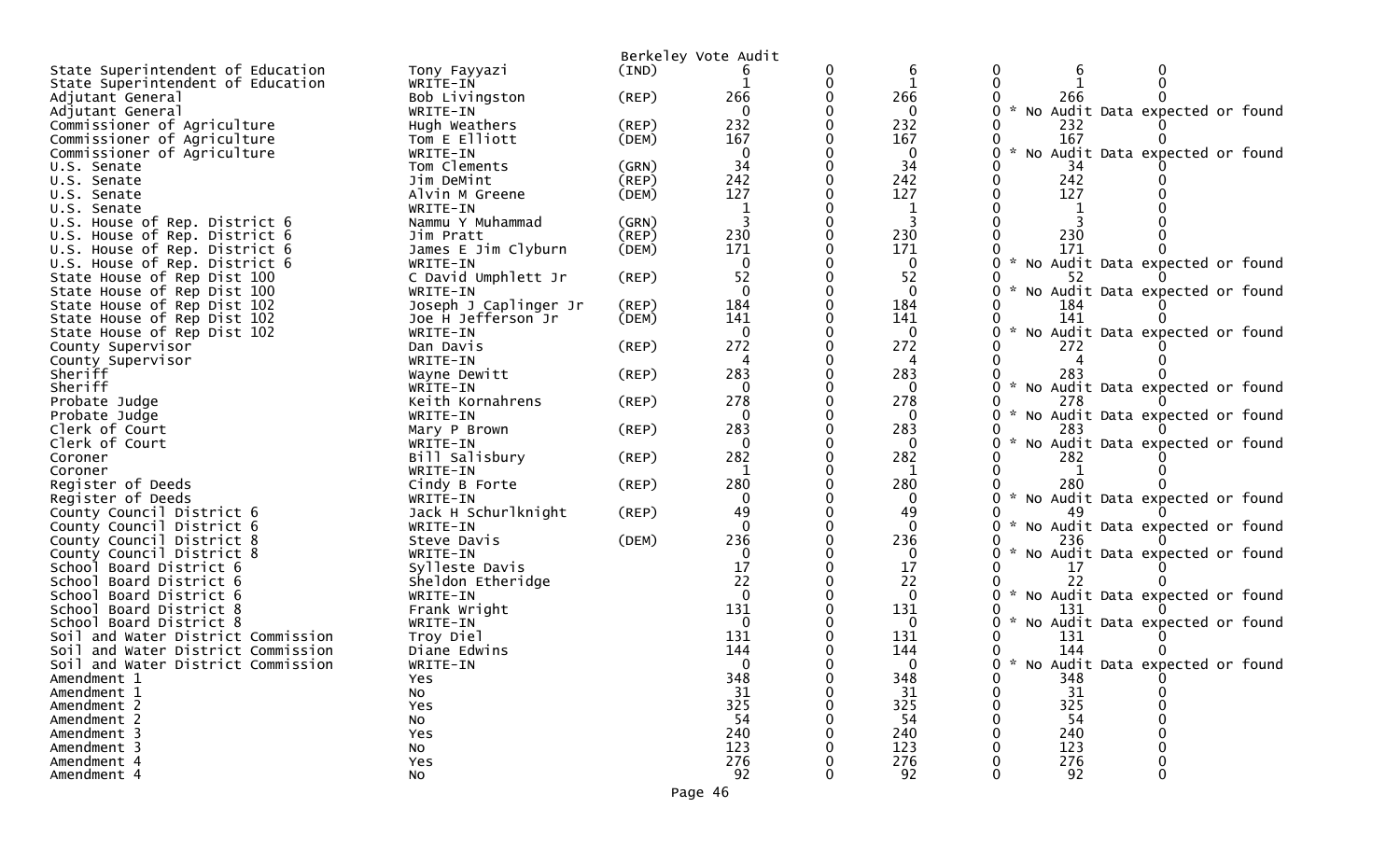|                                            |                              | Berkeley Vote Audit  |                 |              |                     |                    |            |                                 |  |
|--------------------------------------------|------------------------------|----------------------|-----------------|--------------|---------------------|--------------------|------------|---------------------------------|--|
| Local Question                             | Yes                          |                      | 253             | 0            | 253                 | 0                  | 253        | 0                               |  |
| Local Question                             | No                           |                      | 119             | $\mathbf{0}$ | 119                 | $\mathbf{0}$       | 119        | $\mathbf{0}$                    |  |
| 0031 Moncks Corner 1                       |                              |                      | -5              |              |                     |                    |            | 0                               |  |
| STRAIGHT PARTY<br>STRAIGHT PARTY           | Green<br>Republican          | (GRN)<br>(REP)       | 163             | 0<br>0       | 163                 | 0<br>0             | 163        | U                               |  |
| STRAIGHT PARTY                             | Libertarian                  | (LIB)                |                 |              |                     |                    |            |                                 |  |
| STRAIGHT PARTY                             | Democratic                   | (DEM)                | 142             |              | 142                 | 0                  | 142        |                                 |  |
| STRAIGHT PARTY                             | Working Families             | (WFM)                |                 |              |                     |                    |            |                                 |  |
| STRAIGHT PARTY                             | United Citizens              | (UNC)                |                 |              |                     |                    |            |                                 |  |
| STRAIGHT PARTY                             | Independence                 | (IND)                |                 |              |                     |                    |            |                                 |  |
| Governor                                   | Morgan Bruce Reeves          | (GRN)                | 10              |              | 10                  |                    | 10         |                                 |  |
| Governor                                   | Nikki R Haley                | (REP)                | 343             |              | 343                 |                    | 343        |                                 |  |
| Governor                                   | Vincent A Sheheen            | (DEM)                | 287             |              | 287                 |                    | 287        |                                 |  |
| Governor                                   | Morgan Bruce Reeves          | (UNC)                | 6               |              | 6                   |                    |            |                                 |  |
| Governor                                   | WRITE-IN                     |                      | $\Omega$<br>342 |              | $\mathbf{0}$<br>342 | 0                  | No         | Audit Data expected or found    |  |
| Lieutenant Governor                        | Ken Ard                      | (REP)<br>(DEM)       | 285             |              | 285                 |                    | 342<br>285 |                                 |  |
| Lieutenant Governor<br>Lieutenant Governor | Ashley Cooper<br>WRITE-IN    |                      | $\mathbf{1}$    |              | $\mathbf{1}$        |                    | -1         |                                 |  |
| Secretary of State                         | Mark Hammond                 | $($ REP $)$          | 385             |              | 385                 |                    | 385        |                                 |  |
| Secretary of State                         | Marjorie L Johnson           | (DEM)                | 242             |              | 242                 |                    | 242        |                                 |  |
| Secretary of State                         | WRITE-IN                     |                      | 0               |              | 0                   | $\sim$<br>0        | <b>NO</b>  | Audit Data expected or found    |  |
| State Treasurer                            | Curtis Loftis                | (REP)                | 429             |              | 429                 |                    | 429        |                                 |  |
| State Treasurer                            | WRITE-IN                     |                      |                 |              |                     |                    |            |                                 |  |
| Attorney General                           | Leslie Minerd                | (GRN)                | 18              |              | 18                  |                    | 18         |                                 |  |
| Attorney General                           | Alan Wilson                  | $($ REP $)$          | 354             |              | 354                 |                    | 354        |                                 |  |
| Attorney General                           | Matthew Richardson           | (DEM)                | 262             |              | 262                 |                    | 262        |                                 |  |
| Attorney General                           | WRITE-IN                     |                      | $\Omega$        |              | $\mathbf{0}$        | 0                  | <b>NO</b>  | Audit Data expected or found    |  |
| Comptroller General                        | Richard A Eckstrom           | (REP)                | 357             |              | 357                 |                    | 357        |                                 |  |
| Comptroller General<br>Comptroller General | Robert Barber                | (DEM)                | 271<br>$\Omega$ |              | 271<br>$\mathbf{0}$ | $\sim$<br>0        | 271        | No Audit Data expected or found |  |
| State Superintendent of Education          | WRITE-IN<br>Doretha A Bull   | (GRN)                | 11              |              | 11                  |                    | 11         |                                 |  |
| State Superintendent of Education          | Mick Zais                    | (REP)                | 338             |              | 338                 |                    | 338        |                                 |  |
| State Superintendent of Education          | Tim Moultrie                 | (LIB)                | 15              |              | 15                  |                    | 15         |                                 |  |
| State Superintendent of Education          | Frank Holleman               | (DEM)                | 259             |              | 259                 |                    | 259        |                                 |  |
| State Superintendent of Education          | Tony Fayyazi                 | (IND)                | 6               |              | 6                   |                    |            |                                 |  |
| State Superintendent of Education          | WRITE-IN                     |                      | $\Omega$        |              | $\mathbf{0}$        | 0<br>$\mathcal{H}$ |            | No Audit Data expected or found |  |
| Adjutant General                           | Bob Livingston               | $($ REP $)$          | 433             |              | 433                 |                    | 433        |                                 |  |
| Adjutant General                           | WRITE-IN                     |                      | $\Omega$        |              | 0                   | 0                  |            | No Audit Data expected or found |  |
| Commissioner of Agriculture                | Hugh Weathers                | $($ REP $)$          | 385             |              | 385                 | 0                  | 385        |                                 |  |
| Commissioner of Agriculture                | Tom E Elliott                | (DEM)                | 243             |              | 243                 |                    | 243        |                                 |  |
| Commissioner of Agriculture                | WRITE-IN                     |                      | 0               |              | 0                   | $\sim$<br>0        |            | No Audit Data expected or found |  |
| U.S. Senate                                | Tom Clements                 | (GRN)                | 55              |              | 55                  | 0                  | 55         |                                 |  |
| U.S. Senate                                | Jim DeMint<br>Alvin M Greene | $($ REP $)$<br>(DEM) | 395<br>170      | 0            | 395<br>170          | 0<br>0             | 395<br>170 | $\overline{0}$<br>0             |  |
| U.S. Senate<br>U.S. Senate                 | WRITE-IN                     |                      | -5              |              | 5                   |                    | -5         |                                 |  |
| U.S. House of Rep. District 1              | Robert Dobbs                 | (GRN)                | 11              |              | 11                  |                    | 11         |                                 |  |
| U.S. House of Rep. District 1              | Tim Scott                    | (REP)                | 398             |              | 398                 |                    | 398        |                                 |  |
| U.S. House of Rep. District 1              | Keith Blandford              | (LIB)                | 4               |              | 4                   |                    | 4          |                                 |  |
| U.S. House of Rep. District 1              | Ben Frasier                  | (DEM)                | 204             |              | 204                 |                    | 204        |                                 |  |
| U.S. House of Rep. District 1              | Rob Groce                    | (WFM)                | 6               |              | 6                   |                    | 6          |                                 |  |
| U.S. House of Rep. District 1              | M E Mac McCullough           | (UNC)                | 5.              |              | 5                   |                    | 5.         | 0                               |  |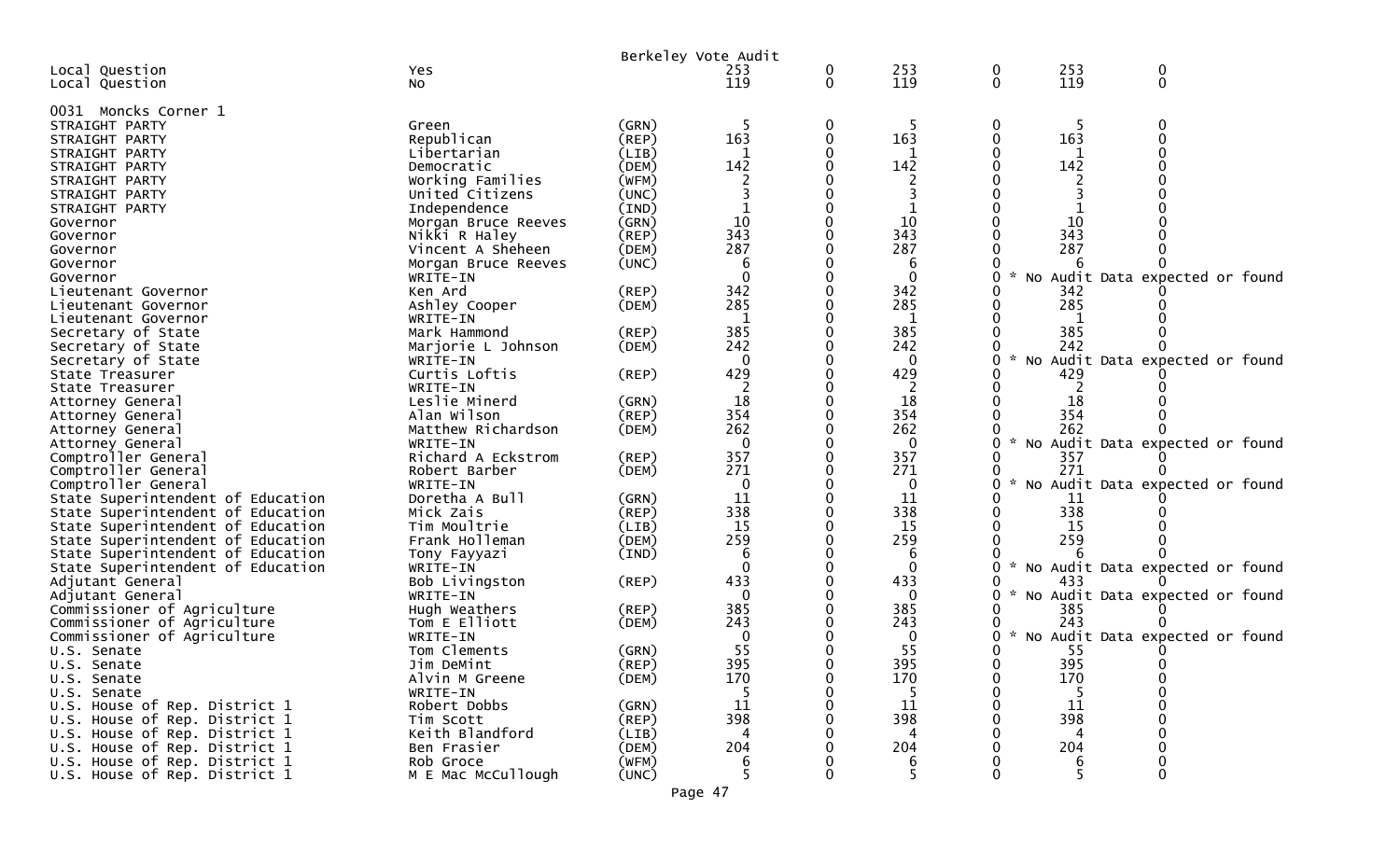|                                                               |                           |             | Berkeley Vote Audit |          |              |          |        |          |                                   |  |
|---------------------------------------------------------------|---------------------------|-------------|---------------------|----------|--------------|----------|--------|----------|-----------------------------------|--|
| U.S. House of Rep. District 1                                 | Jimmy Wood                | (IND)       |                     | 0        |              |          |        |          |                                   |  |
| U.S. House of Rep. District 1                                 | WRITE-IN                  |             | 0                   | 0        | $\mathbf{0}$ | 0        |        |          | * No Audit Data expected or found |  |
| State House of Rep Dist 100                                   | C David Umphlett Jr       | (REP)       | 457                 |          | 457          |          |        | 457      |                                   |  |
| State House of Rep Dist 100                                   | WRITE-IN                  |             | $\mathbf 0$         |          | 0            | 0        | W.     |          | No Audit Data expected or found   |  |
| County Supervisor                                             | Dan Davis                 | (REP)       | 448                 |          | 448          |          |        | 448      |                                   |  |
| County Supervisor                                             | WRITE-IN                  |             | 8                   |          | 8            |          |        | 8        |                                   |  |
| Sheriff                                                       | Wayne Dewitt              | (REP)       | 475                 |          | 475          |          |        | 475      |                                   |  |
| Sheriff                                                       | WRITE-IN                  |             |                     |          | 1            |          |        | 1        |                                   |  |
| Probate Judge                                                 | Keith Kornahrens          | (REP)       | 448                 |          | 448          |          |        | 448      |                                   |  |
| Probate Judge                                                 | WRITE-IN                  |             |                     |          | 1            |          |        |          |                                   |  |
| Clerk of Court                                                | Mary P Brown              | (REP)       | 467                 |          | 467          |          |        | 467      |                                   |  |
| Clerk of Court                                                | WRITE-IN                  |             | 2                   |          | 2            |          |        | 2        |                                   |  |
| Coroner                                                       | Bill Salisbury            | (REP)       | 454                 |          | 454          |          |        | 454      |                                   |  |
| Coroner                                                       | WRITE-IN                  |             | -5                  |          | -5           |          |        | 5        |                                   |  |
| Register of Deeds                                             | Cindy B Forte             | (REP)       | 444                 |          | 444          |          |        | 444      |                                   |  |
| Register of Deeds                                             | WRITE-IN                  |             | 2                   |          | 2            |          |        | 2        |                                   |  |
| County Council District 6                                     | Jack H Schurlknight       | (REP)       | 314                 |          | 314          |          |        | 314      |                                   |  |
| County Council District 6                                     | WRITE-IN                  |             | 2                   |          | 2            |          |        | 2        |                                   |  |
| County Council District 8                                     | Steve Davis               | (DEM)       | 221                 |          | 221          |          |        | 221      |                                   |  |
| County Council District 8                                     | WRITE-IN                  |             | 2                   |          | 2            |          |        | 2        |                                   |  |
| School Board District 6                                       | Sylleste Davis            |             | 119                 |          | 119          |          |        | 119      |                                   |  |
| School Board District 6                                       | Sheldon Etheridge         |             | 161                 |          | 161          |          | $\sim$ | 161      |                                   |  |
| Board District 6<br>School                                    | WRITE-IN                  |             | $\mathbf 0$<br>97   |          | $\mathbf 0$  |          |        |          | No Audit Data expected or found   |  |
| School Board District 8                                       | Frank Wright              |             |                     |          | 97           |          |        | 97       |                                   |  |
| School Board District 8<br>Soil and Water District Commission | WRITE-IN                  |             | 279                 |          | 2<br>279     |          |        | 2<br>279 |                                   |  |
| Soil and Water District Commission                            | Troy Diel<br>Diane Edwins |             | 270                 |          | 270          |          |        | 270      |                                   |  |
| Soil and Water District Commission                            | WRITE-IN                  |             |                     |          |              |          |        |          |                                   |  |
| Amendment 1                                                   | Yes                       |             | 570                 |          | 570          |          |        | 570      |                                   |  |
| Amendment 1                                                   | No                        |             | 57                  |          | 57           |          |        | 57       |                                   |  |
| Amendment 2                                                   | Yes                       |             | 533                 |          | 533          |          |        | 533      |                                   |  |
| Amendment 2                                                   | No                        |             | 81                  |          | 81           |          |        | 81       |                                   |  |
| Amendment 3                                                   | Yes                       |             | 430                 |          | 430          |          |        | 430      |                                   |  |
| Amendment 3                                                   | No                        |             | 169                 |          | 169          |          |        | 169      |                                   |  |
| Amendment 4                                                   | Yes                       |             | 444                 |          | 444          |          |        | 444      |                                   |  |
| Amendment 4                                                   | No                        |             | 164                 |          | 164          |          |        | 164      |                                   |  |
| Local Question                                                | Yes                       |             | 379                 |          | 379          |          |        | 379      |                                   |  |
| Local Question                                                | No                        |             | 232                 | $\Omega$ | 232          | $\Omega$ |        | 232      | $\Omega$                          |  |
|                                                               |                           |             |                     |          |              |          |        |          |                                   |  |
| 0032<br>Moncks Corner 2                                       |                           |             |                     |          |              |          |        |          |                                   |  |
| STRAIGHT PARTY                                                | Green                     | (GRN)       | 4                   | 0        |              |          |        |          | 0                                 |  |
| STRAIGHT PARTY                                                | Republican                | $($ REP $)$ | 138                 |          | 138          |          |        | 138      |                                   |  |
| STRAIGHT PARTY                                                | Libertarian               | (LIB)       | 1                   |          |              |          |        | 1        |                                   |  |
| STRAIGHT PARTY                                                | Democratic                | (DEM)       | 220                 |          | 220          |          |        | 220      |                                   |  |
| STRAIGHT PARTY                                                | Working Families          | (WFM)       |                     |          |              |          |        |          |                                   |  |
| STRAIGHT PARTY                                                | United Citizens           | (UNC)       |                     |          |              |          |        |          |                                   |  |
| STRAIGHT PARTY                                                | Independence              | (IND)       | 4                   |          |              |          |        |          |                                   |  |
| Governor                                                      | Morgan Bruce Reeves       | (GRN)       | 8                   |          |              |          |        |          |                                   |  |
| Governor                                                      | Nikki R Haley             | (REP)       | 266                 |          | 266          |          |        | 266      |                                   |  |
| Governor                                                      | Vincent A Sheheen         | (DEM)       | 326                 |          | 326          |          |        | 326      |                                   |  |
| Governor                                                      | Morgan Bruce Reeves       | (UNC)       |                     |          |              |          |        |          |                                   |  |
| Governor                                                      | WRITE-IN                  |             | $\mathbf{0}$        | 0        | $\mathbf{0}$ |          |        |          | * No Audit Data expected or found |  |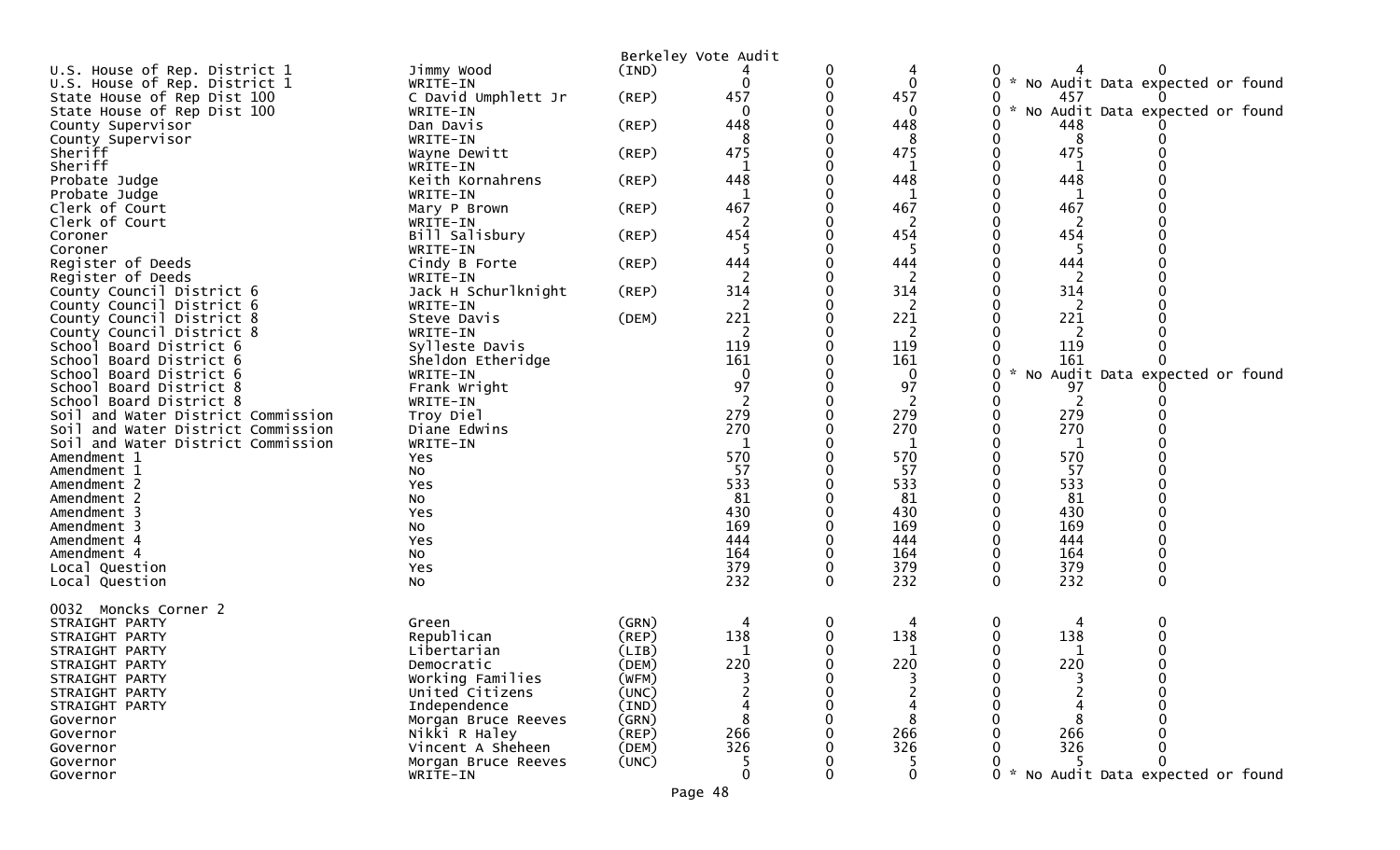| Ken Ard<br>$($ REP $)$<br>267<br>0<br>Lieutenant Governor<br>0<br>(DEM)<br>330<br>330<br>330<br>Ashley Cooper<br>Lieutenant Governor<br>$\mathbf 0$<br>$\mathbf{0}$<br>* No Audit Data expected or found<br>WRITE-IN<br>Lieutenant Governor<br>297<br>297<br>$($ REP $)$<br>Mark Hammond<br>Secretary of State<br>297<br>295<br>295<br>295<br>(DEM)<br>Secretary of State<br>Marjorie L Johnson<br>No Audit Data expected or found<br>$\mathbf 0$<br>Secretary of State<br>WRITE-IN<br>0<br>361<br>361<br>Curtis Loftis<br>$($ REP $)$<br>361<br>State Treasurer<br>2<br>WRITE-IN<br>State Treasurer<br>12<br>12<br>12<br>Leslie Minerd<br>(GRN)<br>Attorney General<br>282<br>282<br>282<br>(REP)<br>Alan Wilson<br>Attorney General<br>307<br>307<br>307<br>Matthew Richardson<br>(DEM)<br>Attorney General<br>$\Omega$<br>No Audit Data expected or found<br>Attorney General<br>WRITE-IN<br>0<br>279<br>279<br>Richard A Eckstrom<br>(REP)<br>279<br>Comptroller General<br>322<br>322<br>322<br>Robert Barber<br>(DEM)<br>Comptroller General<br>Comptroller General<br>No Audit Data expected or found<br>WRITE-IN<br>Doretha A Bull<br>(GRN)<br>State Superintendent of Education<br>257<br>257<br>257<br>State Superintendent of Education<br>Mick Zais<br>(REP)<br>13<br>State Superintendent of Education<br>Tim Moultrie<br>13<br>13<br>(LIB)<br>315<br>315<br>315<br>State Superintendent of Education<br>Frank Holleman<br>(DEM)<br>10<br>10<br>10<br>State Superintendent of Education<br>(IND)<br>Tony Fayyazi<br>$\sim$<br>State Superintendent of Education<br>$\Omega$<br>Audit Data expected or found<br>WRITE-IN<br>$\Omega$<br>NO<br>361<br>361<br>Bob Livingston<br>(REP)<br>361<br>Adjutant General<br>2<br>2<br>2<br>Adjutant General<br>WRITE-IN<br>298<br>298<br>298<br>Commissioner of Agriculture<br>Hugh Weathers<br>$($ REP $)$<br>300<br>300<br>300<br>Commissioner of Agriculture<br>Tom E Elliott<br>(DEM)<br>Commissioner of Agriculture<br>WRITE-IN<br>43<br>43<br>43<br>Tom Clements<br>(GRN)<br>U.S. Senate<br>308<br>308<br>308<br>Jim DeMint<br>(REP)<br>U.S. Senate<br>240<br>240<br>240<br>Alvin M Greene<br>(DEM)<br>U.S. Senate<br>WRITE-IN<br>U.S. Senate<br>U.S. House of Rep. District 1<br>Robert Dobbs<br>(GRN)<br>296<br>296<br>296<br>(REP)<br>U.S. House of Rep. District 1<br>Tim Scott<br>Keith Blandford<br>(LIB)<br>U.S. House of Rep. District 1<br>278<br>278<br>278<br>U.S. House of Rep. District 1<br>Ben Frasier<br>(DEM)<br>(WFM)<br>U.S. House of Rep. District 1<br>Rob Groce<br>M E Mac McCullough<br>U.S. House of Rep. District 1<br>(UNC)<br>U.S. House of Rep. District 1<br>Jimmy Wood<br>(IND)<br>No Audit Data expected or found<br>U.S. House of Rep. District 1<br>WRITE-IN<br>204<br>C David Umphlett Jr<br>204<br>(REP)<br>204<br>State House of Rep Dist 100<br>1<br>State House of Rep Dist 100<br>WRITE-IN<br>1<br>125<br>125<br>125<br>State House of Rep Dist 102<br>Joseph J Caplinger Jr<br>$($ REP $)$<br>183<br>183<br>183<br>State House of Rep Dist 102<br>Joe H Jefferson Jr<br>(DEM)<br>Audit Data expected or found<br>$*$ No<br>State House of Rep Dist 102<br>$\Omega$<br>0<br>WRITE-IN<br>382<br>382<br>382<br>$($ REP $)$<br>Dan Davis<br>County Supervisor<br>County Supervisor<br>WRITE-IN<br>6<br>0<br>b<br>b<br>396<br>396<br>396<br>Sheriff<br>$($ REP $)$<br>Wayne Dewitt<br>Sheriff<br>WRITE-IN<br>389<br>389<br>389<br>Probate Judge<br>Keith Kornahrens<br>$($ REP $)$<br>Probate Judge<br>-1<br>1<br>1<br>WRITE-IN<br>Clerk of Court<br>$($ REP $)$<br>408<br>408<br>408<br>Mary P Brown<br>Clerk of Court<br>WRITE-IN<br>Δ<br>4<br>4<br>405<br>405<br>405<br>Bill Salisbury<br>$($ REP $)$<br>0<br>Coroner<br>0<br>Page 49 |  | Berkeley Vote Audit |     |     |
|-------------------------------------------------------------------------------------------------------------------------------------------------------------------------------------------------------------------------------------------------------------------------------------------------------------------------------------------------------------------------------------------------------------------------------------------------------------------------------------------------------------------------------------------------------------------------------------------------------------------------------------------------------------------------------------------------------------------------------------------------------------------------------------------------------------------------------------------------------------------------------------------------------------------------------------------------------------------------------------------------------------------------------------------------------------------------------------------------------------------------------------------------------------------------------------------------------------------------------------------------------------------------------------------------------------------------------------------------------------------------------------------------------------------------------------------------------------------------------------------------------------------------------------------------------------------------------------------------------------------------------------------------------------------------------------------------------------------------------------------------------------------------------------------------------------------------------------------------------------------------------------------------------------------------------------------------------------------------------------------------------------------------------------------------------------------------------------------------------------------------------------------------------------------------------------------------------------------------------------------------------------------------------------------------------------------------------------------------------------------------------------------------------------------------------------------------------------------------------------------------------------------------------------------------------------------------------------------------------------------------------------------------------------------------------------------------------------------------------------------------------------------------------------------------------------------------------------------------------------------------------------------------------------------------------------------------------------------------------------------------------------------------------------------------------------------------------------------------------------------------------------------------------------------------------------------------------------------------------------------------------------------------------------------------------------------------------------------------------------------------------------------------------------------------------------------------------------------------------------------------------------------------------------------------------------------------------------------------------------------------------------------------------------------------------------------------------------------------------------|--|---------------------|-----|-----|
|                                                                                                                                                                                                                                                                                                                                                                                                                                                                                                                                                                                                                                                                                                                                                                                                                                                                                                                                                                                                                                                                                                                                                                                                                                                                                                                                                                                                                                                                                                                                                                                                                                                                                                                                                                                                                                                                                                                                                                                                                                                                                                                                                                                                                                                                                                                                                                                                                                                                                                                                                                                                                                                                                                                                                                                                                                                                                                                                                                                                                                                                                                                                                                                                                                                                                                                                                                                                                                                                                                                                                                                                                                                                                                                                     |  |                     | 267 | 267 |
|                                                                                                                                                                                                                                                                                                                                                                                                                                                                                                                                                                                                                                                                                                                                                                                                                                                                                                                                                                                                                                                                                                                                                                                                                                                                                                                                                                                                                                                                                                                                                                                                                                                                                                                                                                                                                                                                                                                                                                                                                                                                                                                                                                                                                                                                                                                                                                                                                                                                                                                                                                                                                                                                                                                                                                                                                                                                                                                                                                                                                                                                                                                                                                                                                                                                                                                                                                                                                                                                                                                                                                                                                                                                                                                                     |  |                     |     |     |
|                                                                                                                                                                                                                                                                                                                                                                                                                                                                                                                                                                                                                                                                                                                                                                                                                                                                                                                                                                                                                                                                                                                                                                                                                                                                                                                                                                                                                                                                                                                                                                                                                                                                                                                                                                                                                                                                                                                                                                                                                                                                                                                                                                                                                                                                                                                                                                                                                                                                                                                                                                                                                                                                                                                                                                                                                                                                                                                                                                                                                                                                                                                                                                                                                                                                                                                                                                                                                                                                                                                                                                                                                                                                                                                                     |  |                     |     |     |
|                                                                                                                                                                                                                                                                                                                                                                                                                                                                                                                                                                                                                                                                                                                                                                                                                                                                                                                                                                                                                                                                                                                                                                                                                                                                                                                                                                                                                                                                                                                                                                                                                                                                                                                                                                                                                                                                                                                                                                                                                                                                                                                                                                                                                                                                                                                                                                                                                                                                                                                                                                                                                                                                                                                                                                                                                                                                                                                                                                                                                                                                                                                                                                                                                                                                                                                                                                                                                                                                                                                                                                                                                                                                                                                                     |  |                     |     |     |
|                                                                                                                                                                                                                                                                                                                                                                                                                                                                                                                                                                                                                                                                                                                                                                                                                                                                                                                                                                                                                                                                                                                                                                                                                                                                                                                                                                                                                                                                                                                                                                                                                                                                                                                                                                                                                                                                                                                                                                                                                                                                                                                                                                                                                                                                                                                                                                                                                                                                                                                                                                                                                                                                                                                                                                                                                                                                                                                                                                                                                                                                                                                                                                                                                                                                                                                                                                                                                                                                                                                                                                                                                                                                                                                                     |  |                     |     |     |
|                                                                                                                                                                                                                                                                                                                                                                                                                                                                                                                                                                                                                                                                                                                                                                                                                                                                                                                                                                                                                                                                                                                                                                                                                                                                                                                                                                                                                                                                                                                                                                                                                                                                                                                                                                                                                                                                                                                                                                                                                                                                                                                                                                                                                                                                                                                                                                                                                                                                                                                                                                                                                                                                                                                                                                                                                                                                                                                                                                                                                                                                                                                                                                                                                                                                                                                                                                                                                                                                                                                                                                                                                                                                                                                                     |  |                     |     |     |
|                                                                                                                                                                                                                                                                                                                                                                                                                                                                                                                                                                                                                                                                                                                                                                                                                                                                                                                                                                                                                                                                                                                                                                                                                                                                                                                                                                                                                                                                                                                                                                                                                                                                                                                                                                                                                                                                                                                                                                                                                                                                                                                                                                                                                                                                                                                                                                                                                                                                                                                                                                                                                                                                                                                                                                                                                                                                                                                                                                                                                                                                                                                                                                                                                                                                                                                                                                                                                                                                                                                                                                                                                                                                                                                                     |  |                     |     |     |
|                                                                                                                                                                                                                                                                                                                                                                                                                                                                                                                                                                                                                                                                                                                                                                                                                                                                                                                                                                                                                                                                                                                                                                                                                                                                                                                                                                                                                                                                                                                                                                                                                                                                                                                                                                                                                                                                                                                                                                                                                                                                                                                                                                                                                                                                                                                                                                                                                                                                                                                                                                                                                                                                                                                                                                                                                                                                                                                                                                                                                                                                                                                                                                                                                                                                                                                                                                                                                                                                                                                                                                                                                                                                                                                                     |  |                     |     |     |
|                                                                                                                                                                                                                                                                                                                                                                                                                                                                                                                                                                                                                                                                                                                                                                                                                                                                                                                                                                                                                                                                                                                                                                                                                                                                                                                                                                                                                                                                                                                                                                                                                                                                                                                                                                                                                                                                                                                                                                                                                                                                                                                                                                                                                                                                                                                                                                                                                                                                                                                                                                                                                                                                                                                                                                                                                                                                                                                                                                                                                                                                                                                                                                                                                                                                                                                                                                                                                                                                                                                                                                                                                                                                                                                                     |  |                     |     |     |
|                                                                                                                                                                                                                                                                                                                                                                                                                                                                                                                                                                                                                                                                                                                                                                                                                                                                                                                                                                                                                                                                                                                                                                                                                                                                                                                                                                                                                                                                                                                                                                                                                                                                                                                                                                                                                                                                                                                                                                                                                                                                                                                                                                                                                                                                                                                                                                                                                                                                                                                                                                                                                                                                                                                                                                                                                                                                                                                                                                                                                                                                                                                                                                                                                                                                                                                                                                                                                                                                                                                                                                                                                                                                                                                                     |  |                     |     |     |
|                                                                                                                                                                                                                                                                                                                                                                                                                                                                                                                                                                                                                                                                                                                                                                                                                                                                                                                                                                                                                                                                                                                                                                                                                                                                                                                                                                                                                                                                                                                                                                                                                                                                                                                                                                                                                                                                                                                                                                                                                                                                                                                                                                                                                                                                                                                                                                                                                                                                                                                                                                                                                                                                                                                                                                                                                                                                                                                                                                                                                                                                                                                                                                                                                                                                                                                                                                                                                                                                                                                                                                                                                                                                                                                                     |  |                     |     |     |
|                                                                                                                                                                                                                                                                                                                                                                                                                                                                                                                                                                                                                                                                                                                                                                                                                                                                                                                                                                                                                                                                                                                                                                                                                                                                                                                                                                                                                                                                                                                                                                                                                                                                                                                                                                                                                                                                                                                                                                                                                                                                                                                                                                                                                                                                                                                                                                                                                                                                                                                                                                                                                                                                                                                                                                                                                                                                                                                                                                                                                                                                                                                                                                                                                                                                                                                                                                                                                                                                                                                                                                                                                                                                                                                                     |  |                     |     |     |
|                                                                                                                                                                                                                                                                                                                                                                                                                                                                                                                                                                                                                                                                                                                                                                                                                                                                                                                                                                                                                                                                                                                                                                                                                                                                                                                                                                                                                                                                                                                                                                                                                                                                                                                                                                                                                                                                                                                                                                                                                                                                                                                                                                                                                                                                                                                                                                                                                                                                                                                                                                                                                                                                                                                                                                                                                                                                                                                                                                                                                                                                                                                                                                                                                                                                                                                                                                                                                                                                                                                                                                                                                                                                                                                                     |  |                     |     |     |
|                                                                                                                                                                                                                                                                                                                                                                                                                                                                                                                                                                                                                                                                                                                                                                                                                                                                                                                                                                                                                                                                                                                                                                                                                                                                                                                                                                                                                                                                                                                                                                                                                                                                                                                                                                                                                                                                                                                                                                                                                                                                                                                                                                                                                                                                                                                                                                                                                                                                                                                                                                                                                                                                                                                                                                                                                                                                                                                                                                                                                                                                                                                                                                                                                                                                                                                                                                                                                                                                                                                                                                                                                                                                                                                                     |  |                     |     |     |
|                                                                                                                                                                                                                                                                                                                                                                                                                                                                                                                                                                                                                                                                                                                                                                                                                                                                                                                                                                                                                                                                                                                                                                                                                                                                                                                                                                                                                                                                                                                                                                                                                                                                                                                                                                                                                                                                                                                                                                                                                                                                                                                                                                                                                                                                                                                                                                                                                                                                                                                                                                                                                                                                                                                                                                                                                                                                                                                                                                                                                                                                                                                                                                                                                                                                                                                                                                                                                                                                                                                                                                                                                                                                                                                                     |  |                     |     |     |
|                                                                                                                                                                                                                                                                                                                                                                                                                                                                                                                                                                                                                                                                                                                                                                                                                                                                                                                                                                                                                                                                                                                                                                                                                                                                                                                                                                                                                                                                                                                                                                                                                                                                                                                                                                                                                                                                                                                                                                                                                                                                                                                                                                                                                                                                                                                                                                                                                                                                                                                                                                                                                                                                                                                                                                                                                                                                                                                                                                                                                                                                                                                                                                                                                                                                                                                                                                                                                                                                                                                                                                                                                                                                                                                                     |  |                     |     |     |
|                                                                                                                                                                                                                                                                                                                                                                                                                                                                                                                                                                                                                                                                                                                                                                                                                                                                                                                                                                                                                                                                                                                                                                                                                                                                                                                                                                                                                                                                                                                                                                                                                                                                                                                                                                                                                                                                                                                                                                                                                                                                                                                                                                                                                                                                                                                                                                                                                                                                                                                                                                                                                                                                                                                                                                                                                                                                                                                                                                                                                                                                                                                                                                                                                                                                                                                                                                                                                                                                                                                                                                                                                                                                                                                                     |  |                     |     |     |
|                                                                                                                                                                                                                                                                                                                                                                                                                                                                                                                                                                                                                                                                                                                                                                                                                                                                                                                                                                                                                                                                                                                                                                                                                                                                                                                                                                                                                                                                                                                                                                                                                                                                                                                                                                                                                                                                                                                                                                                                                                                                                                                                                                                                                                                                                                                                                                                                                                                                                                                                                                                                                                                                                                                                                                                                                                                                                                                                                                                                                                                                                                                                                                                                                                                                                                                                                                                                                                                                                                                                                                                                                                                                                                                                     |  |                     |     |     |
|                                                                                                                                                                                                                                                                                                                                                                                                                                                                                                                                                                                                                                                                                                                                                                                                                                                                                                                                                                                                                                                                                                                                                                                                                                                                                                                                                                                                                                                                                                                                                                                                                                                                                                                                                                                                                                                                                                                                                                                                                                                                                                                                                                                                                                                                                                                                                                                                                                                                                                                                                                                                                                                                                                                                                                                                                                                                                                                                                                                                                                                                                                                                                                                                                                                                                                                                                                                                                                                                                                                                                                                                                                                                                                                                     |  |                     |     |     |
|                                                                                                                                                                                                                                                                                                                                                                                                                                                                                                                                                                                                                                                                                                                                                                                                                                                                                                                                                                                                                                                                                                                                                                                                                                                                                                                                                                                                                                                                                                                                                                                                                                                                                                                                                                                                                                                                                                                                                                                                                                                                                                                                                                                                                                                                                                                                                                                                                                                                                                                                                                                                                                                                                                                                                                                                                                                                                                                                                                                                                                                                                                                                                                                                                                                                                                                                                                                                                                                                                                                                                                                                                                                                                                                                     |  |                     |     |     |
|                                                                                                                                                                                                                                                                                                                                                                                                                                                                                                                                                                                                                                                                                                                                                                                                                                                                                                                                                                                                                                                                                                                                                                                                                                                                                                                                                                                                                                                                                                                                                                                                                                                                                                                                                                                                                                                                                                                                                                                                                                                                                                                                                                                                                                                                                                                                                                                                                                                                                                                                                                                                                                                                                                                                                                                                                                                                                                                                                                                                                                                                                                                                                                                                                                                                                                                                                                                                                                                                                                                                                                                                                                                                                                                                     |  |                     |     |     |
|                                                                                                                                                                                                                                                                                                                                                                                                                                                                                                                                                                                                                                                                                                                                                                                                                                                                                                                                                                                                                                                                                                                                                                                                                                                                                                                                                                                                                                                                                                                                                                                                                                                                                                                                                                                                                                                                                                                                                                                                                                                                                                                                                                                                                                                                                                                                                                                                                                                                                                                                                                                                                                                                                                                                                                                                                                                                                                                                                                                                                                                                                                                                                                                                                                                                                                                                                                                                                                                                                                                                                                                                                                                                                                                                     |  |                     |     |     |
|                                                                                                                                                                                                                                                                                                                                                                                                                                                                                                                                                                                                                                                                                                                                                                                                                                                                                                                                                                                                                                                                                                                                                                                                                                                                                                                                                                                                                                                                                                                                                                                                                                                                                                                                                                                                                                                                                                                                                                                                                                                                                                                                                                                                                                                                                                                                                                                                                                                                                                                                                                                                                                                                                                                                                                                                                                                                                                                                                                                                                                                                                                                                                                                                                                                                                                                                                                                                                                                                                                                                                                                                                                                                                                                                     |  |                     |     |     |
|                                                                                                                                                                                                                                                                                                                                                                                                                                                                                                                                                                                                                                                                                                                                                                                                                                                                                                                                                                                                                                                                                                                                                                                                                                                                                                                                                                                                                                                                                                                                                                                                                                                                                                                                                                                                                                                                                                                                                                                                                                                                                                                                                                                                                                                                                                                                                                                                                                                                                                                                                                                                                                                                                                                                                                                                                                                                                                                                                                                                                                                                                                                                                                                                                                                                                                                                                                                                                                                                                                                                                                                                                                                                                                                                     |  |                     |     |     |
|                                                                                                                                                                                                                                                                                                                                                                                                                                                                                                                                                                                                                                                                                                                                                                                                                                                                                                                                                                                                                                                                                                                                                                                                                                                                                                                                                                                                                                                                                                                                                                                                                                                                                                                                                                                                                                                                                                                                                                                                                                                                                                                                                                                                                                                                                                                                                                                                                                                                                                                                                                                                                                                                                                                                                                                                                                                                                                                                                                                                                                                                                                                                                                                                                                                                                                                                                                                                                                                                                                                                                                                                                                                                                                                                     |  |                     |     |     |
|                                                                                                                                                                                                                                                                                                                                                                                                                                                                                                                                                                                                                                                                                                                                                                                                                                                                                                                                                                                                                                                                                                                                                                                                                                                                                                                                                                                                                                                                                                                                                                                                                                                                                                                                                                                                                                                                                                                                                                                                                                                                                                                                                                                                                                                                                                                                                                                                                                                                                                                                                                                                                                                                                                                                                                                                                                                                                                                                                                                                                                                                                                                                                                                                                                                                                                                                                                                                                                                                                                                                                                                                                                                                                                                                     |  |                     |     |     |
|                                                                                                                                                                                                                                                                                                                                                                                                                                                                                                                                                                                                                                                                                                                                                                                                                                                                                                                                                                                                                                                                                                                                                                                                                                                                                                                                                                                                                                                                                                                                                                                                                                                                                                                                                                                                                                                                                                                                                                                                                                                                                                                                                                                                                                                                                                                                                                                                                                                                                                                                                                                                                                                                                                                                                                                                                                                                                                                                                                                                                                                                                                                                                                                                                                                                                                                                                                                                                                                                                                                                                                                                                                                                                                                                     |  |                     |     |     |
|                                                                                                                                                                                                                                                                                                                                                                                                                                                                                                                                                                                                                                                                                                                                                                                                                                                                                                                                                                                                                                                                                                                                                                                                                                                                                                                                                                                                                                                                                                                                                                                                                                                                                                                                                                                                                                                                                                                                                                                                                                                                                                                                                                                                                                                                                                                                                                                                                                                                                                                                                                                                                                                                                                                                                                                                                                                                                                                                                                                                                                                                                                                                                                                                                                                                                                                                                                                                                                                                                                                                                                                                                                                                                                                                     |  |                     |     |     |
|                                                                                                                                                                                                                                                                                                                                                                                                                                                                                                                                                                                                                                                                                                                                                                                                                                                                                                                                                                                                                                                                                                                                                                                                                                                                                                                                                                                                                                                                                                                                                                                                                                                                                                                                                                                                                                                                                                                                                                                                                                                                                                                                                                                                                                                                                                                                                                                                                                                                                                                                                                                                                                                                                                                                                                                                                                                                                                                                                                                                                                                                                                                                                                                                                                                                                                                                                                                                                                                                                                                                                                                                                                                                                                                                     |  |                     |     |     |
|                                                                                                                                                                                                                                                                                                                                                                                                                                                                                                                                                                                                                                                                                                                                                                                                                                                                                                                                                                                                                                                                                                                                                                                                                                                                                                                                                                                                                                                                                                                                                                                                                                                                                                                                                                                                                                                                                                                                                                                                                                                                                                                                                                                                                                                                                                                                                                                                                                                                                                                                                                                                                                                                                                                                                                                                                                                                                                                                                                                                                                                                                                                                                                                                                                                                                                                                                                                                                                                                                                                                                                                                                                                                                                                                     |  |                     |     |     |
|                                                                                                                                                                                                                                                                                                                                                                                                                                                                                                                                                                                                                                                                                                                                                                                                                                                                                                                                                                                                                                                                                                                                                                                                                                                                                                                                                                                                                                                                                                                                                                                                                                                                                                                                                                                                                                                                                                                                                                                                                                                                                                                                                                                                                                                                                                                                                                                                                                                                                                                                                                                                                                                                                                                                                                                                                                                                                                                                                                                                                                                                                                                                                                                                                                                                                                                                                                                                                                                                                                                                                                                                                                                                                                                                     |  |                     |     |     |
|                                                                                                                                                                                                                                                                                                                                                                                                                                                                                                                                                                                                                                                                                                                                                                                                                                                                                                                                                                                                                                                                                                                                                                                                                                                                                                                                                                                                                                                                                                                                                                                                                                                                                                                                                                                                                                                                                                                                                                                                                                                                                                                                                                                                                                                                                                                                                                                                                                                                                                                                                                                                                                                                                                                                                                                                                                                                                                                                                                                                                                                                                                                                                                                                                                                                                                                                                                                                                                                                                                                                                                                                                                                                                                                                     |  |                     |     |     |
|                                                                                                                                                                                                                                                                                                                                                                                                                                                                                                                                                                                                                                                                                                                                                                                                                                                                                                                                                                                                                                                                                                                                                                                                                                                                                                                                                                                                                                                                                                                                                                                                                                                                                                                                                                                                                                                                                                                                                                                                                                                                                                                                                                                                                                                                                                                                                                                                                                                                                                                                                                                                                                                                                                                                                                                                                                                                                                                                                                                                                                                                                                                                                                                                                                                                                                                                                                                                                                                                                                                                                                                                                                                                                                                                     |  |                     |     |     |
|                                                                                                                                                                                                                                                                                                                                                                                                                                                                                                                                                                                                                                                                                                                                                                                                                                                                                                                                                                                                                                                                                                                                                                                                                                                                                                                                                                                                                                                                                                                                                                                                                                                                                                                                                                                                                                                                                                                                                                                                                                                                                                                                                                                                                                                                                                                                                                                                                                                                                                                                                                                                                                                                                                                                                                                                                                                                                                                                                                                                                                                                                                                                                                                                                                                                                                                                                                                                                                                                                                                                                                                                                                                                                                                                     |  |                     |     |     |
|                                                                                                                                                                                                                                                                                                                                                                                                                                                                                                                                                                                                                                                                                                                                                                                                                                                                                                                                                                                                                                                                                                                                                                                                                                                                                                                                                                                                                                                                                                                                                                                                                                                                                                                                                                                                                                                                                                                                                                                                                                                                                                                                                                                                                                                                                                                                                                                                                                                                                                                                                                                                                                                                                                                                                                                                                                                                                                                                                                                                                                                                                                                                                                                                                                                                                                                                                                                                                                                                                                                                                                                                                                                                                                                                     |  |                     |     |     |
|                                                                                                                                                                                                                                                                                                                                                                                                                                                                                                                                                                                                                                                                                                                                                                                                                                                                                                                                                                                                                                                                                                                                                                                                                                                                                                                                                                                                                                                                                                                                                                                                                                                                                                                                                                                                                                                                                                                                                                                                                                                                                                                                                                                                                                                                                                                                                                                                                                                                                                                                                                                                                                                                                                                                                                                                                                                                                                                                                                                                                                                                                                                                                                                                                                                                                                                                                                                                                                                                                                                                                                                                                                                                                                                                     |  |                     |     |     |
|                                                                                                                                                                                                                                                                                                                                                                                                                                                                                                                                                                                                                                                                                                                                                                                                                                                                                                                                                                                                                                                                                                                                                                                                                                                                                                                                                                                                                                                                                                                                                                                                                                                                                                                                                                                                                                                                                                                                                                                                                                                                                                                                                                                                                                                                                                                                                                                                                                                                                                                                                                                                                                                                                                                                                                                                                                                                                                                                                                                                                                                                                                                                                                                                                                                                                                                                                                                                                                                                                                                                                                                                                                                                                                                                     |  |                     |     |     |
|                                                                                                                                                                                                                                                                                                                                                                                                                                                                                                                                                                                                                                                                                                                                                                                                                                                                                                                                                                                                                                                                                                                                                                                                                                                                                                                                                                                                                                                                                                                                                                                                                                                                                                                                                                                                                                                                                                                                                                                                                                                                                                                                                                                                                                                                                                                                                                                                                                                                                                                                                                                                                                                                                                                                                                                                                                                                                                                                                                                                                                                                                                                                                                                                                                                                                                                                                                                                                                                                                                                                                                                                                                                                                                                                     |  |                     |     |     |
|                                                                                                                                                                                                                                                                                                                                                                                                                                                                                                                                                                                                                                                                                                                                                                                                                                                                                                                                                                                                                                                                                                                                                                                                                                                                                                                                                                                                                                                                                                                                                                                                                                                                                                                                                                                                                                                                                                                                                                                                                                                                                                                                                                                                                                                                                                                                                                                                                                                                                                                                                                                                                                                                                                                                                                                                                                                                                                                                                                                                                                                                                                                                                                                                                                                                                                                                                                                                                                                                                                                                                                                                                                                                                                                                     |  |                     |     |     |
|                                                                                                                                                                                                                                                                                                                                                                                                                                                                                                                                                                                                                                                                                                                                                                                                                                                                                                                                                                                                                                                                                                                                                                                                                                                                                                                                                                                                                                                                                                                                                                                                                                                                                                                                                                                                                                                                                                                                                                                                                                                                                                                                                                                                                                                                                                                                                                                                                                                                                                                                                                                                                                                                                                                                                                                                                                                                                                                                                                                                                                                                                                                                                                                                                                                                                                                                                                                                                                                                                                                                                                                                                                                                                                                                     |  |                     |     |     |
|                                                                                                                                                                                                                                                                                                                                                                                                                                                                                                                                                                                                                                                                                                                                                                                                                                                                                                                                                                                                                                                                                                                                                                                                                                                                                                                                                                                                                                                                                                                                                                                                                                                                                                                                                                                                                                                                                                                                                                                                                                                                                                                                                                                                                                                                                                                                                                                                                                                                                                                                                                                                                                                                                                                                                                                                                                                                                                                                                                                                                                                                                                                                                                                                                                                                                                                                                                                                                                                                                                                                                                                                                                                                                                                                     |  |                     |     |     |
|                                                                                                                                                                                                                                                                                                                                                                                                                                                                                                                                                                                                                                                                                                                                                                                                                                                                                                                                                                                                                                                                                                                                                                                                                                                                                                                                                                                                                                                                                                                                                                                                                                                                                                                                                                                                                                                                                                                                                                                                                                                                                                                                                                                                                                                                                                                                                                                                                                                                                                                                                                                                                                                                                                                                                                                                                                                                                                                                                                                                                                                                                                                                                                                                                                                                                                                                                                                                                                                                                                                                                                                                                                                                                                                                     |  |                     |     |     |
|                                                                                                                                                                                                                                                                                                                                                                                                                                                                                                                                                                                                                                                                                                                                                                                                                                                                                                                                                                                                                                                                                                                                                                                                                                                                                                                                                                                                                                                                                                                                                                                                                                                                                                                                                                                                                                                                                                                                                                                                                                                                                                                                                                                                                                                                                                                                                                                                                                                                                                                                                                                                                                                                                                                                                                                                                                                                                                                                                                                                                                                                                                                                                                                                                                                                                                                                                                                                                                                                                                                                                                                                                                                                                                                                     |  |                     |     |     |
|                                                                                                                                                                                                                                                                                                                                                                                                                                                                                                                                                                                                                                                                                                                                                                                                                                                                                                                                                                                                                                                                                                                                                                                                                                                                                                                                                                                                                                                                                                                                                                                                                                                                                                                                                                                                                                                                                                                                                                                                                                                                                                                                                                                                                                                                                                                                                                                                                                                                                                                                                                                                                                                                                                                                                                                                                                                                                                                                                                                                                                                                                                                                                                                                                                                                                                                                                                                                                                                                                                                                                                                                                                                                                                                                     |  |                     |     |     |
|                                                                                                                                                                                                                                                                                                                                                                                                                                                                                                                                                                                                                                                                                                                                                                                                                                                                                                                                                                                                                                                                                                                                                                                                                                                                                                                                                                                                                                                                                                                                                                                                                                                                                                                                                                                                                                                                                                                                                                                                                                                                                                                                                                                                                                                                                                                                                                                                                                                                                                                                                                                                                                                                                                                                                                                                                                                                                                                                                                                                                                                                                                                                                                                                                                                                                                                                                                                                                                                                                                                                                                                                                                                                                                                                     |  |                     |     |     |
|                                                                                                                                                                                                                                                                                                                                                                                                                                                                                                                                                                                                                                                                                                                                                                                                                                                                                                                                                                                                                                                                                                                                                                                                                                                                                                                                                                                                                                                                                                                                                                                                                                                                                                                                                                                                                                                                                                                                                                                                                                                                                                                                                                                                                                                                                                                                                                                                                                                                                                                                                                                                                                                                                                                                                                                                                                                                                                                                                                                                                                                                                                                                                                                                                                                                                                                                                                                                                                                                                                                                                                                                                                                                                                                                     |  |                     |     |     |
|                                                                                                                                                                                                                                                                                                                                                                                                                                                                                                                                                                                                                                                                                                                                                                                                                                                                                                                                                                                                                                                                                                                                                                                                                                                                                                                                                                                                                                                                                                                                                                                                                                                                                                                                                                                                                                                                                                                                                                                                                                                                                                                                                                                                                                                                                                                                                                                                                                                                                                                                                                                                                                                                                                                                                                                                                                                                                                                                                                                                                                                                                                                                                                                                                                                                                                                                                                                                                                                                                                                                                                                                                                                                                                                                     |  |                     |     |     |
|                                                                                                                                                                                                                                                                                                                                                                                                                                                                                                                                                                                                                                                                                                                                                                                                                                                                                                                                                                                                                                                                                                                                                                                                                                                                                                                                                                                                                                                                                                                                                                                                                                                                                                                                                                                                                                                                                                                                                                                                                                                                                                                                                                                                                                                                                                                                                                                                                                                                                                                                                                                                                                                                                                                                                                                                                                                                                                                                                                                                                                                                                                                                                                                                                                                                                                                                                                                                                                                                                                                                                                                                                                                                                                                                     |  |                     |     |     |
|                                                                                                                                                                                                                                                                                                                                                                                                                                                                                                                                                                                                                                                                                                                                                                                                                                                                                                                                                                                                                                                                                                                                                                                                                                                                                                                                                                                                                                                                                                                                                                                                                                                                                                                                                                                                                                                                                                                                                                                                                                                                                                                                                                                                                                                                                                                                                                                                                                                                                                                                                                                                                                                                                                                                                                                                                                                                                                                                                                                                                                                                                                                                                                                                                                                                                                                                                                                                                                                                                                                                                                                                                                                                                                                                     |  |                     |     |     |
|                                                                                                                                                                                                                                                                                                                                                                                                                                                                                                                                                                                                                                                                                                                                                                                                                                                                                                                                                                                                                                                                                                                                                                                                                                                                                                                                                                                                                                                                                                                                                                                                                                                                                                                                                                                                                                                                                                                                                                                                                                                                                                                                                                                                                                                                                                                                                                                                                                                                                                                                                                                                                                                                                                                                                                                                                                                                                                                                                                                                                                                                                                                                                                                                                                                                                                                                                                                                                                                                                                                                                                                                                                                                                                                                     |  |                     |     |     |
|                                                                                                                                                                                                                                                                                                                                                                                                                                                                                                                                                                                                                                                                                                                                                                                                                                                                                                                                                                                                                                                                                                                                                                                                                                                                                                                                                                                                                                                                                                                                                                                                                                                                                                                                                                                                                                                                                                                                                                                                                                                                                                                                                                                                                                                                                                                                                                                                                                                                                                                                                                                                                                                                                                                                                                                                                                                                                                                                                                                                                                                                                                                                                                                                                                                                                                                                                                                                                                                                                                                                                                                                                                                                                                                                     |  |                     |     |     |
|                                                                                                                                                                                                                                                                                                                                                                                                                                                                                                                                                                                                                                                                                                                                                                                                                                                                                                                                                                                                                                                                                                                                                                                                                                                                                                                                                                                                                                                                                                                                                                                                                                                                                                                                                                                                                                                                                                                                                                                                                                                                                                                                                                                                                                                                                                                                                                                                                                                                                                                                                                                                                                                                                                                                                                                                                                                                                                                                                                                                                                                                                                                                                                                                                                                                                                                                                                                                                                                                                                                                                                                                                                                                                                                                     |  |                     |     |     |
|                                                                                                                                                                                                                                                                                                                                                                                                                                                                                                                                                                                                                                                                                                                                                                                                                                                                                                                                                                                                                                                                                                                                                                                                                                                                                                                                                                                                                                                                                                                                                                                                                                                                                                                                                                                                                                                                                                                                                                                                                                                                                                                                                                                                                                                                                                                                                                                                                                                                                                                                                                                                                                                                                                                                                                                                                                                                                                                                                                                                                                                                                                                                                                                                                                                                                                                                                                                                                                                                                                                                                                                                                                                                                                                                     |  |                     |     |     |
|                                                                                                                                                                                                                                                                                                                                                                                                                                                                                                                                                                                                                                                                                                                                                                                                                                                                                                                                                                                                                                                                                                                                                                                                                                                                                                                                                                                                                                                                                                                                                                                                                                                                                                                                                                                                                                                                                                                                                                                                                                                                                                                                                                                                                                                                                                                                                                                                                                                                                                                                                                                                                                                                                                                                                                                                                                                                                                                                                                                                                                                                                                                                                                                                                                                                                                                                                                                                                                                                                                                                                                                                                                                                                                                                     |  |                     |     |     |
|                                                                                                                                                                                                                                                                                                                                                                                                                                                                                                                                                                                                                                                                                                                                                                                                                                                                                                                                                                                                                                                                                                                                                                                                                                                                                                                                                                                                                                                                                                                                                                                                                                                                                                                                                                                                                                                                                                                                                                                                                                                                                                                                                                                                                                                                                                                                                                                                                                                                                                                                                                                                                                                                                                                                                                                                                                                                                                                                                                                                                                                                                                                                                                                                                                                                                                                                                                                                                                                                                                                                                                                                                                                                                                                                     |  |                     |     |     |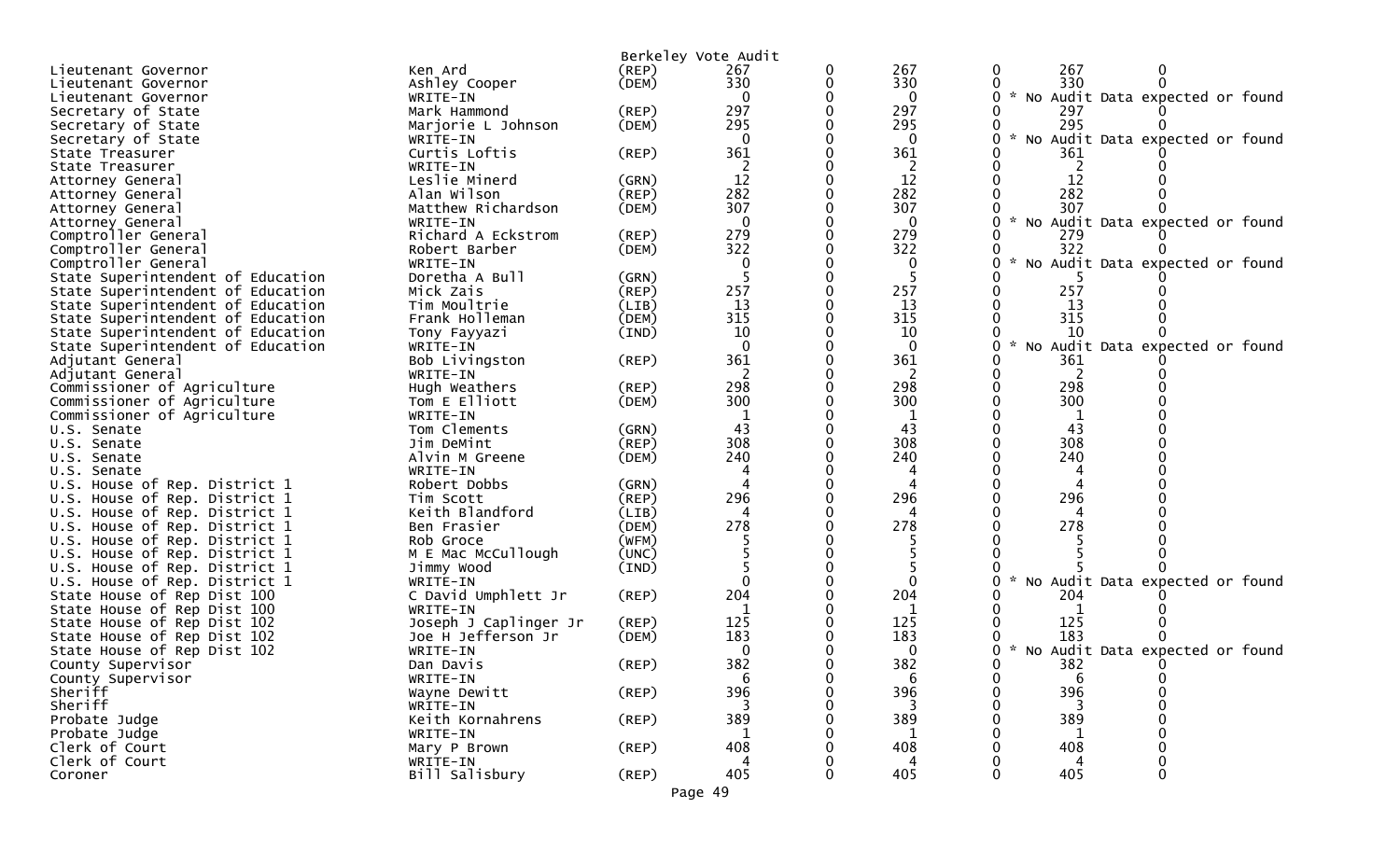|                                                   |                           | Berkeley Vote Audit |                |   |             |        |          |                                 |  |
|---------------------------------------------------|---------------------------|---------------------|----------------|---|-------------|--------|----------|---------------------------------|--|
| Coroner                                           | WRITE-IN                  |                     |                | 0 | 0           | 0      |          | No Audit Data expected or found |  |
| Register of Deeds                                 | Cindy B Forte             | (REP)               | 393            | 0 | 393         | 0      | 393      |                                 |  |
| Register of Deeds                                 | WRITE-IN                  |                     | ר              | 0 | 2           | 0      | 2        |                                 |  |
| County Council District 6                         | Jack H Schurlknight       | (REP)               | 394            |   | 394         |        | 394      |                                 |  |
| County Council District 6                         | WRITE-IN                  |                     |                |   |             |        |          |                                 |  |
| School Board District 6                           | Sylleste Davis            |                     | 146            |   | 146         | 0      | 146      |                                 |  |
| School Board District 6                           | Sheldon Etheridge         |                     | 122            |   | 122         |        | 122      |                                 |  |
| School Board District 6                           | WRITE-IN                  |                     | 1              |   | 1           | 0      |          |                                 |  |
| School Board District 8                           | Frank Wright              |                     | 61             |   | 61          | 0      | 61       |                                 |  |
| School Board District 8                           | WRITE-IN                  |                     | $\mathbf{0}$   |   | $\mathbf 0$ | 0      |          | No Audit Data expected or found |  |
| Soil and Water District Commission                | Troy Diel                 |                     | 239            | 0 | 239         | 0      | 239      |                                 |  |
| Soil and Water District Commission                | Diane Edwins              |                     | 243<br>1       |   | 243         | 0      | 243      |                                 |  |
| Soil and Water District Commission<br>Amendment 1 | WRITE-IN<br>Yes           |                     | 513            | 0 | -1<br>513   | 0      | 1<br>513 |                                 |  |
| Amendment 1                                       | No                        |                     | 51             |   | 51          |        | 51       |                                 |  |
| Amendment 2                                       | Yes                       |                     | 476            |   | 476         |        | 476      |                                 |  |
| Amendment 2                                       | No                        |                     | 83             |   | 83          |        | 83       |                                 |  |
| Amendment 3                                       | Yes                       |                     | 422            |   | 422         |        | 422      |                                 |  |
| Amendment 3                                       | No                        |                     | 141            |   | 141         |        | 141      |                                 |  |
| Amendment 4                                       | Yes                       |                     | 418            | 0 | 418         | 0      | 418      | ∩                               |  |
| Amendment 4                                       | No                        |                     | 134            | 0 | 134         | 0      | 134      |                                 |  |
| Local Question                                    | Yes                       |                     | 379            | 0 | 379         |        | 379      |                                 |  |
| Local Question                                    | No                        |                     | 181            | 0 | 181         | 0      | 181      | 0                               |  |
|                                                   |                           |                     |                |   |             |        |          |                                 |  |
| 0033<br>Moncks Corner 3                           |                           |                     |                |   |             |        |          |                                 |  |
| STRAIGHT PARTY                                    | Green                     | (GRN)               | 137            | 0 | 137         | 0      | 137      | 0                               |  |
| STRAIGHT PARTY<br>STRAIGHT PARTY                  | Republican<br>Libertarian | (REP)<br>(LIB)      | 2              | 0 | 2           | 0      |          |                                 |  |
| STRAIGHT PARTY                                    | Democratic                | (DEM)               | 245            | O | 245         | O      | 245      |                                 |  |
| STRAIGHT PARTY                                    | Working Families          | (WFM)               |                |   |             |        |          |                                 |  |
| STRAIGHT PARTY                                    | United Citizens           | (UNC)               |                |   |             |        |          |                                 |  |
| STRAIGHT PARTY                                    | Independence              | (IND)               |                |   |             |        |          |                                 |  |
| Governor                                          | Morgan Bruce Reeves       | (GRN)               | 9              | 0 | 9           | 0      | 9        |                                 |  |
| Governor                                          | Nikki R Haley             | (REP)               | 279            |   | 279         |        | 279      |                                 |  |
| Governor                                          | Vincent A Sheheen         | (DEM)               | 367            |   | 367         |        | 367      |                                 |  |
| Governor                                          | Morgan Bruce Reeves       | (UNC)               | 10             |   | 10          |        | 10       |                                 |  |
| Governor                                          | WRITE-IN                  |                     | $\overline{2}$ |   | 2           |        | 2        |                                 |  |
| Lieutenant Governor                               | Ken Ard                   | $($ REP $)$         | 279            |   | 279         |        | 279      |                                 |  |
| Lieutenant Governor                               | Ashley Cooper             | (DEM)               | 377            |   | 377         |        | 377      |                                 |  |
| Lieutenant Governor                               | WRITE-IN                  |                     | -1             |   | -1          |        |          |                                 |  |
| Secretary of State                                | Mark Hammond              | $($ REP $)$         | 314            |   | 314         |        | 314      |                                 |  |
| Secretary of State                                | Marjorie L Johnson        | (DEM)               | 342            |   | 342         |        | 342      |                                 |  |
| Secretary of State<br>State Treasurer             | WRITE-IN<br>Curtis Loftis |                     | 0<br>375       | 0 | 0<br>375    | 0<br>0 |          | No Audit Data expected or found |  |
| State Treasurer                                   | WRITE-IN                  | (REP)               | $\mathbf{1}$   | 0 | $\mathbf 1$ | 0      | 375      |                                 |  |
| Attorney General                                  | Leslie Minerd             | (GRN)               | 13             |   | 13          |        | 13       |                                 |  |
| Attorney General                                  | Alan Wilson               | (REP)               | 279            |   | 279         |        | 279      |                                 |  |
| Attorney General                                  | Matthew Richardson        | (DEM)               | 373            |   | 373         |        | 373      |                                 |  |
| Attorney General                                  | WRITE-IN                  |                     | 0              |   | $\Omega$    | O      |          | No Audit Data expected or found |  |
| Comptroller General                               | Richard A Eckstrom        | $($ REP $)$         | 288            |   | 288         |        | 288      |                                 |  |
| Comptroller General                               | Robert Barber             | (DEM)               | 372            |   | 372         | 0      | 372      |                                 |  |
| Comptroller General                               | WRITE-IN                  |                     | 0              |   | 0           | ი ∗    |          | No Audit Data expected or found |  |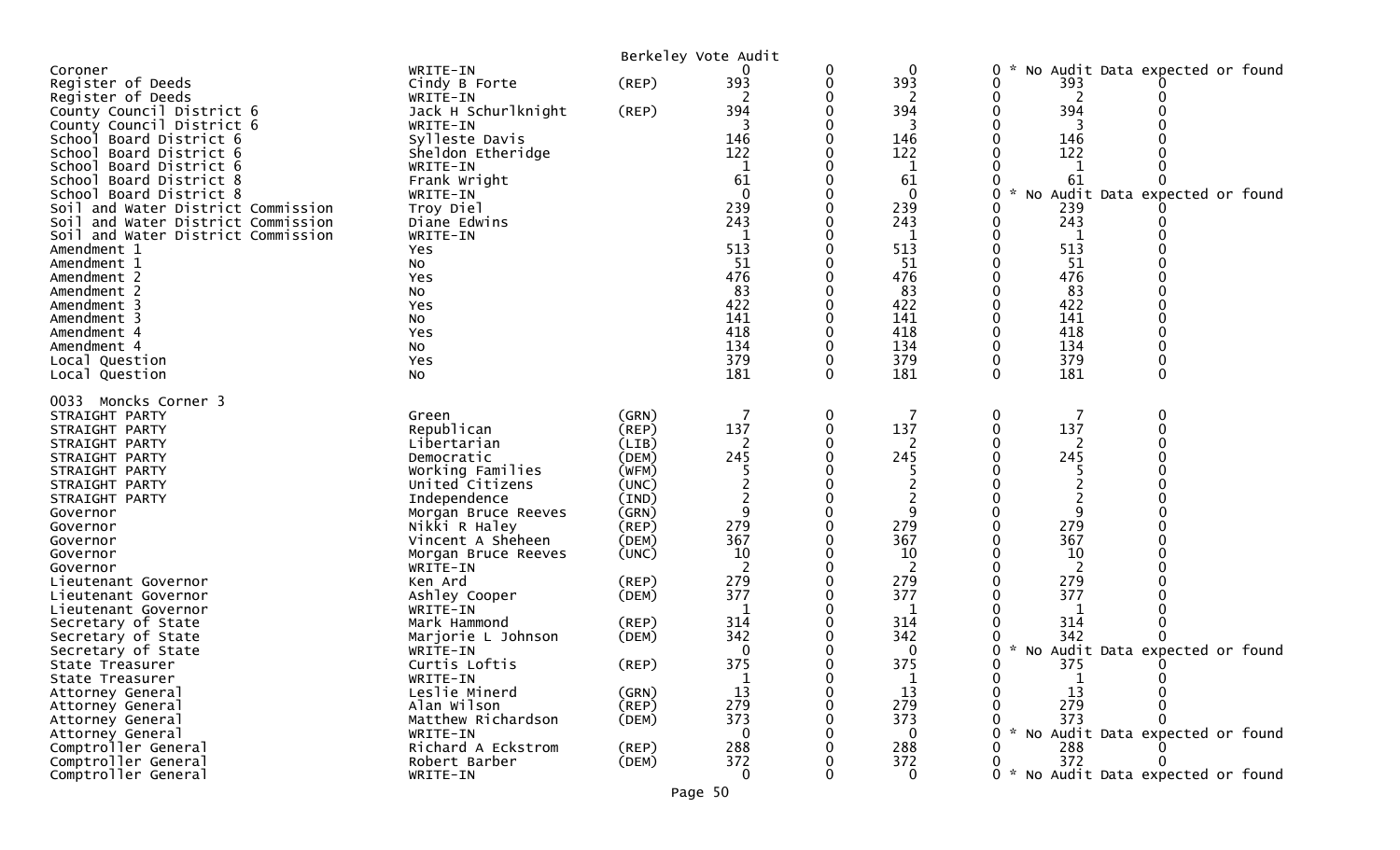| State Superintendent of Education  | Doretha A Bull                 | Berkeley Vote Audit<br>(GRN) |             | 0        | 8        |   | 8             |                                     |  |
|------------------------------------|--------------------------------|------------------------------|-------------|----------|----------|---|---------------|-------------------------------------|--|
| State Superintendent of Education  | Mick Zais                      | (REP)                        | 262         | 0        | 262      |   | 262           |                                     |  |
|                                    |                                |                              | 26          |          | 26       |   | 26            |                                     |  |
| State Superintendent of Education  | Tim Moultrie<br>Frank Holleman | (LIB)<br>(DEM)               | 356         |          | 356      |   | 356           |                                     |  |
| State Superintendent of Education  |                                |                              |             |          |          |   |               |                                     |  |
| State Superintendent of Education  | Tony Fayyazi                   | (IND)                        | 8           |          | 8        |   | 8             |                                     |  |
| State Superintendent of Education  | WRITE-IN                       |                              |             |          | 1        |   |               |                                     |  |
| Adjutant General                   | Bob Livingston                 | (REP)                        | 367         |          | 367      |   | 367           |                                     |  |
| Adjutant General                   | WRITE-IN                       |                              | 2           |          | 2        |   | 2             |                                     |  |
| Commissioner of Agriculture        | Hugh Weathers                  | (REP)                        | 311         |          | 311      |   | 311           |                                     |  |
| Commissioner of Agriculture        | Tom E Elliott                  | (DEM)                        | 351         |          | 351      |   | 351           |                                     |  |
| Commissioner of Agriculture        | WRITE-IN                       |                              | $\mathbf 0$ |          | 0        |   |               | * No Audit Data expected or found   |  |
| U.S. Senate                        | Tom Clements                   | (GRN)                        | 61          |          | 61       |   | 61            |                                     |  |
| U.S. Senate                        | Jim DeMint                     | (REP)                        | 332         |          | 332      |   | 332           |                                     |  |
| U.S. Senate                        | Alvin M Greene                 | (DEM)                        | 253         |          | 253      |   | 253           |                                     |  |
| U.S. Senate                        | WRITE-IN                       |                              |             |          |          |   |               |                                     |  |
| U.S. House of Rep. District 1      | Robert Dobbs                   | (GRN)                        | 9           |          | q        |   |               |                                     |  |
| U.S. House of Rep. District 1      | Tim Scott                      | (REP)                        | 321         |          | 321      |   | 321           |                                     |  |
| U.S. House of Rep. District 1      | Keith Blandford                | (LIB)                        |             |          |          |   |               |                                     |  |
| U.S. House of Rep. District 1      | Ben Frasier                    | (DEM)                        | 308         |          | 308      |   | 308           |                                     |  |
| U.S. House of Rep. District 1      | Rob Groce                      | (WFM)                        |             |          |          |   |               |                                     |  |
| U.S. House of Rep. District 1      | M E Mac McCullough             | (UNC)                        |             |          |          |   |               |                                     |  |
| U.S. House of Rep. District 1      | Jimmy Wood                     | (IND)                        |             |          |          |   |               |                                     |  |
| U.S. House of Rep. District 1      | WRITE-IN                       |                              |             |          |          |   |               |                                     |  |
| State House of Rep Dist 100        | C David Umphlett Jr            | (REP)                        | 398         |          | 398      |   | 398           |                                     |  |
| State House of Rep Dist 100        | WRITE-IN                       |                              | -1          |          | 1        |   |               |                                     |  |
| County Supervisor                  | Dan Davis                      | (REP)                        | 399         |          | 399      |   | 399           |                                     |  |
| County Supervisor                  | WRITE-IN                       |                              | 6           |          | 6        |   | b<br>415      |                                     |  |
| Sheriff<br>Sheriff                 | Wayne Dewitt<br>WRITE-IN       | (REP)                        | 415<br>1    |          | 415<br>1 |   |               |                                     |  |
| Probate Judge                      | Keith Kornahrens               | (REP)                        | 393         |          | 393      |   | 393           |                                     |  |
| Probate Judge                      | WRITE-IN                       |                              | $\Omega$    |          | 0        |   | $\mathcal{H}$ | No Audit Data expected or found     |  |
| Clerk of Court                     | Mary P Brown                   | (REP)                        | 407         |          | 407      |   | 407           |                                     |  |
| Clerk of Court                     | WRITE-IN                       |                              |             |          | 2        |   | 2             |                                     |  |
| Coroner                            | Bill Salisbury                 | (REP)                        | 400         |          | 400      |   | 400           |                                     |  |
| Coroner                            | WRITE-IN                       |                              | 4           |          | 4        |   |               |                                     |  |
| Register of Deeds                  | Cindy B Forte                  | (REP)                        | 397         |          | 397      |   | 397           |                                     |  |
| Register of Deeds                  | WRITE-IN                       |                              | $\Omega$    |          | 0        |   |               | * No Audit Data expected or found   |  |
| County Council District 6          | Jack H Schurlknight            | (REP)                        |             |          | 0        | 0 |               | * No Audit Data expected or found   |  |
| County Council District 6          | WRITE-IN                       |                              | $\Omega$    |          | $\Omega$ |   |               | * No Audit Data expected or found   |  |
| County Council District 8          | Steve Davis                    | (DEM)                        | 496         |          | 496      |   | 496           |                                     |  |
| County Council District 8          | WRITE-IN                       |                              | 11          |          | 11       |   | 11            |                                     |  |
| School Board District 6            | Sylleste Davis                 |                              |             |          |          |   |               | * No Audit Data expected or found   |  |
| School Board District 6            | Sheldon Etheridge              |                              |             | 0        |          |   |               |                                     |  |
| School Board District 6            | WRITE-IN                       |                              | $\Omega$    | $\Omega$ |          |   |               | 0 * No Audit Data expected or found |  |
| School Board District 8            | Frank Wright                   |                              | 291         |          | 291      |   | 291           |                                     |  |
| School Board District 8            | WRITE-IN                       |                              | 8           |          | 8        |   | 8             |                                     |  |
| Soil and Water District Commission | Troy Diel                      |                              | 224         |          | 224      |   | 224           |                                     |  |
| Soil and Water District Commission | Diane Edwins                   |                              | 281         |          | 281      |   | 281           |                                     |  |
| Soil and Water District Commission | WRITE-IN                       |                              | 7           |          | 7        |   | 7             |                                     |  |
| Amendment 1                        | Yes                            |                              | 576         |          | 576      |   | 576           |                                     |  |
| Amendment 1                        | NO.                            |                              | 65          |          | 65       |   | 65            |                                     |  |
| Amendment 2                        | Yes                            |                              | 520         |          | 520      |   | 520           |                                     |  |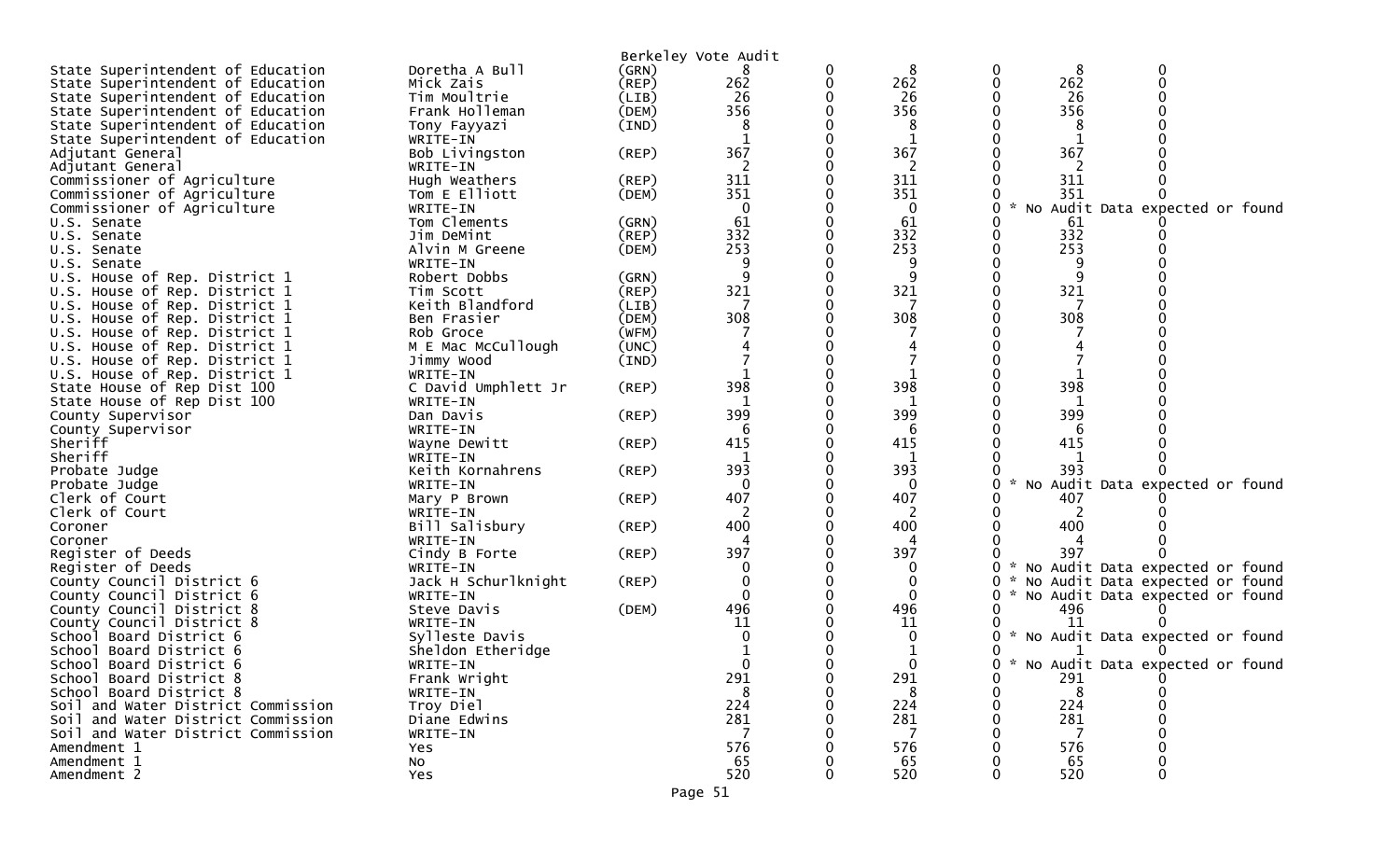| 111<br>0<br>Amendment 2<br>0<br>111<br>0<br>No<br>111<br>415<br>415<br>415<br>0<br>Amendment 3<br>Yes<br>0<br>0<br>205<br>205<br>205<br>O<br>Amendment 3<br>No<br>437<br>437<br>437<br>U<br>Amendment 4<br>Yes<br>174<br>174<br>174<br>$\Omega$<br>Amendment 4<br>No<br>405<br>405<br>405<br>Yes<br>Local Question<br>219<br>219<br>$\Omega$<br>$\Omega$<br>219<br>0<br>Local Question<br>NO.<br>0034 Moncks Corner 4<br>0<br>STRAIGHT PARTY<br>(GRN)<br>2<br>0<br>2<br>0<br>Green<br>293<br>293<br>293<br>Republican<br>$\mathbf{0}$<br>$($ REP $)$<br>0<br>0<br>STRAIGHT PARTY<br>STRAIGHT PARTY<br>Libertarian<br>-1<br>(LIB)<br>105<br>105<br>105<br>STRAIGHT PARTY<br>Democratic<br>(DEM)<br>Working Families<br>(WFM)<br>STRAIGHT PARTY<br>STRAIGHT PARTY<br>United Citizens<br>(UNC)<br>STRAIGHT PARTY<br>Independence<br>(IND)<br>(GRN)<br>0<br>8<br>Morgan Bruce Reeves<br>Governor<br>Nikki R Haley<br>$($ REP $)$<br>603<br>603<br>603<br>Governor<br>332<br>332<br>332<br>Vincent A Sheheen<br>(DEM)<br>Governor<br>10<br>(UNC)<br>10<br>10<br>Morgan Bruce Reeves<br>Governor<br>No Audit Data expected or found<br>$\Omega$<br>$\mathbf{0}$<br>Governor<br>WRITE-IN<br>637<br>637<br>Ken Ard<br>$($ REP $)$<br>637<br>Lieutenant Governor<br>305<br>305<br>305<br>Ashley Cooper<br>(DEM)<br>Lieutenant Governor<br>Lieutenant Governor<br>WRITE-IN<br>739<br>739<br>739<br>Mark Hammond<br>$($ REP $)$<br>Secretary of State<br>196<br>196<br>196<br>Secretary of State<br>Marjorie L Johnson<br>(DEM)<br>No Audit Data expected or found<br>Secretary of State<br>WRITE-IN<br>0<br>0<br>781<br>781<br>Curtis Loftis<br>781<br>(REP)<br>State Treasurer<br>$\mathcal{H}$<br>No Audit Data expected or found<br>WRITE-IN<br>0<br>0<br>State Treasurer<br>Leslie Minerd<br>16<br>(GRN)<br>16<br>16<br>Attorney General<br>645<br>645<br>645<br>(REP)<br>Alan Wilson<br>Attorney General<br>287<br>287<br>Matthew Richardson<br>287<br>(DEM)<br>Attorney General<br>$\mathcal{H}$<br>No Audit Data expected or found<br>WRITE-IN<br>$\Omega$<br>$\Omega$<br>Attorney General<br>664<br>664<br>Richard A Eckstrom<br>(REP)<br>664<br>Comptroller General<br>280<br>280<br>Comptroller General<br>Robert Barber<br>280<br>(DEM)<br>$\sim$<br>Comptroller General<br>No Audit Data expected or found<br>WRITE-IN<br>$\Omega$<br>0<br>10<br>Doretha A Bull<br>(GRN)<br>10<br>State Superintendent of Education<br>10<br>629<br>629<br>629<br>Mick Zais<br>State Superintendent of Education<br>(REP)<br>Tim Moultrie<br>15<br>15<br>State Superintendent of Education<br>(LIB)<br>15<br>264<br>264<br>264<br>State Superintendent of Education<br>Frank Holleman<br>(DEM)<br>22<br>22<br>22<br>State Superintendent of Education<br>Tony Fayyazi<br>(IND)<br>$\mathbf{0}$<br>$\mathbf{0}$<br>* No Audit Data expected or found<br>State Superintendent of Education<br>WRITE-IN<br>788<br>788<br>788<br>Adjutant General<br>Bob Livingston<br>(REP)<br>0<br>0 * No Audit Data expected or found<br>WRITE-IN<br>Adjutant General<br>0<br>0<br>743<br>Commissioner of Agriculture<br>Hugh Weathers<br>(REP)<br>743<br>0<br>0<br>743<br>202<br>202<br>202<br>Commissioner of Agriculture<br>Tom E Elliott<br>(DEM)<br>0<br>0<br>No Audit Data expected or found<br>Commissioner of Agriculture<br>$\Omega$<br>WRITE-IN<br>$\Omega$<br>56<br>56<br>Tom Clements<br>(GRN)<br>56<br>U.S. Senate<br>754<br>754<br>$($ REP $)$<br>754<br>Jim DeMint<br>U.S. Senate<br>126<br>126<br>126<br>Alvin M Greene<br>U.S. Senate<br>(DEM)<br>13<br>WRITE-IN<br>13<br>13<br>U.S. Senate<br>10<br>10<br>10<br>U.S. House of Rep. District 1<br>Robert Dobbs<br>(GRN)<br>0<br>0<br>0<br>Page 52 |  | Berkeley Vote Audit |  |  |  |
|-------------------------------------------------------------------------------------------------------------------------------------------------------------------------------------------------------------------------------------------------------------------------------------------------------------------------------------------------------------------------------------------------------------------------------------------------------------------------------------------------------------------------------------------------------------------------------------------------------------------------------------------------------------------------------------------------------------------------------------------------------------------------------------------------------------------------------------------------------------------------------------------------------------------------------------------------------------------------------------------------------------------------------------------------------------------------------------------------------------------------------------------------------------------------------------------------------------------------------------------------------------------------------------------------------------------------------------------------------------------------------------------------------------------------------------------------------------------------------------------------------------------------------------------------------------------------------------------------------------------------------------------------------------------------------------------------------------------------------------------------------------------------------------------------------------------------------------------------------------------------------------------------------------------------------------------------------------------------------------------------------------------------------------------------------------------------------------------------------------------------------------------------------------------------------------------------------------------------------------------------------------------------------------------------------------------------------------------------------------------------------------------------------------------------------------------------------------------------------------------------------------------------------------------------------------------------------------------------------------------------------------------------------------------------------------------------------------------------------------------------------------------------------------------------------------------------------------------------------------------------------------------------------------------------------------------------------------------------------------------------------------------------------------------------------------------------------------------------------------------------------------------------------------------------------------------------------------------------------------------------------------------------------------------------------------------------------------------------------------------------------------------------------------------------------------------------------------------------------------------------------------------------------------------------------------------------------------------------------------------------------------------------------------------------------------|--|---------------------|--|--|--|
|                                                                                                                                                                                                                                                                                                                                                                                                                                                                                                                                                                                                                                                                                                                                                                                                                                                                                                                                                                                                                                                                                                                                                                                                                                                                                                                                                                                                                                                                                                                                                                                                                                                                                                                                                                                                                                                                                                                                                                                                                                                                                                                                                                                                                                                                                                                                                                                                                                                                                                                                                                                                                                                                                                                                                                                                                                                                                                                                                                                                                                                                                                                                                                                                                                                                                                                                                                                                                                                                                                                                                                                                                                                                                     |  |                     |  |  |  |
|                                                                                                                                                                                                                                                                                                                                                                                                                                                                                                                                                                                                                                                                                                                                                                                                                                                                                                                                                                                                                                                                                                                                                                                                                                                                                                                                                                                                                                                                                                                                                                                                                                                                                                                                                                                                                                                                                                                                                                                                                                                                                                                                                                                                                                                                                                                                                                                                                                                                                                                                                                                                                                                                                                                                                                                                                                                                                                                                                                                                                                                                                                                                                                                                                                                                                                                                                                                                                                                                                                                                                                                                                                                                                     |  |                     |  |  |  |
|                                                                                                                                                                                                                                                                                                                                                                                                                                                                                                                                                                                                                                                                                                                                                                                                                                                                                                                                                                                                                                                                                                                                                                                                                                                                                                                                                                                                                                                                                                                                                                                                                                                                                                                                                                                                                                                                                                                                                                                                                                                                                                                                                                                                                                                                                                                                                                                                                                                                                                                                                                                                                                                                                                                                                                                                                                                                                                                                                                                                                                                                                                                                                                                                                                                                                                                                                                                                                                                                                                                                                                                                                                                                                     |  |                     |  |  |  |
|                                                                                                                                                                                                                                                                                                                                                                                                                                                                                                                                                                                                                                                                                                                                                                                                                                                                                                                                                                                                                                                                                                                                                                                                                                                                                                                                                                                                                                                                                                                                                                                                                                                                                                                                                                                                                                                                                                                                                                                                                                                                                                                                                                                                                                                                                                                                                                                                                                                                                                                                                                                                                                                                                                                                                                                                                                                                                                                                                                                                                                                                                                                                                                                                                                                                                                                                                                                                                                                                                                                                                                                                                                                                                     |  |                     |  |  |  |
|                                                                                                                                                                                                                                                                                                                                                                                                                                                                                                                                                                                                                                                                                                                                                                                                                                                                                                                                                                                                                                                                                                                                                                                                                                                                                                                                                                                                                                                                                                                                                                                                                                                                                                                                                                                                                                                                                                                                                                                                                                                                                                                                                                                                                                                                                                                                                                                                                                                                                                                                                                                                                                                                                                                                                                                                                                                                                                                                                                                                                                                                                                                                                                                                                                                                                                                                                                                                                                                                                                                                                                                                                                                                                     |  |                     |  |  |  |
|                                                                                                                                                                                                                                                                                                                                                                                                                                                                                                                                                                                                                                                                                                                                                                                                                                                                                                                                                                                                                                                                                                                                                                                                                                                                                                                                                                                                                                                                                                                                                                                                                                                                                                                                                                                                                                                                                                                                                                                                                                                                                                                                                                                                                                                                                                                                                                                                                                                                                                                                                                                                                                                                                                                                                                                                                                                                                                                                                                                                                                                                                                                                                                                                                                                                                                                                                                                                                                                                                                                                                                                                                                                                                     |  |                     |  |  |  |
|                                                                                                                                                                                                                                                                                                                                                                                                                                                                                                                                                                                                                                                                                                                                                                                                                                                                                                                                                                                                                                                                                                                                                                                                                                                                                                                                                                                                                                                                                                                                                                                                                                                                                                                                                                                                                                                                                                                                                                                                                                                                                                                                                                                                                                                                                                                                                                                                                                                                                                                                                                                                                                                                                                                                                                                                                                                                                                                                                                                                                                                                                                                                                                                                                                                                                                                                                                                                                                                                                                                                                                                                                                                                                     |  |                     |  |  |  |
|                                                                                                                                                                                                                                                                                                                                                                                                                                                                                                                                                                                                                                                                                                                                                                                                                                                                                                                                                                                                                                                                                                                                                                                                                                                                                                                                                                                                                                                                                                                                                                                                                                                                                                                                                                                                                                                                                                                                                                                                                                                                                                                                                                                                                                                                                                                                                                                                                                                                                                                                                                                                                                                                                                                                                                                                                                                                                                                                                                                                                                                                                                                                                                                                                                                                                                                                                                                                                                                                                                                                                                                                                                                                                     |  |                     |  |  |  |
|                                                                                                                                                                                                                                                                                                                                                                                                                                                                                                                                                                                                                                                                                                                                                                                                                                                                                                                                                                                                                                                                                                                                                                                                                                                                                                                                                                                                                                                                                                                                                                                                                                                                                                                                                                                                                                                                                                                                                                                                                                                                                                                                                                                                                                                                                                                                                                                                                                                                                                                                                                                                                                                                                                                                                                                                                                                                                                                                                                                                                                                                                                                                                                                                                                                                                                                                                                                                                                                                                                                                                                                                                                                                                     |  |                     |  |  |  |
|                                                                                                                                                                                                                                                                                                                                                                                                                                                                                                                                                                                                                                                                                                                                                                                                                                                                                                                                                                                                                                                                                                                                                                                                                                                                                                                                                                                                                                                                                                                                                                                                                                                                                                                                                                                                                                                                                                                                                                                                                                                                                                                                                                                                                                                                                                                                                                                                                                                                                                                                                                                                                                                                                                                                                                                                                                                                                                                                                                                                                                                                                                                                                                                                                                                                                                                                                                                                                                                                                                                                                                                                                                                                                     |  |                     |  |  |  |
|                                                                                                                                                                                                                                                                                                                                                                                                                                                                                                                                                                                                                                                                                                                                                                                                                                                                                                                                                                                                                                                                                                                                                                                                                                                                                                                                                                                                                                                                                                                                                                                                                                                                                                                                                                                                                                                                                                                                                                                                                                                                                                                                                                                                                                                                                                                                                                                                                                                                                                                                                                                                                                                                                                                                                                                                                                                                                                                                                                                                                                                                                                                                                                                                                                                                                                                                                                                                                                                                                                                                                                                                                                                                                     |  |                     |  |  |  |
|                                                                                                                                                                                                                                                                                                                                                                                                                                                                                                                                                                                                                                                                                                                                                                                                                                                                                                                                                                                                                                                                                                                                                                                                                                                                                                                                                                                                                                                                                                                                                                                                                                                                                                                                                                                                                                                                                                                                                                                                                                                                                                                                                                                                                                                                                                                                                                                                                                                                                                                                                                                                                                                                                                                                                                                                                                                                                                                                                                                                                                                                                                                                                                                                                                                                                                                                                                                                                                                                                                                                                                                                                                                                                     |  |                     |  |  |  |
|                                                                                                                                                                                                                                                                                                                                                                                                                                                                                                                                                                                                                                                                                                                                                                                                                                                                                                                                                                                                                                                                                                                                                                                                                                                                                                                                                                                                                                                                                                                                                                                                                                                                                                                                                                                                                                                                                                                                                                                                                                                                                                                                                                                                                                                                                                                                                                                                                                                                                                                                                                                                                                                                                                                                                                                                                                                                                                                                                                                                                                                                                                                                                                                                                                                                                                                                                                                                                                                                                                                                                                                                                                                                                     |  |                     |  |  |  |
|                                                                                                                                                                                                                                                                                                                                                                                                                                                                                                                                                                                                                                                                                                                                                                                                                                                                                                                                                                                                                                                                                                                                                                                                                                                                                                                                                                                                                                                                                                                                                                                                                                                                                                                                                                                                                                                                                                                                                                                                                                                                                                                                                                                                                                                                                                                                                                                                                                                                                                                                                                                                                                                                                                                                                                                                                                                                                                                                                                                                                                                                                                                                                                                                                                                                                                                                                                                                                                                                                                                                                                                                                                                                                     |  |                     |  |  |  |
|                                                                                                                                                                                                                                                                                                                                                                                                                                                                                                                                                                                                                                                                                                                                                                                                                                                                                                                                                                                                                                                                                                                                                                                                                                                                                                                                                                                                                                                                                                                                                                                                                                                                                                                                                                                                                                                                                                                                                                                                                                                                                                                                                                                                                                                                                                                                                                                                                                                                                                                                                                                                                                                                                                                                                                                                                                                                                                                                                                                                                                                                                                                                                                                                                                                                                                                                                                                                                                                                                                                                                                                                                                                                                     |  |                     |  |  |  |
|                                                                                                                                                                                                                                                                                                                                                                                                                                                                                                                                                                                                                                                                                                                                                                                                                                                                                                                                                                                                                                                                                                                                                                                                                                                                                                                                                                                                                                                                                                                                                                                                                                                                                                                                                                                                                                                                                                                                                                                                                                                                                                                                                                                                                                                                                                                                                                                                                                                                                                                                                                                                                                                                                                                                                                                                                                                                                                                                                                                                                                                                                                                                                                                                                                                                                                                                                                                                                                                                                                                                                                                                                                                                                     |  |                     |  |  |  |
|                                                                                                                                                                                                                                                                                                                                                                                                                                                                                                                                                                                                                                                                                                                                                                                                                                                                                                                                                                                                                                                                                                                                                                                                                                                                                                                                                                                                                                                                                                                                                                                                                                                                                                                                                                                                                                                                                                                                                                                                                                                                                                                                                                                                                                                                                                                                                                                                                                                                                                                                                                                                                                                                                                                                                                                                                                                                                                                                                                                                                                                                                                                                                                                                                                                                                                                                                                                                                                                                                                                                                                                                                                                                                     |  |                     |  |  |  |
|                                                                                                                                                                                                                                                                                                                                                                                                                                                                                                                                                                                                                                                                                                                                                                                                                                                                                                                                                                                                                                                                                                                                                                                                                                                                                                                                                                                                                                                                                                                                                                                                                                                                                                                                                                                                                                                                                                                                                                                                                                                                                                                                                                                                                                                                                                                                                                                                                                                                                                                                                                                                                                                                                                                                                                                                                                                                                                                                                                                                                                                                                                                                                                                                                                                                                                                                                                                                                                                                                                                                                                                                                                                                                     |  |                     |  |  |  |
|                                                                                                                                                                                                                                                                                                                                                                                                                                                                                                                                                                                                                                                                                                                                                                                                                                                                                                                                                                                                                                                                                                                                                                                                                                                                                                                                                                                                                                                                                                                                                                                                                                                                                                                                                                                                                                                                                                                                                                                                                                                                                                                                                                                                                                                                                                                                                                                                                                                                                                                                                                                                                                                                                                                                                                                                                                                                                                                                                                                                                                                                                                                                                                                                                                                                                                                                                                                                                                                                                                                                                                                                                                                                                     |  |                     |  |  |  |
|                                                                                                                                                                                                                                                                                                                                                                                                                                                                                                                                                                                                                                                                                                                                                                                                                                                                                                                                                                                                                                                                                                                                                                                                                                                                                                                                                                                                                                                                                                                                                                                                                                                                                                                                                                                                                                                                                                                                                                                                                                                                                                                                                                                                                                                                                                                                                                                                                                                                                                                                                                                                                                                                                                                                                                                                                                                                                                                                                                                                                                                                                                                                                                                                                                                                                                                                                                                                                                                                                                                                                                                                                                                                                     |  |                     |  |  |  |
|                                                                                                                                                                                                                                                                                                                                                                                                                                                                                                                                                                                                                                                                                                                                                                                                                                                                                                                                                                                                                                                                                                                                                                                                                                                                                                                                                                                                                                                                                                                                                                                                                                                                                                                                                                                                                                                                                                                                                                                                                                                                                                                                                                                                                                                                                                                                                                                                                                                                                                                                                                                                                                                                                                                                                                                                                                                                                                                                                                                                                                                                                                                                                                                                                                                                                                                                                                                                                                                                                                                                                                                                                                                                                     |  |                     |  |  |  |
|                                                                                                                                                                                                                                                                                                                                                                                                                                                                                                                                                                                                                                                                                                                                                                                                                                                                                                                                                                                                                                                                                                                                                                                                                                                                                                                                                                                                                                                                                                                                                                                                                                                                                                                                                                                                                                                                                                                                                                                                                                                                                                                                                                                                                                                                                                                                                                                                                                                                                                                                                                                                                                                                                                                                                                                                                                                                                                                                                                                                                                                                                                                                                                                                                                                                                                                                                                                                                                                                                                                                                                                                                                                                                     |  |                     |  |  |  |
|                                                                                                                                                                                                                                                                                                                                                                                                                                                                                                                                                                                                                                                                                                                                                                                                                                                                                                                                                                                                                                                                                                                                                                                                                                                                                                                                                                                                                                                                                                                                                                                                                                                                                                                                                                                                                                                                                                                                                                                                                                                                                                                                                                                                                                                                                                                                                                                                                                                                                                                                                                                                                                                                                                                                                                                                                                                                                                                                                                                                                                                                                                                                                                                                                                                                                                                                                                                                                                                                                                                                                                                                                                                                                     |  |                     |  |  |  |
|                                                                                                                                                                                                                                                                                                                                                                                                                                                                                                                                                                                                                                                                                                                                                                                                                                                                                                                                                                                                                                                                                                                                                                                                                                                                                                                                                                                                                                                                                                                                                                                                                                                                                                                                                                                                                                                                                                                                                                                                                                                                                                                                                                                                                                                                                                                                                                                                                                                                                                                                                                                                                                                                                                                                                                                                                                                                                                                                                                                                                                                                                                                                                                                                                                                                                                                                                                                                                                                                                                                                                                                                                                                                                     |  |                     |  |  |  |
|                                                                                                                                                                                                                                                                                                                                                                                                                                                                                                                                                                                                                                                                                                                                                                                                                                                                                                                                                                                                                                                                                                                                                                                                                                                                                                                                                                                                                                                                                                                                                                                                                                                                                                                                                                                                                                                                                                                                                                                                                                                                                                                                                                                                                                                                                                                                                                                                                                                                                                                                                                                                                                                                                                                                                                                                                                                                                                                                                                                                                                                                                                                                                                                                                                                                                                                                                                                                                                                                                                                                                                                                                                                                                     |  |                     |  |  |  |
|                                                                                                                                                                                                                                                                                                                                                                                                                                                                                                                                                                                                                                                                                                                                                                                                                                                                                                                                                                                                                                                                                                                                                                                                                                                                                                                                                                                                                                                                                                                                                                                                                                                                                                                                                                                                                                                                                                                                                                                                                                                                                                                                                                                                                                                                                                                                                                                                                                                                                                                                                                                                                                                                                                                                                                                                                                                                                                                                                                                                                                                                                                                                                                                                                                                                                                                                                                                                                                                                                                                                                                                                                                                                                     |  |                     |  |  |  |
|                                                                                                                                                                                                                                                                                                                                                                                                                                                                                                                                                                                                                                                                                                                                                                                                                                                                                                                                                                                                                                                                                                                                                                                                                                                                                                                                                                                                                                                                                                                                                                                                                                                                                                                                                                                                                                                                                                                                                                                                                                                                                                                                                                                                                                                                                                                                                                                                                                                                                                                                                                                                                                                                                                                                                                                                                                                                                                                                                                                                                                                                                                                                                                                                                                                                                                                                                                                                                                                                                                                                                                                                                                                                                     |  |                     |  |  |  |
|                                                                                                                                                                                                                                                                                                                                                                                                                                                                                                                                                                                                                                                                                                                                                                                                                                                                                                                                                                                                                                                                                                                                                                                                                                                                                                                                                                                                                                                                                                                                                                                                                                                                                                                                                                                                                                                                                                                                                                                                                                                                                                                                                                                                                                                                                                                                                                                                                                                                                                                                                                                                                                                                                                                                                                                                                                                                                                                                                                                                                                                                                                                                                                                                                                                                                                                                                                                                                                                                                                                                                                                                                                                                                     |  |                     |  |  |  |
|                                                                                                                                                                                                                                                                                                                                                                                                                                                                                                                                                                                                                                                                                                                                                                                                                                                                                                                                                                                                                                                                                                                                                                                                                                                                                                                                                                                                                                                                                                                                                                                                                                                                                                                                                                                                                                                                                                                                                                                                                                                                                                                                                                                                                                                                                                                                                                                                                                                                                                                                                                                                                                                                                                                                                                                                                                                                                                                                                                                                                                                                                                                                                                                                                                                                                                                                                                                                                                                                                                                                                                                                                                                                                     |  |                     |  |  |  |
|                                                                                                                                                                                                                                                                                                                                                                                                                                                                                                                                                                                                                                                                                                                                                                                                                                                                                                                                                                                                                                                                                                                                                                                                                                                                                                                                                                                                                                                                                                                                                                                                                                                                                                                                                                                                                                                                                                                                                                                                                                                                                                                                                                                                                                                                                                                                                                                                                                                                                                                                                                                                                                                                                                                                                                                                                                                                                                                                                                                                                                                                                                                                                                                                                                                                                                                                                                                                                                                                                                                                                                                                                                                                                     |  |                     |  |  |  |
|                                                                                                                                                                                                                                                                                                                                                                                                                                                                                                                                                                                                                                                                                                                                                                                                                                                                                                                                                                                                                                                                                                                                                                                                                                                                                                                                                                                                                                                                                                                                                                                                                                                                                                                                                                                                                                                                                                                                                                                                                                                                                                                                                                                                                                                                                                                                                                                                                                                                                                                                                                                                                                                                                                                                                                                                                                                                                                                                                                                                                                                                                                                                                                                                                                                                                                                                                                                                                                                                                                                                                                                                                                                                                     |  |                     |  |  |  |
|                                                                                                                                                                                                                                                                                                                                                                                                                                                                                                                                                                                                                                                                                                                                                                                                                                                                                                                                                                                                                                                                                                                                                                                                                                                                                                                                                                                                                                                                                                                                                                                                                                                                                                                                                                                                                                                                                                                                                                                                                                                                                                                                                                                                                                                                                                                                                                                                                                                                                                                                                                                                                                                                                                                                                                                                                                                                                                                                                                                                                                                                                                                                                                                                                                                                                                                                                                                                                                                                                                                                                                                                                                                                                     |  |                     |  |  |  |
|                                                                                                                                                                                                                                                                                                                                                                                                                                                                                                                                                                                                                                                                                                                                                                                                                                                                                                                                                                                                                                                                                                                                                                                                                                                                                                                                                                                                                                                                                                                                                                                                                                                                                                                                                                                                                                                                                                                                                                                                                                                                                                                                                                                                                                                                                                                                                                                                                                                                                                                                                                                                                                                                                                                                                                                                                                                                                                                                                                                                                                                                                                                                                                                                                                                                                                                                                                                                                                                                                                                                                                                                                                                                                     |  |                     |  |  |  |
|                                                                                                                                                                                                                                                                                                                                                                                                                                                                                                                                                                                                                                                                                                                                                                                                                                                                                                                                                                                                                                                                                                                                                                                                                                                                                                                                                                                                                                                                                                                                                                                                                                                                                                                                                                                                                                                                                                                                                                                                                                                                                                                                                                                                                                                                                                                                                                                                                                                                                                                                                                                                                                                                                                                                                                                                                                                                                                                                                                                                                                                                                                                                                                                                                                                                                                                                                                                                                                                                                                                                                                                                                                                                                     |  |                     |  |  |  |
|                                                                                                                                                                                                                                                                                                                                                                                                                                                                                                                                                                                                                                                                                                                                                                                                                                                                                                                                                                                                                                                                                                                                                                                                                                                                                                                                                                                                                                                                                                                                                                                                                                                                                                                                                                                                                                                                                                                                                                                                                                                                                                                                                                                                                                                                                                                                                                                                                                                                                                                                                                                                                                                                                                                                                                                                                                                                                                                                                                                                                                                                                                                                                                                                                                                                                                                                                                                                                                                                                                                                                                                                                                                                                     |  |                     |  |  |  |
|                                                                                                                                                                                                                                                                                                                                                                                                                                                                                                                                                                                                                                                                                                                                                                                                                                                                                                                                                                                                                                                                                                                                                                                                                                                                                                                                                                                                                                                                                                                                                                                                                                                                                                                                                                                                                                                                                                                                                                                                                                                                                                                                                                                                                                                                                                                                                                                                                                                                                                                                                                                                                                                                                                                                                                                                                                                                                                                                                                                                                                                                                                                                                                                                                                                                                                                                                                                                                                                                                                                                                                                                                                                                                     |  |                     |  |  |  |
|                                                                                                                                                                                                                                                                                                                                                                                                                                                                                                                                                                                                                                                                                                                                                                                                                                                                                                                                                                                                                                                                                                                                                                                                                                                                                                                                                                                                                                                                                                                                                                                                                                                                                                                                                                                                                                                                                                                                                                                                                                                                                                                                                                                                                                                                                                                                                                                                                                                                                                                                                                                                                                                                                                                                                                                                                                                                                                                                                                                                                                                                                                                                                                                                                                                                                                                                                                                                                                                                                                                                                                                                                                                                                     |  |                     |  |  |  |
|                                                                                                                                                                                                                                                                                                                                                                                                                                                                                                                                                                                                                                                                                                                                                                                                                                                                                                                                                                                                                                                                                                                                                                                                                                                                                                                                                                                                                                                                                                                                                                                                                                                                                                                                                                                                                                                                                                                                                                                                                                                                                                                                                                                                                                                                                                                                                                                                                                                                                                                                                                                                                                                                                                                                                                                                                                                                                                                                                                                                                                                                                                                                                                                                                                                                                                                                                                                                                                                                                                                                                                                                                                                                                     |  |                     |  |  |  |
|                                                                                                                                                                                                                                                                                                                                                                                                                                                                                                                                                                                                                                                                                                                                                                                                                                                                                                                                                                                                                                                                                                                                                                                                                                                                                                                                                                                                                                                                                                                                                                                                                                                                                                                                                                                                                                                                                                                                                                                                                                                                                                                                                                                                                                                                                                                                                                                                                                                                                                                                                                                                                                                                                                                                                                                                                                                                                                                                                                                                                                                                                                                                                                                                                                                                                                                                                                                                                                                                                                                                                                                                                                                                                     |  |                     |  |  |  |
|                                                                                                                                                                                                                                                                                                                                                                                                                                                                                                                                                                                                                                                                                                                                                                                                                                                                                                                                                                                                                                                                                                                                                                                                                                                                                                                                                                                                                                                                                                                                                                                                                                                                                                                                                                                                                                                                                                                                                                                                                                                                                                                                                                                                                                                                                                                                                                                                                                                                                                                                                                                                                                                                                                                                                                                                                                                                                                                                                                                                                                                                                                                                                                                                                                                                                                                                                                                                                                                                                                                                                                                                                                                                                     |  |                     |  |  |  |
|                                                                                                                                                                                                                                                                                                                                                                                                                                                                                                                                                                                                                                                                                                                                                                                                                                                                                                                                                                                                                                                                                                                                                                                                                                                                                                                                                                                                                                                                                                                                                                                                                                                                                                                                                                                                                                                                                                                                                                                                                                                                                                                                                                                                                                                                                                                                                                                                                                                                                                                                                                                                                                                                                                                                                                                                                                                                                                                                                                                                                                                                                                                                                                                                                                                                                                                                                                                                                                                                                                                                                                                                                                                                                     |  |                     |  |  |  |
|                                                                                                                                                                                                                                                                                                                                                                                                                                                                                                                                                                                                                                                                                                                                                                                                                                                                                                                                                                                                                                                                                                                                                                                                                                                                                                                                                                                                                                                                                                                                                                                                                                                                                                                                                                                                                                                                                                                                                                                                                                                                                                                                                                                                                                                                                                                                                                                                                                                                                                                                                                                                                                                                                                                                                                                                                                                                                                                                                                                                                                                                                                                                                                                                                                                                                                                                                                                                                                                                                                                                                                                                                                                                                     |  |                     |  |  |  |
|                                                                                                                                                                                                                                                                                                                                                                                                                                                                                                                                                                                                                                                                                                                                                                                                                                                                                                                                                                                                                                                                                                                                                                                                                                                                                                                                                                                                                                                                                                                                                                                                                                                                                                                                                                                                                                                                                                                                                                                                                                                                                                                                                                                                                                                                                                                                                                                                                                                                                                                                                                                                                                                                                                                                                                                                                                                                                                                                                                                                                                                                                                                                                                                                                                                                                                                                                                                                                                                                                                                                                                                                                                                                                     |  |                     |  |  |  |
|                                                                                                                                                                                                                                                                                                                                                                                                                                                                                                                                                                                                                                                                                                                                                                                                                                                                                                                                                                                                                                                                                                                                                                                                                                                                                                                                                                                                                                                                                                                                                                                                                                                                                                                                                                                                                                                                                                                                                                                                                                                                                                                                                                                                                                                                                                                                                                                                                                                                                                                                                                                                                                                                                                                                                                                                                                                                                                                                                                                                                                                                                                                                                                                                                                                                                                                                                                                                                                                                                                                                                                                                                                                                                     |  |                     |  |  |  |
|                                                                                                                                                                                                                                                                                                                                                                                                                                                                                                                                                                                                                                                                                                                                                                                                                                                                                                                                                                                                                                                                                                                                                                                                                                                                                                                                                                                                                                                                                                                                                                                                                                                                                                                                                                                                                                                                                                                                                                                                                                                                                                                                                                                                                                                                                                                                                                                                                                                                                                                                                                                                                                                                                                                                                                                                                                                                                                                                                                                                                                                                                                                                                                                                                                                                                                                                                                                                                                                                                                                                                                                                                                                                                     |  |                     |  |  |  |
|                                                                                                                                                                                                                                                                                                                                                                                                                                                                                                                                                                                                                                                                                                                                                                                                                                                                                                                                                                                                                                                                                                                                                                                                                                                                                                                                                                                                                                                                                                                                                                                                                                                                                                                                                                                                                                                                                                                                                                                                                                                                                                                                                                                                                                                                                                                                                                                                                                                                                                                                                                                                                                                                                                                                                                                                                                                                                                                                                                                                                                                                                                                                                                                                                                                                                                                                                                                                                                                                                                                                                                                                                                                                                     |  |                     |  |  |  |
|                                                                                                                                                                                                                                                                                                                                                                                                                                                                                                                                                                                                                                                                                                                                                                                                                                                                                                                                                                                                                                                                                                                                                                                                                                                                                                                                                                                                                                                                                                                                                                                                                                                                                                                                                                                                                                                                                                                                                                                                                                                                                                                                                                                                                                                                                                                                                                                                                                                                                                                                                                                                                                                                                                                                                                                                                                                                                                                                                                                                                                                                                                                                                                                                                                                                                                                                                                                                                                                                                                                                                                                                                                                                                     |  |                     |  |  |  |
|                                                                                                                                                                                                                                                                                                                                                                                                                                                                                                                                                                                                                                                                                                                                                                                                                                                                                                                                                                                                                                                                                                                                                                                                                                                                                                                                                                                                                                                                                                                                                                                                                                                                                                                                                                                                                                                                                                                                                                                                                                                                                                                                                                                                                                                                                                                                                                                                                                                                                                                                                                                                                                                                                                                                                                                                                                                                                                                                                                                                                                                                                                                                                                                                                                                                                                                                                                                                                                                                                                                                                                                                                                                                                     |  |                     |  |  |  |
|                                                                                                                                                                                                                                                                                                                                                                                                                                                                                                                                                                                                                                                                                                                                                                                                                                                                                                                                                                                                                                                                                                                                                                                                                                                                                                                                                                                                                                                                                                                                                                                                                                                                                                                                                                                                                                                                                                                                                                                                                                                                                                                                                                                                                                                                                                                                                                                                                                                                                                                                                                                                                                                                                                                                                                                                                                                                                                                                                                                                                                                                                                                                                                                                                                                                                                                                                                                                                                                                                                                                                                                                                                                                                     |  |                     |  |  |  |
|                                                                                                                                                                                                                                                                                                                                                                                                                                                                                                                                                                                                                                                                                                                                                                                                                                                                                                                                                                                                                                                                                                                                                                                                                                                                                                                                                                                                                                                                                                                                                                                                                                                                                                                                                                                                                                                                                                                                                                                                                                                                                                                                                                                                                                                                                                                                                                                                                                                                                                                                                                                                                                                                                                                                                                                                                                                                                                                                                                                                                                                                                                                                                                                                                                                                                                                                                                                                                                                                                                                                                                                                                                                                                     |  |                     |  |  |  |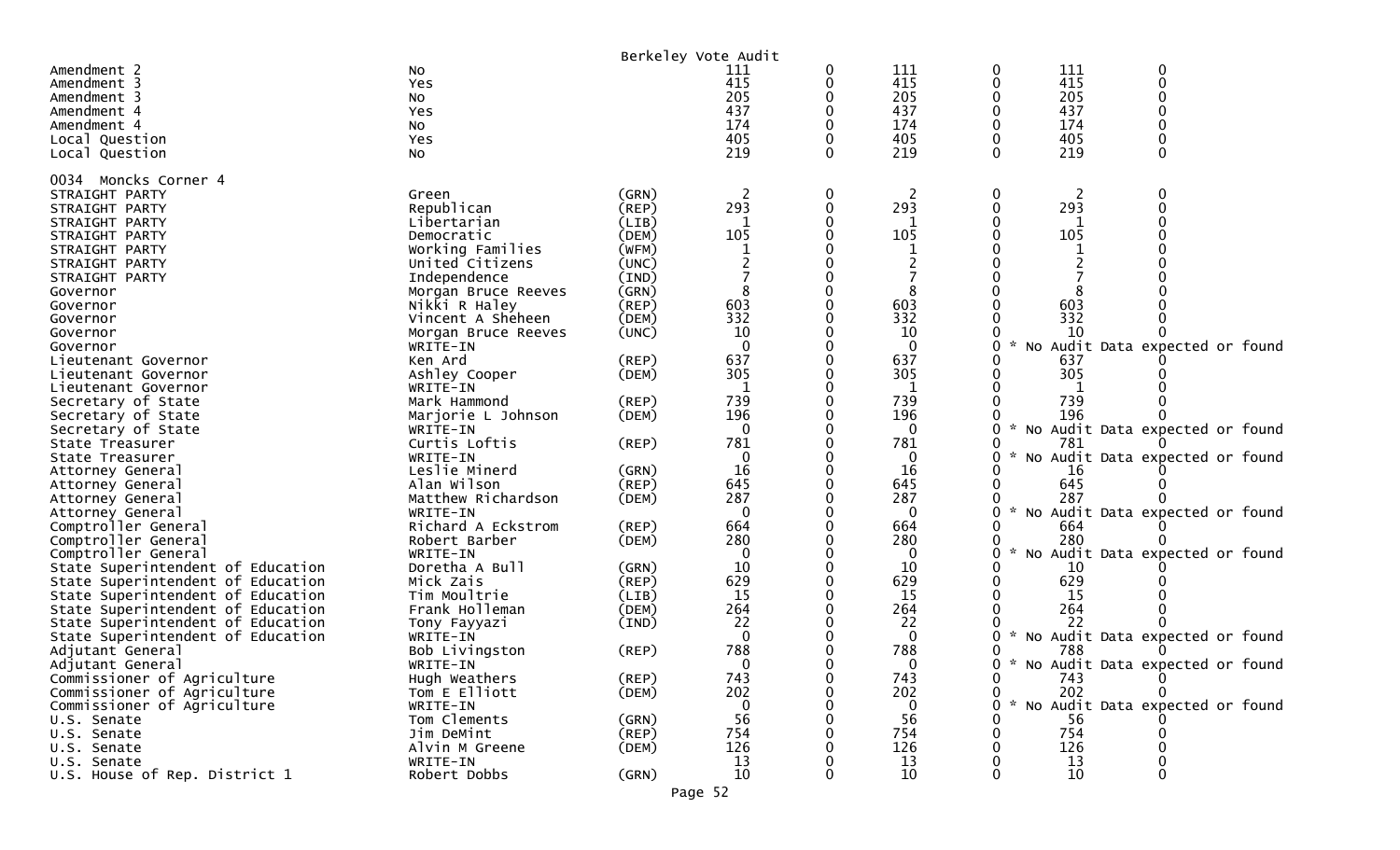| U.S. House of Rep. District 1      | Tim Scott                           | Berkeley Vote Audit<br>(REP) | 726               | 0        | 726                              |             | 726         |                                   |  |
|------------------------------------|-------------------------------------|------------------------------|-------------------|----------|----------------------------------|-------------|-------------|-----------------------------------|--|
| U.S. House of Rep. District 1      | Keith Blandford                     | (LIB)                        | 8                 | 0        | 8                                |             | 8           |                                   |  |
| U.S. House of Rep. District 1      | Ben Frasier                         | (DEM)                        | 173               |          | 173                              |             | 173         |                                   |  |
| U.S. House of Rep. District 1      | Rob Groce                           | (WFM)                        |                   |          |                                  |             |             |                                   |  |
| U.S. House of Rep. District 1      | M E Mac McCullough                  | (UNC)                        |                   |          |                                  |             |             |                                   |  |
| U.S. House of Rep. District 1      | Jimmy Wood                          | (IND)                        |                   |          |                                  |             |             |                                   |  |
| U.S. House of Rep. District 1      | WRITE-IN                            |                              | $\Omega$          |          | $\Omega$                         | *           |             | No Audit Data expected or found   |  |
| State House of Rep Dist 100        | C David Umphlett Jr                 | (REP)                        | 809               |          | 809                              |             | 809         |                                   |  |
| State House of Rep Dist 100        | WRITE-IN                            |                              |                   |          | 4                                |             | 4           |                                   |  |
| County Supervisor                  | Dan Davis                           | (REP)                        | 783               |          | 783                              |             | 783         |                                   |  |
| County Supervisor                  | WRITE-IN                            |                              | 21                |          | 21                               |             | 21          |                                   |  |
| Sheriff                            | Wayne Dewitt                        | (REP)                        | 837               |          | 837                              |             | 837         |                                   |  |
| Sheriff                            | WRITE-IN                            |                              | -1                |          | 1                                |             |             |                                   |  |
| Probate Judge                      | Keith Kornahrens                    | (REP)                        | 811               |          | 811                              |             | 811         |                                   |  |
| Probate Judge                      | WRITE-IN                            |                              | 1                 |          | 1                                |             |             |                                   |  |
| Clerk of Court                     | Mary P Brown                        | (REP)                        | 824               |          | 824                              |             | 824         |                                   |  |
| Clerk of Court                     | WRITE-IN                            |                              | 2                 |          | 2                                |             | 2           |                                   |  |
| Coroner                            | Bill Salisbury                      | (REP)                        | 821               |          | 821                              |             | 821         |                                   |  |
| Coroner                            | WRITE-IN                            |                              | 2                 |          | 2                                |             | 2           |                                   |  |
| Register of Deeds                  | Cindy B Forte                       | (REP)                        | 817               |          | 817                              |             | 817         |                                   |  |
| Register of Deeds                  | WRITE-IN                            |                              | 0                 |          | 0                                |             |             | No Audit Data expected or found   |  |
| County Council District 6          | Jack H Schurlknight                 | (REP)                        | 615               |          | 615                              |             | 615         |                                   |  |
| County Council District 6          | WRITE-IN                            |                              |                   |          | 1                                |             | 1           |                                   |  |
| County Council District 8          | Steve Davis                         | (DEM)                        | 177               |          | 177                              |             | 177         |                                   |  |
| County Council District 8          | WRITE-IN                            |                              | 2                 |          | 2                                |             | 2           |                                   |  |
| School Board District 6            | Sylleste Davis                      |                              | 322               |          | 322                              |             | 322         |                                   |  |
| School Board District 6            | Sheldon Etheridge                   |                              | 342               |          | 342                              |             | 342         |                                   |  |
| School Board District 6            | WRITE-IN                            |                              | 1                 |          | 1                                |             | 1           |                                   |  |
| School Board District 8            | Frank Wright                        |                              | 16                |          | 16                               |             | 16          |                                   |  |
| School Board District 8            | WRITE-IN                            |                              |                   |          |                                  |             |             |                                   |  |
| Soil and Water District Commission | Troy Diel                           |                              | 473               |          | 473                              |             | 473         |                                   |  |
| Soil and Water District Commission | Diane Edwins                        |                              | 417               |          | 417                              |             | 417         |                                   |  |
| Soil and Water District Commission | WRITE-IN                            |                              |                   |          | 3                                |             | 3           |                                   |  |
| Amendment 1                        | Yes                                 |                              | 890               |          | 890                              |             | 890         |                                   |  |
| Amendment 1                        | NO.                                 |                              | 55                |          | 55                               |             | 55          |                                   |  |
| Amendment 2                        | Yes                                 |                              | 831               |          | 831                              |             | 831         |                                   |  |
| Amendment 2                        | NO.                                 |                              | 109               |          | 109                              |             | 109         |                                   |  |
| Amendment 3                        | Yes                                 |                              | 687               |          | 687                              |             | 687         |                                   |  |
| Amendment 3                        | NO.                                 |                              | 250               |          | 250                              |             | 250         |                                   |  |
| Amendment 4                        | Yes                                 |                              | 710               |          | 710                              |             | 710         |                                   |  |
| Amendment 4                        | No                                  |                              | 227               |          | 227                              |             | 227         |                                   |  |
| Local Question                     | Yes                                 |                              | 657               |          | 657                              |             | 657         |                                   |  |
| Local Question                     | No                                  |                              | 287               | 0        | 287                              | $\mathbf 0$ | 287         |                                   |  |
|                                    |                                     |                              |                   |          |                                  |             |             |                                   |  |
| 0035 Pimlico                       |                                     |                              |                   |          |                                  |             |             |                                   |  |
| STRAIGHT PARTY                     | Green                               | (GRN)                        |                   | 0        |                                  |             |             |                                   |  |
| STRAIGHT PARTY                     | Republican                          | (REP)                        | 307               |          | 307                              |             | 307         |                                   |  |
| STRAIGHT PARTY                     | Libertarian                         | (LIB)                        | $\mathbf 0$<br>78 |          | 0<br>78                          |             |             | * No Audit Data expected or found |  |
| STRAIGHT PARTY                     | Democratic                          | (DEM)                        | 0                 |          | 0                                |             | 78          |                                   |  |
| STRAIGHT PARTY                     | Working Families<br>United Citizens | (WFM)                        |                   |          |                                  |             |             | No Audit Data expected or found   |  |
| STRAIGHT PARTY                     |                                     | (UNC)                        | 2                 | $\Omega$ | $\overline{c}$<br>$\overline{2}$ |             | $rac{2}{2}$ | $\Omega$                          |  |
| STRAIGHT PARTY                     | Independence                        | (IND)                        |                   |          |                                  |             |             |                                   |  |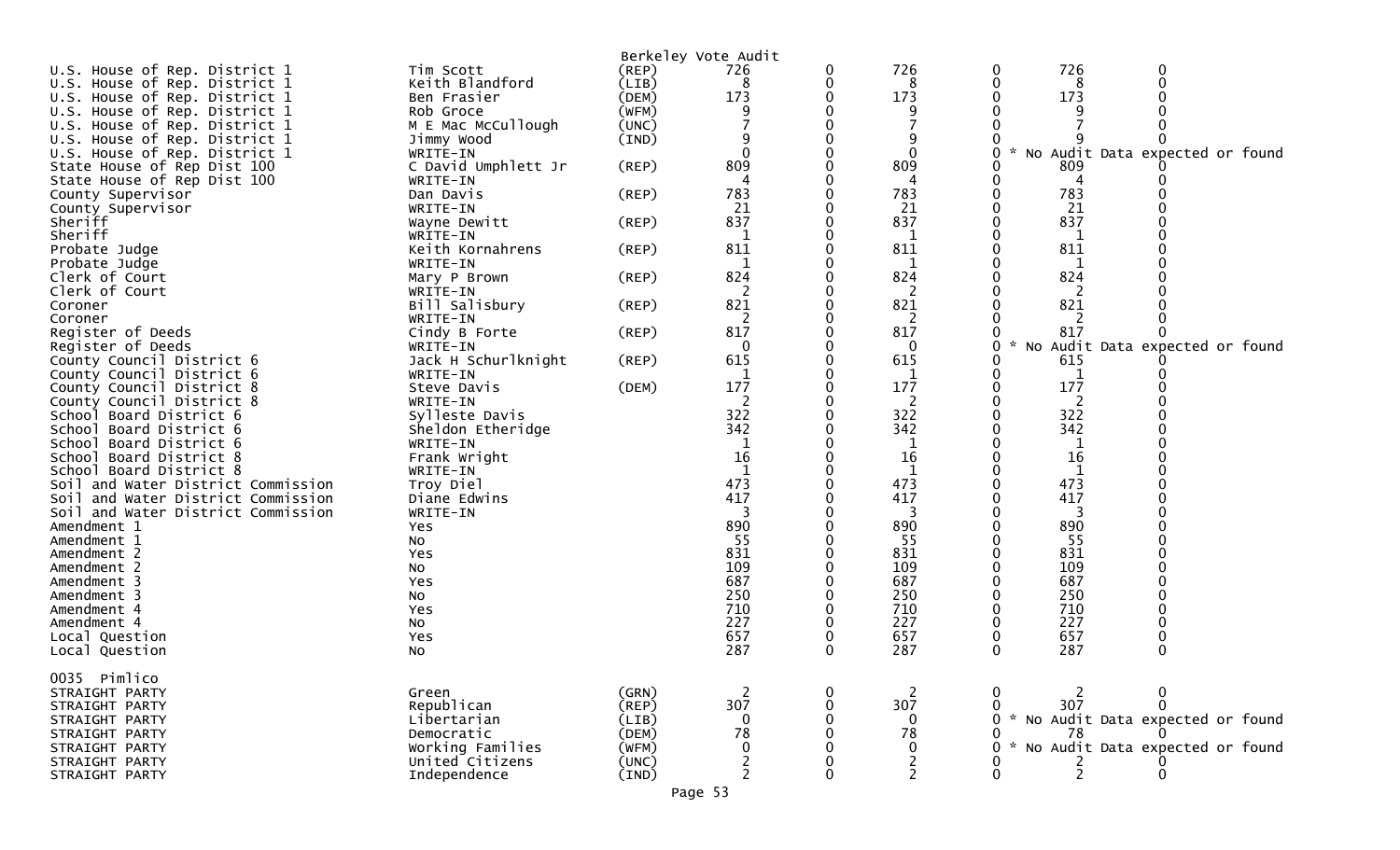|                                                                |                                 |             | Berkeley Vote Audit |   |             |                                                       |
|----------------------------------------------------------------|---------------------------------|-------------|---------------------|---|-------------|-------------------------------------------------------|
| Governor                                                       | Morgan Bruce Reeves             | (GRN)       |                     | 0 | 8           | 8                                                     |
| Governor                                                       | Nikki R Haley                   | $($ REP $)$ | 530                 | 0 | 530         | 530                                                   |
| Governor                                                       | Vincent A Sheheen               | (DEM)       | 184                 |   | 184         | 184                                                   |
| Governor                                                       | Morgan Bruce Reeves             | (UNC)       |                     |   | b           |                                                       |
| Governor                                                       | WRITE-IN                        |             |                     |   | 2           |                                                       |
| Lieutenant Governor                                            | Ken Ard                         | (REP)       | 536                 |   | 536         | 536                                                   |
| Lieutenant Governor                                            | Ashley Cooper                   | (DEM)       | 178                 |   | 178         | 178                                                   |
| Lieutenant Governor                                            | WRITE-IN                        |             | $\Omega$            |   | $\Omega$    | * No Audit Data expected or found                     |
| Secretary of State                                             | Mark Hammond                    | (REP)       | 576                 |   | 576         | 576                                                   |
| Secretary of State                                             | Marjorie L Johnson              | (DEM)       | 137                 |   | 137         | 137                                                   |
| Secretary of State                                             | WRITE-IN                        |             | $\Omega$            |   | $\bf{0}$    | $\mathcal{H}$<br>No Audit Data expected or found<br>0 |
| State Treasurer                                                | Curtis Loftis                   | $($ REP $)$ | 602                 |   | 602         | 602                                                   |
| State Treasurer                                                | WRITE-IN                        |             |                     |   |             |                                                       |
| Attorney General                                               | Leslie Minerd                   | (GRN)       | 14                  |   | 14          | 14                                                    |
| Attorney General                                               | Alan Wilson                     | (REP)       | 541                 |   | 541         | 541                                                   |
| Attorney General                                               | Matthew Richardson              | (DEM)       | 169                 |   | 169         | 169                                                   |
| Attorney General                                               | WRITE-IN                        |             | $\mathbf 0$         |   | $\mathbf 0$ | * No Audit Data expected or found                     |
| Comptroller General                                            | Richard A Eckstrom              | (REP)       | 554                 |   | 554         | 554                                                   |
| Comptroller General                                            | Robert Barber                   | (DEM)       | 162                 |   | 162         | 162                                                   |
| Comptroller General                                            | WRITE-IN                        |             | 0                   |   | 0           | $\sim$<br>No Audit Data expected or found             |
| State Superintendent of Education                              | Doretha A Bull                  | (GRN)       | 9                   |   | q           |                                                       |
| State Superintendent of Education                              | Mick Zais                       | (REP)       | 511                 |   | 511         | 511                                                   |
| State Superintendent of Education                              | Tim Moultrie                    | (LIB)       | 20                  |   | 20          | 20                                                    |
| State Superintendent of Education                              | Frank Holleman                  | (DEM)       | 167                 |   | 167         | 167                                                   |
| State Superintendent of Education                              | Tony Fayyazi                    | (IND)       |                     |   |             |                                                       |
| State Superintendent of Education                              | WRITE-IN                        |             | $\Omega$            |   | $\Omega$    | * No Audit Data expected or found                     |
| Adjutant General                                               | Bob Livingston                  | (REP)       | 601                 |   | 601         | 601                                                   |
| Adjutant General                                               | WRITE-IN                        |             | $\Omega$            |   | $\Omega$    | $\mathcal{H}$<br>No Audit Data expected or found      |
| Commissioner of Agriculture                                    | Hugh Weathers                   | (REP)       | 572                 |   | 572         | 572                                                   |
| Commissioner of Agriculture                                    | Tom E Elliott                   | (DEM)       | 144                 |   | 144         | 144                                                   |
| Commissioner of Agriculture                                    | WRITE-IN                        |             | $\mathbf{0}$        |   | 0           | $\sim$<br>No Audit Data expected or found<br>0        |
| U.S. Senate                                                    | Tom Clements                    | (GRN)       | 40                  |   | 40          | 40                                                    |
| U.S. Senate                                                    | Jim DeMint                      | $($ REP $)$ | 586                 |   | 586         | 586                                                   |
| U.S. Senate                                                    | Alvin M Greene                  | (DEM)       | 91                  |   | 91          | 91                                                    |
| U.S. Senate                                                    | WRITE-IN                        |             |                     |   |             |                                                       |
| U.S. House of Rep. District 1                                  | Robert Dobbs                    | (GRN)       |                     |   |             |                                                       |
| U.S. House of Rep. District 1                                  | Tim Scott                       | (REP)       | 586                 |   | 586         | 586                                                   |
| U.S. House of Rep. District 1                                  | Keith Blandford                 | (LIB)       |                     |   |             |                                                       |
| U.S. House of Rep. District 1                                  | Ben Frasier                     | (DEM)       | 116                 |   | 116         | 116                                                   |
| U.S. House of Rep. District 1                                  | Rob Groce                       | (WFM)       |                     |   |             |                                                       |
| U.S. House of Rep. District 1                                  | M E Mac McCullough              | (UNC)       |                     |   |             |                                                       |
| U.S. House of Rep. District 1<br>U.S. House of Rep. District 1 | Jimmy Wood                      | (IND)       |                     |   |             |                                                       |
|                                                                | WRITE-IN<br>C David Umphlett Jr |             | 618                 |   | 618         | * No Audit Data expected or found                     |
| State House of Rep Dist 100<br>State House of Rep Dist 100     | WRITE-IN                        | $($ REP $)$ |                     |   |             | 618                                                   |
| County Supervisor                                              | Dan Davis                       | (REP)       | 608                 |   | 608         | 608                                                   |
| County Supervisor                                              | WRITE-IN                        |             | 2                   |   | 2           | 2                                                     |
| Sheriff                                                        | Wayne Dewitt                    | (REP)       | 626                 |   | 626         | 626                                                   |
| Sheriff                                                        | WRITE-IN                        |             | 2                   |   | 2           | 2                                                     |
| Probate Judge                                                  | Keith Kornahrens                | $($ REP $)$ | 620                 |   | 620         | 620                                                   |
| Probate Judge                                                  | WRITE-IN                        |             |                     |   | 2           |                                                       |
| Clerk of Court                                                 | Mary P Brown                    | $($ REP $)$ | 630                 |   | 630         | 630<br>0                                              |
|                                                                |                                 |             |                     |   |             |                                                       |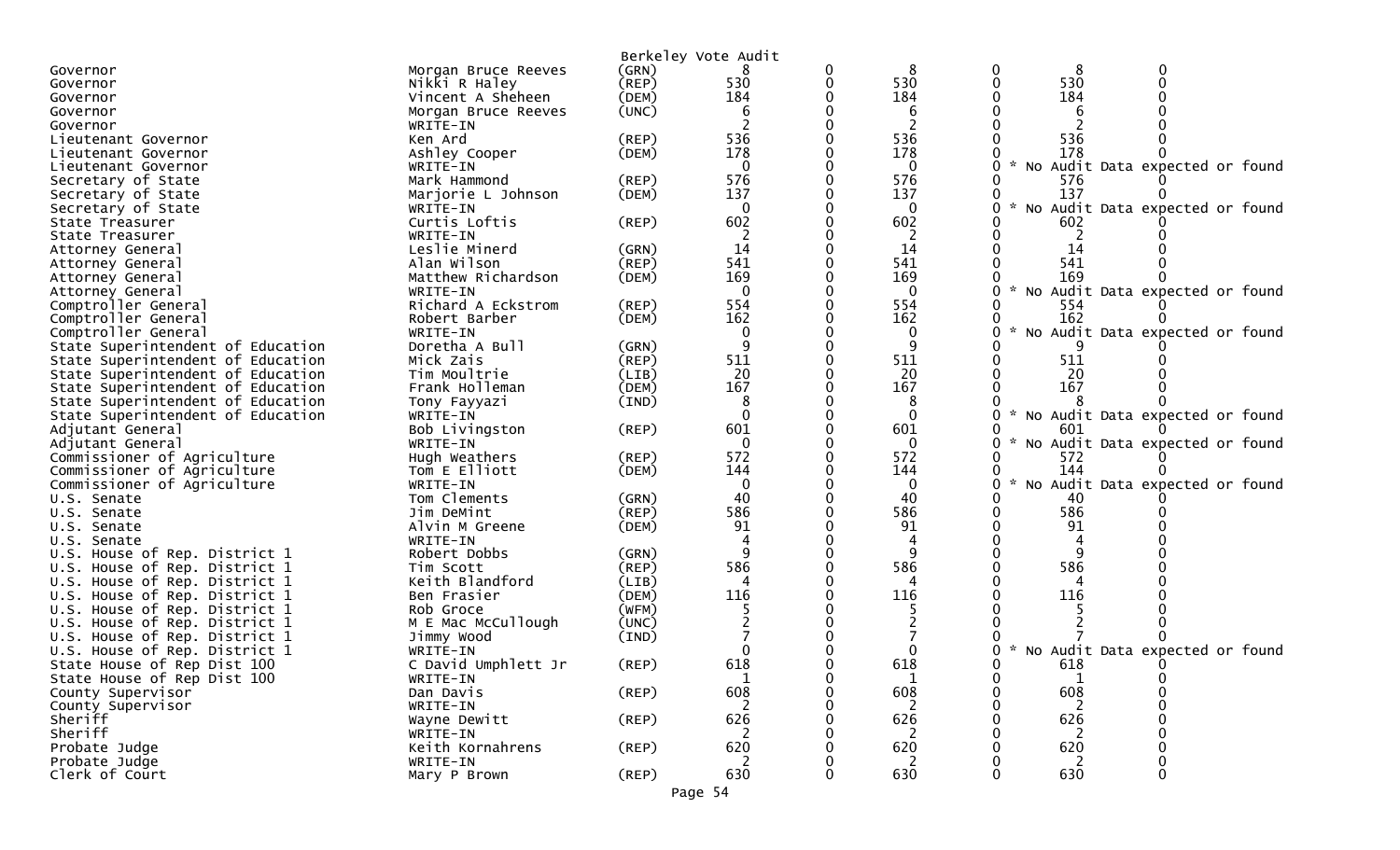|                                                                                                                                                                                                                                                                                                                                                                                                                                                                                                                                                                                                                                                           |                                                                                                                                                                                                                                                                                                                                                                                                                                                                                                    |                                                                                                                                                                                                                                        | Berkeley Vote Audit                                                                                                                                  |                                              |                                                                                                                                                                    |                                                                                                                                                                                                                                                                          |
|-----------------------------------------------------------------------------------------------------------------------------------------------------------------------------------------------------------------------------------------------------------------------------------------------------------------------------------------------------------------------------------------------------------------------------------------------------------------------------------------------------------------------------------------------------------------------------------------------------------------------------------------------------------|----------------------------------------------------------------------------------------------------------------------------------------------------------------------------------------------------------------------------------------------------------------------------------------------------------------------------------------------------------------------------------------------------------------------------------------------------------------------------------------------------|----------------------------------------------------------------------------------------------------------------------------------------------------------------------------------------------------------------------------------------|------------------------------------------------------------------------------------------------------------------------------------------------------|----------------------------------------------|--------------------------------------------------------------------------------------------------------------------------------------------------------------------|--------------------------------------------------------------------------------------------------------------------------------------------------------------------------------------------------------------------------------------------------------------------------|
| Clerk of Court<br>Coroner<br>Coroner<br>Register of Deeds<br>Register of Deeds<br>School Board District 8<br>School Board District 8<br>Soil and Water District Commission<br>Soil and Water District Commission<br>Soil and Water District Commission<br>Amendment 1<br>Amendment 1<br>Amendment 2<br>Amendment 2<br>Amendment 3<br>Amendment 3<br>Amendment 4<br>Amendment 4<br>Local Question<br>Local Question                                                                                                                                                                                                                                        | WRITE-IN<br>Bill Salisbury<br>WRITE-IN<br>Cindy B Forte<br>WRITE-IN<br>Frank Wright<br>WRITE-IN<br>Troy Diel<br>Diane Edwins<br>WRITE-IN<br>Yes<br>No<br>Yes<br>No<br>Yes<br>No<br>Yes<br>No<br>Yes<br>No                                                                                                                                                                                                                                                                                          | (REP)<br>$($ REP $)$                                                                                                                                                                                                                   | 625<br>619<br>$\mathbf{0}$<br>318<br>335<br>1<br>673<br>44<br>625<br>89<br>543<br>171<br>569<br>141<br>510<br>206                                    | $\bf{0}$<br>0<br>$\mathbf 0$<br>$\mathbf{0}$ | 2<br>625<br>619<br>0<br>318<br>335<br>1<br>673<br>44<br>625<br>89<br>543<br>171<br>569<br>141<br>510<br>206                                                        | 2<br>0<br>0<br>625<br>619<br>No Audit Data expected or found<br>318<br>335<br>673<br>44<br>625<br>89<br>543<br>171<br>569<br>141<br>510<br>206<br>$\Omega$<br>$\Omega$                                                                                                   |
| 0036 Pinopolis<br>STRAIGHT PARTY<br>STRAIGHT PARTY<br>STRAIGHT PARTY<br>STRAIGHT PARTY<br>STRAIGHT PARTY<br>STRAIGHT PARTY<br>STRAIGHT PARTY<br>Governor<br>Governor<br>Governor<br>Governor<br>Governor<br>Lieutenant Governor<br>Lieutenant Governor<br>Lieutenant Governor<br>Secretary of State<br>Secretary of State<br>Secretary of State<br>State Treasurer<br>State Treasurer<br>Attorney General<br>Attorney General<br>Attorney General<br>Attorney General<br>Comptroller General<br>Comptroller General<br>Comptroller General<br>State Superintendent of Education<br>State Superintendent of Education<br>State Superintendent of Education | Green<br>Republican<br>Libertarian<br>Democratic<br>Working Families<br>United Citizens<br>Independence<br>Morgan Bruce Reeves<br>Nikki R Haley<br>Vincent A Sheheen<br>Morgan Bruce Reeves<br>WRITE-IN<br>Ken Ard<br>Ashley Cooper<br>WRITE-IN<br>Mark Hammond<br>Marjorie L Johnson<br>WRITE-IN<br>Curtis Loftis<br>WRITE-IN<br>Leslie Minerd<br>Alan Wilson<br>Matthew Richardson<br>WRITE-IN<br>Richard A Eckstrom<br>Robert Barber<br>WRITE-IN<br>Doretha A Bull<br>Mick Zais<br>Tim Moultrie | (GRN)<br>(REP)<br>(LIB)<br>(DEM)<br>(WFM)<br>(UNC)<br>(IND)<br>(GRN)<br>(REP)<br>(DEM)<br>(UNC)<br>$($ REP $)$<br>(DEM)<br>$($ REP $)$<br>(DEM)<br>(REP)<br>(GRN)<br>(REP)<br>(DEM)<br>$($ REP $)$<br>(DEM)<br>(GRN)<br>(REP)<br>(LIB) | 4<br>227<br>57<br>11<br>502<br>223<br>531<br>206<br>$\Omega$<br>597<br>123<br>1<br>620<br>2<br>18<br>557<br>157<br>535<br>196<br>0<br>8<br>511<br>26 | $\mathbf 0$<br>$\mathbf{0}$<br>0<br>0        | 4<br>227<br>2<br>57<br>11<br>502<br>223<br>531<br>206<br>$\mathbf{0}$<br>597<br>123<br>1<br>620<br>2<br>18<br>557<br>157<br>0<br>535<br>196<br>0<br>8<br>511<br>26 | 0<br>227<br>2<br>57<br>11<br>502<br>223<br>531<br>206<br>* No Audit Data expected or found<br>597<br>123<br>1<br>620<br>2<br>18<br>557<br>157<br>$\Omega$<br>$\Omega$<br>* No Audit Data expected or found<br>535<br>196<br>No Audit Data expected or found<br>511<br>26 |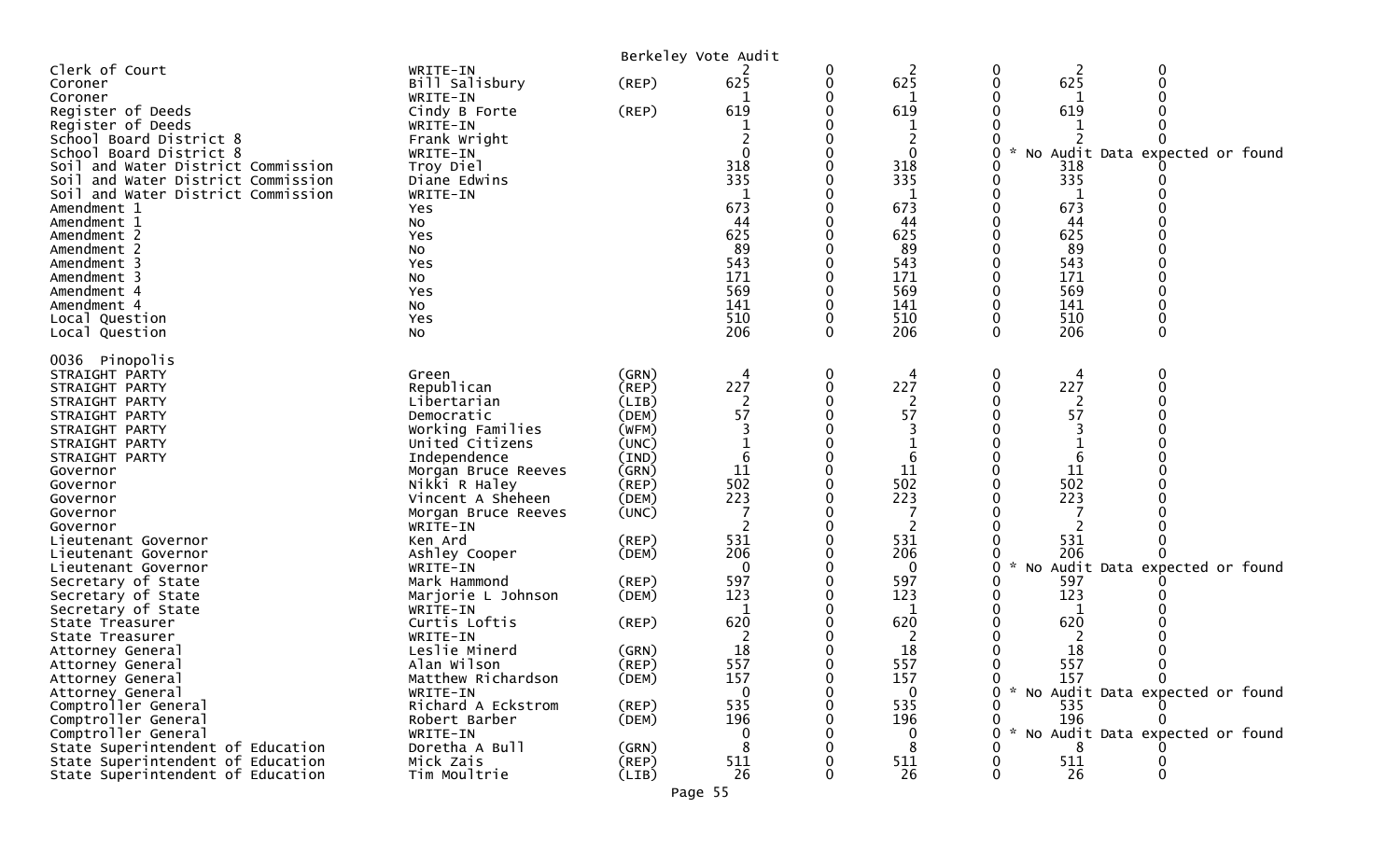|                                                                |                              |                      | Berkeley Vote Audit |   |                 |                                                  |
|----------------------------------------------------------------|------------------------------|----------------------|---------------------|---|-----------------|--------------------------------------------------|
| State Superintendent of Education                              | Frank Holleman               | (DEM)                | 173                 | 0 | 173             | 173<br>$\bf{0}$                                  |
| State Superintendent of Education                              | Tony Fayyazi                 | (IND)                |                     | 0 |                 |                                                  |
| State Superintendent of Education                              | WRITE-IN                     |                      |                     |   | $\Omega$        | * No Audit Data expected or found                |
| Adjutant General                                               | Bob Livingston               | $($ REP $)$          | 618                 |   | 618             | 618                                              |
| Adjutant General                                               | WRITE-IN                     |                      |                     |   |                 |                                                  |
| Commissioner of Agriculture                                    | Hugh Weathers                | $($ REP $)$          | 599                 |   | 599             | 599                                              |
| Commissioner of Agriculture                                    | Tom E Elliott                | (DEM)                | 127                 |   | 127             | 127                                              |
| Commissioner of Agriculture                                    | WRITE-IN                     |                      |                     |   | $\Omega$        | $\mathcal{R}$<br>No Audit Data expected or found |
| U.S. Senate                                                    | Tom Clements                 | (GRN)                | 43                  |   | 43              | -43                                              |
| U.S. Senate                                                    | Jim DeMint                   | (REP)                | 601                 |   | 601             | 601                                              |
| U.S. Senate                                                    | Alvin M Greene               | (DEM)                | 83                  |   | 83              | 83                                               |
| U.S. Senate                                                    | WRITE-IN<br>Robert Dobbs     |                      | 14<br>6             |   | 14<br>6         | 14<br>6                                          |
| U.S. House of Rep. District 1                                  |                              | (GRN)<br>$($ REP $)$ | 593                 |   | 593             | 593                                              |
| U.S. House of Rep. District 1<br>U.S. House of Rep. District 1 | Tim Scott<br>Keith Blandford | (LIB)                | 11                  |   | 11              | 11                                               |
| U.S. House of Rep. District 1                                  | Ben Frasier                  | (DEM)                | 101                 |   | 101             | 101                                              |
| U.S. House of Rep. District 1                                  | Rob Groce                    | (WFM)                |                     |   |                 |                                                  |
| U.S. House of Rep. District 1                                  | M E Mac McCullough           | (UNC)                |                     |   |                 |                                                  |
| U.S. House of Rep. District 1                                  | Jimmy Wood                   | (IND)                |                     |   |                 |                                                  |
| U.S. House of Rep. District 1                                  | WRITE-IN                     |                      |                     |   | 0               | $\mathcal{H}$<br>No Audit Data expected or found |
| State House of Rep Dist 102                                    | Joseph J Caplinger Jr        | (REP)                | 537                 |   | 537             | 537                                              |
| State House of Rep Dist 102                                    | Joe H Jefferson Jr           | (DEM)                | 187                 |   | 187             | 187                                              |
| State House of Rep Dist 102                                    | WRITE-IN                     |                      | $\Omega$            |   | $\Omega$        | $\mathcal{H}$<br>No Audit Data expected or found |
| County Supervisor                                              | Dan Davis                    | (REP)                | 603                 |   | 603             | 603                                              |
| County Supervisor                                              | WRITE-IN                     |                      | 23                  |   | 23              | 23                                               |
| Sheriff                                                        | Wayne Dewitt                 | $($ REP $)$          | 662                 |   | 662             | 662                                              |
| Sheriff                                                        | WRITE-IN                     |                      | 6                   |   | 6               |                                                  |
| Probate Judge                                                  | Keith Kornahrens             | $($ REP $)$          | 638                 |   | 638             | 638                                              |
| Probate Judge                                                  | WRITE-IN                     |                      |                     |   |                 | * No Audit Data expected or found                |
| Clerk of Court                                                 | Mary P Brown                 | (REP)                | 639                 |   | 639             | 639                                              |
| Clerk of Court                                                 | WRITE-IN                     |                      |                     |   | 4               |                                                  |
| Coroner                                                        | Bill Salisbury               | $($ REP $)$          | 646                 |   | 646             | 646                                              |
| Coroner                                                        | WRITE-IN                     |                      | 0<br>647            |   | $\Omega$<br>647 | * No Audit Data expected or found<br>647         |
| Register of Deeds<br>Register of Deeds                         | Cindy B Forte<br>WRITE-IN    | $($ REP $)$          |                     |   |                 |                                                  |
| County Council District 6                                      | Jack H Schurlknight          | $($ REP $)$          | 424                 |   | 424             | 424                                              |
| County Council District 6                                      | WRITE-IN                     |                      |                     |   |                 |                                                  |
| County Council District 7                                      | Bill Fennell                 | (REP)                | 185                 |   | 185             | 185                                              |
| County Council District 7                                      | Caldwell Pinckney Jr         | (DEM)                | 85                  |   | 85              | 85                                               |
| County Council District 7                                      | WRITE-IN                     |                      | $\Omega$            |   | $\mathbf 0$     | * No Audit Data expected or found                |
| School Board District 6                                        | Sylleste Davis               |                      | 318                 |   | 318             | 318                                              |
| School Board District 6                                        | Sheldon Etheridge            |                      | 240                 |   | 240             | 240                                              |
| School Board District 6                                        | WRITE-IN                     |                      |                     |   |                 |                                                  |
| Soil and Water District Commission                             | Troy Diel                    |                      | 374                 |   | 374             | 374                                              |
| Soil and Water District Commission                             | Diane Edwins                 |                      | 332                 | 0 | 332             | 332                                              |
| Soil and Water District Commission                             | WRITE-IN                     |                      |                     |   | 1               |                                                  |
| Amendment 1                                                    | Yes                          |                      | 678                 |   | 678             | 678                                              |
| Amendment 1                                                    | No                           |                      | 49                  |   | 49              | 49                                               |
| Amendment 2                                                    | Yes                          |                      | 622                 |   | 622             | 622                                              |
| Amendment 2                                                    | No                           |                      | 106                 |   | 106             | 106                                              |
| Amendment 3                                                    | Yes                          |                      | 566                 |   | 566             | 566                                              |
| Amendment 3                                                    | No                           |                      | 156                 |   | 156             | 156                                              |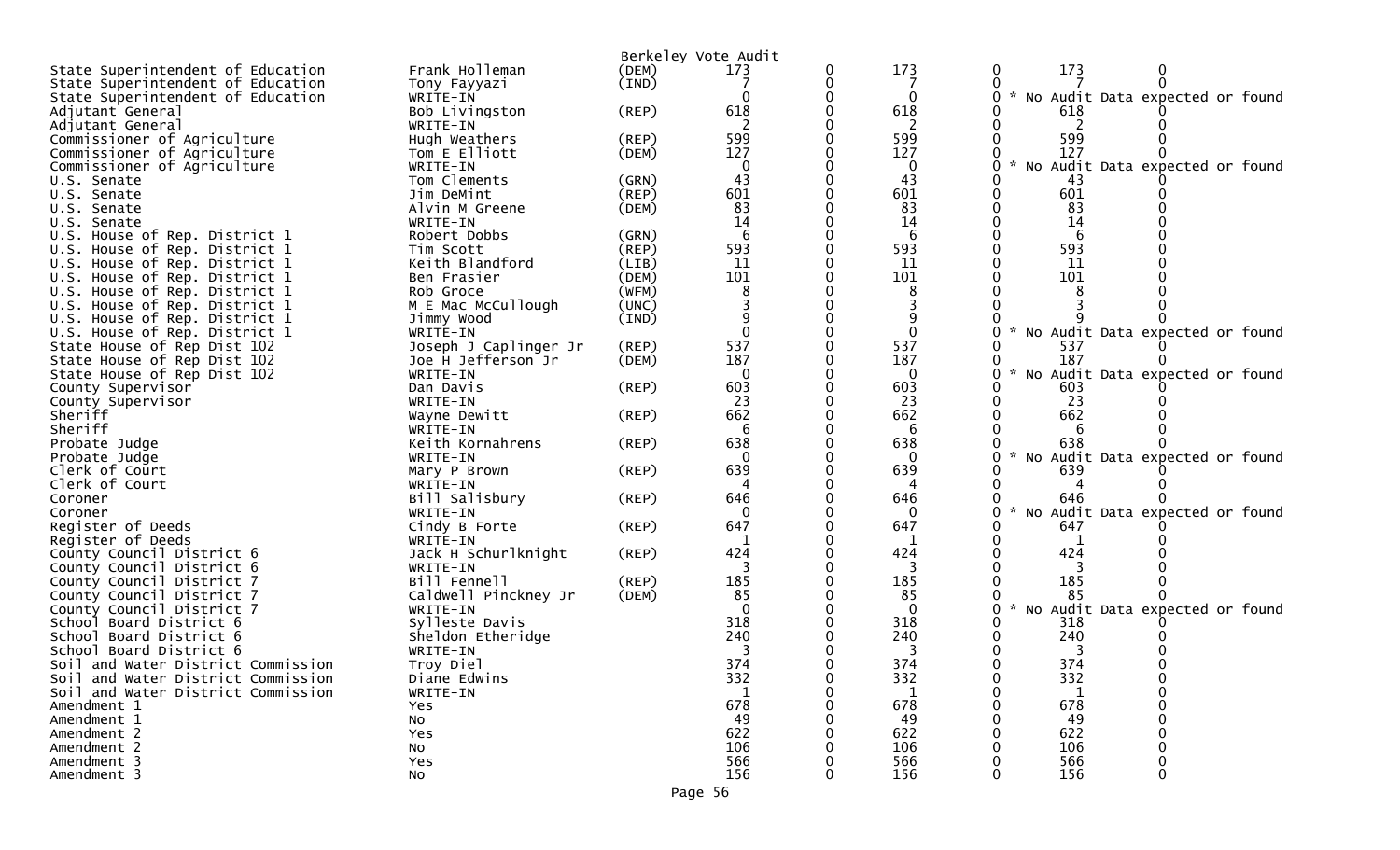|                                         |                                          | Berkeley Vote Audit |          |   |                |                    |           |                                     |  |
|-----------------------------------------|------------------------------------------|---------------------|----------|---|----------------|--------------------|-----------|-------------------------------------|--|
| Amendment 4                             | Yes.                                     |                     | 562      | 0 | 562            | 0                  | 562       | 0                                   |  |
| Amendment 4                             | No                                       |                     | 160      | 0 | 160            | 0                  | 160       | 0                                   |  |
| Local Question                          | Yes                                      |                     | 508      | 0 | 508            | 0                  | 508       | 0                                   |  |
| Local Question                          | NO.                                      |                     | 222      | 0 | 222            | 0                  | 222       | $\Omega$                            |  |
| 0037 Russellville                       |                                          |                     |          |   |                |                    |           |                                     |  |
| STRAIGHT PARTY                          | Green                                    | (GRN)               |          | 0 |                | 0                  |           |                                     |  |
| STRAIGHT PARTY                          | Republican                               | (REP)               | 33       | 0 | 33             | 0                  | 33        | 0                                   |  |
| STRAIGHT PARTY                          | Libertarian                              | (LIB)               | $\Omega$ |   | $\Omega$       | 0<br>$\mathcal{H}$ |           | No Audit Data expected or found     |  |
| STRAIGHT PARTY                          | Democratic                               | (DEM)               | 404      |   | 404            |                    | 404       |                                     |  |
| STRAIGHT PARTY                          | Working Families                         | (WFM)               |          |   | 0              | $\mathcal{H}$      |           | No Audit Data expected or found     |  |
| STRAIGHT PARTY                          | United Citizens                          | (UNC)               |          |   |                |                    |           |                                     |  |
| STRAIGHT PARTY                          | Independence                             | (IND)               |          |   |                |                    |           |                                     |  |
| Governor                                | Morgan Bruce Reeves                      | (GRN)               | 76       |   |                |                    |           |                                     |  |
| Governor                                | Nikki R Haley                            | (REP)               | 501      |   | 76<br>501      |                    | 76<br>501 |                                     |  |
| Governor<br>Governor                    | Vincent A Sheheen<br>Morgan Bruce Reeves | (DEM)<br>(UNC)      | 8        |   | 8              |                    |           |                                     |  |
| Governor                                | WRITE-IN                                 |                     |          |   |                |                    |           |                                     |  |
| Lieutenant Governor                     | Ken Ard                                  | $($ REP $)$         | 80       |   | 80             |                    | 80        |                                     |  |
| Lieutenant Governor                     | Ashley Cooper                            | (DEM)               | 493      |   | 493            |                    | 493       |                                     |  |
| Lieutenant Governor                     | WRITE-IN                                 |                     | $\Omega$ |   | 0              | 0                  |           | No Audit Data expected or found     |  |
| Secretary of State                      | Mark Hammond                             | $($ REP $)$         | 85       |   | 85             |                    | 85        |                                     |  |
| Secretary of State                      | Marjorie L Johnson                       | (DEM)               | 487      |   | 487            |                    | 487       |                                     |  |
| Secretary of State                      | WRITE-IN                                 |                     |          |   |                |                    |           |                                     |  |
| State Treasurer                         | Curtis Loftis                            | $($ REP $)$         | 126      |   | 126            |                    | 126       |                                     |  |
| State Treasurer                         | WRITE-IN                                 |                     | 0        |   | 0              |                    |           | No Audit Data expected or found     |  |
| Attorney General                        | Leslie Minerd                            | (GRN)               |          |   | 9              |                    |           |                                     |  |
| Attorney General                        | Alan Wilson                              | (REP)               | 74       |   | 74             |                    | 74        |                                     |  |
| Attorney General                        | Matthew Richardson                       | (DEM)               | 500      |   | 500            | $\sim$             | 500       |                                     |  |
| Attorney General<br>Comptroller General | WRITE-IN<br>Richard A Eckstrom           | (REP)               | 86       |   | $\Omega$<br>86 |                    | 86        | No Audit Data expected or found     |  |
| Comptroller General                     | Robert Barber                            | (DEM)               | 496      |   | 496            |                    | 496       |                                     |  |
| Comptroller General                     | WRITE-IN                                 |                     |          |   | 0              | 0                  |           | No Audit Data expected or found     |  |
| State Superintendent of Education       | Doretha A Bull                           | (GRN)               | 6        |   | 6              |                    |           |                                     |  |
| State Superintendent of Education       | Mick Zais                                | (REP)               | 74       |   | 74             |                    | 74        |                                     |  |
| State Superintendent of Education       | Tim Moultrie                             | (LIB)               | 6        |   | 6              |                    |           |                                     |  |
| State Superintendent of Education       | Frank Holleman                           | (DEM)               | 490      |   | 490            |                    | 490       |                                     |  |
| State Superintendent of Education       | Tony Fayyazi                             | (IND)               |          |   |                |                    |           |                                     |  |
| State Superintendent of Education       | WRITE-IN                                 |                     |          |   | $\Omega$       | 0                  |           | No Audit Data expected or found     |  |
| Adjutant General                        | Bob Livingston                           | $($ REP $)$         | 128      |   | 128            |                    | 128       |                                     |  |
| Adjutant General                        | WRITE-IN                                 |                     | $\Omega$ |   | $\Omega$       | $\mathcal{H}$      |           | No Audit Data expected or found     |  |
| Commissioner of Agriculture             | Hugh Weathers                            | (REP)               | 84       |   | 84             |                    | 84        |                                     |  |
| Commissioner of Agriculture             | Tom E Elliott                            | (DEM)               | 492      |   | 492            | 0                  | 492       |                                     |  |
| Commissioner of Agriculture             | WRITE-IN<br>Tom Clements                 | (GRN)               | 0<br>44  |   | 44             | 0                  | 44        | 0 * No Audit Data expected or found |  |
| U.S. Senate<br>U.S. Senate              | Jim DeMint                               | (REP)               | 105      |   | 105            | 0                  | 105       |                                     |  |
| U.S. Senate                             | Alvin M Greene                           | (DEM)               | 419      |   | 419            |                    | 419       |                                     |  |
| U.S. Senate                             | WRITE-IN                                 |                     |          |   | 4              |                    |           |                                     |  |
| U.S. House of Rep. District 6           | Nammu Y Muhammad                         | (GRN)               |          |   | 4              |                    |           |                                     |  |
| U.S. House of Rep. District 6           | Jim Pratt                                | $($ REP $)$         | 75       |   | 75             |                    | 75        |                                     |  |
| U.S. House of Rep. District 6           | James E Jim Clyburn                      | (DEM)               | 500      |   | 500            |                    | 500       | 0                                   |  |
| U.S. House of Rep. District 6           | WRITE-IN                                 |                     | $\Omega$ |   | $\Omega$       |                    |           | 0 * No Audit Data expected or found |  |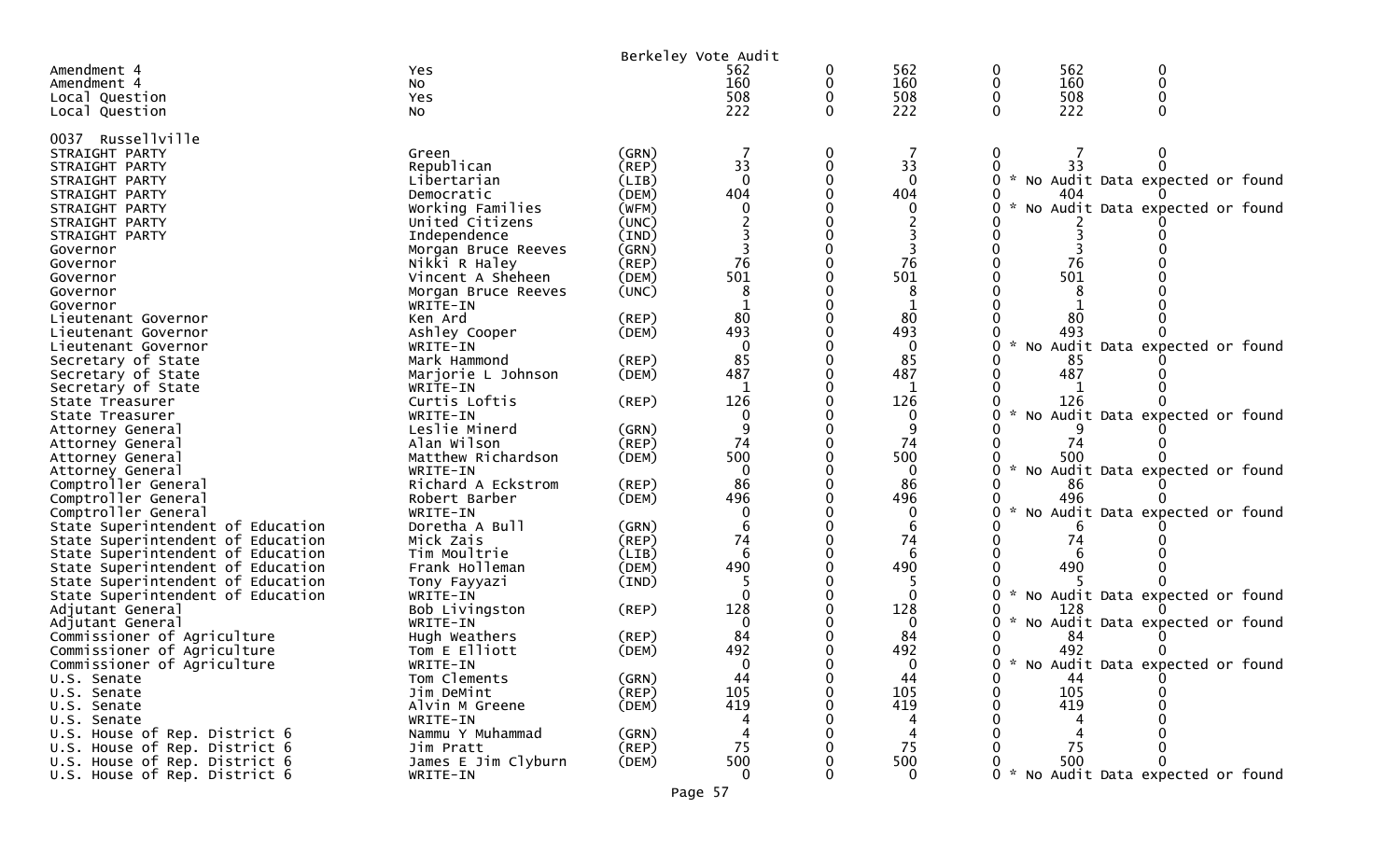|                                    |                          | Berkeley Vote Audit |                          |   |             |               |            |                                   |
|------------------------------------|--------------------------|---------------------|--------------------------|---|-------------|---------------|------------|-----------------------------------|
| State House of Rep Dist 102        | Joseph J Caplinger Jr    | $($ REP $)$         | 60                       |   | 60          | 0             | 60         | 0                                 |
| State House of Rep Dist 102        | Joe H Jefferson Jr       | (DEM)               | 521                      | 0 | 521         |               | 521        |                                   |
| State House of Rep Dist 102        | WRITE-IN                 |                     | $\Omega$                 |   | 0           | 0             |            | * No Audit Data expected or found |
| County Supervisor                  | Dan Davis                | $($ REP $)$         | 150                      |   | 150         |               | 150        |                                   |
| County Supervisor                  | WRITE-IN                 |                     |                          |   | 3           |               |            |                                   |
| Sheriff                            | Wayne Dewitt             | $($ REP $)$         | 159                      |   | 159         | $\mathcal{H}$ | 159        |                                   |
| Sheriff                            | WRITE-IN                 |                     | 0                        |   | 0           | 0             |            | No Audit Data expected or found   |
| Probate Judge                      | Keith Kornahrens         | $($ REP $)$         | 142                      |   | 142         |               | 142        |                                   |
| Probate Judge<br>Clerk of Court    | WRITE-IN                 | $($ REP $)$         | 1<br>173                 |   | 1<br>173    |               | -1<br>173  |                                   |
| Clerk of Court                     | Mary P Brown<br>WRITE-IN |                     |                          |   | 0           |               |            | * No Audit Data expected or found |
| Coroner                            | Bill Salisbury           | $($ REP $)$         | 155                      |   | 155         |               | 155        |                                   |
| Coroner                            | WRITE-IN                 |                     | 2                        |   | 2           |               | 2          |                                   |
| Register of Deeds                  | Cindy B Forte            | $($ REP $)$         | 152                      |   | 152         |               | 152        |                                   |
| Register of Deeds                  | WRITE-IN                 |                     | 0                        |   | $\bf{0}$    | 0             |            | * No Audit Data expected or found |
| County Council District 7          | Bill Fennell             | (REP)               | 69                       |   | 69          |               | 69         |                                   |
| County Council District 7          | Caldwell Pinckney Jr     | (DEM)               | 510                      |   | 510         |               | 510        |                                   |
| County Council District 7          | WRITE-IN                 |                     |                          |   | 1           |               |            |                                   |
| School Board District 6            | Sylleste Davis           |                     |                          |   | 8           |               |            |                                   |
| School Board District 6            | Sheldon Etheridge        |                     | 11                       |   | 11          |               | 11         |                                   |
| School Board District 6            | WRITE-IN                 |                     | $\Omega$                 |   | $\mathbf 0$ | 0             |            | * No Audit Data expected or found |
| School Board District 8            | Frank Wright             |                     | 20                       |   | 20          |               | 20         |                                   |
| School Board District 8            | WRITE-IN                 |                     | $\overline{0}$           |   | $\mathbf 0$ | Ω             |            | * No Audit Data expected or found |
| Soil and Water District Commission | Troy Diel                |                     | 93                       |   | 93          |               | 93         |                                   |
| Soil and Water District Commission | Diane Edwins             |                     | 105                      |   | 105         | 0             | 105        |                                   |
| Soil and Water District Commission | WRITE-IN                 |                     |                          |   |             |               |            |                                   |
| Amendment 1                        | Yes                      |                     | 357                      |   | 357         |               | 357        |                                   |
| Amendment 1<br>Amendment 2         | No                       |                     | 115<br>340               |   | 115<br>340  |               | 115<br>340 |                                   |
| Amendment 2                        | Yes                      |                     | 123                      |   | 123         |               | 123        |                                   |
| Amendment 3                        | No<br>Yes                |                     | 266                      |   | 266         |               | 266        |                                   |
| Amendment 3                        | No                       |                     | 194                      |   | 194         |               | 194        |                                   |
| Amendment 4                        | Yes                      |                     | 275                      |   | 275         |               | 275        |                                   |
| Amendment 4                        | No                       |                     | 187                      |   | 187         |               | 187        |                                   |
| Local Question                     | Yes                      |                     | 252                      | 0 | 252         | 0             | 252        |                                   |
| Local Question                     | No                       |                     | 214                      | 0 | 214         | 0             | 214        | 0                                 |
|                                    |                          |                     |                          |   |             |               |            |                                   |
| 0038 Sangaree 1                    |                          |                     |                          |   |             |               |            |                                   |
| STRAIGHT PARTY                     | Green                    | (GRN)               |                          | 0 | 5           | 0             | 5          |                                   |
| STRAIGHT PARTY                     | Republican               | $($ REP $)$         | 176                      |   | 176         |               | 176        |                                   |
| STRAIGHT PARTY                     | Libertarian              | (LIB)               |                          |   |             |               |            |                                   |
| STRAIGHT PARTY                     | Democratic               | (DEM)               | 162                      |   | 162         |               | 162        |                                   |
| STRAIGHT PARTY                     | Working Families         | (WFM)               |                          |   |             |               |            |                                   |
| STRAIGHT PARTY                     | United Citizens          | (UNC)               |                          |   |             |               |            |                                   |
| STRAIGHT PARTY                     | Independence             | (IND)               | 5                        | 0 | 5           | 0             |            | 0                                 |
| Governor                           | Morgan Bruce Reeves      | (GRN)               | 6                        |   | 6           | 0             | 6          |                                   |
| Governor                           | Nikki R Haley            | (REP)               | 400                      |   | 400         |               | 400        |                                   |
| Governor                           | Vincent A Sheheen        | (DEM)               | 322                      |   | 322         |               | 322        |                                   |
| Governor                           | Morgan Bruce Reeves      | (UNC)               |                          |   |             |               |            |                                   |
| Governor                           | WRITE-IN                 |                     | $\overline{\phantom{a}}$ |   | 2           |               | 2          |                                   |
| Lieutenant Governor                | Ken Ard                  | (REP)               | 391                      |   | 391         |               | 391        |                                   |
| Lieutenant Governor                | Ashley Cooper            | (DEM)               | 332                      | 0 | 332         | 0             | 332        | 0                                 |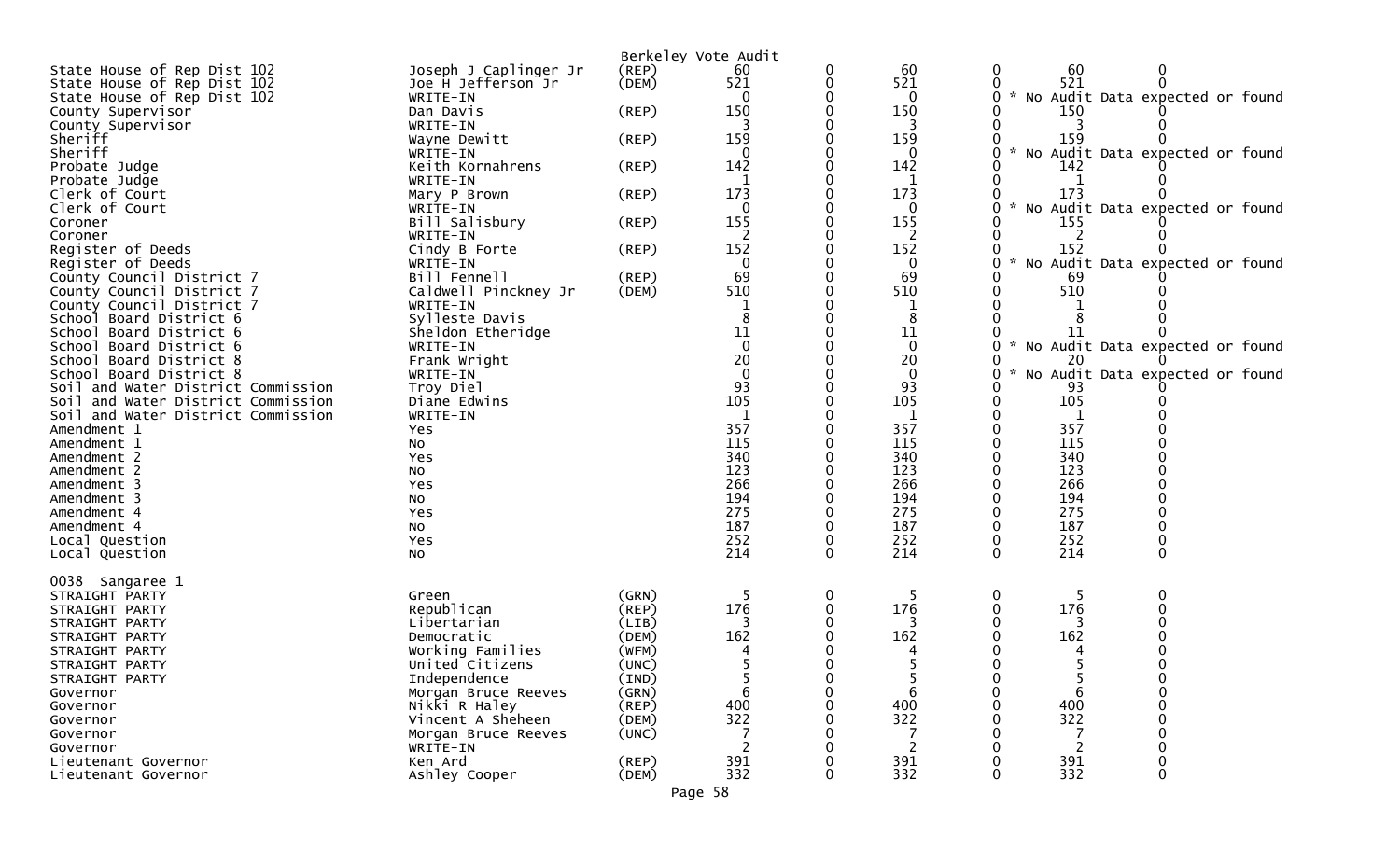|                                                             |                       |             | Berkeley Vote Audit |   |         |             |         |                                 |  |
|-------------------------------------------------------------|-----------------------|-------------|---------------------|---|---------|-------------|---------|---------------------------------|--|
| Lieutenant Governor                                         | WRITE-IN              |             |                     | 0 | 1       | 0           | 1       | $\Omega$                        |  |
| Secretary of State                                          | Mark Hammond          | (REP)       | 440                 | 0 | 440     | 0           | 440     | $\Omega$                        |  |
| Secretary of State                                          | Marjorie L Johnson    | (DEM)       | 281                 |   | 281     |             | 281     |                                 |  |
| Secretary of State                                          | WRITE-IN              |             | 1                   | 0 | 1       |             | 1       |                                 |  |
| State Treasurer                                             | Curtis Loftis         | $($ REP $)$ | 509                 |   | 509     |             | 509     |                                 |  |
| State Treasurer                                             | WRITE-IN              |             | 8                   |   | 8       |             | 8       |                                 |  |
| Attorney General                                            | Leslie Minerd         | (GRN)       | 28                  |   | 28      |             | 28      |                                 |  |
| Attorney General                                            | Alan Wilson           | (REP)       | 385                 |   | 385     |             | 385     |                                 |  |
| Attorney General                                            | Matthew Richardson    | (DEM)       | 317                 |   | 317     |             | 317     |                                 |  |
| Attorney General                                            | WRITE-IN              |             | $\mathbf 0$         | 0 | 0       | 0           | $\sim$  | No Audit Data expected or found |  |
| Comptroller General                                         | Richard A Eckstrom    | (REP)       | 434                 |   | 434     |             | 434     |                                 |  |
| Comptroller General                                         | Robert Barber         | (DEM)       | 291                 |   | 291     |             | 291     |                                 |  |
| Comptroller General                                         | WRITE-IN              |             | 1                   | 0 | 1       |             | 1       |                                 |  |
| State Superintendent of Education                           | Doretha A Bull        | (GRN)       | 13                  |   | 13      | 0           | 13      |                                 |  |
| State Superintendent of Education                           | Mick Zais             | (REP)       | 371                 | 0 | 371     |             | 371     |                                 |  |
| State Superintendent of Education                           | Tim Moultrie          | (LIB)       | 32                  | 0 | 32      |             | 32      |                                 |  |
| State Superintendent of Education                           | Frank Holleman        | (DEM)       | 288                 |   | 288     |             | 288     |                                 |  |
| State Superintendent of Education                           | Tony Fayyazi          | (IND)       | 14                  |   | 14      |             | 14      |                                 |  |
| State Superintendent of Education                           | WRITE-IN              |             | $\mathbf 1$         | 0 | 1       |             | 1       |                                 |  |
| Adjutant General                                            | Bob Livingston        | (REP)       | 499                 | 0 | 499     |             | 499     |                                 |  |
| Adjutant General                                            | WRITE-IN              |             |                     |   | 7       |             | -7      |                                 |  |
| Commissioner of Agriculture                                 | Hugh Weathers         | (REP)       | 426                 |   | 426     |             | 426     |                                 |  |
| Commissioner of Agriculture                                 | Tom E Elliott         | (DEM)       | 291                 |   | 291     |             | 291     |                                 |  |
| Commissioner of Agriculture                                 | WRITE-IN              |             |                     |   | 1       |             |         |                                 |  |
| U.S. Senate                                                 | Tom Clements          | (GRN)       | 91                  |   | 91      |             | 91      |                                 |  |
| U.S. Senate                                                 | Jim DeMint            | $($ REP $)$ | 437                 |   | 437     |             | 437     |                                 |  |
| U.S. Senate                                                 | Alvin M Greene        | (DEM)       | 182                 |   | 182     |             | 182     |                                 |  |
| U.S. Senate                                                 | WRITE-IN              |             | 8                   |   | 8       |             | 8       |                                 |  |
| U.S. House of Rep. District 1                               | Robert Dobbs          | (GRN)       | 9                   |   | 9       |             | 9       |                                 |  |
| U.S. House of Rep. District 1                               | Tim Scott             | $($ REP $)$ | 430                 | 0 | 430     | 0           | 430     |                                 |  |
| U.S. House of Rep. District 1                               | Keith Blandford       | (LIB)       | 9                   | 0 | 9       |             | 9       |                                 |  |
| U.S. House of Rep. District 1                               | Ben Frasier           | (DEM)       | 246                 |   | 246     |             | 246     |                                 |  |
| U.S. House of Rep. District 1                               | Rob Groce             | (WFM)       | 15                  |   | 15      |             | 15      |                                 |  |
| U.S. House of Rep. District 1                               | M E Mac McCullough    | (UNC)       | 7                   | 0 | 7       |             | 7       |                                 |  |
| U.S. House of Rep. District 1                               | Jimmy Wood            | (IND)       | 14                  |   | 14<br>1 |             | 14<br>1 |                                 |  |
| U.S. House of Rep. District 1<br>State House of Rep Dist 92 | WRITE-IN              |             | 521                 |   | 521     |             | 521     |                                 |  |
| State House of Rep Dist 92                                  | Joe Daning            | $($ REP $)$ | 9                   |   | 9       |             | 9       |                                 |  |
| County Supervisor                                           | WRITE-IN<br>Dan Davis | $($ REP $)$ | 509                 |   | 509     |             | 509     |                                 |  |
| County Supervisor                                           | WRITE-IN              |             | 13                  | 0 | 13      |             | 13      |                                 |  |
| Sheriff                                                     | Wayne Dewitt          | $($ REP $)$ | 534                 |   | 534     |             | 534     |                                 |  |
| Sheriff                                                     | WRITE-IN              |             | 6                   |   | 6       |             | 6       |                                 |  |
| Probate Judge                                               | Keith Kornahrens      | $($ REP $)$ | 528                 |   | 528     |             | 528     |                                 |  |
| Probate Judge                                               | WRITE-IN              |             |                     |   |         |             |         |                                 |  |
| Clerk of Court                                              | Mary P Brown          | (REP)       | 548                 | 0 | 548     | $\mathbf 0$ | 548     | $\Omega$                        |  |
| Clerk of Court                                              | WRITE-IN              |             |                     |   | 4       |             |         |                                 |  |
| Coroner                                                     | Bill Salisbury        | $($ REP $)$ | 537                 |   | 537     |             | 537     |                                 |  |
| Coroner                                                     | WRITE-IN              |             |                     |   | 4       |             |         |                                 |  |
| Register of Deeds                                           | Cindy B Forte         | $($ REP $)$ | 533                 |   | 533     |             | 533     |                                 |  |
| Register of Deeds                                           | WRITE-IN              |             |                     |   |         |             |         |                                 |  |
| County Council District 4                                   | Cathy Davis           | $($ REP $)$ | 539                 |   | 539     |             | 539     |                                 |  |
| County Council District 4                                   | WRITE-IN              |             | 5.                  |   |         | 0           |         | $\Omega$                        |  |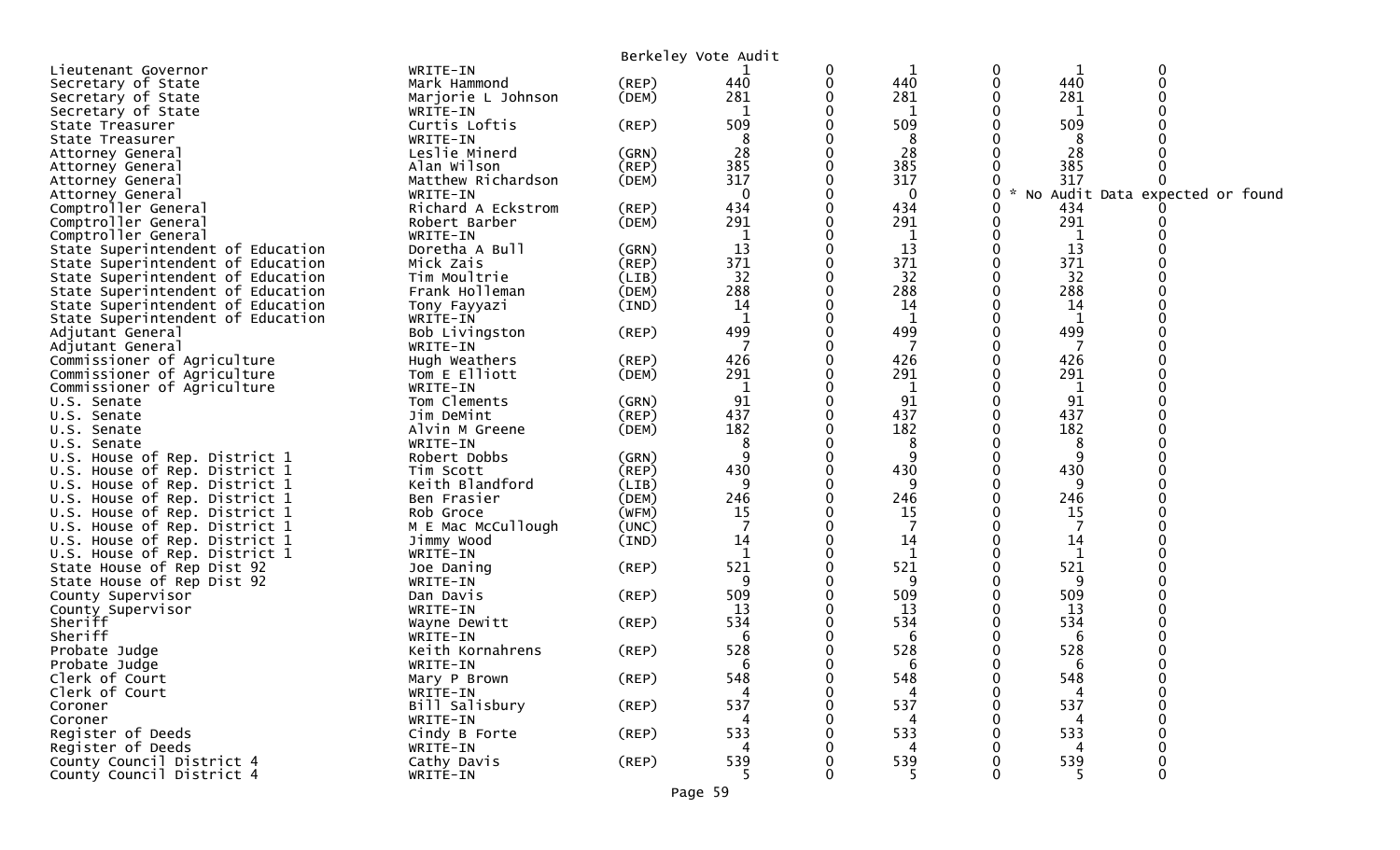| Jimmy Hinson<br>WRITE-IN<br>Troy Diel<br>Diane Edwins<br>WRITE-IN<br>Yes<br>No<br>Yes<br>No<br>Yes<br>NO.<br>Yes<br>No<br>Yes<br>No                                                                                                                                                                                                                                                                                                                                                                                                              |                                                                                                                                                                                                                                              | $\Omega$<br>315<br>405<br>651<br>67<br>615<br>103<br>465<br>244<br>489<br>215<br>499<br>216                                                                                                                           | 0                                     | 2<br>$\overline{c}$<br>0<br>315<br>405<br>651<br>67<br>615<br>103<br>465<br>244<br>489<br>215<br>499<br>216                                                                                                 | 0<br>*<br>0                                                    | No Audit Data expected or found<br>0                                                                                                                                                                                          |
|--------------------------------------------------------------------------------------------------------------------------------------------------------------------------------------------------------------------------------------------------------------------------------------------------------------------------------------------------------------------------------------------------------------------------------------------------------------------------------------------------------------------------------------------------|----------------------------------------------------------------------------------------------------------------------------------------------------------------------------------------------------------------------------------------------|-----------------------------------------------------------------------------------------------------------------------------------------------------------------------------------------------------------------------|---------------------------------------|-------------------------------------------------------------------------------------------------------------------------------------------------------------------------------------------------------------|----------------------------------------------------------------|-------------------------------------------------------------------------------------------------------------------------------------------------------------------------------------------------------------------------------|
| Green<br>Republican<br>Libertarian<br>Democratic<br>Working Families<br>United Citizens<br>Independence<br>Morgan Bruce Reeves<br>Nikki R Haley<br>Vincent A Sheheen<br>Morgan Bruce Reeves<br>WRITE-IN<br>Ken Ard<br>Ashley Cooper<br>WRITE-IN<br>Mark Hammond<br>Marjorie L Johnson<br>WRITE-IN<br>Curtis Loftis<br>WRITE-IN<br>Leslie Minerd<br>Alan Wilson<br>Matthew Richardson<br>WRITE-IN<br>Richard A Eckstrom<br>Robert Barber<br>WRITE-IN<br>Doretha A Bull<br>Mick Zais<br>Tim Moultrie<br>Frank Holleman<br>Tony Fayyazi<br>WRITE-IN | (GRN)<br>(REP)<br>(LIB)<br>(DEM)<br>(WFM)<br>(UNC)<br>(IND)<br>(GRN)<br>(REP)<br>(DEM)<br>(UNC)<br>(REP)<br>(DEM)<br>(REP)<br>(DEM)<br>(REP)<br>(GRN)<br>(REP)<br>(DEM)<br>(REP)<br>(DEM)<br>(GRN)<br>$($ REP $)$<br>(LIB)<br>(DEM)<br>(IND) | 215<br>2<br>153<br>8<br>447<br>305<br>12<br>$\mathbf 1$<br>443<br>314<br>$\mathbf{0}$<br>485<br>278<br>$\Omega$<br>547<br>13<br>443<br>314<br>$\Omega$<br>445<br>324<br>0<br>25<br>415<br>30<br>282<br>10<br>$\Omega$ | 0<br>0                                | 215<br>153<br>6<br>447<br>305<br>12<br>1<br>443<br>314<br>0<br>485<br>278<br>$\Omega$<br>547<br>5<br>13<br>443<br>314<br>$\Omega$<br>445<br>324<br>$\mathbf{0}$<br>25<br>415<br>30<br>282<br>10<br>$\Omega$ | 0<br>$\mathcal{H}$<br>$\sim$<br>$\mathcal{H}$<br>∩<br>$\Omega$ | No Audit Data expected or found<br>No Audit Data expected or found<br>No Audit Data expected or found<br>0<br>* No Audit Data expected or found<br>* No Audit Data expected or found                                          |
|                                                                                                                                                                                                                                                                                                                                                                                                                                                                                                                                                  |                                                                                                                                                                                                                                              |                                                                                                                                                                                                                       |                                       |                                                                                                                                                                                                             |                                                                |                                                                                                                                                                                                                               |
|                                                                                                                                                                                                                                                                                                                                                                                                                                                                                                                                                  | Shannon Lee<br>Bob Livingston                                                                                                                                                                                                                | (REP)                                                                                                                                                                                                                 | Berkeley Vote Audit<br>556<br>Page 60 |                                                                                                                                                                                                             | 556                                                            | 315<br>405<br>651<br>67<br>615<br>103<br>465<br>244<br>489<br>215<br>499<br>216<br>215<br>153<br>447<br>305<br>12<br>443<br>314<br>485<br>278<br>547<br>13<br>443<br>314<br>445<br>324<br>25<br>415<br>30<br>282<br>10<br>556 |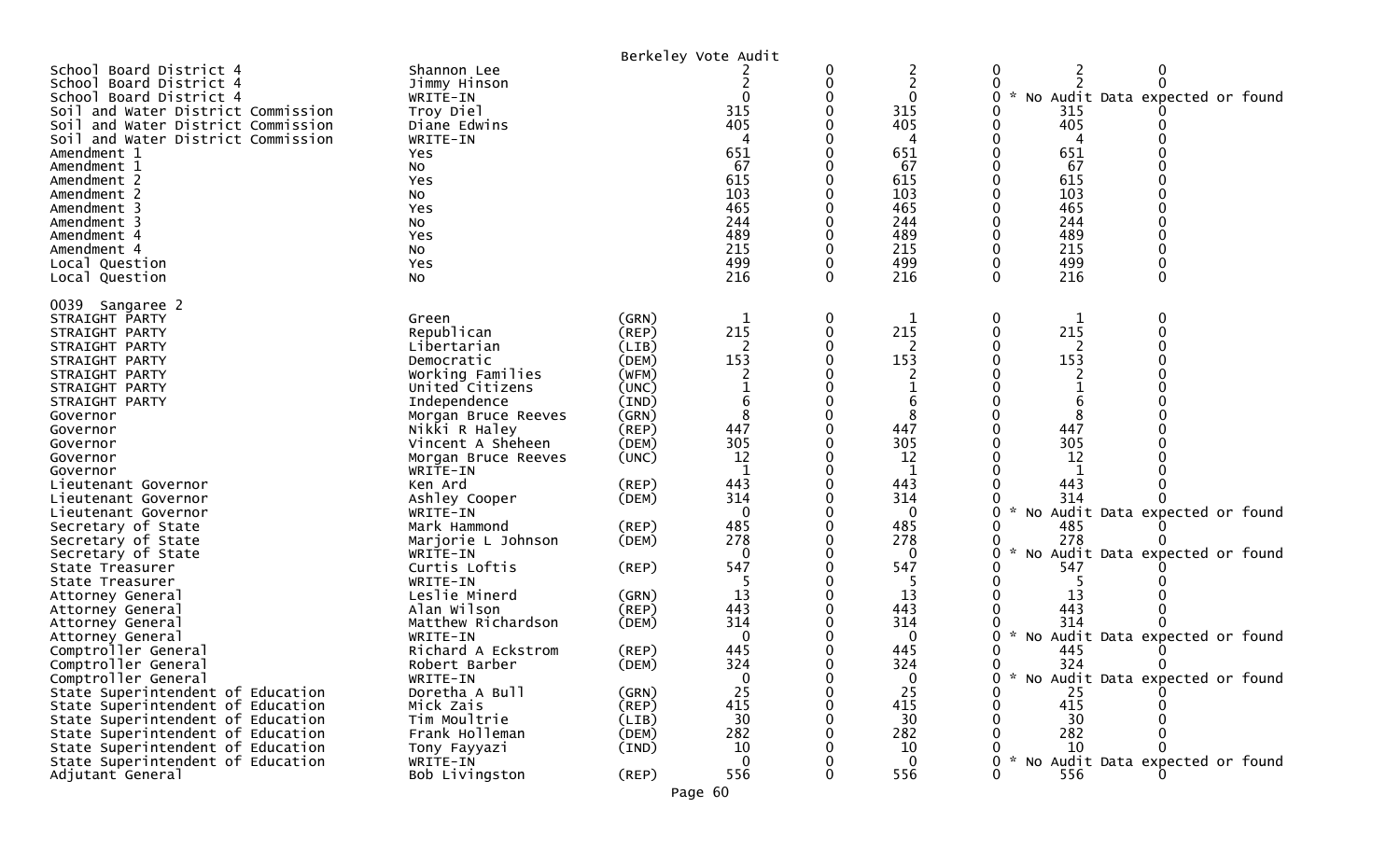|                                    |                    |             | Berkeley Vote Audit |             |              |                  |            |                                              |  |
|------------------------------------|--------------------|-------------|---------------------|-------------|--------------|------------------|------------|----------------------------------------------|--|
| Adjutant General                   | WRITE-IN           |             |                     | 0           | 3            | 0                | 3          | 0                                            |  |
| Commissioner of Agriculture        | Hugh Weathers      | $($ REP $)$ | 477                 | 0           | 477          | $\mathbf{0}$     | 477        | $\Omega$                                     |  |
| Commissioner of Agriculture        | Tom E Elliott      | (DEM)       | 282                 |             | 282          |                  | 282        |                                              |  |
| Commissioner of Agriculture        | WRITE-IN           |             | 0                   |             | $\mathbf 0$  | 0                |            | No Audit Data expected or found              |  |
| U.S. Senate                        | Tom Clements       | (GRN)       | 75                  |             | 75           |                  | 75         |                                              |  |
| U.S. Senate                        | Jim DeMint         | (REP)       | 503                 |             | 503          |                  | 503        |                                              |  |
| U.S. Senate                        | Alvin M Greene     | (DEM)       | 171                 |             | 171          |                  | 171        |                                              |  |
| U.S. Senate                        | WRITE-IN           |             | 12                  |             | 12           |                  | 12         |                                              |  |
| U.S. House of Rep. District 1      | Robert Dobbs       | (GRN)       | 10                  |             | 10           |                  | 10         |                                              |  |
| U.S. House of Rep. District 1      | Tim Scott          | (REP)       | 506                 |             | 506          |                  | 506        |                                              |  |
| U.S. House of Rep. District 1      | Keith Blandford    | (LIB)       | 7                   |             | -7           |                  | 7          |                                              |  |
| U.S. House of Rep. District 1      | Ben Frasier        | (DEM)       | 226                 |             | 226          |                  | 226        |                                              |  |
| U.S. House of Rep. District 1      | Rob Groce          | (WFM)       | 13                  |             | 13           |                  | 13         |                                              |  |
| U.S. House of Rep. District 1      | M E Mac McCullough | (UNC)       | $\overline{0}$      |             | $\mathbf 0$  |                  |            | * No Audit Data expected or found            |  |
| U.S. House of Rep. District 1      | Jimmy Wood         | (IND)       | 10                  |             | 10           |                  | 10         |                                              |  |
| U.S. House of Rep. District 1      | WRITE-IN           |             | $\Omega$            |             | $\mathbf{0}$ | 0                |            | No Audit Data expected or found              |  |
| State House of Rep Dist 92         | Joe Daning         | $($ REP $)$ | 561                 |             | 561          |                  | 561        |                                              |  |
| State House of Rep Dist 92         | WRITE-IN           |             |                     |             | 2            |                  |            |                                              |  |
| County Supervisor                  | Dan Davis          | $($ REP $)$ | 567                 |             | 567          | 0                | 567        |                                              |  |
| County Supervisor                  | WRITE-IN           |             | 6                   |             | 6            |                  | 6          |                                              |  |
| Sheriff                            | Wayne Dewitt       | $($ REP $)$ | 579                 |             | 579          |                  | 579        |                                              |  |
| Sheriff                            | WRITE-IN           |             |                     |             | 3            |                  | 3          |                                              |  |
| Probate Judge                      | Keith Kornahrens   | (REP)       | 572                 |             | 572          |                  | 572        |                                              |  |
| Probate Judge                      | WRITE-IN           |             | 2                   |             | 2            |                  | 2          |                                              |  |
| Clerk of Court                     | Mary P Brown       | (REP)       | 583                 |             | 583          |                  | 583        |                                              |  |
| Clerk of Court                     | WRITE-IN           |             | 2                   |             | 2            |                  | 2          |                                              |  |
| Coroner                            | Bill Salisbury     | $($ REP $)$ | 581                 |             | 581          |                  | 581        |                                              |  |
| Coroner                            | WRITE-IN           |             | 3                   |             | 3            |                  | 3          |                                              |  |
| Register of Deeds                  | Cindy B Forte      | (REP)       | 577                 |             | 577          |                  | 577        |                                              |  |
| Register of Deeds                  | WRITE-IN           |             | $\Omega$            |             | 0            |                  |            | No Audit Data expected or found              |  |
| County Council District 4          | Cathy Davis        | $($ REP $)$ | 572                 |             | 572          |                  | 572        |                                              |  |
| County Council District 4          | WRITE-IN           |             |                     |             | 1            |                  | 1          |                                              |  |
| School Board District 4            | Shannon Lee        |             | 191                 |             | 191          |                  | 191        |                                              |  |
| School Board District 4            | Jimmy Hinson       |             | 271                 |             | 271          |                  | 271        |                                              |  |
| School Board District 4            | WRITE-IN           |             |                     |             | 1            |                  | 1          |                                              |  |
| Soil and Water District Commission | Troy Diel          |             | 320                 |             | 320          |                  | 320        |                                              |  |
| Soil and Water District Commission | Diane Edwins       |             | 428                 |             | 428          |                  | 428        |                                              |  |
| Soil and Water District Commission | WRITE-IN           |             |                     |             | 3            |                  | 3          |                                              |  |
| Amendment 1                        | Yes                |             | 685                 |             | 685          |                  | 685        |                                              |  |
| Amendment 1                        | No                 |             | 85                  |             | 85           |                  | 85         |                                              |  |
| Amendment 2                        | Yes                |             | 663                 |             | 663          |                  | 663        |                                              |  |
| Amendment 2                        | No                 |             | 101                 |             | 101          |                  | 101        |                                              |  |
| Amendment 3                        | Yes                |             | 532                 |             | 532          |                  | 532        |                                              |  |
| Amendment 3                        | No                 |             | 229                 |             | 229          |                  | 229        |                                              |  |
| Amendment 4                        | Yes                |             | 551<br>205          | 0           | 551<br>205   | 0                | 551        | 0                                            |  |
| Amendment 4                        | No                 |             | 493                 |             | 493          |                  | 205<br>493 | 0                                            |  |
| Local Question                     | Yes                |             | 260                 | $\Omega$    | 260          | $\Omega$         | 260        | 0                                            |  |
| Local Question                     | No                 |             |                     |             |              |                  |            | 0                                            |  |
| 0040 Sangaree 3                    |                    |             |                     |             |              |                  |            |                                              |  |
| STRAIGHT PARTY                     | Green              | (GRN)       | 2                   | $\mathbf 0$ | 2            | $\boldsymbol{0}$ | 2          | $\begin{smallmatrix} 0\\0 \end{smallmatrix}$ |  |
| STRAIGHT PARTY                     | Republican         | $($ REP $)$ | 208                 | $\mathbf 0$ | 208          | $\mathbf 0$      | 208        |                                              |  |
|                                    |                    |             | Page 61             |             |              |                  |            |                                              |  |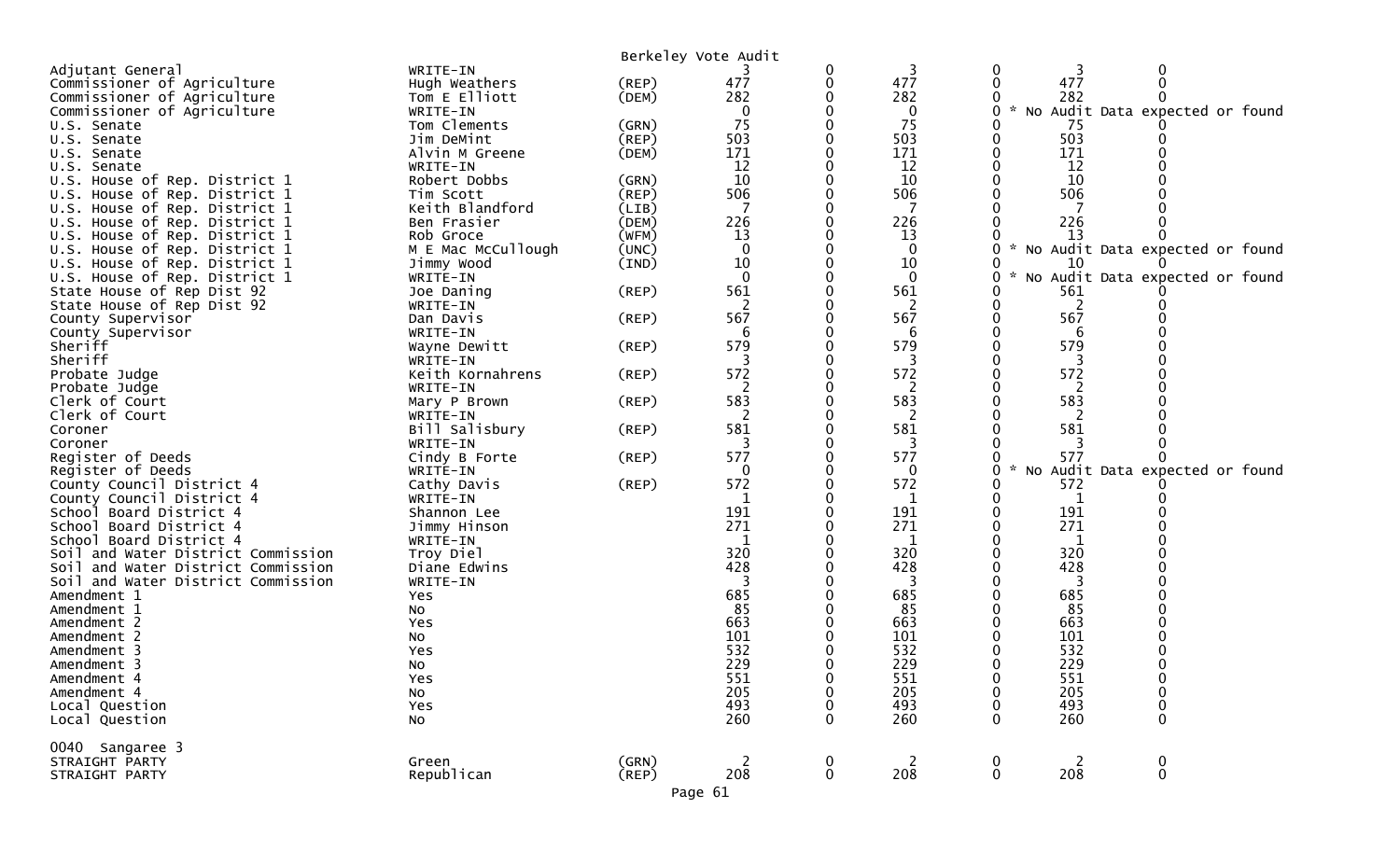|                                      |                            |             | Berkeley Vote Audit |                    |   |               |                                   |  |
|--------------------------------------|----------------------------|-------------|---------------------|--------------------|---|---------------|-----------------------------------|--|
| STRAIGHT PARTY                       | Libertarian                | (LIB)       |                     | 2                  | 0 | 2             | 0                                 |  |
| STRAIGHT PARTY                       | Democratic                 | (DEM)       | 148                 | 148                |   | 148           |                                   |  |
| STRAIGHT PARTY                       | Working Families           | (WFM)       | 6                   | 6                  |   |               |                                   |  |
| STRAIGHT PARTY                       | United Citizens            | (UNC)       |                     | 0                  | 0 |               | * No Audit Data expected or found |  |
| STRAIGHT PARTY                       | Independence               | (IND)       | 18                  | 18                 |   | 18            |                                   |  |
| Governor                             | Morgan Bruce Reeves        | (GRN)       | 16                  | 16                 |   | 16            |                                   |  |
| Governor                             | Nikki R Haley              | $($ REP $)$ | 477                 | 477                |   | 477           |                                   |  |
| Governor                             | Vincent A Sheheen          | (DEM)       | 314                 | 314                |   | 314           |                                   |  |
| Governor                             | Morgan Bruce Reeves        | (UNC)       |                     |                    |   |               |                                   |  |
| Governor                             | WRITE-IN                   |             |                     | $\mathbf 0$        | 0 | $\mathcal{H}$ | No Audit Data expected or found   |  |
| Lieutenant Governor                  | Ken Ard                    | (REP)       | 454                 | 454                |   | 454           |                                   |  |
| Lieutenant Governor                  | Ashley Cooper              | (DEM)       | 343                 | 343                |   | 343           |                                   |  |
| Lieutenant Governor                  | WRITE-IN                   |             | 2                   | 2                  |   | 2             |                                   |  |
| Secretary of State                   | Mark Hammond               | (REP)       | 515                 | 515                |   | 515           |                                   |  |
| Secretary of State                   | Marjorie L Johnson         | (DEM)       | 286                 | 286                |   | 286           |                                   |  |
| Secretary of State                   | WRITE-IN                   |             | 2                   | 2                  |   | 2             |                                   |  |
| State Treasurer                      | Curtis Loftis              | $($ REP $)$ | 598                 | 598                |   | 598           |                                   |  |
| State Treasurer                      | WRITE-IN                   |             |                     |                    |   |               |                                   |  |
| Attorney General                     | Leslie Minerd              | (GRN)       | 38                  | 38                 |   | 38            |                                   |  |
| Attorney General                     | Alan Wilson                | $($ REP $)$ | 452                 | 452                |   | 452           |                                   |  |
| Attorney General                     | Matthew Richardson         | (DEM)       | 315                 | 315                |   | 315           |                                   |  |
| Attorney General                     | WRITE-IN                   |             | 1                   | 1                  |   | 1             |                                   |  |
| Comptroller General                  | Richard A Eckstrom         | (REP)       | 489                 | 489                |   | 489           |                                   |  |
| Comptroller General                  | Robert Barber              | (DEM)       | 315                 | 315                |   | 315           |                                   |  |
| Comptroller General                  | WRITE-IN                   |             |                     | 1                  |   |               |                                   |  |
| State Superintendent of Education    | Doretha A Bull             | (GRN)       | 26                  | 26                 |   | 26            |                                   |  |
| State Superintendent of Education    | Mick Zais                  | (REP)       | 430                 | 430                |   | 430           |                                   |  |
| State Superintendent of Education    | Tim Moultrie               | (LIB)       | 42                  | 42                 |   | 42            |                                   |  |
| State Superintendent of Education    | Frank Holleman             | (DEM)       | 290                 | 290                |   | 290           |                                   |  |
| State Superintendent of Education    | Tony Fayyazi               | (IND)       | 15<br>$\Omega$      | 15<br>$\mathbf{0}$ | 0 | 15<br>$\sim$  | No Audit Data expected or found   |  |
| State Superintendent of Education    | WRITE-IN                   | (REP)       | 593                 | 593                |   | 593           |                                   |  |
| Adjutant General<br>Adjutant General | Bob Livingston<br>WRITE-IN |             |                     |                    |   |               |                                   |  |
| Commissioner of Agriculture          | Hugh Weathers              | $($ REP $)$ | 502                 | 502                |   | 502           |                                   |  |
| Commissioner of Agriculture          | Tom E Elliott              | (DEM)       | 291                 | 291                |   | 291           |                                   |  |
| Commissioner of Agriculture          | WRITE-IN                   |             | $\Omega$            | 0                  | 0 | $\sim$        | No Audit Data expected or found   |  |
| U.S. Senate                          | Tom Clements               | (GRN)       | 92                  | 92                 |   | 92            |                                   |  |
| U.S. Senate                          | Jim DeMint                 | (REP)       | 530                 | 530                |   | 530           |                                   |  |
| U.S. Senate                          | Alvin M Greene             | (DEM)       | 167                 | 167                |   | 167           |                                   |  |
| U.S. Senate                          | WRITE-IN                   |             |                     |                    |   |               |                                   |  |
| U.S. House of Rep. District 1        | Robert Dobbs               | (GRN)       | 13                  | 13                 |   | 13            |                                   |  |
| U.S. House of Rep. District 1        | Tim Scott                  | (REP)       | 528                 | 528                |   | 528           |                                   |  |
| U.S. House of Rep. District 1        | Keith Blandford            | (LIB)       | 12                  | 12                 |   | 12            |                                   |  |
| U.S. House of Rep. District 1        | Ben Frasier                | (DEM)       | 224                 | 224                |   | 224           |                                   |  |
| U.S. House of Rep. District 1        | Rob Groce                  | (WFM)       | 14                  | 14                 | 0 | 14            |                                   |  |
| U.S. House of Rep. District 1        | M E Mac McCullough         | (UNC)       |                     |                    |   |               |                                   |  |
| U.S. House of Rep. District 1        | Jimmy Wood                 | (IND)       | 14                  | 14                 |   | 14            |                                   |  |
| U.S. House of Rep. District 1        | WRITE-IN                   |             | 1                   | $\mathbf{1}$       |   | 1             |                                   |  |
| State House of Rep Dist 92           | Joe Daning                 | $($ REP $)$ | 603                 | 603                |   | 603           |                                   |  |
| State House of Rep Dist 92           | WRITE-IN                   |             | 6                   | 6                  |   | -6            |                                   |  |
| County Supervisor                    | Dan Davis                  | $($ REP $)$ | 599                 | 599                |   | 599           |                                   |  |
| County Supervisor                    | WRITE-IN                   |             | 10                  | 10                 |   | 10            |                                   |  |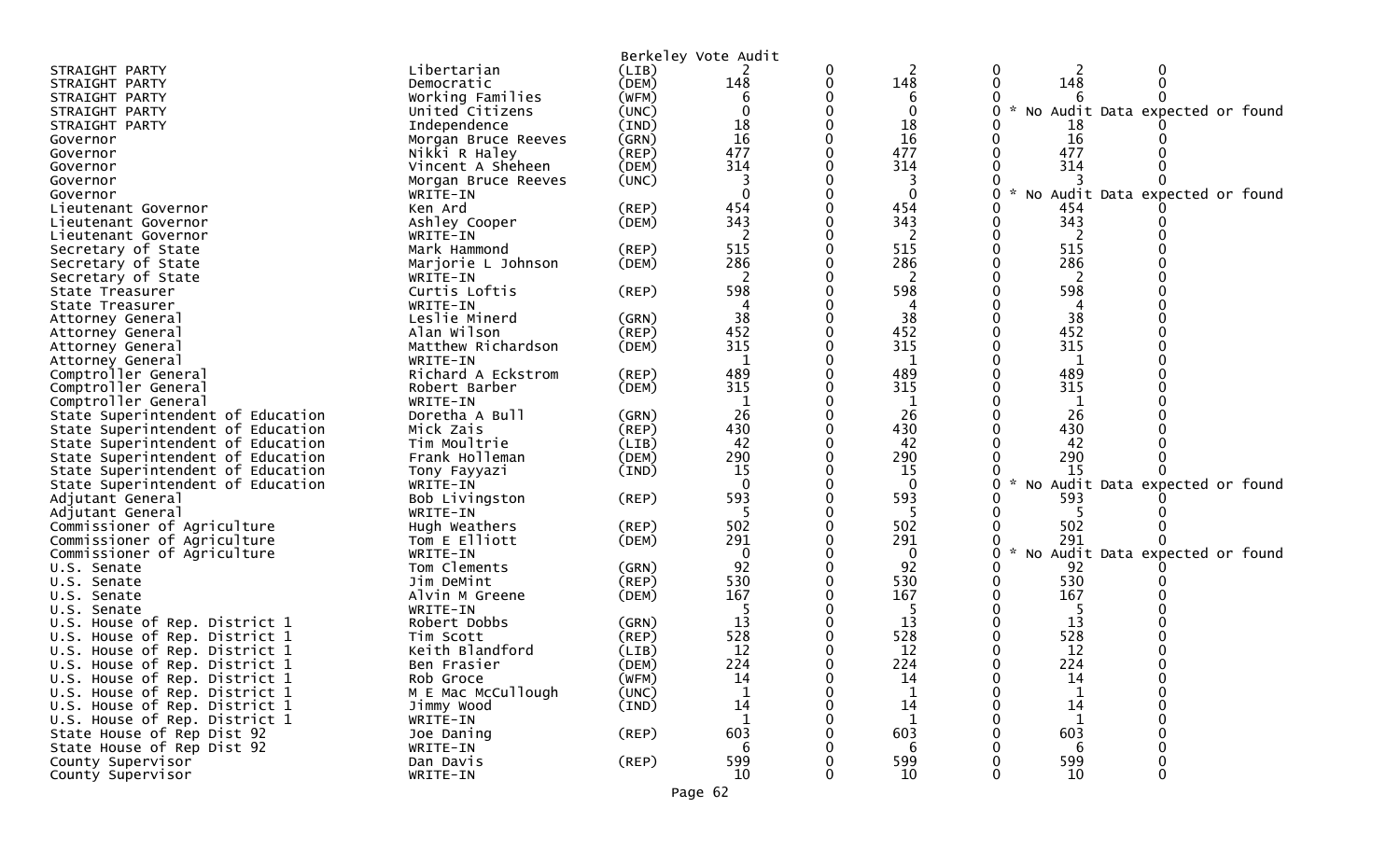|                                                                          |                           |             | Berkeley Vote Audit |          |              |                                   |
|--------------------------------------------------------------------------|---------------------------|-------------|---------------------|----------|--------------|-----------------------------------|
| Sheriff                                                                  | Wayne Dewitt              | $($ REP $)$ | 616                 |          | 616          | 616<br>0<br>0                     |
| Sheriff                                                                  | WRITE-IN                  |             |                     |          | 6            | $\mathbf 0$<br>6                  |
| Probate Judge                                                            | Keith Kornahrens          | $($ REP $)$ | 619                 |          | 619          | 619                               |
| Probate Judge                                                            | WRITE-IN                  |             |                     |          |              |                                   |
| Clerk of Court                                                           | Mary P Brown              | (REP)       | 630                 |          | 630          | 630                               |
| Clerk of Court                                                           | WRITE-IN                  |             |                     |          |              |                                   |
| Coroner                                                                  | Bill Salisbury            | (REP)       | 613                 |          | 613          | 613                               |
| Coroner                                                                  | WRITE-IN                  |             |                     |          |              |                                   |
| Register of Deeds                                                        | Cindy B Forte             | $($ REP $)$ | 608                 |          | 608          | 608                               |
| Register of Deeds                                                        | WRITE-IN                  |             |                     |          |              |                                   |
| County Council District 4                                                | Cathy Davis               | (REP)       | 609                 |          | 609          | 609                               |
| County Council District 4                                                | WRITE-IN                  |             |                     |          | 6            |                                   |
| School Board District 4                                                  | Shannon Lee               |             | 120                 |          | 120          | 120                               |
| School Board District 4                                                  | Jimmy Hinson              |             | 139                 |          | 139          | 139                               |
| School Board District 4                                                  | WRITE-IN                  |             |                     |          | 0            | No Audit Data expected or found   |
|                                                                          |                           |             | 385                 |          | 385          | 385                               |
| Soil and Water District Commission<br>Soil and Water District Commission | Troy Diel<br>Diane Edwins |             | 432                 |          | 432          | 432                               |
|                                                                          |                           |             |                     |          |              |                                   |
| Soil and Water District Commission                                       | WRITE-IN                  |             |                     |          | 4            |                                   |
| Amendment 1                                                              | Yes                       |             | 719                 |          | 719          | 719                               |
| Amendment 1                                                              | No                        |             | 79                  |          | 79           | 79                                |
| Amendment 2                                                              | Yes                       |             | 714                 |          | 714          | 714                               |
| Amendment 2                                                              | No                        |             | 83                  |          | 83           | 83                                |
| Amendment 3                                                              | Yes                       |             | 562                 |          | 562          | 562                               |
| Amendment 3                                                              | No                        |             | 226                 |          | 226          | 226                               |
| Amendment 4                                                              | Yes                       |             | 574                 |          | 574          | 574                               |
| Amendment 4                                                              | No                        |             | 211                 |          | 211          | 211                               |
| Local Question                                                           | Yes                       |             | 517                 |          | 517          | 517                               |
| Local Question                                                           | No                        |             | 270                 | $\Omega$ | 270          | 270<br>$\Omega$<br>0              |
|                                                                          |                           |             |                     |          |              |                                   |
| 0041 Shulerville                                                         |                           |             |                     |          |              |                                   |
| STRAIGHT PARTY                                                           | Green                     | (GRN)       | $\mathbf 1$         |          | $\mathbf{1}$ | 0                                 |
| STRAIGHT PARTY                                                           | Republican                | $($ REP $)$ | 46                  |          | 46           | 46                                |
| STRAIGHT PARTY                                                           | Libertarian               | (LIB)       | $\mathbf{1}$        |          |              |                                   |
| STRAIGHT PARTY                                                           | Democratic                | (DEM)       | 56                  |          | 56           | 56                                |
| STRAIGHT PARTY                                                           | Working Families          | (WFM)       |                     |          | $\mathbf 0$  | No Audit Data expected or found   |
| STRAIGHT PARTY                                                           | United Citizens           | (UNC)       |                     |          |              |                                   |
| STRAIGHT PARTY                                                           | Independence              | (IND)       |                     |          | 0            | No Audit Data expected or found   |
| Governor                                                                 | Morgan Bruce Reeves       | (GRN)       |                     |          |              |                                   |
| Governor                                                                 | Nikki R Haley             | (REP)       | 79                  |          | 79           | 79                                |
| Governor                                                                 | Vincent A Sheheen         | (DEM)       | 85                  |          | 85           | 85                                |
| Governor                                                                 | Morgan Bruce Reeves       | (UNC)       |                     |          | 2            |                                   |
| Governor                                                                 | WRITE-IN                  |             |                     |          | 0            | No Audit Data expected or found   |
| Lieutenant Governor                                                      | Ken Ard                   | $($ REP $)$ | 83                  |          | 83           | 83                                |
| Lieutenant Governor                                                      | Ashley Cooper             | (DEM)       | 85                  |          | 85           | 85<br>0                           |
| Lieutenant Governor                                                      | WRITE-IN                  |             |                     |          | 0            | * No Audit Data expected or found |
| Secretary of State                                                       | Mark Hammond              | $($ REP $)$ | 91                  |          | 91           | 91                                |
| Secretary of State                                                       | Marjorie L Johnson        | (DEM)       | 78                  |          | 78           | 78                                |
| Secretary of State                                                       | WRITE-IN                  |             |                     |          | $\mathbf{0}$ | No Audit Data expected or found   |
| State Treasurer                                                          | Curtis Loftis             | $($ REP $)$ | 98                  |          | 98           | 98                                |
| State Treasurer                                                          | WRITE-IN                  |             |                     |          | 2            | 2                                 |
| Attorney General                                                         | Leslie Minerd             | (GRN)       | 3                   |          | 3            |                                   |
| Attorney General                                                         | Alan Wilson               | $($ REP $)$ | 86                  |          | 86           | 86                                |
|                                                                          |                           |             |                     |          |              |                                   |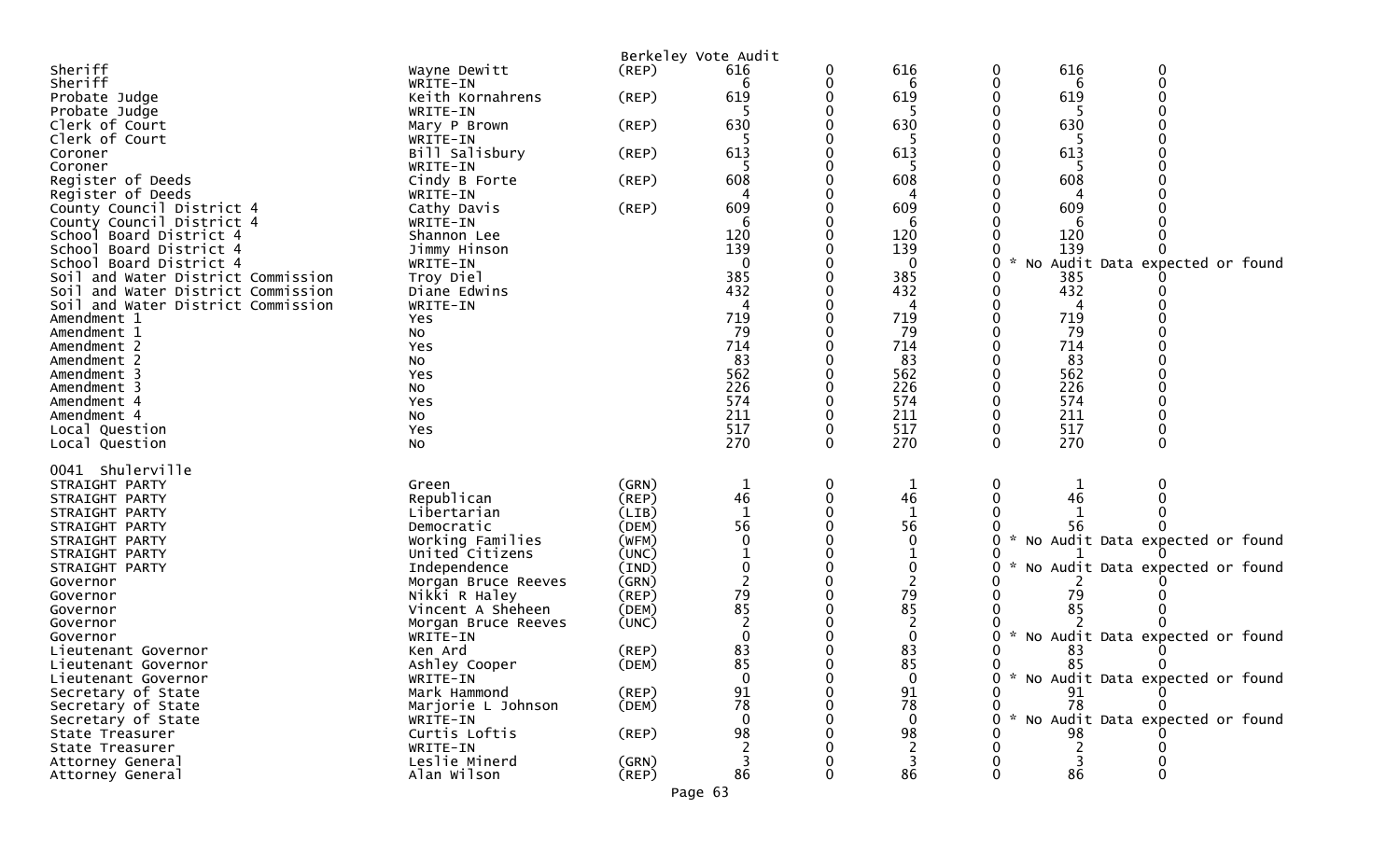| Berkeley Vote Audit                                                                                                       |  |
|---------------------------------------------------------------------------------------------------------------------------|--|
| 78<br>Matthew Richardson<br>(DEM)<br>Attorney General<br>78<br>0<br>78                                                    |  |
| * No Audit Data expected or found<br>$\mathbf{0}$<br>$\mathbf{0}$<br>0<br>Attorney General<br>WRITE-IN                    |  |
| 88<br>88<br>Comptroller General<br>Richard A Eckstrom<br>(REP)<br>88                                                      |  |
| 82<br>82<br>82<br>Comptroller General<br>(DEM)<br>Robert Barber                                                           |  |
| No Audit Data expected or found<br>$\sim$<br>Comptroller General<br>0<br>WRITE-IN                                         |  |
| Doretha A Bull<br>State Superintendent of Education<br>(GRN)                                                              |  |
| 81<br>81<br>State Superintendent of Education<br>Mick Zais<br>(REP)<br>81                                                 |  |
| 6<br>State Superintendent of Education<br>Tim Moultrie<br>(LIB)                                                           |  |
| 79<br>79<br>79<br>Frank Holleman<br>(DEM)<br>State Superintendent of Education                                            |  |
| $\mathbf{1}$<br>State Superintendent of Education<br>(IND)<br>Tony Fayyazi                                                |  |
| $\mathbf{0}$<br>* No Audit Data expected or found<br>State Superintendent of Education<br>WRITE-IN                        |  |
| 96<br>96<br>Bob Livingston<br>$($ REP $)$<br>Adjutant General                                                             |  |
| $\overline{2}$<br>Adjutant General<br>WRITE-IN                                                                            |  |
| 91<br>91<br>Commissioner of Agriculture<br>Hugh Weathers<br>(REP)<br>78<br>78<br>78                                       |  |
| (DEM)<br>Commissioner of Agriculture<br>Tom E Elliott<br>$\mathbf{0}$                                                     |  |
| $\mathbf 0$<br>* No Audit Data expected or found<br>Commissioner of Agriculture<br>WRITE-IN<br>13<br>Tom Clements         |  |
| 13<br>(GRN)<br>U.S. Senate<br>98<br>98<br>(REP)<br>98                                                                     |  |
| Jim DeMint<br>U.S. Senate<br>59<br>59<br>59<br>Alvin M Greene<br>(DEM)                                                    |  |
| U.S. Senate<br>No Audit Data expected or found<br>WRITE-IN<br>U.S. Senate                                                 |  |
| U.S. House of Rep. District 6<br>Nammu Y Muhammad<br>(GRN)                                                                |  |
| 83<br>83<br>(REP)<br>U.S. House of Rep. District 6<br>Jim Pratt<br>83                                                     |  |
| 87<br>87<br>James E Jim Clyburn<br>U.S. House of Rep. District 6<br>(DEM)                                                 |  |
| $\Omega$<br>$\mathbf{0}$<br>* No Audit Data expected or found<br>U.S. House of Rep. District 6<br>WRITE-IN                |  |
| 85<br>85<br>State House of Rep Dist 102<br>Joseph J Caplinger Jr<br>(REP)<br>85                                           |  |
| 86<br>Joe H Jefferson Jr<br>86<br>State House of Rep Dist 102<br>(DEM)<br>86                                              |  |
| * No Audit Data expected or found<br>$\Omega$<br>$\mathbf{0}$<br>State House of Rep Dist 102<br>WRITE-IN                  |  |
| 105<br>105<br>Dan Davis<br>$($ REP $)$<br>105<br>County Supervisor                                                        |  |
| County Supervisor<br>WRITE-IN<br>2                                                                                        |  |
| 108<br>108<br>108<br>Sheriff<br>Wayne Dewitt<br>$($ REP $)$                                                               |  |
| Sheriff<br>WRITE-IN                                                                                                       |  |
| 105<br>105<br>105<br>Probate Judge<br>Keith Kornahrens<br>(REP)                                                           |  |
| Probate Judge<br>WRITE-IN<br>2<br>2<br>2                                                                                  |  |
| 113<br>113<br>113<br>Clerk of Court<br>(REP)<br>Mary P Brown                                                              |  |
| Clerk of Court<br>WRITE-IN                                                                                                |  |
| 107<br>107<br>107<br>Bill Salisbury<br>(REP)<br>Coroner                                                                   |  |
| Coroner<br>WRITE-IN<br>1                                                                                                  |  |
| Register of Deeds<br>110<br>110<br>110<br>$($ REP $)$<br>Cindy B Forte                                                    |  |
| Register of Deeds<br>2<br>2<br>WRITE-IN<br>2                                                                              |  |
| 109<br>109<br>109<br>(DEM)<br>County Council District 8<br>Steve Davis                                                    |  |
| County Council District 8<br>WRITE-IN                                                                                     |  |
| 74<br>74<br>74<br>School Board District 8<br>Frank Wright                                                                 |  |
| School Board District 8<br>* No Audit Data expected or found<br>WRITE-IN<br>47<br>47                                      |  |
| Soil and Water District Commission<br>Troy Diel<br>47<br>$\Omega$<br>51<br>51<br>51<br>Diane Edwins                       |  |
| Soil and Water District Commission<br>* No Audit Data expected or found<br>Soil and Water District Commission<br>WRITE-IN |  |
| Amendment 1<br>153<br>153<br>153<br>Yes                                                                                   |  |
| Amendment 1<br>NO.<br>-5<br>5                                                                                             |  |
| 136<br>136<br>136<br>Amendment 2<br>Yes                                                                                   |  |
| Amendment 2<br>18<br>18<br>18<br>NO.                                                                                      |  |
| Amendment 3<br>112<br>112<br>112<br>Yes                                                                                   |  |
| 38<br>38<br>38<br>Amendment 3<br>NO.                                                                                      |  |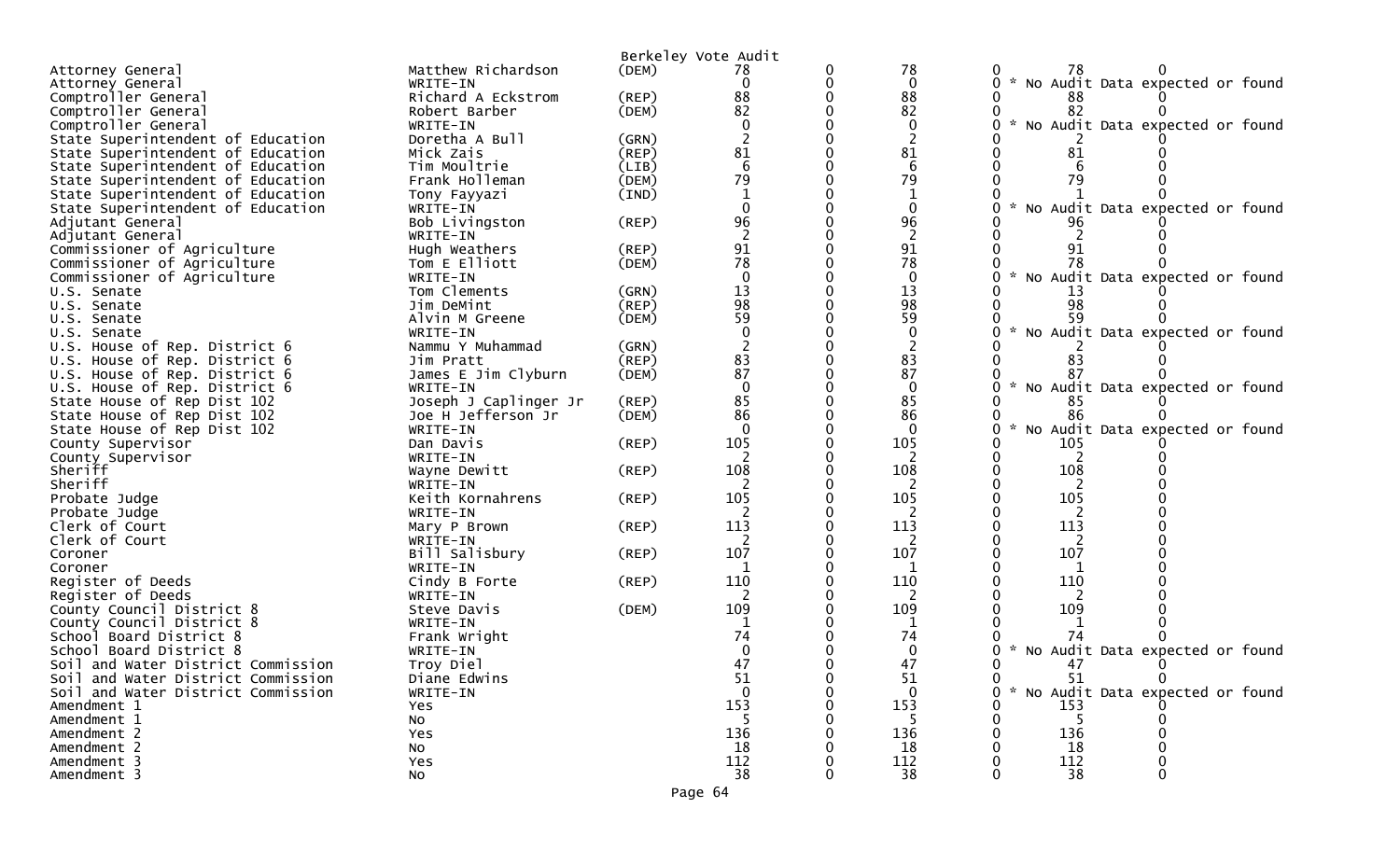|                                              |                                   |                      | Berkeley Vote Audit |   |             |                                     |  |  |  |
|----------------------------------------------|-----------------------------------|----------------------|---------------------|---|-------------|-------------------------------------|--|--|--|
| Amendment 4                                  | Yes                               |                      | 107                 | 0 | 107         | 107<br>0<br>0                       |  |  |  |
| Amendment 4                                  | No                                |                      | 42                  | 0 | 42          | 42                                  |  |  |  |
| Local Question                               | Yes                               |                      | 96                  |   | 96          | 96                                  |  |  |  |
| Local Question                               | No                                |                      | 56                  | 0 | 56          | 56                                  |  |  |  |
|                                              |                                   |                      |                     |   |             |                                     |  |  |  |
| 0042 St Stephen 1<br>STRAIGHT PARTY          | Green                             | (GRN)                |                     | 0 |             |                                     |  |  |  |
| STRAIGHT PARTY                               | Republican                        | (REP)                | 46                  |   | 46          |                                     |  |  |  |
| STRAIGHT PARTY                               | Libertarian                       | (LIB)                | $\mathbf{0}$        |   | $\Omega$    | * No Audit Data expected or found   |  |  |  |
| STRAIGHT PARTY                               | Democratic                        | (DEM)                | 339                 |   | 339         | 339                                 |  |  |  |
| STRAIGHT PARTY                               | Working Families                  | (WFM)                |                     |   |             | * No Audit Data expected or found   |  |  |  |
| STRAIGHT PARTY                               | United Citizens                   | (UNC)                |                     |   |             |                                     |  |  |  |
| STRAIGHT PARTY                               | Independence                      | (IND)                |                     |   |             | No Audit Data expected or found     |  |  |  |
| Governor                                     | Morgan Bruce Reeves               | (GRN)                |                     |   |             |                                     |  |  |  |
| Governor                                     | Nikki R Haley                     | (REP)                | 65                  |   | 65          | 65                                  |  |  |  |
| Governor                                     | Vincent A Sheheen                 | (DEM)                | 399                 |   | 399         | 399                                 |  |  |  |
| Governor                                     | Morgan Bruce Reeves               | (UNC)                |                     |   |             |                                     |  |  |  |
| Governor                                     | WRITE-IN                          |                      |                     |   |             |                                     |  |  |  |
| Lieutenant Governor                          | Ken Ard                           | $($ REP $)$          | 70                  |   | 70          | 70                                  |  |  |  |
| Lieutenant Governor                          | Ashley Cooper                     | (DEM)                | 390                 |   | 390         | 390                                 |  |  |  |
| Lieutenant Governor                          | WRITE-IN                          |                      |                     |   |             |                                     |  |  |  |
| Secretary of State                           | Mark Hammond                      | (REP)                | 74                  |   | 74          | 74                                  |  |  |  |
| Secretary of State                           | Marjorie L Johnson                | (DEM)                | 386                 |   | 386         | 386                                 |  |  |  |
| Secretary of State                           | WRITE-IN                          |                      | $\Omega$            |   | $\Omega$    | No Audit Data expected or found     |  |  |  |
| State Treasurer                              | Curtis Loftis                     | (REP)                | 98                  |   | 98          | 98                                  |  |  |  |
| State Treasurer                              | WRITE-IN                          |                      |                     |   |             |                                     |  |  |  |
| Attorney General                             | Leslie Minerd                     | (GRN)                | 10<br>70            |   | 10<br>70    | 10<br>70                            |  |  |  |
| Attorney General                             | Alan Wilson<br>Matthew Richardson | $($ REP $)$<br>(DEM) | 392                 |   | 392         | 392                                 |  |  |  |
| Attorney General<br>Attorney General         | WRITE-IN                          |                      | $\mathbf{0}$        |   | $\mathbf 0$ | No Audit Data expected or found     |  |  |  |
| Comptroller General                          | Richard A Eckstrom                | (REP)                | 71                  |   | 71          | 71                                  |  |  |  |
| Comptroller General                          | Robert Barber                     | (DEM)                | 389                 |   | 389         | 389                                 |  |  |  |
| Comptroller General                          | WRITE-IN                          |                      | 0                   |   | 0           | No Audit Data expected or found     |  |  |  |
| State Superintendent of Education            | Doretha A Bull                    | (GRN)                |                     |   |             |                                     |  |  |  |
| State Superintendent of Education            | Mick Zais                         | (REP)                | 68                  |   | 68          | 68                                  |  |  |  |
| State Superintendent of Education            | Tim Moultrie                      | (LIB)                |                     |   |             |                                     |  |  |  |
| State Superintendent of Education            | Frank Holleman                    | (DEM)                | 381                 |   | 381         | 381                                 |  |  |  |
| State Superintendent of Education            | Tony Fayyazi                      | (IND)                |                     |   |             |                                     |  |  |  |
| State Superintendent of Education            | WRITE-IN                          |                      |                     |   |             |                                     |  |  |  |
| Adjutant General                             | Bob Livingston                    | (REP)                | 94                  |   | 94          | 94                                  |  |  |  |
| Adjutant General                             | WRITE-IN                          |                      |                     |   | 2           |                                     |  |  |  |
| Commissioner of Agriculture                  | Hugh Weathers                     | $($ REP $)$          | 72                  |   | 72          | 72                                  |  |  |  |
| Commissioner of Agriculture                  | Tom E Elliott                     | (DEM)                | 389                 |   | 389         | 389                                 |  |  |  |
| Commissioner of Agriculture                  | WRITE-IN                          |                      | <sup>0</sup>        |   | ∩           | * No Audit Data expected or found   |  |  |  |
| U.S. Senate                                  | Tom Clements                      | (GRN)                | 29                  |   | 29          | 29                                  |  |  |  |
| U.S. Senate                                  | Jim DeMint                        | (REP)                | 83                  |   | 83          | 83                                  |  |  |  |
| U.S. Senate                                  | Alvin M Greene                    | (DEM)                | 343                 |   | 343<br>4    | 343                                 |  |  |  |
| U.S. Senate<br>U.S. House of Rep. District 6 | WRITE-IN<br>Nammu Y Muhammad      | (GRN)                |                     |   |             |                                     |  |  |  |
| U.S. House of Rep. District 6                | Jim Pratt                         | (REP)                | 66                  |   | 66          | 66                                  |  |  |  |
| U.S. House of Rep. District 6                | James E Jim Clyburn               | (DEM)                | 401                 |   | 401         | 401                                 |  |  |  |
| U.S. House of Rep. District 6                | WRITE-IN                          |                      | 0                   |   | 0           | 0 * No Audit Data expected or found |  |  |  |
|                                              |                                   |                      |                     |   |             |                                     |  |  |  |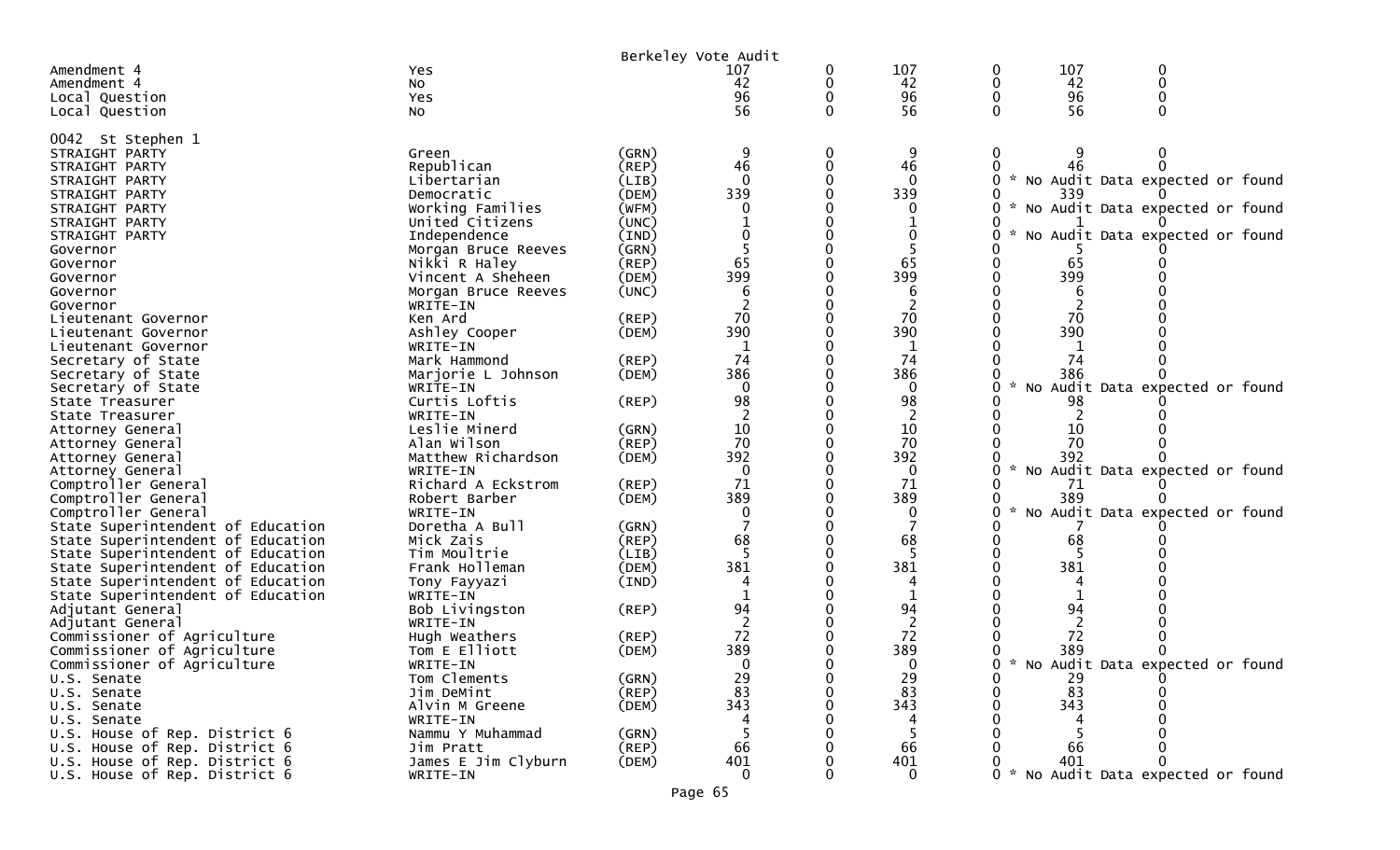|                                                                 |                                     | Berkeley Vote Audit     |           |          |                 |                                                  |
|-----------------------------------------------------------------|-------------------------------------|-------------------------|-----------|----------|-----------------|--------------------------------------------------|
| State House of Rep Dist 102                                     | Joseph J Caplinger Jr               | (REP)                   | 59        |          | 59              | 59<br>$\mathbf 0$<br>0                           |
| State House of Rep Dist 102                                     | Joe H Jefferson Jr                  | (DEM)                   | 411       |          | 411             | $\Omega$<br>411                                  |
| State House of Rep Dist 102                                     | WRITE-IN                            |                         |           |          | 0               | No Audit Data expected or found<br><b>A</b><br>0 |
| County Supervisor<br>County Supervisor                          | Dan Davis<br>WRITE-IN               | $($ REP $)$             | 115       |          | 115<br>2        | 115<br>2                                         |
| Sheriff                                                         | Wayne Dewitt                        | $($ REP $)$             | 117       |          | 117             | 117<br>0                                         |
| Sheriff                                                         | WRITE-IN                            |                         | 2         |          | 2               | 2                                                |
| Probate Judge                                                   | Keith Kornahrens                    | $($ REP $)$             | 109       |          | 109             | 109                                              |
| Probate Judge                                                   | WRITE-IN                            |                         |           |          | 2               | 2                                                |
| Clerk of Court                                                  | Mary P Brown                        | $($ REP $)$             | 138       |          | 138             | 138                                              |
| Clerk of Court                                                  | WRITE-IN<br>Bill Salisbury          |                         | 123       |          | 2<br>123        | 2<br>123                                         |
| Coroner<br>Coroner                                              | WRITE-IN                            | (REP)                   | 2         |          | 2               | $\overline{2}$                                   |
| Register of Deeds                                               | Cindy B Forte                       | (REP)                   | 122       |          | 122             | 122                                              |
| Register of Deeds                                               | WRITE-IN                            |                         |           |          | 2               |                                                  |
| County Council District 7                                       | Bill Fennell                        | (REP)                   | 71        |          | 71              | 71                                               |
| County Council District 7                                       | Caldwell Pinckney Jr                | (DEM)                   | 380       |          | 380             | 380                                              |
| County Council District 7                                       | WRITE-IN                            |                         |           |          | 0               | No Audit Data expected or found                  |
| County Council District 8                                       | Steve Davis                         | (DEM)                   | 13        |          | 13<br>0         | 13                                               |
| County Council District 8<br>Soil and Water District Commission | WRITE-IN<br>Troy Diel               |                         | 69        |          | 69              | No Audit Data expected or found<br>69            |
| Soil and Water District Commission                              | Diane Edwins                        |                         | 80        |          | 80              | 80                                               |
| Soil and Water District Commission                              | WRITE-IN                            |                         |           |          | $\mathbf{0}$    | $\mathcal{H}$<br>No Audit Data expected or found |
| Amendment 1                                                     | Yes                                 |                         | 357       |          | 357             | 357                                              |
| Amendment 1                                                     | No                                  |                         | 57        |          | 57              | 57                                               |
| Amendment 2                                                     | Yes                                 |                         | 346       |          | 346             | 346                                              |
| Amendment 2                                                     | No                                  |                         | 57<br>266 |          | 57<br>266       | 57<br>266                                        |
| Amendment 3<br>Amendment 3                                      | Yes<br>No                           |                         | 133       |          | 133             | 133                                              |
| Amendment 4                                                     | Yes                                 |                         | 279       |          | 279             | 279                                              |
| Amendment 4                                                     | NO.                                 |                         | 117       |          | 117             | 117                                              |
| Local Question                                                  | Yes                                 |                         | 229       |          | 229             | 229                                              |
| Local Question                                                  | NO.                                 |                         | 175       | $\Omega$ | 175             | 175<br>$\Omega$<br>$\Omega$                      |
|                                                                 |                                     |                         |           |          |                 |                                                  |
| 0043 St Stephen 2<br>STRAIGHT PARTY                             | Green                               | (GRN)                   | 4         |          | 4               | 0                                                |
| STRAIGHT PARTY                                                  | Republican                          | $($ REP $)$             | 138       |          | 138             | 138                                              |
| STRAIGHT PARTY                                                  | Libertarian                         | (LIB)                   |           |          |                 |                                                  |
| STRAIGHT PARTY                                                  | Democratic                          | (DEM)                   | 266       |          | 266             | 266                                              |
| STRAIGHT PARTY                                                  | Working Families                    | (WFM)                   |           |          | 0               | No Audit Data expected or found                  |
| STRAIGHT PARTY                                                  | United Citizens                     | (UNC)                   |           |          |                 |                                                  |
| STRAIGHT PARTY<br>Governor                                      | Independence<br>Morgan Bruce Reeves | $(\text{IND})$<br>(GRN) | 10        |          | 6<br>10         | 10                                               |
| Governor                                                        | Nikki R Haley                       | (REP)                   | 243       |          | 243             | 243<br><sup>0</sup>                              |
| Governor                                                        | Vincent A Sheheen                   | (DEM)                   | 331       |          | 331             | 331<br>0                                         |
| Governor                                                        | Morgan Bruce Reeves                 | (UNC)                   |           |          | 8               |                                                  |
| Governor                                                        | WRITE-IN                            |                         |           |          | 0               | * No Audit Data expected or found                |
| Lieutenant Governor                                             | Ken Ard                             | (REP)                   | 234       |          | 234             | 234                                              |
| Lieutenant Governor                                             | Ashley Cooper                       | (DEM)                   | 344       |          | 344             | 344                                              |
| Lieutenant Governor<br>Secretary of State                       | WRITE-IN<br>Mark Hammond            | $($ REP $)$             | 252       |          | $\Omega$<br>252 | * No Audit Data expected or found<br>252         |
| Secretary of State                                              | Marjorie L Johnson                  | (DEM)                   | 321       |          | 321             | 321                                              |
|                                                                 |                                     |                         |           |          |                 |                                                  |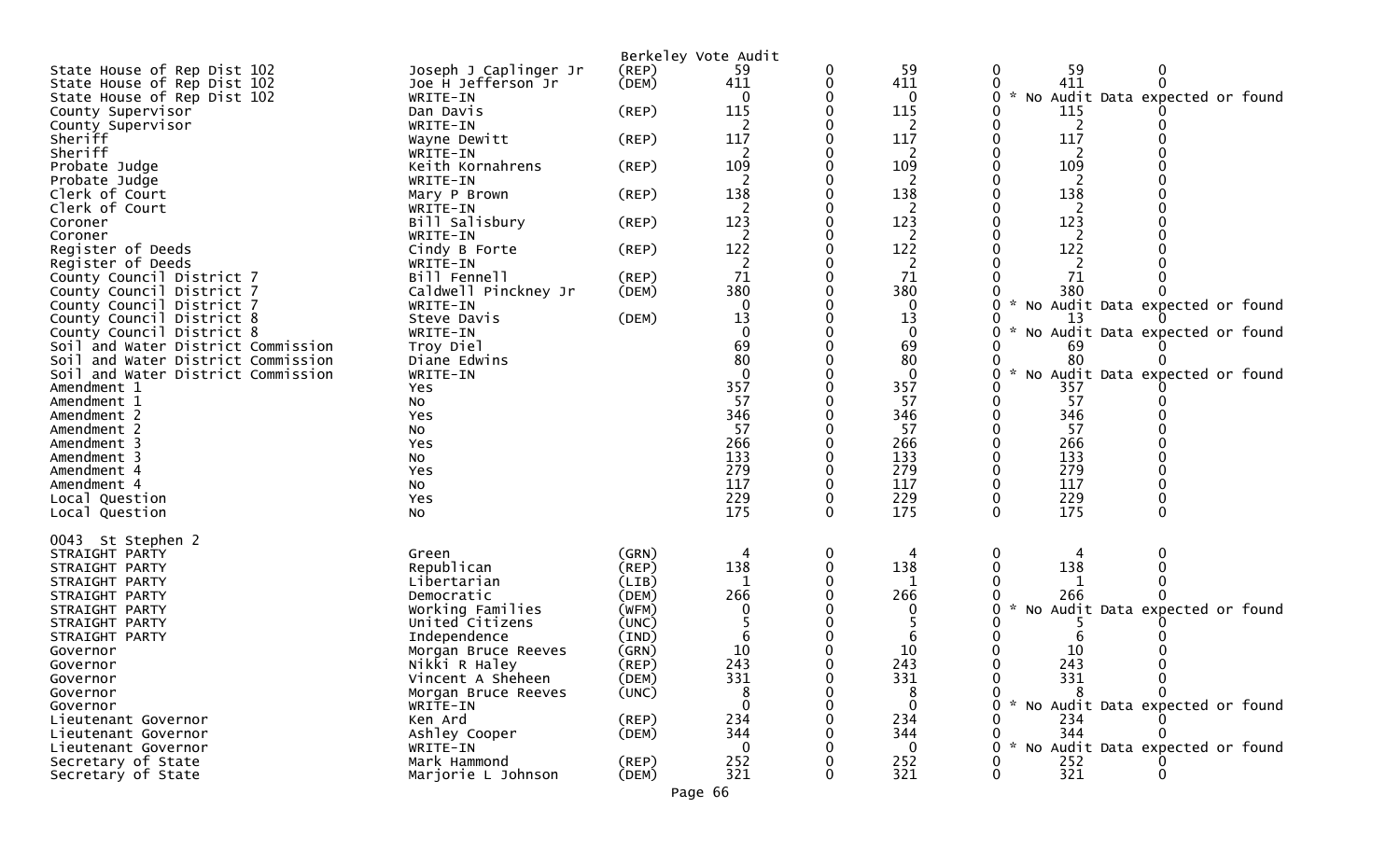|                                    |                            |                | Berkeley Vote Audit |             |            |                                           |
|------------------------------------|----------------------------|----------------|---------------------|-------------|------------|-------------------------------------------|
| Secretary of State                 | WRITE-IN                   |                |                     | $\bf{0}$    |            |                                           |
| State Treasurer                    | Curtis Loftis              | (REP)          | 284                 | $\mathbf 0$ | 284        | 284                                       |
| State Treasurer                    | WRITE-IN                   |                |                     |             | 2          |                                           |
| Attorney General                   | Leslie Minerd              | (GRN)          |                     |             |            |                                           |
| Attorney General                   | Alan Wilson                | (REP)          | 242                 |             | 242        | 242                                       |
| Attorney General                   | Matthew Richardson         | (DEM)          | 331                 |             | 331        | 331                                       |
| Attorney General                   | WRITE-IN                   |                | $\Omega$            |             | $\Omega$   | * No Audit Data expected or found         |
| Comptroller General                | Richard A Eckstrom         | (REP)          | 239                 |             | 239        | 239                                       |
| Comptroller General                | Robert Barber              | (DEM)          | 340                 |             | 340        | 340                                       |
| Comptroller General                | WRITE-IN                   |                | $\Omega$            |             | 0          | * No Audit Data expected or found         |
| State Superintendent of Education  | Doretha A Bull             | (GRN)          |                     |             |            |                                           |
| State Superintendent of Education  | Mick Zais                  | $($ REP $)$    | 225                 |             | 225        | 225                                       |
| State Superintendent of Education  | Tim Moultrie               | (LIB)          | 9                   |             | -9         | 9                                         |
| State Superintendent of Education  | Frank Holleman             | (DEM)          | 323                 |             | 323        | 323                                       |
| State Superintendent of Education  | Tony Fayyazi               | $(\text{IND})$ | 11                  |             | 11         | 11                                        |
| State Superintendent of Education  | WRITE-IN                   |                | 1                   | 0           | 1          | 1                                         |
| Adjutant General                   | Bob Livingston             | (REP)          | 286                 |             | 286        | 286                                       |
| Adjutant General                   | WRITE-IN                   |                |                     |             | 2          |                                           |
| Commissioner of Agriculture        | Hugh Weathers              | $($ REP $)$    | 253                 | 0           | 253        | 253                                       |
| Commissioner of Agriculture        | Tom E Elliott              | (DEM)          | 323                 |             | 323        | 323                                       |
| Commissioner of Agriculture        | WRITE-IN                   |                | $\mathbf 0$         |             | 0          | $\sim$<br>No Audit Data expected or found |
| U.S. Senate                        | Tom Clements               | (GRN)          | 25                  |             | 25         | 25                                        |
| U.S. Senate                        | Jim DeMint                 | (REP)          | 269                 |             | 269        | 269                                       |
| U.S. Senate                        | Alvin M Greene             | (DEM)          | 283                 |             | 283        | 283                                       |
| U.S. Senate                        | WRITE-IN                   |                |                     |             | 1          |                                           |
| U.S. House of Rep. District 6      | Nammu Y Muhammad           | (GRN)          | 4                   |             | 4          |                                           |
| U.S. House of Rep. District 6      | Jim Pratt                  | (REP)          | 245                 |             | 245        | 245                                       |
| U.S. House of Rep. District 6      | James E Jim Clyburn        | (DEM)          | 334                 |             | 334        | 334                                       |
| U.S. House of Rep. District 6      | WRITE-IN                   |                | 0                   |             | 0          | * No Audit Data expected or found         |
| State House of Rep Dist 102        | Joseph J Caplinger Jr      | $($ REP $)$    | 226                 |             | 226        | 226                                       |
| State House of Rep Dist 102        | Joe H Jefferson Jr         | (DEM)          | 357                 |             | 357        | 357                                       |
| State House of Rep Dist 102        | WRITE-IN                   |                | $\Omega$            |             | $\Omega$   | No Audit Data expected or found           |
| County Supervisor                  | Dan Davis                  | (REP)          | 297                 |             | 297        | 297                                       |
| County Supervisor                  | WRITE-IN                   |                |                     |             |            |                                           |
| Sheriff                            | Wayne Dewitt               | $($ REP $)$    | 309                 |             | 309        | 309                                       |
| Sheriff                            | WRITE-IN                   |                |                     |             |            | 297                                       |
| Probate Judge<br>Probate Judge     | Keith Kornahrens           | (REP)          | 297                 |             | 297        |                                           |
|                                    | WRITE-IN                   |                | 308                 |             | 308        | 308                                       |
| Clerk of Court<br>Clerk of Court   | Mary P Brown               | (REP)          |                     |             | 2          | 2                                         |
| Coroner                            | WRITE-IN<br>Bill Salisbury | $($ REP $)$    | 302                 |             | 302        | 302                                       |
| Coroner                            | WRITE-IN                   |                |                     |             |            |                                           |
| Register of Deeds                  | Cindy B Forte              | (REP)          | 304                 |             | 304        | 304                                       |
| Register of Deeds                  | WRITE-IN                   |                |                     |             |            |                                           |
| County Council District 7          | Bill Fennell               | $($ REP $)$    | 87                  |             | _ 그녀<br>87 | 87                                        |
| County Council District 7          | Caldwell Pinckney Jr       | (DEM)          | 122                 |             | 122        | 122                                       |
| County Council District 7          | WRITE-IN                   |                | $\Omega$            |             | 0          | * No Audit Data expected or found         |
| County Council District 8          | Steve Davis                | (DEM)          | 288                 |             | 288        | 288                                       |
| County Council District 8          | WRITE-IN                   |                | 4                   |             |            |                                           |
| School Board District 8            | Frank Wright               |                | 12                  |             | 12         | 12                                        |
| School Board District 8            | WRITE-IN                   |                | $\Omega$            |             | $\Omega$   | * No Audit Data expected or found         |
| Soil and Water District Commission | Troy Diel                  |                | 130                 |             | 130        | 130                                       |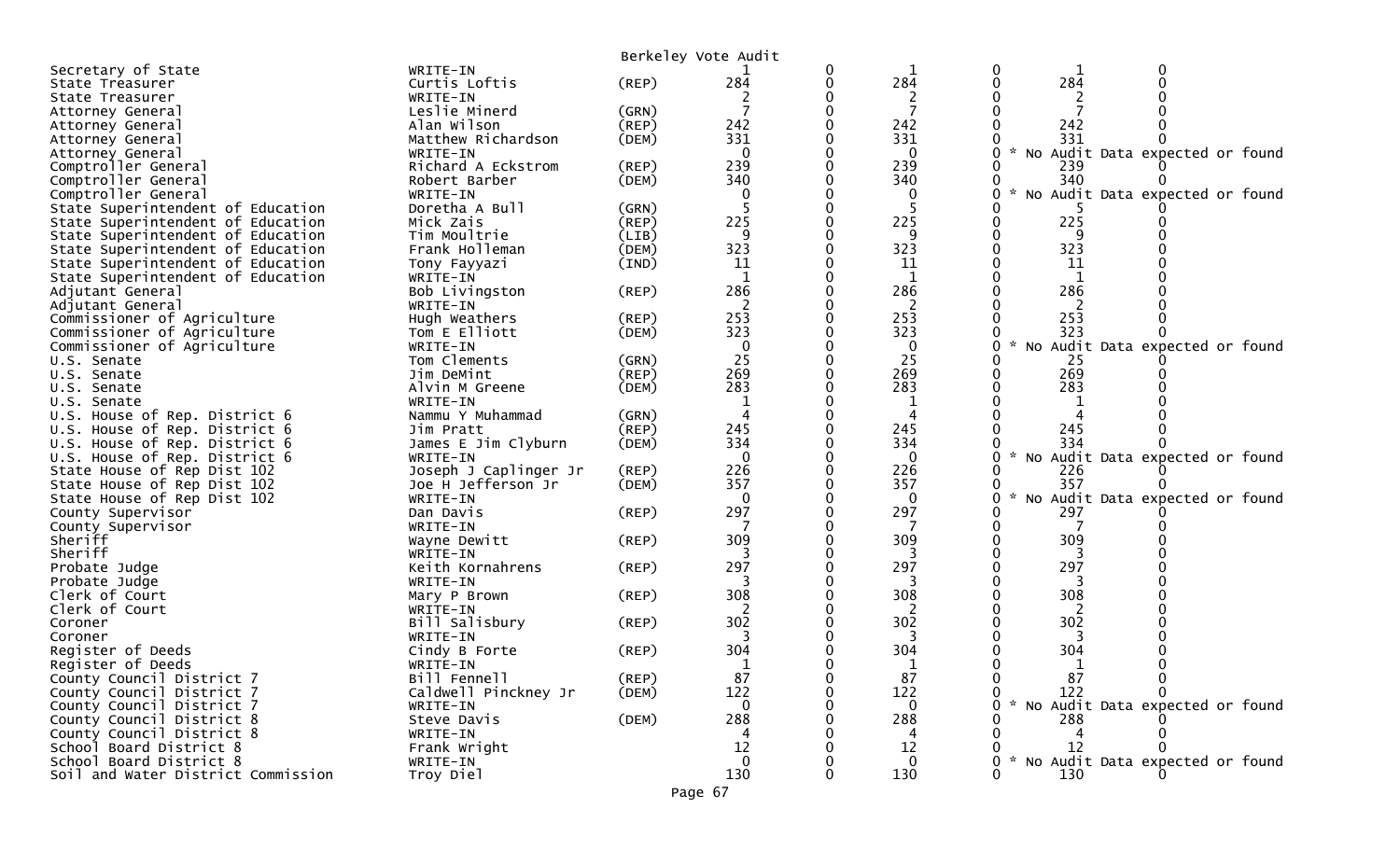|                                                                                                                                                                                                                                                                                                                                                                                         |                                                                                                                                                                                                                                                                                                                                |                                                                                                                                                          | Berkeley Vote Audit                                                                                  |             |                                                                                                  |                                                                                                                                                             |
|-----------------------------------------------------------------------------------------------------------------------------------------------------------------------------------------------------------------------------------------------------------------------------------------------------------------------------------------------------------------------------------------|--------------------------------------------------------------------------------------------------------------------------------------------------------------------------------------------------------------------------------------------------------------------------------------------------------------------------------|----------------------------------------------------------------------------------------------------------------------------------------------------------|------------------------------------------------------------------------------------------------------|-------------|--------------------------------------------------------------------------------------------------|-------------------------------------------------------------------------------------------------------------------------------------------------------------|
| Soil and Water District Commission<br>Soil and Water District Commission<br>Amendment 1<br>Amendment 1<br>Amendment 2<br>Amendment 2<br>Amendment 3<br>Amendment 3<br>Amendment 4<br>Amendment 4<br>Local Question<br>Local Question                                                                                                                                                    | Diane Edwins<br>WRITE-IN<br>Yes<br>NO.<br>Yes<br>NO.<br>Yes<br>No<br>Yes<br>NO.<br>Yes<br>No                                                                                                                                                                                                                                   |                                                                                                                                                          | 150<br>0<br>465<br>-75<br>417<br>99<br>356<br>173<br>358<br>156<br>299<br>232                        | 0<br>0<br>0 | 150<br>$\mathbf{0}$<br>465<br>75<br>417<br>99<br>356<br>173<br>358<br>156<br>299<br>232          | 150<br>0<br>0<br>$\mathcal{H}$<br>No Audit Data expected or found<br>465<br>75<br>417<br>99<br>0<br>356<br>173<br>358<br>156<br>299<br>232<br>0<br>$\Omega$ |
|                                                                                                                                                                                                                                                                                                                                                                                         |                                                                                                                                                                                                                                                                                                                                |                                                                                                                                                          |                                                                                                      |             |                                                                                                  |                                                                                                                                                             |
| 0044 Stratford 1<br>STRAIGHT PARTY<br>STRAIGHT PARTY<br>STRAIGHT PARTY<br>STRAIGHT PARTY<br>STRAIGHT PARTY<br>STRAIGHT PARTY<br>STRAIGHT PARTY<br>Governor<br>Governor<br>Governor<br>Governor<br>Governor<br>Lieutenant Governor<br>Lieutenant Governor<br>Lieutenant Governor<br>Secretary of State<br>Secretary of State<br>Secretary of State<br>State Treasurer<br>State Treasurer | Green<br>Republican<br>Libertarian<br>Democratic<br>Working Families<br>United Citizens<br>Independence<br>Morgan Bruce Reeves<br>Nikki R Haley<br>Vincent A Sheheen<br>Morgan Bruce Reeves<br>WRITE-IN<br>Ken Ard<br>Ashley Cooper<br>WRITE-IN<br>Mark Hammond<br>Marjorie L Johnson<br>WRITE-IN<br>Curtis Loftis<br>WRITE-IN | (GRN)<br>(REP)<br>(LIB)<br>(DEM)<br>(WFM)<br>(UNC)<br>(IND)<br>(GRN)<br>(REP)<br>(DEM)<br>(UNC)<br>$($ REP $)$<br>(DEM)<br>$($ REP $)$<br>(DEM)<br>(REP) | 3<br>180<br>-2<br>151<br>2<br>392<br>326<br>6<br>367<br>353<br>$\mathbf 0$<br>426<br>292<br>510<br>3 | 0<br>0<br>0 | 3<br>180<br>151<br>2<br>392<br>326<br>6<br>367<br>353<br>$\Omega$<br>426<br>292<br>1<br>510<br>3 | 0<br>3<br>0<br>180<br>0<br>2<br>151<br>392<br>326<br>6<br>367<br>353<br>No Audit Data expected or found<br>0<br>426<br>292<br>0<br>-1<br>510                |
| Attorney General<br>Attorney General                                                                                                                                                                                                                                                                                                                                                    | Leslie Minerd<br>Alan Wilson                                                                                                                                                                                                                                                                                                   | (GRN)<br>(REP)                                                                                                                                           | 22<br>368                                                                                            |             | 22<br>368                                                                                        | 22<br>368                                                                                                                                                   |
| Attorney General<br>Attorney General<br>Comptroller General<br>Comptroller General                                                                                                                                                                                                                                                                                                      | Matthew Richardson<br>WRITE-IN<br>Richard A Eckstrom<br>Robert Barber                                                                                                                                                                                                                                                          | (DEM)<br>$($ REP $)$<br>(DEM)                                                                                                                            | 338<br>$\Omega$<br>404<br>320                                                                        |             | 338<br>$\Omega$<br>404<br>320                                                                    | 338<br>0<br>$\mathcal{H}$<br>No Audit Data expected or found<br>404<br>320                                                                                  |
| Comptroller General<br>State Superintendent of Education<br>State Superintendent of Education<br>State Superintendent of Education<br>State Superintendent of Education<br>State Superintendent of Education<br>State Superintendent of Education                                                                                                                                       | WRITE-IN<br>Doretha A Bull<br>Mick Zais<br>Tim Moultrie<br>Frank Holleman<br>Tony Fayyazi<br>WRITE-IN                                                                                                                                                                                                                          | (GRN)<br>(REP)<br>(LIB)<br>(DEM)<br>(IND)                                                                                                                | 0<br>18<br>357<br>40<br>295<br>11                                                                    | 0           | 0<br>18<br>357<br>40<br>295<br>11<br>-2                                                          | $\sim$<br>No Audit Data expected or found<br>0<br>18<br>357<br>40<br>0<br>ŋ<br>295<br>0<br>11                                                               |
| Adjutant General<br>Adjutant General                                                                                                                                                                                                                                                                                                                                                    | Bob Livingston<br>WRITE-IN                                                                                                                                                                                                                                                                                                     | (REP)                                                                                                                                                    | 494                                                                                                  |             | 494<br>$\overline{3}$                                                                            | 494                                                                                                                                                         |
| Commissioner of Agriculture                                                                                                                                                                                                                                                                                                                                                             | Hugh Weathers                                                                                                                                                                                                                                                                                                                  | (REP)                                                                                                                                                    | 425                                                                                                  |             | 425                                                                                              | 425                                                                                                                                                         |
| Commissioner of Agriculture<br>Commissioner of Agriculture                                                                                                                                                                                                                                                                                                                              | Tom E Elliott<br>WRITE-IN                                                                                                                                                                                                                                                                                                      | (DEM)                                                                                                                                                    | 296<br>$\Omega$                                                                                      |             | 296<br>$\Omega$                                                                                  | 296<br>No Audit Data expected or found                                                                                                                      |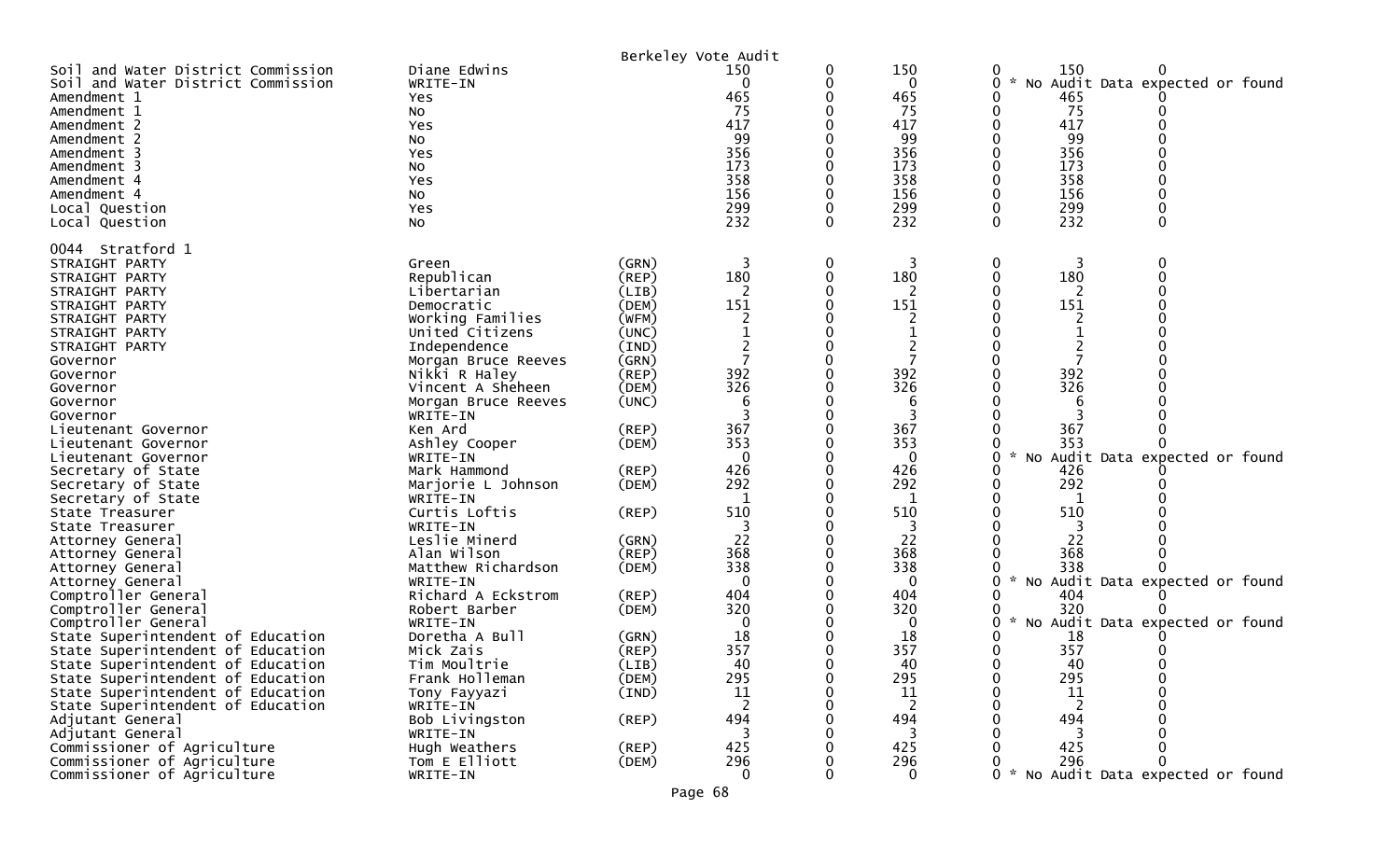| U.S. Senate                                       | Tom Clements       | (GRN)       | Berkeley Vote Audit<br>80 | 0           | 80         |                  | 80                    |                                 |  |
|---------------------------------------------------|--------------------|-------------|---------------------------|-------------|------------|------------------|-----------------------|---------------------------------|--|
| U.S. Senate                                       | Jim DeMint         | $($ REP $)$ | 430                       | 0           | 430        |                  | 430                   |                                 |  |
| U.S. Senate                                       | Alvin M Greene     | (DEM)       | 196                       |             | 196        |                  | 196                   |                                 |  |
| U.S. Senate                                       | WRITE-IN           |             | 12                        |             | 12         |                  | 12                    |                                 |  |
| U.S. House of Rep. District 1                     | Robert Dobbs       | (GRN)       |                           |             | 7          |                  | 7                     |                                 |  |
| U.S. House of Rep. District 1                     | Tim Scott          | $($ REP $)$ | 433                       |             | 433        |                  | 433                   |                                 |  |
| U.S. House of Rep. District 1                     | Keith Blandford    | (LIB)       | 4                         |             |            |                  |                       |                                 |  |
| U.S. House of Rep. District 1                     | Ben Frasier        | (DEM)       | 257                       |             | 257        |                  | 257                   |                                 |  |
| U.S. House of Rep. District 1                     | Rob Groce          | (WFM)       | 12                        |             | 12         |                  | 12                    |                                 |  |
| U.S. House of Rep. District 1                     | M E Mac McCullough | (UNC)       | 5                         |             | 5          |                  |                       |                                 |  |
| U.S. House of Rep. District 1                     | Jimmy Wood         | (IND)       | 10                        |             | 10         |                  | 10                    |                                 |  |
| U.S. House of Rep. District 1                     | WRITE-IN           |             |                           |             | 1          |                  |                       |                                 |  |
| State House of Rep Dist 92                        | Joe Daning         | (REP)       | 342                       |             | 342        |                  | 342                   |                                 |  |
| State House of Rep Dist 92                        | WRITE-IN           |             |                           |             | 4          |                  |                       |                                 |  |
| State House of Rep Dist 117                       | Bill Crosby        | $($ REP $)$ | 164                       |             | 164        |                  | 164                   |                                 |  |
| State House of Rep Dist 117                       | WRITE-IN           |             | $\Omega$                  |             | 0          | 0                |                       | No Audit Data expected or found |  |
| County Supervisor                                 | Dan Davis          | (REP)       | 508                       |             | 508        |                  | 508                   |                                 |  |
| County Supervisor                                 | WRITE-IN           |             |                           |             | 8          |                  | 8                     |                                 |  |
| Sheriff                                           | Wayne Dewitt       | (REP)       | 513                       |             | 513        |                  | 513                   |                                 |  |
| Sheriff                                           | WRITE-IN           |             |                           |             | 4          |                  | 4                     |                                 |  |
| Probate Judge                                     | Keith Kornahrens   | (REP)       | 512                       |             | 512        |                  | 512                   |                                 |  |
| Probate Judge                                     | WRITE-IN           |             | 2                         |             | 2          |                  | 2                     |                                 |  |
| Clerk of Court                                    | Mary P Brown       | (REP)       | 537                       |             | 537        |                  | 537                   |                                 |  |
| Clerk of Court                                    | WRITE-IN           |             |                           |             | 2          |                  | 2                     |                                 |  |
| Coroner                                           | Bill Salisbury     | (REP)       | 523                       |             | 523        |                  | 523                   |                                 |  |
| Coroner                                           | WRITE-IN           |             | 4                         |             | 4          |                  | 4                     |                                 |  |
| Register of Deeds                                 | Cindy B Forte      | (REP)       | 521                       |             | 521        |                  | 521                   |                                 |  |
| Register of Deeds                                 | WRITE-IN           |             | 1                         |             | 1          |                  | 1                     |                                 |  |
| County Council District 4                         | Cathy Davis        | (REP)       | 338                       |             | 338        |                  | 338                   |                                 |  |
| County Council District 4                         | WRITE-IN           |             | $\Omega$                  |             | 0          | $\mathcal{H}$    |                       | No Audit Data expected or found |  |
| County Council District 5                         | Dennis Fish        | (REP)       | 179                       |             | 179        |                  | 179                   |                                 |  |
| County Council District 5                         | WRITE-IN           |             |                           |             | 2          |                  | 2                     |                                 |  |
| School Board District 4                           | Shannon Lee        |             | 275                       |             | 275        |                  | 275                   |                                 |  |
| School Board District 4                           | Jimmy Hinson       |             | 244                       |             | 244        |                  | 244                   |                                 |  |
| School Board District 4                           | WRITE-IN           |             | 2                         |             | 2          |                  | 2                     |                                 |  |
| Soil and Water District Commission                | Troy Diel          |             | 317<br>385                |             | 317<br>385 |                  | 317<br>385            |                                 |  |
| Soil and Water District Commission                | Diane Edwins       |             | 6                         |             | 6          |                  | 6                     |                                 |  |
| Soil and Water District Commission<br>Amendment 1 | WRITE-IN<br>Yes    |             | 661                       |             | 661        |                  | 661                   |                                 |  |
| Amendment 1                                       | No                 |             | 68                        |             | 68         |                  | 68                    |                                 |  |
| Amendment 2                                       | Yes                |             | 639                       |             | 639        |                  | 639                   |                                 |  |
| Amendment 2                                       | NO.                |             | 80                        |             | 80         |                  | 80                    |                                 |  |
| Amendment 3                                       | Yes                |             | 485                       |             | 485        |                  | 485                   |                                 |  |
| Amendment 3                                       | No                 |             | 232                       |             | 232        |                  | 232                   |                                 |  |
| Amendment 4                                       | Yes                |             | 501                       |             | 501        |                  | 501                   |                                 |  |
| Amendment 4                                       | No                 |             | 209                       |             | 209        |                  | 209                   |                                 |  |
| Local Question                                    | Yes                |             | 472                       |             | 472        |                  | 472                   |                                 |  |
| Local Question                                    | NO.                |             | 247                       | 0           | 247        | 0                | 247                   | 0                               |  |
|                                                   |                    |             |                           |             |            |                  |                       |                                 |  |
| 0045 Stratford 2                                  |                    |             |                           |             |            |                  |                       |                                 |  |
| STRAIGHT PARTY                                    | Green              | (GRN)       | 2                         | 0           | 2<br>374   | 0<br>$\mathbf 0$ | $\overline{c}$<br>374 | 0<br>$\mathbf 0$                |  |
| STRAIGHT PARTY                                    | Republican         | (REP)       | 374                       | $\mathbf 0$ |            |                  |                       |                                 |  |
|                                                   |                    |             | Page 69                   |             |            |                  |                       |                                 |  |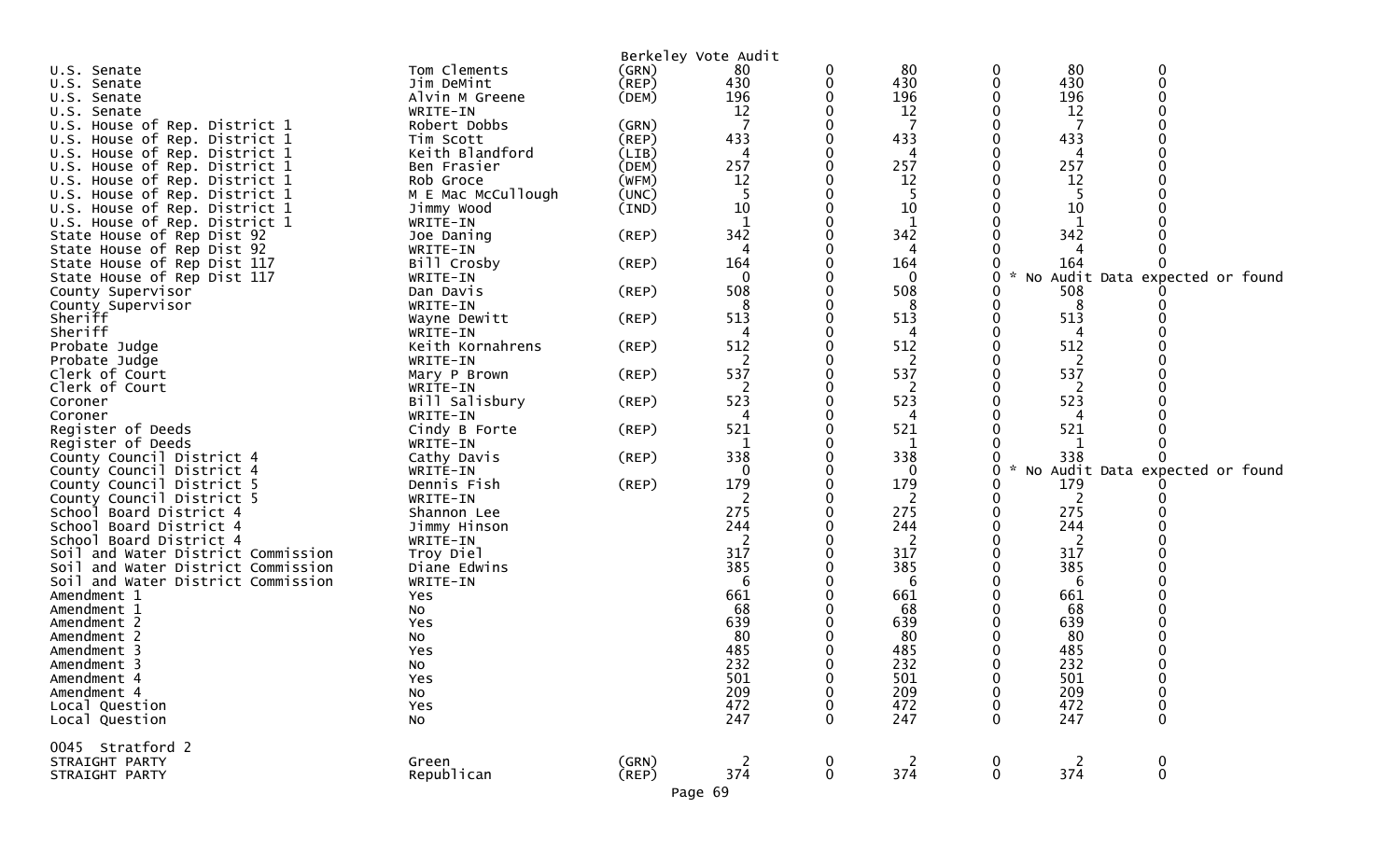|                                      |                            |             | Berkeley Vote Audit |              |   |                                   |                                 |  |
|--------------------------------------|----------------------------|-------------|---------------------|--------------|---|-----------------------------------|---------------------------------|--|
| STRAIGHT PARTY                       | Libertarian                | (LIB)       |                     | $\mathbf 1$  | 0 | 1                                 | 0                               |  |
| STRAIGHT PARTY                       | Democratic                 | (DEM)       | 93                  | 93           |   | 93                                |                                 |  |
| STRAIGHT PARTY                       | Working Families           | (WFM)       |                     |              |   |                                   |                                 |  |
| STRAIGHT PARTY                       | United Citizens            | (UNC)       |                     | 0            |   | $\sim$                            | No Audit Data expected or found |  |
| STRAIGHT PARTY                       | Independence               | (IND)       |                     |              |   |                                   |                                 |  |
| Governor                             | Morgan Bruce Reeves        | (GRN)       |                     |              |   | 6                                 |                                 |  |
| Governor                             | Nikki R Haley              | $($ REP $)$ | 731                 | 731          |   | 731                               |                                 |  |
| Governor                             | Vincent A Sheheen          | (DEM)       | 252                 | 252          |   | 252                               |                                 |  |
| Governor                             | Morgan Bruce Reeves        | (UNC)       | b                   | 6            |   | 6                                 |                                 |  |
| Governor                             | WRITE-IN                   |             |                     | 1            |   |                                   |                                 |  |
| Lieutenant Governor                  | Ken Ard                    | (REP)       | 695                 | 695          |   | 695                               |                                 |  |
| Lieutenant Governor                  | Ashley Cooper              | (DEM)       | 289                 | 289          |   | 289                               |                                 |  |
| Lieutenant Governor                  | WRITE-IN                   |             | $\Omega$            | $\mathbf{0}$ | 0 | $\sim$                            | No Audit Data expected or found |  |
| Secretary of State                   | Mark Hammond               | (REP)       | 761                 | 761          |   | 761                               |                                 |  |
| Secretary of State                   | Marjorie L Johnson         | (DEM)       | 204                 | 204          |   | 204                               |                                 |  |
| Secretary of State                   | WRITE-IN                   |             | 1                   | 1            |   | 1                                 |                                 |  |
| State Treasurer                      | Curtis Loftis              | $($ REP $)$ | 818                 | 818          |   | 818                               |                                 |  |
| State Treasurer                      | WRITE-IN                   |             |                     |              |   |                                   |                                 |  |
| Attorney General                     | Leslie Minerd              | (GRN)       | 13                  | 13           |   | 13                                |                                 |  |
| Attorney General                     | Alan Wilson                | (REP)       | 705                 | 705          |   | 705                               |                                 |  |
| Attorney General                     | Matthew Richardson         | (DEM)       | 264                 | 264          |   | 264                               |                                 |  |
| Attorney General                     | WRITE-IN                   |             | $\Omega$            | 0            | 0 | * No Audit Data expected or found |                                 |  |
| Comptroller General                  | Richard A Eckstrom         | (REP)       | 715                 | 715          |   | 715                               |                                 |  |
| Comptroller General                  | Robert Barber              | (DEM)       | 264                 | 264          |   | 264                               |                                 |  |
| Comptroller General                  | WRITE-IN                   |             | $\Omega$            | 0            | 0 |                                   | No Audit Data expected or found |  |
| State Superintendent of Education    | Doretha A Bull             | (GRN)       | 21                  | 21           |   | 21                                |                                 |  |
| State Superintendent of Education    | Mick Zais                  | (REP)       | 682                 | 682          | 0 | 682                               |                                 |  |
| State Superintendent of Education    | Tim Moultrie               | (LIB)       | 28                  | 28           |   | 28                                |                                 |  |
| State Superintendent of Education    | Frank Holleman             | (DEM)       | 237                 | 237          |   | 237                               |                                 |  |
| State Superintendent of Education    | Tony Fayyazi               | (IND)       | 13                  | 13<br>1      |   | 13                                |                                 |  |
| State Superintendent of Education    | WRITE-IN                   |             | 813                 | 813          |   | 1<br>813                          |                                 |  |
| Adjutant General<br>Adjutant General | Bob Livingston<br>WRITE-IN | (REP)       |                     | 4            |   |                                   |                                 |  |
| Commissioner of Agriculture          | Hugh Weathers              | (REP)       | 747                 | 747          |   | 747                               |                                 |  |
| Commissioner of Agriculture          | Tom E Elliott              | (DEM)       | 221                 | 221          |   | 221                               |                                 |  |
| Commissioner of Agriculture          | WRITE-IN                   |             | 1                   |              |   |                                   |                                 |  |
| U.S. Senate                          | Tom Clements               | (GRN)       | 67                  | 67           |   | 67                                |                                 |  |
| U.S. Senate                          | Jim DeMint                 | $($ REP $)$ | 780                 | 780          |   | 780                               |                                 |  |
| U.S. Senate                          | Alvin M Greene             | (DEM)       | 114                 | 114          |   | 114                               |                                 |  |
| U.S. Senate                          | WRITE-IN                   |             | 20                  | 20           |   | 20                                |                                 |  |
| U.S. House of Rep. District 1        | Robert Dobbs               | (GRN)       | 10                  | 10           |   | 10                                |                                 |  |
| U.S. House of Rep. District 1        | Tim Scott                  | (REP)       | 775                 | 775          |   | 775                               |                                 |  |
| U.S. House of Rep. District 1        | Keith Blandford            | (LIB)       | 18                  | 18           |   | 18                                |                                 |  |
| U.S. House of Rep. District 1        | Ben Frasier                | (DEM)       | 165                 | 165          |   | 165                               |                                 |  |
| U.S. House of Rep. District 1        | Rob Groce                  | (WFM)       | 6                   | 6            | 0 | 6                                 | 0                               |  |
| U.S. House of Rep. District 1        | M E Mac McCullough         | (UNC)       |                     |              |   |                                   |                                 |  |
| U.S. House of Rep. District 1        | Jimmy Wood                 | (IND)       | 11                  | 11           |   | 11                                |                                 |  |
| U.S. House of Rep. District 1        | WRITE-IN                   |             |                     | 1            |   |                                   |                                 |  |
| State House of Rep Dist 92           | Joe Daning                 | $($ REP $)$ | 824                 | 824          |   | 824                               |                                 |  |
| State House of Rep Dist 92           | WRITE-IN                   |             |                     | 4            |   |                                   |                                 |  |
| County Supervisor                    | Dan Davis                  | $($ REP $)$ | 822                 | 822          |   | 822                               |                                 |  |
| County Supervisor                    | WRITE-IN                   |             | 13                  | 13           |   | 13                                |                                 |  |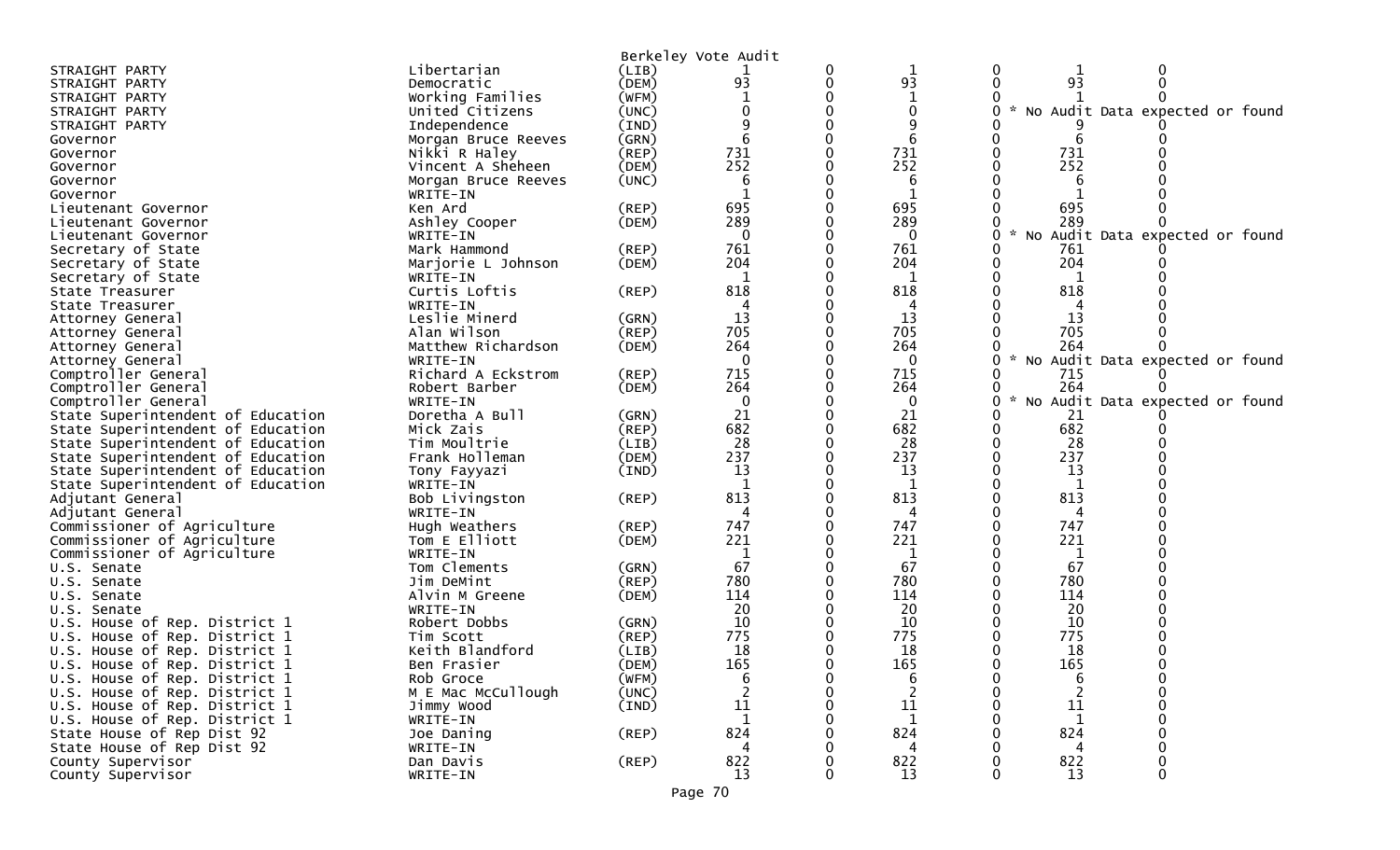|                                            |                            |       | Berkeley Vote Audit |              |                     |               |            |                                   |
|--------------------------------------------|----------------------------|-------|---------------------|--------------|---------------------|---------------|------------|-----------------------------------|
| Sheriff                                    | Wayne Dewitt               | (REP) | 843                 | 0            | 843                 | 0             | 843        | 0                                 |
| Sheriff                                    | WRITE-IN                   |       |                     | 0            | 3                   | 0             | 3          | $\mathbf 0$                       |
| Probate Judge                              | Keith Kornahrens           | (REP) | 813                 |              | 813                 | 0             | 813        |                                   |
| Probate Judge                              | WRITE-IN                   |       |                     |              |                     | 0             |            |                                   |
| Clerk of Court                             | Mary P Brown               | (REP) | 844                 | 0            | 844                 | 0             | 844        |                                   |
| Clerk of Court                             | WRITE-IN                   |       |                     |              | 2                   | 0             | 2          |                                   |
| Coroner<br>Coroner                         | Bill Salisbury<br>WRITE-IN | (REP) | 830<br>1            |              | 830<br>1            |               | 830        |                                   |
| Register of Deeds                          | Cindy B Forte              | (REP) | 820                 |              | 820                 |               | 820        |                                   |
| Register of Deeds                          | WRITE-IN                   |       |                     |              |                     |               |            |                                   |
| County Council District 5                  | Dennis Fish                | (REP) | 816                 | 0            | 816                 |               | 816        |                                   |
| County Council District 5                  | WRITE-IN                   |       |                     |              | 4                   |               | 4          |                                   |
| Soil and Water District Commission         | Troy Diel                  |       | 505                 |              | 505                 |               | 505        |                                   |
| Soil and Water District Commission         | Diane Edwins               |       | 532                 |              | 532                 |               | 532        |                                   |
| Soil and Water District Commission         | WRITE-IN                   |       |                     |              | 4                   |               | 4          |                                   |
| Amendment 1                                | Yes                        |       | 892                 |              | 892                 |               | 892        |                                   |
| Amendment 1                                | NO.                        |       | 85                  |              | 85                  |               | 85         |                                   |
| Amendment 2                                | Yes                        |       | 845                 |              | 845                 |               | 845        |                                   |
| Amendment 2                                | No                         |       | 127                 |              | 127                 |               | 127        |                                   |
| Amendment 3                                | Yes                        |       | 723                 |              | 723                 |               | 723        |                                   |
| Amendment 3                                | No                         |       | 243                 |              | 243                 |               | 243        |                                   |
| Amendment 4                                | Yes                        |       | 756                 |              | 756                 |               | 756        |                                   |
| Amendment 4                                | No<br>Yes                  |       | 210<br>675          | 0            | 210<br>675          | 0<br>0        | 210<br>675 |                                   |
| Local Question<br>Local Question           | No                         |       | 295                 | $\mathbf{0}$ | 295                 | $\Omega$      | 295        | $\Omega$                          |
|                                            |                            |       |                     |              |                     |               |            |                                   |
| 0046 Stratford 3                           |                            |       |                     |              |                     |               |            |                                   |
| STRAIGHT PARTY                             | Green                      | (GRN) | 2                   | 0            | 2                   | 0             | 2          | 0                                 |
| STRAIGHT PARTY                             | Republican                 | (REP) | 212                 | 0            | 212                 | 0             | 212        |                                   |
| STRAIGHT PARTY                             | Libertarian                | (LIB) | 2                   |              | 2                   |               |            |                                   |
| STRAIGHT PARTY                             | Democratic                 | (DEM) | 133                 |              | 133                 |               | 133        |                                   |
| STRAIGHT PARTY                             | Working Families           | (WFM) |                     |              | 2                   |               |            |                                   |
| STRAIGHT PARTY                             | United Citizens            | (UNC) |                     |              | 0                   |               |            | No Audit Data expected or found   |
| STRAIGHT PARTY                             | Independence               | (IND) | 6                   |              | 6                   |               |            |                                   |
| Governor                                   | Morgan Bruce Reeves        | (GRN) | 11                  |              | 11                  |               | 11         |                                   |
| Governor                                   | Nikki R Haley              | (REP) | 415                 |              | 415                 |               | 415        |                                   |
| Governor                                   | Vincent A Sheheen          | (DEM) | 257                 |              | 257                 |               | 257        |                                   |
| Governor                                   | Morgan Bruce Reeves        | (UNC) | 10                  |              | 10                  | $\mathcal{H}$ | 10         |                                   |
| Governor                                   | WRITE-IN<br>Ken Ard        | (REP) | $\Omega$<br>397     |              | $\mathbf{0}$<br>397 | 0<br>0        | 397        | No Audit Data expected or found   |
| Lieutenant Governor<br>Lieutenant Governor | Ashley Cooper              | (DEM) | 286                 |              | 286                 |               | 286        |                                   |
| Lieutenant Governor                        | WRITE-IN                   |       |                     |              | 1                   |               |            |                                   |
| Secretary of State                         | Mark Hammond               | (REP) | 447                 |              | 447                 |               | 447        |                                   |
| Secretary of State                         | Marjorie L Johnson         | (DEM) | 245                 | 0            | 245                 | 0             | 245        | $\Omega$                          |
| Secretary of State                         | WRITE-IN                   |       | $\mathbf 0$         | O            | 0                   | 0             |            | * No Audit Data expected or found |
| State Treasurer                            | Curtis Loftis              | (REP) | 511                 |              | 511                 | 0             | 511        |                                   |
| State Treasurer                            | WRITE-IN                   |       |                     |              |                     |               |            |                                   |
| Attorney General                           | Leslie Minerd              | (GRN) | 29                  |              | 29                  |               | 29         |                                   |
| Attorney General                           | Alan Wilson                | (REP) | 400                 |              | 400                 |               | 400        |                                   |
| Attorney General                           | Matthew Richardson         | (DEM) | 271                 |              | 271                 |               | 271        |                                   |
| Attorney General                           | WRITE-IN                   |       | $\mathbf{0}$        |              | $\mathbf{0}$        | U             |            | * No Audit Data expected or found |
| Comptroller General                        | Richard A Eckstrom         | (REP) | 421                 | 0            | 421                 | 0             | 421        |                                   |
|                                            |                            |       | Page 71             |              |                     |               |            |                                   |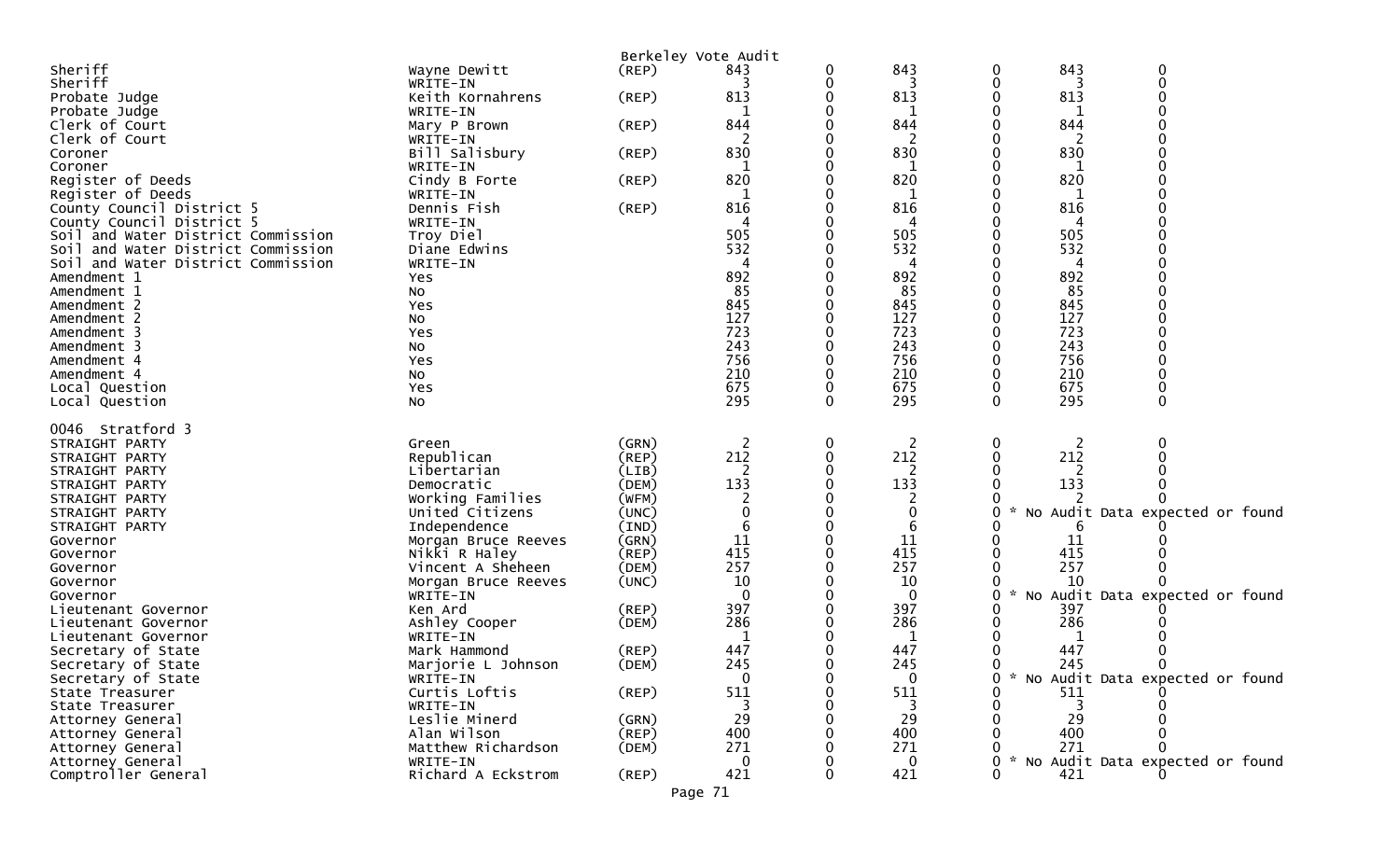|                                    |                              |             | Berkeley Vote Audit |              |                                                |
|------------------------------------|------------------------------|-------------|---------------------|--------------|------------------------------------------------|
| Comptroller General                | Robert Barber                | (DEM)       | 267                 | 267          | 267                                            |
| Comptroller General                | WRITE-IN                     |             | 0                   | 0            | $\sim$<br>No Audit Data expected or found<br>0 |
| State Superintendent of Education  | Doretha A Bull               | (GRN)       | 13                  | 13           | 13                                             |
| State Superintendent of Education  | Mick Zais                    | (REP)       | 403                 | 403          | 403<br>0                                       |
| State Superintendent of Education  | Tim Moultrie                 | (LIB)       | 21                  | 21           | 21                                             |
| State Superintendent of Education  | Frank Holleman               | (DEM)       | 240                 | 240          | 240                                            |
| State Superintendent of Education  | Tony Fayyazi                 | (IND)       | 10                  | 10           | 10                                             |
| State Superintendent of Education  | WRITE-IN                     |             |                     | $\Omega$     | No Audit Data expected or found                |
| Adjutant General                   | Bob Livingston               | (REP)       | 503                 | 503          | 503                                            |
| Adjutant General                   | WRITE-IN                     |             | 1                   | 1            | 1                                              |
| Commissioner of Agriculture        | Hugh Weathers                | (REP)       | 442                 | 442          | 442                                            |
| Commissioner of Agriculture        | Tom E Elliott                | (DEM)       | 248                 | 248          | 248                                            |
| Commissioner of Agriculture        | WRITE-IN                     |             | $\mathbf 0$         | $\mathbf{0}$ | * No Audit Data expected or found<br>0         |
| U.S. Senate                        | Tom Clements                 | (GRN)       | 85                  | 85           | 85                                             |
| U.S. Senate                        | Jim DeMint                   | $($ REP $)$ | 461                 | 461          | 461<br>0                                       |
| U.S. Senate                        | Alvin M Greene               | (DEM)       | 135                 | 135          | 135                                            |
| U.S. Senate                        | WRITE-IN                     |             |                     | 4            | 4                                              |
| U.S. House of Rep. District 1      | Robert Dobbs                 | (GRN)       | 11                  | 11           | 11                                             |
| U.S. House of Rep. District 1      | Tim Scott                    | $($ REP $)$ | 467                 | 467          | 467                                            |
| U.S. House of Rep. District 1      | Keith Blandford              | (LIB)       | 3                   | 3            | 3                                              |
| U.S. House of Rep. District 1      | Ben Frasier                  | (DEM)       | 194                 | 194          | 194                                            |
| U.S. House of Rep. District 1      | Rob Groce                    | (WFM)       | 10                  | 10           | 10                                             |
| U.S. House of Rep. District 1      | M E Mac McCullough           | (UNC)       |                     |              |                                                |
| U.S. House of Rep. District 1      | Jimmy Wood                   | (IND)       | 10                  | 10           | 10                                             |
| U.S. House of Rep. District 1      | WRITE-IN                     |             | $\Omega$            | $\mathbf 0$  | No Audit Data expected or found<br>0           |
| State House of Rep Dist 92         | Joe Daning                   | (REP)       | 502                 | 502          | 502                                            |
| State House of Rep Dist 92         | WRITE-IN                     |             | 2                   | 2            | 2                                              |
| County Supervisor                  | Dan Davis                    | $($ REP $)$ | 513                 | 513          | 513                                            |
| County Supervisor                  | WRITE-IN                     |             | 527                 | 6<br>527     | 6<br>527                                       |
| Sheriff<br>Sheriff                 | Wayne Dewitt                 | $($ REP $)$ |                     | 4            | 4                                              |
|                                    | WRITE-IN                     |             | 525                 | 525          | 525                                            |
| Probate Judge<br>Probate Judge     | Keith Kornahrens<br>WRITE-IN | (REP)       | 2                   | 2            | 2                                              |
| Clerk of Court                     | Mary P Brown                 | $($ REP $)$ | 534                 | 534          | 534                                            |
| Clerk of Court                     | WRITE-IN                     |             |                     | 2            | 2                                              |
| Coroner                            | Bill Salisbury               | (REP)       | 524                 | 524          | 524                                            |
| Coroner                            | WRITE-IN                     |             | 3                   | 3            | 3                                              |
| Register of Deeds                  | Cindy B Forte                | (REP)       | 521                 | 521          | 521                                            |
| Register of Deeds                  | WRITE-IN                     |             | 2                   | 2            | 2                                              |
| County Council District 4          | Cathy Davis                  | $($ REP $)$ | 172                 | 172          | 172                                            |
| County Council District 4          | WRITE-IN                     |             |                     | 2            | 2                                              |
| County Council District 5          | Dennis Fish                  | (REP)       | 343                 | 343          | 343                                            |
| County Council District 5          | WRITE-IN                     |             |                     |              |                                                |
| Soil and Water District Commission | Troy Diel                    |             | 312                 | 312          | 312                                            |
| Soil and Water District Commission | Diane Edwins                 |             | 374                 | 374          | 374<br>$\Omega$                                |
| Soil and Water District Commission | WRITE-IN                     |             |                     |              | * No Audit Data expected or found              |
| Amendment 1                        | Yes                          |             | 618                 | 618          | 618                                            |
| Amendment 1                        | No                           |             | 68                  | 68           | 68                                             |
| Amendment 2                        | Yes                          |             | 596                 | 596          | 596                                            |
| Amendment 2                        | NO.                          |             | 83                  | 83           | 83                                             |
| Amendment 3                        | Yes                          |             | 481                 | 481          | 481                                            |
| Amendment 3                        | <b>NO</b>                    |             | 190                 | 190          | 190                                            |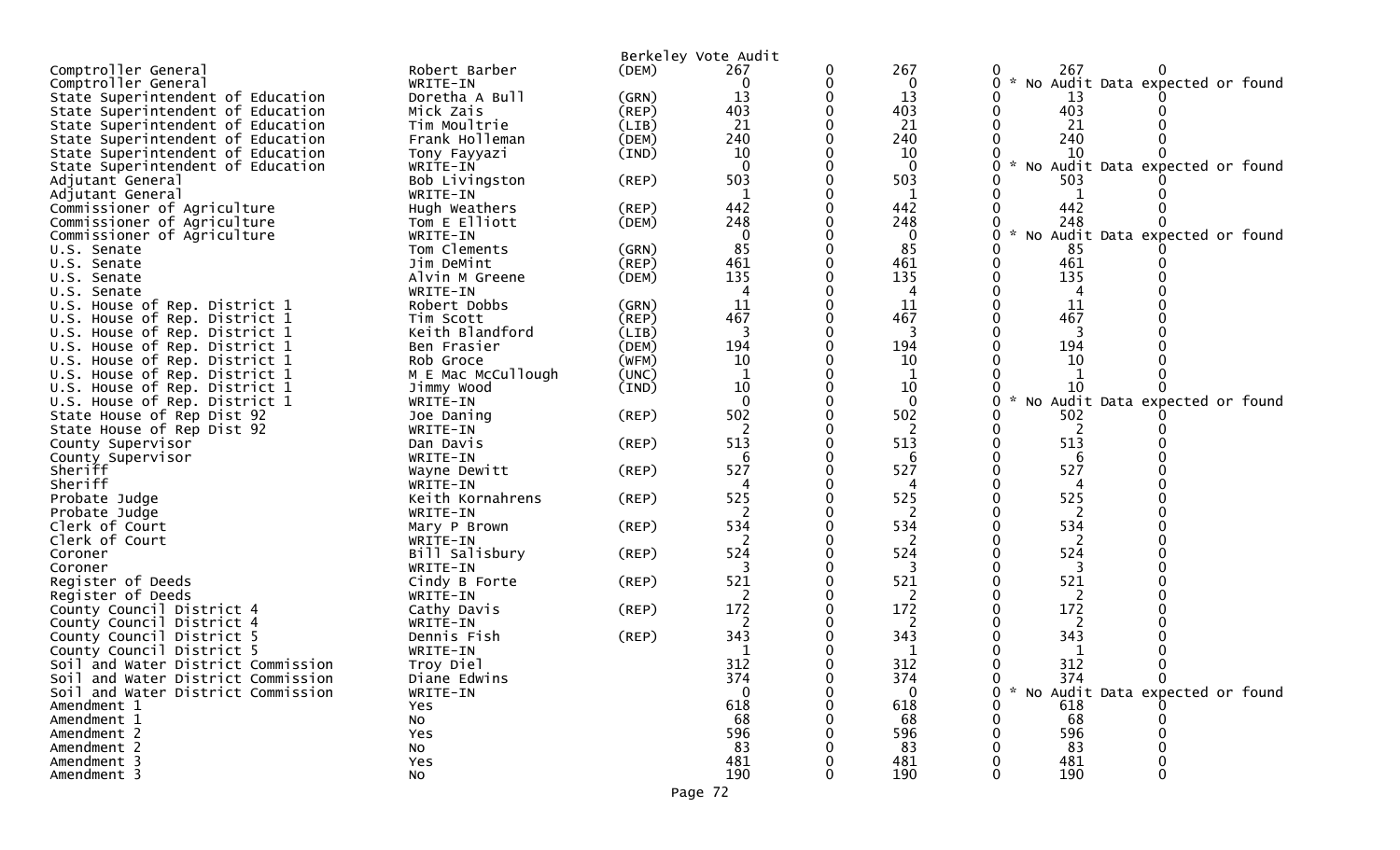| Berkeley Vote Audit                                                    |                            |             |                |              |                         |               |     |                                     |  |
|------------------------------------------------------------------------|----------------------------|-------------|----------------|--------------|-------------------------|---------------|-----|-------------------------------------|--|
| Amendment 4                                                            | Yes                        |             | 471            | 0            | 471                     |               | 471 |                                     |  |
| Amendment 4                                                            | No                         |             | 202            | 0            | 202                     |               | 202 | 0                                   |  |
| Local Question                                                         | Yes                        |             | 465            |              | 465                     |               | 465 |                                     |  |
| Local Question                                                         | NO.                        |             | 213            | $\Omega$     | 213                     |               | 213 |                                     |  |
| 0047 Stratford 4                                                       |                            |             |                |              |                         |               |     |                                     |  |
| STRAIGHT PARTY                                                         | Green                      | (GRN)       | 6              | 0            | 6                       | 0             | 6   |                                     |  |
| STRAIGHT PARTY                                                         | Republican                 | (REP)       | 157            | 0            | 157                     |               | 157 |                                     |  |
| STRAIGHT PARTY                                                         | Libertarian                | (LIB)       | 0              |              | 0                       | $\sim$        |     | No Audit Data expected or found     |  |
| STRAIGHT PARTY                                                         | Democratic                 | (DEM)       | 116            |              | 116                     |               | 116 |                                     |  |
| STRAIGHT PARTY                                                         | Working Families           | (WFM)       |                |              |                         |               |     |                                     |  |
| STRAIGHT PARTY                                                         | United Citizens            | (UNC)       |                |              |                         |               |     |                                     |  |
| STRAIGHT PARTY                                                         | Independence               | (IND)       |                |              |                         |               |     |                                     |  |
| Governor                                                               | Morgan Bruce Reeves        | (GRN)       | 12             |              | 12                      |               | 12  |                                     |  |
| Governor                                                               | Nikki R Haley              | $($ REP $)$ | 351            |              | 351                     |               | 351 |                                     |  |
| Governor                                                               | Vincent A Sheheen          | (DEM)       | 242            |              | 242                     |               | 242 |                                     |  |
| Governor                                                               | Morgan Bruce Reeves        | (UNC)       |                |              |                         |               |     |                                     |  |
| Governor                                                               | WRITE-IN                   |             |                |              |                         |               |     |                                     |  |
| Lieutenant Governor                                                    | Ken Ard                    | $($ REP $)$ | 334            |              | 334                     |               | 334 |                                     |  |
| Lieutenant Governor                                                    | Ashley Cooper              | (DEM)       | 261            |              | 261                     |               | 261 |                                     |  |
| Lieutenant Governor                                                    | WRITE-IN                   |             |                |              | 1                       |               |     |                                     |  |
| Secretary of State                                                     | Mark Hammond               | (REP)       | 380            |              | 380                     |               | 380 |                                     |  |
| Secretary of State                                                     | Marjorie L Johnson         | (DEM)       | 222            |              | 222                     |               | 222 |                                     |  |
| Secretary of State                                                     | WRITE-IN                   |             | $\mathbf{0}$   |              | $\Omega$                |               |     | No Audit Data expected or found     |  |
| State Treasurer                                                        | Curtis Loftis              | (REP)       | 428            |              | 428                     |               | 428 |                                     |  |
| State Treasurer                                                        | WRITE-IN                   |             |                |              |                         |               |     |                                     |  |
| Attorney General                                                       | Leslie Minerd              | (GRN)       | 25             |              | 25                      |               | 25  |                                     |  |
| Attorney General                                                       | Alan Wilson                | $($ REP $)$ | 329            |              | 329                     |               | 329 |                                     |  |
| Attorney General                                                       | Matthew Richardson         | (DEM)       | 251            |              | 251                     |               | 251 |                                     |  |
| Attorney General                                                       | WRITE-IN                   |             | $\Omega$       |              | $\Omega$                |               |     | No Audit Data expected or found     |  |
| Comptroller General                                                    | Richard A Eckstrom         | (REP)       | 352            |              | 352                     |               | 352 |                                     |  |
| Comptroller General                                                    | Robert Barber              | (DEM)       | 247            |              | 247                     |               | 247 |                                     |  |
| Comptroller General                                                    | WRITE-IN<br>Doretha A Bull | (GRN)       | 12             |              | 12                      |               | 12  |                                     |  |
| State Superintendent of Education                                      | Mick Zais                  | (REP)       | 309            |              | 309                     |               | 309 |                                     |  |
| State Superintendent of Education<br>State Superintendent of Education | Tim Moultrie               | (LIB)       | 25             |              | 25                      |               | 25  |                                     |  |
| State Superintendent of Education                                      | Frank Holleman             | (DEM)       | 230            |              | 230                     |               | 230 |                                     |  |
| State Superintendent of Education                                      | Tony Fayyazi               | (IND)       | 12             |              | 12                      |               | 12  |                                     |  |
| State Superintendent of Education                                      | WRITE-IN                   |             | $\Omega$       |              | $\Omega$                | $\mathcal{R}$ |     | No Audit Data expected or found     |  |
| Adjutant General                                                       | Bob Livingston             | (REP)       | 433            |              | 433                     |               | 433 |                                     |  |
| Adjutant General                                                       | WRITE-IN                   |             |                |              | 3                       |               |     |                                     |  |
| Commissioner of Agriculture                                            | Hugh Weathers              | $($ REP $)$ | 364            |              | 364                     |               | 364 |                                     |  |
| Commissioner of Agriculture                                            | Tom E Elliott              | (DEM)       | 234            |              | 234                     |               | 234 |                                     |  |
| Commissioner of Agriculture                                            | WRITE-IN                   |             | $\overline{0}$ | <sup>n</sup> | $\overline{\mathbf{0}}$ |               |     | 0 * No Audit Data expected or found |  |
| U.S. Senate                                                            | Tom Clements               | (GRN)       | 76             |              | 76                      |               | 76  |                                     |  |
| U.S. Senate                                                            | Jim DeMint                 | (REP)       | 377            |              | 377                     |               | 377 |                                     |  |
| U.S. Senate                                                            | Alvin M Greene             | (DEM)       | 136            |              | 136                     |               | 136 |                                     |  |
| U.S. Senate                                                            | WRITE-IN                   |             |                |              |                         |               |     |                                     |  |
| U.S. House of Rep. District 1                                          | Robert Dobbs               | (GRN)       | -6             |              | 6                       |               | 6   |                                     |  |
| U.S. House of Rep. District 1                                          | Tim Scott                  | $($ REP $)$ | 381            |              | 381                     |               | 381 |                                     |  |
| U.S. House of Rep. District 1                                          | Keith Blandford            | (LIB)       | 2              |              | 2                       |               | 2   |                                     |  |
| U.S. House of Rep. District 1                                          | Ben Frasier                | (DEM)       | 205            |              | 205                     |               | 205 |                                     |  |
|                                                                        |                            | Page 73     |                |              |                         |               |     |                                     |  |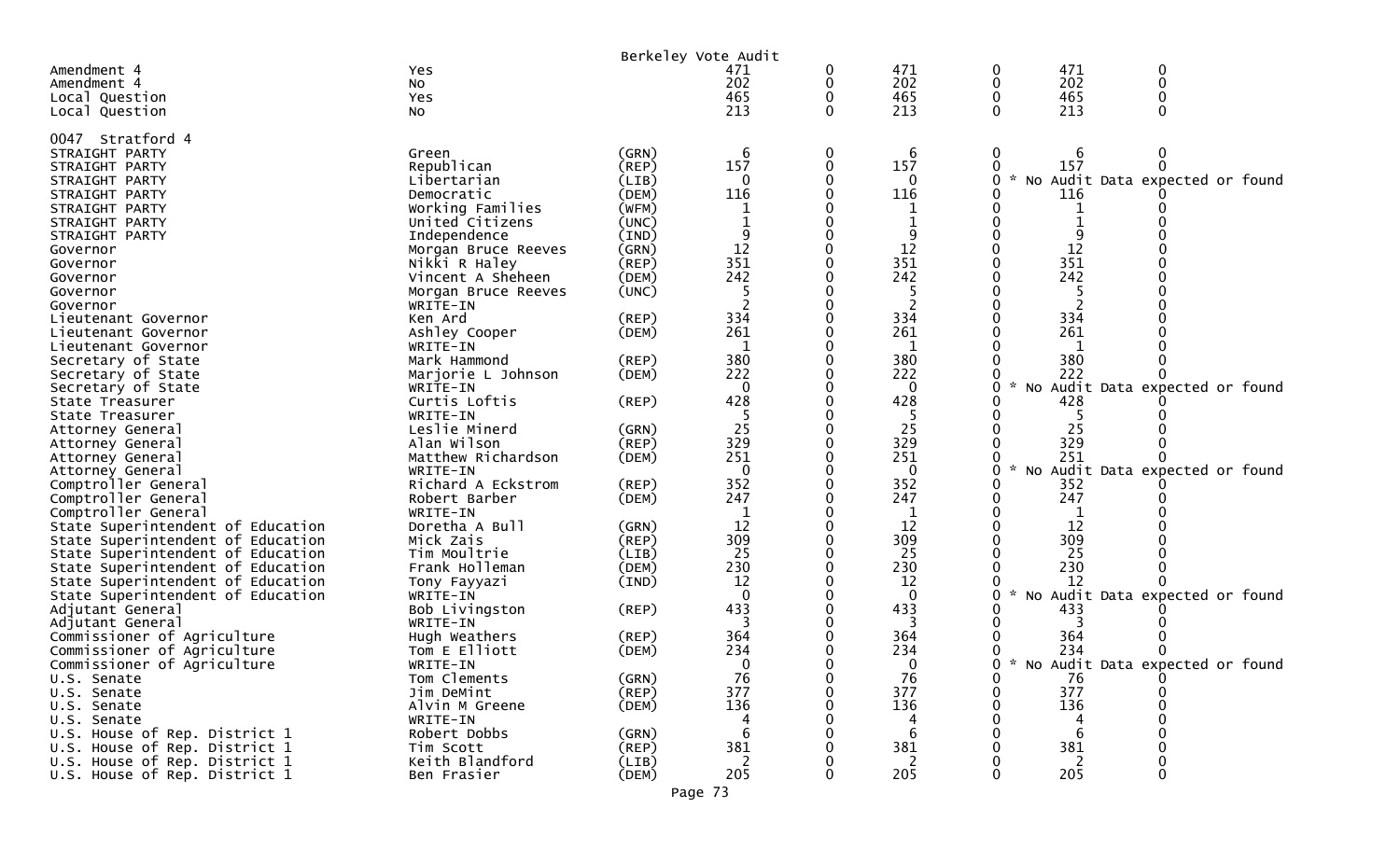|                                    |                     |                | Berkeley Vote Audit |          |              |                                        |
|------------------------------------|---------------------|----------------|---------------------|----------|--------------|----------------------------------------|
| U.S. House of Rep. District 1      | Rob Groce           | (WFM)          |                     | 0        |              |                                        |
| U.S. House of Rep. District 1      | M E Mac McCullough  | (UNC)          | 0                   | 0        |              | * No Audit Data expected or found      |
| U.S. House of Rep. District 1      | Jimmy Wood          | (IND)          |                     |          |              |                                        |
| U.S. House of Rep. District 1      | WRITE-IN            |                |                     |          | 0            | * No Audit Data expected or found      |
| State House of Rep Dist 92         | Joe Daning          | $($ REP $)$    | 434                 |          | 434          | 434                                    |
| State House of Rep Dist 92         | WRITE-IN            |                | 4                   |          | 4            | 4                                      |
| County Supervisor                  | Dan Davis           | (REP)          | 422                 |          | 422          | 422                                    |
| County Supervisor                  | WRITE-IN            |                | 10                  |          | 10           | 10                                     |
| Sheriff                            | Wayne Dewitt        | $($ REP $)$    | 446                 |          | 446          | 446                                    |
| Sheriff                            | WRITE-IN            |                |                     |          |              |                                        |
| Probate Judge                      | Keith Kornahrens    | (REP)          | 443                 |          | 443          | 443                                    |
| Probate Judge                      | WRITE-IN            |                |                     |          |              |                                        |
| Clerk of Court                     | Mary P Brown        | (REP)          | 452                 |          | 452          | 452                                    |
| Clerk of Court                     | WRITE-IN            |                |                     |          | 3            |                                        |
| Coroner                            | Bill Salisbury      | $($ REP $)$    | 445                 |          | 445          | 445                                    |
| Coroner                            | WRITE-IN            |                |                     |          |              |                                        |
| Register of Deeds                  | Cindy B Forte       | $($ REP $)$    | 441                 |          | 441          | 441                                    |
| Register of Deeds                  | WRITE-IN            |                |                     |          | 3            |                                        |
| County Council District 4          | Cathy Davis         | (REP)          | 189                 |          | 189          | 189                                    |
| County Council District 4          | WRITE-IN            |                | 0                   |          | 0            | No Audit Data expected or found        |
| County Council District 5          | Dennis Fish         | $($ REP $)$    | 242                 |          | 242          | 242                                    |
| County Council District 5          | WRITE-IN            |                | 6                   |          | 6            | 6                                      |
| School Board District 4            | Shannon Lee         |                | 61                  |          | 61           | 61                                     |
| School Board District 4            | Jimmy Hinson        |                | 74                  |          | 74           | 74                                     |
| School Board District 4            | WRITE-IN            |                | $\Omega$            |          | $\mathbf{0}$ | No Audit Data expected or found        |
| Soil and Water District Commission | Troy Diel           |                | 263                 |          | 263          | 263                                    |
| Soil and Water District Commission | Diane Edwins        |                | 310                 |          | 310          | 310                                    |
| Soil and Water District Commission | WRITE-IN            |                |                     |          |              |                                        |
| Amendment 1                        | Yes                 |                | 546                 |          | 546          | 546                                    |
| Amendment 1                        | No                  |                | 55                  |          | 55           | 55                                     |
| Amendment 2                        | Yes                 |                | 538                 |          | 538          | 538                                    |
| Amendment 2                        | No                  |                | 66                  |          | 66           | 66                                     |
| Amendment 3                        | Yes                 |                | 396                 |          | 396          | 396                                    |
| Amendment 3                        | No                  |                | 190                 |          | 190          | 190                                    |
| Amendment 4                        | Yes                 |                | 434                 |          | 434          | 434                                    |
| Amendment 4                        | No                  |                | 161                 |          | 161          | 161                                    |
| Local Question                     | Yes                 |                | 394                 |          | 394          | 394                                    |
| Local Question                     | No                  |                | 192                 | $\Omega$ | 192          | 192<br>$\Omega$<br>0                   |
| 0048                               |                     |                |                     |          |              |                                        |
| Wassamassaw 1<br>STRAIGHT PARTY    |                     |                | 0                   | 0        | 0            | 0                                      |
| STRAIGHT PARTY                     | Green<br>Republican | (GRN)<br>(REP) | 174                 | 0        | 174          | No Audit Data expected or found<br>174 |
| STRAIGHT PARTY                     | Libertarian         | (LIB)          |                     |          |              |                                        |
| STRAIGHT PARTY                     | Democratic          | (DEM)          | 318                 |          | 318          | 318                                    |
| STRAIGHT PARTY                     | Working Families    | (WFM)          |                     |          |              | No Audit Data expected or found        |
| STRAIGHT PARTY                     | United Citizens     | (UNC)          |                     |          |              |                                        |
| STRAIGHT PARTY                     | Independence        | (IND)          |                     |          |              |                                        |
| Governor                           | Morgan Bruce Reeves | (GRN)          | 9                   |          | 9            |                                        |
| Governor                           | Nikki R Haley       | (REP)          | 340                 |          | 340          | 340                                    |
| Governor                           | Vincent A Sheheen   | (DEM)          | 432                 |          | 432          | 432                                    |
| Governor                           | Morgan Bruce Reeves | (UNC)          |                     |          |              |                                        |
| Governor                           | WRITE-IN            |                | 0                   |          | $\mathbf{0}$ | No Audit Data expected or found        |
|                                    |                     |                |                     |          |              |                                        |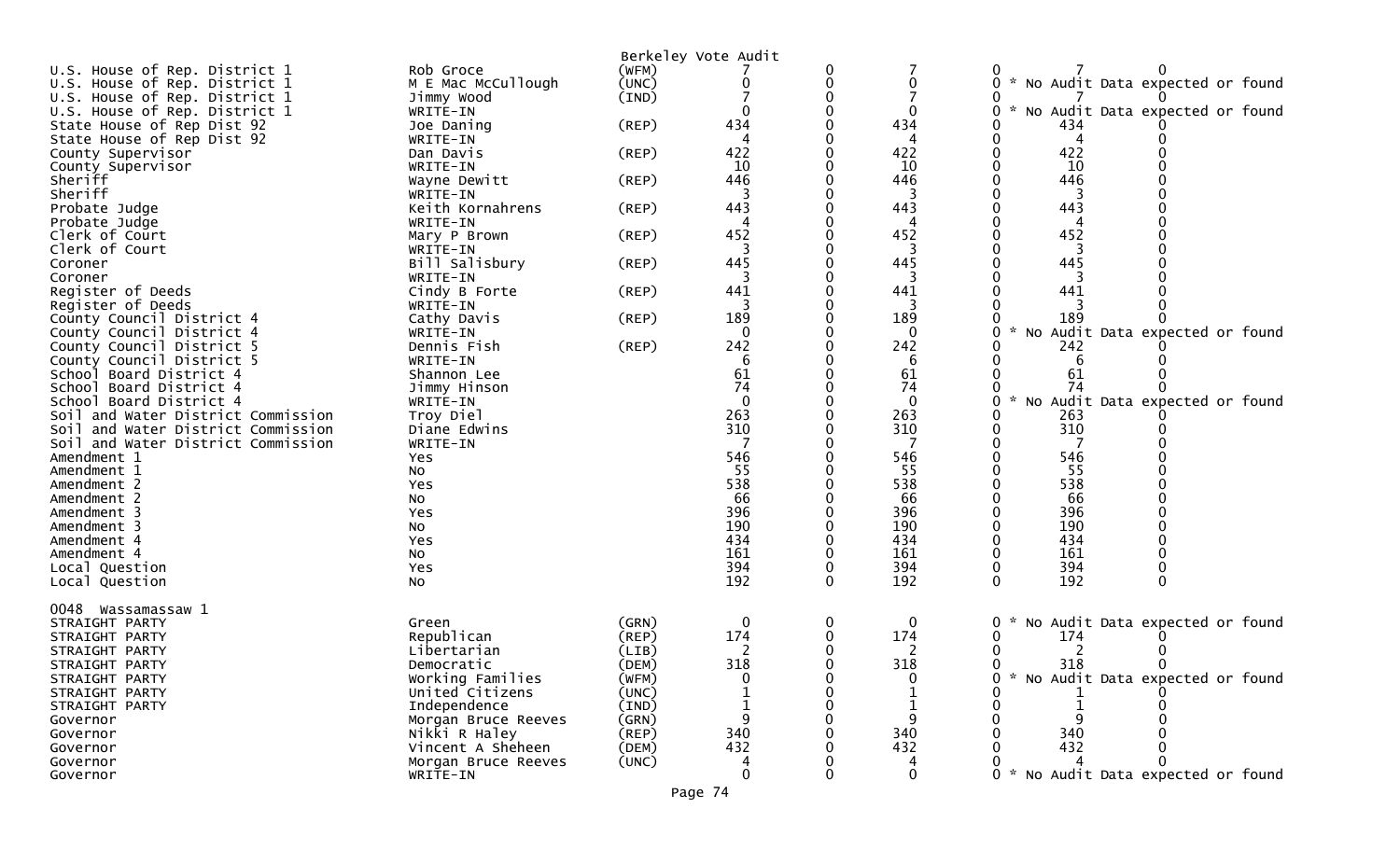|                                   |                       |             | Berkeley Vote Audit |   |              |                                   |
|-----------------------------------|-----------------------|-------------|---------------------|---|--------------|-----------------------------------|
| Lieutenant Governor               | Ken Ard               | $($ REP $)$ | 335                 | 0 | 335          | 335<br>0                          |
| Lieutenant Governor               | Ashley Cooper         | (DEM)       | 443                 |   | 443          | 443                               |
| Lieutenant Governor               | WRITE-IN              |             | $\mathbf{0}$        |   | $\mathbf{0}$ | * No Audit Data expected or found |
| Secretary of State                | Mark Hammond          | $($ REP $)$ | 367                 |   | 367          | 367                               |
| Secretary of State                | Marjorie L Johnson    | (DEM)       | 403                 |   | 403          | 403                               |
| Secretary of State                | WRITE-IN              |             | $\Omega$            |   | 0            | No Audit Data expected or found   |
| State Treasurer                   | Curtis Loftis         | $($ REP $)$ | 422                 |   | 422          | 422                               |
| State Treasurer                   | WRITE-IN              |             | 3                   |   | 3            | 3                                 |
| Attorney General                  | Leslie Minerd         | (GRN)       | 12                  |   | 12           | 12                                |
|                                   | Alan Wilson           | (REP)       | 342                 |   | 342          | 342                               |
| Attorney General                  |                       |             | 430                 |   | 430          | 430                               |
| Attorney General                  | Matthew Richardson    | (DEM)       |                     |   |              |                                   |
| Attorney General                  | WRITE-IN              |             | $\Omega$            |   | 0            | No Audit Data expected or found   |
| Comptroller General               | Richard A Eckstrom    | (REP)       | 341                 |   | 341          | 341                               |
| Comptroller General               | Robert Barber         | (DEM)       | 441                 |   | 441          | 441                               |
| Comptroller General               | WRITE-IN              |             | $\mathbf{0}$        |   | 0            | No Audit Data expected or found   |
| State Superintendent of Education | Doretha A Bull        | (GRN)       | 10                  |   | 10           | 10                                |
| State Superintendent of Education | Mick Zais             | (REP)       | 323                 |   | 323          | 323                               |
| State Superintendent of Education | Tim Moultrie          | (LIB)       | 20                  |   | 20           | 20                                |
| State Superintendent of Education | Frank Holleman        | (DEM)       | 415                 |   | 415          | 415                               |
| State Superintendent of Education | Tony Fayyazi          | (IND)       | 9                   |   | 9            |                                   |
| State Superintendent of Education | WRITE-IN              |             |                     |   |              |                                   |
| Adjutant General                  | Bob Livingston        | (REP)       | 421                 |   | 421          | 421                               |
| Adjutant General                  | WRITE-IN              |             |                     |   | 3            |                                   |
| Commissioner of Agriculture       | Hugh Weathers         | (REP)       | 366                 |   | 366          | 366                               |
| Commissioner of Agriculture       | Tom E Elliott         | (DEM)       | 410                 |   | 410          | 410                               |
| Commissioner of Agriculture       | WRITE-IN              |             |                     |   | 0            | No Audit Data expected or found   |
| U.S. Senate                       | Tom Clements          | (GRN)       | 63                  |   | 63           | 63                                |
| U.S. Senate                       | Jim DeMint            | (REP)       | 383                 |   | 383          | 383                               |
| U.S. Senate                       | Alvin M Greene        | (DEM)       | 308                 |   | 308          | 308                               |
| U.S. Senate                       | WRITE-IN              |             | 18                  |   | 18           | 18                                |
| U.S. House of Rep. District 1     | Robert Dobbs          | (GRN)       | $\overline{2}$      |   | 2            | 2                                 |
| U.S. House of Rep. District 1     | Tim Scott             | (REP)       | 380                 |   | 380          | 380                               |
| U.S. House of Rep. District 1     | Keith Blandford       | (LIB)       |                     |   |              |                                   |
| U.S. House of Rep. District 1     | Ben Frasier           | (DEM)       | 385                 |   | 385          | 385                               |
| U.S. House of Rep. District 1     | Rob Groce             | (WFM)       |                     |   |              |                                   |
| U.S. House of Rep. District 1     | M E Mac McCullough    | (UNC)       |                     |   |              |                                   |
| U.S. House of Rep. District 1     | Jimmy Wood            | (IND)       |                     |   |              |                                   |
| U.S. House of Rep. District 1     | WRITE-IN              |             |                     |   |              | No Audit Data expected or found   |
|                                   |                       |             | 339                 |   | 339          |                                   |
| State House of Rep Dist 100       | C David Umphlett Jr   | (REP)       |                     |   |              | 339                               |
| State House of Rep Dist 100       | WRITE-IN              |             |                     |   |              |                                   |
| State House of Rep Dist 102       | Joseph J Caplinger Jr | (REP)       | 66                  |   | 66           | 66                                |
| State House of Rep Dist 102       | Joe H Jefferson Jr    | (DEM)       | 235                 |   | 235          | 235                               |
| State House of Rep Dist 102       | WRITE-IN              |             | $\mathbf{0}$        |   | 0            | * No Audit Data expected or found |
| County Supervisor                 | Dan Davis             | $($ REP $)$ | 432                 |   | 432          | 432                               |
| County Supervisor                 | WRITE-IN              |             | 3                   | 0 | -5           | ാ                                 |
| Sheriff                           | Wayne Dewitt          | $($ REP $)$ | 439                 |   | 439          | 439                               |
| Sheriff                           | WRITE-IN              |             |                     |   |              |                                   |
| Probate Judge                     | Keith Kornahrens      | $($ REP $)$ | 432                 |   | 432          | 432                               |
| Probate Judge                     | WRITE-IN              |             | Δ                   |   | 4            | 4                                 |
| Clerk of Court                    | Mary P Brown          | $($ REP $)$ | 447                 |   | 447          | 447                               |
| Clerk of Court                    | WRITE-IN              |             | 2                   |   | 2            | 2                                 |
| Coroner                           | Bill Salisbury        | $($ REP $)$ | 442                 | 0 | 442          | 442<br>0                          |
|                                   |                       |             | Page 75             |   |              |                                   |
|                                   |                       |             |                     |   |              |                                   |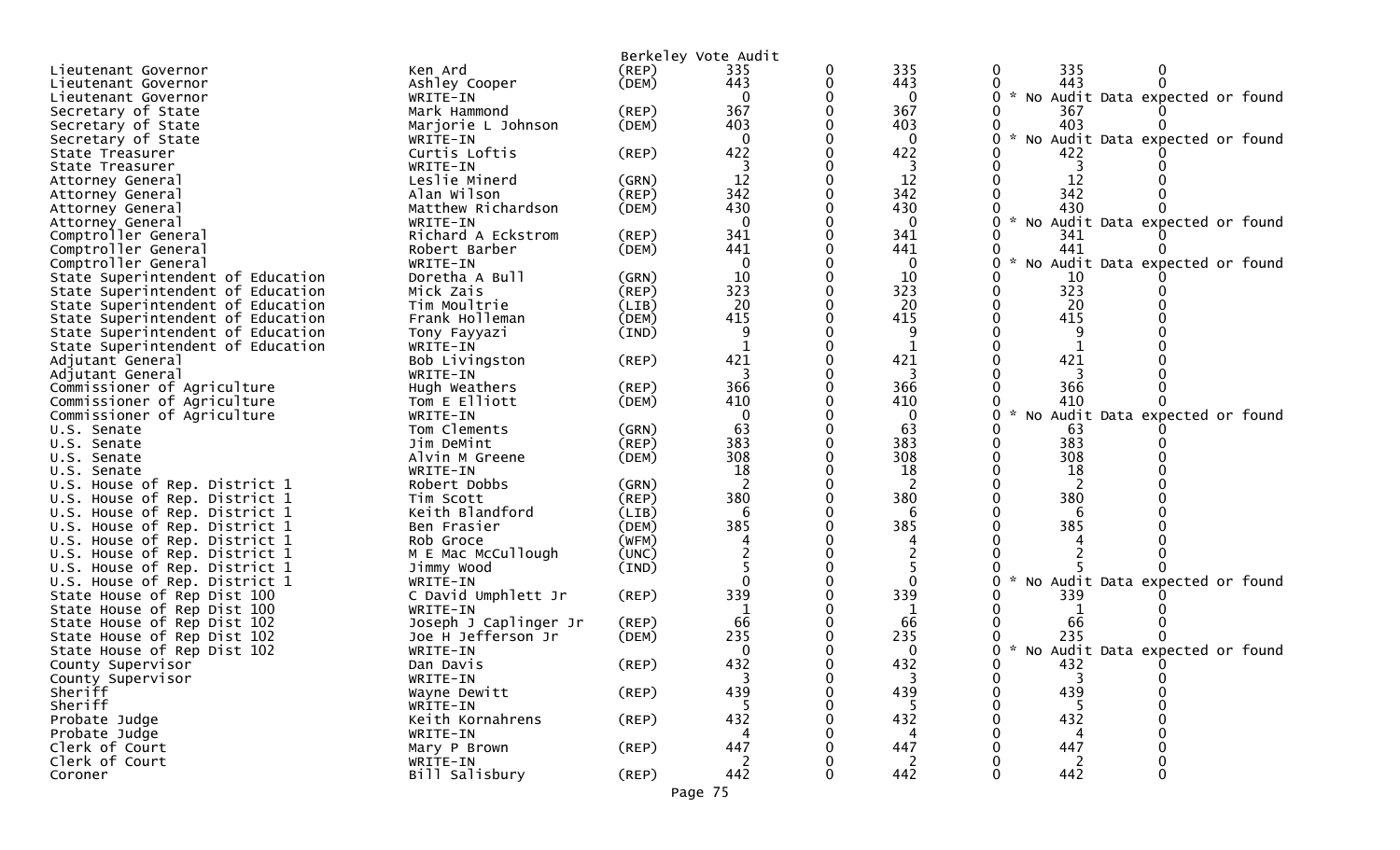|                                            |                                    | Berkeley Vote Audit |                |   |             |                    |                                 |
|--------------------------------------------|------------------------------------|---------------------|----------------|---|-------------|--------------------|---------------------------------|
| Coroner                                    | WRITE-IN                           |                     |                |   |             | 0                  | 0<br>4                          |
| Register of Deeds                          | Cindy B Forte                      | (REP)               | 440            |   | 440         | 440<br>0           |                                 |
| Register of Deeds                          | WRITE-IN                           |                     |                |   | 2           |                    |                                 |
| County Council District 6                  | Jack H Schurlknight                | $($ REP $)$         | 288            |   | 288         | 288                |                                 |
| County Council District 6                  | WRITE-IN                           |                     | 1              |   | 1           |                    | 1                               |
| County Council District 7                  | Bill Fennell                       | (REP)               | 111            |   | 111         | 111                |                                 |
| County Council District 7                  | Caldwell Pinckney Jr               | (DEM)               | 324            |   | 324         | 324                |                                 |
| County Council District 7                  | WRITE-IN                           |                     | $\overline{0}$ |   | $\mathbf 0$ | $\mathcal{H}$<br>0 | No Audit Data expected or found |
| Soil and Water District Commission         | Troy Diel                          |                     | 296            |   | 296         | 296                |                                 |
| Soil and Water District Commission         | Diane Edwins                       |                     | 334            |   | 334         | 334                |                                 |
| Soil and Water District Commission         | WRITE-IN                           |                     | 2              |   | 2           |                    | 2                               |
| Amendment 1                                | Yes                                |                     | 579            |   | 579         | 579                |                                 |
| Amendment 1                                | No                                 |                     | 138<br>556     |   | 138<br>556  | 138                |                                 |
| Amendment 2<br>Amendment 2                 | Yes<br>No                          |                     | 147            |   | 147         | 147                | 556                             |
| Amendment 3                                | Yes                                |                     | 475            |   | 475         | 475                |                                 |
| Amendment 3                                | NO.                                |                     | 231            |   | 231         | 231                |                                 |
| Amendment 4                                | Yes                                |                     | 472            |   | 472         | 472                |                                 |
| Amendment 4                                | No                                 |                     | 219            |   | 219         | 219                |                                 |
| Local Question                             | Yes                                |                     | 422            |   | 422         | 422<br>0           |                                 |
| Local Question                             | No                                 |                     | 275            |   | 275         | 275<br>$\Omega$    | $\Omega$                        |
|                                            |                                    |                     |                |   |             |                    |                                 |
| 0049 Wassamassaw 2                         |                                    |                     |                |   |             |                    |                                 |
| STRAIGHT PARTY                             | Green                              | (GRN)               | 5              | 0 | -5          | 0                  | 5                               |
| STRAIGHT PARTY                             | Republican                         | (REP)               | 339            |   | 339         | 339                |                                 |
| STRAIGHT PARTY                             | Libertarian                        | (LIB)               |                |   |             |                    |                                 |
| STRAIGHT PARTY                             | Democratic                         | (DEM)               | 232            |   | 232         | 232                |                                 |
| STRAIGHT PARTY                             | Working Families                   | (WFM)               |                |   |             |                    |                                 |
| STRAIGHT PARTY                             | United Citizens                    | (UNC)               |                |   |             |                    |                                 |
| STRAIGHT PARTY                             | Independence                       | (IND)               | q              |   |             |                    |                                 |
| Governor<br>Governor                       | Morgan Bruce Reeves                | (GRN)<br>(REP)      | 651            |   | 651         | 651                |                                 |
| Governor                                   | Nikki R Haley<br>Vincent A Sheheen | (DEM)               | 409            |   | 409         | 409                |                                 |
| Governor                                   | Morgan Bruce Reeves                | (UNC)               | 11             |   | 11          |                    | 11                              |
| Governor                                   | WRITE-IN                           |                     | $\Omega$       |   | $\mathbf 0$ | $\mathcal{H}$<br>0 | No Audit Data expected or found |
| Lieutenant Governor                        | Ken Ard                            | (REP)               | 651            |   | 651         | 651                |                                 |
| Lieutenant Governor                        | Ashley Cooper                      | (DEM)               | 415            |   | 415         | 415                |                                 |
| Lieutenant Governor                        | WRITE-IN                           |                     | -1             |   | 1           |                    |                                 |
| Secretary of State                         | Mark Hammond                       | (REP)               | 704            |   | 704         | 704                |                                 |
| Secretary of State                         | Marjorie L Johnson                 | (DEM)               | 355            |   | 355         | 355                |                                 |
| Secretary of State                         | WRITE-IN                           |                     | 1              |   | 1           |                    |                                 |
| State Treasurer                            | Curtis Loftis                      | $($ REP $)$         | 784            |   | 784         | 784                |                                 |
| State Treasurer                            | WRITE-IN                           |                     | 4              |   | 4           |                    | 4                               |
| Attorney General                           | Leslie Minerd                      | (GRN)               | 25             |   | 25          |                    | 25                              |
| Attorney General                           | Alan Wilson                        | (REP)               | 649            |   | 649         | 649<br>0           |                                 |
| Attorney General                           | Matthew Richardson                 | (DEM)               | 401            |   | 401         | 401                |                                 |
| Attorney General                           | WRITE-IN                           |                     | $\Omega$       |   | $\Omega$    |                    | No Audit Data expected or found |
| Comptroller General                        | Richard A Eckstrom                 | (REP)               | 657            |   | 657         | 657<br>408         |                                 |
| Comptroller General<br>Comptroller General | Robert Barber<br>WRITE-IN          | (DEM)               | 408            |   | 408         |                    |                                 |
| State Superintendent of Education          | Doretha A Bull                     | (GRN)               | 14             |   | 14          |                    | 14                              |
| State Superintendent of Education          | Mick Zais                          | $($ REP $)$         | 599            |   | 599         |                    | 599                             |
|                                            |                                    |                     | Page 76        |   |             |                    |                                 |
|                                            |                                    |                     |                |   |             |                    |                                 |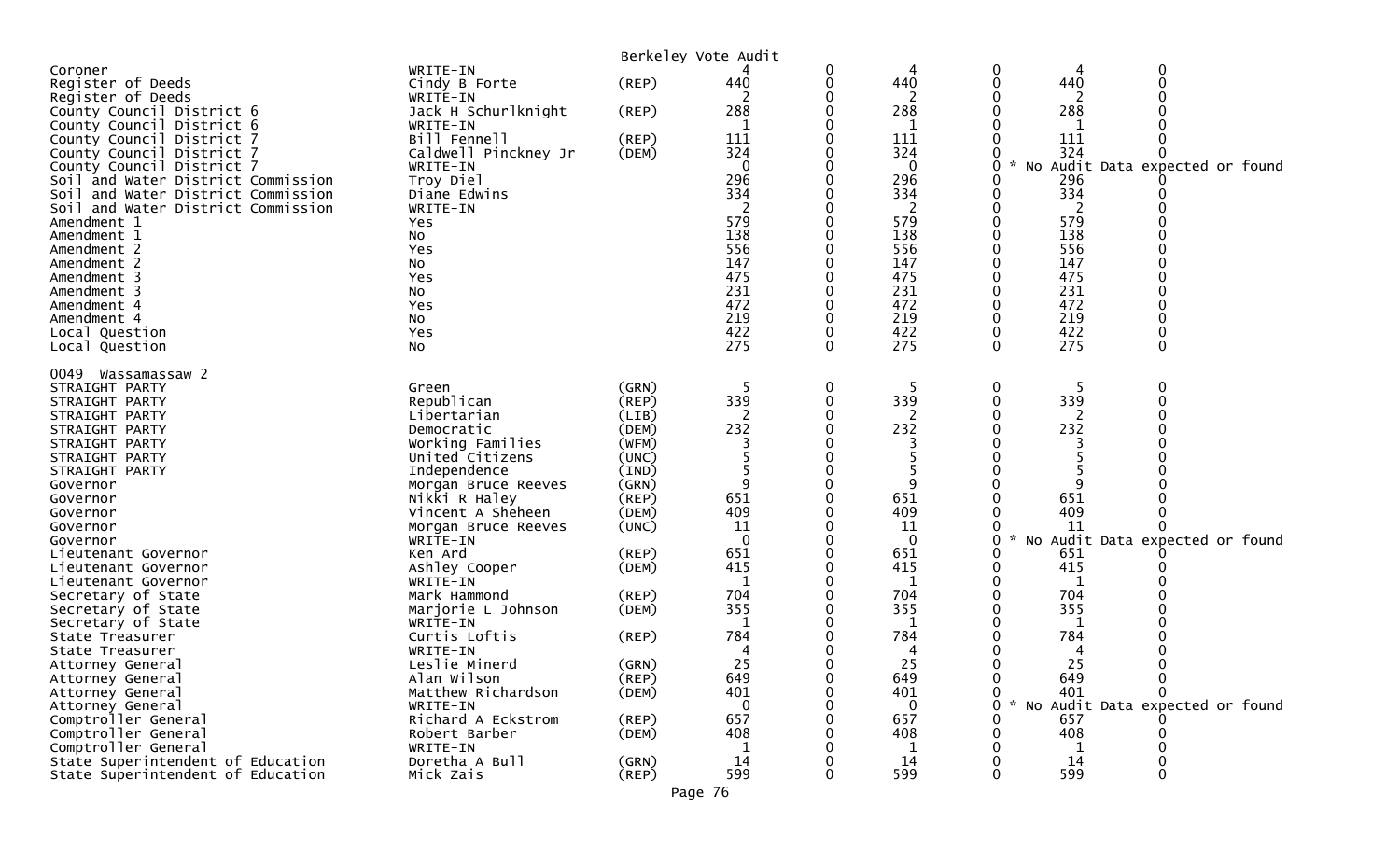|                                    |                           |                | Berkeley Vote Audit |   |              |   |                                   |                                 |   |  |
|------------------------------------|---------------------------|----------------|---------------------|---|--------------|---|-----------------------------------|---------------------------------|---|--|
| State Superintendent of Education  | Tim Moultrie              | (LIB)          | 47                  | 0 | 47           |   | 47<br>0                           |                                 | 0 |  |
| State Superintendent of Education  | Frank Holleman            | (DEM)          | 392                 | 0 | 392          |   | 392<br>0                          |                                 | 0 |  |
|                                    |                           |                | 12                  |   | 12           |   | 12                                |                                 |   |  |
| State Superintendent of Education  | Tony Fayyazi              | (IND)          |                     |   | 1            |   |                                   |                                 |   |  |
| State Superintendent of Education  | WRITE-IN                  |                |                     |   |              |   |                                   |                                 |   |  |
| Adjutant General                   | Bob Livingston            | (REP)          | 783                 |   | 783          |   | 783                               |                                 |   |  |
| Adjutant General                   | WRITE-IN                  |                |                     |   |              |   |                                   |                                 |   |  |
| Commissioner of Agriculture        | Hugh Weathers             | (REP)          | 688                 |   | 688          |   | 688                               |                                 |   |  |
| Commissioner of Agriculture        | Tom E Elliott             | (DEM)          | 375                 |   | 375          |   | 375                               |                                 |   |  |
| Commissioner of Agriculture        | WRITE-IN                  |                | 0                   |   | 0            |   | 0                                 | No Audit Data expected or found |   |  |
| U.S. Senate                        | Tom Clements              | (GRN)          | 87                  |   | 87           |   | 87                                |                                 |   |  |
| U.S. Senate                        | Jim DeMint                | (REP)          | 720                 |   | 720          |   | 720                               |                                 |   |  |
| U.S. Senate                        | Alvin M Greene            | (DEM)          | 246                 |   | 246          |   | 246                               |                                 |   |  |
| U.S. Senate                        | WRITE-IN                  |                |                     |   |              |   |                                   |                                 |   |  |
| U.S. House of Rep. District 1      | Robert Dobbs              | (GRN)          | 11                  |   | 11           |   | 11                                |                                 |   |  |
| U.S. House of Rep. District 1      | Tim Scott                 | (REP)          | 705                 |   | 705          |   | 705                               |                                 |   |  |
| U.S. House of Rep. District 1      | Keith Blandford           | (LIB)          | 8                   |   | 8            |   | 8                                 |                                 |   |  |
| U.S. House of Rep. District 1      | Ben Frasier               | (DEM)          | 326                 |   | 326          |   | 326                               |                                 |   |  |
| U.S. House of Rep. District 1      | Rob Groce                 | (WFM)          |                     |   |              |   |                                   |                                 |   |  |
| U.S. House of Rep. District 1      | M E Mac McCullough        | (UNC)          |                     |   |              |   |                                   |                                 |   |  |
| U.S. House of Rep. District 1      | Jimmy Wood                | (IND)          |                     |   |              |   |                                   |                                 |   |  |
| U.S. House of Rep. District 1      | WRITE-IN                  |                |                     |   |              |   | * No Audit Data expected or found |                                 |   |  |
| State House of Rep Dist 100        | C David Umphlett Jr       | $($ REP $)$    | 18                  |   | 18           |   | 18                                |                                 |   |  |
| State House of Rep Dist 100        | WRITE-IN                  |                | $\Omega$            |   | $\mathbf{0}$ |   | * No Audit Data expected or found |                                 |   |  |
| State House of Rep Dist 102        | Joseph J Caplinger Jr     | (REP)          | 643                 |   | 643          |   | 643                               |                                 |   |  |
| State House of Rep Dist 102        | Joe H Jefferson Jr        | (DEM)          | 389                 |   | 389          |   | 389                               |                                 |   |  |
| State House of Rep Dist 102        | WRITE-IN                  |                | $\Omega$            |   | $\mathbf 0$  |   | $\mathcal{H}$<br>0                | No Audit Data expected or found |   |  |
| County Supervisor                  | Dan Davis                 | (REP)          | 777                 |   | 777          |   | 777                               |                                 |   |  |
| County Supervisor                  | WRITE-IN                  |                | 6                   |   | 6            |   | 6                                 |                                 |   |  |
| Sheriff                            | Wayne Dewitt              | $($ REP $)$    | 804                 |   | 804          |   | 804                               |                                 |   |  |
| Sheriff                            | WRITE-IN                  |                |                     |   |              |   |                                   |                                 |   |  |
| Probate Judge                      | Keith Kornahrens          | $($ REP $)$    | 781                 |   | 781          |   | 781                               |                                 |   |  |
| Probate Judge                      | WRITE-IN                  |                |                     |   | 3            |   | 3                                 |                                 |   |  |
| Clerk of Court                     | Mary P Brown              | (REP)          | 802                 |   | 802          |   | 802                               |                                 |   |  |
| Clerk of Court                     | WRITE-IN                  |                | 2                   |   | 2            |   | 2                                 |                                 |   |  |
| Coroner                            | Bill Salisbury            | (REP)          | 797                 |   | 797          |   | 797                               |                                 |   |  |
| Coroner                            | WRITE-IN                  |                |                     |   | 1            |   |                                   |                                 |   |  |
| Register of Deeds                  |                           | $($ REP $)$    | 781                 |   | 781          |   | 781                               |                                 |   |  |
| Register of Deeds                  | Cindy B Forte<br>WRITE-IN |                |                     |   |              |   |                                   |                                 |   |  |
| County Council District 7          | Bill Fennell              |                | 667                 |   | 667          |   | 667                               |                                 |   |  |
|                                    |                           | (REP)<br>(DEM) | 394                 |   | 394          |   | 394                               |                                 |   |  |
| County Council District 7          | Caldwell Pinckney Jr      |                | $\Omega$            |   | $\Omega$     |   | $\mathcal{H}$                     |                                 |   |  |
| County Council District 7          | WRITE-IN<br>Troy Diel     |                | 509                 |   | 509          |   |                                   | No Audit Data expected or found |   |  |
| Soil and Water District Commission |                           |                | 509                 |   |              |   | 509                               |                                 |   |  |
| Soil and Water District Commission | Diane Edwins              |                |                     |   | 509          |   | 509                               |                                 |   |  |
| Soil and Water District Commission | WRITE-IN                  |                |                     |   |              |   |                                   |                                 |   |  |
| Amendment 1                        | Yes.                      |                | 928                 |   | 928          | 0 | 928                               |                                 |   |  |
| Amendment 1                        | No                        |                | 115                 |   | 115          |   | 115                               |                                 | 0 |  |
| Amendment 2                        | Yes                       |                | 893                 |   | 893          |   | 893                               |                                 |   |  |
| Amendment 2                        | No                        |                | 143                 |   | 143          |   | 143                               |                                 |   |  |
| Amendment 3                        | Yes                       |                | 697                 |   | 697          |   | 697                               |                                 |   |  |
| Amendment 3                        | No                        |                | 314                 |   | 314          |   | 314                               |                                 |   |  |
| Amendment 4                        | Yes                       |                | 743                 |   | 743          |   | 743                               |                                 |   |  |
| Amendment 4                        | No                        |                | 278                 |   | 278          |   | 278                               |                                 | 0 |  |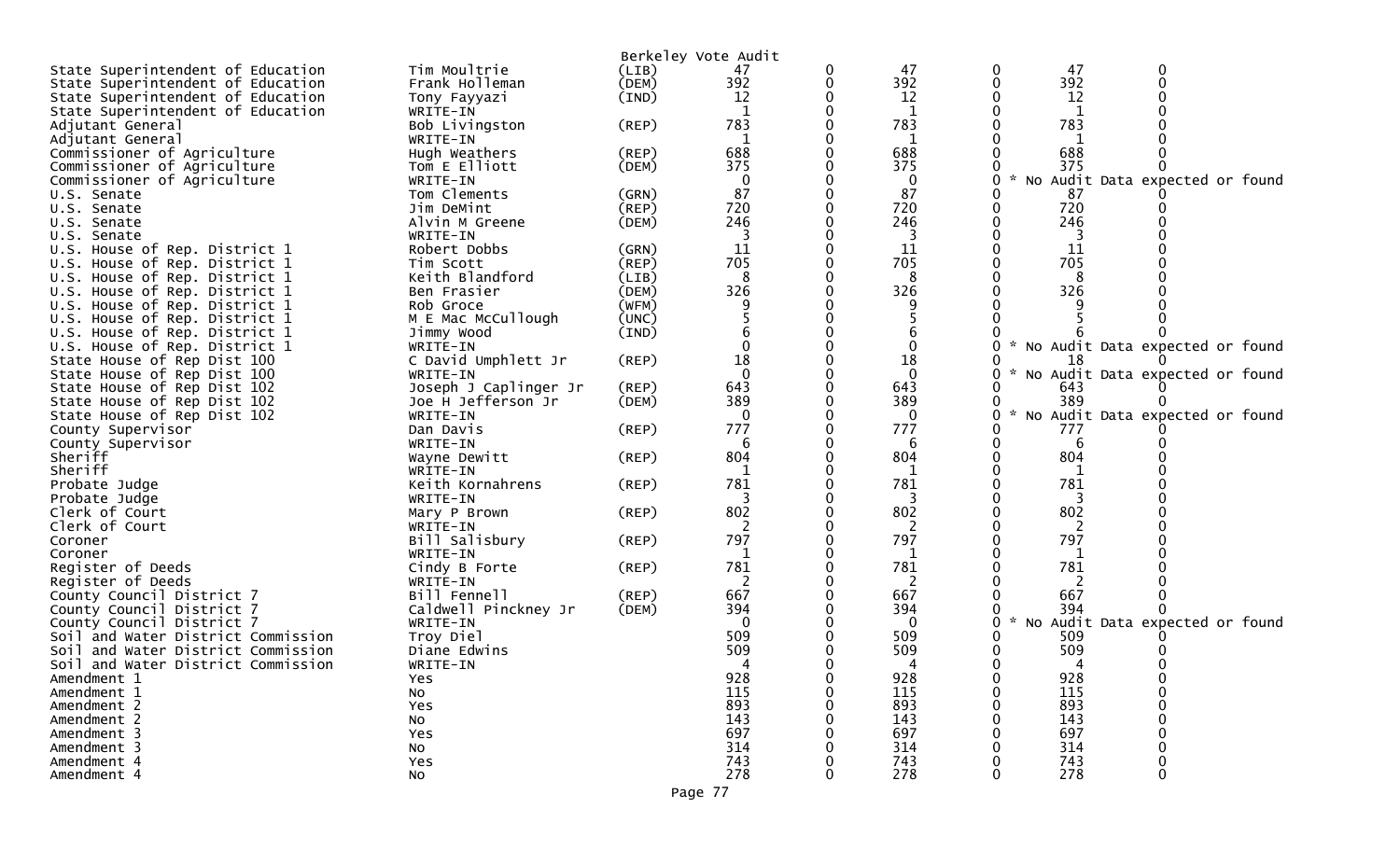|                                            |                                | Berkeley Vote Audit |                 |              |                 |                                 |     |                                     |  |
|--------------------------------------------|--------------------------------|---------------------|-----------------|--------------|-----------------|---------------------------------|-----|-------------------------------------|--|
| Local Question                             | Yes                            |                     | 636             | 0            | 636             | 0                               | 636 | 0                                   |  |
| Local Question                             | NO.                            |                     | 377             | $\mathbf{0}$ | 377             | $\mathbf{0}$                    | 377 | $\mathbf{0}$                        |  |
| 0050 Westview 1                            |                                |                     |                 |              |                 |                                 |     |                                     |  |
| STRAIGHT PARTY                             | Green                          | (GRN)               |                 | 0            |                 | 0                               |     |                                     |  |
| STRAIGHT PARTY                             | Republican                     | (REP)               | 309             | $\Omega$     | 309             | 0                               | 309 |                                     |  |
| STRAIGHT PARTY                             | Libertarian                    | (LIB)               |                 |              |                 |                                 |     |                                     |  |
| STRAIGHT PARTY                             | Democratic                     | (DEM)               | 84              | $\Omega$     | 84              |                                 | 84  |                                     |  |
| STRAIGHT PARTY                             | Working Families               | (WFM)               |                 |              | 1               |                                 |     |                                     |  |
| STRAIGHT PARTY                             | United Citizens                | (UNC)               | ∩               |              | 0               |                                 |     | No Audit Data expected or found     |  |
| STRAIGHT PARTY                             | Independence                   | (IND)               |                 | 0            |                 |                                 |     |                                     |  |
| Governor                                   | Morgan Bruce Reeves            | (GRN)               | q               |              | q               |                                 |     |                                     |  |
| Governor                                   | Nikki R Haley                  | (REP)               | 650             |              | 650             |                                 | 650 |                                     |  |
| Governor                                   | Vincent A Sheheen              | (DEM)               | 268             |              | 268             |                                 | 268 |                                     |  |
| Governor                                   | Morgan Bruce Reeves            | (UNC)               | 6               |              | 6               |                                 |     |                                     |  |
| Governor                                   | WRITE-IN                       |                     |                 |              | -1              |                                 |     |                                     |  |
| Lieutenant Governor                        | Ken Ard                        | (REP)               | 645             |              | 645             |                                 | 645 |                                     |  |
| Lieutenant Governor                        | Ashley Cooper                  | (DEM)               | 278             |              | 278             |                                 | 278 |                                     |  |
| Lieutenant Governor                        | WRITE-IN                       |                     | $\Omega$        |              | $\Omega$        | <b>NO</b>                       |     | Audit Data expected or found        |  |
| Secretary of State                         | Mark Hammond                   | (REP)               | 725             |              | 725             |                                 | 725 |                                     |  |
| Secretary of State                         | Marjorie L Johnson             | (DEM)               | 193             |              | 193             |                                 | 193 |                                     |  |
| Secretary of State                         | WRITE-IN                       |                     | $\Omega$        |              | 0               | 0                               |     | No Audit Data expected or found     |  |
| State Treasurer                            | Curtis Loftis                  | (REP)               | 768             |              | 768             |                                 | 768 |                                     |  |
| State Treasurer                            | WRITE-IN                       |                     | 6               |              | -6              |                                 | 6   |                                     |  |
| Attorney General                           | Leslie Minerd                  | (GRN)               | 24              |              | 24              |                                 | 24  |                                     |  |
| Attorney General                           | Alan Wilson                    | (REP)               | 652             |              | 652             |                                 | 652 |                                     |  |
| Attorney General                           | Matthew Richardson             | (DEM)               | 247             |              | 247             | $\sim$                          | 247 |                                     |  |
| Attorney General                           | WRITE-IN<br>Richard A Eckstrom |                     | $\Omega$<br>671 |              | $\Omega$<br>671 |                                 | 671 | No Audit Data expected or found     |  |
| Comptroller General<br>Comptroller General |                                | (REP)               | 249             |              | 249             |                                 | 249 |                                     |  |
| Comptroller General                        | Robert Barber<br>WRITE-IN      | (DEM)               | 0               |              | 0               | $\sim$<br>0                     |     | No Audit Data expected or found     |  |
| State Superintendent of Education          | Doretha A Bull                 | (GRN)               | 22              |              | 22              |                                 | 22  |                                     |  |
| State Superintendent of Education          | Mick Zais                      | (REP)               | 617             | 0            | 617             |                                 | 617 |                                     |  |
| State Superintendent of Education          | Tim Moultrie                   | (LIB)               | 35              |              | 35              |                                 | 35  |                                     |  |
| State Superintendent of Education          | Frank Holleman                 | (DEM)               | 218             |              | 218             |                                 | 218 |                                     |  |
| State Superintendent of Education          | Tony Fayyazi                   | (IND)               | 20              |              | 20              |                                 | 20  |                                     |  |
| State Superintendent of Education          | WRITE-IN                       |                     | $\Omega$        |              | $\mathbf{0}$    | $\mathcal{H}$<br>0<br><b>NO</b> |     | Audit Data expected or found        |  |
| Adjutant General                           | Bob Livingston                 | (REP)               | 768             |              | 768             |                                 | 768 |                                     |  |
| Adjutant General                           | WRITE-IN                       |                     |                 |              |                 |                                 |     |                                     |  |
| Commissioner of Agriculture                | Hugh Weathers                  | (REP)               | 706             |              | 706             |                                 | 706 |                                     |  |
| Commissioner of Agriculture                | Tom E Elliott                  | (DEM)               | 194             |              | 194             |                                 | 194 |                                     |  |
| Commissioner of Agriculture                | WRITE-IN                       |                     | 0               |              | 0               | $\sim$                          |     | No Audit Data expected or found     |  |
| U.S. Senate                                | Tom Clements                   | (GRN)               | 86              |              | 86              | 0                               | 86  |                                     |  |
| U.S. Senate                                | Jim DeMint                     | $($ REP $)$         | 715             |              | 715             | 0                               | 715 | $\Omega$                            |  |
| U.S. Senate                                | Alvin M Greene                 | (DEM)               | 98              |              | 98              | 0                               | 98  |                                     |  |
| U.S. Senate                                | WRITE-IN                       |                     | 11              |              | 11              | 0                               | 11  |                                     |  |
| U.S. House of Rep. District 1              | Robert Dobbs                   | (GRN)               | 12              |              | 12              |                                 | 12  |                                     |  |
| U.S. House of Rep. District 1              | Tim Scott                      | (REP)               | 736             |              | 736             |                                 | 736 |                                     |  |
| U.S. House of Rep. District 1              | Keith Blandford                | (LIB)               | 6               |              | -6              |                                 | 6   |                                     |  |
| U.S. House of Rep. District 1              | Ben Frasier                    | (DEM)               | 149             |              | 149             |                                 | 149 |                                     |  |
| U.S. House of Rep. District 1              | Rob Groce                      | (WFM)               | 13              |              | 13              |                                 | 13  | 0                                   |  |
| U.S. House of Rep. District 1              | M E Mac McCullough             | (UNC)               | $\Omega$        |              | $\Omega$        |                                 |     | 0 * No Audit Data expected or found |  |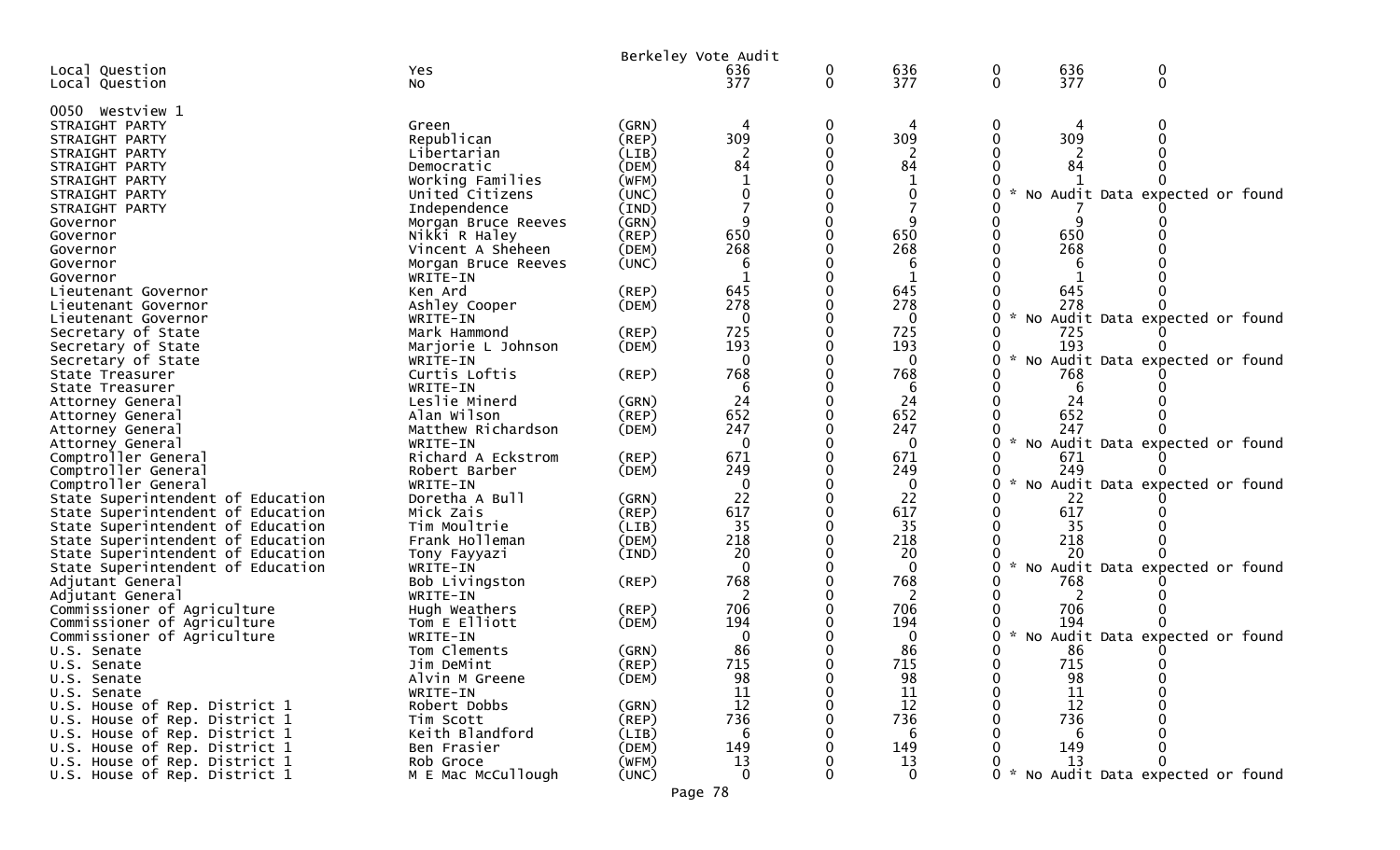|                                    |                                      |                | Berkeley Vote Audit |   |                |                                                              |
|------------------------------------|--------------------------------------|----------------|---------------------|---|----------------|--------------------------------------------------------------|
| U.S. House of Rep. District 1      | Jimmy Wood                           | (IND)          |                     |   | 8              |                                                              |
| U.S. House of Rep. District 1      | WRITE-IN                             |                |                     |   | $\mathbf{0}$   | 0<br>No Audit Data expected or found                         |
| State House of Rep Dist 92         | Joe Daning                           | $($ REP $)$    | 800                 |   | 800            | 800                                                          |
| State House of Rep Dist 92         | WRITE-IN                             |                |                     |   | 5              | 5                                                            |
| County Supervisor                  | Dan Davis                            | $($ REP $)$    | 782                 |   | 782            | 782                                                          |
| County Supervisor                  | WRITE-IN                             |                | 15                  |   | 15             | 15                                                           |
| Sheriff                            | Wayne Dewitt                         | (REP)          | 808                 |   | 808            | 808                                                          |
| Sheriff                            | WRITE-IN                             |                |                     |   | 795            |                                                              |
| Probate Judge                      | Keith Kornahrens                     | $($ REP $)$    | 795<br>0            |   | $\mathbf 0$    | 795<br>No Audit Data expected or found<br>$\mathcal{H}$<br>0 |
| Probate Judge<br>Clerk of Court    | WRITE-IN<br>Mary P Brown             | (REP)          | 799                 |   | 799            | 799                                                          |
| Clerk of Court                     | WRITE-IN                             |                |                     |   |                |                                                              |
| Coroner                            | Bill Salisbury                       | (REP)          | 795                 |   | 795            | 795                                                          |
| Coroner                            | WRITE-IN                             |                |                     |   | 3              |                                                              |
| Register of Deeds                  | Cindy B Forte                        | $($ REP $)$    | 790                 |   | 790            | 790                                                          |
| Register of Deeds                  | WRITE-IN                             |                | $\Omega$            |   | 0              | No Audit Data expected or found<br>0                         |
| County Council District 5          | Dennis Fish                          | (REP)          | 785                 |   | 785            | 785                                                          |
| County Council District 5          | WRITE-IN                             |                |                     |   |                | 5                                                            |
| Soil and Water District Commission | Troy Diel                            |                | 506                 |   | 506            | 506                                                          |
| Soil and Water District Commission | Diane Edwins                         |                | 547                 |   | 547            | 547                                                          |
| Soil and Water District Commission | WRITE-IN                             |                |                     |   |                |                                                              |
| Amendment 1                        | Yes                                  |                | 848                 |   | 848            | 848                                                          |
| Amendment 1                        | No                                   |                | 78                  |   | 78             | 78                                                           |
| Amendment 2                        | Yes                                  |                | 826                 |   | 826            | 826                                                          |
| Amendment 2                        | No                                   |                | 95                  |   | 95             | 95                                                           |
| Amendment 3                        | Yes                                  |                | 660                 |   | 660            | 660                                                          |
| Amendment 3                        | No                                   |                | 253<br>660          |   | 253<br>660     | 253<br>660                                                   |
| Amendment 4<br>Amendment 4         | Yes<br>No                            |                | 256                 |   | 256            | 256                                                          |
| Local Question                     | Yes                                  |                | 676                 |   | 676            | 676<br>0                                                     |
| Local Question                     | No                                   |                | 242                 | 0 | 242            | 242<br>$\Omega$<br>0                                         |
|                                    |                                      |                |                     |   |                |                                                              |
| 0051 Westview 2                    |                                      |                |                     |   |                |                                                              |
| STRAIGHT PARTY                     | Green                                | (GRN)          | 2                   | 0 | $\overline{2}$ | 0<br>0<br>2                                                  |
| STRAIGHT PARTY                     | Republican                           | (REP)          | 327                 |   | 327            | 327                                                          |
| STRAIGHT PARTY                     | Libertarian                          | (LIB)          | $\Omega$            |   | 0              | $\sim$<br>No Audit Data expected or found<br>0               |
| STRAIGHT PARTY                     | Democratic                           | (DEM)          | 111                 |   | 111            | 111                                                          |
| STRAIGHT PARTY                     | Working Families                     | (WFM)          |                     |   |                |                                                              |
| STRAIGHT PARTY                     | United Citizens                      | (UNC)          |                     |   | 0              | No Audit Data expected or found<br>0                         |
| STRAIGHT PARTY                     | Independence                         | (IND)          |                     |   |                |                                                              |
| Governor                           | Morgan Bruce Reeves<br>Nikki R Haley | (GRN)<br>(REP) | 21<br>690           |   | 21<br>690      | 21<br>690                                                    |
| Governor<br>Governor               | Vincent A Sheheen                    | (DEM)          | 360                 |   | 360            | 360                                                          |
| Governor                           | Morgan Bruce Reeves                  | (UNC)          |                     |   |                | ∩                                                            |
| Governor                           | WRITE-IN                             |                |                     |   | $\overline{2}$ | 2<br>0                                                       |
| Lieutenant Governor                | Ken Ard                              | (REP)          | 700                 |   | 700            | 700                                                          |
| Lieutenant Governor                | Ashley Cooper                        | (DEM)          | 367                 |   | 367            | 367                                                          |
| Lieutenant Governor                | WRITE-IN                             |                | 1                   |   | 1              | -1                                                           |
| Secretary of State                 | Mark Hammond                         | (REP)          | 785                 |   | 785            | 785                                                          |
| Secretary of State                 | Marjorie L Johnson                   | (DEM)          | 274                 |   | 274            | 274                                                          |
| Secretary of State                 | WRITE-IN                             |                | $\mathbf 0$         |   | $\mathbf 0$    | No Audit Data expected or found<br>0                         |
| State Treasurer                    | Curtis Loftis                        | $($ REP $)$    | 858                 |   | 858            | 0<br>858                                                     |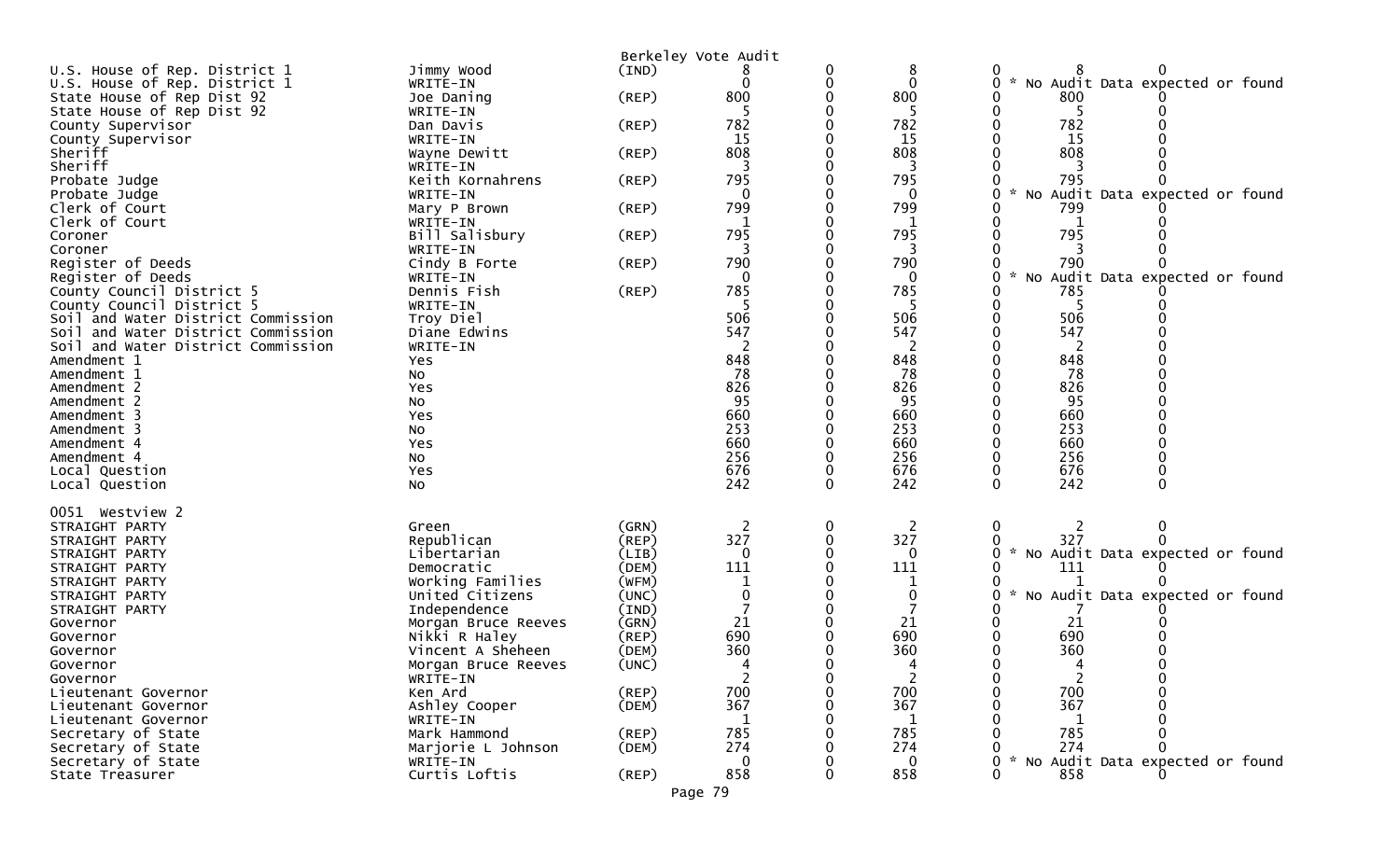|                                    |                       | Berkeley Vote Audit |             |   |                   |               |     |                                   |  |
|------------------------------------|-----------------------|---------------------|-------------|---|-------------------|---------------|-----|-----------------------------------|--|
| State Treasurer                    | WRITE-IN              |                     |             |   | 8                 | 0             | 8   | 0                                 |  |
| Attorney General                   | Leslie Minerd         | (GRN)               | 33          | 0 | 33                | 0             | 33  |                                   |  |
| Attorney General                   | Alan Wilson           | $($ REP $)$         | 686         |   | 686               |               | 686 |                                   |  |
| Attorney General                   | Matthew Richardson    | (DEM)               | 347         |   | 347               |               | 347 |                                   |  |
| Attorney General                   | WRITE-IN              |                     | $\Omega$    |   | $\mathbf 0$       | 0             |     | * No Audit Data expected or found |  |
| Comptroller General                | Richard A Eckstrom    | (REP)               | 726         |   | 726               |               | 726 |                                   |  |
| Comptroller General                | Robert Barber         | (DEM)               | 337         |   | 337               | 0             | 337 |                                   |  |
| Comptroller General                | WRITE-IN              |                     | 1           |   | 1                 |               | 1   |                                   |  |
| State Superintendent of Education  | Doretha A Bull        | (GRN)               | 18          |   | 18                |               | 18  |                                   |  |
| State Superintendent of Education  | Mick Zais             | $($ REP $)$         | 655         |   | 655               |               | 655 |                                   |  |
| State Superintendent of Education  | Tim Moultrie          | (LIB)               | 48          |   | 48                |               | 48  |                                   |  |
| State Superintendent of Education  | Frank Holleman        | (DEM)               | 332         |   | 332               |               | 332 |                                   |  |
| State Superintendent of Education  | Tony Fayyazi          | (IND)               | 12          |   | 12                |               | 12  |                                   |  |
| State Superintendent of Education  | WRITE-IN              |                     | $\mathbf 1$ |   | 1                 |               | 1   |                                   |  |
| Adjutant General                   | Bob Livingston        | (REP)               | 846         |   | 846               |               | 846 |                                   |  |
| Adjutant General                   | WRITE-IN              |                     |             |   |                   |               |     |                                   |  |
| Commissioner of Agriculture        | Hugh Weathers         | (REP)               | 769         |   | 769               |               | 769 |                                   |  |
| Commissioner of Agriculture        | Tom E Elliott         | (DEM)               | 284         |   | 284               |               | 284 |                                   |  |
| Commissioner of Agriculture        | WRITE-IN              |                     | $\Omega$    |   | $\mathbf{0}$      | <b>A</b><br>0 |     | No Audit Data expected or found   |  |
| U.S. Senate                        | Tom Clements          | (GRN)               | 133         |   | 133               | 0             | 133 |                                   |  |
| U.S. Senate                        | Jim DeMint            | $($ REP $)$         | 781         |   | 781               | 0             | 781 |                                   |  |
| U.S. Senate                        | Alvin M Greene        | (DEM)               | 125         |   | 125               |               | 125 |                                   |  |
| U.S. Senate                        | WRITE-IN              |                     | 23          |   | 23                |               | 23  |                                   |  |
| U.S. House of Rep. District 1      | Robert Dobbs          | (GRN)               | 12          |   | 12                |               | 12  |                                   |  |
| U.S. House of Rep. District 1      | Tim Scott             | $($ REP $)$         | 794         |   | 794               |               | 794 |                                   |  |
| U.S. House of Rep. District 1      | Keith Blandford       | (LIB)               | 20          |   | 20                |               | 20  |                                   |  |
| U.S. House of Rep. District 1      | Ben Frasier           | (DEM)               | 217         |   | 217               |               | 217 |                                   |  |
| U.S. House of Rep. District 1      | Rob Groce             | (WFM)               | 12          |   | 12                |               | 12  |                                   |  |
| U.S. House of Rep. District 1      | M E Mac McCullough    | (UNC)               |             |   | 3                 |               |     |                                   |  |
| U.S. House of Rep. District 1      | Jimmy Wood            | (IND)               |             |   | 9<br>$\mathbf{0}$ | $\mathcal{H}$ |     |                                   |  |
| U.S. House of Rep. District 1      | WRITE-IN              |                     | 874         |   | 874               | 0             | 874 | No Audit Data expected or found   |  |
| State House of Rep Dist 92         | Joe Daning            | (REP)               | 10          |   | 10                | 0             | 10  |                                   |  |
| State House of Rep Dist 92         | WRITE-IN<br>Dan Davis | (REP)               | 873         |   | 873               |               | 873 |                                   |  |
| County Supervisor                  | WRITE-IN              |                     | 12          |   | 12                |               | 12  |                                   |  |
| County Supervisor<br>Sheriff       | Wayne Dewitt          | $($ REP $)$         | 881         |   | 881               |               | 881 |                                   |  |
| Sheriff                            | WRITE-IN              |                     | 10          |   | 10                |               | 10  |                                   |  |
| Probate Judge                      | Keith Kornahrens      | $($ REP $)$         | 875         |   | 875               |               | 875 |                                   |  |
| Probate Judge                      | WRITE-IN              |                     |             |   | 2                 |               | 2   |                                   |  |
| Clerk of Court                     | Mary P Brown          | $($ REP $)$         | 895         |   | 895               |               | 895 |                                   |  |
| Clerk of Court                     | WRITE-IN              |                     |             |   | 2                 |               |     |                                   |  |
| Coroner                            | Bill Salisbury        | (REP)               | 887         |   | 887               |               | 887 |                                   |  |
| Coroner                            | WRITE-IN              |                     | 2           |   | 2                 |               | 2   |                                   |  |
| Register of Deeds                  | Cindy B Forte         | $($ REP $)$         | 885         |   | 885               |               | 885 |                                   |  |
| Register of Deeds                  | WRITE-IN              |                     | 2           |   | 2                 | 0             | 2   |                                   |  |
| County Council District 5          | Dennis Fish           | (REP)               | 873         |   | 873               |               | 873 |                                   |  |
| County Council District 5          | WRITE-IN              |                     | 3           |   |                   |               |     |                                   |  |
| Soil and Water District Commission | Troy Diel             |                     | 604         |   | 604               |               | 604 |                                   |  |
| Soil and Water District Commission | Diane Edwins          |                     | 602         |   | 602               |               | 602 |                                   |  |
| Soil and Water District Commission | WRITE-IN              |                     | 6           |   | -6                |               | 6   |                                   |  |
| Amendment 1                        | Yes                   |                     | 965         |   | 965               |               | 965 |                                   |  |
| Amendment 1                        | <b>NO</b>             |                     | 103         |   | 103               |               | 103 |                                   |  |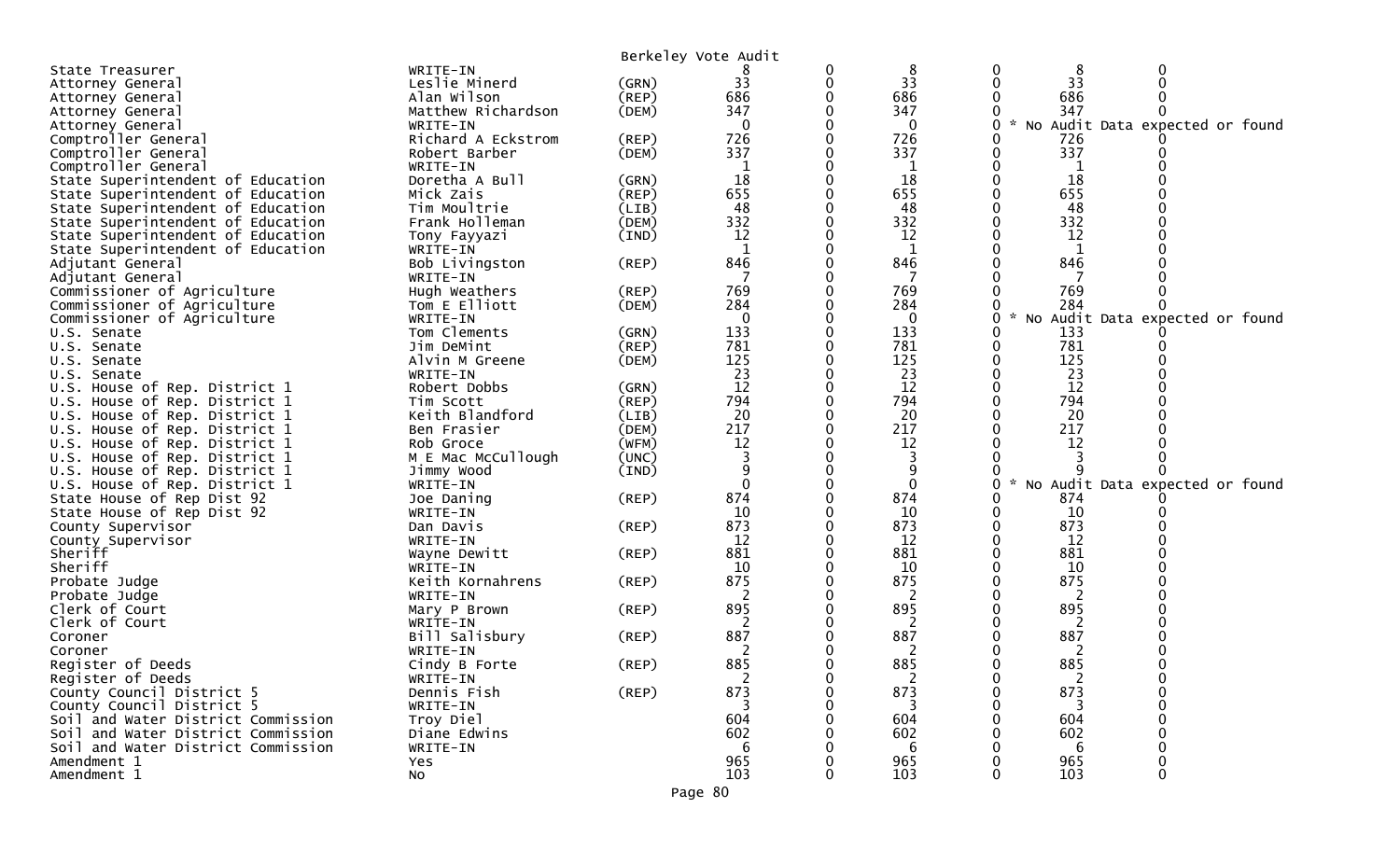| 0<br>Amendment 2<br>948<br>0<br>0<br>Yes<br>119<br>119<br>119<br>0<br>0<br>Amendment 2<br>0<br>No<br>781<br>781<br>781<br>0<br>Yes<br>Amendment 3<br>273<br>273<br>273<br>O<br>Amendment 3<br>No<br>765<br>765<br>765<br>0<br>Amendment 4<br>Yes<br>293<br>293<br>293<br>0<br>No<br>Amendment 4<br>782<br>782<br>782<br>Local Question<br>Yes<br>283<br>283<br>283<br>0<br>0<br>0<br>Local Question<br>No<br>0052 Westview 3<br>$\overline{2}$<br>0<br>$\overline{c}$<br>0<br>$\overline{2}$<br>0<br>(GRN)<br>STRAIGHT PARTY<br>Green<br>192<br>192<br>192<br>Republican<br>0<br>$\Omega$<br>(REP)<br>0<br>STRAIGHT PARTY<br>0<br>Libertarian<br>(LIB)<br>1<br>1<br>STRAIGHT PARTY<br>1<br>77<br>77<br>77<br>(DEM)<br>Democratic<br>STRAIGHT PARTY<br>Working Families<br>(WFM)<br>STRAIGHT PARTY<br>United Citizens<br>(UNC)<br>STRAIGHT PARTY<br>9<br>9<br>(IND)<br>STRAIGHT PARTY<br>Independence<br>12<br>12<br>12<br>0<br>Morgan Bruce Reeves<br>(GRN)<br>Governor<br>404<br>404<br>404<br>Nikki R Haley<br>(REP)<br>Governor<br>176<br>176<br>176<br>(DEM)<br>Vincent A Sheheen<br>Governor<br>Morgan Bruce Reeves<br>(UNC)<br>Governor<br>2<br>WRITE-IN<br>Governor<br>377<br>377<br>377<br>Ken Ard<br>(REP)<br>Lieutenant Governor<br>211<br>211<br>211<br>Ashley Cooper<br>(DEM)<br>Lieutenant Governor<br>1<br>1<br>1<br>WRITE-IN<br>Lieutenant Governor<br>437<br>437<br>437<br>Mark Hammond<br>(REP)<br>Secretary of State<br>148<br>148<br>148<br>Secretary of State<br>Marjorie L Johnson<br>(DEM)<br>$\mathbf{0}$<br>$\mathbf{0}$<br>No Audit Data expected or found<br>0<br>*<br>Secretary of State<br>WRITE-IN<br>Curtis Loftis<br>465<br>465<br>$($ REP $)$<br>465<br>State Treasurer<br>No Audit Data expected or found<br>WRITE-IN<br>$\mathbf 0$<br>State Treasurer<br>$\Omega$<br>13<br>13<br>Leslie Minerd<br>(GRN)<br>13<br>Attorney General<br>382<br>382<br>382<br>Alan Wilson<br>$($ REP $)$<br>Attorney General<br>198<br>198<br>198<br>Matthew Richardson<br>(DEM)<br>0<br>Attorney General<br>$\mathbf 0$<br>$\mathbf 0$<br>No Audit Data expected or found<br>0<br>WRITE-IN<br>Attorney General<br>403<br>403<br>Richard A Eckstrom<br>403<br>Comptroller General<br>$($ REP $)$<br>184<br>Comptroller General<br>(DEM)<br>0<br>184<br>184<br>Robert Barber<br>0<br>No Audit Data expected or found<br>Comptroller General<br>$\mathbf 0$<br>0<br>WRITE-IN<br>0<br>Doretha A Bull<br>8<br>State Superintendent of Education<br>(GRN)<br>8<br>370<br>370<br>370<br>State Superintendent of Education<br>Mick Zais<br>(REP)<br>0<br>25<br>25<br>25<br>Tim Moultrie<br>State Superintendent of Education<br>(LIB)<br>174<br>174<br>174<br>Frank Holleman<br>State Superintendent of Education<br>(DEM)<br>9<br>State Superintendent of Education<br>(IND)<br>Tony Fayyazi<br>Audit Data expected or found<br>$\mathbf 0$<br>$\mathbf 0$<br>State Superintendent of Education<br>WRITE-IN<br>0<br><b>NO</b><br>460<br>460<br>$($ REP $)$<br>460<br>Adjutant General<br>Bob Livingston |  | Berkeley Vote Audit |  |     |     |  |
|------------------------------------------------------------------------------------------------------------------------------------------------------------------------------------------------------------------------------------------------------------------------------------------------------------------------------------------------------------------------------------------------------------------------------------------------------------------------------------------------------------------------------------------------------------------------------------------------------------------------------------------------------------------------------------------------------------------------------------------------------------------------------------------------------------------------------------------------------------------------------------------------------------------------------------------------------------------------------------------------------------------------------------------------------------------------------------------------------------------------------------------------------------------------------------------------------------------------------------------------------------------------------------------------------------------------------------------------------------------------------------------------------------------------------------------------------------------------------------------------------------------------------------------------------------------------------------------------------------------------------------------------------------------------------------------------------------------------------------------------------------------------------------------------------------------------------------------------------------------------------------------------------------------------------------------------------------------------------------------------------------------------------------------------------------------------------------------------------------------------------------------------------------------------------------------------------------------------------------------------------------------------------------------------------------------------------------------------------------------------------------------------------------------------------------------------------------------------------------------------------------------------------------------------------------------------------------------------------------------------------------------------------------------------------------------------------------------------------------------------------------------------------------------------------------------------------------------------------------------------------------------------------------------------------------------------------------------------------------------------------------------|--|---------------------|--|-----|-----|--|
|                                                                                                                                                                                                                                                                                                                                                                                                                                                                                                                                                                                                                                                                                                                                                                                                                                                                                                                                                                                                                                                                                                                                                                                                                                                                                                                                                                                                                                                                                                                                                                                                                                                                                                                                                                                                                                                                                                                                                                                                                                                                                                                                                                                                                                                                                                                                                                                                                                                                                                                                                                                                                                                                                                                                                                                                                                                                                                                                                                                                                  |  |                     |  | 948 | 948 |  |
|                                                                                                                                                                                                                                                                                                                                                                                                                                                                                                                                                                                                                                                                                                                                                                                                                                                                                                                                                                                                                                                                                                                                                                                                                                                                                                                                                                                                                                                                                                                                                                                                                                                                                                                                                                                                                                                                                                                                                                                                                                                                                                                                                                                                                                                                                                                                                                                                                                                                                                                                                                                                                                                                                                                                                                                                                                                                                                                                                                                                                  |  |                     |  |     |     |  |
|                                                                                                                                                                                                                                                                                                                                                                                                                                                                                                                                                                                                                                                                                                                                                                                                                                                                                                                                                                                                                                                                                                                                                                                                                                                                                                                                                                                                                                                                                                                                                                                                                                                                                                                                                                                                                                                                                                                                                                                                                                                                                                                                                                                                                                                                                                                                                                                                                                                                                                                                                                                                                                                                                                                                                                                                                                                                                                                                                                                                                  |  |                     |  |     |     |  |
|                                                                                                                                                                                                                                                                                                                                                                                                                                                                                                                                                                                                                                                                                                                                                                                                                                                                                                                                                                                                                                                                                                                                                                                                                                                                                                                                                                                                                                                                                                                                                                                                                                                                                                                                                                                                                                                                                                                                                                                                                                                                                                                                                                                                                                                                                                                                                                                                                                                                                                                                                                                                                                                                                                                                                                                                                                                                                                                                                                                                                  |  |                     |  |     |     |  |
|                                                                                                                                                                                                                                                                                                                                                                                                                                                                                                                                                                                                                                                                                                                                                                                                                                                                                                                                                                                                                                                                                                                                                                                                                                                                                                                                                                                                                                                                                                                                                                                                                                                                                                                                                                                                                                                                                                                                                                                                                                                                                                                                                                                                                                                                                                                                                                                                                                                                                                                                                                                                                                                                                                                                                                                                                                                                                                                                                                                                                  |  |                     |  |     |     |  |
|                                                                                                                                                                                                                                                                                                                                                                                                                                                                                                                                                                                                                                                                                                                                                                                                                                                                                                                                                                                                                                                                                                                                                                                                                                                                                                                                                                                                                                                                                                                                                                                                                                                                                                                                                                                                                                                                                                                                                                                                                                                                                                                                                                                                                                                                                                                                                                                                                                                                                                                                                                                                                                                                                                                                                                                                                                                                                                                                                                                                                  |  |                     |  |     |     |  |
|                                                                                                                                                                                                                                                                                                                                                                                                                                                                                                                                                                                                                                                                                                                                                                                                                                                                                                                                                                                                                                                                                                                                                                                                                                                                                                                                                                                                                                                                                                                                                                                                                                                                                                                                                                                                                                                                                                                                                                                                                                                                                                                                                                                                                                                                                                                                                                                                                                                                                                                                                                                                                                                                                                                                                                                                                                                                                                                                                                                                                  |  |                     |  |     |     |  |
|                                                                                                                                                                                                                                                                                                                                                                                                                                                                                                                                                                                                                                                                                                                                                                                                                                                                                                                                                                                                                                                                                                                                                                                                                                                                                                                                                                                                                                                                                                                                                                                                                                                                                                                                                                                                                                                                                                                                                                                                                                                                                                                                                                                                                                                                                                                                                                                                                                                                                                                                                                                                                                                                                                                                                                                                                                                                                                                                                                                                                  |  |                     |  |     |     |  |
|                                                                                                                                                                                                                                                                                                                                                                                                                                                                                                                                                                                                                                                                                                                                                                                                                                                                                                                                                                                                                                                                                                                                                                                                                                                                                                                                                                                                                                                                                                                                                                                                                                                                                                                                                                                                                                                                                                                                                                                                                                                                                                                                                                                                                                                                                                                                                                                                                                                                                                                                                                                                                                                                                                                                                                                                                                                                                                                                                                                                                  |  |                     |  |     |     |  |
|                                                                                                                                                                                                                                                                                                                                                                                                                                                                                                                                                                                                                                                                                                                                                                                                                                                                                                                                                                                                                                                                                                                                                                                                                                                                                                                                                                                                                                                                                                                                                                                                                                                                                                                                                                                                                                                                                                                                                                                                                                                                                                                                                                                                                                                                                                                                                                                                                                                                                                                                                                                                                                                                                                                                                                                                                                                                                                                                                                                                                  |  |                     |  |     |     |  |
|                                                                                                                                                                                                                                                                                                                                                                                                                                                                                                                                                                                                                                                                                                                                                                                                                                                                                                                                                                                                                                                                                                                                                                                                                                                                                                                                                                                                                                                                                                                                                                                                                                                                                                                                                                                                                                                                                                                                                                                                                                                                                                                                                                                                                                                                                                                                                                                                                                                                                                                                                                                                                                                                                                                                                                                                                                                                                                                                                                                                                  |  |                     |  |     |     |  |
|                                                                                                                                                                                                                                                                                                                                                                                                                                                                                                                                                                                                                                                                                                                                                                                                                                                                                                                                                                                                                                                                                                                                                                                                                                                                                                                                                                                                                                                                                                                                                                                                                                                                                                                                                                                                                                                                                                                                                                                                                                                                                                                                                                                                                                                                                                                                                                                                                                                                                                                                                                                                                                                                                                                                                                                                                                                                                                                                                                                                                  |  |                     |  |     |     |  |
|                                                                                                                                                                                                                                                                                                                                                                                                                                                                                                                                                                                                                                                                                                                                                                                                                                                                                                                                                                                                                                                                                                                                                                                                                                                                                                                                                                                                                                                                                                                                                                                                                                                                                                                                                                                                                                                                                                                                                                                                                                                                                                                                                                                                                                                                                                                                                                                                                                                                                                                                                                                                                                                                                                                                                                                                                                                                                                                                                                                                                  |  |                     |  |     |     |  |
|                                                                                                                                                                                                                                                                                                                                                                                                                                                                                                                                                                                                                                                                                                                                                                                                                                                                                                                                                                                                                                                                                                                                                                                                                                                                                                                                                                                                                                                                                                                                                                                                                                                                                                                                                                                                                                                                                                                                                                                                                                                                                                                                                                                                                                                                                                                                                                                                                                                                                                                                                                                                                                                                                                                                                                                                                                                                                                                                                                                                                  |  |                     |  |     |     |  |
|                                                                                                                                                                                                                                                                                                                                                                                                                                                                                                                                                                                                                                                                                                                                                                                                                                                                                                                                                                                                                                                                                                                                                                                                                                                                                                                                                                                                                                                                                                                                                                                                                                                                                                                                                                                                                                                                                                                                                                                                                                                                                                                                                                                                                                                                                                                                                                                                                                                                                                                                                                                                                                                                                                                                                                                                                                                                                                                                                                                                                  |  |                     |  |     |     |  |
|                                                                                                                                                                                                                                                                                                                                                                                                                                                                                                                                                                                                                                                                                                                                                                                                                                                                                                                                                                                                                                                                                                                                                                                                                                                                                                                                                                                                                                                                                                                                                                                                                                                                                                                                                                                                                                                                                                                                                                                                                                                                                                                                                                                                                                                                                                                                                                                                                                                                                                                                                                                                                                                                                                                                                                                                                                                                                                                                                                                                                  |  |                     |  |     |     |  |
|                                                                                                                                                                                                                                                                                                                                                                                                                                                                                                                                                                                                                                                                                                                                                                                                                                                                                                                                                                                                                                                                                                                                                                                                                                                                                                                                                                                                                                                                                                                                                                                                                                                                                                                                                                                                                                                                                                                                                                                                                                                                                                                                                                                                                                                                                                                                                                                                                                                                                                                                                                                                                                                                                                                                                                                                                                                                                                                                                                                                                  |  |                     |  |     |     |  |
|                                                                                                                                                                                                                                                                                                                                                                                                                                                                                                                                                                                                                                                                                                                                                                                                                                                                                                                                                                                                                                                                                                                                                                                                                                                                                                                                                                                                                                                                                                                                                                                                                                                                                                                                                                                                                                                                                                                                                                                                                                                                                                                                                                                                                                                                                                                                                                                                                                                                                                                                                                                                                                                                                                                                                                                                                                                                                                                                                                                                                  |  |                     |  |     |     |  |
|                                                                                                                                                                                                                                                                                                                                                                                                                                                                                                                                                                                                                                                                                                                                                                                                                                                                                                                                                                                                                                                                                                                                                                                                                                                                                                                                                                                                                                                                                                                                                                                                                                                                                                                                                                                                                                                                                                                                                                                                                                                                                                                                                                                                                                                                                                                                                                                                                                                                                                                                                                                                                                                                                                                                                                                                                                                                                                                                                                                                                  |  |                     |  |     |     |  |
|                                                                                                                                                                                                                                                                                                                                                                                                                                                                                                                                                                                                                                                                                                                                                                                                                                                                                                                                                                                                                                                                                                                                                                                                                                                                                                                                                                                                                                                                                                                                                                                                                                                                                                                                                                                                                                                                                                                                                                                                                                                                                                                                                                                                                                                                                                                                                                                                                                                                                                                                                                                                                                                                                                                                                                                                                                                                                                                                                                                                                  |  |                     |  |     |     |  |
|                                                                                                                                                                                                                                                                                                                                                                                                                                                                                                                                                                                                                                                                                                                                                                                                                                                                                                                                                                                                                                                                                                                                                                                                                                                                                                                                                                                                                                                                                                                                                                                                                                                                                                                                                                                                                                                                                                                                                                                                                                                                                                                                                                                                                                                                                                                                                                                                                                                                                                                                                                                                                                                                                                                                                                                                                                                                                                                                                                                                                  |  |                     |  |     |     |  |
|                                                                                                                                                                                                                                                                                                                                                                                                                                                                                                                                                                                                                                                                                                                                                                                                                                                                                                                                                                                                                                                                                                                                                                                                                                                                                                                                                                                                                                                                                                                                                                                                                                                                                                                                                                                                                                                                                                                                                                                                                                                                                                                                                                                                                                                                                                                                                                                                                                                                                                                                                                                                                                                                                                                                                                                                                                                                                                                                                                                                                  |  |                     |  |     |     |  |
|                                                                                                                                                                                                                                                                                                                                                                                                                                                                                                                                                                                                                                                                                                                                                                                                                                                                                                                                                                                                                                                                                                                                                                                                                                                                                                                                                                                                                                                                                                                                                                                                                                                                                                                                                                                                                                                                                                                                                                                                                                                                                                                                                                                                                                                                                                                                                                                                                                                                                                                                                                                                                                                                                                                                                                                                                                                                                                                                                                                                                  |  |                     |  |     |     |  |
|                                                                                                                                                                                                                                                                                                                                                                                                                                                                                                                                                                                                                                                                                                                                                                                                                                                                                                                                                                                                                                                                                                                                                                                                                                                                                                                                                                                                                                                                                                                                                                                                                                                                                                                                                                                                                                                                                                                                                                                                                                                                                                                                                                                                                                                                                                                                                                                                                                                                                                                                                                                                                                                                                                                                                                                                                                                                                                                                                                                                                  |  |                     |  |     |     |  |
|                                                                                                                                                                                                                                                                                                                                                                                                                                                                                                                                                                                                                                                                                                                                                                                                                                                                                                                                                                                                                                                                                                                                                                                                                                                                                                                                                                                                                                                                                                                                                                                                                                                                                                                                                                                                                                                                                                                                                                                                                                                                                                                                                                                                                                                                                                                                                                                                                                                                                                                                                                                                                                                                                                                                                                                                                                                                                                                                                                                                                  |  |                     |  |     |     |  |
|                                                                                                                                                                                                                                                                                                                                                                                                                                                                                                                                                                                                                                                                                                                                                                                                                                                                                                                                                                                                                                                                                                                                                                                                                                                                                                                                                                                                                                                                                                                                                                                                                                                                                                                                                                                                                                                                                                                                                                                                                                                                                                                                                                                                                                                                                                                                                                                                                                                                                                                                                                                                                                                                                                                                                                                                                                                                                                                                                                                                                  |  |                     |  |     |     |  |
|                                                                                                                                                                                                                                                                                                                                                                                                                                                                                                                                                                                                                                                                                                                                                                                                                                                                                                                                                                                                                                                                                                                                                                                                                                                                                                                                                                                                                                                                                                                                                                                                                                                                                                                                                                                                                                                                                                                                                                                                                                                                                                                                                                                                                                                                                                                                                                                                                                                                                                                                                                                                                                                                                                                                                                                                                                                                                                                                                                                                                  |  |                     |  |     |     |  |
|                                                                                                                                                                                                                                                                                                                                                                                                                                                                                                                                                                                                                                                                                                                                                                                                                                                                                                                                                                                                                                                                                                                                                                                                                                                                                                                                                                                                                                                                                                                                                                                                                                                                                                                                                                                                                                                                                                                                                                                                                                                                                                                                                                                                                                                                                                                                                                                                                                                                                                                                                                                                                                                                                                                                                                                                                                                                                                                                                                                                                  |  |                     |  |     |     |  |
|                                                                                                                                                                                                                                                                                                                                                                                                                                                                                                                                                                                                                                                                                                                                                                                                                                                                                                                                                                                                                                                                                                                                                                                                                                                                                                                                                                                                                                                                                                                                                                                                                                                                                                                                                                                                                                                                                                                                                                                                                                                                                                                                                                                                                                                                                                                                                                                                                                                                                                                                                                                                                                                                                                                                                                                                                                                                                                                                                                                                                  |  |                     |  |     |     |  |
|                                                                                                                                                                                                                                                                                                                                                                                                                                                                                                                                                                                                                                                                                                                                                                                                                                                                                                                                                                                                                                                                                                                                                                                                                                                                                                                                                                                                                                                                                                                                                                                                                                                                                                                                                                                                                                                                                                                                                                                                                                                                                                                                                                                                                                                                                                                                                                                                                                                                                                                                                                                                                                                                                                                                                                                                                                                                                                                                                                                                                  |  |                     |  |     |     |  |
|                                                                                                                                                                                                                                                                                                                                                                                                                                                                                                                                                                                                                                                                                                                                                                                                                                                                                                                                                                                                                                                                                                                                                                                                                                                                                                                                                                                                                                                                                                                                                                                                                                                                                                                                                                                                                                                                                                                                                                                                                                                                                                                                                                                                                                                                                                                                                                                                                                                                                                                                                                                                                                                                                                                                                                                                                                                                                                                                                                                                                  |  |                     |  |     |     |  |
|                                                                                                                                                                                                                                                                                                                                                                                                                                                                                                                                                                                                                                                                                                                                                                                                                                                                                                                                                                                                                                                                                                                                                                                                                                                                                                                                                                                                                                                                                                                                                                                                                                                                                                                                                                                                                                                                                                                                                                                                                                                                                                                                                                                                                                                                                                                                                                                                                                                                                                                                                                                                                                                                                                                                                                                                                                                                                                                                                                                                                  |  |                     |  |     |     |  |
|                                                                                                                                                                                                                                                                                                                                                                                                                                                                                                                                                                                                                                                                                                                                                                                                                                                                                                                                                                                                                                                                                                                                                                                                                                                                                                                                                                                                                                                                                                                                                                                                                                                                                                                                                                                                                                                                                                                                                                                                                                                                                                                                                                                                                                                                                                                                                                                                                                                                                                                                                                                                                                                                                                                                                                                                                                                                                                                                                                                                                  |  |                     |  |     |     |  |
|                                                                                                                                                                                                                                                                                                                                                                                                                                                                                                                                                                                                                                                                                                                                                                                                                                                                                                                                                                                                                                                                                                                                                                                                                                                                                                                                                                                                                                                                                                                                                                                                                                                                                                                                                                                                                                                                                                                                                                                                                                                                                                                                                                                                                                                                                                                                                                                                                                                                                                                                                                                                                                                                                                                                                                                                                                                                                                                                                                                                                  |  |                     |  |     |     |  |
|                                                                                                                                                                                                                                                                                                                                                                                                                                                                                                                                                                                                                                                                                                                                                                                                                                                                                                                                                                                                                                                                                                                                                                                                                                                                                                                                                                                                                                                                                                                                                                                                                                                                                                                                                                                                                                                                                                                                                                                                                                                                                                                                                                                                                                                                                                                                                                                                                                                                                                                                                                                                                                                                                                                                                                                                                                                                                                                                                                                                                  |  |                     |  |     |     |  |
|                                                                                                                                                                                                                                                                                                                                                                                                                                                                                                                                                                                                                                                                                                                                                                                                                                                                                                                                                                                                                                                                                                                                                                                                                                                                                                                                                                                                                                                                                                                                                                                                                                                                                                                                                                                                                                                                                                                                                                                                                                                                                                                                                                                                                                                                                                                                                                                                                                                                                                                                                                                                                                                                                                                                                                                                                                                                                                                                                                                                                  |  |                     |  |     |     |  |
|                                                                                                                                                                                                                                                                                                                                                                                                                                                                                                                                                                                                                                                                                                                                                                                                                                                                                                                                                                                                                                                                                                                                                                                                                                                                                                                                                                                                                                                                                                                                                                                                                                                                                                                                                                                                                                                                                                                                                                                                                                                                                                                                                                                                                                                                                                                                                                                                                                                                                                                                                                                                                                                                                                                                                                                                                                                                                                                                                                                                                  |  |                     |  |     |     |  |
|                                                                                                                                                                                                                                                                                                                                                                                                                                                                                                                                                                                                                                                                                                                                                                                                                                                                                                                                                                                                                                                                                                                                                                                                                                                                                                                                                                                                                                                                                                                                                                                                                                                                                                                                                                                                                                                                                                                                                                                                                                                                                                                                                                                                                                                                                                                                                                                                                                                                                                                                                                                                                                                                                                                                                                                                                                                                                                                                                                                                                  |  |                     |  |     |     |  |
|                                                                                                                                                                                                                                                                                                                                                                                                                                                                                                                                                                                                                                                                                                                                                                                                                                                                                                                                                                                                                                                                                                                                                                                                                                                                                                                                                                                                                                                                                                                                                                                                                                                                                                                                                                                                                                                                                                                                                                                                                                                                                                                                                                                                                                                                                                                                                                                                                                                                                                                                                                                                                                                                                                                                                                                                                                                                                                                                                                                                                  |  |                     |  |     |     |  |
|                                                                                                                                                                                                                                                                                                                                                                                                                                                                                                                                                                                                                                                                                                                                                                                                                                                                                                                                                                                                                                                                                                                                                                                                                                                                                                                                                                                                                                                                                                                                                                                                                                                                                                                                                                                                                                                                                                                                                                                                                                                                                                                                                                                                                                                                                                                                                                                                                                                                                                                                                                                                                                                                                                                                                                                                                                                                                                                                                                                                                  |  |                     |  |     |     |  |
|                                                                                                                                                                                                                                                                                                                                                                                                                                                                                                                                                                                                                                                                                                                                                                                                                                                                                                                                                                                                                                                                                                                                                                                                                                                                                                                                                                                                                                                                                                                                                                                                                                                                                                                                                                                                                                                                                                                                                                                                                                                                                                                                                                                                                                                                                                                                                                                                                                                                                                                                                                                                                                                                                                                                                                                                                                                                                                                                                                                                                  |  |                     |  |     |     |  |
|                                                                                                                                                                                                                                                                                                                                                                                                                                                                                                                                                                                                                                                                                                                                                                                                                                                                                                                                                                                                                                                                                                                                                                                                                                                                                                                                                                                                                                                                                                                                                                                                                                                                                                                                                                                                                                                                                                                                                                                                                                                                                                                                                                                                                                                                                                                                                                                                                                                                                                                                                                                                                                                                                                                                                                                                                                                                                                                                                                                                                  |  |                     |  |     |     |  |
|                                                                                                                                                                                                                                                                                                                                                                                                                                                                                                                                                                                                                                                                                                                                                                                                                                                                                                                                                                                                                                                                                                                                                                                                                                                                                                                                                                                                                                                                                                                                                                                                                                                                                                                                                                                                                                                                                                                                                                                                                                                                                                                                                                                                                                                                                                                                                                                                                                                                                                                                                                                                                                                                                                                                                                                                                                                                                                                                                                                                                  |  |                     |  |     |     |  |
|                                                                                                                                                                                                                                                                                                                                                                                                                                                                                                                                                                                                                                                                                                                                                                                                                                                                                                                                                                                                                                                                                                                                                                                                                                                                                                                                                                                                                                                                                                                                                                                                                                                                                                                                                                                                                                                                                                                                                                                                                                                                                                                                                                                                                                                                                                                                                                                                                                                                                                                                                                                                                                                                                                                                                                                                                                                                                                                                                                                                                  |  |                     |  |     |     |  |
|                                                                                                                                                                                                                                                                                                                                                                                                                                                                                                                                                                                                                                                                                                                                                                                                                                                                                                                                                                                                                                                                                                                                                                                                                                                                                                                                                                                                                                                                                                                                                                                                                                                                                                                                                                                                                                                                                                                                                                                                                                                                                                                                                                                                                                                                                                                                                                                                                                                                                                                                                                                                                                                                                                                                                                                                                                                                                                                                                                                                                  |  |                     |  |     |     |  |
| Adjutant General<br>WRITE-IN<br>0<br>0<br>$\bf{0}$<br>No Audit Data expected or found                                                                                                                                                                                                                                                                                                                                                                                                                                                                                                                                                                                                                                                                                                                                                                                                                                                                                                                                                                                                                                                                                                                                                                                                                                                                                                                                                                                                                                                                                                                                                                                                                                                                                                                                                                                                                                                                                                                                                                                                                                                                                                                                                                                                                                                                                                                                                                                                                                                                                                                                                                                                                                                                                                                                                                                                                                                                                                                            |  |                     |  |     |     |  |
| 419<br>419<br>Commissioner of Agriculture<br>Hugh Weathers<br>$($ REP $)$<br>419<br>0<br>0                                                                                                                                                                                                                                                                                                                                                                                                                                                                                                                                                                                                                                                                                                                                                                                                                                                                                                                                                                                                                                                                                                                                                                                                                                                                                                                                                                                                                                                                                                                                                                                                                                                                                                                                                                                                                                                                                                                                                                                                                                                                                                                                                                                                                                                                                                                                                                                                                                                                                                                                                                                                                                                                                                                                                                                                                                                                                                                       |  |                     |  |     |     |  |
| 160<br>160<br>160<br>Commissioner of Agriculture<br>Tom E Elliott<br>(DEM)<br>0                                                                                                                                                                                                                                                                                                                                                                                                                                                                                                                                                                                                                                                                                                                                                                                                                                                                                                                                                                                                                                                                                                                                                                                                                                                                                                                                                                                                                                                                                                                                                                                                                                                                                                                                                                                                                                                                                                                                                                                                                                                                                                                                                                                                                                                                                                                                                                                                                                                                                                                                                                                                                                                                                                                                                                                                                                                                                                                                  |  |                     |  |     |     |  |
| No Audit Data expected or found<br>Commissioner of Agriculture<br>WRITE-IN<br>0<br>$\mathbf{0}$<br>∩                                                                                                                                                                                                                                                                                                                                                                                                                                                                                                                                                                                                                                                                                                                                                                                                                                                                                                                                                                                                                                                                                                                                                                                                                                                                                                                                                                                                                                                                                                                                                                                                                                                                                                                                                                                                                                                                                                                                                                                                                                                                                                                                                                                                                                                                                                                                                                                                                                                                                                                                                                                                                                                                                                                                                                                                                                                                                                             |  |                     |  |     |     |  |
| Tom Clements<br>50<br>50<br>50<br>(GRN)<br>U.S. Senate                                                                                                                                                                                                                                                                                                                                                                                                                                                                                                                                                                                                                                                                                                                                                                                                                                                                                                                                                                                                                                                                                                                                                                                                                                                                                                                                                                                                                                                                                                                                                                                                                                                                                                                                                                                                                                                                                                                                                                                                                                                                                                                                                                                                                                                                                                                                                                                                                                                                                                                                                                                                                                                                                                                                                                                                                                                                                                                                                           |  |                     |  |     |     |  |
| 442<br>Jim DeMint<br>442<br>442<br>(REP)<br>U.S. Senate                                                                                                                                                                                                                                                                                                                                                                                                                                                                                                                                                                                                                                                                                                                                                                                                                                                                                                                                                                                                                                                                                                                                                                                                                                                                                                                                                                                                                                                                                                                                                                                                                                                                                                                                                                                                                                                                                                                                                                                                                                                                                                                                                                                                                                                                                                                                                                                                                                                                                                                                                                                                                                                                                                                                                                                                                                                                                                                                                          |  |                     |  |     |     |  |
| $\begin{array}{c} 87 \\ 7 \end{array}$<br>Alvin M Greene<br>(DEM)<br>87<br>87<br>U.S. Senate                                                                                                                                                                                                                                                                                                                                                                                                                                                                                                                                                                                                                                                                                                                                                                                                                                                                                                                                                                                                                                                                                                                                                                                                                                                                                                                                                                                                                                                                                                                                                                                                                                                                                                                                                                                                                                                                                                                                                                                                                                                                                                                                                                                                                                                                                                                                                                                                                                                                                                                                                                                                                                                                                                                                                                                                                                                                                                                     |  |                     |  |     |     |  |
| $\overline{7}$<br>7<br>$\Omega$<br>0<br>U.S. Senate<br>WRITE-IN<br>0                                                                                                                                                                                                                                                                                                                                                                                                                                                                                                                                                                                                                                                                                                                                                                                                                                                                                                                                                                                                                                                                                                                                                                                                                                                                                                                                                                                                                                                                                                                                                                                                                                                                                                                                                                                                                                                                                                                                                                                                                                                                                                                                                                                                                                                                                                                                                                                                                                                                                                                                                                                                                                                                                                                                                                                                                                                                                                                                             |  |                     |  |     |     |  |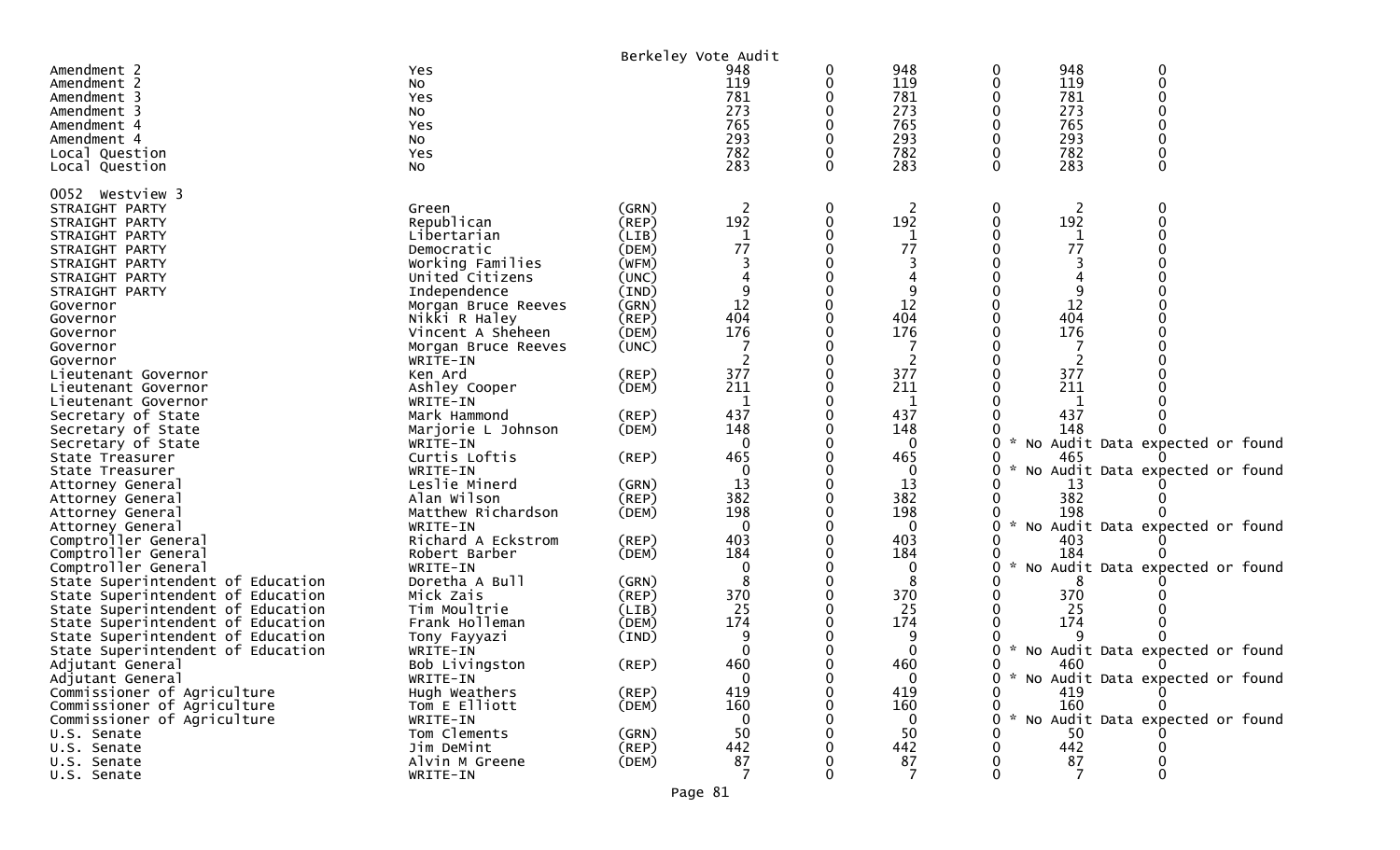|                                    |                              |             | Berkeley Vote Audit |             |              |                                                       |  |
|------------------------------------|------------------------------|-------------|---------------------|-------------|--------------|-------------------------------------------------------|--|
| U.S. House of Rep. District 1      | Robert Dobbs                 | (GRN)       |                     | 0           |              |                                                       |  |
| U.S. House of Rep. District 1      | Tim Scott                    | $($ REP $)$ | 450                 | $\mathbf 0$ | 450          | 450                                                   |  |
| U.S. House of Rep. District 1      | Keith Blandford              | (LIB)       |                     |             |              |                                                       |  |
| U.S. House of Rep. District 1      | Ben Frasier                  | (DEM)       | 117                 |             | 117          | 117                                                   |  |
| U.S. House of Rep. District 1      | Rob Groce                    | (WFM)       |                     |             | 5            |                                                       |  |
| U.S. House of Rep. District 1      | M E Mac McCullough           | (UNC)       |                     |             |              |                                                       |  |
| U.S. House of Rep. District 1      | Jimmy Wood                   | (IND)       | 12                  |             | 12           |                                                       |  |
| U.S. House of Rep. District 1      | WRITE-IN                     |             | $\Omega$            |             | $\Omega$     | * No Audit Data expected or found                     |  |
| State House of Rep Dist 92         | Joe Daning                   | $($ REP $)$ | 351                 |             | 351          | 351                                                   |  |
| State House of Rep Dist 92         | WRITE-IN                     |             | $\mathbf{0}$        |             | 0            | * No Audit Data expected or found                     |  |
| State House of Rep Dist 117        | Bill Crosby                  | (REP)       | 128                 |             | 128          | 128                                                   |  |
| State House of Rep Dist 117        | WRITE-IN                     |             | $\Omega$            |             |              | $\mathcal{H}$<br>No Audit Data expected or found<br>0 |  |
| County Supervisor                  | Dan Davis                    | (REP)       | 467                 |             | 467          | 467                                                   |  |
|                                    | WRITE-IN                     |             |                     |             | 8            |                                                       |  |
| County Supervisor<br>Sheriff       | Wayne Dewitt                 | $($ REP $)$ | 490                 |             | 490          | 490                                                   |  |
| Sheriff                            |                              |             |                     |             |              |                                                       |  |
|                                    | WRITE-IN<br>Keith Kornahrens |             | 474                 |             | 1<br>474     | 474                                                   |  |
| Probate Judge                      |                              | $($ REP $)$ | $\Omega$            |             |              |                                                       |  |
| Probate Judge                      | WRITE-IN                     |             |                     |             | $\Omega$     | * No Audit Data expected or found                     |  |
| Clerk of Court                     | Mary P Brown                 | (REP)       | 489                 |             | 489          | 489                                                   |  |
| Clerk of Court                     | WRITE-IN                     |             | $\Omega$            |             | 0            | * No Audit Data expected or found                     |  |
| Coroner                            | Bill Salisbury               | $($ REP $)$ | 479                 |             | 479          | 479                                                   |  |
| Coroner                            | WRITE-IN                     |             | 0                   |             | 0            | * No Audit Data expected or found                     |  |
| Register of Deeds                  | Cindy B Forte                | (REP)       | 478                 |             | 478          | 478                                                   |  |
| Register of Deeds                  | WRITE-IN                     |             | 0                   |             | 0            | No Audit Data expected or found                       |  |
| County Council District 5          | Dennis Fish                  | $($ REP $)$ | 41                  |             | 41           | 41                                                    |  |
| County Council District 5          | WRITE-IN                     |             | $\Omega$            |             | $\mathbf{0}$ | $\mathcal{H}$<br>No Audit Data expected or found      |  |
| Soil and Water District Commission | Troy Diel                    |             | 264                 |             | 264          | 264                                                   |  |
| Soil and Water District Commission | Diane Edwins                 |             | 291                 |             | 291          | 291                                                   |  |
| Soil and Water District Commission | WRITE-IN                     |             | $\Omega$            |             | $\Omega$     | $\mathcal{H}$<br>No Audit Data expected or found      |  |
| Amendment 1                        | Yes                          |             | 546                 |             | 546          | 546                                                   |  |
| Amendment 1                        | NO.                          |             | 53                  |             | 53           | 53                                                    |  |
| Amendment 2                        | Yes                          |             | 506                 |             | 506          | 506                                                   |  |
| Amendment 2                        | No                           |             | 88                  |             | 88           | 88                                                    |  |
| Amendment 3                        | Yes                          |             | 425                 |             | 425          | 425                                                   |  |
| Amendment 3                        | No                           |             | 164                 |             | 164          | 164                                                   |  |
| Amendment 4                        | Yes                          |             | 452                 |             | 452          | 452                                                   |  |
| Amendment 4                        | No                           |             | 142                 |             | 142          | 142                                                   |  |
| Local Question                     | Yes                          |             | 383                 |             | 383          | 383                                                   |  |
| Local Question                     | <b>NO</b>                    |             | 212                 | $\Omega$    | 212          | 212<br>$\Omega$                                       |  |
|                                    |                              |             |                     |             |              |                                                       |  |
| Beverly Hills<br>0054              |                              |             |                     |             |              |                                                       |  |
| STRAIGHT PARTY                     | Green                        | (GRN)       |                     | 0           | 2            | 0<br>2                                                |  |
| STRAIGHT PARTY                     | Republican                   | (REP)       | 125                 | 0           | 125          | 125                                                   |  |
| STRAIGHT PARTY                     | Libertarian                  | (LIB)       | 0                   | 0           | $\Omega$     | 0 * No Audit Data expected or found                   |  |
| STRAIGHT PARTY                     | Democratic                   | (DEM)       | 124                 |             | 124          | 124<br>0                                              |  |
| STRAIGHT PARTY                     | Working Families             | (WFM)       |                     |             |              |                                                       |  |
| STRAIGHT PARTY                     | United Citizens              | (UNC)       |                     |             |              |                                                       |  |
| STRAIGHT PARTY                     | Independence                 | (IND)       |                     |             |              |                                                       |  |
| Governor                           | Morgan Bruce Reeves          | (GRN)       |                     |             |              |                                                       |  |
| Governor                           | Nikki R Haley                | (REP)       | 220                 |             | 220          | 220                                                   |  |
| Governor                           | Vincent A Sheheen            | (DEM)       | 220                 |             | 220          | 220                                                   |  |
| Governor                           | Morgan Bruce Reeves          | (UNC)       |                     |             |              |                                                       |  |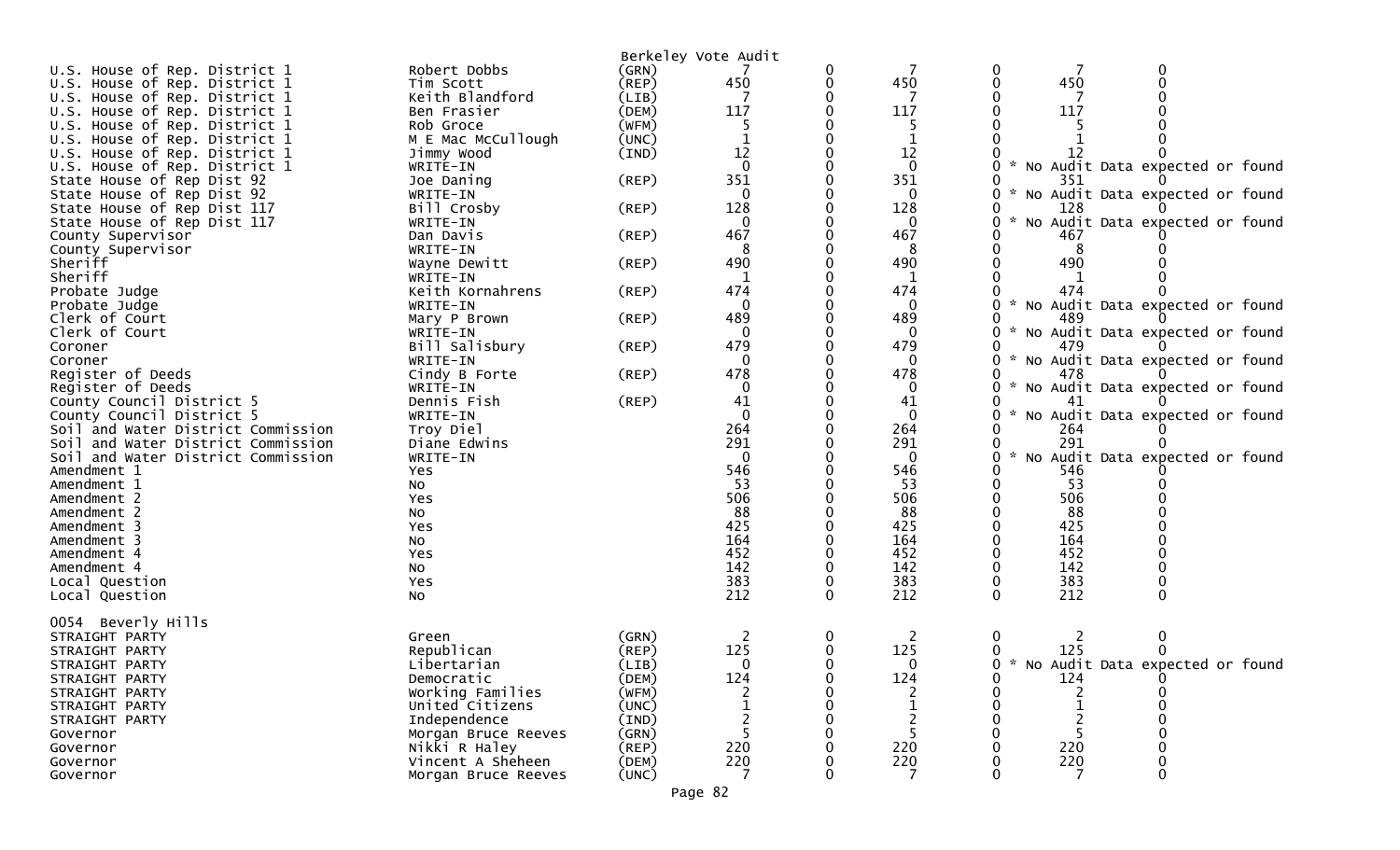| 0<br>$\mathbf{0}$<br>No Audit Data expected or found<br>WRITE-IN<br>Governor<br>215<br>215<br>$\Omega$<br>Lieutenant Governor<br>Ken Ard<br>(REP)<br>215<br>229<br>229<br>229<br>(DEM)<br>Ashley Cooper<br>Lieutenant Governor<br>* No Audit Data expected or found<br>$\mathbf{0}$<br>WRITE-IN<br>$\Omega$<br>Lieutenant Governor<br>243<br>Mark Hammond<br>243<br>Secretary of State<br>(REP)<br>243<br>201<br>201<br>201<br>(DEM)<br>Marjorie L Johnson<br>Secretary of State<br>No Audit Data expected or found<br>$\Omega$<br>$\mathbf 0$<br>Secretary of State<br>WRITE-IN<br>Curtis Loftis<br>284<br>284<br>$($ REP $)$<br>284<br>State Treasurer<br>WRITE-IN<br>State Treasurer<br>4<br>9<br>Leslie Minerd<br>(GRN)<br>Attorney General<br>216<br>216<br>Alan Wilson<br>216<br>(REP)<br>Attorney General<br>218<br>218<br>218<br>Matthew Richardson<br>(DEM)<br>Attorney General<br>No Audit Data expected or found<br>WRITE-IN<br>$\Omega$<br>$\Omega$<br>Attorney General<br>Comptroller General<br>Richard A Eckstrom<br>219<br>219<br>219<br>(REP)<br>225<br>225<br>225<br>Comptroller General<br>(DEM)<br>Robert Barber<br>$\mathcal{R}$<br>No Audit Data expected or found<br>Comptroller General<br>WRITE-IN<br>Doretha A Bull<br>State Superintendent of Education<br>(GRN)<br>208<br>208<br>208<br>State Superintendent of Education<br>Mick Zais<br>$($ REP $)$<br>16<br>16<br>State Superintendent of Education<br>Tim Moultrie<br>(LIB)<br>16<br>208<br>208<br>208<br>State Superintendent of Education<br>Frank Holleman<br>(DEM)<br>State Superintendent of Education<br>(IND)<br>Tony Fayyazi<br>$\sim$<br>No Audit Data expected or found<br>State Superintendent of Education<br>WRITE-IN<br>$\Omega$<br>279<br>279<br>Bob Livingston<br>(REP)<br>279<br>Adjutant General<br>Adjutant General<br>WRITE-IN<br>3<br>3<br>3<br>226<br>226<br>226<br>Commissioner of Agriculture<br>Hugh Weathers<br>(REP)<br>217<br>217<br>217<br>Commissioner of Agriculture<br>Tom E Elliott<br>(DEM)<br>* No Audit Data expected or found<br>Commissioner of Agriculture<br>WRITE-IN<br>$\mathbf{0}$<br>0<br>33<br>33<br>Tom Clements<br>33<br>(GRN)<br>U.S. Senate<br>245<br>245<br>245<br>(REP)<br>Jim DeMint<br>U.S. Senate<br>155<br>155<br>155<br>Alvin M Greene<br>(DEM)<br>U.S. Senate<br>WRITE-IN<br>U.S. Senate<br>U.S. House of Rep. District 1<br>Robert Dobbs<br>(GRN)<br>250<br>250<br>250<br>U.S. House of Rep. District 1<br>(REP)<br>Tim Scott<br>Keith Blandford<br>U.S. House of Rep. District 1<br>(LIB)<br>177<br>177<br>177<br>(DEM)<br>U.S. House of Rep. District 1<br>Ben Frasier<br>(WFM)<br>U.S. House of Rep. District 1<br>Rob Groce<br>6<br>6<br>U.S. House of Rep. District 1<br>M E Mac McCullough<br>(UNC)<br>U.S. House of Rep. District 1<br>Jimmy Wood<br>(IND)<br>No Audit Data expected or found<br>U.S. House of Rep. District 1<br>$\mathcal{H}$<br>WRITE-IN<br>285<br>285<br>State House of Rep Dist 117<br>Bill Crosby<br>$($ REP $)$<br>285<br>State House of Rep Dist 117<br>WRITE-IN<br>276<br>276<br>276<br>County Supervisor<br>Dan Davis<br>(REP)<br>12<br>12<br>12<br>County Supervisor<br>WRITE-IN<br>288<br>288<br>288<br>Sheriff<br>(REP)<br>Wayne Dewitt<br>$\overline{7}$<br>$\overline{7}$<br>Sheriff<br>0<br>WRITE-IN<br>299<br>299<br>299<br>Probate Judge<br>Keith Kornahrens<br>$($ REP $)$<br>Probate Judge<br>WRITE-IN<br>1<br>1<br>Clerk of Court<br>$($ REP $)$<br>306<br>306<br>306<br>Mary P Brown<br>Clerk of Court<br>WRITE-IN<br>297<br>297<br>297<br>Coroner<br>Bill Salisbury<br>(REP)<br>Coroner<br>WRITE-IN<br>1<br>1<br>294<br>294<br>Register of Deeds<br>294<br>Cindy B Forte<br>$($ REP $)$<br>0<br>Page 83 |  | Berkeley Vote Audit |  |  |
|-------------------------------------------------------------------------------------------------------------------------------------------------------------------------------------------------------------------------------------------------------------------------------------------------------------------------------------------------------------------------------------------------------------------------------------------------------------------------------------------------------------------------------------------------------------------------------------------------------------------------------------------------------------------------------------------------------------------------------------------------------------------------------------------------------------------------------------------------------------------------------------------------------------------------------------------------------------------------------------------------------------------------------------------------------------------------------------------------------------------------------------------------------------------------------------------------------------------------------------------------------------------------------------------------------------------------------------------------------------------------------------------------------------------------------------------------------------------------------------------------------------------------------------------------------------------------------------------------------------------------------------------------------------------------------------------------------------------------------------------------------------------------------------------------------------------------------------------------------------------------------------------------------------------------------------------------------------------------------------------------------------------------------------------------------------------------------------------------------------------------------------------------------------------------------------------------------------------------------------------------------------------------------------------------------------------------------------------------------------------------------------------------------------------------------------------------------------------------------------------------------------------------------------------------------------------------------------------------------------------------------------------------------------------------------------------------------------------------------------------------------------------------------------------------------------------------------------------------------------------------------------------------------------------------------------------------------------------------------------------------------------------------------------------------------------------------------------------------------------------------------------------------------------------------------------------------------------------------------------------------------------------------------------------------------------------------------------------------------------------------------------------------------------------------------------------------------------------------------------------------------------------------------------------------------------------------------------------------------------------------------------------------------------------------------------------------|--|---------------------|--|--|
|                                                                                                                                                                                                                                                                                                                                                                                                                                                                                                                                                                                                                                                                                                                                                                                                                                                                                                                                                                                                                                                                                                                                                                                                                                                                                                                                                                                                                                                                                                                                                                                                                                                                                                                                                                                                                                                                                                                                                                                                                                                                                                                                                                                                                                                                                                                                                                                                                                                                                                                                                                                                                                                                                                                                                                                                                                                                                                                                                                                                                                                                                                                                                                                                                                                                                                                                                                                                                                                                                                                                                                                                                                                                                                 |  |                     |  |  |
|                                                                                                                                                                                                                                                                                                                                                                                                                                                                                                                                                                                                                                                                                                                                                                                                                                                                                                                                                                                                                                                                                                                                                                                                                                                                                                                                                                                                                                                                                                                                                                                                                                                                                                                                                                                                                                                                                                                                                                                                                                                                                                                                                                                                                                                                                                                                                                                                                                                                                                                                                                                                                                                                                                                                                                                                                                                                                                                                                                                                                                                                                                                                                                                                                                                                                                                                                                                                                                                                                                                                                                                                                                                                                                 |  |                     |  |  |
|                                                                                                                                                                                                                                                                                                                                                                                                                                                                                                                                                                                                                                                                                                                                                                                                                                                                                                                                                                                                                                                                                                                                                                                                                                                                                                                                                                                                                                                                                                                                                                                                                                                                                                                                                                                                                                                                                                                                                                                                                                                                                                                                                                                                                                                                                                                                                                                                                                                                                                                                                                                                                                                                                                                                                                                                                                                                                                                                                                                                                                                                                                                                                                                                                                                                                                                                                                                                                                                                                                                                                                                                                                                                                                 |  |                     |  |  |
|                                                                                                                                                                                                                                                                                                                                                                                                                                                                                                                                                                                                                                                                                                                                                                                                                                                                                                                                                                                                                                                                                                                                                                                                                                                                                                                                                                                                                                                                                                                                                                                                                                                                                                                                                                                                                                                                                                                                                                                                                                                                                                                                                                                                                                                                                                                                                                                                                                                                                                                                                                                                                                                                                                                                                                                                                                                                                                                                                                                                                                                                                                                                                                                                                                                                                                                                                                                                                                                                                                                                                                                                                                                                                                 |  |                     |  |  |
|                                                                                                                                                                                                                                                                                                                                                                                                                                                                                                                                                                                                                                                                                                                                                                                                                                                                                                                                                                                                                                                                                                                                                                                                                                                                                                                                                                                                                                                                                                                                                                                                                                                                                                                                                                                                                                                                                                                                                                                                                                                                                                                                                                                                                                                                                                                                                                                                                                                                                                                                                                                                                                                                                                                                                                                                                                                                                                                                                                                                                                                                                                                                                                                                                                                                                                                                                                                                                                                                                                                                                                                                                                                                                                 |  |                     |  |  |
|                                                                                                                                                                                                                                                                                                                                                                                                                                                                                                                                                                                                                                                                                                                                                                                                                                                                                                                                                                                                                                                                                                                                                                                                                                                                                                                                                                                                                                                                                                                                                                                                                                                                                                                                                                                                                                                                                                                                                                                                                                                                                                                                                                                                                                                                                                                                                                                                                                                                                                                                                                                                                                                                                                                                                                                                                                                                                                                                                                                                                                                                                                                                                                                                                                                                                                                                                                                                                                                                                                                                                                                                                                                                                                 |  |                     |  |  |
|                                                                                                                                                                                                                                                                                                                                                                                                                                                                                                                                                                                                                                                                                                                                                                                                                                                                                                                                                                                                                                                                                                                                                                                                                                                                                                                                                                                                                                                                                                                                                                                                                                                                                                                                                                                                                                                                                                                                                                                                                                                                                                                                                                                                                                                                                                                                                                                                                                                                                                                                                                                                                                                                                                                                                                                                                                                                                                                                                                                                                                                                                                                                                                                                                                                                                                                                                                                                                                                                                                                                                                                                                                                                                                 |  |                     |  |  |
|                                                                                                                                                                                                                                                                                                                                                                                                                                                                                                                                                                                                                                                                                                                                                                                                                                                                                                                                                                                                                                                                                                                                                                                                                                                                                                                                                                                                                                                                                                                                                                                                                                                                                                                                                                                                                                                                                                                                                                                                                                                                                                                                                                                                                                                                                                                                                                                                                                                                                                                                                                                                                                                                                                                                                                                                                                                                                                                                                                                                                                                                                                                                                                                                                                                                                                                                                                                                                                                                                                                                                                                                                                                                                                 |  |                     |  |  |
|                                                                                                                                                                                                                                                                                                                                                                                                                                                                                                                                                                                                                                                                                                                                                                                                                                                                                                                                                                                                                                                                                                                                                                                                                                                                                                                                                                                                                                                                                                                                                                                                                                                                                                                                                                                                                                                                                                                                                                                                                                                                                                                                                                                                                                                                                                                                                                                                                                                                                                                                                                                                                                                                                                                                                                                                                                                                                                                                                                                                                                                                                                                                                                                                                                                                                                                                                                                                                                                                                                                                                                                                                                                                                                 |  |                     |  |  |
|                                                                                                                                                                                                                                                                                                                                                                                                                                                                                                                                                                                                                                                                                                                                                                                                                                                                                                                                                                                                                                                                                                                                                                                                                                                                                                                                                                                                                                                                                                                                                                                                                                                                                                                                                                                                                                                                                                                                                                                                                                                                                                                                                                                                                                                                                                                                                                                                                                                                                                                                                                                                                                                                                                                                                                                                                                                                                                                                                                                                                                                                                                                                                                                                                                                                                                                                                                                                                                                                                                                                                                                                                                                                                                 |  |                     |  |  |
|                                                                                                                                                                                                                                                                                                                                                                                                                                                                                                                                                                                                                                                                                                                                                                                                                                                                                                                                                                                                                                                                                                                                                                                                                                                                                                                                                                                                                                                                                                                                                                                                                                                                                                                                                                                                                                                                                                                                                                                                                                                                                                                                                                                                                                                                                                                                                                                                                                                                                                                                                                                                                                                                                                                                                                                                                                                                                                                                                                                                                                                                                                                                                                                                                                                                                                                                                                                                                                                                                                                                                                                                                                                                                                 |  |                     |  |  |
|                                                                                                                                                                                                                                                                                                                                                                                                                                                                                                                                                                                                                                                                                                                                                                                                                                                                                                                                                                                                                                                                                                                                                                                                                                                                                                                                                                                                                                                                                                                                                                                                                                                                                                                                                                                                                                                                                                                                                                                                                                                                                                                                                                                                                                                                                                                                                                                                                                                                                                                                                                                                                                                                                                                                                                                                                                                                                                                                                                                                                                                                                                                                                                                                                                                                                                                                                                                                                                                                                                                                                                                                                                                                                                 |  |                     |  |  |
|                                                                                                                                                                                                                                                                                                                                                                                                                                                                                                                                                                                                                                                                                                                                                                                                                                                                                                                                                                                                                                                                                                                                                                                                                                                                                                                                                                                                                                                                                                                                                                                                                                                                                                                                                                                                                                                                                                                                                                                                                                                                                                                                                                                                                                                                                                                                                                                                                                                                                                                                                                                                                                                                                                                                                                                                                                                                                                                                                                                                                                                                                                                                                                                                                                                                                                                                                                                                                                                                                                                                                                                                                                                                                                 |  |                     |  |  |
|                                                                                                                                                                                                                                                                                                                                                                                                                                                                                                                                                                                                                                                                                                                                                                                                                                                                                                                                                                                                                                                                                                                                                                                                                                                                                                                                                                                                                                                                                                                                                                                                                                                                                                                                                                                                                                                                                                                                                                                                                                                                                                                                                                                                                                                                                                                                                                                                                                                                                                                                                                                                                                                                                                                                                                                                                                                                                                                                                                                                                                                                                                                                                                                                                                                                                                                                                                                                                                                                                                                                                                                                                                                                                                 |  |                     |  |  |
|                                                                                                                                                                                                                                                                                                                                                                                                                                                                                                                                                                                                                                                                                                                                                                                                                                                                                                                                                                                                                                                                                                                                                                                                                                                                                                                                                                                                                                                                                                                                                                                                                                                                                                                                                                                                                                                                                                                                                                                                                                                                                                                                                                                                                                                                                                                                                                                                                                                                                                                                                                                                                                                                                                                                                                                                                                                                                                                                                                                                                                                                                                                                                                                                                                                                                                                                                                                                                                                                                                                                                                                                                                                                                                 |  |                     |  |  |
|                                                                                                                                                                                                                                                                                                                                                                                                                                                                                                                                                                                                                                                                                                                                                                                                                                                                                                                                                                                                                                                                                                                                                                                                                                                                                                                                                                                                                                                                                                                                                                                                                                                                                                                                                                                                                                                                                                                                                                                                                                                                                                                                                                                                                                                                                                                                                                                                                                                                                                                                                                                                                                                                                                                                                                                                                                                                                                                                                                                                                                                                                                                                                                                                                                                                                                                                                                                                                                                                                                                                                                                                                                                                                                 |  |                     |  |  |
|                                                                                                                                                                                                                                                                                                                                                                                                                                                                                                                                                                                                                                                                                                                                                                                                                                                                                                                                                                                                                                                                                                                                                                                                                                                                                                                                                                                                                                                                                                                                                                                                                                                                                                                                                                                                                                                                                                                                                                                                                                                                                                                                                                                                                                                                                                                                                                                                                                                                                                                                                                                                                                                                                                                                                                                                                                                                                                                                                                                                                                                                                                                                                                                                                                                                                                                                                                                                                                                                                                                                                                                                                                                                                                 |  |                     |  |  |
|                                                                                                                                                                                                                                                                                                                                                                                                                                                                                                                                                                                                                                                                                                                                                                                                                                                                                                                                                                                                                                                                                                                                                                                                                                                                                                                                                                                                                                                                                                                                                                                                                                                                                                                                                                                                                                                                                                                                                                                                                                                                                                                                                                                                                                                                                                                                                                                                                                                                                                                                                                                                                                                                                                                                                                                                                                                                                                                                                                                                                                                                                                                                                                                                                                                                                                                                                                                                                                                                                                                                                                                                                                                                                                 |  |                     |  |  |
|                                                                                                                                                                                                                                                                                                                                                                                                                                                                                                                                                                                                                                                                                                                                                                                                                                                                                                                                                                                                                                                                                                                                                                                                                                                                                                                                                                                                                                                                                                                                                                                                                                                                                                                                                                                                                                                                                                                                                                                                                                                                                                                                                                                                                                                                                                                                                                                                                                                                                                                                                                                                                                                                                                                                                                                                                                                                                                                                                                                                                                                                                                                                                                                                                                                                                                                                                                                                                                                                                                                                                                                                                                                                                                 |  |                     |  |  |
|                                                                                                                                                                                                                                                                                                                                                                                                                                                                                                                                                                                                                                                                                                                                                                                                                                                                                                                                                                                                                                                                                                                                                                                                                                                                                                                                                                                                                                                                                                                                                                                                                                                                                                                                                                                                                                                                                                                                                                                                                                                                                                                                                                                                                                                                                                                                                                                                                                                                                                                                                                                                                                                                                                                                                                                                                                                                                                                                                                                                                                                                                                                                                                                                                                                                                                                                                                                                                                                                                                                                                                                                                                                                                                 |  |                     |  |  |
|                                                                                                                                                                                                                                                                                                                                                                                                                                                                                                                                                                                                                                                                                                                                                                                                                                                                                                                                                                                                                                                                                                                                                                                                                                                                                                                                                                                                                                                                                                                                                                                                                                                                                                                                                                                                                                                                                                                                                                                                                                                                                                                                                                                                                                                                                                                                                                                                                                                                                                                                                                                                                                                                                                                                                                                                                                                                                                                                                                                                                                                                                                                                                                                                                                                                                                                                                                                                                                                                                                                                                                                                                                                                                                 |  |                     |  |  |
|                                                                                                                                                                                                                                                                                                                                                                                                                                                                                                                                                                                                                                                                                                                                                                                                                                                                                                                                                                                                                                                                                                                                                                                                                                                                                                                                                                                                                                                                                                                                                                                                                                                                                                                                                                                                                                                                                                                                                                                                                                                                                                                                                                                                                                                                                                                                                                                                                                                                                                                                                                                                                                                                                                                                                                                                                                                                                                                                                                                                                                                                                                                                                                                                                                                                                                                                                                                                                                                                                                                                                                                                                                                                                                 |  |                     |  |  |
|                                                                                                                                                                                                                                                                                                                                                                                                                                                                                                                                                                                                                                                                                                                                                                                                                                                                                                                                                                                                                                                                                                                                                                                                                                                                                                                                                                                                                                                                                                                                                                                                                                                                                                                                                                                                                                                                                                                                                                                                                                                                                                                                                                                                                                                                                                                                                                                                                                                                                                                                                                                                                                                                                                                                                                                                                                                                                                                                                                                                                                                                                                                                                                                                                                                                                                                                                                                                                                                                                                                                                                                                                                                                                                 |  |                     |  |  |
|                                                                                                                                                                                                                                                                                                                                                                                                                                                                                                                                                                                                                                                                                                                                                                                                                                                                                                                                                                                                                                                                                                                                                                                                                                                                                                                                                                                                                                                                                                                                                                                                                                                                                                                                                                                                                                                                                                                                                                                                                                                                                                                                                                                                                                                                                                                                                                                                                                                                                                                                                                                                                                                                                                                                                                                                                                                                                                                                                                                                                                                                                                                                                                                                                                                                                                                                                                                                                                                                                                                                                                                                                                                                                                 |  |                     |  |  |
|                                                                                                                                                                                                                                                                                                                                                                                                                                                                                                                                                                                                                                                                                                                                                                                                                                                                                                                                                                                                                                                                                                                                                                                                                                                                                                                                                                                                                                                                                                                                                                                                                                                                                                                                                                                                                                                                                                                                                                                                                                                                                                                                                                                                                                                                                                                                                                                                                                                                                                                                                                                                                                                                                                                                                                                                                                                                                                                                                                                                                                                                                                                                                                                                                                                                                                                                                                                                                                                                                                                                                                                                                                                                                                 |  |                     |  |  |
|                                                                                                                                                                                                                                                                                                                                                                                                                                                                                                                                                                                                                                                                                                                                                                                                                                                                                                                                                                                                                                                                                                                                                                                                                                                                                                                                                                                                                                                                                                                                                                                                                                                                                                                                                                                                                                                                                                                                                                                                                                                                                                                                                                                                                                                                                                                                                                                                                                                                                                                                                                                                                                                                                                                                                                                                                                                                                                                                                                                                                                                                                                                                                                                                                                                                                                                                                                                                                                                                                                                                                                                                                                                                                                 |  |                     |  |  |
|                                                                                                                                                                                                                                                                                                                                                                                                                                                                                                                                                                                                                                                                                                                                                                                                                                                                                                                                                                                                                                                                                                                                                                                                                                                                                                                                                                                                                                                                                                                                                                                                                                                                                                                                                                                                                                                                                                                                                                                                                                                                                                                                                                                                                                                                                                                                                                                                                                                                                                                                                                                                                                                                                                                                                                                                                                                                                                                                                                                                                                                                                                                                                                                                                                                                                                                                                                                                                                                                                                                                                                                                                                                                                                 |  |                     |  |  |
|                                                                                                                                                                                                                                                                                                                                                                                                                                                                                                                                                                                                                                                                                                                                                                                                                                                                                                                                                                                                                                                                                                                                                                                                                                                                                                                                                                                                                                                                                                                                                                                                                                                                                                                                                                                                                                                                                                                                                                                                                                                                                                                                                                                                                                                                                                                                                                                                                                                                                                                                                                                                                                                                                                                                                                                                                                                                                                                                                                                                                                                                                                                                                                                                                                                                                                                                                                                                                                                                                                                                                                                                                                                                                                 |  |                     |  |  |
|                                                                                                                                                                                                                                                                                                                                                                                                                                                                                                                                                                                                                                                                                                                                                                                                                                                                                                                                                                                                                                                                                                                                                                                                                                                                                                                                                                                                                                                                                                                                                                                                                                                                                                                                                                                                                                                                                                                                                                                                                                                                                                                                                                                                                                                                                                                                                                                                                                                                                                                                                                                                                                                                                                                                                                                                                                                                                                                                                                                                                                                                                                                                                                                                                                                                                                                                                                                                                                                                                                                                                                                                                                                                                                 |  |                     |  |  |
|                                                                                                                                                                                                                                                                                                                                                                                                                                                                                                                                                                                                                                                                                                                                                                                                                                                                                                                                                                                                                                                                                                                                                                                                                                                                                                                                                                                                                                                                                                                                                                                                                                                                                                                                                                                                                                                                                                                                                                                                                                                                                                                                                                                                                                                                                                                                                                                                                                                                                                                                                                                                                                                                                                                                                                                                                                                                                                                                                                                                                                                                                                                                                                                                                                                                                                                                                                                                                                                                                                                                                                                                                                                                                                 |  |                     |  |  |
|                                                                                                                                                                                                                                                                                                                                                                                                                                                                                                                                                                                                                                                                                                                                                                                                                                                                                                                                                                                                                                                                                                                                                                                                                                                                                                                                                                                                                                                                                                                                                                                                                                                                                                                                                                                                                                                                                                                                                                                                                                                                                                                                                                                                                                                                                                                                                                                                                                                                                                                                                                                                                                                                                                                                                                                                                                                                                                                                                                                                                                                                                                                                                                                                                                                                                                                                                                                                                                                                                                                                                                                                                                                                                                 |  |                     |  |  |
|                                                                                                                                                                                                                                                                                                                                                                                                                                                                                                                                                                                                                                                                                                                                                                                                                                                                                                                                                                                                                                                                                                                                                                                                                                                                                                                                                                                                                                                                                                                                                                                                                                                                                                                                                                                                                                                                                                                                                                                                                                                                                                                                                                                                                                                                                                                                                                                                                                                                                                                                                                                                                                                                                                                                                                                                                                                                                                                                                                                                                                                                                                                                                                                                                                                                                                                                                                                                                                                                                                                                                                                                                                                                                                 |  |                     |  |  |
|                                                                                                                                                                                                                                                                                                                                                                                                                                                                                                                                                                                                                                                                                                                                                                                                                                                                                                                                                                                                                                                                                                                                                                                                                                                                                                                                                                                                                                                                                                                                                                                                                                                                                                                                                                                                                                                                                                                                                                                                                                                                                                                                                                                                                                                                                                                                                                                                                                                                                                                                                                                                                                                                                                                                                                                                                                                                                                                                                                                                                                                                                                                                                                                                                                                                                                                                                                                                                                                                                                                                                                                                                                                                                                 |  |                     |  |  |
|                                                                                                                                                                                                                                                                                                                                                                                                                                                                                                                                                                                                                                                                                                                                                                                                                                                                                                                                                                                                                                                                                                                                                                                                                                                                                                                                                                                                                                                                                                                                                                                                                                                                                                                                                                                                                                                                                                                                                                                                                                                                                                                                                                                                                                                                                                                                                                                                                                                                                                                                                                                                                                                                                                                                                                                                                                                                                                                                                                                                                                                                                                                                                                                                                                                                                                                                                                                                                                                                                                                                                                                                                                                                                                 |  |                     |  |  |
|                                                                                                                                                                                                                                                                                                                                                                                                                                                                                                                                                                                                                                                                                                                                                                                                                                                                                                                                                                                                                                                                                                                                                                                                                                                                                                                                                                                                                                                                                                                                                                                                                                                                                                                                                                                                                                                                                                                                                                                                                                                                                                                                                                                                                                                                                                                                                                                                                                                                                                                                                                                                                                                                                                                                                                                                                                                                                                                                                                                                                                                                                                                                                                                                                                                                                                                                                                                                                                                                                                                                                                                                                                                                                                 |  |                     |  |  |
|                                                                                                                                                                                                                                                                                                                                                                                                                                                                                                                                                                                                                                                                                                                                                                                                                                                                                                                                                                                                                                                                                                                                                                                                                                                                                                                                                                                                                                                                                                                                                                                                                                                                                                                                                                                                                                                                                                                                                                                                                                                                                                                                                                                                                                                                                                                                                                                                                                                                                                                                                                                                                                                                                                                                                                                                                                                                                                                                                                                                                                                                                                                                                                                                                                                                                                                                                                                                                                                                                                                                                                                                                                                                                                 |  |                     |  |  |
|                                                                                                                                                                                                                                                                                                                                                                                                                                                                                                                                                                                                                                                                                                                                                                                                                                                                                                                                                                                                                                                                                                                                                                                                                                                                                                                                                                                                                                                                                                                                                                                                                                                                                                                                                                                                                                                                                                                                                                                                                                                                                                                                                                                                                                                                                                                                                                                                                                                                                                                                                                                                                                                                                                                                                                                                                                                                                                                                                                                                                                                                                                                                                                                                                                                                                                                                                                                                                                                                                                                                                                                                                                                                                                 |  |                     |  |  |
|                                                                                                                                                                                                                                                                                                                                                                                                                                                                                                                                                                                                                                                                                                                                                                                                                                                                                                                                                                                                                                                                                                                                                                                                                                                                                                                                                                                                                                                                                                                                                                                                                                                                                                                                                                                                                                                                                                                                                                                                                                                                                                                                                                                                                                                                                                                                                                                                                                                                                                                                                                                                                                                                                                                                                                                                                                                                                                                                                                                                                                                                                                                                                                                                                                                                                                                                                                                                                                                                                                                                                                                                                                                                                                 |  |                     |  |  |
|                                                                                                                                                                                                                                                                                                                                                                                                                                                                                                                                                                                                                                                                                                                                                                                                                                                                                                                                                                                                                                                                                                                                                                                                                                                                                                                                                                                                                                                                                                                                                                                                                                                                                                                                                                                                                                                                                                                                                                                                                                                                                                                                                                                                                                                                                                                                                                                                                                                                                                                                                                                                                                                                                                                                                                                                                                                                                                                                                                                                                                                                                                                                                                                                                                                                                                                                                                                                                                                                                                                                                                                                                                                                                                 |  |                     |  |  |
|                                                                                                                                                                                                                                                                                                                                                                                                                                                                                                                                                                                                                                                                                                                                                                                                                                                                                                                                                                                                                                                                                                                                                                                                                                                                                                                                                                                                                                                                                                                                                                                                                                                                                                                                                                                                                                                                                                                                                                                                                                                                                                                                                                                                                                                                                                                                                                                                                                                                                                                                                                                                                                                                                                                                                                                                                                                                                                                                                                                                                                                                                                                                                                                                                                                                                                                                                                                                                                                                                                                                                                                                                                                                                                 |  |                     |  |  |
|                                                                                                                                                                                                                                                                                                                                                                                                                                                                                                                                                                                                                                                                                                                                                                                                                                                                                                                                                                                                                                                                                                                                                                                                                                                                                                                                                                                                                                                                                                                                                                                                                                                                                                                                                                                                                                                                                                                                                                                                                                                                                                                                                                                                                                                                                                                                                                                                                                                                                                                                                                                                                                                                                                                                                                                                                                                                                                                                                                                                                                                                                                                                                                                                                                                                                                                                                                                                                                                                                                                                                                                                                                                                                                 |  |                     |  |  |
|                                                                                                                                                                                                                                                                                                                                                                                                                                                                                                                                                                                                                                                                                                                                                                                                                                                                                                                                                                                                                                                                                                                                                                                                                                                                                                                                                                                                                                                                                                                                                                                                                                                                                                                                                                                                                                                                                                                                                                                                                                                                                                                                                                                                                                                                                                                                                                                                                                                                                                                                                                                                                                                                                                                                                                                                                                                                                                                                                                                                                                                                                                                                                                                                                                                                                                                                                                                                                                                                                                                                                                                                                                                                                                 |  |                     |  |  |
|                                                                                                                                                                                                                                                                                                                                                                                                                                                                                                                                                                                                                                                                                                                                                                                                                                                                                                                                                                                                                                                                                                                                                                                                                                                                                                                                                                                                                                                                                                                                                                                                                                                                                                                                                                                                                                                                                                                                                                                                                                                                                                                                                                                                                                                                                                                                                                                                                                                                                                                                                                                                                                                                                                                                                                                                                                                                                                                                                                                                                                                                                                                                                                                                                                                                                                                                                                                                                                                                                                                                                                                                                                                                                                 |  |                     |  |  |
|                                                                                                                                                                                                                                                                                                                                                                                                                                                                                                                                                                                                                                                                                                                                                                                                                                                                                                                                                                                                                                                                                                                                                                                                                                                                                                                                                                                                                                                                                                                                                                                                                                                                                                                                                                                                                                                                                                                                                                                                                                                                                                                                                                                                                                                                                                                                                                                                                                                                                                                                                                                                                                                                                                                                                                                                                                                                                                                                                                                                                                                                                                                                                                                                                                                                                                                                                                                                                                                                                                                                                                                                                                                                                                 |  |                     |  |  |
|                                                                                                                                                                                                                                                                                                                                                                                                                                                                                                                                                                                                                                                                                                                                                                                                                                                                                                                                                                                                                                                                                                                                                                                                                                                                                                                                                                                                                                                                                                                                                                                                                                                                                                                                                                                                                                                                                                                                                                                                                                                                                                                                                                                                                                                                                                                                                                                                                                                                                                                                                                                                                                                                                                                                                                                                                                                                                                                                                                                                                                                                                                                                                                                                                                                                                                                                                                                                                                                                                                                                                                                                                                                                                                 |  |                     |  |  |
|                                                                                                                                                                                                                                                                                                                                                                                                                                                                                                                                                                                                                                                                                                                                                                                                                                                                                                                                                                                                                                                                                                                                                                                                                                                                                                                                                                                                                                                                                                                                                                                                                                                                                                                                                                                                                                                                                                                                                                                                                                                                                                                                                                                                                                                                                                                                                                                                                                                                                                                                                                                                                                                                                                                                                                                                                                                                                                                                                                                                                                                                                                                                                                                                                                                                                                                                                                                                                                                                                                                                                                                                                                                                                                 |  |                     |  |  |
|                                                                                                                                                                                                                                                                                                                                                                                                                                                                                                                                                                                                                                                                                                                                                                                                                                                                                                                                                                                                                                                                                                                                                                                                                                                                                                                                                                                                                                                                                                                                                                                                                                                                                                                                                                                                                                                                                                                                                                                                                                                                                                                                                                                                                                                                                                                                                                                                                                                                                                                                                                                                                                                                                                                                                                                                                                                                                                                                                                                                                                                                                                                                                                                                                                                                                                                                                                                                                                                                                                                                                                                                                                                                                                 |  |                     |  |  |
|                                                                                                                                                                                                                                                                                                                                                                                                                                                                                                                                                                                                                                                                                                                                                                                                                                                                                                                                                                                                                                                                                                                                                                                                                                                                                                                                                                                                                                                                                                                                                                                                                                                                                                                                                                                                                                                                                                                                                                                                                                                                                                                                                                                                                                                                                                                                                                                                                                                                                                                                                                                                                                                                                                                                                                                                                                                                                                                                                                                                                                                                                                                                                                                                                                                                                                                                                                                                                                                                                                                                                                                                                                                                                                 |  |                     |  |  |
|                                                                                                                                                                                                                                                                                                                                                                                                                                                                                                                                                                                                                                                                                                                                                                                                                                                                                                                                                                                                                                                                                                                                                                                                                                                                                                                                                                                                                                                                                                                                                                                                                                                                                                                                                                                                                                                                                                                                                                                                                                                                                                                                                                                                                                                                                                                                                                                                                                                                                                                                                                                                                                                                                                                                                                                                                                                                                                                                                                                                                                                                                                                                                                                                                                                                                                                                                                                                                                                                                                                                                                                                                                                                                                 |  |                     |  |  |
|                                                                                                                                                                                                                                                                                                                                                                                                                                                                                                                                                                                                                                                                                                                                                                                                                                                                                                                                                                                                                                                                                                                                                                                                                                                                                                                                                                                                                                                                                                                                                                                                                                                                                                                                                                                                                                                                                                                                                                                                                                                                                                                                                                                                                                                                                                                                                                                                                                                                                                                                                                                                                                                                                                                                                                                                                                                                                                                                                                                                                                                                                                                                                                                                                                                                                                                                                                                                                                                                                                                                                                                                                                                                                                 |  |                     |  |  |
|                                                                                                                                                                                                                                                                                                                                                                                                                                                                                                                                                                                                                                                                                                                                                                                                                                                                                                                                                                                                                                                                                                                                                                                                                                                                                                                                                                                                                                                                                                                                                                                                                                                                                                                                                                                                                                                                                                                                                                                                                                                                                                                                                                                                                                                                                                                                                                                                                                                                                                                                                                                                                                                                                                                                                                                                                                                                                                                                                                                                                                                                                                                                                                                                                                                                                                                                                                                                                                                                                                                                                                                                                                                                                                 |  |                     |  |  |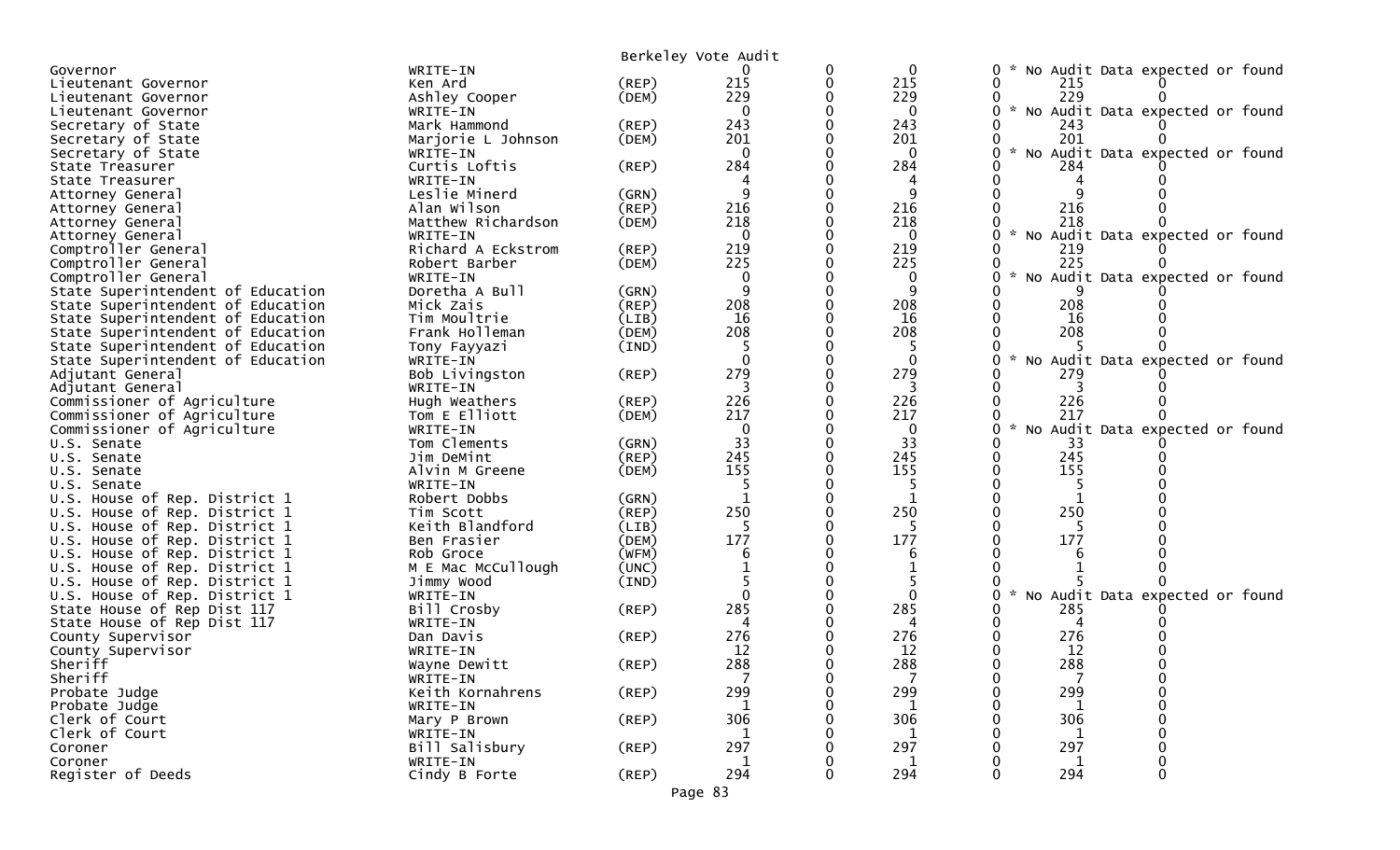|                                                                                                                                                                                                                                                                                                 |                                                                                                                                |                                                                      | Berkeley Vote Audit                                                            |             |                                                                                          |                                                                                                      |                                           |
|-------------------------------------------------------------------------------------------------------------------------------------------------------------------------------------------------------------------------------------------------------------------------------------------------|--------------------------------------------------------------------------------------------------------------------------------|----------------------------------------------------------------------|--------------------------------------------------------------------------------|-------------|------------------------------------------------------------------------------------------|------------------------------------------------------------------------------------------------------|-------------------------------------------|
| Register of Deeds<br>Soil and Water District Commission<br>Soil and Water District Commission<br>Soil and Water District Commission<br>Amendment 1<br>Amendment 1<br>Amendment 2<br>Amendment 2<br>Amendment 3<br>Amendment 3<br>Amendment 4<br>Amendment 4<br>Local Question<br>Local Question | WRITE-IN<br>Troy Diel<br>Diane Edwins<br>WRITE-IN<br>Yes<br>No<br>Yes<br>No<br>Yes<br>No<br>Yes<br>No<br>Yes<br>No             |                                                                      | 143<br>168<br>402<br>39<br>385<br>51<br>313<br>124<br>318<br>114<br>269<br>168 | 0<br>0<br>0 | 1<br>143<br>168<br>1<br>402<br>39<br>385<br>51<br>313<br>124<br>318<br>114<br>269<br>168 | 0<br>143<br>0<br>168<br>402<br>39<br>385<br>51<br>313<br>124<br>318<br>114<br>269<br>168<br>$\Omega$ | 0<br>∩                                    |
| 0055 Howe Hall 1<br>STRAIGHT PARTY<br>STRAIGHT PARTY<br>STRAIGHT PARTY<br>STRAIGHT PARTY<br>STRAIGHT PARTY<br>STRAIGHT PARTY<br>STRAIGHT PARTY<br>Governor                                                                                                                                      | Green<br>Republican<br>Libertarian<br>Democratic<br>Working Families<br>United Citizens<br>Independence<br>Morgan Bruce Reeves | (GRN)<br>(REP)<br>(LIB)<br>(DEM)<br>(WFM)<br>(UNC)<br>(IND)<br>(GRN) | 159<br>$\Omega$<br>187                                                         | 0           | 4<br>159<br>0<br>187<br>2<br>9                                                           | 0<br>159<br>0<br>O<br>187<br>9                                                                       | 0<br>0<br>No Audit Data expected or found |
| Governor<br>Governor<br>Governor<br>Governor<br>Lieutenant Governor<br>Lieutenant Governor                                                                                                                                                                                                      | Nikki R Haley<br>Vincent A Sheheen<br>Morgan Bruce Reeves<br>WRITE-IN<br>Ken Ard<br>Ashley Cooper                              | (REP)<br>(DEM)<br>(UNC)<br>(REP)<br>(DEM)                            | 323<br>316<br>291<br>352                                                       |             | 323<br>316<br>2<br>291<br>352                                                            | 323<br>316<br>291<br>352                                                                             |                                           |
| Lieutenant Governor<br>Secretary of State<br>Secretary of State<br>Secretary of State<br>State Treasurer                                                                                                                                                                                        | WRITE-IN<br>Mark Hammond<br>Marjorie L Johnson<br>WRITE-IN<br>Curtis Loftis                                                    | (REP)<br>(DEM)<br>$($ REP $)$                                        | 1<br>330<br>306<br>0<br>400                                                    |             | 1<br>330<br>306<br>$\mathbf{0}$<br>400                                                   | -1<br>330<br>306<br>0<br>400                                                                         | No Audit Data expected or found           |
| State Treasurer<br>Attorney General<br>Attorney General<br>Attorney General<br>Attorney General<br>Comptroller General                                                                                                                                                                          | WRITE-IN<br>Leslie Minerd<br>Alan Wilson<br>Matthew Richardson<br>WRITE-IN<br>Richard A Eckstrom                               | (GRN)<br>(REP)<br>(DEM)<br>(REP)                                     | 10<br>26<br>299<br>319<br>0<br>308                                             |             | 10<br>26<br>299<br>319<br>0<br>308                                                       | 10<br>26<br>299<br>319<br>0<br>308                                                                   | No Audit Data expected or found           |
| Comptroller General<br>Comptroller General<br>State Superintendent of Education<br>State Superintendent of Education<br>State Superintendent of Education<br>State Superintendent of Education                                                                                                  | Robert Barber<br>WRITE-IN<br>Doretha A Bull<br>Mick Zais<br>Tim Moultrie<br>Frank Holleman                                     | (DEM)<br>(GRN)<br>(REP)<br>(LIB)<br>(DEM)                            | 332<br>24<br>275<br>23<br>307                                                  | 0           | 332<br>1<br>24<br>275<br>23<br>307                                                       | 332<br>24<br>0<br>275<br>0<br>23<br>307                                                              | 0<br>0                                    |
| State Superintendent of Education<br>State Superintendent of Education<br>Adjutant General<br>Adjutant General<br>Commissioner of Agriculture                                                                                                                                                   | Tony Fayyazi<br>WRITE-IN<br>Bob Livingston<br>WRITE-IN<br>Hugh Weathers                                                        | (IND)<br>$($ REP $)$<br>$($ REP $)$                                  | 399<br>321                                                                     |             | 1<br>399<br>321                                                                          | 399<br>321<br>O                                                                                      | 0<br>0                                    |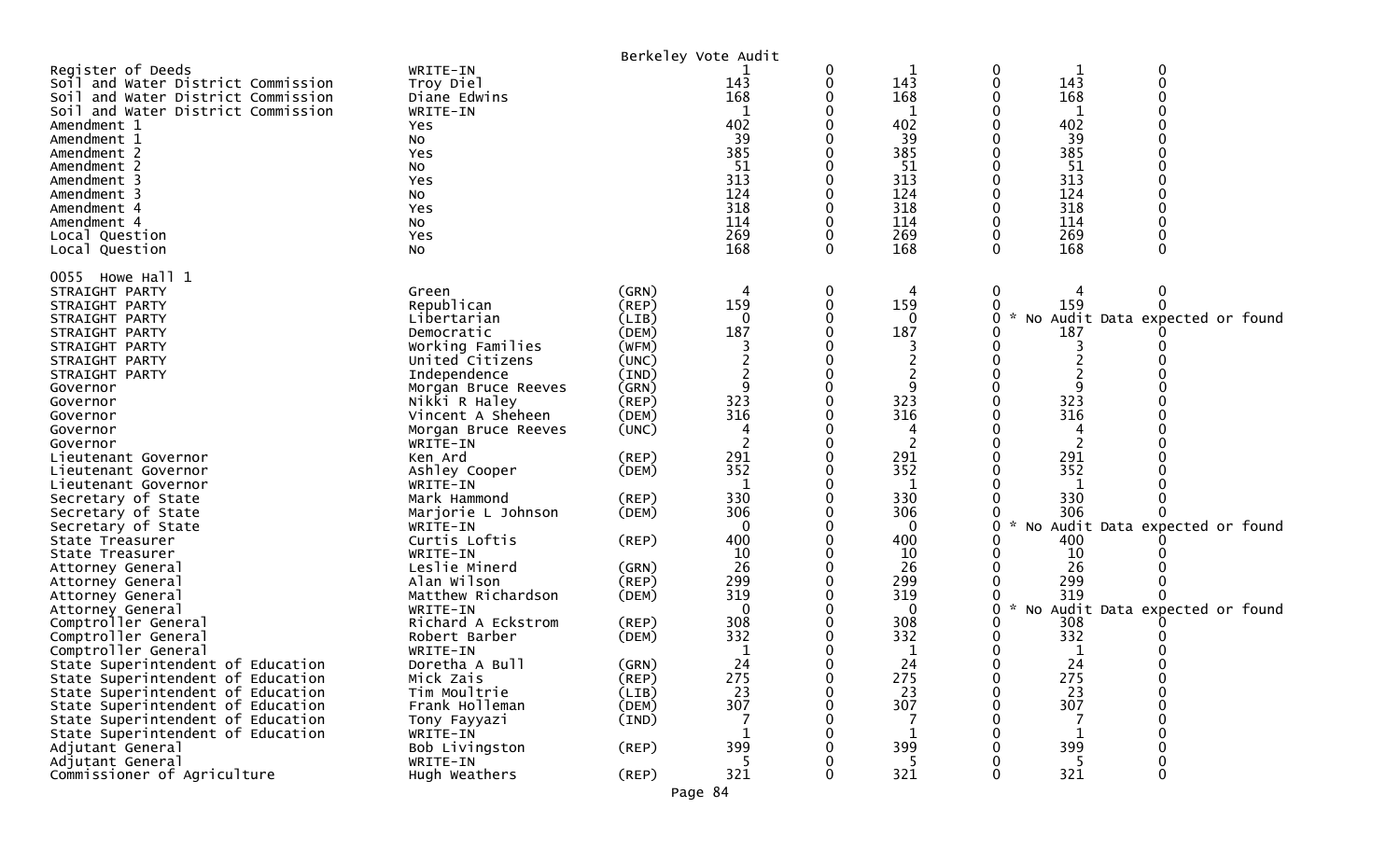| 0<br>Commissioner of Agriculture<br>0<br>WRITE-IN<br>0<br>1<br>1<br>Tom Clements<br>51<br>51<br>51<br>(GRN)<br>U.S. Senate<br>364<br>Jim DeMint<br>(REP)<br>364<br>364<br>U.S. Senate<br>202<br>202<br>202<br>Alvin M Greene<br>(DEM)<br>U.S. Senate<br>10<br>10<br>10<br>WRITE-IN<br>U.S.<br>Senate<br>U.S. House of Rep. District 1<br>Robert Dobbs<br>(GRN)<br>349<br>349<br>349<br>$($ REP $)$<br>House of Rep. District 1<br>Tim Scott<br>Keith Blandford<br>House of Rep. District 1<br>5<br>(LIB)<br>5<br>U.S.<br>263<br>263<br>263<br>U.S. House of Rep. District 1<br>(DEM)<br>Ben Frasier<br>(WFM)<br>U.S. House of Rep. District 1<br>Rob Groce<br>4<br>House of Rep. District 1<br>M E Mac McCullough<br>(UNC)<br>U.S.<br>U.S. House of Rep. District 1<br>Jimmy Wood<br>(IND)<br>U.S. House of Rep. District 1<br>WRITE-IN<br>$\overline{2}$<br>C David Umphlett Jr<br>State House of Rep Dist 100<br>$($ REP $)$<br>$\mathbf 0$<br>$\Omega$<br>No Audit Data expected or<br>found<br>State House of Rep Dist 100<br>WRITE-IN<br>0<br>406<br>406<br>Bill Crosby<br>$($ REP $)$<br>406<br>State House of Rep Dist 117<br>State House of Rep Dist 117<br>WRITE-IN<br>405<br>405<br>405<br>County Supervisor<br>Dan Davis<br>(REP)<br>9<br>9<br>9<br>County Supervisor<br>WRITE-IN<br>428<br>428<br>Sheriff<br>Wayne Dewitt<br>$($ REP $)$<br>428<br>Sheriff<br>WRITE-IN<br>4<br>4<br>4<br>420<br>420<br>420<br>Keith Kornahrens<br>(REP)<br>Probate Judge<br>Probate Judge<br>WRITE-IN<br>6<br>6<br>6<br>441<br>441<br>441<br>(REP)<br>Clerk of Court<br>Mary P Brown<br>Clerk of Court<br>6<br>6<br>6<br>WRITE-IN<br>432<br>432<br>432<br>Bill Salisbury<br>Coroner<br>(REP)<br>6<br>6<br>6<br>Coroner<br>WRITE-IN<br>425<br>425<br>425<br>Register of Deeds<br>$($ REP $)$<br>Cindy B Forte<br>Register of Deeds<br>WRITE-IN<br>6<br>6<br>6<br>249<br>249<br>249<br>Soil and Water District Commission<br>Troy Diel<br>304<br>304<br>304<br>Soil and Water District Commission<br>Diane Edwins<br>WRITE-IN<br>11<br>11<br>11<br>Soil and Water District Commission<br>578<br>578<br>578<br>Amendment 1<br>Yes<br>62<br>62<br>62<br>Amendment 1<br>NO.<br>543<br>543<br>543<br>Amendment 2<br>Yes<br>96<br>96<br>96<br>Amendment 2<br>No<br>395<br>395<br>395<br>Amendment 3<br>Yes<br>237<br>237<br>237<br>Amendment 3<br>No<br>429<br>429<br>429<br>Amendment 4<br>Yes<br>202<br>202<br>202<br>Amendment 4<br>No<br>423<br>423<br>423<br>Local Question<br>Yes<br>218<br>218<br>218<br>0<br>$\mathbf 0$<br>$\Omega$<br>NO<br>Local Question<br>0056 Howe Hall 2<br>(GRN)<br>STRAIGHT PARTY<br>Green<br>125<br>125<br>Republican<br>125<br>$($ REP $)$<br>STRAIGHT PARTY<br>No Audit Data expected or found<br>Libertarian<br>(LIB)<br>$\mathbf 0$<br>$\mathbf 0$<br>$\mathcal{H}$<br>STRAIGHT PARTY<br>0<br>106<br>106<br>106<br>Democratic<br>(DEM)<br>STRAIGHT PARTY<br>Working Families<br>(WFM)<br>6<br>STRAIGHT PARTY<br>6<br>6<br>United Citizens<br>(UNC)<br>$\mathbf 1$<br>STRAIGHT PARTY<br>12<br>12<br>12<br>$\Omega$<br>Independence<br>$(\text{IND})$<br>STRAIGHT PARTY<br>Page 85 | Commissioner of Agriculture | Tom E Elliott | (DEM) | Berkeley Vote Audit<br>315 | 0 | 315 | 0 | 315 | 0 |
|--------------------------------------------------------------------------------------------------------------------------------------------------------------------------------------------------------------------------------------------------------------------------------------------------------------------------------------------------------------------------------------------------------------------------------------------------------------------------------------------------------------------------------------------------------------------------------------------------------------------------------------------------------------------------------------------------------------------------------------------------------------------------------------------------------------------------------------------------------------------------------------------------------------------------------------------------------------------------------------------------------------------------------------------------------------------------------------------------------------------------------------------------------------------------------------------------------------------------------------------------------------------------------------------------------------------------------------------------------------------------------------------------------------------------------------------------------------------------------------------------------------------------------------------------------------------------------------------------------------------------------------------------------------------------------------------------------------------------------------------------------------------------------------------------------------------------------------------------------------------------------------------------------------------------------------------------------------------------------------------------------------------------------------------------------------------------------------------------------------------------------------------------------------------------------------------------------------------------------------------------------------------------------------------------------------------------------------------------------------------------------------------------------------------------------------------------------------------------------------------------------------------------------------------------------------------------------------------------------------------------------------------------------------------------------------------------------------------------------------------------------------------------------------------------------------------------------------------------------------------------------------------------------------------------------------------------------------------------------------------------------------------------------------------------------------------------------------------------------------|-----------------------------|---------------|-------|----------------------------|---|-----|---|-----|---|
|                                                                                                                                                                                                                                                                                                                                                                                                                                                                                                                                                                                                                                                                                                                                                                                                                                                                                                                                                                                                                                                                                                                                                                                                                                                                                                                                                                                                                                                                                                                                                                                                                                                                                                                                                                                                                                                                                                                                                                                                                                                                                                                                                                                                                                                                                                                                                                                                                                                                                                                                                                                                                                                                                                                                                                                                                                                                                                                                                                                                                                                                                                              |                             |               |       |                            |   |     |   |     |   |
|                                                                                                                                                                                                                                                                                                                                                                                                                                                                                                                                                                                                                                                                                                                                                                                                                                                                                                                                                                                                                                                                                                                                                                                                                                                                                                                                                                                                                                                                                                                                                                                                                                                                                                                                                                                                                                                                                                                                                                                                                                                                                                                                                                                                                                                                                                                                                                                                                                                                                                                                                                                                                                                                                                                                                                                                                                                                                                                                                                                                                                                                                                              |                             |               |       |                            |   |     |   |     |   |
|                                                                                                                                                                                                                                                                                                                                                                                                                                                                                                                                                                                                                                                                                                                                                                                                                                                                                                                                                                                                                                                                                                                                                                                                                                                                                                                                                                                                                                                                                                                                                                                                                                                                                                                                                                                                                                                                                                                                                                                                                                                                                                                                                                                                                                                                                                                                                                                                                                                                                                                                                                                                                                                                                                                                                                                                                                                                                                                                                                                                                                                                                                              |                             |               |       |                            |   |     |   |     |   |
|                                                                                                                                                                                                                                                                                                                                                                                                                                                                                                                                                                                                                                                                                                                                                                                                                                                                                                                                                                                                                                                                                                                                                                                                                                                                                                                                                                                                                                                                                                                                                                                                                                                                                                                                                                                                                                                                                                                                                                                                                                                                                                                                                                                                                                                                                                                                                                                                                                                                                                                                                                                                                                                                                                                                                                                                                                                                                                                                                                                                                                                                                                              |                             |               |       |                            |   |     |   |     |   |
|                                                                                                                                                                                                                                                                                                                                                                                                                                                                                                                                                                                                                                                                                                                                                                                                                                                                                                                                                                                                                                                                                                                                                                                                                                                                                                                                                                                                                                                                                                                                                                                                                                                                                                                                                                                                                                                                                                                                                                                                                                                                                                                                                                                                                                                                                                                                                                                                                                                                                                                                                                                                                                                                                                                                                                                                                                                                                                                                                                                                                                                                                                              |                             |               |       |                            |   |     |   |     |   |
|                                                                                                                                                                                                                                                                                                                                                                                                                                                                                                                                                                                                                                                                                                                                                                                                                                                                                                                                                                                                                                                                                                                                                                                                                                                                                                                                                                                                                                                                                                                                                                                                                                                                                                                                                                                                                                                                                                                                                                                                                                                                                                                                                                                                                                                                                                                                                                                                                                                                                                                                                                                                                                                                                                                                                                                                                                                                                                                                                                                                                                                                                                              |                             |               |       |                            |   |     |   |     |   |
|                                                                                                                                                                                                                                                                                                                                                                                                                                                                                                                                                                                                                                                                                                                                                                                                                                                                                                                                                                                                                                                                                                                                                                                                                                                                                                                                                                                                                                                                                                                                                                                                                                                                                                                                                                                                                                                                                                                                                                                                                                                                                                                                                                                                                                                                                                                                                                                                                                                                                                                                                                                                                                                                                                                                                                                                                                                                                                                                                                                                                                                                                                              |                             |               |       |                            |   |     |   |     |   |
|                                                                                                                                                                                                                                                                                                                                                                                                                                                                                                                                                                                                                                                                                                                                                                                                                                                                                                                                                                                                                                                                                                                                                                                                                                                                                                                                                                                                                                                                                                                                                                                                                                                                                                                                                                                                                                                                                                                                                                                                                                                                                                                                                                                                                                                                                                                                                                                                                                                                                                                                                                                                                                                                                                                                                                                                                                                                                                                                                                                                                                                                                                              |                             |               |       |                            |   |     |   |     |   |
|                                                                                                                                                                                                                                                                                                                                                                                                                                                                                                                                                                                                                                                                                                                                                                                                                                                                                                                                                                                                                                                                                                                                                                                                                                                                                                                                                                                                                                                                                                                                                                                                                                                                                                                                                                                                                                                                                                                                                                                                                                                                                                                                                                                                                                                                                                                                                                                                                                                                                                                                                                                                                                                                                                                                                                                                                                                                                                                                                                                                                                                                                                              |                             |               |       |                            |   |     |   |     |   |
|                                                                                                                                                                                                                                                                                                                                                                                                                                                                                                                                                                                                                                                                                                                                                                                                                                                                                                                                                                                                                                                                                                                                                                                                                                                                                                                                                                                                                                                                                                                                                                                                                                                                                                                                                                                                                                                                                                                                                                                                                                                                                                                                                                                                                                                                                                                                                                                                                                                                                                                                                                                                                                                                                                                                                                                                                                                                                                                                                                                                                                                                                                              |                             |               |       |                            |   |     |   |     |   |
|                                                                                                                                                                                                                                                                                                                                                                                                                                                                                                                                                                                                                                                                                                                                                                                                                                                                                                                                                                                                                                                                                                                                                                                                                                                                                                                                                                                                                                                                                                                                                                                                                                                                                                                                                                                                                                                                                                                                                                                                                                                                                                                                                                                                                                                                                                                                                                                                                                                                                                                                                                                                                                                                                                                                                                                                                                                                                                                                                                                                                                                                                                              |                             |               |       |                            |   |     |   |     |   |
|                                                                                                                                                                                                                                                                                                                                                                                                                                                                                                                                                                                                                                                                                                                                                                                                                                                                                                                                                                                                                                                                                                                                                                                                                                                                                                                                                                                                                                                                                                                                                                                                                                                                                                                                                                                                                                                                                                                                                                                                                                                                                                                                                                                                                                                                                                                                                                                                                                                                                                                                                                                                                                                                                                                                                                                                                                                                                                                                                                                                                                                                                                              |                             |               |       |                            |   |     |   |     |   |
|                                                                                                                                                                                                                                                                                                                                                                                                                                                                                                                                                                                                                                                                                                                                                                                                                                                                                                                                                                                                                                                                                                                                                                                                                                                                                                                                                                                                                                                                                                                                                                                                                                                                                                                                                                                                                                                                                                                                                                                                                                                                                                                                                                                                                                                                                                                                                                                                                                                                                                                                                                                                                                                                                                                                                                                                                                                                                                                                                                                                                                                                                                              |                             |               |       |                            |   |     |   |     |   |
|                                                                                                                                                                                                                                                                                                                                                                                                                                                                                                                                                                                                                                                                                                                                                                                                                                                                                                                                                                                                                                                                                                                                                                                                                                                                                                                                                                                                                                                                                                                                                                                                                                                                                                                                                                                                                                                                                                                                                                                                                                                                                                                                                                                                                                                                                                                                                                                                                                                                                                                                                                                                                                                                                                                                                                                                                                                                                                                                                                                                                                                                                                              |                             |               |       |                            |   |     |   |     |   |
|                                                                                                                                                                                                                                                                                                                                                                                                                                                                                                                                                                                                                                                                                                                                                                                                                                                                                                                                                                                                                                                                                                                                                                                                                                                                                                                                                                                                                                                                                                                                                                                                                                                                                                                                                                                                                                                                                                                                                                                                                                                                                                                                                                                                                                                                                                                                                                                                                                                                                                                                                                                                                                                                                                                                                                                                                                                                                                                                                                                                                                                                                                              |                             |               |       |                            |   |     |   |     |   |
|                                                                                                                                                                                                                                                                                                                                                                                                                                                                                                                                                                                                                                                                                                                                                                                                                                                                                                                                                                                                                                                                                                                                                                                                                                                                                                                                                                                                                                                                                                                                                                                                                                                                                                                                                                                                                                                                                                                                                                                                                                                                                                                                                                                                                                                                                                                                                                                                                                                                                                                                                                                                                                                                                                                                                                                                                                                                                                                                                                                                                                                                                                              |                             |               |       |                            |   |     |   |     |   |
|                                                                                                                                                                                                                                                                                                                                                                                                                                                                                                                                                                                                                                                                                                                                                                                                                                                                                                                                                                                                                                                                                                                                                                                                                                                                                                                                                                                                                                                                                                                                                                                                                                                                                                                                                                                                                                                                                                                                                                                                                                                                                                                                                                                                                                                                                                                                                                                                                                                                                                                                                                                                                                                                                                                                                                                                                                                                                                                                                                                                                                                                                                              |                             |               |       |                            |   |     |   |     |   |
|                                                                                                                                                                                                                                                                                                                                                                                                                                                                                                                                                                                                                                                                                                                                                                                                                                                                                                                                                                                                                                                                                                                                                                                                                                                                                                                                                                                                                                                                                                                                                                                                                                                                                                                                                                                                                                                                                                                                                                                                                                                                                                                                                                                                                                                                                                                                                                                                                                                                                                                                                                                                                                                                                                                                                                                                                                                                                                                                                                                                                                                                                                              |                             |               |       |                            |   |     |   |     |   |
|                                                                                                                                                                                                                                                                                                                                                                                                                                                                                                                                                                                                                                                                                                                                                                                                                                                                                                                                                                                                                                                                                                                                                                                                                                                                                                                                                                                                                                                                                                                                                                                                                                                                                                                                                                                                                                                                                                                                                                                                                                                                                                                                                                                                                                                                                                                                                                                                                                                                                                                                                                                                                                                                                                                                                                                                                                                                                                                                                                                                                                                                                                              |                             |               |       |                            |   |     |   |     |   |
|                                                                                                                                                                                                                                                                                                                                                                                                                                                                                                                                                                                                                                                                                                                                                                                                                                                                                                                                                                                                                                                                                                                                                                                                                                                                                                                                                                                                                                                                                                                                                                                                                                                                                                                                                                                                                                                                                                                                                                                                                                                                                                                                                                                                                                                                                                                                                                                                                                                                                                                                                                                                                                                                                                                                                                                                                                                                                                                                                                                                                                                                                                              |                             |               |       |                            |   |     |   |     |   |
|                                                                                                                                                                                                                                                                                                                                                                                                                                                                                                                                                                                                                                                                                                                                                                                                                                                                                                                                                                                                                                                                                                                                                                                                                                                                                                                                                                                                                                                                                                                                                                                                                                                                                                                                                                                                                                                                                                                                                                                                                                                                                                                                                                                                                                                                                                                                                                                                                                                                                                                                                                                                                                                                                                                                                                                                                                                                                                                                                                                                                                                                                                              |                             |               |       |                            |   |     |   |     |   |
|                                                                                                                                                                                                                                                                                                                                                                                                                                                                                                                                                                                                                                                                                                                                                                                                                                                                                                                                                                                                                                                                                                                                                                                                                                                                                                                                                                                                                                                                                                                                                                                                                                                                                                                                                                                                                                                                                                                                                                                                                                                                                                                                                                                                                                                                                                                                                                                                                                                                                                                                                                                                                                                                                                                                                                                                                                                                                                                                                                                                                                                                                                              |                             |               |       |                            |   |     |   |     |   |
|                                                                                                                                                                                                                                                                                                                                                                                                                                                                                                                                                                                                                                                                                                                                                                                                                                                                                                                                                                                                                                                                                                                                                                                                                                                                                                                                                                                                                                                                                                                                                                                                                                                                                                                                                                                                                                                                                                                                                                                                                                                                                                                                                                                                                                                                                                                                                                                                                                                                                                                                                                                                                                                                                                                                                                                                                                                                                                                                                                                                                                                                                                              |                             |               |       |                            |   |     |   |     |   |
|                                                                                                                                                                                                                                                                                                                                                                                                                                                                                                                                                                                                                                                                                                                                                                                                                                                                                                                                                                                                                                                                                                                                                                                                                                                                                                                                                                                                                                                                                                                                                                                                                                                                                                                                                                                                                                                                                                                                                                                                                                                                                                                                                                                                                                                                                                                                                                                                                                                                                                                                                                                                                                                                                                                                                                                                                                                                                                                                                                                                                                                                                                              |                             |               |       |                            |   |     |   |     |   |
|                                                                                                                                                                                                                                                                                                                                                                                                                                                                                                                                                                                                                                                                                                                                                                                                                                                                                                                                                                                                                                                                                                                                                                                                                                                                                                                                                                                                                                                                                                                                                                                                                                                                                                                                                                                                                                                                                                                                                                                                                                                                                                                                                                                                                                                                                                                                                                                                                                                                                                                                                                                                                                                                                                                                                                                                                                                                                                                                                                                                                                                                                                              |                             |               |       |                            |   |     |   |     |   |
|                                                                                                                                                                                                                                                                                                                                                                                                                                                                                                                                                                                                                                                                                                                                                                                                                                                                                                                                                                                                                                                                                                                                                                                                                                                                                                                                                                                                                                                                                                                                                                                                                                                                                                                                                                                                                                                                                                                                                                                                                                                                                                                                                                                                                                                                                                                                                                                                                                                                                                                                                                                                                                                                                                                                                                                                                                                                                                                                                                                                                                                                                                              |                             |               |       |                            |   |     |   |     |   |
|                                                                                                                                                                                                                                                                                                                                                                                                                                                                                                                                                                                                                                                                                                                                                                                                                                                                                                                                                                                                                                                                                                                                                                                                                                                                                                                                                                                                                                                                                                                                                                                                                                                                                                                                                                                                                                                                                                                                                                                                                                                                                                                                                                                                                                                                                                                                                                                                                                                                                                                                                                                                                                                                                                                                                                                                                                                                                                                                                                                                                                                                                                              |                             |               |       |                            |   |     |   |     |   |
|                                                                                                                                                                                                                                                                                                                                                                                                                                                                                                                                                                                                                                                                                                                                                                                                                                                                                                                                                                                                                                                                                                                                                                                                                                                                                                                                                                                                                                                                                                                                                                                                                                                                                                                                                                                                                                                                                                                                                                                                                                                                                                                                                                                                                                                                                                                                                                                                                                                                                                                                                                                                                                                                                                                                                                                                                                                                                                                                                                                                                                                                                                              |                             |               |       |                            |   |     |   |     |   |
|                                                                                                                                                                                                                                                                                                                                                                                                                                                                                                                                                                                                                                                                                                                                                                                                                                                                                                                                                                                                                                                                                                                                                                                                                                                                                                                                                                                                                                                                                                                                                                                                                                                                                                                                                                                                                                                                                                                                                                                                                                                                                                                                                                                                                                                                                                                                                                                                                                                                                                                                                                                                                                                                                                                                                                                                                                                                                                                                                                                                                                                                                                              |                             |               |       |                            |   |     |   |     |   |
|                                                                                                                                                                                                                                                                                                                                                                                                                                                                                                                                                                                                                                                                                                                                                                                                                                                                                                                                                                                                                                                                                                                                                                                                                                                                                                                                                                                                                                                                                                                                                                                                                                                                                                                                                                                                                                                                                                                                                                                                                                                                                                                                                                                                                                                                                                                                                                                                                                                                                                                                                                                                                                                                                                                                                                                                                                                                                                                                                                                                                                                                                                              |                             |               |       |                            |   |     |   |     |   |
|                                                                                                                                                                                                                                                                                                                                                                                                                                                                                                                                                                                                                                                                                                                                                                                                                                                                                                                                                                                                                                                                                                                                                                                                                                                                                                                                                                                                                                                                                                                                                                                                                                                                                                                                                                                                                                                                                                                                                                                                                                                                                                                                                                                                                                                                                                                                                                                                                                                                                                                                                                                                                                                                                                                                                                                                                                                                                                                                                                                                                                                                                                              |                             |               |       |                            |   |     |   |     |   |
|                                                                                                                                                                                                                                                                                                                                                                                                                                                                                                                                                                                                                                                                                                                                                                                                                                                                                                                                                                                                                                                                                                                                                                                                                                                                                                                                                                                                                                                                                                                                                                                                                                                                                                                                                                                                                                                                                                                                                                                                                                                                                                                                                                                                                                                                                                                                                                                                                                                                                                                                                                                                                                                                                                                                                                                                                                                                                                                                                                                                                                                                                                              |                             |               |       |                            |   |     |   |     |   |
|                                                                                                                                                                                                                                                                                                                                                                                                                                                                                                                                                                                                                                                                                                                                                                                                                                                                                                                                                                                                                                                                                                                                                                                                                                                                                                                                                                                                                                                                                                                                                                                                                                                                                                                                                                                                                                                                                                                                                                                                                                                                                                                                                                                                                                                                                                                                                                                                                                                                                                                                                                                                                                                                                                                                                                                                                                                                                                                                                                                                                                                                                                              |                             |               |       |                            |   |     |   |     |   |
|                                                                                                                                                                                                                                                                                                                                                                                                                                                                                                                                                                                                                                                                                                                                                                                                                                                                                                                                                                                                                                                                                                                                                                                                                                                                                                                                                                                                                                                                                                                                                                                                                                                                                                                                                                                                                                                                                                                                                                                                                                                                                                                                                                                                                                                                                                                                                                                                                                                                                                                                                                                                                                                                                                                                                                                                                                                                                                                                                                                                                                                                                                              |                             |               |       |                            |   |     |   |     |   |
|                                                                                                                                                                                                                                                                                                                                                                                                                                                                                                                                                                                                                                                                                                                                                                                                                                                                                                                                                                                                                                                                                                                                                                                                                                                                                                                                                                                                                                                                                                                                                                                                                                                                                                                                                                                                                                                                                                                                                                                                                                                                                                                                                                                                                                                                                                                                                                                                                                                                                                                                                                                                                                                                                                                                                                                                                                                                                                                                                                                                                                                                                                              |                             |               |       |                            |   |     |   |     |   |
|                                                                                                                                                                                                                                                                                                                                                                                                                                                                                                                                                                                                                                                                                                                                                                                                                                                                                                                                                                                                                                                                                                                                                                                                                                                                                                                                                                                                                                                                                                                                                                                                                                                                                                                                                                                                                                                                                                                                                                                                                                                                                                                                                                                                                                                                                                                                                                                                                                                                                                                                                                                                                                                                                                                                                                                                                                                                                                                                                                                                                                                                                                              |                             |               |       |                            |   |     |   |     |   |
|                                                                                                                                                                                                                                                                                                                                                                                                                                                                                                                                                                                                                                                                                                                                                                                                                                                                                                                                                                                                                                                                                                                                                                                                                                                                                                                                                                                                                                                                                                                                                                                                                                                                                                                                                                                                                                                                                                                                                                                                                                                                                                                                                                                                                                                                                                                                                                                                                                                                                                                                                                                                                                                                                                                                                                                                                                                                                                                                                                                                                                                                                                              |                             |               |       |                            |   |     |   |     |   |
|                                                                                                                                                                                                                                                                                                                                                                                                                                                                                                                                                                                                                                                                                                                                                                                                                                                                                                                                                                                                                                                                                                                                                                                                                                                                                                                                                                                                                                                                                                                                                                                                                                                                                                                                                                                                                                                                                                                                                                                                                                                                                                                                                                                                                                                                                                                                                                                                                                                                                                                                                                                                                                                                                                                                                                                                                                                                                                                                                                                                                                                                                                              |                             |               |       |                            |   |     |   |     |   |
|                                                                                                                                                                                                                                                                                                                                                                                                                                                                                                                                                                                                                                                                                                                                                                                                                                                                                                                                                                                                                                                                                                                                                                                                                                                                                                                                                                                                                                                                                                                                                                                                                                                                                                                                                                                                                                                                                                                                                                                                                                                                                                                                                                                                                                                                                                                                                                                                                                                                                                                                                                                                                                                                                                                                                                                                                                                                                                                                                                                                                                                                                                              |                             |               |       |                            |   |     |   |     |   |
|                                                                                                                                                                                                                                                                                                                                                                                                                                                                                                                                                                                                                                                                                                                                                                                                                                                                                                                                                                                                                                                                                                                                                                                                                                                                                                                                                                                                                                                                                                                                                                                                                                                                                                                                                                                                                                                                                                                                                                                                                                                                                                                                                                                                                                                                                                                                                                                                                                                                                                                                                                                                                                                                                                                                                                                                                                                                                                                                                                                                                                                                                                              |                             |               |       |                            |   |     |   |     |   |
|                                                                                                                                                                                                                                                                                                                                                                                                                                                                                                                                                                                                                                                                                                                                                                                                                                                                                                                                                                                                                                                                                                                                                                                                                                                                                                                                                                                                                                                                                                                                                                                                                                                                                                                                                                                                                                                                                                                                                                                                                                                                                                                                                                                                                                                                                                                                                                                                                                                                                                                                                                                                                                                                                                                                                                                                                                                                                                                                                                                                                                                                                                              |                             |               |       |                            |   |     |   |     |   |
|                                                                                                                                                                                                                                                                                                                                                                                                                                                                                                                                                                                                                                                                                                                                                                                                                                                                                                                                                                                                                                                                                                                                                                                                                                                                                                                                                                                                                                                                                                                                                                                                                                                                                                                                                                                                                                                                                                                                                                                                                                                                                                                                                                                                                                                                                                                                                                                                                                                                                                                                                                                                                                                                                                                                                                                                                                                                                                                                                                                                                                                                                                              |                             |               |       |                            |   |     |   |     |   |
|                                                                                                                                                                                                                                                                                                                                                                                                                                                                                                                                                                                                                                                                                                                                                                                                                                                                                                                                                                                                                                                                                                                                                                                                                                                                                                                                                                                                                                                                                                                                                                                                                                                                                                                                                                                                                                                                                                                                                                                                                                                                                                                                                                                                                                                                                                                                                                                                                                                                                                                                                                                                                                                                                                                                                                                                                                                                                                                                                                                                                                                                                                              |                             |               |       |                            |   |     |   |     |   |
|                                                                                                                                                                                                                                                                                                                                                                                                                                                                                                                                                                                                                                                                                                                                                                                                                                                                                                                                                                                                                                                                                                                                                                                                                                                                                                                                                                                                                                                                                                                                                                                                                                                                                                                                                                                                                                                                                                                                                                                                                                                                                                                                                                                                                                                                                                                                                                                                                                                                                                                                                                                                                                                                                                                                                                                                                                                                                                                                                                                                                                                                                                              |                             |               |       |                            |   |     |   |     |   |
|                                                                                                                                                                                                                                                                                                                                                                                                                                                                                                                                                                                                                                                                                                                                                                                                                                                                                                                                                                                                                                                                                                                                                                                                                                                                                                                                                                                                                                                                                                                                                                                                                                                                                                                                                                                                                                                                                                                                                                                                                                                                                                                                                                                                                                                                                                                                                                                                                                                                                                                                                                                                                                                                                                                                                                                                                                                                                                                                                                                                                                                                                                              |                             |               |       |                            |   |     |   |     |   |
|                                                                                                                                                                                                                                                                                                                                                                                                                                                                                                                                                                                                                                                                                                                                                                                                                                                                                                                                                                                                                                                                                                                                                                                                                                                                                                                                                                                                                                                                                                                                                                                                                                                                                                                                                                                                                                                                                                                                                                                                                                                                                                                                                                                                                                                                                                                                                                                                                                                                                                                                                                                                                                                                                                                                                                                                                                                                                                                                                                                                                                                                                                              |                             |               |       |                            |   |     |   |     |   |
|                                                                                                                                                                                                                                                                                                                                                                                                                                                                                                                                                                                                                                                                                                                                                                                                                                                                                                                                                                                                                                                                                                                                                                                                                                                                                                                                                                                                                                                                                                                                                                                                                                                                                                                                                                                                                                                                                                                                                                                                                                                                                                                                                                                                                                                                                                                                                                                                                                                                                                                                                                                                                                                                                                                                                                                                                                                                                                                                                                                                                                                                                                              |                             |               |       |                            |   |     |   |     |   |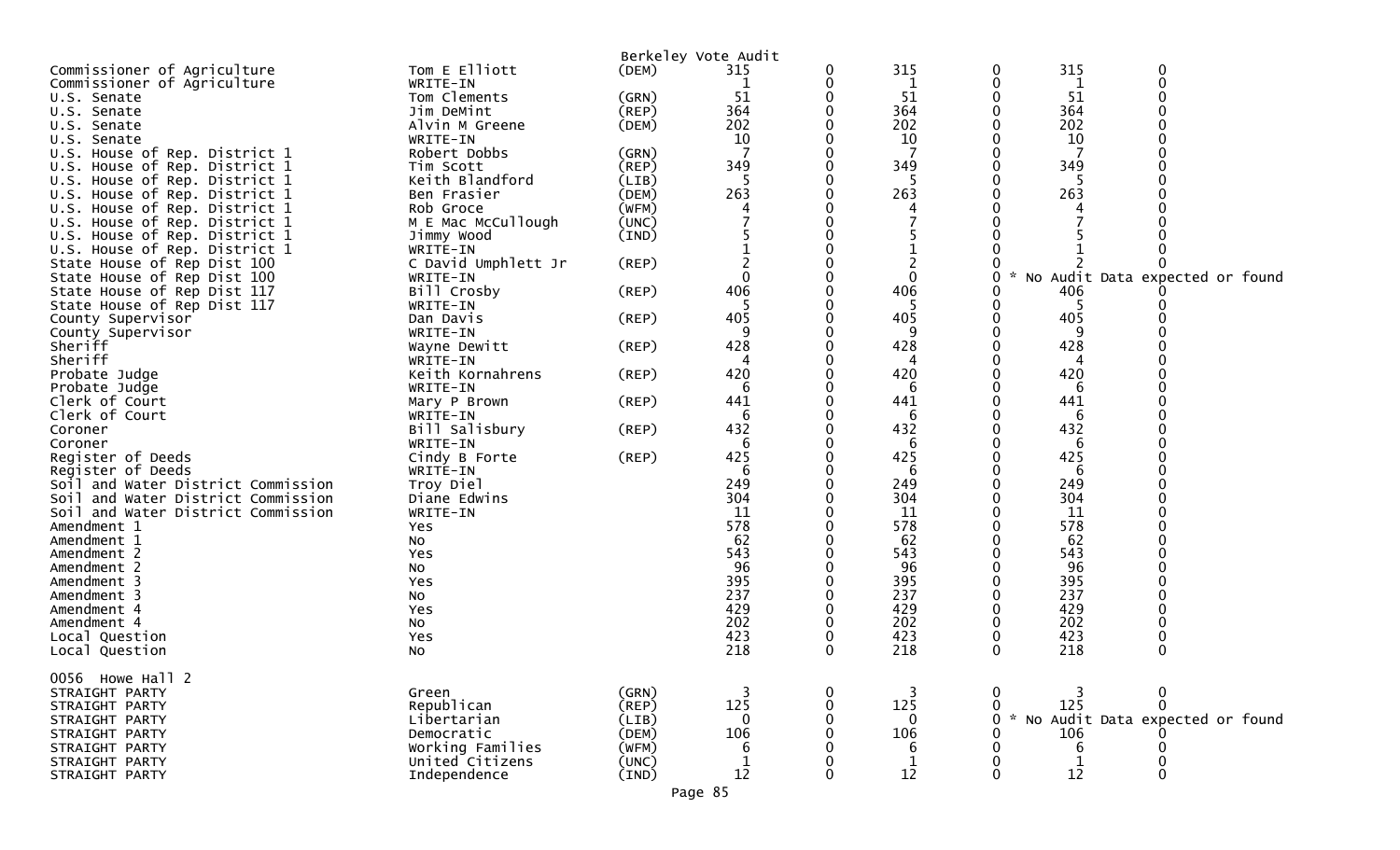|                                   |                          |             | Berkeley Vote Audit |   |                |        |                                   |
|-----------------------------------|--------------------------|-------------|---------------------|---|----------------|--------|-----------------------------------|
| Governor                          | Morgan Bruce Reeves      | (GRN)       |                     | 0 | 8              | 8      |                                   |
| Governor                          | Nikki R Haley            | $($ REP $)$ | 233                 | 0 | 233            | 233    |                                   |
| Governor                          | Vincent A Sheheen        | (DEM)       | 170                 |   | 170            | 170    |                                   |
| Governor                          | Morgan Bruce Reeves      | (UNC)       |                     |   |                |        |                                   |
|                                   |                          |             |                     |   |                |        |                                   |
| Governor<br>Lieutenant Governor   | WRITE-IN<br>Ken Ard      | (REP)       | 224                 |   | 224            | 224    |                                   |
|                                   |                          |             | 185                 |   | 185            | 185    |                                   |
| Lieutenant Governor               | Ashley Cooper            | (DEM)       | $\Omega$            |   | $\mathbf{0}$   |        |                                   |
| Lieutenant Governor               | WRITE-IN<br>Mark Hammond |             |                     |   |                |        | * No Audit Data expected or found |
| Secretary of State                |                          | $($ REP $)$ | 246                 |   | 246            | 246    |                                   |
| Secretary of State                | Marjorie L Johnson       | (DEM)       | 161                 |   | 161            | 161    |                                   |
| Secretary of State                | WRITE-IN                 |             | $\Omega$            |   | $\bf{0}$       |        | * No Audit Data expected or found |
| State Treasurer                   | Curtis Loftis            | (REP)       | 292                 |   | 292            | 292    |                                   |
| State Treasurer                   | WRITE-IN                 |             | 2                   |   |                |        |                                   |
| Attorney General                  | Leslie Minerd            | (GRN)       | 18                  |   | 18             | 18     |                                   |
| Attorney General                  | Alan Wilson              | (REP)       | 222                 |   | 222            | 222    |                                   |
| Attorney General                  | Matthew Richardson       | (DEM)       | 176                 |   | 176            | 176    |                                   |
| Attorney General                  | WRITE-IN                 |             | $\mathbf{0}$        |   | $\mathbf 0$    |        | * No Audit Data expected or found |
| Comptroller General               | Richard A Eckstrom       | (REP)       | 236                 |   | 236            | 236    |                                   |
| Comptroller General               | Robert Barber            | (DEM)       | 176                 |   | 176            | 176    |                                   |
| Comptroller General               | WRITE-IN                 |             | 0                   |   | 0              | $\sim$ | No Audit Data expected or found   |
| State Superintendent of Education | Doretha A Bull           | (GRN)       | 14                  |   | 14             | 14     |                                   |
| State Superintendent of Education | Mick Zais                | (REP)       | 225                 |   | 225            | 225    |                                   |
| State Superintendent of Education | Tim Moultrie             | (LIB)       | 12                  |   | 12             | 12     |                                   |
| State Superintendent of Education | Frank Holleman           | (DEM)       | 153                 |   | 153            | 153    |                                   |
| State Superintendent of Education | Tony Fayyazi             | (IND)       | 10                  |   | 10             | 10     |                                   |
| State Superintendent of Education | WRITE-IN                 |             | $\Omega$            |   | $\overline{0}$ | $\sim$ | No Audit Data expected or found   |
| Adjutant General                  | Bob Livingston           | (REP)       | 281                 |   | 281            | 281    |                                   |
| Adjutant General                  | WRITE-IN                 |             |                     |   | 3              |        |                                   |
| Commissioner of Agriculture       | Hugh Weathers            | (REP)       | 251                 |   | 251            | 251    |                                   |
| Commissioner of Agriculture       | Tom E Elliott            | (DEM)       | 159                 |   | 159            | 159    |                                   |
| Commissioner of Agriculture       | WRITE-IN                 |             | $\mathbf{0}$        |   | 0              | $\sim$ | No Audit Data expected or found   |
| U.S. Senate                       | Tom Clements             | (GRN)       | 33                  |   | 33             | 33     |                                   |
| U.S. Senate                       | Jim DeMint               | $($ REP $)$ | 267                 |   | 267            | 267    |                                   |
| U.S. Senate                       | Alvin M Greene           | (DEM)       | 113                 |   | 113            | 113    |                                   |
| U.S. Senate                       | WRITE-IN                 |             |                     |   |                |        |                                   |
| U.S. House of Rep. District 1     | Robert Dobbs             | (GRN)       |                     |   |                |        |                                   |
| U.S. House of Rep. District 1     | Tim Scott                | (REP)       | 260                 |   | 260            | 260    |                                   |
| U.S. House of Rep. District 1     | Keith Blandford          | (LIB)       |                     |   |                |        |                                   |
| U.S. House of Rep. District 1     | Ben Frasier              | (DEM)       | 127                 |   | 127            | 127    |                                   |
| U.S. House of Rep. District 1     | Rob Groce                | (WFM)       |                     |   |                |        |                                   |
| U.S. House of Rep. District 1     | M E Mac McCullough       | (UNC)       |                     |   |                |        |                                   |
| U.S. House of Rep. District 1     | Jimmy Wood               | (IND)       |                     |   |                |        |                                   |
| U.S. House of Rep. District 1     | WRITE-IN                 |             |                     |   |                |        | * No Audit Data expected or found |
| State House of Rep Dist 117       | Bill Crosby              | (REP)       | 305                 |   | 305            | 305    |                                   |
| State House of Rep Dist 117       | WRITE-IN                 |             | 1                   |   | 1              |        |                                   |
| County Supervisor                 | Dan Davis                | $($ REP $)$ | 291                 |   | 291            | 291    |                                   |
| County Supervisor                 | WRITE-IN                 |             | 4                   |   | 4              | 4      |                                   |
| Sheriff                           | Wayne Dewitt             | $($ REP $)$ | 309                 |   | 309            | 309    |                                   |
| Sheriff                           | WRITE-IN                 |             | 2                   |   | 2              | 2      |                                   |
| Probate Judge                     | Keith Kornahrens         | $($ REP $)$ | 305                 |   | 305            | 305    |                                   |
| Probate Judge                     | WRITE-IN                 |             |                     |   |                |        |                                   |
| Clerk of Court                    | Mary P Brown             | (REP)       | 316                 |   | 316            | 316    | 0                                 |
|                                   |                          |             |                     |   |                |        |                                   |

Page 86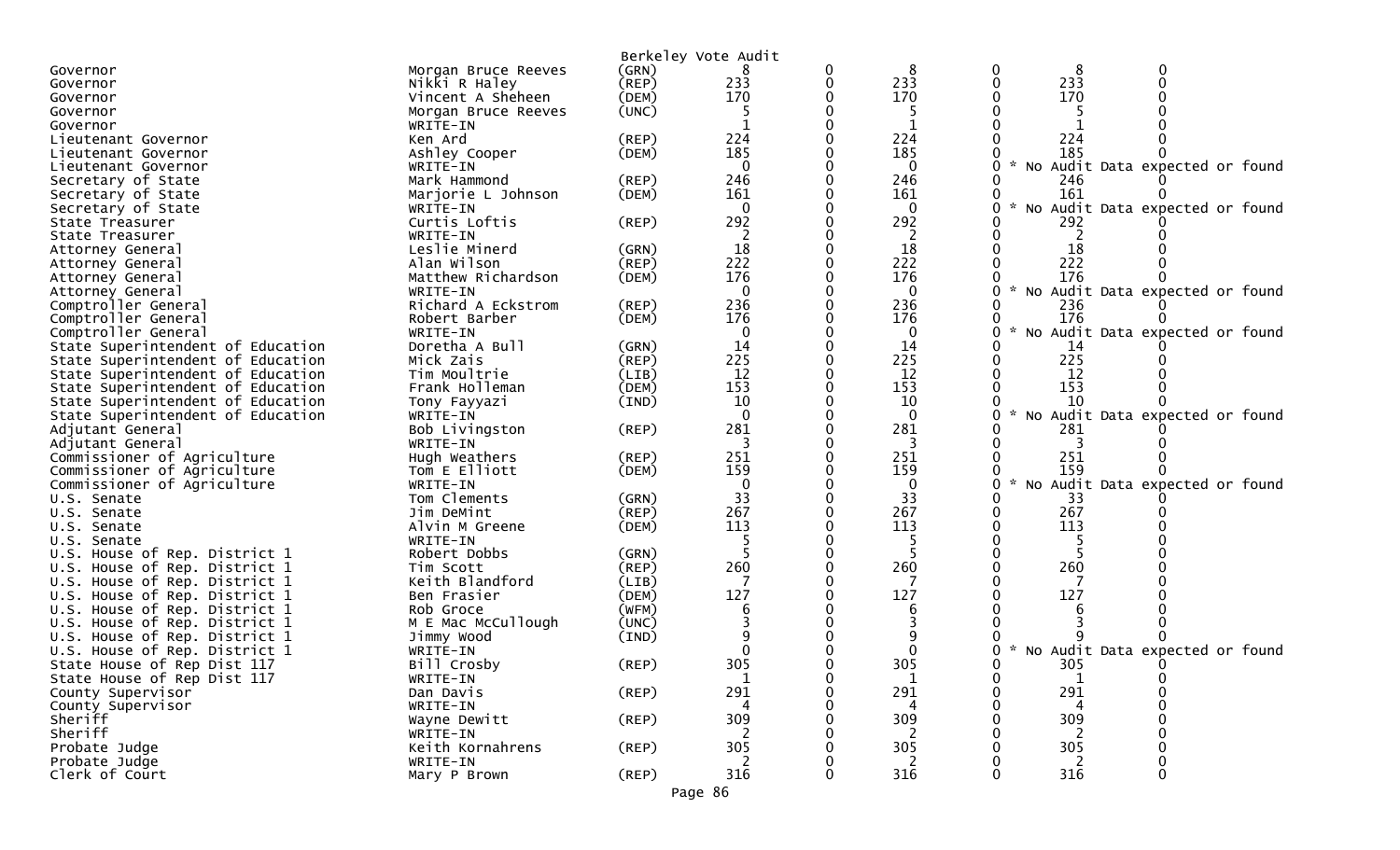|                                                                                                                                                                                                                                                                                                                                                                                                                                                                                                                                                                                                                                                                                                                                        |                                                                                                                                                                                                                                                                                                                                                                                                                                                                                                                                      |                                                                                                                                                                                                                                                                     | Berkeley Vote Audit                                                                                                                                                                                        |                                      |                                                                                                                                                                                                             |                                            |                                                                                                                                                                   |                                                           |
|----------------------------------------------------------------------------------------------------------------------------------------------------------------------------------------------------------------------------------------------------------------------------------------------------------------------------------------------------------------------------------------------------------------------------------------------------------------------------------------------------------------------------------------------------------------------------------------------------------------------------------------------------------------------------------------------------------------------------------------|--------------------------------------------------------------------------------------------------------------------------------------------------------------------------------------------------------------------------------------------------------------------------------------------------------------------------------------------------------------------------------------------------------------------------------------------------------------------------------------------------------------------------------------|---------------------------------------------------------------------------------------------------------------------------------------------------------------------------------------------------------------------------------------------------------------------|------------------------------------------------------------------------------------------------------------------------------------------------------------------------------------------------------------|--------------------------------------|-------------------------------------------------------------------------------------------------------------------------------------------------------------------------------------------------------------|--------------------------------------------|-------------------------------------------------------------------------------------------------------------------------------------------------------------------|-----------------------------------------------------------|
| Clerk of Court<br>Coroner<br>Coroner<br>Register of Deeds<br>Register of Deeds<br>Soil and Water District Commission<br>Soil and Water District Commission<br>Soil and Water District Commission<br>Amendment 1<br>Amendment 1<br>Amendment 2<br>Amendment 2<br>Amendment 3<br>Amendment 3<br>Amendment 4<br>Amendment 4<br>Local Question<br>Local Question                                                                                                                                                                                                                                                                                                                                                                           | WRITE-IN<br>Bill Salisbury<br>WRITE-IN<br>Cindy B Forte<br>WRITE-IN<br>Troy Diel<br>Diane Edwins<br>WRITE-IN<br>Yes<br>No<br>Yes<br>No<br>Yes<br>No<br>Yes<br>No<br>Yes<br>No                                                                                                                                                                                                                                                                                                                                                        | $($ REP $)$<br>(REP)                                                                                                                                                                                                                                                | 300<br>298<br>146<br>167<br>377<br>32<br>352<br>52<br>284<br>115<br>296<br>101<br>267<br>138                                                                                                               | 0<br>0<br>0<br>0<br>0<br>0           | 300<br>5<br>298<br>$\mathbf{1}$<br>146<br>167<br>2<br>377<br>32<br>352<br>52<br>284<br>115<br>296<br>101<br>267<br>138                                                                                      | 0<br>$\boldsymbol{0}$<br>0<br>$\mathbf{0}$ | 300<br>298<br>146<br>167<br>2<br>377<br>32<br>352<br>52<br>284<br>115<br>296<br>101<br>267<br>138                                                                 | $\mathbf 0$<br>$\mathbf 0$<br>$\Omega$                    |
| 0057 Liberty Hall<br>STRAIGHT PARTY<br>STRAIGHT PARTY<br>STRAIGHT PARTY<br>STRAIGHT PARTY<br>STRAIGHT PARTY<br>STRAIGHT PARTY<br>STRAIGHT PARTY<br>Governor<br>Governor<br>Governor<br>Governor<br>Governor<br>Lieutenant Governor<br>Lieutenant Governor<br>Lieutenant Governor<br>Secretary of State<br>Secretary of State<br>Secretary of State<br>State Treasurer<br>State Treasurer<br>Attorney General<br>Attorney General<br>Attorney General<br>Attorney General<br>Comptroller General<br>Comptroller General<br>Comptroller General<br>State Superintendent of Education<br>State Superintendent of Education<br>State Superintendent of Education<br>State Superintendent of Education<br>State Superintendent of Education | Green<br>Republican<br>Libertarian<br>Democratic<br>Working Families<br>United Citizens<br>Independence<br>Morgan Bruce Reeves<br>Nikki R Haley<br>Vincent A Sheheen<br>Morgan Bruce Reeves<br>WRITE-IN<br>Ken Ard<br>Ashley Cooper<br>WRITE-IN<br>Mark Hammond<br>Marjorie L Johnson<br>WRITE-IN<br>Curtis Loftis<br>WRITE-IN<br>Leslie Minerd<br>Alan Wilson<br>Matthew Richardson<br>WRITE-IN<br>Richard A Eckstrom<br>Robert Barber<br>WRITE-IN<br>Doretha A Bull<br>Mick Zais<br>Tim Moultrie<br>Frank Holleman<br>Tony Fayyazi | (GRN)<br>(REP)<br>(LIB)<br>(DEM)<br>(WFM)<br>(UNC)<br>(IND)<br>(GRN)<br>(REP)<br>(DEM)<br>(UNC)<br>(REP)<br>(DEM)<br>$($ REP $)$<br>(DEM)<br>$($ REP $)$<br>(GRN)<br>(REP)<br>(DEM)<br>(REP)<br>(DEM)<br>(GRN)<br>$($ REP $)$<br>(LIB)<br>(DEM)<br>$(\texttt{IND})$ | $\mathbf 1$<br>111<br>2<br>114<br>6<br>226<br>227<br>2<br>231<br>224<br>1<br>241<br>211<br>4<br>290<br>4<br>19<br>215<br>225<br>$\mathbf{0}$<br>233<br>218<br>1<br>10<br>209<br>14<br>213<br>12<br>Page 87 | 0<br>0<br>0<br>0<br>0<br>0<br>0<br>0 | 1<br>111<br>$\overline{2}$<br>114<br>1<br>6<br>226<br>227<br>2<br>4<br>231<br>224<br>1<br>241<br>211<br>4<br>290<br>4<br>19<br>215<br>225<br>$\mathbf 0$<br>233<br>218<br>1<br>10<br>209<br>14<br>213<br>12 | 0<br>0<br>0<br>0<br>0<br>$\Omega$          | 111<br>2<br>114<br>6<br>226<br>227<br>2<br>231<br>224<br>1<br>241<br>211<br>4<br>290<br>4<br>19<br>215<br>225<br>233<br>218<br>-1<br>10<br>209<br>14<br>213<br>12 | $\Omega$<br>0<br>0 * No Audit Data expected or found<br>0 |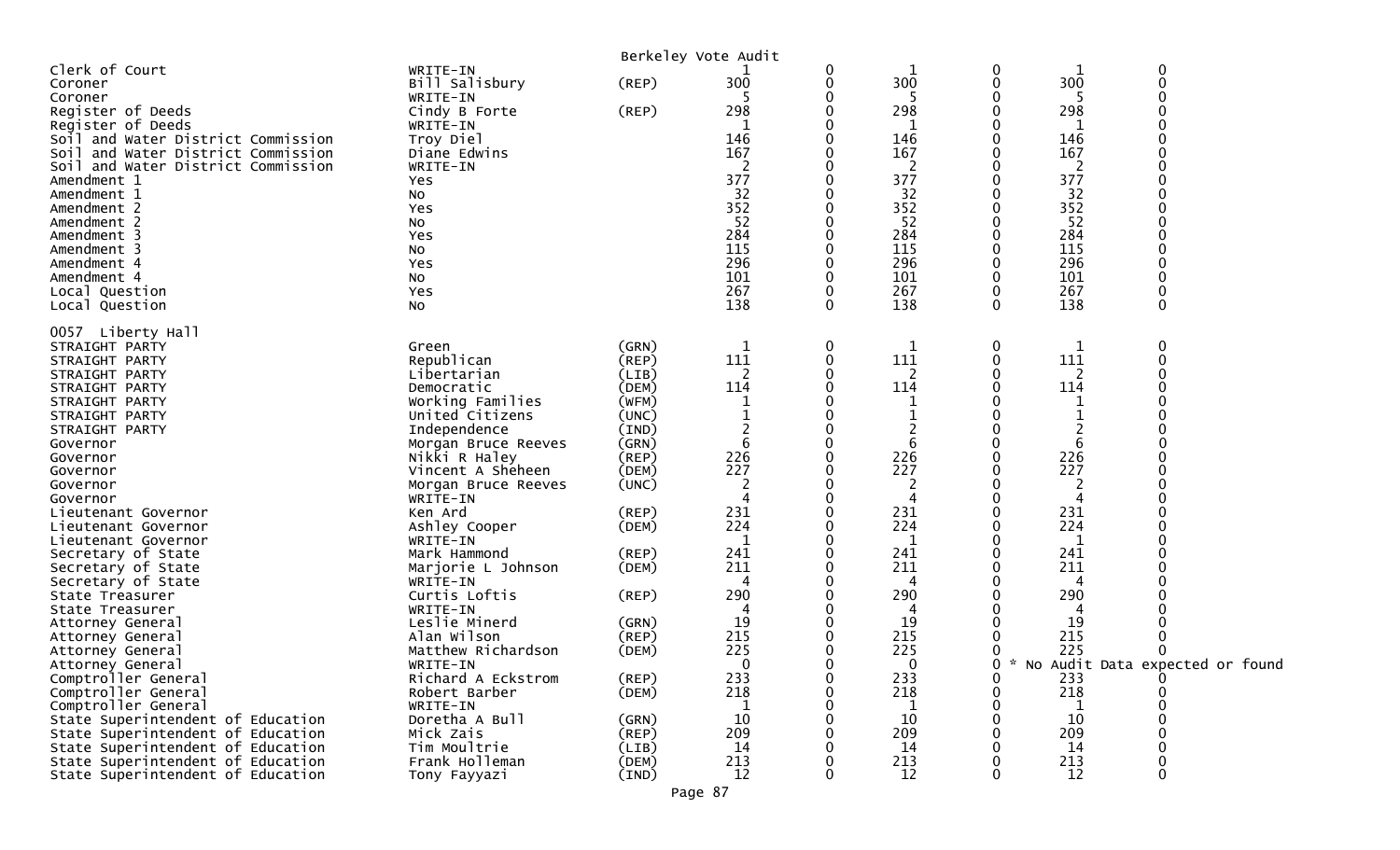|                                                                          |                              |                      | Berkeley Vote Audit |        |             |                   |            |                                   |  |
|--------------------------------------------------------------------------|------------------------------|----------------------|---------------------|--------|-------------|-------------------|------------|-----------------------------------|--|
| State Superintendent of Education                                        | WRITE-IN                     |                      |                     | 0      | 1           | 0                 |            |                                   |  |
| Adjutant General                                                         | Bob Livingston               | (REP)                | 292                 | 0      | 292         |                   | 292        |                                   |  |
| Adjutant General                                                         | WRITE-IN                     |                      | -5                  |        | -5          |                   |            |                                   |  |
| Commissioner of Agriculture                                              | Hugh Weathers                | (REP)                | 242                 |        | 242         |                   | 242        |                                   |  |
| Commissioner of Agriculture                                              | Tom E Elliott                | (DEM)                | 210                 |        | 210         |                   | 210        |                                   |  |
| Commissioner of Agriculture                                              | WRITE-IN                     |                      | $\mathbf 0$         |        | 0           | $\mathcal{H}$     |            | No Audit Data expected or found   |  |
| U.S. Senate                                                              | Tom Clements                 | (GRN)                | 59                  |        | 59          |                   | 59         |                                   |  |
| U.S. Senate                                                              | Jim DeMint                   | (REP)                | 255                 |        | 255         |                   | 255        |                                   |  |
| U.S. Senate                                                              | Alvin M Greene               | (DEM)                | 128                 |        | 128         |                   | 128        |                                   |  |
| U.S. Senate                                                              | WRITE-IN<br>Robert Dobbs     |                      | 9                   |        | 9<br>2      |                   | 9<br>2     |                                   |  |
| U.S. House of Rep. District 1                                            |                              | (GRN)<br>(REP)       | 247                 |        | 247         |                   | 247        |                                   |  |
| U.S. House of Rep. District 1<br>U.S. House of Rep. District 1           | Tim Scott<br>Keith Blandford | (LIB)                | 7                   |        | 7           |                   |            |                                   |  |
| U.S. House of Rep. District 1                                            | Ben Frasier                  | (DEM)                | 185                 |        | 185         |                   | 185        |                                   |  |
| U.S. House of Rep. District 1                                            | Rob Groce                    | (WFM)                |                     |        |             |                   |            |                                   |  |
| U.S. House of Rep. District 1                                            | M E Mac McCullough           | (UNC)                |                     |        | 3           |                   |            |                                   |  |
| U.S. House of Rep. District 1                                            | Jimmy Wood                   | (IND)                |                     |        |             |                   |            |                                   |  |
| U.S. House of Rep. District 1                                            | WRITE-IN                     |                      |                     |        |             |                   |            |                                   |  |
| State House of Rep Dist 100                                              | C David Umphlett Jr          | (REP)                |                     |        |             |                   |            | * No Audit Data expected or found |  |
| State House of Rep Dist 100                                              | WRITE-IN                     |                      | $\Omega$            |        | $\Omega$    |                   |            | No Audit Data expected or found   |  |
| State House of Rep Dist 117                                              | Bill Crosby                  | (REP)                | 299                 |        | 299         |                   | 299        |                                   |  |
| State House of Rep Dist 117                                              | WRITE-IN                     |                      |                     |        | 4           |                   | 4          |                                   |  |
| County Supervisor                                                        | Dan Davis                    | (REP)                | 297                 |        | 297         |                   | 297        |                                   |  |
| County Supervisor                                                        | WRITE-IN                     |                      |                     |        |             |                   |            |                                   |  |
| Sheriff                                                                  | Wayne Dewitt                 | (REP)                | 308                 |        | 308         |                   | 308        |                                   |  |
| Sheriff                                                                  | WRITE-IN                     |                      |                     |        |             |                   |            |                                   |  |
| Probate Judge                                                            | Keith Kornahrens             | (REP)                | 299                 |        | 299         |                   | 299        |                                   |  |
| Probate Judge                                                            | WRITE-IN                     |                      |                     |        | 1           |                   | 1          |                                   |  |
| Clerk of Court                                                           | Mary P Brown                 | (REP)                | 310                 |        | 310         |                   | 310        |                                   |  |
| Clerk of Court                                                           | WRITE-IN                     |                      |                     |        |             |                   |            |                                   |  |
| Coroner                                                                  | Bill Salisbury               | (REP)                | 304                 |        | 304         |                   | 304        |                                   |  |
| Coroner                                                                  | WRITE-IN                     |                      |                     |        | 3           |                   |            |                                   |  |
| Register of Deeds                                                        | Cindy B Forte                | (REP)                | 302                 |        | 302         |                   | 302        |                                   |  |
| Register of Deeds                                                        | WRITE-IN                     |                      |                     |        | 1           |                   |            |                                   |  |
| Soil and Water District Commission                                       | Troy Diel                    |                      | 173<br>222          |        | 173<br>222  |                   | 173<br>222 |                                   |  |
| Soil and Water District Commission<br>Soil and Water District Commission | Diane Edwins<br>WRITE-IN     |                      | $\mathbf{0}$        |        | $\mathbf 0$ | $\mathcal{H}$     |            | No Audit Data expected or found   |  |
| Amendment 1                                                              | Yes                          |                      | 410                 |        | 410         |                   | 410        |                                   |  |
| Amendment 1                                                              | NO.                          |                      | 48                  |        | 48          |                   | 48         |                                   |  |
| Amendment 2                                                              | Yes                          |                      | 388                 |        | 388         |                   | 388        |                                   |  |
| Amendment 2                                                              | No                           |                      | 73                  |        | 73          |                   | 73         |                                   |  |
| Amendment 3                                                              | Yes                          |                      | 287                 |        | 287         |                   | 287        |                                   |  |
| Amendment 3                                                              | No                           |                      | 171                 |        | 171         |                   | 171        |                                   |  |
| Amendment 4                                                              | Yes                          |                      | 315                 |        | 315         |                   | 315        |                                   |  |
| Amendment 4                                                              | No                           |                      | 139                 | 0      | 139         | 0                 | 139        | 0                                 |  |
| Local Question                                                           | Yes                          |                      | 322                 | 0      | 322         |                   | 322        |                                   |  |
| Local Question                                                           | No                           |                      | 138                 | 0      | 138         | $\Omega$          | 138        | 0                                 |  |
|                                                                          |                              |                      |                     |        |             |                   |            |                                   |  |
| 0058 Medway                                                              |                              |                      |                     |        |             |                   |            |                                   |  |
| STRAIGHT PARTY                                                           | Green<br>Republican          | (GRN)                | 4<br>201            | 0      | 4           | 0                 |            | 0                                 |  |
| STRAIGHT PARTY<br>STRAIGHT PARTY                                         | Libertarian                  | $($ REP $)$<br>(LIB) | 2                   | 0<br>0 | 201<br>2    | 0<br>$\mathbf{0}$ | 201<br>2   | $\mathbf 0$<br>$\mathbf 0$        |  |
|                                                                          |                              |                      |                     |        |             |                   |            |                                   |  |
|                                                                          |                              |                      | Page 88             |        |             |                   |            |                                   |  |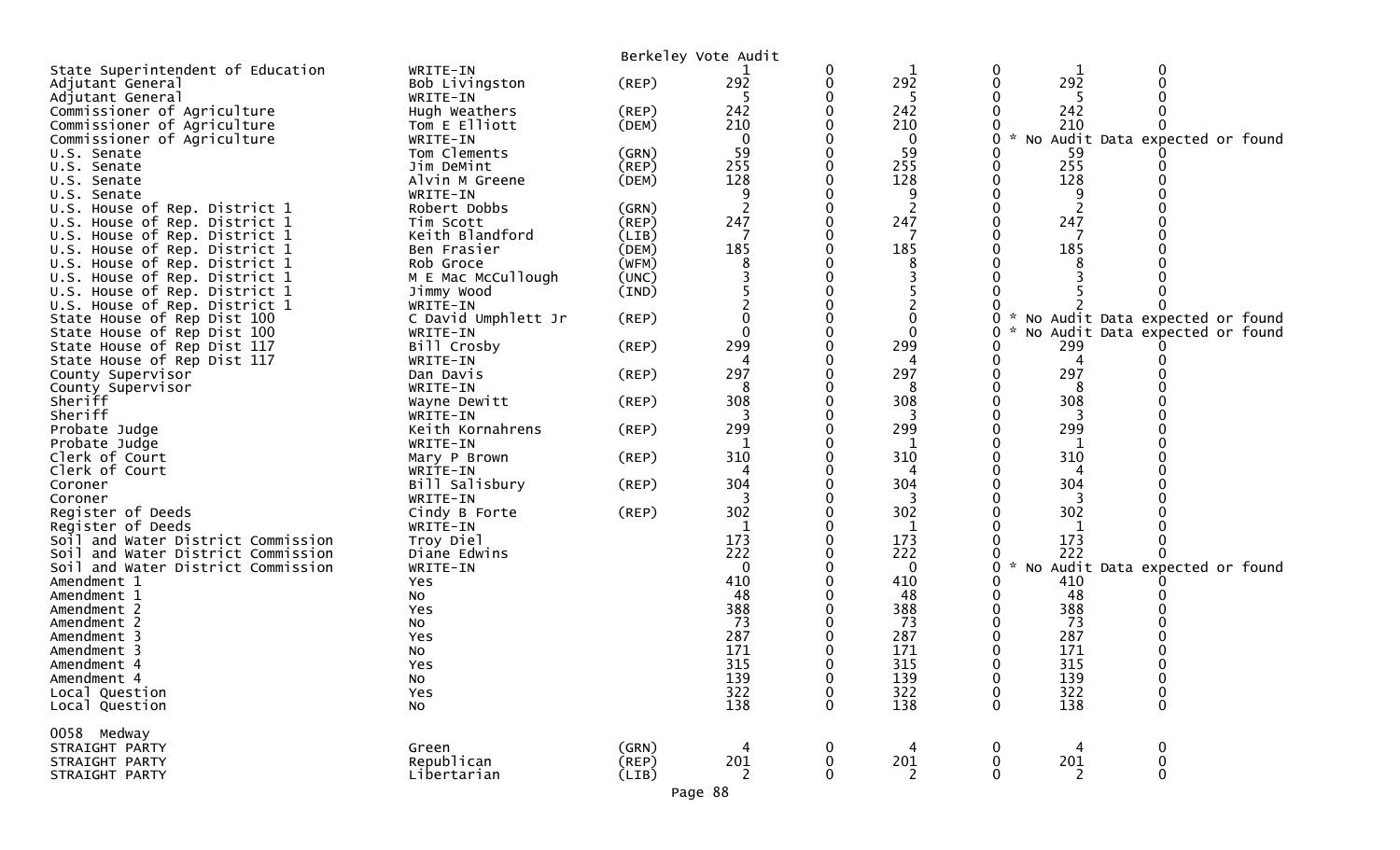| 254<br>254<br>Democratic<br>STRAIGHT PARTY<br>(DEM)<br>254<br>0<br>Working Families<br>(WFM)<br>8<br>0<br>STRAIGHT PARTY<br>United Citizens<br>0<br>(UNC)<br>STRAIGHT PARTY<br>(IND)<br>Independence<br>STRAIGHT PARTY<br>10<br>10<br>10<br>(GRN)<br>Governor<br>Morgan Bruce Reeves<br>376<br>376<br>376<br>(REP)<br>Nikki R Haley<br>Governor<br>414<br>414<br>414<br>Vincent A Sheheen<br>(DEM)<br>Governor<br>15<br>15<br>(UNC)<br><b>15</b><br>Morgan Bruce Reeves<br>Governor<br>3<br>3<br>Governor<br>WRITE-IN<br>376<br>376<br>376<br>Ken Ard<br>$($ REP $)$<br>Lieutenant Governor<br>430<br>430<br>430<br>Ashley Cooper<br>(DEM)<br>Lieutenant Governor<br>$\Omega$<br>$\Omega$<br>No Audit Data expected or found<br>Lieutenant Governor<br>WRITE-IN<br>424<br>424<br>Mark Hammond<br>(REP)<br>424<br>Secretary of State<br>380<br>380<br>Secretary of State<br>(DEM)<br>380<br>Marjorie L Johnson<br>$\sim$<br>No Audit Data expected or found<br>$\Omega$<br>0<br>Secretary of State<br>WRITE-IN<br>Curtis Loftis<br>512<br>512<br>(REP)<br>512<br>State Treasurer<br>10<br>10<br>10<br>State Treasurer<br>WRITE-IN<br>27<br>27<br>27<br>Leslie Minerd<br>(GRN)<br>Attorney General<br>363<br>363<br>363<br>Alan Wilson<br>$($ REP $)$<br>Attorney General<br>420<br>420<br>420<br>Matthew Richardson<br>(DEM)<br>Attorney General<br>$\Omega$<br>$\mathcal{H}$<br>$\Omega$<br>No Audit Data expected or found<br>Attorney General<br>WRITE-IN<br>383<br>Richard A Eckstrom<br>(REP)<br>383<br>383<br>Comptroller General<br>424<br>Comptroller General<br>424<br>424<br>Robert Barber<br>(DEM)<br>$\mathbf{0}$<br>Comptroller General<br>$\mathbf{0}$<br>$\mathcal{H}$<br>No Audit Data expected or found<br>WRITE-IN<br>21<br>21<br>State Superintendent of Education<br>Doretha A Bull<br>(GRN)<br>21<br>352<br>352<br>352<br>State Superintendent of Education<br>Mick Zais<br>(REP)<br>32<br>32<br>32<br>State Superintendent of Education<br>Tim Moultrie<br>(LIB)<br>381<br>381<br>381<br>State Superintendent of Education<br>Frank Holleman<br>(DEM)<br>17<br>17<br>State Superintendent of Education<br>17<br>(IND)<br>Tony Fayyazi<br>$\mathbf{1}$<br>State Superintendent of Education<br>1<br>1<br>WRITE-IN<br>499<br>499<br>499<br>Adjutant General<br>Bob Livingston<br>(REP)<br>WRITE-IN<br>10<br>10<br>10<br>Adjutant General<br>403<br>403<br>403<br>Commissioner of Agriculture<br>(REP)<br>Hugh Weathers<br>393<br>393<br>393<br>Commissioner of Agriculture<br>Tom E Elliott<br>(DEM)<br>Commissioner of Agriculture<br>WRITE-IN<br>74<br>74<br>74<br>Tom Clements<br>(GRN)<br>U.S. Senate<br>447<br>447<br>447<br>$($ REP $)$<br>Jim DeMint<br>U.S. Senate<br>269<br>269<br>269<br>Alvin M Greene<br>(DEM)<br>U.S. Senate<br>WRITE-IN<br>6<br>6<br>6<br>U.S. Senate<br>9<br>Robert Dobbs<br>q<br>U.S. House of Rep. District 1<br>(GRN)<br>434<br>434<br>U.S. House of Rep. District 1<br>(REP)<br>434<br>Tim Scott<br>8<br>Keith Blandford<br>8<br>U.S. House of Rep. District 1<br>(LIB)<br>8<br>337<br>337<br>337<br>U.S. House of Rep. District 1<br>Ben Frasier<br>(DEM)<br>U.S. House of Rep. District 1<br>(WFM)<br>15<br>15<br>15<br>Rob Groce<br>9<br>9<br>9<br>M E Mac McCullough<br>(UNC)<br>U.S. House of Rep. District 1<br>10<br>10<br>U.S. House of Rep. District 1<br>Jimmy Wood<br>10<br>(IND)<br>* No Audit Data expected or found<br>U.S. House of Rep. District 1<br>WRITE-IN<br>0<br>State House of Rep Dist 100<br>C David Umphlett Jr<br>(REP)<br><sup>2</sup><br>State House of Rep Dist 100<br>No Audit Data expected or found<br>0<br>WRITE-IN<br>State House of Rep Dist 117<br>Bill Crosby<br>$($ REP $)$<br>515<br>515<br>515<br>-7<br>State House of Rep Dist 117<br>WRITE-IN<br>520<br>520<br>520<br>(REP)<br>Dan Davis<br>County Supervisor<br>Page 89 |  | Berkeley Vote Audit |  |  |  |
|---------------------------------------------------------------------------------------------------------------------------------------------------------------------------------------------------------------------------------------------------------------------------------------------------------------------------------------------------------------------------------------------------------------------------------------------------------------------------------------------------------------------------------------------------------------------------------------------------------------------------------------------------------------------------------------------------------------------------------------------------------------------------------------------------------------------------------------------------------------------------------------------------------------------------------------------------------------------------------------------------------------------------------------------------------------------------------------------------------------------------------------------------------------------------------------------------------------------------------------------------------------------------------------------------------------------------------------------------------------------------------------------------------------------------------------------------------------------------------------------------------------------------------------------------------------------------------------------------------------------------------------------------------------------------------------------------------------------------------------------------------------------------------------------------------------------------------------------------------------------------------------------------------------------------------------------------------------------------------------------------------------------------------------------------------------------------------------------------------------------------------------------------------------------------------------------------------------------------------------------------------------------------------------------------------------------------------------------------------------------------------------------------------------------------------------------------------------------------------------------------------------------------------------------------------------------------------------------------------------------------------------------------------------------------------------------------------------------------------------------------------------------------------------------------------------------------------------------------------------------------------------------------------------------------------------------------------------------------------------------------------------------------------------------------------------------------------------------------------------------------------------------------------------------------------------------------------------------------------------------------------------------------------------------------------------------------------------------------------------------------------------------------------------------------------------------------------------------------------------------------------------------------------------------------------------------------------------------------------------------------------------------------------------------------------------------------------------------------------------------------------------------------------------------------------------------------|--|---------------------|--|--|--|
|                                                                                                                                                                                                                                                                                                                                                                                                                                                                                                                                                                                                                                                                                                                                                                                                                                                                                                                                                                                                                                                                                                                                                                                                                                                                                                                                                                                                                                                                                                                                                                                                                                                                                                                                                                                                                                                                                                                                                                                                                                                                                                                                                                                                                                                                                                                                                                                                                                                                                                                                                                                                                                                                                                                                                                                                                                                                                                                                                                                                                                                                                                                                                                                                                                                                                                                                                                                                                                                                                                                                                                                                                                                                                                                                                                                                                           |  |                     |  |  |  |
|                                                                                                                                                                                                                                                                                                                                                                                                                                                                                                                                                                                                                                                                                                                                                                                                                                                                                                                                                                                                                                                                                                                                                                                                                                                                                                                                                                                                                                                                                                                                                                                                                                                                                                                                                                                                                                                                                                                                                                                                                                                                                                                                                                                                                                                                                                                                                                                                                                                                                                                                                                                                                                                                                                                                                                                                                                                                                                                                                                                                                                                                                                                                                                                                                                                                                                                                                                                                                                                                                                                                                                                                                                                                                                                                                                                                                           |  |                     |  |  |  |
|                                                                                                                                                                                                                                                                                                                                                                                                                                                                                                                                                                                                                                                                                                                                                                                                                                                                                                                                                                                                                                                                                                                                                                                                                                                                                                                                                                                                                                                                                                                                                                                                                                                                                                                                                                                                                                                                                                                                                                                                                                                                                                                                                                                                                                                                                                                                                                                                                                                                                                                                                                                                                                                                                                                                                                                                                                                                                                                                                                                                                                                                                                                                                                                                                                                                                                                                                                                                                                                                                                                                                                                                                                                                                                                                                                                                                           |  |                     |  |  |  |
|                                                                                                                                                                                                                                                                                                                                                                                                                                                                                                                                                                                                                                                                                                                                                                                                                                                                                                                                                                                                                                                                                                                                                                                                                                                                                                                                                                                                                                                                                                                                                                                                                                                                                                                                                                                                                                                                                                                                                                                                                                                                                                                                                                                                                                                                                                                                                                                                                                                                                                                                                                                                                                                                                                                                                                                                                                                                                                                                                                                                                                                                                                                                                                                                                                                                                                                                                                                                                                                                                                                                                                                                                                                                                                                                                                                                                           |  |                     |  |  |  |
|                                                                                                                                                                                                                                                                                                                                                                                                                                                                                                                                                                                                                                                                                                                                                                                                                                                                                                                                                                                                                                                                                                                                                                                                                                                                                                                                                                                                                                                                                                                                                                                                                                                                                                                                                                                                                                                                                                                                                                                                                                                                                                                                                                                                                                                                                                                                                                                                                                                                                                                                                                                                                                                                                                                                                                                                                                                                                                                                                                                                                                                                                                                                                                                                                                                                                                                                                                                                                                                                                                                                                                                                                                                                                                                                                                                                                           |  |                     |  |  |  |
|                                                                                                                                                                                                                                                                                                                                                                                                                                                                                                                                                                                                                                                                                                                                                                                                                                                                                                                                                                                                                                                                                                                                                                                                                                                                                                                                                                                                                                                                                                                                                                                                                                                                                                                                                                                                                                                                                                                                                                                                                                                                                                                                                                                                                                                                                                                                                                                                                                                                                                                                                                                                                                                                                                                                                                                                                                                                                                                                                                                                                                                                                                                                                                                                                                                                                                                                                                                                                                                                                                                                                                                                                                                                                                                                                                                                                           |  |                     |  |  |  |
|                                                                                                                                                                                                                                                                                                                                                                                                                                                                                                                                                                                                                                                                                                                                                                                                                                                                                                                                                                                                                                                                                                                                                                                                                                                                                                                                                                                                                                                                                                                                                                                                                                                                                                                                                                                                                                                                                                                                                                                                                                                                                                                                                                                                                                                                                                                                                                                                                                                                                                                                                                                                                                                                                                                                                                                                                                                                                                                                                                                                                                                                                                                                                                                                                                                                                                                                                                                                                                                                                                                                                                                                                                                                                                                                                                                                                           |  |                     |  |  |  |
|                                                                                                                                                                                                                                                                                                                                                                                                                                                                                                                                                                                                                                                                                                                                                                                                                                                                                                                                                                                                                                                                                                                                                                                                                                                                                                                                                                                                                                                                                                                                                                                                                                                                                                                                                                                                                                                                                                                                                                                                                                                                                                                                                                                                                                                                                                                                                                                                                                                                                                                                                                                                                                                                                                                                                                                                                                                                                                                                                                                                                                                                                                                                                                                                                                                                                                                                                                                                                                                                                                                                                                                                                                                                                                                                                                                                                           |  |                     |  |  |  |
|                                                                                                                                                                                                                                                                                                                                                                                                                                                                                                                                                                                                                                                                                                                                                                                                                                                                                                                                                                                                                                                                                                                                                                                                                                                                                                                                                                                                                                                                                                                                                                                                                                                                                                                                                                                                                                                                                                                                                                                                                                                                                                                                                                                                                                                                                                                                                                                                                                                                                                                                                                                                                                                                                                                                                                                                                                                                                                                                                                                                                                                                                                                                                                                                                                                                                                                                                                                                                                                                                                                                                                                                                                                                                                                                                                                                                           |  |                     |  |  |  |
|                                                                                                                                                                                                                                                                                                                                                                                                                                                                                                                                                                                                                                                                                                                                                                                                                                                                                                                                                                                                                                                                                                                                                                                                                                                                                                                                                                                                                                                                                                                                                                                                                                                                                                                                                                                                                                                                                                                                                                                                                                                                                                                                                                                                                                                                                                                                                                                                                                                                                                                                                                                                                                                                                                                                                                                                                                                                                                                                                                                                                                                                                                                                                                                                                                                                                                                                                                                                                                                                                                                                                                                                                                                                                                                                                                                                                           |  |                     |  |  |  |
|                                                                                                                                                                                                                                                                                                                                                                                                                                                                                                                                                                                                                                                                                                                                                                                                                                                                                                                                                                                                                                                                                                                                                                                                                                                                                                                                                                                                                                                                                                                                                                                                                                                                                                                                                                                                                                                                                                                                                                                                                                                                                                                                                                                                                                                                                                                                                                                                                                                                                                                                                                                                                                                                                                                                                                                                                                                                                                                                                                                                                                                                                                                                                                                                                                                                                                                                                                                                                                                                                                                                                                                                                                                                                                                                                                                                                           |  |                     |  |  |  |
|                                                                                                                                                                                                                                                                                                                                                                                                                                                                                                                                                                                                                                                                                                                                                                                                                                                                                                                                                                                                                                                                                                                                                                                                                                                                                                                                                                                                                                                                                                                                                                                                                                                                                                                                                                                                                                                                                                                                                                                                                                                                                                                                                                                                                                                                                                                                                                                                                                                                                                                                                                                                                                                                                                                                                                                                                                                                                                                                                                                                                                                                                                                                                                                                                                                                                                                                                                                                                                                                                                                                                                                                                                                                                                                                                                                                                           |  |                     |  |  |  |
|                                                                                                                                                                                                                                                                                                                                                                                                                                                                                                                                                                                                                                                                                                                                                                                                                                                                                                                                                                                                                                                                                                                                                                                                                                                                                                                                                                                                                                                                                                                                                                                                                                                                                                                                                                                                                                                                                                                                                                                                                                                                                                                                                                                                                                                                                                                                                                                                                                                                                                                                                                                                                                                                                                                                                                                                                                                                                                                                                                                                                                                                                                                                                                                                                                                                                                                                                                                                                                                                                                                                                                                                                                                                                                                                                                                                                           |  |                     |  |  |  |
|                                                                                                                                                                                                                                                                                                                                                                                                                                                                                                                                                                                                                                                                                                                                                                                                                                                                                                                                                                                                                                                                                                                                                                                                                                                                                                                                                                                                                                                                                                                                                                                                                                                                                                                                                                                                                                                                                                                                                                                                                                                                                                                                                                                                                                                                                                                                                                                                                                                                                                                                                                                                                                                                                                                                                                                                                                                                                                                                                                                                                                                                                                                                                                                                                                                                                                                                                                                                                                                                                                                                                                                                                                                                                                                                                                                                                           |  |                     |  |  |  |
|                                                                                                                                                                                                                                                                                                                                                                                                                                                                                                                                                                                                                                                                                                                                                                                                                                                                                                                                                                                                                                                                                                                                                                                                                                                                                                                                                                                                                                                                                                                                                                                                                                                                                                                                                                                                                                                                                                                                                                                                                                                                                                                                                                                                                                                                                                                                                                                                                                                                                                                                                                                                                                                                                                                                                                                                                                                                                                                                                                                                                                                                                                                                                                                                                                                                                                                                                                                                                                                                                                                                                                                                                                                                                                                                                                                                                           |  |                     |  |  |  |
|                                                                                                                                                                                                                                                                                                                                                                                                                                                                                                                                                                                                                                                                                                                                                                                                                                                                                                                                                                                                                                                                                                                                                                                                                                                                                                                                                                                                                                                                                                                                                                                                                                                                                                                                                                                                                                                                                                                                                                                                                                                                                                                                                                                                                                                                                                                                                                                                                                                                                                                                                                                                                                                                                                                                                                                                                                                                                                                                                                                                                                                                                                                                                                                                                                                                                                                                                                                                                                                                                                                                                                                                                                                                                                                                                                                                                           |  |                     |  |  |  |
|                                                                                                                                                                                                                                                                                                                                                                                                                                                                                                                                                                                                                                                                                                                                                                                                                                                                                                                                                                                                                                                                                                                                                                                                                                                                                                                                                                                                                                                                                                                                                                                                                                                                                                                                                                                                                                                                                                                                                                                                                                                                                                                                                                                                                                                                                                                                                                                                                                                                                                                                                                                                                                                                                                                                                                                                                                                                                                                                                                                                                                                                                                                                                                                                                                                                                                                                                                                                                                                                                                                                                                                                                                                                                                                                                                                                                           |  |                     |  |  |  |
|                                                                                                                                                                                                                                                                                                                                                                                                                                                                                                                                                                                                                                                                                                                                                                                                                                                                                                                                                                                                                                                                                                                                                                                                                                                                                                                                                                                                                                                                                                                                                                                                                                                                                                                                                                                                                                                                                                                                                                                                                                                                                                                                                                                                                                                                                                                                                                                                                                                                                                                                                                                                                                                                                                                                                                                                                                                                                                                                                                                                                                                                                                                                                                                                                                                                                                                                                                                                                                                                                                                                                                                                                                                                                                                                                                                                                           |  |                     |  |  |  |
|                                                                                                                                                                                                                                                                                                                                                                                                                                                                                                                                                                                                                                                                                                                                                                                                                                                                                                                                                                                                                                                                                                                                                                                                                                                                                                                                                                                                                                                                                                                                                                                                                                                                                                                                                                                                                                                                                                                                                                                                                                                                                                                                                                                                                                                                                                                                                                                                                                                                                                                                                                                                                                                                                                                                                                                                                                                                                                                                                                                                                                                                                                                                                                                                                                                                                                                                                                                                                                                                                                                                                                                                                                                                                                                                                                                                                           |  |                     |  |  |  |
|                                                                                                                                                                                                                                                                                                                                                                                                                                                                                                                                                                                                                                                                                                                                                                                                                                                                                                                                                                                                                                                                                                                                                                                                                                                                                                                                                                                                                                                                                                                                                                                                                                                                                                                                                                                                                                                                                                                                                                                                                                                                                                                                                                                                                                                                                                                                                                                                                                                                                                                                                                                                                                                                                                                                                                                                                                                                                                                                                                                                                                                                                                                                                                                                                                                                                                                                                                                                                                                                                                                                                                                                                                                                                                                                                                                                                           |  |                     |  |  |  |
|                                                                                                                                                                                                                                                                                                                                                                                                                                                                                                                                                                                                                                                                                                                                                                                                                                                                                                                                                                                                                                                                                                                                                                                                                                                                                                                                                                                                                                                                                                                                                                                                                                                                                                                                                                                                                                                                                                                                                                                                                                                                                                                                                                                                                                                                                                                                                                                                                                                                                                                                                                                                                                                                                                                                                                                                                                                                                                                                                                                                                                                                                                                                                                                                                                                                                                                                                                                                                                                                                                                                                                                                                                                                                                                                                                                                                           |  |                     |  |  |  |
|                                                                                                                                                                                                                                                                                                                                                                                                                                                                                                                                                                                                                                                                                                                                                                                                                                                                                                                                                                                                                                                                                                                                                                                                                                                                                                                                                                                                                                                                                                                                                                                                                                                                                                                                                                                                                                                                                                                                                                                                                                                                                                                                                                                                                                                                                                                                                                                                                                                                                                                                                                                                                                                                                                                                                                                                                                                                                                                                                                                                                                                                                                                                                                                                                                                                                                                                                                                                                                                                                                                                                                                                                                                                                                                                                                                                                           |  |                     |  |  |  |
|                                                                                                                                                                                                                                                                                                                                                                                                                                                                                                                                                                                                                                                                                                                                                                                                                                                                                                                                                                                                                                                                                                                                                                                                                                                                                                                                                                                                                                                                                                                                                                                                                                                                                                                                                                                                                                                                                                                                                                                                                                                                                                                                                                                                                                                                                                                                                                                                                                                                                                                                                                                                                                                                                                                                                                                                                                                                                                                                                                                                                                                                                                                                                                                                                                                                                                                                                                                                                                                                                                                                                                                                                                                                                                                                                                                                                           |  |                     |  |  |  |
|                                                                                                                                                                                                                                                                                                                                                                                                                                                                                                                                                                                                                                                                                                                                                                                                                                                                                                                                                                                                                                                                                                                                                                                                                                                                                                                                                                                                                                                                                                                                                                                                                                                                                                                                                                                                                                                                                                                                                                                                                                                                                                                                                                                                                                                                                                                                                                                                                                                                                                                                                                                                                                                                                                                                                                                                                                                                                                                                                                                                                                                                                                                                                                                                                                                                                                                                                                                                                                                                                                                                                                                                                                                                                                                                                                                                                           |  |                     |  |  |  |
|                                                                                                                                                                                                                                                                                                                                                                                                                                                                                                                                                                                                                                                                                                                                                                                                                                                                                                                                                                                                                                                                                                                                                                                                                                                                                                                                                                                                                                                                                                                                                                                                                                                                                                                                                                                                                                                                                                                                                                                                                                                                                                                                                                                                                                                                                                                                                                                                                                                                                                                                                                                                                                                                                                                                                                                                                                                                                                                                                                                                                                                                                                                                                                                                                                                                                                                                                                                                                                                                                                                                                                                                                                                                                                                                                                                                                           |  |                     |  |  |  |
|                                                                                                                                                                                                                                                                                                                                                                                                                                                                                                                                                                                                                                                                                                                                                                                                                                                                                                                                                                                                                                                                                                                                                                                                                                                                                                                                                                                                                                                                                                                                                                                                                                                                                                                                                                                                                                                                                                                                                                                                                                                                                                                                                                                                                                                                                                                                                                                                                                                                                                                                                                                                                                                                                                                                                                                                                                                                                                                                                                                                                                                                                                                                                                                                                                                                                                                                                                                                                                                                                                                                                                                                                                                                                                                                                                                                                           |  |                     |  |  |  |
|                                                                                                                                                                                                                                                                                                                                                                                                                                                                                                                                                                                                                                                                                                                                                                                                                                                                                                                                                                                                                                                                                                                                                                                                                                                                                                                                                                                                                                                                                                                                                                                                                                                                                                                                                                                                                                                                                                                                                                                                                                                                                                                                                                                                                                                                                                                                                                                                                                                                                                                                                                                                                                                                                                                                                                                                                                                                                                                                                                                                                                                                                                                                                                                                                                                                                                                                                                                                                                                                                                                                                                                                                                                                                                                                                                                                                           |  |                     |  |  |  |
|                                                                                                                                                                                                                                                                                                                                                                                                                                                                                                                                                                                                                                                                                                                                                                                                                                                                                                                                                                                                                                                                                                                                                                                                                                                                                                                                                                                                                                                                                                                                                                                                                                                                                                                                                                                                                                                                                                                                                                                                                                                                                                                                                                                                                                                                                                                                                                                                                                                                                                                                                                                                                                                                                                                                                                                                                                                                                                                                                                                                                                                                                                                                                                                                                                                                                                                                                                                                                                                                                                                                                                                                                                                                                                                                                                                                                           |  |                     |  |  |  |
|                                                                                                                                                                                                                                                                                                                                                                                                                                                                                                                                                                                                                                                                                                                                                                                                                                                                                                                                                                                                                                                                                                                                                                                                                                                                                                                                                                                                                                                                                                                                                                                                                                                                                                                                                                                                                                                                                                                                                                                                                                                                                                                                                                                                                                                                                                                                                                                                                                                                                                                                                                                                                                                                                                                                                                                                                                                                                                                                                                                                                                                                                                                                                                                                                                                                                                                                                                                                                                                                                                                                                                                                                                                                                                                                                                                                                           |  |                     |  |  |  |
|                                                                                                                                                                                                                                                                                                                                                                                                                                                                                                                                                                                                                                                                                                                                                                                                                                                                                                                                                                                                                                                                                                                                                                                                                                                                                                                                                                                                                                                                                                                                                                                                                                                                                                                                                                                                                                                                                                                                                                                                                                                                                                                                                                                                                                                                                                                                                                                                                                                                                                                                                                                                                                                                                                                                                                                                                                                                                                                                                                                                                                                                                                                                                                                                                                                                                                                                                                                                                                                                                                                                                                                                                                                                                                                                                                                                                           |  |                     |  |  |  |
|                                                                                                                                                                                                                                                                                                                                                                                                                                                                                                                                                                                                                                                                                                                                                                                                                                                                                                                                                                                                                                                                                                                                                                                                                                                                                                                                                                                                                                                                                                                                                                                                                                                                                                                                                                                                                                                                                                                                                                                                                                                                                                                                                                                                                                                                                                                                                                                                                                                                                                                                                                                                                                                                                                                                                                                                                                                                                                                                                                                                                                                                                                                                                                                                                                                                                                                                                                                                                                                                                                                                                                                                                                                                                                                                                                                                                           |  |                     |  |  |  |
|                                                                                                                                                                                                                                                                                                                                                                                                                                                                                                                                                                                                                                                                                                                                                                                                                                                                                                                                                                                                                                                                                                                                                                                                                                                                                                                                                                                                                                                                                                                                                                                                                                                                                                                                                                                                                                                                                                                                                                                                                                                                                                                                                                                                                                                                                                                                                                                                                                                                                                                                                                                                                                                                                                                                                                                                                                                                                                                                                                                                                                                                                                                                                                                                                                                                                                                                                                                                                                                                                                                                                                                                                                                                                                                                                                                                                           |  |                     |  |  |  |
|                                                                                                                                                                                                                                                                                                                                                                                                                                                                                                                                                                                                                                                                                                                                                                                                                                                                                                                                                                                                                                                                                                                                                                                                                                                                                                                                                                                                                                                                                                                                                                                                                                                                                                                                                                                                                                                                                                                                                                                                                                                                                                                                                                                                                                                                                                                                                                                                                                                                                                                                                                                                                                                                                                                                                                                                                                                                                                                                                                                                                                                                                                                                                                                                                                                                                                                                                                                                                                                                                                                                                                                                                                                                                                                                                                                                                           |  |                     |  |  |  |
|                                                                                                                                                                                                                                                                                                                                                                                                                                                                                                                                                                                                                                                                                                                                                                                                                                                                                                                                                                                                                                                                                                                                                                                                                                                                                                                                                                                                                                                                                                                                                                                                                                                                                                                                                                                                                                                                                                                                                                                                                                                                                                                                                                                                                                                                                                                                                                                                                                                                                                                                                                                                                                                                                                                                                                                                                                                                                                                                                                                                                                                                                                                                                                                                                                                                                                                                                                                                                                                                                                                                                                                                                                                                                                                                                                                                                           |  |                     |  |  |  |
|                                                                                                                                                                                                                                                                                                                                                                                                                                                                                                                                                                                                                                                                                                                                                                                                                                                                                                                                                                                                                                                                                                                                                                                                                                                                                                                                                                                                                                                                                                                                                                                                                                                                                                                                                                                                                                                                                                                                                                                                                                                                                                                                                                                                                                                                                                                                                                                                                                                                                                                                                                                                                                                                                                                                                                                                                                                                                                                                                                                                                                                                                                                                                                                                                                                                                                                                                                                                                                                                                                                                                                                                                                                                                                                                                                                                                           |  |                     |  |  |  |
|                                                                                                                                                                                                                                                                                                                                                                                                                                                                                                                                                                                                                                                                                                                                                                                                                                                                                                                                                                                                                                                                                                                                                                                                                                                                                                                                                                                                                                                                                                                                                                                                                                                                                                                                                                                                                                                                                                                                                                                                                                                                                                                                                                                                                                                                                                                                                                                                                                                                                                                                                                                                                                                                                                                                                                                                                                                                                                                                                                                                                                                                                                                                                                                                                                                                                                                                                                                                                                                                                                                                                                                                                                                                                                                                                                                                                           |  |                     |  |  |  |
|                                                                                                                                                                                                                                                                                                                                                                                                                                                                                                                                                                                                                                                                                                                                                                                                                                                                                                                                                                                                                                                                                                                                                                                                                                                                                                                                                                                                                                                                                                                                                                                                                                                                                                                                                                                                                                                                                                                                                                                                                                                                                                                                                                                                                                                                                                                                                                                                                                                                                                                                                                                                                                                                                                                                                                                                                                                                                                                                                                                                                                                                                                                                                                                                                                                                                                                                                                                                                                                                                                                                                                                                                                                                                                                                                                                                                           |  |                     |  |  |  |
|                                                                                                                                                                                                                                                                                                                                                                                                                                                                                                                                                                                                                                                                                                                                                                                                                                                                                                                                                                                                                                                                                                                                                                                                                                                                                                                                                                                                                                                                                                                                                                                                                                                                                                                                                                                                                                                                                                                                                                                                                                                                                                                                                                                                                                                                                                                                                                                                                                                                                                                                                                                                                                                                                                                                                                                                                                                                                                                                                                                                                                                                                                                                                                                                                                                                                                                                                                                                                                                                                                                                                                                                                                                                                                                                                                                                                           |  |                     |  |  |  |
|                                                                                                                                                                                                                                                                                                                                                                                                                                                                                                                                                                                                                                                                                                                                                                                                                                                                                                                                                                                                                                                                                                                                                                                                                                                                                                                                                                                                                                                                                                                                                                                                                                                                                                                                                                                                                                                                                                                                                                                                                                                                                                                                                                                                                                                                                                                                                                                                                                                                                                                                                                                                                                                                                                                                                                                                                                                                                                                                                                                                                                                                                                                                                                                                                                                                                                                                                                                                                                                                                                                                                                                                                                                                                                                                                                                                                           |  |                     |  |  |  |
|                                                                                                                                                                                                                                                                                                                                                                                                                                                                                                                                                                                                                                                                                                                                                                                                                                                                                                                                                                                                                                                                                                                                                                                                                                                                                                                                                                                                                                                                                                                                                                                                                                                                                                                                                                                                                                                                                                                                                                                                                                                                                                                                                                                                                                                                                                                                                                                                                                                                                                                                                                                                                                                                                                                                                                                                                                                                                                                                                                                                                                                                                                                                                                                                                                                                                                                                                                                                                                                                                                                                                                                                                                                                                                                                                                                                                           |  |                     |  |  |  |
|                                                                                                                                                                                                                                                                                                                                                                                                                                                                                                                                                                                                                                                                                                                                                                                                                                                                                                                                                                                                                                                                                                                                                                                                                                                                                                                                                                                                                                                                                                                                                                                                                                                                                                                                                                                                                                                                                                                                                                                                                                                                                                                                                                                                                                                                                                                                                                                                                                                                                                                                                                                                                                                                                                                                                                                                                                                                                                                                                                                                                                                                                                                                                                                                                                                                                                                                                                                                                                                                                                                                                                                                                                                                                                                                                                                                                           |  |                     |  |  |  |
|                                                                                                                                                                                                                                                                                                                                                                                                                                                                                                                                                                                                                                                                                                                                                                                                                                                                                                                                                                                                                                                                                                                                                                                                                                                                                                                                                                                                                                                                                                                                                                                                                                                                                                                                                                                                                                                                                                                                                                                                                                                                                                                                                                                                                                                                                                                                                                                                                                                                                                                                                                                                                                                                                                                                                                                                                                                                                                                                                                                                                                                                                                                                                                                                                                                                                                                                                                                                                                                                                                                                                                                                                                                                                                                                                                                                                           |  |                     |  |  |  |
|                                                                                                                                                                                                                                                                                                                                                                                                                                                                                                                                                                                                                                                                                                                                                                                                                                                                                                                                                                                                                                                                                                                                                                                                                                                                                                                                                                                                                                                                                                                                                                                                                                                                                                                                                                                                                                                                                                                                                                                                                                                                                                                                                                                                                                                                                                                                                                                                                                                                                                                                                                                                                                                                                                                                                                                                                                                                                                                                                                                                                                                                                                                                                                                                                                                                                                                                                                                                                                                                                                                                                                                                                                                                                                                                                                                                                           |  |                     |  |  |  |
|                                                                                                                                                                                                                                                                                                                                                                                                                                                                                                                                                                                                                                                                                                                                                                                                                                                                                                                                                                                                                                                                                                                                                                                                                                                                                                                                                                                                                                                                                                                                                                                                                                                                                                                                                                                                                                                                                                                                                                                                                                                                                                                                                                                                                                                                                                                                                                                                                                                                                                                                                                                                                                                                                                                                                                                                                                                                                                                                                                                                                                                                                                                                                                                                                                                                                                                                                                                                                                                                                                                                                                                                                                                                                                                                                                                                                           |  |                     |  |  |  |
|                                                                                                                                                                                                                                                                                                                                                                                                                                                                                                                                                                                                                                                                                                                                                                                                                                                                                                                                                                                                                                                                                                                                                                                                                                                                                                                                                                                                                                                                                                                                                                                                                                                                                                                                                                                                                                                                                                                                                                                                                                                                                                                                                                                                                                                                                                                                                                                                                                                                                                                                                                                                                                                                                                                                                                                                                                                                                                                                                                                                                                                                                                                                                                                                                                                                                                                                                                                                                                                                                                                                                                                                                                                                                                                                                                                                                           |  |                     |  |  |  |
|                                                                                                                                                                                                                                                                                                                                                                                                                                                                                                                                                                                                                                                                                                                                                                                                                                                                                                                                                                                                                                                                                                                                                                                                                                                                                                                                                                                                                                                                                                                                                                                                                                                                                                                                                                                                                                                                                                                                                                                                                                                                                                                                                                                                                                                                                                                                                                                                                                                                                                                                                                                                                                                                                                                                                                                                                                                                                                                                                                                                                                                                                                                                                                                                                                                                                                                                                                                                                                                                                                                                                                                                                                                                                                                                                                                                                           |  |                     |  |  |  |
|                                                                                                                                                                                                                                                                                                                                                                                                                                                                                                                                                                                                                                                                                                                                                                                                                                                                                                                                                                                                                                                                                                                                                                                                                                                                                                                                                                                                                                                                                                                                                                                                                                                                                                                                                                                                                                                                                                                                                                                                                                                                                                                                                                                                                                                                                                                                                                                                                                                                                                                                                                                                                                                                                                                                                                                                                                                                                                                                                                                                                                                                                                                                                                                                                                                                                                                                                                                                                                                                                                                                                                                                                                                                                                                                                                                                                           |  |                     |  |  |  |
|                                                                                                                                                                                                                                                                                                                                                                                                                                                                                                                                                                                                                                                                                                                                                                                                                                                                                                                                                                                                                                                                                                                                                                                                                                                                                                                                                                                                                                                                                                                                                                                                                                                                                                                                                                                                                                                                                                                                                                                                                                                                                                                                                                                                                                                                                                                                                                                                                                                                                                                                                                                                                                                                                                                                                                                                                                                                                                                                                                                                                                                                                                                                                                                                                                                                                                                                                                                                                                                                                                                                                                                                                                                                                                                                                                                                                           |  |                     |  |  |  |
|                                                                                                                                                                                                                                                                                                                                                                                                                                                                                                                                                                                                                                                                                                                                                                                                                                                                                                                                                                                                                                                                                                                                                                                                                                                                                                                                                                                                                                                                                                                                                                                                                                                                                                                                                                                                                                                                                                                                                                                                                                                                                                                                                                                                                                                                                                                                                                                                                                                                                                                                                                                                                                                                                                                                                                                                                                                                                                                                                                                                                                                                                                                                                                                                                                                                                                                                                                                                                                                                                                                                                                                                                                                                                                                                                                                                                           |  |                     |  |  |  |
|                                                                                                                                                                                                                                                                                                                                                                                                                                                                                                                                                                                                                                                                                                                                                                                                                                                                                                                                                                                                                                                                                                                                                                                                                                                                                                                                                                                                                                                                                                                                                                                                                                                                                                                                                                                                                                                                                                                                                                                                                                                                                                                                                                                                                                                                                                                                                                                                                                                                                                                                                                                                                                                                                                                                                                                                                                                                                                                                                                                                                                                                                                                                                                                                                                                                                                                                                                                                                                                                                                                                                                                                                                                                                                                                                                                                                           |  |                     |  |  |  |
|                                                                                                                                                                                                                                                                                                                                                                                                                                                                                                                                                                                                                                                                                                                                                                                                                                                                                                                                                                                                                                                                                                                                                                                                                                                                                                                                                                                                                                                                                                                                                                                                                                                                                                                                                                                                                                                                                                                                                                                                                                                                                                                                                                                                                                                                                                                                                                                                                                                                                                                                                                                                                                                                                                                                                                                                                                                                                                                                                                                                                                                                                                                                                                                                                                                                                                                                                                                                                                                                                                                                                                                                                                                                                                                                                                                                                           |  |                     |  |  |  |
|                                                                                                                                                                                                                                                                                                                                                                                                                                                                                                                                                                                                                                                                                                                                                                                                                                                                                                                                                                                                                                                                                                                                                                                                                                                                                                                                                                                                                                                                                                                                                                                                                                                                                                                                                                                                                                                                                                                                                                                                                                                                                                                                                                                                                                                                                                                                                                                                                                                                                                                                                                                                                                                                                                                                                                                                                                                                                                                                                                                                                                                                                                                                                                                                                                                                                                                                                                                                                                                                                                                                                                                                                                                                                                                                                                                                                           |  |                     |  |  |  |
|                                                                                                                                                                                                                                                                                                                                                                                                                                                                                                                                                                                                                                                                                                                                                                                                                                                                                                                                                                                                                                                                                                                                                                                                                                                                                                                                                                                                                                                                                                                                                                                                                                                                                                                                                                                                                                                                                                                                                                                                                                                                                                                                                                                                                                                                                                                                                                                                                                                                                                                                                                                                                                                                                                                                                                                                                                                                                                                                                                                                                                                                                                                                                                                                                                                                                                                                                                                                                                                                                                                                                                                                                                                                                                                                                                                                                           |  |                     |  |  |  |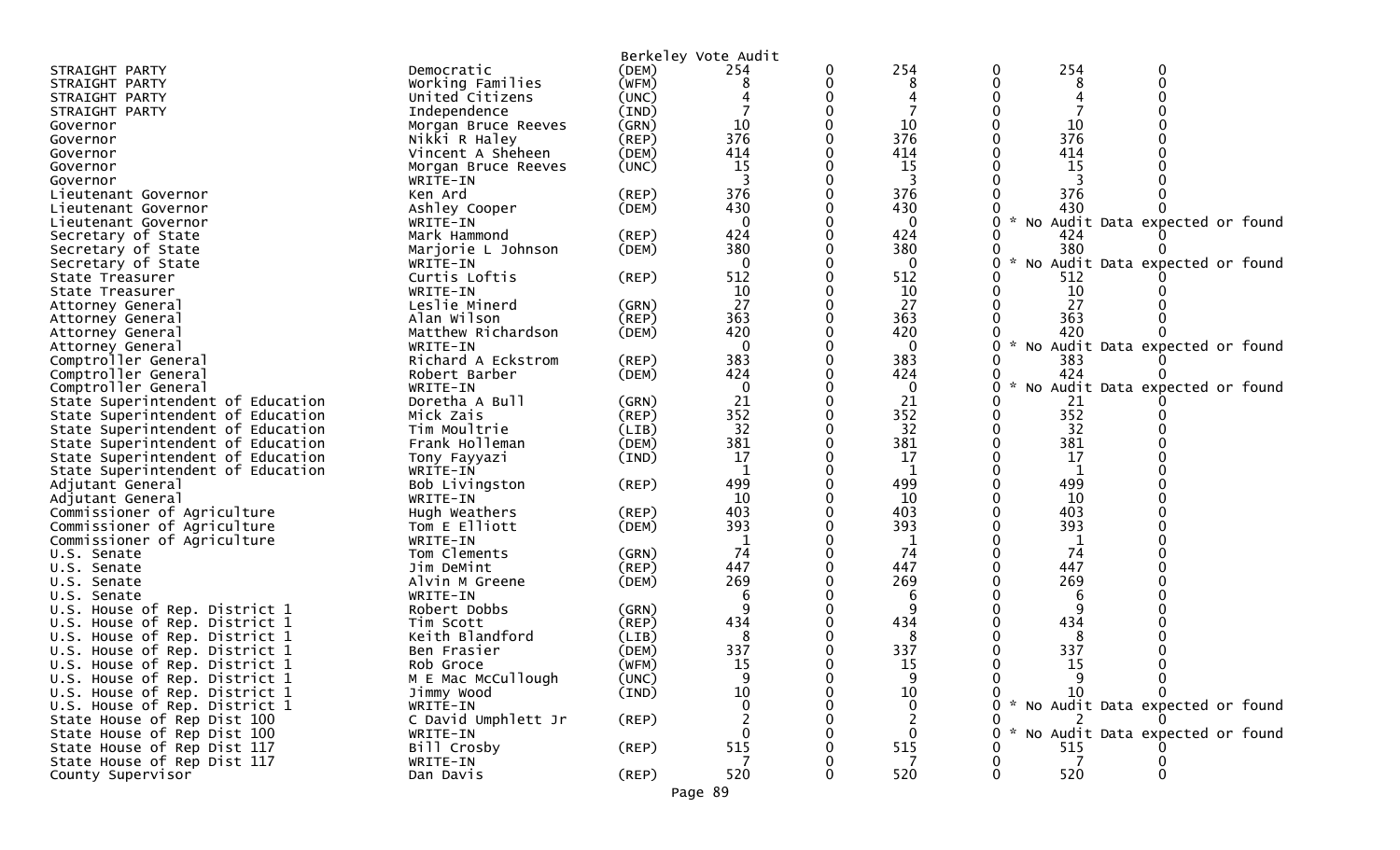|                                    |                     |             | Berkeley Vote Audit |   |     |                                                       |
|------------------------------------|---------------------|-------------|---------------------|---|-----|-------------------------------------------------------|
| County Supervisor                  | WRITE-IN            |             |                     | 0 | 8   | $\mathbf 0$<br>0<br>8                                 |
| Sheriff                            | Wayne Dewitt        | (REP)       | 535                 | 0 | 535 | 535<br>$\boldsymbol{0}$<br>$\mathbf 0$                |
| Sheriff                            | WRITE-IN            |             |                     |   |     |                                                       |
| Probate Judge                      | Keith Kornahrens    | (REP)       | 523                 | 0 | 523 | 523<br>0                                              |
| Probate Judge                      | WRITE-IN            |             |                     |   | 7   |                                                       |
| Clerk of Court                     | Mary P Brown        | $($ REP $)$ | 561                 |   | 561 | 561                                                   |
| Clerk of Court                     | WRITE-IN            |             | 6                   |   | 6   |                                                       |
| Coroner                            | Bill Salisbury      | (REP)       | 535                 |   | 535 | 535                                                   |
| Coroner                            | WRITE-IN            |             | 8                   |   | 8   | 8                                                     |
| Register of Deeds                  | Cindy B Forte       | (REP)       | 526                 |   | 526 | 526                                                   |
| Register of Deeds                  | WRITE-IN            |             | 6                   |   | 6   | 6                                                     |
| Soil and Water District Commission | Troy Diel           |             | 272                 |   | 272 | 272                                                   |
| Soil and Water District Commission | Diane Edwins        |             | 347                 |   | 347 | 347                                                   |
| Soil and Water District Commission | WRITE-IN            |             |                     |   | 5   |                                                       |
| Amendment 1                        | Yes                 |             | 727                 |   | 727 | 727                                                   |
| Amendment 1                        | No                  |             | 78                  |   | 78  | 78                                                    |
| Amendment 2                        | Yes                 |             | 686                 |   | 686 | 686                                                   |
| Amendment 2                        | No                  |             | 110                 |   | 110 | 110                                                   |
| Amendment 3                        | Yes                 |             | 522                 |   | 522 | 522                                                   |
| Amendment 3                        | No                  |             | 275                 |   | 275 | 275                                                   |
| Amendment 4                        | Yes                 |             | 554                 |   | 554 | 554                                                   |
| Amendment 4                        | No                  |             | 236                 |   | 236 | 236                                                   |
| Local Question                     | Yes                 |             | 525                 | 0 | 525 | 525<br>0<br>$\Omega$<br>$\Omega$                      |
| Local Question                     | No                  |             | 280                 | 0 | 280 | 280                                                   |
| 0059 whitesville 1                 |                     |             |                     |   |     |                                                       |
| STRAIGHT PARTY                     | Green               | (GRN)       |                     | 0 | 1   | 0<br>0                                                |
| STRAIGHT PARTY                     | Republican          | (REP)       | 168                 |   | 168 | 168<br>0                                              |
| STRAIGHT PARTY                     | Libertarian         | (LIB)       | 0                   |   | 0   | $\mathcal{H}$<br>No Audit Data expected or found<br>0 |
| STRAIGHT PARTY                     | Democratic          | (DEM)       | 206                 |   | 206 | 206                                                   |
| STRAIGHT PARTY                     | Working Families    | (WFM)       |                     |   |     |                                                       |
| STRAIGHT PARTY                     | United Citizens     | (UNC)       |                     |   |     |                                                       |
| STRAIGHT PARTY                     | Independence        | (IND)       |                     |   |     |                                                       |
| Governor                           | Morgan Bruce Reeves | (GRN)       | 8                   |   | 8   |                                                       |
| Governor                           | Nikki R Haley       | $($ REP $)$ | 336                 |   | 336 | 336                                                   |
| Governor                           | Vincent A Sheheen   | (DEM)       | 318                 |   | 318 | 318                                                   |
| Governor                           | Morgan Bruce Reeves | (UNC)       |                     |   | 5   |                                                       |
| Governor                           | WRITE-IN            |             |                     |   | 1   |                                                       |
| Lieutenant Governor                | Ken Ard             | (REP)       | 330                 |   | 330 | 330                                                   |
| Lieutenant Governor                | Ashley Cooper       | (DEM)       | 328                 |   | 328 | 328                                                   |
| Lieutenant Governor                | WRITE-IN            |             | 0                   |   | 0   | No Audit Data expected or found<br>0<br>*             |
| Secretary of State                 | Mark Hammond        | (REP)       | 364                 |   | 364 | 364                                                   |
| Secretary of State                 | Marjorie L Johnson  | (DEM)       | 295                 |   | 295 | 295<br>0                                              |
| Secretary of State                 | WRITE-IN            |             | $\Omega$            | n | 0   | * No Audit Data expected or found<br>0                |
| State Treasurer                    | Curtis Loftis       | $($ REP $)$ | 425                 | 0 | 425 | 0<br>425                                              |
| State Treasurer                    | WRITE-IN            |             |                     |   |     | 0                                                     |
| Attorney General                   | Leslie Minerd       | (GRN)       | 13                  |   | 13  | 13                                                    |
| Attorney General                   | Alan Wilson         | (REP)       | 341                 |   | 341 | 341                                                   |
| Attorney General                   | Matthew Richardson  | (DEM)       | 313                 |   | 313 | 313                                                   |
| Attorney General                   | WRITE-IN            |             | 0                   |   | 0   | No Audit Data expected or found                       |
| Comptroller General                | Richard A Eckstrom  | (REP)       | 348                 |   | 348 | 348                                                   |
| Comptroller General                | Robert Barber       | (DEM)       | 317                 |   | 317 | 317<br>$\Omega$<br>0                                  |

Page 90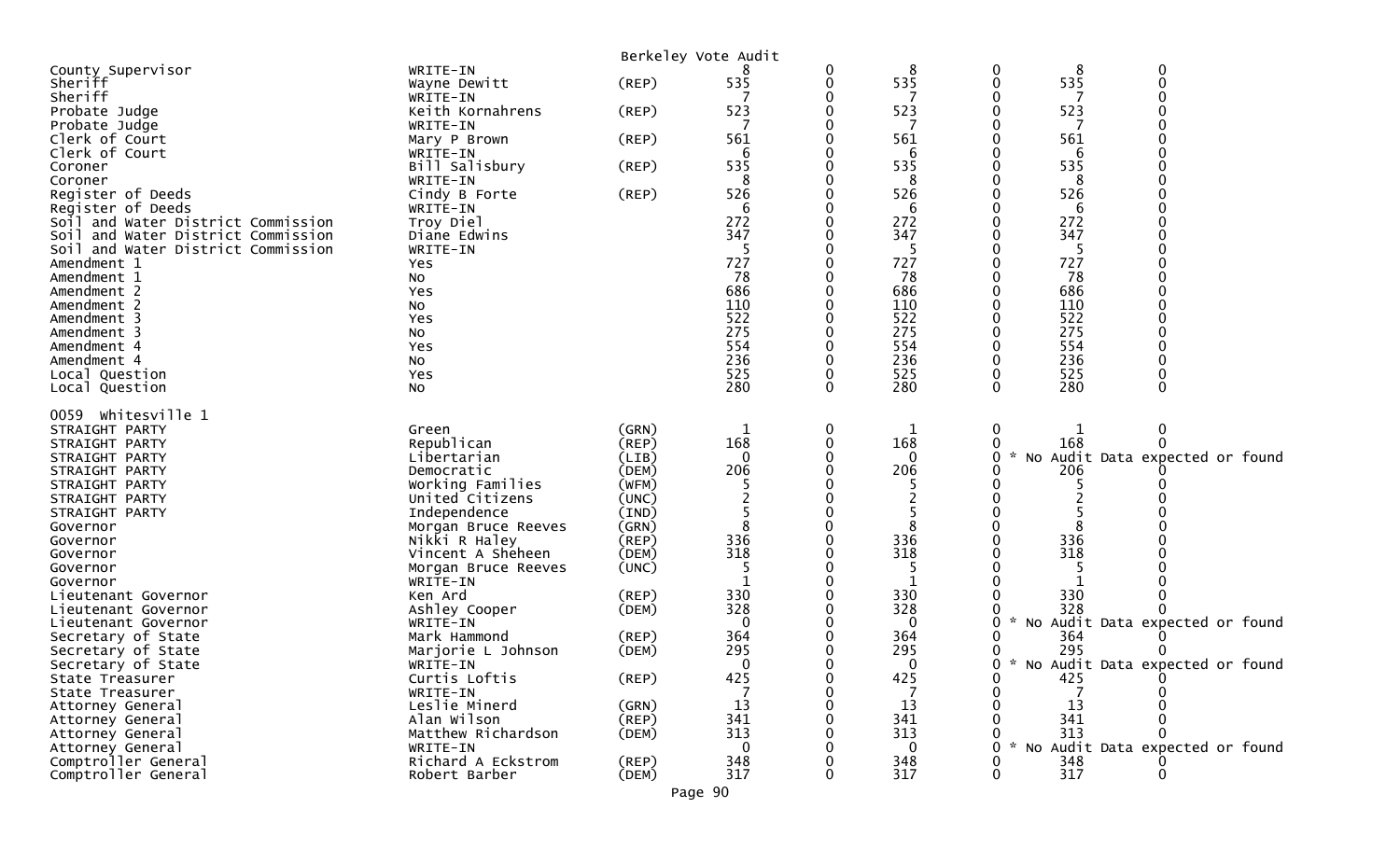|                                        |                                             |             | Berkeley Vote Audit |   |              |                                      |
|----------------------------------------|---------------------------------------------|-------------|---------------------|---|--------------|--------------------------------------|
| Comptroller General                    | WRITE-IN                                    |             |                     | 0 | 0            | 0<br>No Audit Data expected or found |
| State Superintendent of Education      | Doretha A Bull                              | (GRN)       | 8                   | 0 | 8            |                                      |
| State Superintendent of Education      | Mick Zais                                   | $($ REP $)$ | 322                 |   | 322          | 322                                  |
| State Superintendent of Education      | Tim Moultrie                                | (LIB)       | 17                  |   | 17           | 17                                   |
| State Superintendent of Education      | Frank Holleman                              | (DEM)       | 308                 |   | 308          | 308                                  |
| State Superintendent of Education      | Tony Fayyazi                                | (IND)       |                     |   | 8            |                                      |
| State Superintendent of Education      | WRITE-IN                                    |             |                     |   | $\mathbf 0$  | No Audit Data expected or found      |
| Adjutant General                       | Bob Livingston                              | (REP)       | 423                 |   | 423          | 423                                  |
| Adjutant General                       | WRITE-IN                                    |             |                     |   |              |                                      |
| Commissioner of Agriculture            | Hugh Weathers                               | (REP)       | 359                 |   | 359          | 359                                  |
| Commissioner of Agriculture            | Tom E Elliott                               | (DEM)       | 301                 |   | 301          | 301                                  |
| Commissioner of Agriculture            | WRITE-IN                                    |             | $\mathbf{0}$        |   | $\mathbf{0}$ | No Audit Data expected or found      |
| U.S. Senate                            | Tom Clements                                | (GRN)       | 55                  |   | 55           | 55                                   |
| U.S. Senate                            | Jim DeMint                                  | $($ REP $)$ | 388                 |   | 388          | 388                                  |
| U.S. Senate                            | Alvin M Greene                              | (DEM)       | 211                 |   | 211          | 211                                  |
| U.S. Senate                            | WRITE-IN                                    |             |                     |   |              |                                      |
| U.S. House of Rep. District 1          | Robert Dobbs                                | (GRN)       |                     |   |              |                                      |
| U.S. House of Rep. District 1          | Tim Scott                                   | (REP)       | 369                 |   | 369          | 369                                  |
| U.S. House of Rep. District 1          | Keith Blandford                             | (LIB)       | 8                   |   | 8            | 8                                    |
| U.S. House of Rep. District 1          | Ben Frasier                                 | (DEM)       | 267                 |   | 267          | 267                                  |
| U.S. House of Rep. District 1          | Rob Groce                                   | (WFM)       |                     |   |              |                                      |
| U.S. House of Rep. District 1          | M E Mac McCullough                          | (UNC)       |                     |   |              |                                      |
| U.S. House of Rep. District 1          | Jimmy Wood                                  | (IND)       |                     |   |              |                                      |
| U.S. House of Rep. District 1          | WRITE-IN                                    |             |                     |   | $\Omega$     | No Audit Data expected or found      |
| State House of Rep Dist 100            | C David Umphlett Jr                         | (REP)       | 411                 |   | 411          | 411                                  |
| State House of Rep Dist 100            | WRITE-IN                                    |             | 27                  |   | 27           | 27                                   |
| State House of Rep Dist 102            | Joseph J Caplinger Jr<br>Joe H Jefferson Jr | (REP)       |                     |   |              |                                      |
| State House of Rep Dist 102            | WRITE-IN                                    | (DEM)       |                     |   | $\mathbf{1}$ |                                      |
| State House of Rep Dist 102            | Dan Davis                                   | (REP)       | 432                 |   | 432          | 432                                  |
| County Supervisor<br>County Supervisor | WRITE-IN                                    |             | 11                  |   | 11           | 11                                   |
| Sheriff                                | Wayne Dewitt                                | (REP)       | 454                 |   | 454          | 454                                  |
| Sheriff                                | WRITE-IN                                    |             | 3                   |   | 3            | 3                                    |
| Probate Judge                          | Keith Kornahrens                            | (REP)       | 446                 |   | 446          | 446                                  |
| Probate Judge                          | WRITE-IN                                    |             |                     |   |              |                                      |
| Clerk of Court                         | Mary P Brown                                | (REP)       | 472                 |   | 472          | 472                                  |
| Clerk of Court                         | WRITE-IN                                    |             |                     |   | 2            | 2                                    |
| Coroner                                | Bill Salisbury                              | (REP)       | 453                 |   | 453          | 453                                  |
| Coroner                                | WRITE-IN                                    |             | 3                   |   | 3            | 3                                    |
| Register of Deeds                      | Cindy B Forte                               | $($ REP $)$ | 449                 |   | 449          | 449                                  |
| Register of Deeds                      | WRITE-IN                                    |             |                     |   |              |                                      |
| County Council District 6              | Jack H Schurlknight                         | (REP)       | 322                 |   | 322          | 322                                  |
| County Council District 6              | WRITE-IN                                    |             |                     |   | 1            |                                      |
| County Council District 7              | Bill Fennell                                | (REP)       | 19                  |   | 19           | 19                                   |
| County Council District 7              | Caldwell Pinckney Jr                        | (DEM)       | 14                  |   | 14           | 14<br>0<br>0                         |
| County Council District 7              | WRITE-IN                                    |             |                     |   | $\mathbf 0$  | No Audit Data expected or found      |
| County Council District 8              | Steve Davis                                 | (DEM)       | 91                  |   | 91           | 91                                   |
| County Council District 8              | WRITE-IN                                    |             | 2                   |   | 2            | 2                                    |
| School Board District 6                | Sylleste Davis                              |             | 26                  |   | 26           | 26                                   |
| School Board District 6                | Sheldon Etheridge                           |             |                     |   |              |                                      |
| School Board District 6                | WRITE-IN                                    |             | $\mathbf{0}$        |   | 0            | No Audit Data expected or found      |
| School Board District 8                | Frank Wright                                |             | 260                 | 0 | 260          | 260                                  |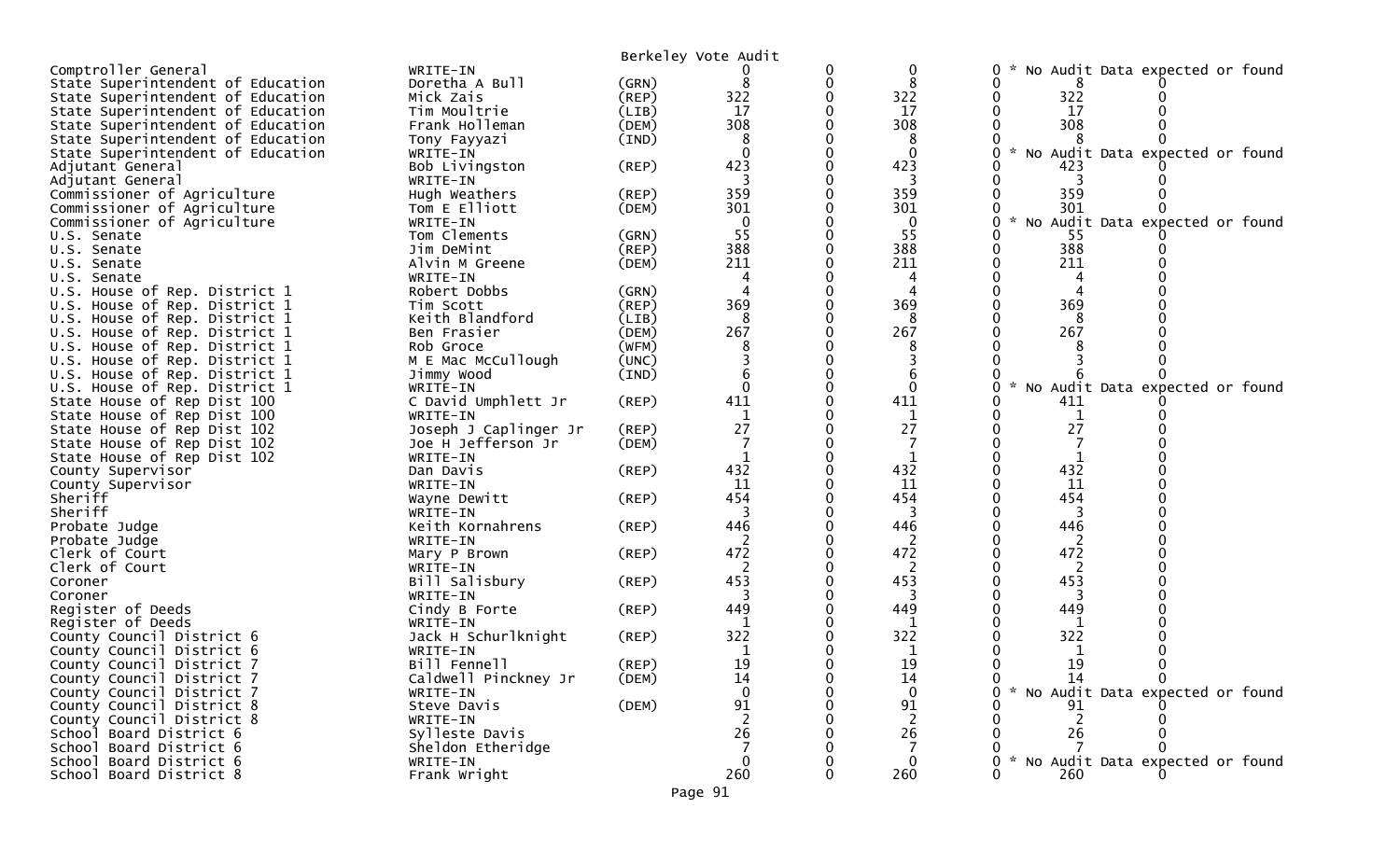|                                                                                                                                           |                                                   |                      | Berkeley Vote Audit |   |                    |         |                 |                                   |  |
|-------------------------------------------------------------------------------------------------------------------------------------------|---------------------------------------------------|----------------------|---------------------|---|--------------------|---------|-----------------|-----------------------------------|--|
| School Board District 8<br>Soil and Water District Commission<br>Soil and Water District Commission<br>Soil and Water District Commission | WRITE-IN<br>Troy Diel<br>Diane Edwins<br>WRITE-IN |                      | 273<br>267          |   | 273<br>267         | 0<br>0  | 3<br>273<br>267 | 0<br>0                            |  |
| Amendment 1<br>Amendment 1                                                                                                                | Yes<br>NO.                                        |                      | 579<br>52           |   | 579<br>52          |         | 579<br>52       |                                   |  |
| Amendment 2<br>Amendment 2                                                                                                                | Yes<br>No                                         |                      | 531<br>92           |   | 531<br>92          |         | 531<br>92       |                                   |  |
| Amendment 3<br>Amendment 3                                                                                                                | Yes<br>No                                         |                      | 409<br>218          |   | 409<br>218         |         | 409<br>218      |                                   |  |
| Amendment 4                                                                                                                               | Yes                                               |                      | 434                 |   | 434                |         | 434             |                                   |  |
| Amendment 4<br>Local Question                                                                                                             | No<br>Yes                                         |                      | 181<br>412          |   | 181<br>412         |         | 181<br>412      |                                   |  |
| Local Question                                                                                                                            | NO.                                               |                      | 215                 |   | 215                | 0       | 215             | 0                                 |  |
| 0060 whitesville 2<br>STRAIGHT PARTY                                                                                                      | Green                                             | (GRN)                | 1                   | 0 | 1                  | 0       |                 | $\mathbf{0}$                      |  |
| STRAIGHT PARTY                                                                                                                            | Republican                                        | $($ REP $)$          | 199                 |   | 199                |         | 199             |                                   |  |
| STRAIGHT PARTY                                                                                                                            | Libertarian                                       | (LIB)                | $\Omega$            |   | 0                  | 0       |                 | * No Audit Data expected or found |  |
| STRAIGHT PARTY<br>STRAIGHT PARTY                                                                                                          | Democratic<br>Working Families                    | (DEM)<br>(WFM)       | 63                  |   | 63                 |         | 63              |                                   |  |
| STRAIGHT PARTY                                                                                                                            | United Citizens                                   | (UNC)                |                     |   | 0                  | 0       |                 | * No Audit Data expected or found |  |
| STRAIGHT PARTY<br>Governor                                                                                                                | Independence<br>Morgan Bruce Reeves               | (IND)<br>(GRN)       |                     |   | 9                  |         |                 |                                   |  |
| Governor                                                                                                                                  | Nikki R Haley                                     | $($ REP $)$          | 362                 |   | 362                |         | 362             |                                   |  |
| Governor<br>Governor                                                                                                                      | Vincent A Sheheen<br>Morgan Bruce Reeves          | (DEM)<br>(UNC)       | 152                 |   | 152                |         | 152             |                                   |  |
| Governor                                                                                                                                  | WRITE-IN                                          |                      |                     |   |                    |         |                 |                                   |  |
| Lieutenant Governor                                                                                                                       | Ken Ard                                           | (REP)                | 354                 |   | 354                |         | 354             |                                   |  |
| Lieutenant Governor<br>Lieutenant Governor                                                                                                | Ashley Cooper<br>WRITE-IN                         | (DEM)                | 163<br>$\mathbf 1$  |   | 163<br>1           |         | 163<br>1        |                                   |  |
| Secretary of State                                                                                                                        | Mark Hammond                                      | (REP)                | 404                 |   | 404                |         | 404             |                                   |  |
| Secretary of State<br>Secretary of State                                                                                                  | Marjorie L Johnson<br>WRITE-IN                    | (DEM)                | 113<br>$\Omega$     |   | 113<br>0           | 0       | 113             | No Audit Data expected or found   |  |
| State Treasurer                                                                                                                           | Curtis Loftis                                     | (REP)                | 424                 |   | 424                |         | 424             |                                   |  |
| State Treasurer                                                                                                                           | WRITE-IN                                          |                      |                     |   |                    |         |                 |                                   |  |
| Attorney General<br>Attorney General                                                                                                      | Leslie Minerd<br>Alan Wilson                      | (GRN)<br>$($ REP $)$ | 13<br>368           |   | 13<br>368          |         | 13<br>368       |                                   |  |
| Attorney General                                                                                                                          | Matthew Richardson                                | (DEM)                | 142                 |   | 142                |         | 142             |                                   |  |
| Attorney General                                                                                                                          | WRITE-IN                                          |                      | $\Omega$            |   | 0                  | W.<br>0 |                 | No Audit Data expected or found   |  |
| Comptroller General<br>Comptroller General                                                                                                | Richard A Eckstrom<br>Robert Barber               | $($ REP $)$<br>(DEM) | 378<br>140          |   | 378<br>140         |         | 378<br>140      |                                   |  |
| Comptroller General                                                                                                                       | WRITE-IN                                          |                      |                     |   | 0                  | W.<br>0 |                 | No Audit Data expected or found   |  |
| State Superintendent of Education                                                                                                         | Doretha A Bull                                    | (GRN)                |                     |   |                    | 0       | 8               | $\Omega$                          |  |
| State Superintendent of Education<br>State Superintendent of Education                                                                    | Mick Zais<br>Tim Moultrie                         | (REP)<br>(LIB)       | 348<br>21           |   | 348<br>21          | 0<br>0  | 348<br>21       | 0<br>0                            |  |
| State Superintendent of Education                                                                                                         | Frank Holleman                                    | (DEM)                | 133                 |   | 133                |         | 133             | 0                                 |  |
| State Superintendent of Education<br>State Superintendent of Education                                                                    | Tony Fayyazi                                      | (IND)                | 1                   |   | 6                  |         | 6               | 0                                 |  |
| Adjutant General                                                                                                                          | WRITE-IN<br>Bob Livingston                        | $($ REP $)$          | 422                 |   | $\mathbf 1$<br>422 |         | 1<br>422        |                                   |  |
| Adjutant General                                                                                                                          | WRITE-IN                                          |                      | 2                   |   | 2                  |         | 2               | 0                                 |  |
| Commissioner of Agriculture                                                                                                               | Hugh Weathers                                     | (REP)                | 389                 |   | 389                | 0       | 389             | 0                                 |  |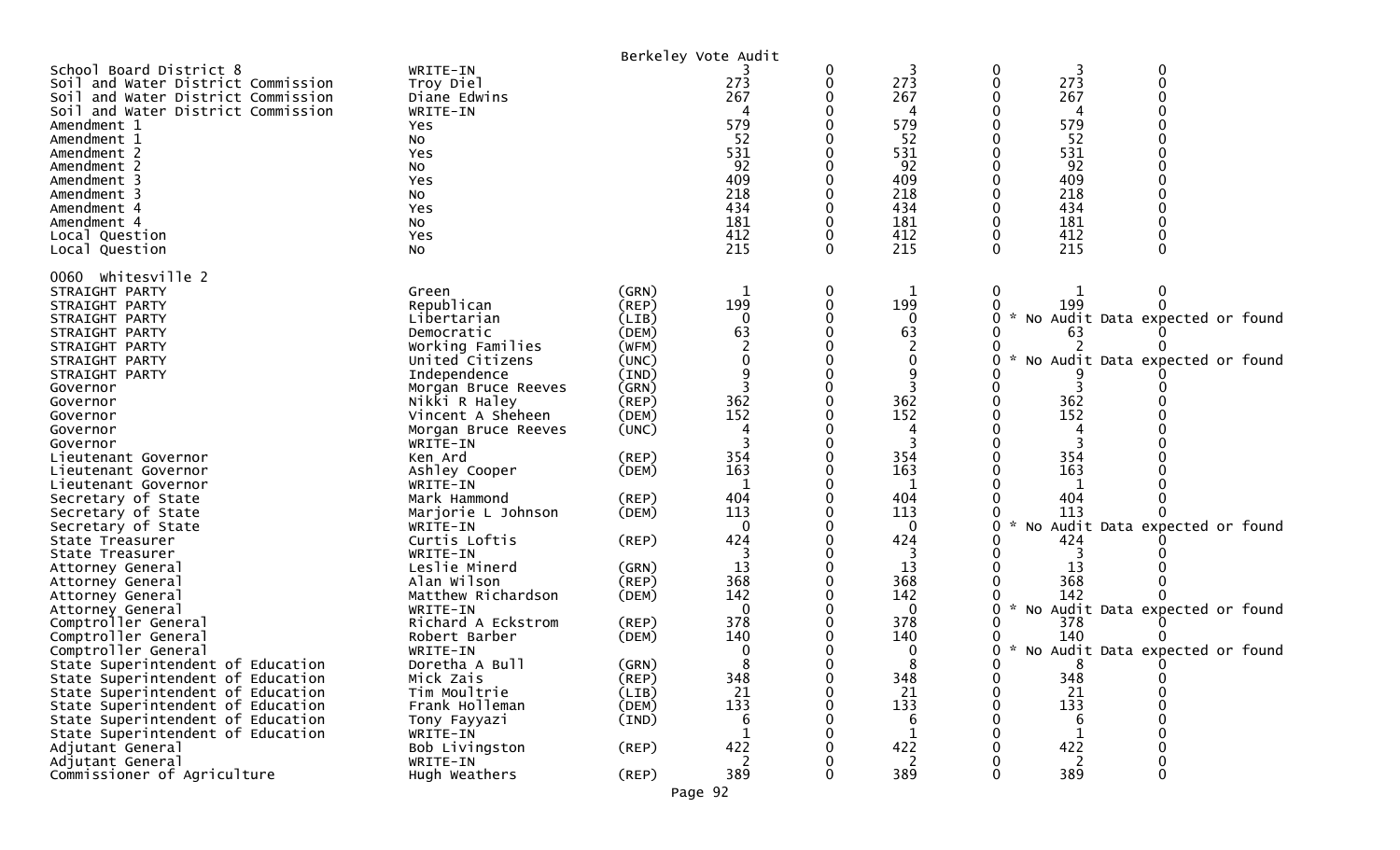|                                    |                     |             | Berkeley Vote Audit |                |              |                                  |            |                                   |  |
|------------------------------------|---------------------|-------------|---------------------|----------------|--------------|----------------------------------|------------|-----------------------------------|--|
| Commissioner of Agriculture        | Tom E Elliott       | (DEM)       | 131                 | 0              | 131          | 0                                | 131        |                                   |  |
| Commissioner of Agriculture        | WRITE-IN            |             | 0                   | 0              | $\mathbf 0$  | $\mathcal{H}^{\mathcal{A}}$<br>0 |            | No Audit Data expected or found   |  |
| U.S. Senate                        | Tom Clements        | (GRN)       | 33                  | 0              | 33           |                                  | 33         |                                   |  |
| U.S. Senate                        | Jim DeMint          | (REP)       | 407                 | 0              | 407          | 0                                | 407        |                                   |  |
| U.S. Senate                        | Alvin M Greene      | (DEM)       | 74                  |                | 74           |                                  | 74         |                                   |  |
| U.S. Senate                        | WRITE-IN            |             |                     |                | 6            |                                  | 6          |                                   |  |
| U.S. House of Rep. District 1      | Robert Dobbs        | (GRN)       |                     |                | 7            |                                  |            |                                   |  |
|                                    |                     |             | 400                 |                | 400          |                                  | 400        |                                   |  |
| U.S. House of Rep. District 1      | Tim Scott           | (REP)       |                     |                | 10           |                                  | 10         |                                   |  |
| U.S. House of Rep. District 1      | Keith Blandford     | (LIB)       | 10                  |                |              |                                  |            |                                   |  |
| U.S. House of Rep. District 1      | Ben Frasier         | (DEM)       | 95                  |                | 95           |                                  | 95         |                                   |  |
| U.S. House of Rep. District 1      | Rob Groce           | (WFM)       |                     |                | 6            |                                  |            |                                   |  |
| U.S. House of Rep. District 1      | M E Mac McCullough  | (UNC)       |                     |                |              |                                  |            |                                   |  |
| U.S. House of Rep. District 1      | Jimmy Wood          | (IND)       |                     |                | 3            |                                  |            |                                   |  |
| U.S. House of Rep. District 1      | WRITE-IN            |             | $\Omega$            |                | $\mathbf{0}$ |                                  |            | No Audit Data expected or found   |  |
| State House of Rep Dist 100        | C David Umphlett Jr | $($ REP $)$ | 424                 |                | 424          |                                  | 424        |                                   |  |
| State House of Rep Dist 100        | WRITE-IN            |             | 6                   |                | 6            |                                  | 6          |                                   |  |
| County Supervisor                  | Dan Davis           | $($ REP $)$ | 417                 |                | 417          |                                  | 417        |                                   |  |
| County Supervisor                  | WRITE-IN            |             |                     |                | 8            |                                  | 8          |                                   |  |
| Sheriff                            | Wayne Dewitt        | (REP)       | 435                 |                | 435          |                                  | 435        |                                   |  |
| Sheriff                            | WRITE-IN            |             |                     |                | 3            |                                  |            |                                   |  |
| Probate Judge                      | Keith Kornahrens    | $($ REP $)$ | 437                 |                | 437          |                                  | 437        |                                   |  |
| Probate Judge                      | WRITE-IN            |             |                     |                | 1            |                                  | 1          |                                   |  |
| Clerk of Court                     | Mary P Brown        | $($ REP $)$ | 441                 |                | 441          |                                  | 441        |                                   |  |
| Clerk of Court                     | WRITE-IN            |             |                     |                | 1            |                                  |            |                                   |  |
| Coroner                            | Bill Salisbury      | $($ REP $)$ | 436                 |                | 436          |                                  | 436        |                                   |  |
| Coroner                            | WRITE-IN            |             | 0                   |                | $\Omega$     | $\mathcal{H}$                    |            | No Audit Data expected or found   |  |
| Register of Deeds                  | Cindy B Forte       | $($ REP $)$ | 434                 |                | 434          |                                  | 434        |                                   |  |
| Register of Deeds                  | WRITE-IN            |             | $\mathbf 0$         |                | $\mathbf{0}$ | 0                                |            | * No Audit Data expected or found |  |
| County Council District 6          | Jack H Schurlknight | $($ REP $)$ | 264                 |                | 264          |                                  | 264        |                                   |  |
| County Council District 6          | WRITE-IN            |             |                     |                |              |                                  |            |                                   |  |
| School Board District 6            | Sylleste Davis      |             |                     |                |              |                                  |            |                                   |  |
| School Board District 6            | Sheldon Etheridge   |             |                     |                | 6            |                                  |            |                                   |  |
| School Board District 6            | WRITE-IN            |             | $\Omega$            |                | $\mathbf{0}$ | U                                |            | No Audit Data expected or found   |  |
| Soil and Water District Commission | Troy Diel           |             | 251                 |                | 251          |                                  | 251        |                                   |  |
| Soil and Water District Commission | Diane Edwins        |             | 236                 |                | 236          |                                  | 236        |                                   |  |
| Soil and Water District Commission | WRITE-IN            |             | 2                   |                | 2            |                                  | 2          |                                   |  |
| Amendment 1                        | Yes                 |             | 484                 |                | 484          |                                  | 484        |                                   |  |
| Amendment 1                        | No                  |             | -35                 |                | 35           |                                  | 35         |                                   |  |
| Amendment 2                        | Yes                 |             | 446                 |                | 446          |                                  | 446        |                                   |  |
|                                    |                     |             | 69                  |                | 69           |                                  | 69         |                                   |  |
| Amendment 2                        | No                  |             |                     |                |              |                                  |            |                                   |  |
| Amendment 3                        | Yes                 |             | 357<br>151          |                | 357<br>151   |                                  | 357<br>151 |                                   |  |
| Amendment 3                        | No                  |             |                     |                |              |                                  |            |                                   |  |
| Amendment 4                        | Yes                 |             | 373                 |                | 373          |                                  | 373        |                                   |  |
| Amendment 4                        | No                  |             | 131                 |                | 131          |                                  | 131        |                                   |  |
| Local Question                     | Yes                 |             | 354                 | 0              | 354          | 0                                | 354        | $\bf{0}$                          |  |
| Local Question                     | No                  |             | 157                 | 0              | 157          | 0                                | 157        | $\mathbf 0$                       |  |
|                                    |                     |             |                     |                |              |                                  |            |                                   |  |
| 0750 Absentee<br>STRAIGHT PARTY    | Green               | (GRN)       | 19                  | $\overline{2}$ | 17           | 0                                | 17         | 0                                 |  |
| STRAIGHT PARTY                     | Republican          | (REP)       | 1163                | 802            | 361          | 0                                | 361        | 0                                 |  |
|                                    | Libertarian         | (LIB)       | 3                   | 1              | 2            | 0                                |            | 0                                 |  |
| STRAIGHT PARTY                     | Democratic          | (DEM)       | 858                 | 243            | 615          | 0                                | 2<br>615   | $\mathbf 0$                       |  |
| STRAIGHT PARTY                     |                     |             |                     |                |              |                                  |            |                                   |  |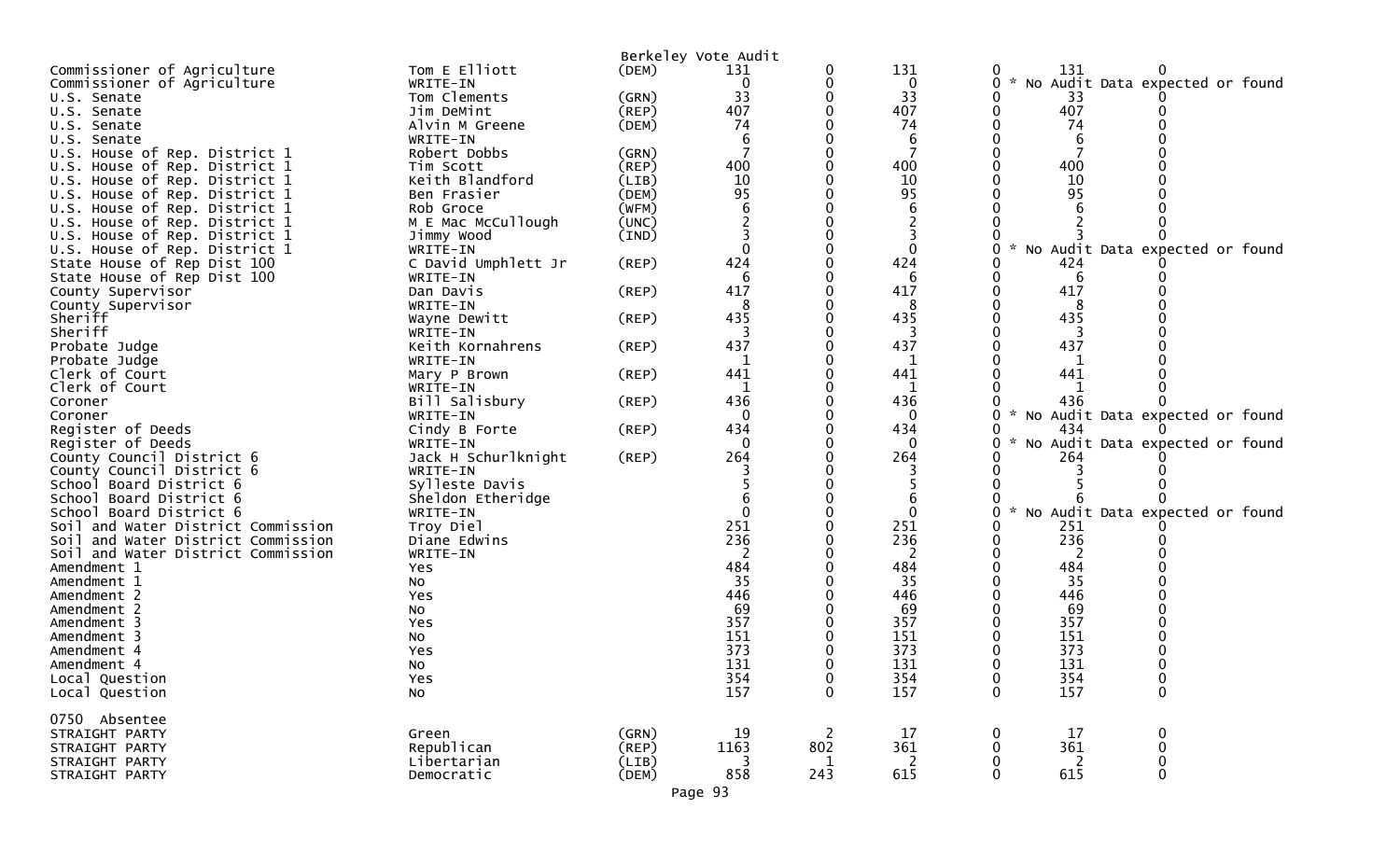|                                   |                     |       | Berkeley Vote Audit |          |              |                  |                   |                                   |  |
|-----------------------------------|---------------------|-------|---------------------|----------|--------------|------------------|-------------------|-----------------------------------|--|
|                                   | Working Families    |       |                     |          |              |                  |                   | $\boldsymbol{0}$                  |  |
| STRAIGHT PARTY                    |                     | (WFM) |                     | 2        |              | 0<br>$\mathbf 0$ | $\mathbf{1}$<br>5 |                                   |  |
| STRAIGHT PARTY                    | United Citizens     | (UNC) |                     | 0        |              |                  |                   | $\mathbf 0$                       |  |
| STRAIGHT PARTY                    | Independence        | (IND) |                     | 3        |              | 0                | 4                 | $\mathbf 0$                       |  |
| Governor                          | Morgan Bruce Reeves | (GRN) | 40                  | 17       | 23           | 0                | 23                | $\overline{0}$                    |  |
| Governor                          | Nikki R Haley       | (REP) | 2230                | 1533     | 697          | $\mathbf{0}$     | 697               | $\mathbf 0$                       |  |
| Governor                          | Vincent A Sheheen   | (DEM) | 1662                | 727      | 935          | $\Omega$         | 935               | $\Omega$                          |  |
| Governor                          | Morgan Bruce Reeves | (UNC) | 19                  |          | 14           | $\Omega$         | 14                | $\Omega$                          |  |
| Governor                          | WRITE-IN            |       | 11                  | Q        | 2            | $\mathbf{0}$     | -2                | $\mathbf 0$                       |  |
| Lieutenant Governor               | Ken Ard             | (REP) | 2271                | 1552     | 719          | 0                | 719               | $\mathbf 0$                       |  |
| Lieutenant Governor               | Ashley Cooper       | (DEM) | 1653                | 736      | 917          | 0                | 917               | $\Omega$                          |  |
| Lieutenant Governor               | WRITE-IN            |       | -6                  |          | 1            | 0                | 1                 | $\overline{0}$                    |  |
| Secretary of State                | Mark Hammond        | (REP) | 2445                | 1670     | 775          | $\mathbf{0}$     | 775               | $\mathbf 0$                       |  |
| Secretary of State                | Marjorie L Johnson  | (DEM) | 1443                | 603      | 840          | $\Omega$         | 840               | $\Omega$                          |  |
| Secretary of State                | WRITE-IN            |       |                     |          | 2            | $\Omega$         | -2                | $\Omega$                          |  |
| State Treasurer                   | Curtis Loftis       | (REP) | 2701                | 1824     | 877          | $\mathbf{0}$     | 877               | $\mathbf 0$                       |  |
| State Treasurer                   | WRITE-IN            |       | 32                  | 19       | 13           | $\mathbf{0}$     | 13                | $\mathbf 0$                       |  |
| Attorney General                  | Leslie Minerd       | (GRN) | 57                  | 26       | 31           | $\mathbf{0}$     | 31                | $\mathbf 0$                       |  |
| Attorney General                  | Alan Wilson         | (REP) | 2307                | 1570     | 737          | 0                | 737               | $\mathbf 0$                       |  |
| Attorney General                  | Matthew Richardson  | (DEM) | 1579                | 689      | 890          | $\mathbf{0}$     | 890               | $\mathbf 0$                       |  |
| Attorney General                  | WRITE-IN            |       | 4                   | 3        | $\mathbf{1}$ | $\Omega$         | 1                 | $\Omega$                          |  |
| Comptroller General               | Richard A Eckstrom  | (REP) | 2315                | 1591     | 724          | $\Omega$         | 724               | $\overline{0}$                    |  |
| Comptroller General               | Robert Barber       | (DEM) | 1586                | 671      | 915          | $\mathbf{0}$     | 915               | $\mathbf 0$                       |  |
| Comptroller General               | WRITE-IN            |       | 1                   | $\Omega$ | $\mathbf{1}$ | $\mathbf{0}$     | 1                 | $\mathbf 0$                       |  |
| State Superintendent of Education | Doretha A Bull      | (GRN) | 54                  | 26       | 28           | $\mathbf{0}$     | 28                | $\overline{0}$                    |  |
| State Superintendent of Education | Mick Zais           | (REP) | 2215                | 1536     | 679          | 0                | 679               | $\overline{0}$                    |  |
| State Superintendent of Education | Tim Moultrie        | (LIB) | 119                 | 78       | 41           | $\mathbf{0}$     | 41                | $\mathbf 0$                       |  |
| State Superintendent of Education | Frank Holleman      | (DEM) | 1458                | 603      | 855          | $\Omega$         | 855               | $\Omega$                          |  |
| State Superintendent of Education | Tony Fayyazi        | (IND) | 44                  | 22       | 22           | $\Omega$         | 22                | $\Omega$                          |  |
| State Superintendent of Education | WRITE-IN            |       |                     | -1       | -1           | $\mathbf{0}$     | $\overline{1}$    | $\mathbf 0$                       |  |
| Adjutant General                  | Bob Livingston      | (REP) | 2684                | 1821     | 863          | 0                | 863               | $\mathbf 0$                       |  |
| Adjutant General                  | WRITE-IN            |       | 23                  | 11       | 12           | 0                | 12                | $\mathbf 0$                       |  |
| Commissioner of Agriculture       | Hugh Weathers       | (REP) | 2377                | 1616     | 761          | 0                | 761               | $\overline{0}$                    |  |
| Commissioner of Agriculture       | Tom E Elliott       | (DEM) | 1491                | 624      | 867          | $\mathbf{0}$     | 867               | $\Omega$                          |  |
| Commissioner of Agriculture       | WRITE-IN            |       | 2                   | 1        | $\mathbf{1}$ | $\Omega$         | $\mathbf{1}$      | $\Omega$                          |  |
| U.S. Senate                       | Tom Clements        | (GRN) | 325                 | 187      | 138          | $\Omega$         | 138               | $\overline{0}$                    |  |
| U.S. Senate                       | Jim DeMint          | (REP) | 2500                | 1698     | 802          | $\mathbf{0}$     | 802               | $\mathbf 0$                       |  |
| U.S. Senate                       | Alvin M Greene      | (DEM) | 967                 | 314      | 653          | $\mathbf{0}$     | 653               | $\mathbf 0$                       |  |
| U.S. Senate                       | WRITE-IN            |       | 72                  | 41       | 31           | $\Omega$         | 31                | $\mathbf 0$                       |  |
| U.S. House of Rep. District 1     | Robert Dobbs        | (GRN) | 29                  | 21       | -8           | 0                | 8                 | $\mathbf 0$                       |  |
| U.S. House of Rep. District 1     | Tim Scott           | (REP) | 1948                | 1324     | 624          | $\mathbf{0}$     | 624               | $\Omega$                          |  |
| House of Rep. District 1<br>U.S.  | Keith Blandford     | (LIB) | 22                  | 15       | -7           | $\Omega$         | 7                 | $\Omega$                          |  |
| U.S. House of Rep. District 1     | Ben Frasier         | (DEM) | 806                 | 296      | 510          | 0                | 510               | $\Omega$                          |  |
| House of Rep. District 1<br>U.S.  | Rob Groce           | (WFM) | 27                  | 11       | 16           | $\mathbf{0}$     | 16                |                                   |  |
| House of Rep. District 1<br>U.S.  | M E Mac McCullough  | (UNC) | 15                  | 7        | 8            | 0                | 8                 | $\mathbf 0$                       |  |
| U.S. House of Rep. District 1     | Jimmy Wood          | (IND) | 37                  | 27       | 10           | 0                | 10                | $\Omega$                          |  |
| U.S. House of Rep. District 1     | WRITE-IN            |       | 6                   | 4        | 2            | 0                | $\overline{2}$    |                                   |  |
| U.S. House of Rep. District 6     | Nammu Y Muhammad    | (GRN) | 8                   | 2        | 6            | 0                | 6                 | ∩                                 |  |
| U.S. House of Rep. District 6     | Jim Pratt           | (REP) | 500                 | 343      | 157          | $\Omega$         | 157               | $\Omega$                          |  |
| U.S. House of Rep. District 6     | James E Jim Clyburn | (DEM) | 531                 | 242      | 289          | 0                | 289               |                                   |  |
| U.S. House of Rep. District 6     | WRITE-IN            |       | 2                   | 2        | $\Omega$     | - *<br>0         |                   | All votes cast for this candidate |  |
|                                   |                     |       |                     |          |              | $\mathcal{R}$    |                   | in this precint are optical.      |  |

\* No Audit Data for optical.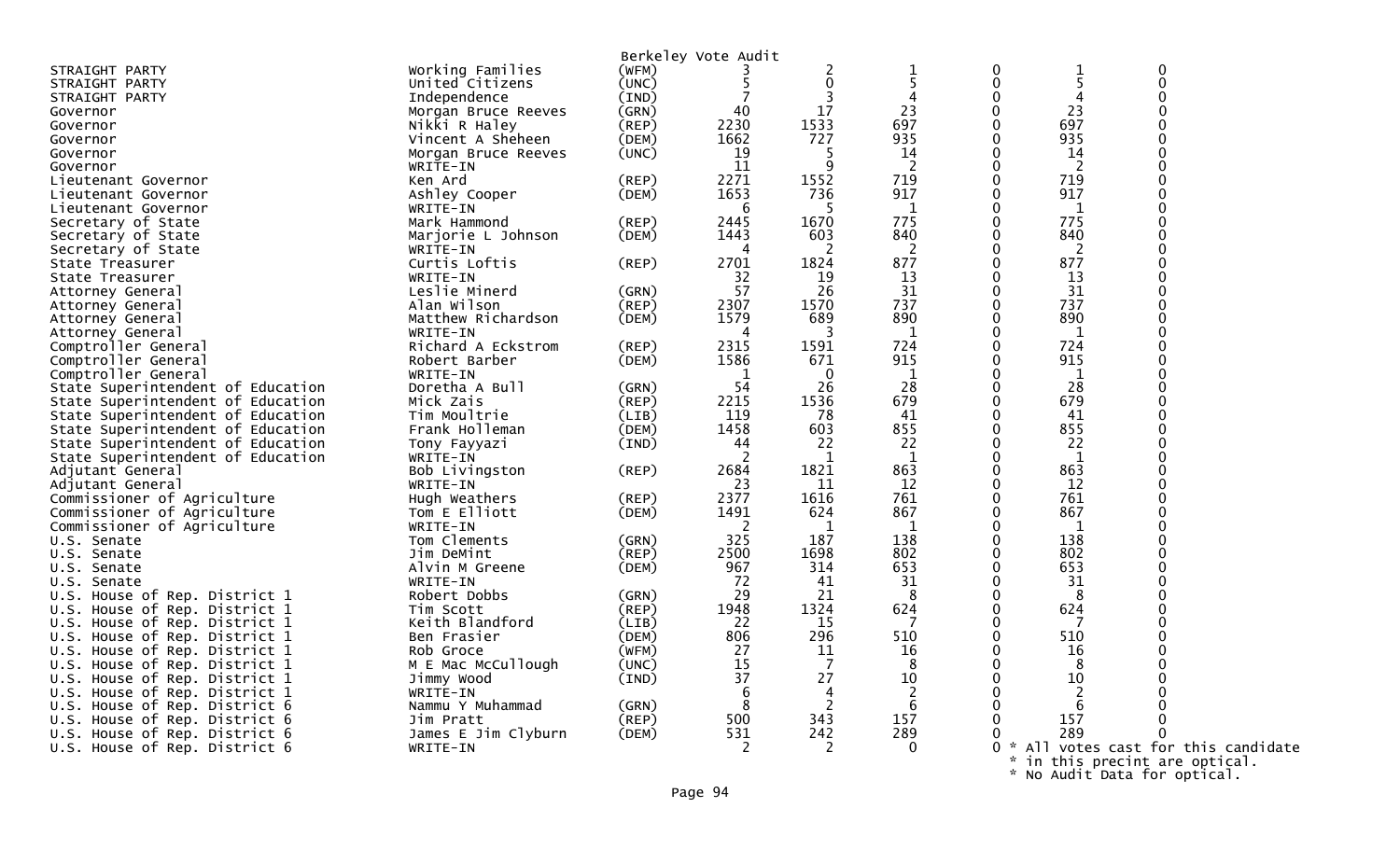Berkeley Vote Audit

| State House of Rep Dist 92<br>State House of Rep Dist 92<br>State House of Rep Dist 99<br>State House of Rep Dist 99<br>State House of Rep Dist 100<br>State House of Rep Dist 100<br>State House of Rep Dist 102<br>State House of Rep Dist 102<br>State House of Rep Dist 102                                                                                                                                                                                                           | Joe Daning<br>WRITE-IN<br>Jim Merrill<br>WRITE-IN<br>C David Umphlett Jr<br>WRITE-IN<br>Joseph J Caplinger Jr<br>Joe H Jefferson Jr<br>WRITE-IN                                                                                                                    | $($ REP $)$<br>(REP)<br>(REP)<br>(REP)<br>(DEM)                                  | 555<br>3<br>750<br>9<br>630<br>-8<br>410<br>598<br>$\mathbf{1}$                                                          | 396<br>2<br>595<br>6<br>344<br>3<br>234<br>233<br>1                                                                                | 159<br>1<br>155<br>3<br>286<br>-5<br>176<br>365<br>$\Omega$                                             | 159<br>0<br>$\Omega$<br>$\Omega$<br>0<br>1<br>155<br>$\Omega$<br>0<br>-3<br>286<br>0<br>-5<br>176<br>U<br>365<br>0 * All votes cast for this candidate<br>in this precint are optical.<br>$\mathcal{H}$<br>* No Audit Data for optical.                                                                                                                                                              |
|-------------------------------------------------------------------------------------------------------------------------------------------------------------------------------------------------------------------------------------------------------------------------------------------------------------------------------------------------------------------------------------------------------------------------------------------------------------------------------------------|--------------------------------------------------------------------------------------------------------------------------------------------------------------------------------------------------------------------------------------------------------------------|----------------------------------------------------------------------------------|--------------------------------------------------------------------------------------------------------------------------|------------------------------------------------------------------------------------------------------------------------------------|---------------------------------------------------------------------------------------------------------|------------------------------------------------------------------------------------------------------------------------------------------------------------------------------------------------------------------------------------------------------------------------------------------------------------------------------------------------------------------------------------------------------|
| State House of Rep Dist 117<br>State House of Rep Dist 117<br>County Supervisor<br>County Supervisor<br>Sheriff<br>Sheriff<br>Probate Judge<br>Probate Judge<br>Clerk of Court<br>Clerk of Court<br>Coroner<br>Coroner<br>Register of Deeds<br>Register of Deeds<br>County Council District 4<br>County Council District 4                                                                                                                                                                | Bill Crosby<br>WRITE-IN<br>Dan Davis<br>WRITE-IN<br>Wayne Dewitt<br>WRITE-IN<br>Keith Kornahrens<br>WRITE-IN<br>Mary P Brown<br>WRITE-IN<br>Bill Salisbury<br>WRITE-IN<br>Cindy B Forte<br>WRITE-IN<br>Cathy Davis<br>WRITE-IN                                     | (REP)<br>(REP)<br>(REP)<br>(REP)<br>$($ REP $)$<br>(REP)<br>$($ REP $)$<br>(REP) | 287<br>10<br>2660<br>107<br>2825<br>26<br>2756<br>22<br>2844<br>25<br>2777<br>35<br>2769<br>16<br>250<br>1               | 207<br>7<br>1761<br>77<br>1855<br>14<br>1837<br>16<br>1858<br>19<br>1837<br>25<br>1833<br>13<br>173<br>1                           | 80<br>3<br>899<br>30<br>970<br>12<br>919<br>6<br>986<br>6<br>940<br>10<br>936<br>3<br>77<br>$\Omega$    | 80<br>0<br>0<br>$\mathbf 0$<br>$\overline{3}$<br>0<br>899<br>$\Omega$<br>$\mathbf{0}$<br>30<br>0<br>$\Omega$<br>970<br>$\Omega$<br>0<br>12<br>0<br>919<br>0<br>$\Omega$<br>6<br>$\Omega$<br>0<br>986<br>$\Omega$<br>O<br>6<br>940<br>$\Omega$<br>0<br>10<br>0<br>936<br>O<br>77<br>All votes cast for this candidate<br>in this precint are optical.<br>$\mathbf{x}$<br>* No Audit Data for optical. |
| County Council District 5<br>County Council District 5<br>County Council District 6<br>County Council District 6<br>County Council District 7<br>County Council District 7<br>County Council District 7<br>County Council District 8<br>County Council District 8<br>School Board District 2<br>School Board District 2<br>School Board District 4<br>School Board District 4<br>School Board District 4<br>School Board District 6<br>School Board District 6<br>School Board District 6 | Dennis Fish<br>WRITE-IN<br>Jack H Schurlknight<br>WRITE-IN<br>Bill Fennell<br>Caldwell Pinckney Jr<br>WRITE-IN<br>Steve Davis<br>WRITE-IN<br>Doug Cooper<br>WRITE-IN<br>Shannon Lee<br>Jimmy Hinson<br>WRITE-IN<br>Sylleste Davis<br>Sheldon Etheridge<br>WRITE-IN | (REP)<br>(REP)<br>(REP)<br>(DEM)<br>(DEM)                                        | 347<br>5<br>541<br>12<br>227<br>367<br>$\mathbf{0}$<br>398<br>13<br>214<br>$\Omega$<br>82<br>100<br>2<br>179<br>218<br>1 | 247<br>1<br>281<br>9<br>131<br>141<br>$\mathbf 0$<br>154<br>10<br>173<br>$\mathbf{0}$<br>57<br>60<br>$\mathbf 1$<br>96<br>101<br>1 | 100<br>260<br>96<br>226<br>$\mathbf{0}$<br>244<br>3<br>41<br>$\mathbf{0}$<br>25<br>40<br>1<br>83<br>117 | 100<br>$\Omega$<br>0<br>$\Omega$<br>0<br>4<br>$\mathbf{0}$<br>260<br>96<br>226<br>0<br>0 * No Audit Data expected or found<br>244<br>0<br>0<br>3<br>0<br>41<br>No Audit Data expected or found<br>$\sim$<br>0<br>25<br>$\Omega$<br>40<br>83<br>117<br>All votes cast for this candidate<br>$\mathcal{H}^{\pm}$<br>in this precint are optical.                                                       |

\* No Audit Data for optical.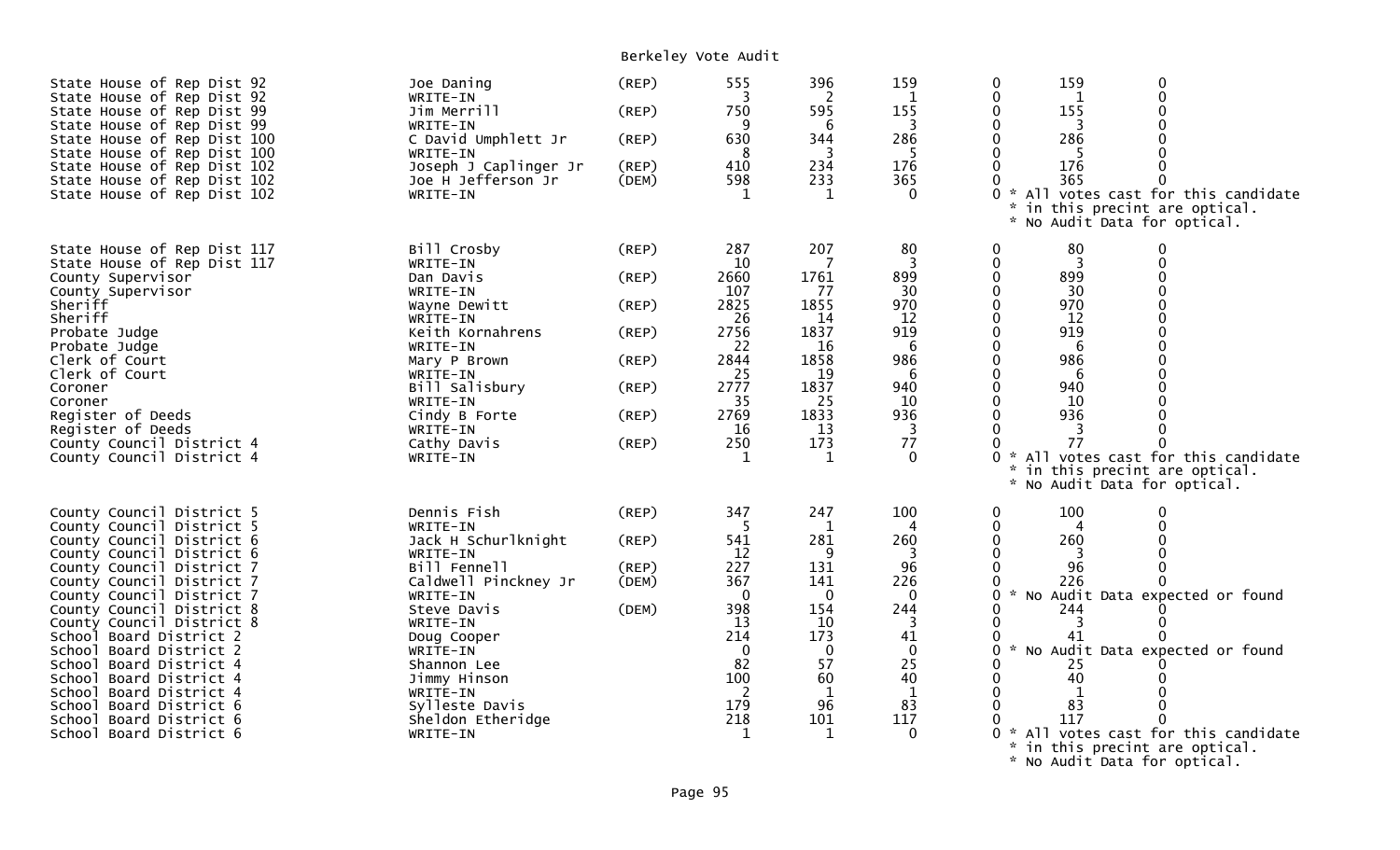|                                    |                                     |                | Berkeley Vote Audit |             |              |        |            |                                     |  |
|------------------------------------|-------------------------------------|----------------|---------------------|-------------|--------------|--------|------------|-------------------------------------|--|
| School Board District 8            | Frank Wright                        |                | 194                 | 94          | 100          | 0      | 100        | 0                                   |  |
| School Board District 8            | WRITE-IN                            |                |                     |             | 2            | 0      | 2          | $\mathbf 0$                         |  |
| Soil and Water District Commission | Troy Diel                           |                | 1701                | 1155        | 546          |        | 546        |                                     |  |
| Soil and Water District Commission | Diane Edwins                        |                | 1860                | 1209        | 651          |        | 651        |                                     |  |
| Soil and Water District Commission | WRITE-IN                            |                | 35                  | 27          | 8            |        | 8          |                                     |  |
| Amendment 1                        | Yes                                 |                | 3332                | 1978        | 1354         |        | 1354       |                                     |  |
| Amendment 1                        | NO.                                 |                | 313                 | 185         | 128          |        | 128        |                                     |  |
| Amendment 2                        | Yes                                 |                | 3189                | 1960        | 1229         |        | 1229       |                                     |  |
| Amendment 2                        | No                                  |                | 430                 | 218         | 212          |        | 212        |                                     |  |
| Amendment 3                        | Yes                                 |                | 2584                | 1571        | 1013         |        | 1013       |                                     |  |
| Amendment 3                        | No                                  |                | 983                 | 572         | 411          |        | 411        |                                     |  |
| Amendment 4                        | Yes                                 |                | 2669                | 1636        | 1033         |        | 1033       |                                     |  |
| Amendment 4                        | No                                  |                | 888                 | 506         | 382          |        | 382        |                                     |  |
| Local Question                     | Yes                                 |                | 2257<br>1372        | 1332<br>840 | 925<br>532   |        | 925<br>532 |                                     |  |
| Local Question                     | NO.<br>Tim Baker                    |                | 182                 | 130         | 52           |        | 52         |                                     |  |
| Mayor<br>Mayor                     |                                     |                | 64                  | 47          | 17           |        | 17         |                                     |  |
| Mayor                              | Levy Berry<br>Minnie Blackwell      |                | 214                 | 186         | 28           |        | 28         |                                     |  |
| Mayor                              | WRITE-IN                            |                | 4                   | -2          | 2            |        | 2          |                                     |  |
| City Council                       | Tammi Blackmon                      |                | 166                 | 135         | 31           |        | 31         |                                     |  |
| City Council                       | Leroy Calhoun                       |                | 117                 | 88          | 29           |        | 29         |                                     |  |
| City Council                       | C. Kevin Cox                        |                | 265                 | 212         | 53           |        | 53         |                                     |  |
| City Council                       | James V Lecque                      |                | 30                  | 25          | -5           |        | -5         |                                     |  |
| City Council                       | Dan Owens                           |                | 216                 | 163         | 53           | 0      | 53         |                                     |  |
| City Council                       | Michael Sally                       |                | 322                 | 257         | 65           | 0      | 65         |                                     |  |
| City Council                       | WRITE-IN                            |                | 17                  | 13          | 4            | 0      |            | $\Omega$                            |  |
|                                    |                                     |                |                     |             |              |        |            |                                     |  |
| 0751 Absentee 2                    |                                     |                |                     |             |              |        |            |                                     |  |
| STRAIGHT PARTY                     | Green                               | (GRN)          | 0                   | 0           | 0            | 0      |            | * No Audit Data expected or found   |  |
| STRAIGHT PARTY                     | Republican                          | (REP)          |                     | 0           |              |        |            |                                     |  |
| STRAIGHT PARTY                     | Libertarian                         | (LIB)          |                     | 0           | 0            | 0      |            | * No Audit Data expected or found   |  |
| STRAIGHT PARTY                     | Democratic                          | (DEM)          | 16                  |             | 16           |        | 16         |                                     |  |
| STRAIGHT PARTY                     | Working Families                    | (WFM)          |                     |             | $\Omega$     | 0      |            | * No Audit Data expected or found   |  |
| STRAIGHT PARTY                     | United Citizens                     | (UNC)          |                     |             | 0<br>0       | 0<br>O |            | No Audit Data expected or found     |  |
| STRAIGHT PARTY<br>Governor         | Independence<br>Morgan Bruce Reeves | (IND)<br>(GRN) |                     |             |              |        |            | No Audit Data expected or found     |  |
| Governor                           | Nikki R Haley                       | $($ REP $)$    | 10                  |             | 10           |        | 10         |                                     |  |
| Governor                           | Vincent A Sheheen                   | (DEM)          | 25                  |             | 25           |        | 25         |                                     |  |
| Governor                           | Morgan Bruce Reeves                 | (UNC)          |                     |             |              |        |            |                                     |  |
| Governor                           | WRITE-IN                            |                | 0                   |             | 0            | 0      |            | * No Audit Data expected or found   |  |
| Lieutenant Governor                | Ken Ard                             | (REP)          | 11                  |             | 11           |        | 11         |                                     |  |
| Lieutenant Governor                | Ashley Cooper                       | (DEM)          | 24                  |             | 24           |        | 24         |                                     |  |
| Lieutenant Governor                | WRITE-IN                            |                | 0                   |             | $\mathbf 0$  | 0      |            | * No Audit Data expected or found   |  |
| Secretary of State                 | Mark Hammond                        | (REP)          | 12                  | 0           | 12           | 0      | 12         |                                     |  |
| Secretary of State                 | Marjorie L Johnson                  | (DEM)          | 23                  | O           | 23           |        | 23.        | $\Omega$                            |  |
| Secretary of State                 | WRITE-IN                            |                | $\mathbf{0}$        |             | $\mathbf{0}$ |        |            | 0 * No Audit Data expected or found |  |
| State Treasurer                    | Curtis Loftis                       | $($ REP $)$    | 17                  |             | 17           |        | $\perp$    |                                     |  |
| State Treasurer                    | WRITE-IN                            |                | 0                   |             | $\Omega$     | 0.     |            | * No Audit Data expected or found   |  |
| Attorney General                   | Leslie Minerd                       | (GRN)          | 0                   |             | 0            |        |            | * No Audit Data expected or found   |  |
| Attorney General                   | Alan Wilson                         | $($ REP $)$    |                     |             | 7            |        |            |                                     |  |
| Attorney General                   | Matthew Richardson                  | (DEM)          | 28                  |             | 28           |        | 28         |                                     |  |
| Attorney General                   | WRITE-IN                            |                | $\mathbf 0$         | 0           | $\mathbf 0$  |        |            | 0 * No Audit Data expected or found |  |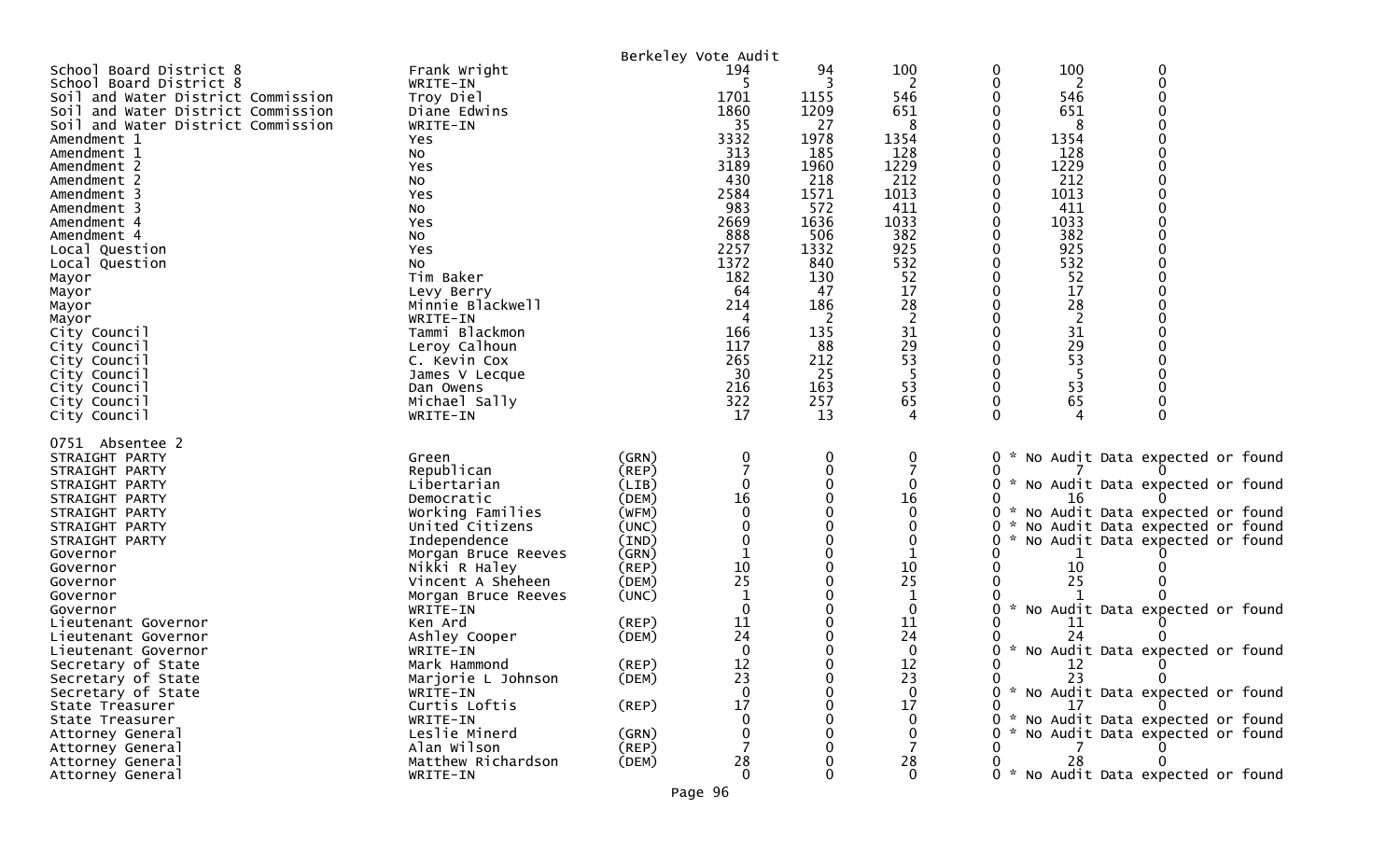|                                                  |                                 |       | Berkeley Vote Audit |   |              |                                           |
|--------------------------------------------------|---------------------------------|-------|---------------------|---|--------------|-------------------------------------------|
| Comptroller General                              | Richard A Eckstrom              | (REP) |                     | 0 | 9            | 0                                         |
| Comptroller General                              | Robert Barber                   | (DEM) | 27                  | 0 | 27           | 0                                         |
| Comptroller General                              | WRITE-IN                        |       |                     |   | $\mathbf{0}$ | No Audit Data expected or found           |
| State Superintendent of Education                | Doretha A Bull                  | (GRN) | $\Omega$            |   | $\mathbf{0}$ | No Audit Data expected or found<br>0      |
| State Superintendent of Education                | Mick Zais                       | (REP) | 11                  |   | 11           |                                           |
| State Superintendent of Education                | Tim Moultrie                    | (LIB) | $\Omega$            |   | $\Omega$     | No Audit Data expected or found           |
| State Superintendent of Education                | Frank Holleman                  | (DEM) | 23                  |   | 23           |                                           |
| State Superintendent of Education                | Tony Fayyazi                    | (IND) | $\Omega$            |   | $\mathbf{0}$ | No Audit Data expected or found           |
| State Superintendent of Education                | WRITE-IN                        |       |                     |   | $\Omega$     | No Audit Data expected or found           |
| Adjutant General                                 | Bob Livingston                  | (REP) | 16                  |   | 16           | 16                                        |
| Adjutant General                                 | WRITE-IN                        |       | $\Omega$            |   | $\mathbf{0}$ | No Audit Data expected or found           |
| Commissioner of Agriculture                      | Hugh Weathers                   | (REP) | 11                  |   | 11           |                                           |
| Commissioner of Agriculture                      | Tom E Elliott                   | (DEM) | 24                  |   | 24           | 24                                        |
| Commissioner of Agriculture                      | WRITE-IN                        |       |                     |   | $\mathbf 0$  | No Audit Data expected or found           |
| U.S. Senate                                      | Tom Clements                    | (GRN) |                     |   | -1           |                                           |
| U.S. Senate                                      | Jim DeMint                      | (REP) | 14                  |   | 14           |                                           |
| U.S. Senate                                      | Alvin M Greene                  | (DEM) | 21                  |   | 21           |                                           |
| U.S. Senate                                      | WRITE-IN                        |       | $\Omega$            |   | $\mathbf{0}$ | No Audit Data expected or found           |
| U.S. House of Rep. District 1                    | Robert Dobbs                    | (GRN) | $\Omega$            |   | $\mathbf{0}$ | No Audit Data expected or found<br>0      |
| U.S. House of Rep. District 1                    | Tim Scott                       | (REP) | 12                  |   | 12           |                                           |
| U.S. House of Rep. District 1                    | Keith Blandford                 | (LIB) | $\mathbf{0}$        |   | $\Omega$     | No Audit Data expected or found           |
| U.S. House of Rep. District 1                    | Ben Frasier                     | (DEM) | 23                  |   | 23           |                                           |
| U.S. House of Rep. District 1                    | Rob Groce                       | (WFM) |                     |   |              | No Audit Data expected or found<br>0      |
| U.S. House of Rep. District 1                    | M E Mac McCullough              | (UNC) |                     |   | $\Omega$     | No Audit Data expected or found<br>0      |
| U.S. House of Rep. District 1                    | Jimmy Wood                      | (IND) |                     |   |              | 0<br>*<br>No Audit Data expected or found |
| U.S. House of Rep. District 1                    | WRITE-IN                        |       |                     |   |              | 0<br>No Audit Data expected or found      |
| State House of Rep Dist 92                       | Joe Daning                      | (REP) |                     |   |              | *                                         |
| State House of Rep Dist 92                       | WRITE-IN                        |       | 16                  |   | 16           | No Audit Data expected or found           |
| State House of Rep Dist 100                      | C David Umphlett Jr<br>WRITE-IN | (REP) | $\Omega$            |   | $\Omega$     | $\mathcal{H}$<br>0                        |
| State House of Rep Dist 100<br>County Supervisor | Dan Davis                       | (REP) | 17                  |   | 17           | No Audit Data expected or found           |
| County Supervisor                                | WRITE-IN                        |       |                     |   | $\mathbf 0$  | No Audit Data expected or found           |
| Sheriff                                          | Wayne Dewitt                    | (REP) | 18                  |   | 18           |                                           |
| Sheriff                                          | WRITE-IN                        |       | $\Omega$            |   | $\Omega$     | No Audit Data expected or found           |
| Probate Judge                                    | Keith Kornahrens                | (REP) | 18                  |   | 18           |                                           |
| Probate Judge                                    | WRITE-IN                        |       | $\Omega$            |   | $\mathbf{0}$ | No Audit Data expected or found           |
| Clerk of Court                                   | Mary P Brown                    | (REP) | 21                  |   | 21           |                                           |
| Clerk of Court                                   | WRITE-IN                        |       | $\Omega$            |   | $\mathbf{0}$ | No Audit Data expected or found           |
| Coroner                                          | Bill Salisbury                  | (REP) | 19                  |   | 19           |                                           |
| Coroner                                          | WRITE-IN                        |       | $\Omega$            |   | $\bf{0}$     | No Audit Data expected or found           |
| Register of Deeds                                | Cindy B Forte                   | (REP) | 19                  |   | 19           |                                           |
| Register of Deeds                                | WRITE-IN                        |       |                     |   |              |                                           |
| County Council District 6                        | Jack H Schurlknight             | (REP) | 15                  |   | 15           |                                           |
| County Council District 6                        | WRITE-IN                        |       |                     |   |              | 0 * No Audit Data expected or found       |
| School Board District 8                          | Frank Wright                    |       | 17                  |   | 17           | $\overline{0}$<br>17<br>$\overline{0}$    |
| School Board District 8                          | WRITE-IN                        |       |                     |   |              | 0 * No Audit Data expected or found       |
| Soil and Water District Commission               | Troy Diel                       |       | 10                  |   | 10           | 10                                        |
| Soil and Water District Commission               | Diane Edwins                    |       | 15                  |   | 15           | 15                                        |
| Soil and Water District Commission               | WRITE-IN                        |       |                     |   | $\Omega$     | * No Audit Data expected or found         |
| Amendment 1                                      | Yes                             |       | 30                  |   | 30           | 30                                        |
| Amendment 1                                      | No                              |       | 2                   |   | 2            | 2                                         |
| Amendment 2                                      | <b>Yes</b>                      |       | 28                  |   | 28           | 28                                        |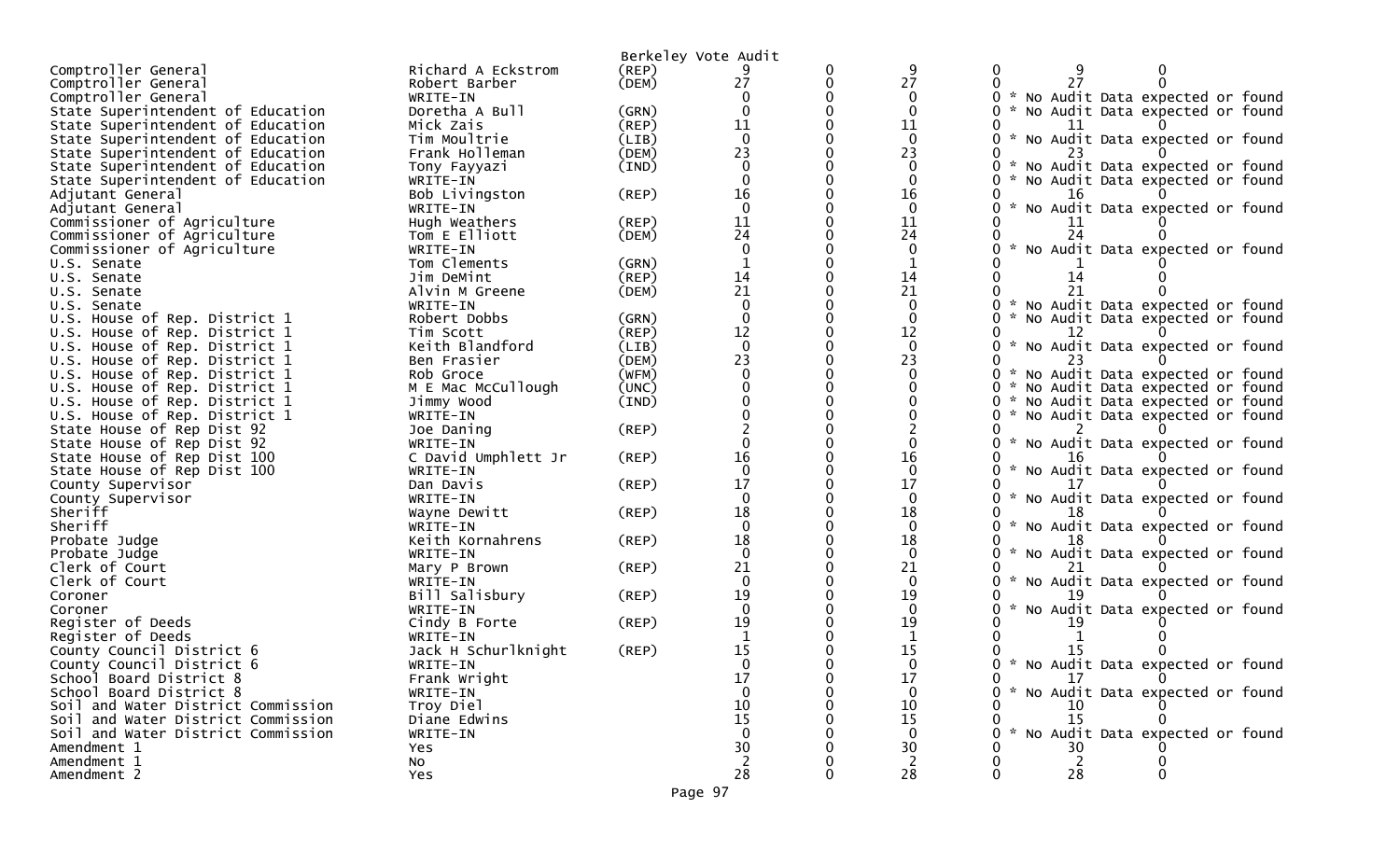|                                                                                                             |                                                                         | Berkeley Vote Audit                    |                                                |                                                                             |                                     |                                           |                                            |                                                                                                                                                                                                                              |
|-------------------------------------------------------------------------------------------------------------|-------------------------------------------------------------------------|----------------------------------------|------------------------------------------------|-----------------------------------------------------------------------------|-------------------------------------|-------------------------------------------|--------------------------------------------|------------------------------------------------------------------------------------------------------------------------------------------------------------------------------------------------------------------------------|
| Amendment 2<br>Amendment 3<br>Amendment 3<br>Amendment 4<br>Amendment 4<br>Local Question<br>Local Question | No<br>Yes<br>No<br>Yes<br>No<br>Yes<br>No                               |                                        | 20<br>$\frac{9}{23}$<br>$\sqrt{6}$<br>20<br>12 | 0<br>0<br>$\pmb{0}$<br>$\pmb{0}$<br>$\mathbf 0$<br>$\pmb{0}$<br>$\mathbf 0$ | 2<br>20<br>9<br>23<br>6<br>20<br>12 | 0<br>0<br>$\mathbf 0$<br>0<br>0<br>0<br>0 | $\frac{2}{20}$<br>9<br>23<br>6<br>20<br>12 | $\boldsymbol{0}$<br>$\mathbf 0$<br>$\mathbf 0$<br>$\mathbf 0$<br>$\mathbf 0$<br>$\mathbf 0$                                                                                                                                  |
| 0800 Emergency<br>STRAIGHT PARTY<br>STRAIGHT PARTY                                                          | Green<br>Republican                                                     | (GRN)<br>(REP)                         | $\boldsymbol{0}$<br>16                         | $\begin{smallmatrix} 0\ 16 \end{smallmatrix}$                               | $\boldsymbol{0}$<br>$\mathbf 0$     |                                           |                                            | 0 * No Audit Data expected or found<br>0 * All votes cast for this candidate<br>* in this precint are optical.<br>* No Audit Data for optical.                                                                               |
| STRAIGHT PARTY<br>STRAIGHT PARTY                                                                            | Libertarian<br>Democratic                                               | (LIB)<br>(DEM)                         | $\frac{0}{25}$                                 | $\mathbf 0$<br>25                                                           | $\bf{0}$<br>$\mathbf 0$             |                                           |                                            | 0 * No Audit Data expected or found<br>0 * All votes cast for this candidate<br>* in this precint are optical.<br>* No Audit Data for optical.                                                                               |
| STRAIGHT PARTY                                                                                              | Working Families                                                        | (WFM)                                  | $\mathbf{1}$                                   | $\mathbf{1}$                                                                | $\mathbf 0$                         |                                           |                                            | 0 * All votes cast for this candidate<br>* in this precint are optical.<br>* No Audit Data for optical.                                                                                                                      |
| STRAIGHT PARTY<br>STRAIGHT PARTY<br>Governor<br>Governor                                                    | United Citizens<br>Independence<br>Morgan Bruce Reeves<br>Nikki R Haley | (UNC)<br>(IND)<br>(GRN)<br>$($ REP $)$ | 0<br>$\boldsymbol{0}$<br>$\mathbf 0$<br>28     | 0<br>$\pmb{0}$<br>$\pmb{0}$<br>28                                           | 0<br>0<br>$\mathbf 0$<br>$\Omega$   |                                           |                                            | 0 * No Audit Data expected or found<br>0 * No Audit Data expected or found<br>0 * No Audit Data expected or found<br>0 * All votes cast for this candidate<br>* in this precint are optical.<br>* No Audit Data for optical. |
| Governor                                                                                                    | Vincent A Sheheen                                                       | (DEM)                                  | 33                                             | 33                                                                          | $\mathbf 0$                         |                                           |                                            | 0 * All votes cast for this candidate<br>* in this precint are optical.<br>* No Audit Data for optical.                                                                                                                      |
| Governor<br>Governor<br>Lieutenant Governor                                                                 | Morgan Bruce Reeves<br>WRITE-IN<br>Ken Ard                              | (UNC)<br>(REP)                         | $\mathbf 0$<br>$\mathbf 0$<br>28               | $\mathbf 0$<br>$\mathbf 0$<br>28                                            | $\bf{0}$<br>$\mathbf 0$<br>$\Omega$ |                                           |                                            | 0 * No Audit Data expected or found<br>0 * No Audit Data expected or found<br>0 * All votes cast for this candidate<br>* in this precint are optical.<br>* No Audit Data for optical.                                        |
| Lieutenant Governor                                                                                         | Ashley Cooper                                                           | (DEM)                                  | 33                                             | 33                                                                          | $\mathbf 0$                         |                                           |                                            | 0 * All votes cast for this candidate<br>* in this precint are optical.<br>* No Audit Data for optical.                                                                                                                      |
| Lieutenant Governor<br>Secretary of State                                                                   | WRITE-IN<br>Mark Hammond                                                | $($ REP $)$                            | $\mathbf{0}$<br>30                             | $\mathbf 0$<br>30                                                           | $\mathbf{0}$<br>$\mathbf 0$         |                                           |                                            | 0 * No Audit Data expected or found<br>0 * All votes cast for this candidate<br>* in this precint are optical.<br>* No Audit Data for optical.                                                                               |
| Secretary of State                                                                                          | Marjorie L Johnson                                                      | (DEM)                                  | 31                                             | 31                                                                          | $\bf{0}$                            |                                           |                                            | 0 * All votes cast for this candidate<br>* in this precint are optical.<br>* No Audit Data for optical.                                                                                                                      |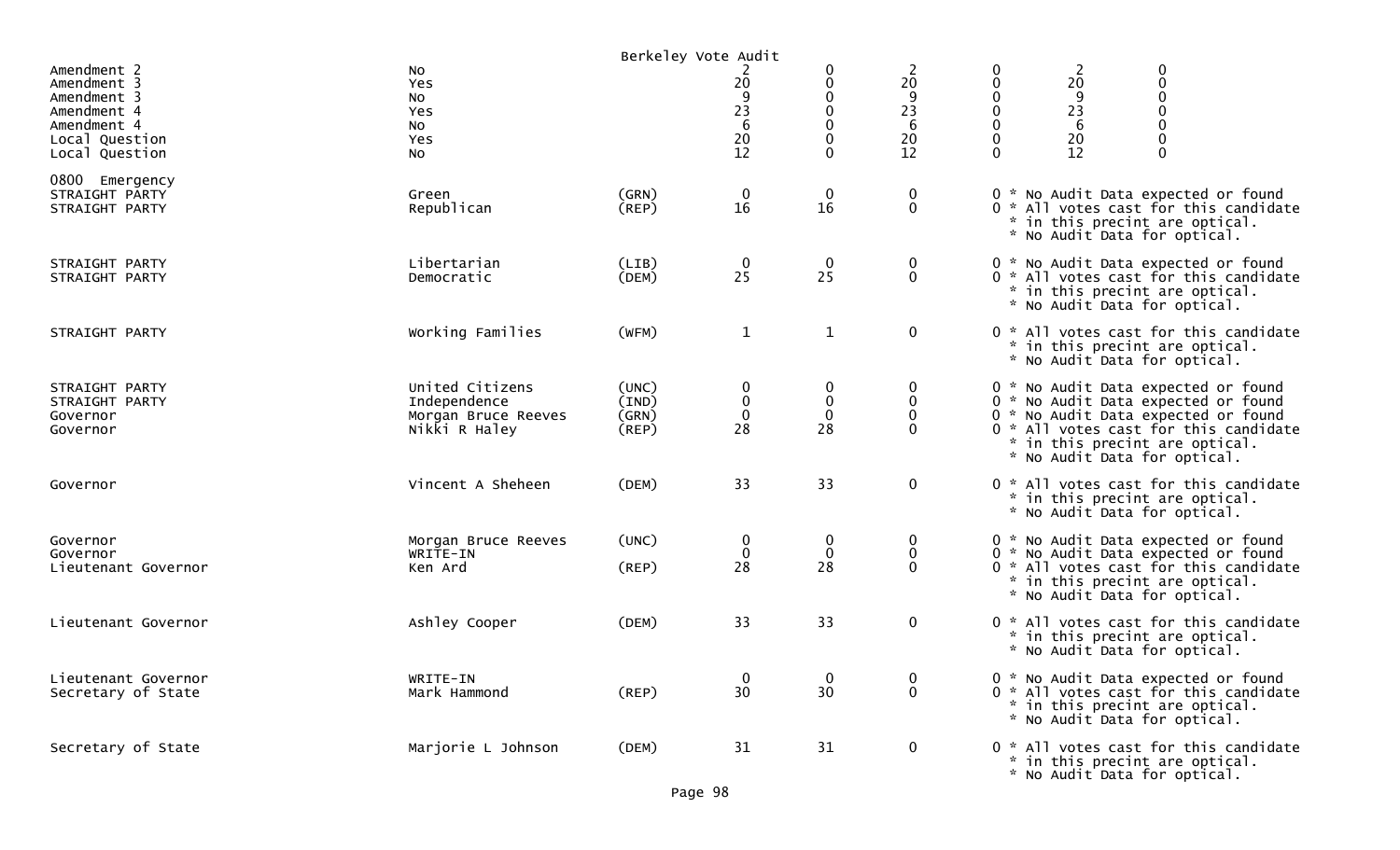|                                                                                               |                                         |                      | Berkeley Vote Audit                           |                              |                              |                                                                                                                                                                                       |  |  |  |
|-----------------------------------------------------------------------------------------------|-----------------------------------------|----------------------|-----------------------------------------------|------------------------------|------------------------------|---------------------------------------------------------------------------------------------------------------------------------------------------------------------------------------|--|--|--|
| Secretary of State<br>State Treasurer                                                         | WRITE-IN<br>Curtis Loftis               | (REP)                | $\bf{0}$<br>35                                | $\frac{0}{35}$               | 0<br>$\mathbf{0}$            | 0 * No Audit Data expected or found<br>0 * All votes cast for this candidate<br>* in this precint are optical.<br>* No Audit Data for optical.                                        |  |  |  |
| State Treasurer<br>Attorney General                                                           | WRITE-IN<br>Leslie Minerd               | (GRN)                | $\begin{smallmatrix} 0 \ 1 \end{smallmatrix}$ | $\mathbf{0}$<br>$\mathbf{1}$ | $\mathbf 0$<br>$\Omega$      | 0 * No Audit Data expected or found<br>0 * All votes cast for this candidate<br>* in this precint are optical.<br>* No Audit Data for optical.                                        |  |  |  |
| Attorney General                                                                              | Alan Wilson                             | (REP)                | 27                                            | 27                           | $\mathbf{0}$                 | 0 * All votes cast for this candidate<br>* in this precint are optical.<br>* No Audit Data for optical.                                                                               |  |  |  |
| Attorney General                                                                              | Matthew Richardson                      | (DEM)                | 32                                            | 32                           | $\mathbf{0}$                 | 0 * All votes cast for this candidate<br>* in this precint are optical.<br>* No Audit Data for optical.                                                                               |  |  |  |
| Attorney General                                                                              | WRITE-IN                                |                      | $\mathbf{1}$                                  | $\mathbf{1}$                 | $\mathbf{0}$                 | 0 * All votes cast for this candidate<br>* in this precint are optical.<br>* No Audit Data for optical.                                                                               |  |  |  |
| Comptroller General                                                                           | Richard A Eckstrom                      | (REP)                | 28                                            | 28                           | $\mathbf 0$                  | 0 * All votes cast for this candidate<br>* in this precint are optical.<br>* No Audit Data for optical.                                                                               |  |  |  |
| Comptroller General                                                                           | Robert Barber                           | (DEM)                | 32                                            | 32                           | $\mathbf 0$                  | 0 * All votes cast for this candidate<br>* in this precint are optical.<br>* No Audit Data for optical.                                                                               |  |  |  |
| Comptroller General<br>State Superintendent of Education<br>State Superintendent of Education | WRITE-IN<br>Doretha A Bull<br>Mick Zais | (GRN)<br>$($ REP $)$ | $\overline{0}$<br>27                          | $\mathbf 0$<br>27            | 0<br>$\mathbf 0$<br>$\Omega$ | 0 * No Audit Data expected or found<br>0 * No Audit Data expected or found<br>0 * All votes cast for this candidate<br>* in this precint are optical.<br>* No Audit Data for optical. |  |  |  |
| State Superintendent of Education                                                             | Tim Moultrie                            | (LIB)                | 3                                             | $\overline{3}$               | $\mathbf{0}$                 | 0 * All votes cast for this candidate<br>* in this precint are optical.<br>* No Audit Data for optical.                                                                               |  |  |  |
| State Superintendent of Education                                                             | Frank Holleman                          | (DEM)                | 30                                            | 30                           | $\mathbf 0$                  | 0 * All votes cast for this candidate<br>* in this precint are optical.<br>* No Audit Data for optical.                                                                               |  |  |  |
| State Superintendent of Education                                                             | Tony Fayyazi                            | (IND)                | $\mathbf{1}$                                  | $\mathbf{1}$                 | $\mathbf{0}$                 | 0 * All votes cast for this candidate<br>* in this precint are optical.<br>* No Audit Data for optical.                                                                               |  |  |  |
| State Superintendent of Education<br>Adjutant General                                         | WRITE-IN<br>Bob Livingston              | (REP)                | $\mathbf 0$<br>36                             | $\mathbf 0$<br>36            | 0<br>$\mathbf 0$             | 0 * No Audit Data expected or found<br>0 * All votes cast for this candidate<br>* in this precint are optical.                                                                        |  |  |  |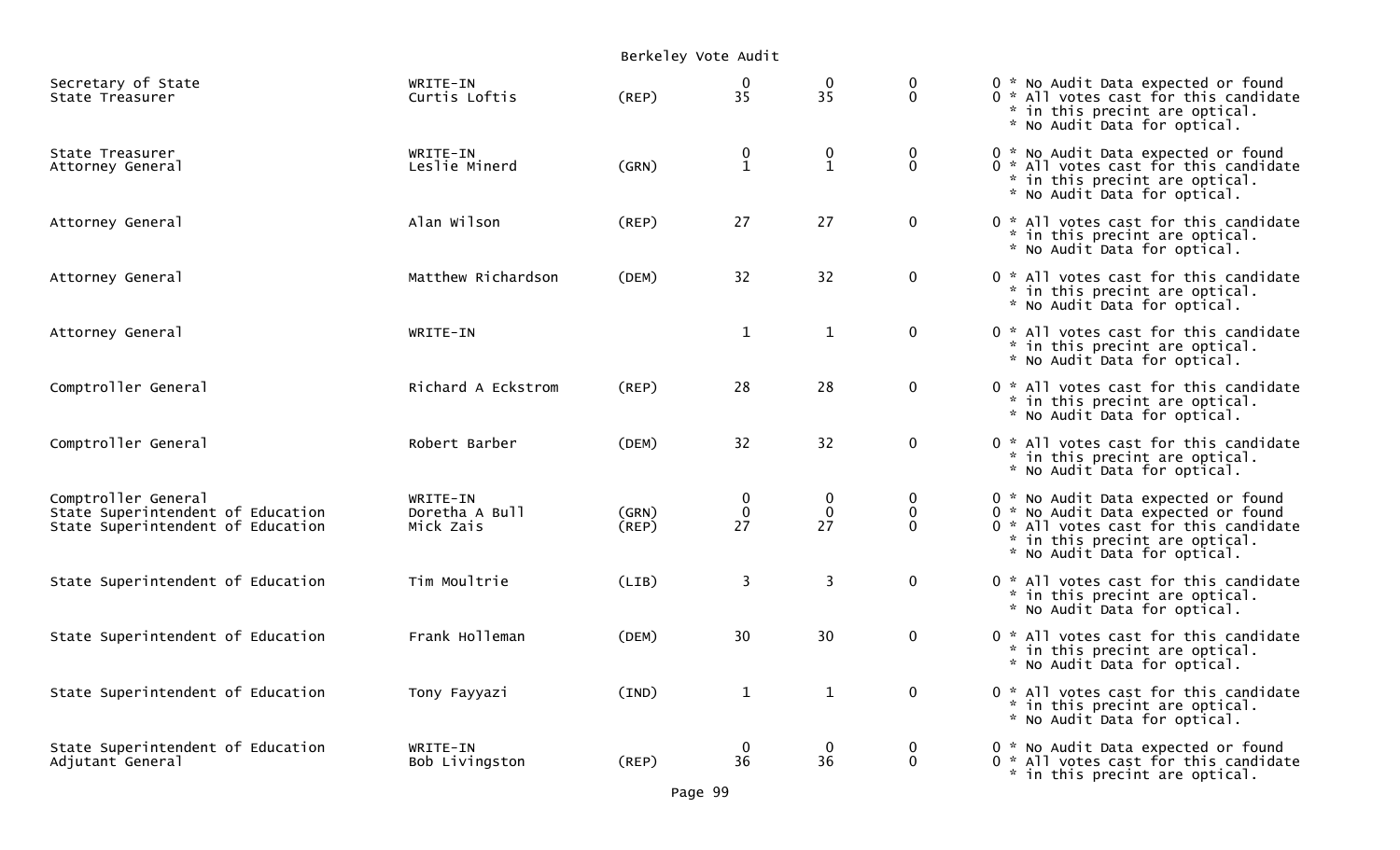| Berkeley Vote Audit |  |  |
|---------------------|--|--|
|---------------------|--|--|

| Adjutant General                                                                                                                                                                                   | WRITE-IN                                                                                             |                                           | $\mathbf{1}$                                                                               | $\mathbf{1}$                                                        | $\mathbf 0$                                                                | 0 * All votes cast for this candidate<br>* in this precint are optical.<br>* No Audit Data for optical.                                                                                                                                                                                                    |
|----------------------------------------------------------------------------------------------------------------------------------------------------------------------------------------------------|------------------------------------------------------------------------------------------------------|-------------------------------------------|--------------------------------------------------------------------------------------------|---------------------------------------------------------------------|----------------------------------------------------------------------------|------------------------------------------------------------------------------------------------------------------------------------------------------------------------------------------------------------------------------------------------------------------------------------------------------------|
| Commissioner of Agriculture                                                                                                                                                                        | Hugh Weathers                                                                                        | $($ REP $)$                               | 29                                                                                         | 29                                                                  | $\mathbf 0$                                                                | 0 * All votes cast for this candidate<br>* in this precint are optical.<br>* No Audit Data for optical.                                                                                                                                                                                                    |
| Commissioner of Agriculture                                                                                                                                                                        | Tom E Elliott                                                                                        | (DEM)                                     | 31                                                                                         | 31                                                                  | $\mathbf 0$                                                                | 0 * All votes cast for this candidate<br>* in this precint are optical.<br>* No Audit Data for optical.                                                                                                                                                                                                    |
| Commissioner of Agriculture<br>U.S. Senate                                                                                                                                                         | WRITE-IN<br>Tom Clements                                                                             | (GRN)                                     | 0<br>$\mathbf{1}$                                                                          | 0<br>$\mathbf{1}$                                                   | 0<br>$\mathbf 0$                                                           | 0 * No Audit Data expected or found<br>0 * All votes cast for this candidate<br>* in this precint are optical.<br>* No Audit Data for optical.                                                                                                                                                             |
| U.S. Senate                                                                                                                                                                                        | Jim DeMint                                                                                           | (REP)                                     | 31                                                                                         | 31                                                                  | $\mathbf 0$                                                                | 0 * All votes cast for this candidate<br>* in this precint are optical.<br>* No Audit Data for optical.                                                                                                                                                                                                    |
| U.S. Senate                                                                                                                                                                                        | Alvin M Greene                                                                                       | (DEM)                                     | 28                                                                                         | 28                                                                  | $\mathbf 0$                                                                | 0 * All votes cast for this candidate<br>* in this precint are optical.<br>* No Audit Data for optical.                                                                                                                                                                                                    |
| U.S. Senate<br>U.S. House of Rep. District 1<br>U.S. House of Rep. District 1                                                                                                                      | WRITE-IN<br>Robert Dobbs<br>Tim Scott                                                                | (GRN)<br>(REP)                            | 0<br>$\mathbf 0$<br>33                                                                     | $\boldsymbol{0}$<br>$\mathbf 0$<br>33                               | 0<br>$\mathbf 0$<br>$\Omega$                                               | 0 * No Audit Data expected or found<br>0 * No Audit Data expected or found<br>0 * All votes cast for this candidate<br>* in this precint are optical.<br>* No Audit Data for optical.                                                                                                                      |
| U.S. House of Rep. District 1<br>U.S. House of Rep. District 1                                                                                                                                     | Keith Blandford<br>Ben Frasier                                                                       | (LIB)<br>(DEM)                            | $\mathbf 0$<br>13                                                                          | $\mathbf 0$<br>13                                                   | $\bf{0}$<br>$\mathbf{0}$                                                   | 0 * No Audit Data expected or found<br>0 * All votes cast for this candidate<br>* in this precint are optical.<br>* No Audit Data for optical.                                                                                                                                                             |
| U.S. House of Rep. District 1                                                                                                                                                                      | Rob Groce                                                                                            | (WFM)                                     | $\mathbf{1}$                                                                               | $\mathbf{1}$                                                        | $\mathbf 0$                                                                | 0 * All votes cast for this candidate<br>* in this precint are optical.<br>* No Audit Data for optical.                                                                                                                                                                                                    |
| U.S. House of Rep. District 1<br>U.S. House of Rep. District 1<br>U.S. House of Rep. District 1<br>U.S. House of Rep. District 6<br>U.S. House of Rep. District 6<br>U.S. House of Rep. District 6 | M E Mac McCullough<br>Jimmy Wood<br>WRITE-IN<br>Nammu Y Muhammad<br>Jim Pratt<br>James E Jim Clyburn | (UNC)<br>(IND)<br>(GRN)<br>(REP)<br>(DEM) | 0<br>$\begin{smallmatrix} 0\\0 \end{smallmatrix}$<br>$\boldsymbol{0}$<br>$\mathbf 0$<br>15 | 0<br>$\begin{smallmatrix}0\0\0\end{smallmatrix}$<br>$\pmb{0}$<br>15 | 0<br>$\mathbf 0$<br>$\mathbf{0}$<br>$\mathbf 0$<br>$\mathbf 0$<br>$\Omega$ | 0 * No Audit Data expected or found<br>0 * No Audit Data expected or found<br>0 * No Audit Data expected or found<br>0 * No Audit Data expected or found<br>0 * No Audit Data expected or found<br>0 * All votes cast for this candidate<br>* in this precint are optical.<br>* No Audit Data for optical. |

U.S. House of Rep. District 6 WRITE-IN WRITE-IN 0 0 0 0 0 \* No Audit Data expected or found

\* No Audit Data for optical.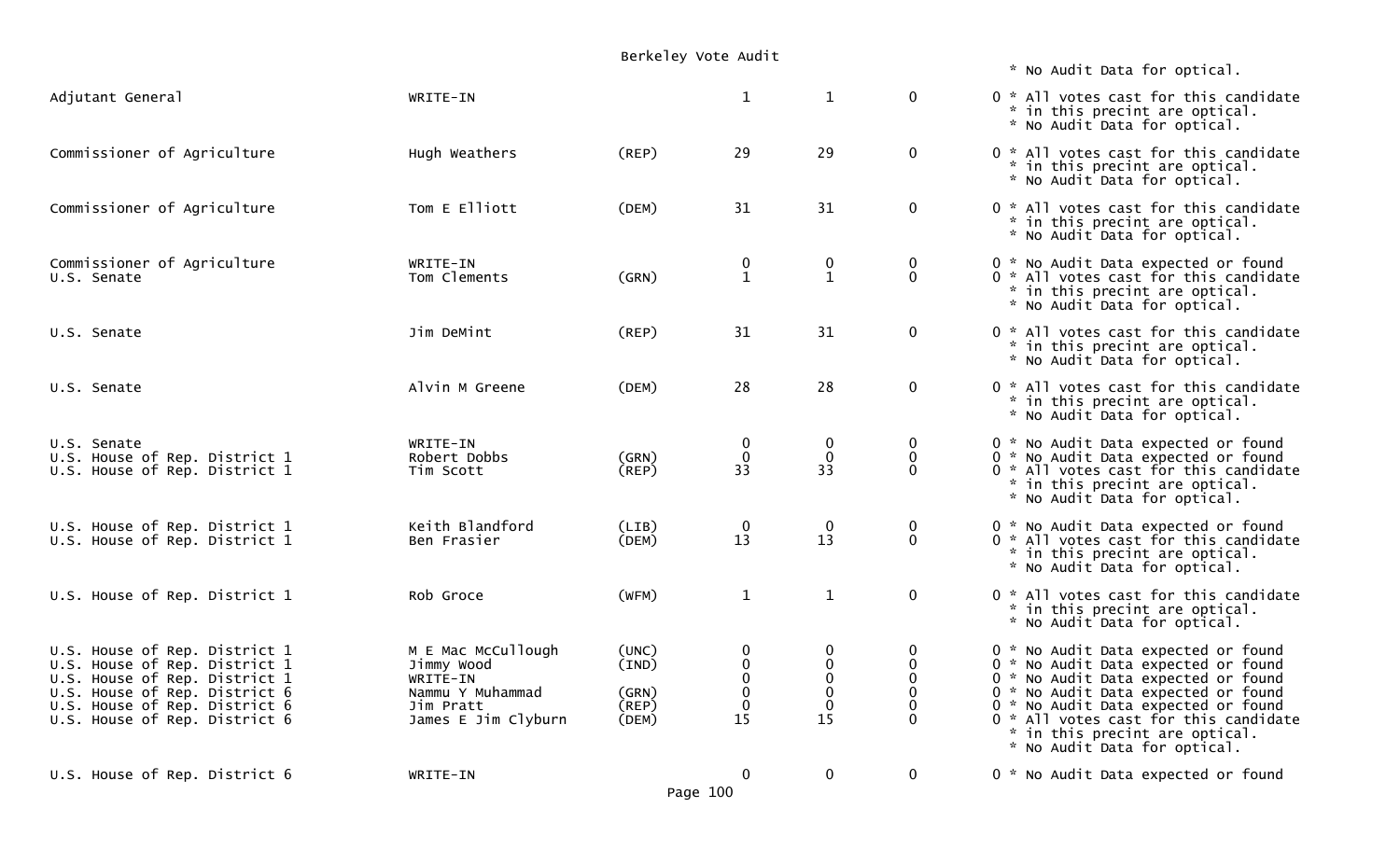|                                                                                           |                                                         | Berkeley Vote Audit |                                       |                                               |                                  |                                                                                                                                                                                       |
|-------------------------------------------------------------------------------------------|---------------------------------------------------------|---------------------|---------------------------------------|-----------------------------------------------|----------------------------------|---------------------------------------------------------------------------------------------------------------------------------------------------------------------------------------|
| State House of Rep Dist 92                                                                | Joe Daning                                              | $($ REP $)$         | 29                                    | 29                                            | $\mathbf{0}$                     | 0 * All votes cast for this candidate<br>* in this precint are optical.<br>* No Audit Data for optical.                                                                               |
| State House of Rep Dist 92                                                                | WRITE-IN                                                |                     | $\overline{2}$                        | $\overline{2}$                                | $\mathbf 0$                      | 0 * All votes cast for this candidate<br>* in this precint are optical.<br>* No Audit Data for optical.                                                                               |
| State House of Rep Dist 99                                                                | Jim Merrill                                             | (REP)               | 3                                     | 3                                             | $\mathbf 0$                      | 0 * All votes cast for this candidate<br>* in this precint are optical.<br>* No Audit Data for optical.                                                                               |
| State House of Rep Dist 99<br>State House of Rep Dist 100                                 | WRITE-IN<br>C David Umphlett Jr                         | $($ REP $)$         | $\boldsymbol{0}$<br>$\mathbf{1}$      | 0<br>$\mathbf{1}$                             | 0<br>$\mathbf 0$                 | 0 * No Audit Data expected or found<br>0 * All votes cast for this candidate<br>* in this precint are optical.<br>* No Audit Data for optical.                                        |
| State House of Rep Dist 100<br>State House of Rep Dist 102<br>State House of Rep Dist 102 | WRITE-IN<br>Joseph J Caplinger Jr<br>Joe H Jefferson Jr | (REP)<br>(DEM)      | $\boldsymbol{0}$<br>$\mathbf 0$<br>15 | 0<br>$\mathbf 0$<br>15                        | 0<br>$\mathbf 0$<br>$\mathbf{0}$ | 0 * No Audit Data expected or found<br>0 * No Audit Data expected or found<br>0 * All votes cast for this candidate<br>* in this precint are optical.<br>* No Audit Data for optical. |
| State House of Rep Dist 102<br>State House of Rep Dist 117                                | WRITE-IN<br>Bill Crosby                                 | $($ REP $)$         | $\boldsymbol{0}$<br>$\mathbf{1}$      | $\begin{smallmatrix} 0 \ 1 \end{smallmatrix}$ | 0<br>$\mathbf{0}$                | 0 * No Audit Data expected or found<br>0 * All votes cast for this candidate<br>* in this precint are optical.<br>* No Audit Data for optical.                                        |
| State House of Rep Dist 117<br>County Supervisor                                          | WRITE-IN<br>Dan Davis                                   | $($ REP $)$         | $\mathbf 0$<br>36                     | $\bf{0}$<br>36                                | 0<br>$\mathbf 0$                 | 0 * No Audit Data expected or found<br>0 * All votes cast for this candidate<br>* in this precint are optical.<br>* No Audit Data for optical.                                        |
| County Supervisor                                                                         | WRITE-IN                                                |                     | $\overline{2}$                        | $\overline{2}$                                | $\mathbf 0$                      | 0 * All votes cast for this candidate<br>* in this precint are optical.<br>* No Audit Data for optical.                                                                               |
| Sheriff                                                                                   | Wayne Dewitt                                            | $($ REP $)$         | 36                                    | 36                                            | $\mathbf 0$                      | 0 * All votes cast for this candidate<br>* in this precint are optical.<br>* No Audit Data for optical.                                                                               |
| Sheriff                                                                                   | WRITE-IN                                                |                     | $\overline{2}$                        | $\overline{2}$                                | $\mathbf 0$                      | 0 * All votes cast for this candidate<br>* in this precint are optical.<br>* No Audit Data for optical.                                                                               |
| Probate Judge                                                                             | Keith Kornahrens                                        | $($ REP $)$         | 35                                    | 35                                            | 0                                | 0 * All votes cast for this candidate<br>* in this precint are optical.<br>* No Audit Data for optical.                                                                               |
| Probate Judge                                                                             | WRITE-IN                                                |                     | $2^{\circ}$                           | $\overline{2}$                                | $\mathbf 0$                      | 0 * All votes cast for this candidate<br>* in this precint are optical.<br>* No Audit Data for optical.                                                                               |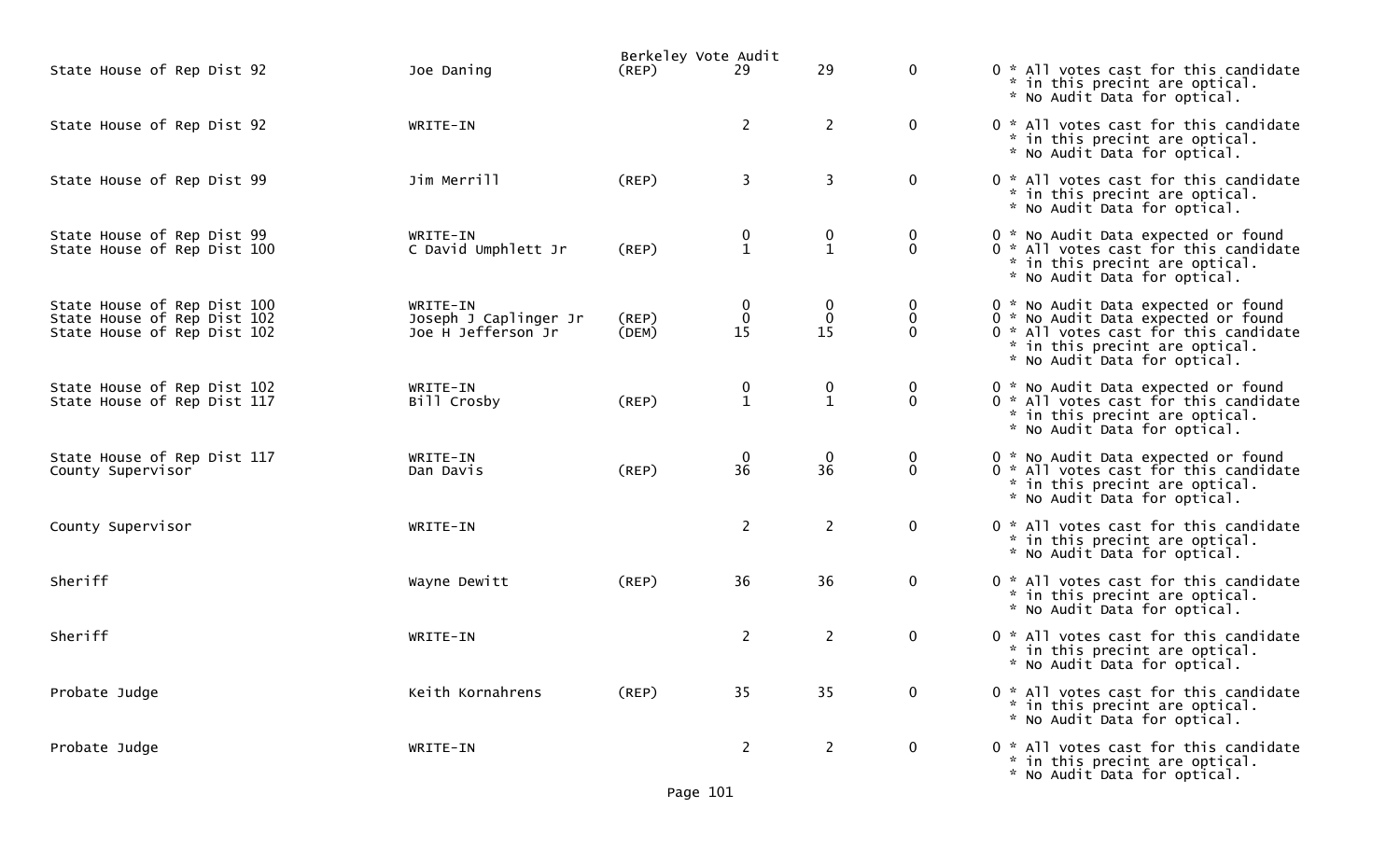|                                                                                                                                           |                                                                | Berkeley Vote Audit |                                                                   |                                 |                                                   |                                                                                                                                                                                                                                                                     |
|-------------------------------------------------------------------------------------------------------------------------------------------|----------------------------------------------------------------|---------------------|-------------------------------------------------------------------|---------------------------------|---------------------------------------------------|---------------------------------------------------------------------------------------------------------------------------------------------------------------------------------------------------------------------------------------------------------------------|
| Clerk of Court                                                                                                                            | Mary P Brown                                                   | (REP)               | 37                                                                | 37                              | $\mathbf{0}$                                      | 0 * All votes cast for this candidate<br>* in this precint are optical.<br>* No Audit Data for optical.                                                                                                                                                             |
| Clerk of Court                                                                                                                            | WRITE-IN                                                       |                     | $\mathbf{1}$                                                      | $\mathbf{1}$                    | $\mathbf{0}$                                      | 0 * All votes cast for this candidate<br>* in this precint are optical.<br>* No Audit Data for optical.                                                                                                                                                             |
| Coroner                                                                                                                                   | Bill Salisbury                                                 | (REP)               | 37                                                                | 37                              | $\mathbf{0}$                                      | 0 * All votes cast for this candidate<br>* in this precint are optical.<br>* No Audit Data for optical.                                                                                                                                                             |
| Coroner                                                                                                                                   | WRITE-IN                                                       |                     | $\mathbf{1}$                                                      | $\mathbf{1}$                    | $\mathbf 0$                                       | 0 * All votes cast for this candidate<br>* in this precint are optical.<br>* No Audit Data for optical.                                                                                                                                                             |
| Register of Deeds                                                                                                                         | Cindy B Forte                                                  | (REP)               | 38                                                                | 38                              | $\mathbf{0}$                                      | 0 * All votes cast for this candidate<br>* in this precint are optical.<br>* No Audit Data for optical.                                                                                                                                                             |
| Register of Deeds<br>County Council District 4<br>County Council District 4<br>County Council District 5                                  | WRITE-IN<br>Cathy Davis<br>WRITE-IN<br>Dennis Fish             | (REP)<br>(REP)      | 0<br>$\pmb{0}$<br>$\mathbf 0$<br>29                               | $\mathbf 0$<br>0<br>29          | 0<br>$\mathbf 0$<br>0<br>$\Omega$                 | 0 * No Audit Data expected or found<br>0 * No Audit Data expected or found<br>0 * No Audit Data expected or found<br>0 * All votes cast for this candidate<br>* in this precint are optical.<br>* No Audit Data for optical.                                        |
| County Council District 5                                                                                                                 | WRITE-IN                                                       |                     | $\mathbf{1}$                                                      | $\mathbf{1}$                    | $\mathbf{0}$                                      | 0 * All votes cast for this candidate<br>* in this precint are optical.<br>* No Audit Data for optical.                                                                                                                                                             |
| County Council District 6                                                                                                                 | Jack H Schurlknight                                            | (REP)               | $\overline{2}$                                                    | $\overline{2}$                  | $\mathbf{0}$                                      | 0 * All votes cast for this candidate<br>* in this precint are optical.<br>* No Audit Data for optical.                                                                                                                                                             |
| County Council District 6<br>County Council District 7<br>County Council District 7                                                       | WRITE-IN<br>Bill Fennell<br>Caldwell Pinckney Jr               | (REP)<br>(DEM)      | $_{0}^{0}$<br>15                                                  | 0<br>$\mathbf 0$<br>15          | 0<br>$\mathbf{0}$<br>$\Omega$                     | 0 * No Audit Data expected or found<br>0 * No Audit Data expected or found<br>0 * All votes cast for this candidate<br>* in this precint are optical.<br>* No Audit Data for optical.                                                                               |
| County Council District 7<br>County Council District 8<br>County Council District 8<br>School Board District 2<br>School Board District 2 | WRITE-IN<br>Steve Davis<br>WRITE-IN<br>Doug Cooper<br>WRITE-IN | (DEM)               | $\boldsymbol{0}$<br>$\mathbf 0$<br>0<br>$\pmb{0}$<br>$\mathbf{1}$ | 0<br>$\mathbf 0$<br>0<br>0<br>1 | $\bf{0}$<br>$\mathbf 0$<br>0<br>$\mathbf{0}$<br>0 | 0 * No Audit Data expected or found<br>0 * No Audit Data expected or found<br>0 * No Audit Data expected or found<br>0 * No Audit Data expected or found<br>0 * All votes cast for this candidate<br>* in this precint are optical.<br>* No Audit Data for optical. |
| School Board District 4<br>School Board District 4                                                                                        | Shannon Lee<br>Jimmy Hinson                                    |                     | $\mathbf{0}$<br>$\mathbf 0$                                       | $\boldsymbol{0}$<br>$\mathbf 0$ | $\mathbf{0}$<br>$\mathbf 0$                       | 0 * No Audit Data expected or found<br>0 * No Audit Data expected or found                                                                                                                                                                                          |

Page 102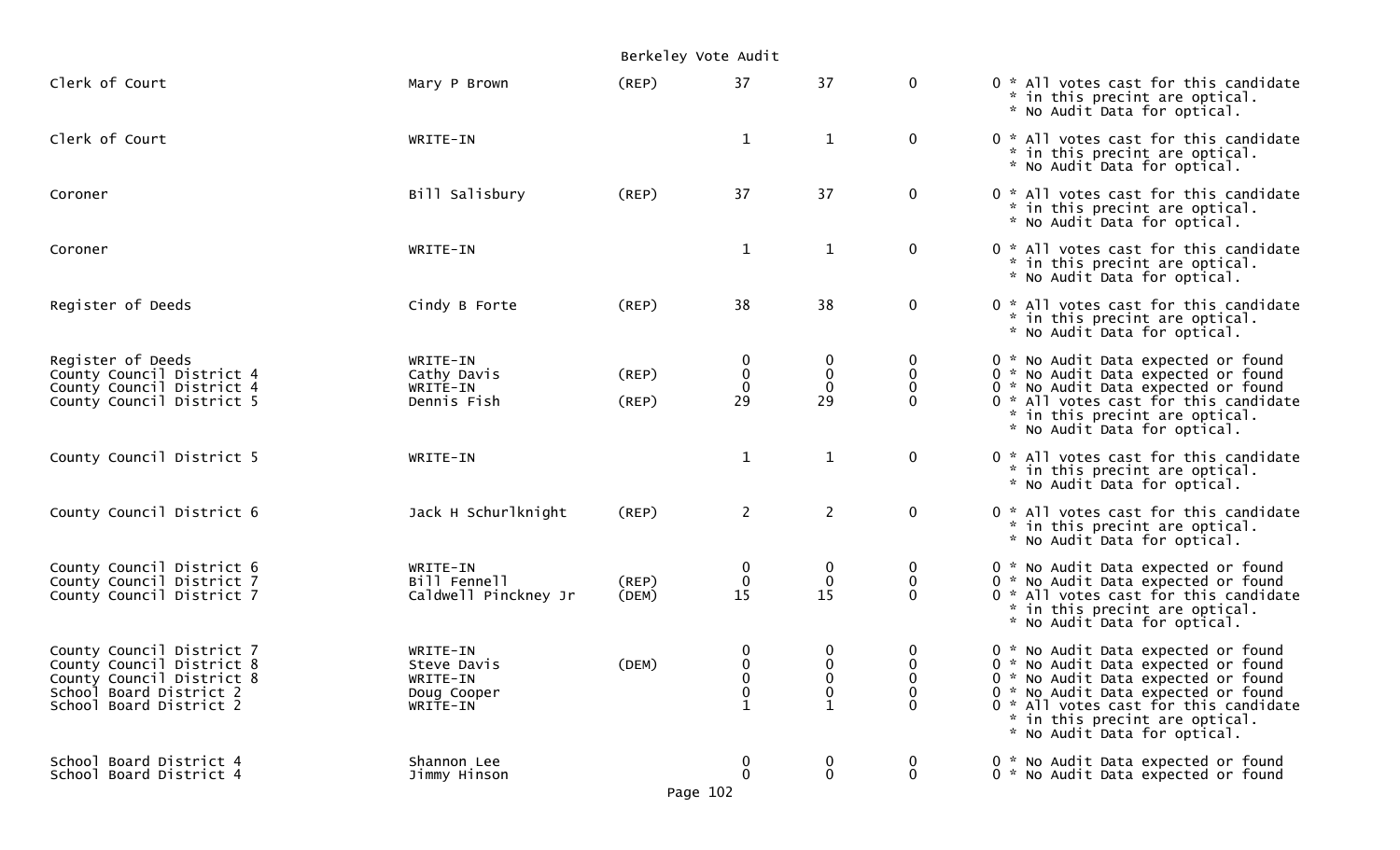|                                                                               |                                               | Berkeley Vote Audit                        |                                  |                              |                                                                                                                                                                                       |
|-------------------------------------------------------------------------------|-----------------------------------------------|--------------------------------------------|----------------------------------|------------------------------|---------------------------------------------------------------------------------------------------------------------------------------------------------------------------------------|
| School Board District 4<br>School Board District 6                            | WRITE-IN<br>Sylleste Davis                    | 0<br>$\mathbf{1}$                          | $\mathbf 0$<br>$\mathbf{1}$      | 0<br>$\Omega$                | 0 * No Audit Data expected or found<br>0 * All votes cast for this candidate<br>* in this precint are optical.<br>* No Audit Data for optical.                                        |
| School Board District 6<br>School Board District 6<br>School Board District 8 | Sheldon Etheridge<br>WRITE-IN<br>Frank Wright | $\mathbf 0$<br>$\pmb{0}$<br>$\overline{2}$ | 0<br>$\pmb{0}$<br>$\overline{2}$ | 0<br>$\mathbf 0$<br>$\Omega$ | 0 * No Audit Data expected or found<br>0 * No Audit Data expected or found<br>0 * All votes cast for this candidate<br>* in this precint are optical.<br>* No Audit Data for optical. |
| School Board District 8<br>Soil and Water District Commission                 | WRITE-IN<br>Troy Diel                         | $\frac{0}{22}$                             | $\mathbf 0$<br>22                | 0<br>$\Omega$                | 0 * No Audit Data expected or found<br>0 * All votes cast for this candidate<br>* in this precint are optical.<br>* No Audit Data for optical.                                        |
| Soil and Water District Commission                                            | Diane Edwins                                  | 21                                         | 21                               | $\mathbf 0$                  | 0 * All votes cast for this candidate<br>* in this precint are optical.<br>* No Audit Data for optical.                                                                               |
| Soil and Water District Commission                                            | WRITE-IN                                      | 3                                          | 3                                | $\mathbf 0$                  | 0 * All votes cast for this candidate<br>* in this precint are optical.<br>* No Audit Data for optical.                                                                               |
| Amendment 1                                                                   | <b>Yes</b>                                    | 49                                         | 49                               | $\mathbf 0$                  | 0 * All votes cast for this candidate<br>* in this precint are optical.<br>* No Audit Data for optical.                                                                               |
| Amendment 1                                                                   | No                                            | 4                                          | 4                                | $\mathbf 0$                  | 0 * All votes cast for this candidate<br>* in this precint are optical.<br>* No Audit Data for optical.                                                                               |
| Amendment 2                                                                   | <b>Yes</b>                                    | 47                                         | 47                               | $\mathbf 0$                  | 0 * All votes cast for this candidate<br>* in this precint are optical.<br>* No Audit Data for optical.                                                                               |
| Amendment 2                                                                   | No                                            | $\overline{7}$                             | $\overline{7}$                   | $\mathbf 0$                  | 0 * All votes cast for this candidate<br>* in this precint are optical.<br>* No Audit Data for optical.                                                                               |
| Amendment 3                                                                   | Yes                                           | 30                                         | 30                               | $\mathbf 0$                  | 0 * All votes cast for this candidate<br>* in this precint are optical.<br>* No Audit Data for optical.                                                                               |
| Amendment 3                                                                   | No                                            | 24                                         | 24                               | $\mathbf{0}$                 | 0 * All votes cast for this candidate<br>* in this precint are optical.<br>* No Audit Data for optical.                                                                               |
| Amendment 4                                                                   | Yes                                           | 36                                         | 36                               | $\mathbf 0$                  | 0 * All votes cast for this candidate<br>* in this precint are optical.<br>* No Audit Data for optical.                                                                               |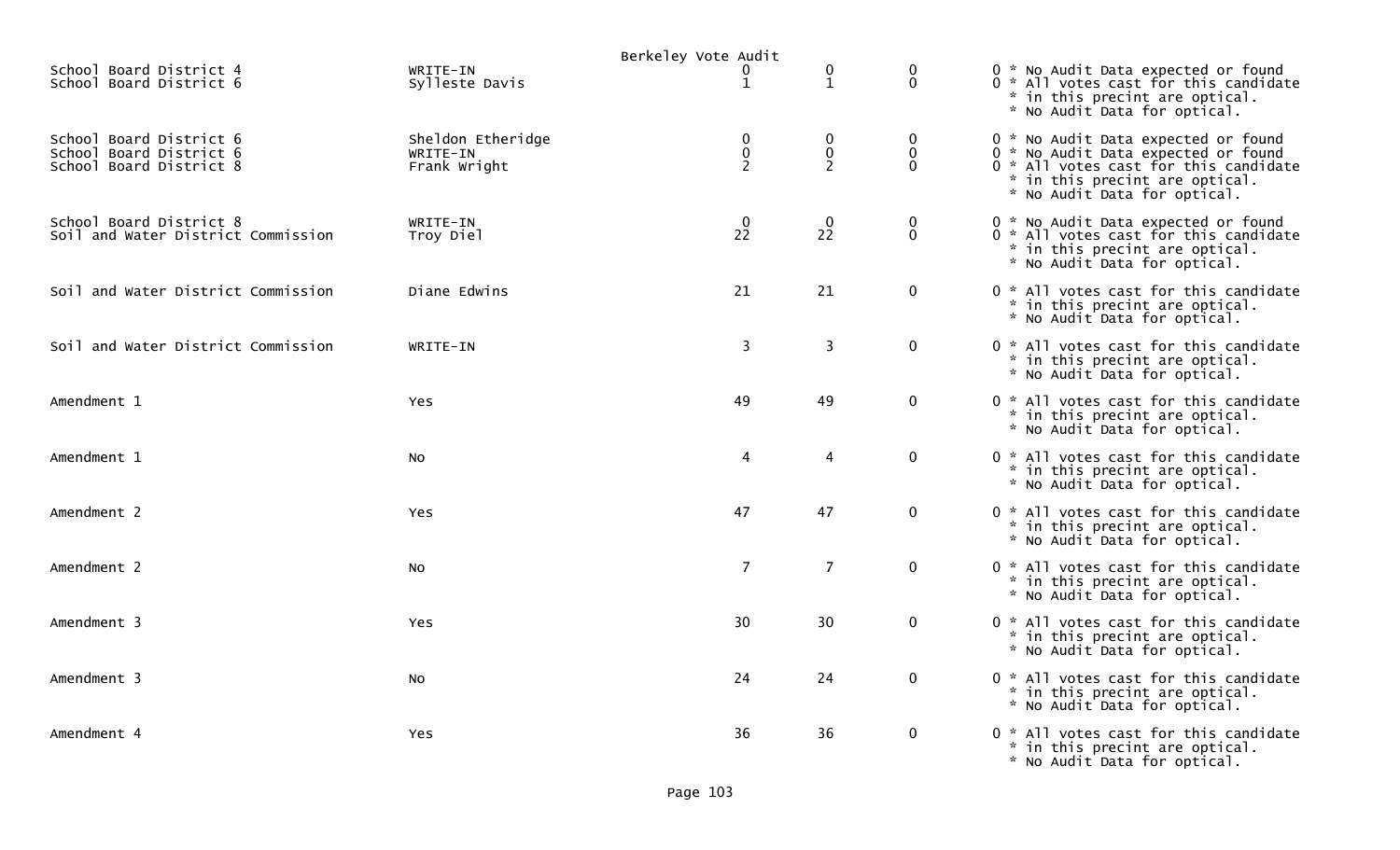|                                                                                                                                                                                                                                                                                                                                                                                                                                                                                                                       |                                                                                                                                                                                                                                                                                                                                                                                                                                         | Berkeley Vote Audit                                                                                                                                                                                         |                                                                                           |                                                                                                                                                                                                  |                                                            |                                                                                                                                                                                                                                                                                                                                                                                                                                                                                                                                                                                                                                                                                                                                                                                                                                                                                                                                                                                                                                                    |
|-----------------------------------------------------------------------------------------------------------------------------------------------------------------------------------------------------------------------------------------------------------------------------------------------------------------------------------------------------------------------------------------------------------------------------------------------------------------------------------------------------------------------|-----------------------------------------------------------------------------------------------------------------------------------------------------------------------------------------------------------------------------------------------------------------------------------------------------------------------------------------------------------------------------------------------------------------------------------------|-------------------------------------------------------------------------------------------------------------------------------------------------------------------------------------------------------------|-------------------------------------------------------------------------------------------|--------------------------------------------------------------------------------------------------------------------------------------------------------------------------------------------------|------------------------------------------------------------|----------------------------------------------------------------------------------------------------------------------------------------------------------------------------------------------------------------------------------------------------------------------------------------------------------------------------------------------------------------------------------------------------------------------------------------------------------------------------------------------------------------------------------------------------------------------------------------------------------------------------------------------------------------------------------------------------------------------------------------------------------------------------------------------------------------------------------------------------------------------------------------------------------------------------------------------------------------------------------------------------------------------------------------------------|
| Amendment 4                                                                                                                                                                                                                                                                                                                                                                                                                                                                                                           | No                                                                                                                                                                                                                                                                                                                                                                                                                                      |                                                                                                                                                                                                             | 18                                                                                        | 18                                                                                                                                                                                               | 0                                                          | 0 * All votes cast for this candidate<br>* in this precint are optical.<br>* No Audit Data for optical.                                                                                                                                                                                                                                                                                                                                                                                                                                                                                                                                                                                                                                                                                                                                                                                                                                                                                                                                            |
| Local Question                                                                                                                                                                                                                                                                                                                                                                                                                                                                                                        | Yes                                                                                                                                                                                                                                                                                                                                                                                                                                     |                                                                                                                                                                                                             | 30                                                                                        | 30                                                                                                                                                                                               | 0                                                          | 0 * All votes cast for this candidate<br>* in this precint are optical.<br>* No Audit Data for optical.                                                                                                                                                                                                                                                                                                                                                                                                                                                                                                                                                                                                                                                                                                                                                                                                                                                                                                                                            |
| Local Question                                                                                                                                                                                                                                                                                                                                                                                                                                                                                                        | No                                                                                                                                                                                                                                                                                                                                                                                                                                      |                                                                                                                                                                                                             | 26                                                                                        | 26                                                                                                                                                                                               | 0                                                          | 0 * All votes cast for this candidate<br>in this precint are optical.<br>*.<br>* No Audit Data for optical.                                                                                                                                                                                                                                                                                                                                                                                                                                                                                                                                                                                                                                                                                                                                                                                                                                                                                                                                        |
| Mayor<br>Mayor<br>Mayor<br>Mayor<br>City Council<br>City Council<br>City Council<br>City Council<br>City Council<br>City Council<br>City Council                                                                                                                                                                                                                                                                                                                                                                      | Tim Baker<br>Levy Berry<br>Minnie Blackwell<br>WRITE-IN<br>Tammi Blackmon<br>Leroy Calhoun<br>C. Kevin Cox<br>James V Lecque<br>Dan Owens<br>Michael Sally<br>WRITE-IN                                                                                                                                                                                                                                                                  |                                                                                                                                                                                                             | $\Omega$                                                                                  | 0<br>0<br>0<br>$\Omega$<br>0<br>0<br>$\mathbf 0$<br>0<br>0<br>$\mathbf 0$<br>$\Omega$                                                                                                            | 0<br>0<br>0<br>0<br>0<br>0<br>$\Omega$                     | 0 * No Audit Data expected or found<br>0 * No Audit Data expected or found<br>0 * No Audit Data expected or found<br>0 * No Audit Data expected or found<br>0 * No Audit Data expected or found<br>0 * No Audit Data expected or found<br>0 * No Audit Data expected or found<br>0 * No Audit Data expected or found<br>0 * No Audit Data expected or found<br>0 * No Audit Data expected or found<br>0 * No Audit Data expected or found                                                                                                                                                                                                                                                                                                                                                                                                                                                                                                                                                                                                          |
| 0801 Emergency 2<br>STRAIGHT PARTY<br>STRAIGHT PARTY<br>STRAIGHT PARTY<br>STRAIGHT PARTY<br>STRAIGHT PARTY<br>STRAIGHT PARTY<br>STRAIGHT PARTY<br>Governor<br>Governor<br>Governor<br>Governor<br>Governor<br>Lieutenant Governor<br>Lieutenant Governor<br>Lieutenant Governor<br>Secretary of State<br>Secretary of State<br>Secretary of State<br>State Treasurer<br>State Treasurer<br>Attorney General<br>Attorney General<br>Attorney General<br>Attorney General<br>Comptroller General<br>Comptroller General | Green<br>Republican<br>Libertarian<br>Democratic<br>Working Families<br>United Citizens<br>Independence<br>Morgan Bruce Reeves<br>Nikki R Haley<br>Vincent A Sheheen<br>Morgan Bruce Reeves<br>WRITE-IN<br>Ken Ard<br>Ashley Cooper<br>WRITE-IN<br>Mark Hammond<br>Marjorie L Johnson<br>WRITE-IN<br>Curtis Loftis<br>WRITE-IN<br>Leslie Minerd<br>Alan Wilson<br>Matthew Richardson<br>WRITE-IN<br>Richard A Eckstrom<br>Robert Barber | (GRN)<br>(REP)<br>(LIB)<br>(DEM)<br>(WFM)<br>(UNC)<br>(IND)<br>(GRN)<br>(REP)<br>(DEM)<br>(UNC)<br>$($ REP $)$<br>(DEM)<br>(REP)<br>(DEM)<br>$($ REP $)$<br>(GRN)<br>$($ REP $)$<br>(DEM)<br>(REP)<br>(DEM) | 0<br>$\mathbf 0$<br>$\Omega$<br>$\Omega$<br>$\mathbf 0$<br>0<br>$\Omega$<br>$\Omega$<br>O | 0<br>0<br>$\Omega$<br>0<br>0<br>$\mathbf 0$<br>0<br>0<br>0<br>0<br>0<br>$\mathbf 0$<br>0<br>0<br>0<br>0<br>0<br>0<br>$\Omega$<br>0<br>$\Omega$<br>$\mathbf 0$<br>$\mathbf 0$<br>$\mathbf 0$<br>0 | 0<br>0<br>0<br>0<br>0<br>0<br>0<br>0<br>0<br>$\Omega$<br>0 | 0 * No Audit Data expected or found<br>0 * No Audit Data expected or found<br>0 * No Audit Data expected or found<br>0 * No Audit Data expected or found<br>0 * No Audit Data expected or found<br>0 * No Audit Data expected or found<br>0 * No Audit Data expected or found<br>0 * No Audit Data expected or found<br>0 * No Audit Data expected or found<br>0 * No Audit Data expected or found<br>0 * No Audit Data expected or found<br>0 * No Audit Data expected or found<br>0 * No Audit Data expected or found<br>0 * No Audit Data expected or found<br>0 * No Audit Data expected or found<br>0 * No Audit Data expected or found<br>0 * No Audit Data expected or found<br>0 * No Audit Data expected or found<br>0 * No Audit Data expected or found<br>0 * No Audit Data expected or found<br>0 * No Audit Data expected or found<br>0 * No Audit Data expected or found<br>0 * No Audit Data expected or found<br>0 * No Audit Data expected or found<br>0 * No Audit Data expected or found<br>0 * No Audit Data expected or found |
| Comptroller General                                                                                                                                                                                                                                                                                                                                                                                                                                                                                                   | WRITE-IN                                                                                                                                                                                                                                                                                                                                                                                                                                |                                                                                                                                                                                                             | 0                                                                                         | $\Omega$                                                                                                                                                                                         | 0                                                          | 0 * No Audit Data expected or found                                                                                                                                                                                                                                                                                                                                                                                                                                                                                                                                                                                                                                                                                                                                                                                                                                                                                                                                                                                                                |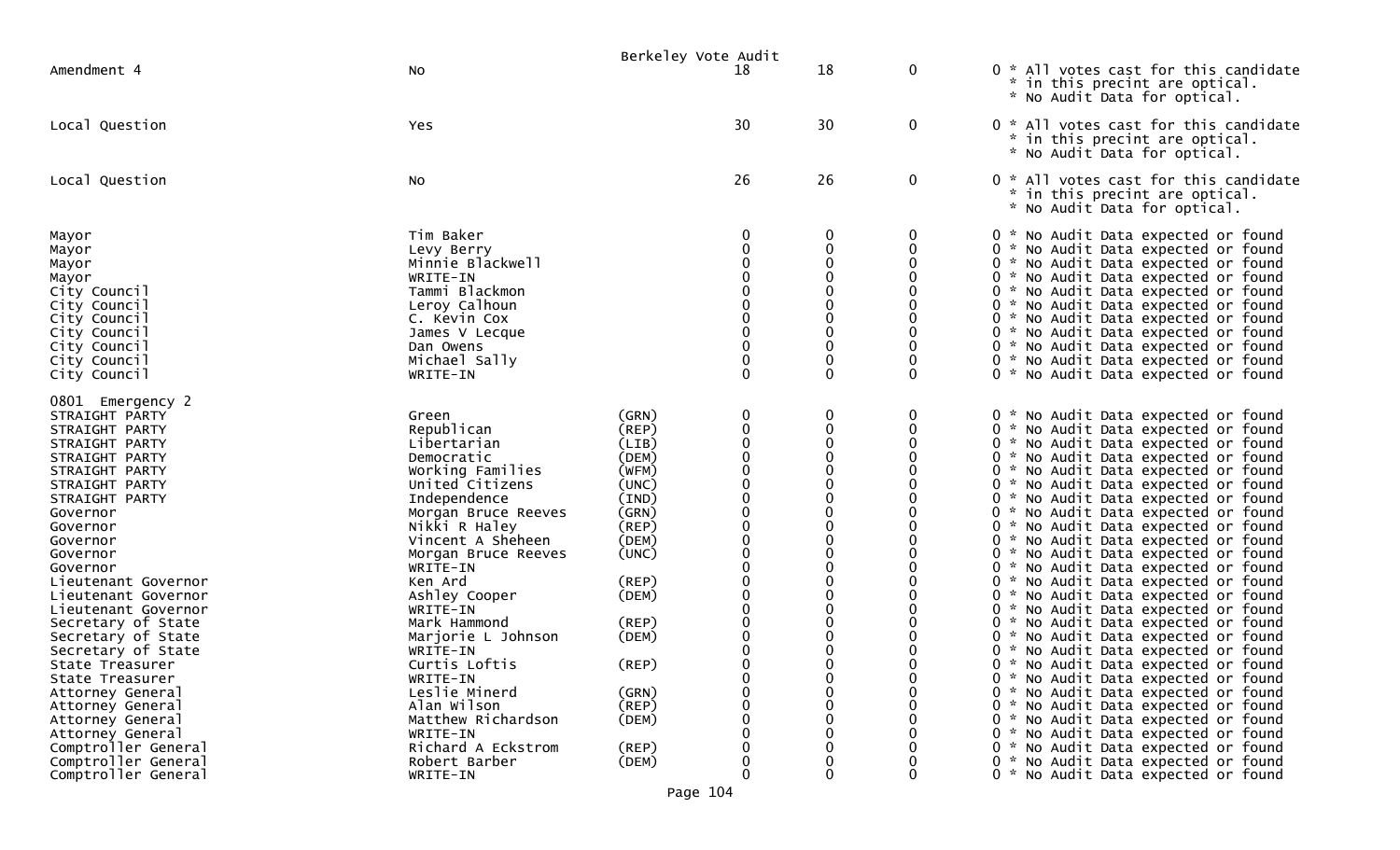|                                    |                     | Berkeley Vote Audit |   |   |   |                                               |
|------------------------------------|---------------------|---------------------|---|---|---|-----------------------------------------------|
| State Superintendent of Education  | Doretha A Bull      | (GRN)               |   |   |   | * No Audit Data expected or found             |
| State Superintendent of Education  | Mick Zais           | (REP)               | 0 | 0 |   | 0 * No Audit Data expected or found           |
| State Superintendent of Education  | Tim Moultrie        | (LIB)               |   | 0 |   | * No Audit Data expected or found             |
| State Superintendent of Education  | Frank Holleman      | (DEM)               |   |   |   | * No Audit Data expected or found             |
| State Superintendent of Education  | Tony Fayyazi        | (IND)               |   |   |   | 0 * No Audit Data expected or found           |
| State Superintendent of Education  | WRITE-IN            |                     |   |   |   | * No Audit Data expected or found<br>$\Omega$ |
| Adjutant General                   | Bob Livingston      | (REP)               |   |   |   | * No Audit Data expected or found             |
| Adjutant General                   | WRITE-IN            |                     |   |   |   | 0 * No Audit Data expected or found           |
| Commissioner of Agriculture        | Hugh Weathers       | $($ REP $)$         |   |   |   | * No Audit Data expected or found<br>0        |
| Commissioner of Agriculture        | Tom E Elliott       | (DEM)               |   |   |   | 0<br>* No Audit Data expected or found        |
| Commissioner of Agriculture        | WRITE-IN            |                     |   |   |   | 0 * No Audit Data expected or found           |
| U.S. Senate                        | Tom Clements        | (GRN)               |   |   |   | * No Audit Data expected or found<br>0        |
| U.S. Senate                        | Jim DeMint          | (REP)               |   |   |   | * No Audit Data expected or found             |
| U.S. Senate                        | Alvin M Greene      | (DEM)               |   |   |   | 0 * No Audit Data expected or found           |
| U.S. Senate                        | WRITE-IN            |                     |   |   |   | 0 * No Audit Data expected or found           |
| U.S. House of Rep. District 1      | Robert Dobbs        | (GRN)               |   |   |   | 0 * No Audit Data expected or found           |
| U.S. House of Rep. District 1      | Tim Scott           | (REP)               |   | 0 |   | 0                                             |
|                                    |                     |                     |   |   |   | * No Audit Data expected or found             |
| U.S. House of Rep. District 1      | Keith Blandford     | (LIB)               |   | 0 |   | * No Audit Data expected or found<br>$\Omega$ |
| U.S. House of Rep. District 1      | Ben Frasier         | (DEM)               |   |   |   | 0 * No Audit Data expected or found           |
| U.S. House of Rep. District 1      | Rob Groce           | (WFM)               |   | 0 |   | * No Audit Data expected or found<br>0        |
| U.S. House of Rep. District 1      | M E Mac McCullough  | (UNC)               |   |   |   | * No Audit Data expected or found<br>0        |
| U.S. House of Rep. District 1      | Jimmy Wood          | (IND)               |   |   |   | 0 * No Audit Data expected or found           |
| U.S. House of Rep. District 1      | WRITE-IN            |                     |   |   |   | * No Audit Data expected or found<br>0        |
| State House of Rep Dist 92         | Joe Daning          | $($ REP $)$         |   |   |   | 0 * No Audit Data expected or found           |
| State House of Rep Dist 92         | WRITE-IN            |                     |   |   |   | 0 * No Audit Data expected or found           |
| State House of Rep Dist 100        | C David Umphlett Jr | (REP)               |   |   |   | * No Audit Data expected or found<br>0        |
| State House of Rep Dist 100        | WRITE-IN            |                     |   |   |   | 0 * No Audit Data expected or found           |
| County Supervisor                  | Dan Davis           | $($ REP $)$         |   |   |   | 0 * No Audit Data expected or found           |
| County Supervisor                  | WRITE-IN            |                     |   |   |   | * No Audit Data expected or found<br>0        |
| Sheriff                            | Wayne Dewitt        | (REP)               |   |   |   | 0<br>* No Audit Data expected or found        |
| Sheriff                            | WRITE-IN            |                     |   |   |   | 0<br>* No Audit Data expected or found        |
| Probate Judge                      | Keith Kornahrens    | (REP)               |   |   |   | * No Audit Data expected or found<br>0        |
| Probate Judge                      | WRITE-IN            |                     |   |   |   | 0 * No Audit Data expected or found           |
| Clerk of Court                     | Mary P Brown        | $($ REP $)$         |   |   |   | 0<br>* No Audit Data expected or found        |
| Clerk of Court                     | WRITE-IN            |                     |   |   |   | * No Audit Data expected or found<br>0        |
| Coroner                            | Bill Salisbury      | (REP)               |   |   |   | 0 * No Audit Data expected or found           |
| Coroner                            | WRITE-IN            |                     |   |   |   | 0<br>* No Audit Data expected or found        |
| Register of Deeds                  | Cindy B Forte       | (REP)               |   |   |   | * No Audit Data expected or found<br>0        |
| Register of Deeds                  | WRITE-IN            |                     |   |   |   | 0 * No Audit Data expected or found           |
| County Council District 6          | Jack H Schurlknight | (REP)               |   |   |   | 0 * No Audit Data expected or found           |
| County Council District 6          | WRITE-IN            |                     |   |   |   | * No Audit Data expected or found             |
| School Board District 8            | Frank Wright        |                     |   |   |   | * No Audit Data expected or found             |
| School Board District 8            | WRITE-IN            |                     |   |   |   | * No Audit Data expected or found<br>0        |
| Soil and Water District Commission | Troy Diel           |                     |   |   |   | 0.<br>* No Audit Data expected or found       |
| Soil and Water District Commission | Diane Edwins        |                     |   |   |   | 0 * No Audit Data expected or found           |
| Soil and Water District Commission | WRITE-IN            |                     |   |   |   | 0 * No Audit Data expected or found           |
| Amendment 1                        | Yes                 |                     |   |   |   | 0 * No Audit Data expected or found           |
| Amendment 1                        | NO.                 |                     |   |   |   | 0 * No Audit Data expected or found           |
| Amendment 2                        | Yes                 |                     |   |   |   | 0 * No Audit Data expected or found           |
| Amendment 2                        | No                  |                     |   |   |   | 0 * No Audit Data expected or found           |
| Amendment 3                        | Yes                 |                     | 0 |   |   | 0 * No Audit Data expected or found           |
| Amendment 3                        | No                  |                     | 0 | 0 | 0 | 0 * No Audit Data expected or found           |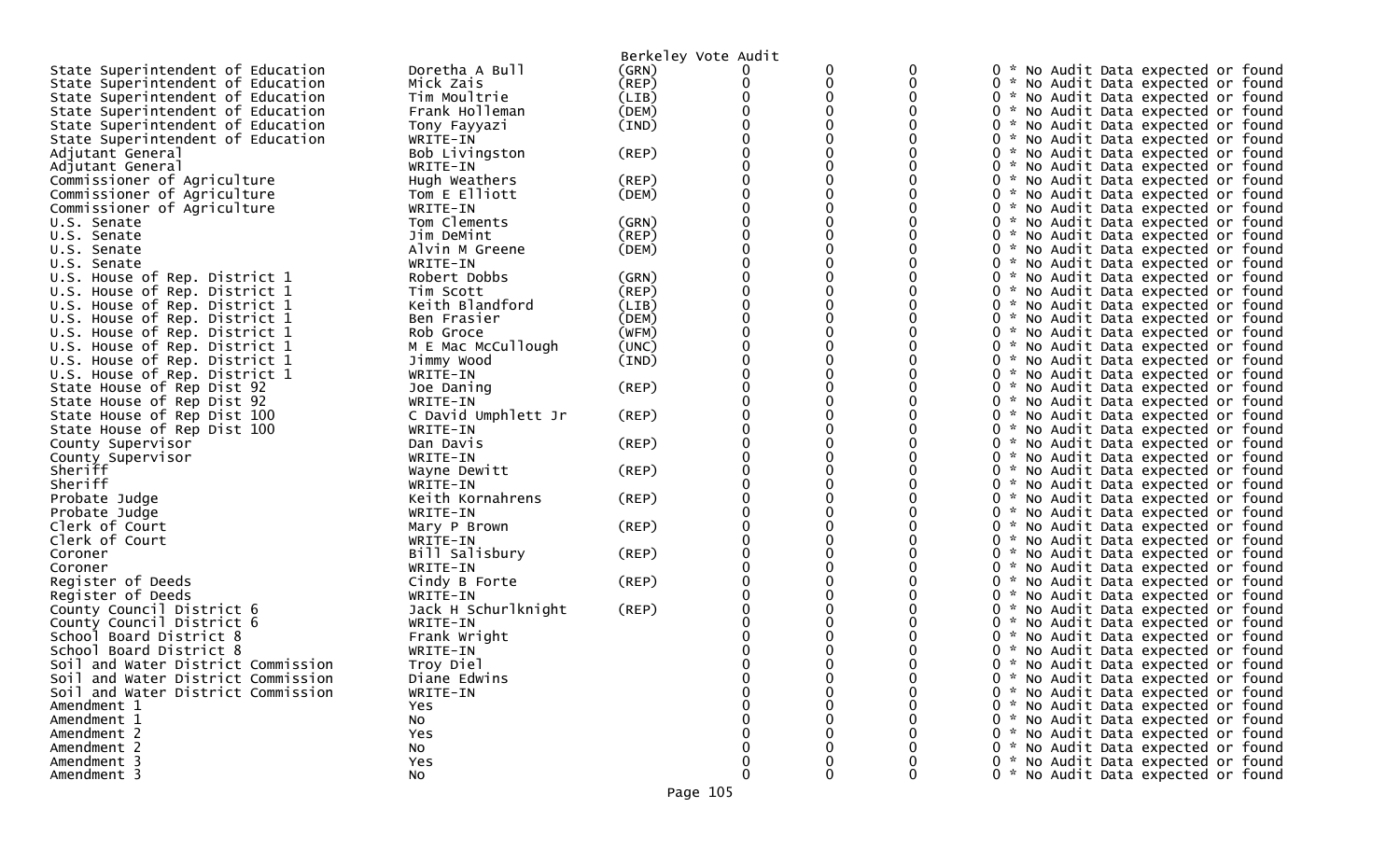|                                          |                          | Berkeley Vote Audit |              |          |                    |                                                |
|------------------------------------------|--------------------------|---------------------|--------------|----------|--------------------|------------------------------------------------|
| Amendment 4                              | Yes                      |                     |              | 0        | 0                  | 0 * No Audit Data expected or found            |
| Amendment 4                              | No                       |                     |              | 0        | 0                  | 0 * No Audit Data expected or found            |
| Local Question                           | Yes                      |                     |              | $\Omega$ | 0                  | 0 * No Audit Data expected or found            |
| Local Question                           | No                       |                     |              | 0        | $\mathbf{0}$       | 0 * No Audit Data expected or found            |
|                                          |                          |                     |              |          |                    |                                                |
| 0850 Failsafe                            |                          |                     |              |          |                    |                                                |
| STRAIGHT PARTY                           | Green                    | (GRN)               |              | 0        | 0                  | 0 * No Audit Data expected or found            |
| STRAIGHT PARTY                           | Republican               | (REP)               |              | 0        | 9                  | 0                                              |
| STRAIGHT PARTY                           | Libertarian              | (LIB)               | $\Omega$     | $\Omega$ | $\Omega$           | No Audit Data expected or found<br>0           |
| STRAIGHT PARTY                           | Democratic               | (DEM)               | 20           | $\Omega$ | 20                 |                                                |
| STRAIGHT PARTY                           | Working Families         | (WFM)               |              |          | 0                  | 0 * No Audit Data expected or found            |
| STRAIGHT PARTY                           | United Citizens          | (UNC)               |              |          |                    | No Audit Data expected or found<br>0 *         |
| STRAIGHT PARTY                           | Independence             | (IND)               | $\Omega$     |          | 0                  | 0 * No Audit Data expected or found<br>₩.      |
| Governor                                 | Morgan Bruce Reeves      | (GRN)               | 17           |          | $\mathbf{0}$<br>17 | 0<br>No Audit Data expected or found           |
| Governor                                 | Nikki R Haley            | (REP)               | 29           |          | 29                 | 29                                             |
| Governor                                 | Vincent A Sheheen        | (DEM)               |              |          |                    |                                                |
| Governor                                 | Morgan Bruce Reeves      | (UNC)               |              |          | 0<br>$\Omega$      | No Audit Data expected or found<br>0 *         |
| Governor                                 | WRITE-IN                 |                     |              |          |                    | No Audit Data expected or found<br>0           |
| Lieutenant Governor                      | Ken Ard                  | (REP)               | 15<br>29     |          | 15<br>29           | 15                                             |
| Lieutenant Governor                      | Ashley Cooper            | (DEM)               | $\Omega$     |          | $\Omega$           | No Audit Data expected or found                |
| Lieutenant Governor                      | WRITE-IN<br>Mark Hammond | (REP)               | 19           |          | 19                 |                                                |
| Secretary of State<br>Secretary of State | Marjorie L Johnson       | (DEM)               | 27           |          | 27                 |                                                |
| Secretary of State                       | WRITE-IN                 |                     | $\Omega$     |          | $\Omega$           | $\sim$<br>No Audit Data expected or found      |
| State Treasurer                          | Curtis Loftis            | (REP)               | 23           |          | 23                 |                                                |
| State Treasurer                          | WRITE-IN                 |                     |              |          |                    |                                                |
| Attorney General                         | Leslie Minerd            | (GRN)               | $\Omega$     |          | $\mathbf{0}$       | No Audit Data expected or found<br>0           |
| Attorney General                         | Alan Wilson              | (REP)               | 18           |          | 18                 | 18                                             |
| Attorney General                         | Matthew Richardson       | (DEM)               | 27           |          | 27                 |                                                |
| Attorney General                         | WRITE-IN                 |                     | $\Omega$     |          | $\mathbf{0}$       | $\sim$<br>No Audit Data expected or found<br>0 |
| Comptroller General                      | Richard A Eckstrom       | (REP)               | 19           |          | 19                 |                                                |
| Comptroller General                      | Robert Barber            | (DEM)               | 26           |          | 26                 |                                                |
| Comptroller General                      | WRITE-IN                 |                     | $\Omega$     |          | $\mathbf{0}$       | No Audit Data expected or found                |
| State Superintendent of Education        | Doretha A Bull           | (GRN)               |              |          |                    |                                                |
| State Superintendent of Education        | Mick Zais                | (REP)               | 18           |          | 18                 |                                                |
| State Superintendent of Education        | Tim Moultrie             | (LIB)               | $\Omega$     |          | $\mathbf{0}$       | $0 *$<br>No Audit Data expected or found       |
| State Superintendent of Education        | Frank Holleman           | (DEM)               | 27           |          | 27                 |                                                |
| State Superintendent of Education        | Tony Fayyazi             | (IND)               | $\Omega$     | $\Omega$ | $\mathbf{0}$       | No Audit Data expected or found<br>0           |
| State Superintendent of Education        | WRITE-IN                 |                     | $\Omega$     |          | $\mathbf{0}$       | No Audit Data expected or found<br>0           |
| Adjutant General                         | Bob Livingston           | $($ REP $)$         | 24           |          | 24                 | 24                                             |
| Adjutant General                         | WRITE-IN                 |                     |              |          |                    |                                                |
| Commissioner of Agriculture              | Hugh Weathers            | $($ REP $)$         | 20           |          | 20                 | 20                                             |
| Commissioner of Agriculture              | Tom E Elliott            | (DEM)               | 26           |          | 26                 | 26                                             |
| Commissioner of Agriculture              | WRITE-IN                 |                     |              |          |                    | 0 * No Audit Data expected or found            |
| U.S. Senate                              | Tom Clements             | (GRN)               |              |          | $\overline{3}$     | 0                                              |
| U.S. Senate                              | Jim DeMint               | $($ REP $)$         | 20           |          | 20                 | 20                                             |
| U.S. Senate                              | Alvin M Greene           | (DEM)               | 20           |          | 20                 | 20                                             |
| U.S. Senate                              | WRITE-IN                 |                     |              |          | 2                  |                                                |
| U.S. House of Rep. District 1            | Robert Dobbs             | (GRN)               |              |          | $\mathbf{0}$       | 0 * No Audit Data expected or found            |
| U.S. House of Rep. District 1            | Tim Scott                | (REP)               | 19           |          | 19                 | 19                                             |
| U.S. House of Rep. District 1            | Keith Blandford          | (LIB)               | $\mathbf{0}$ |          | $\mathbf{0}$       | * No Audit Data expected or found              |
| U.S. House of Rep. District 1            | Ben Frasier              | (DEM)               | 19           | 0        | 19                 | 19<br>0                                        |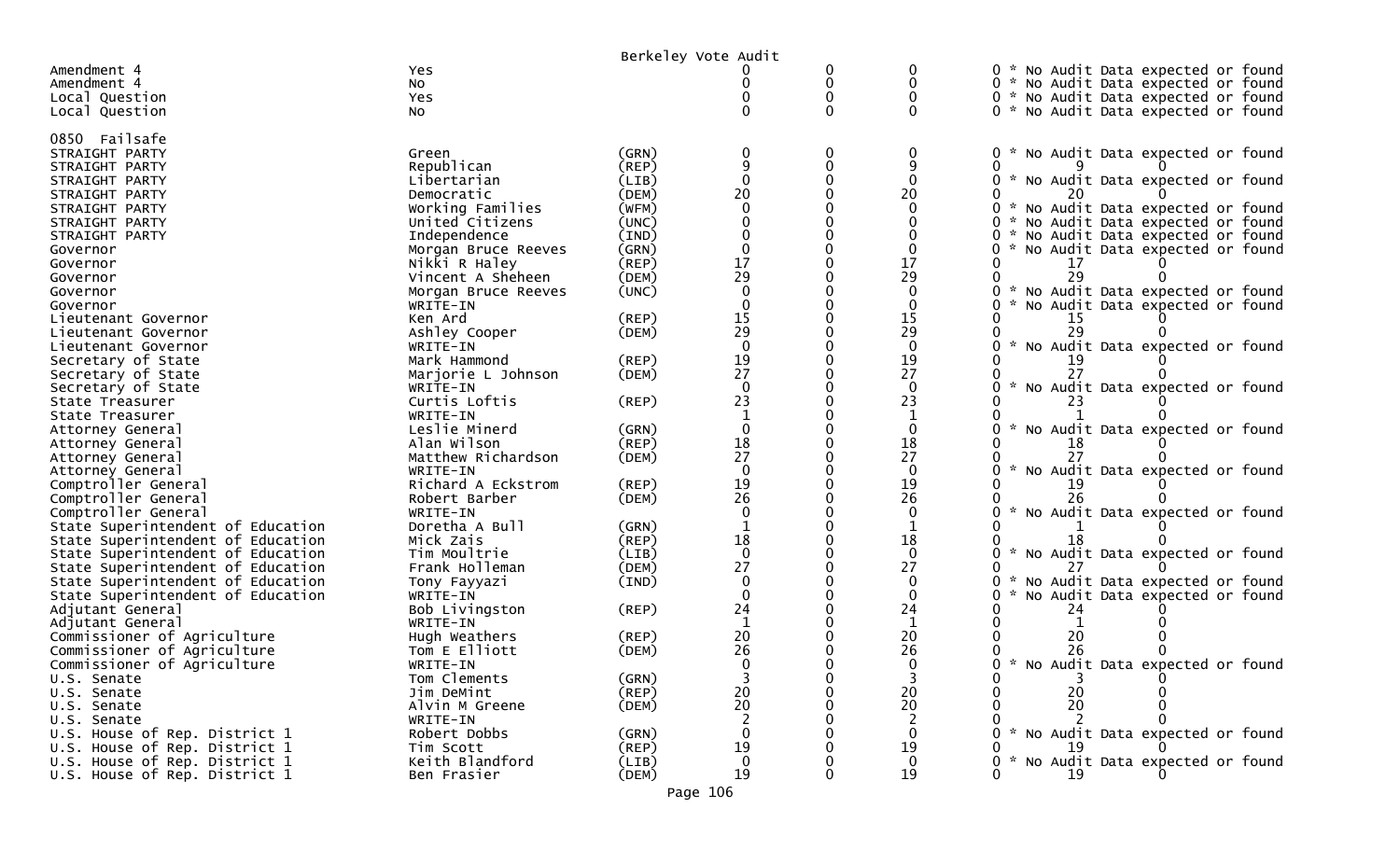| Berkeley Vote Audit<br>U.S. House of Rep. District 1<br>(WFM)<br>0 * No Audit Data expected or found<br>Rob Groce<br>U.S. House of Rep. District 1<br>M E Mac McCullough<br>(UNC)<br>0<br>0 * No Audit Data expected or found<br>0<br>U.S. House of Rep. District 1<br>Jimmy Wood<br>(IND)<br>0 * No Audit Data expected or found<br>U.S. House of Rep. District 1<br>0 * No Audit Data expected or found<br>WRITE-IN<br>U.S. House of Rep. District 6<br>* No Audit Data expected or found<br>Nammu Y Muhammad<br>(GRN)<br>$($ REP $)$<br>U.S. House of Rep. District 6<br>Jim Pratt<br>James E Jim Clyburn<br>U.S. House of Rep. District 6<br>(DEM)<br>U.S. House of Rep. District 6<br>* No Audit Data expected or found<br>WRITE-IN |  |
|------------------------------------------------------------------------------------------------------------------------------------------------------------------------------------------------------------------------------------------------------------------------------------------------------------------------------------------------------------------------------------------------------------------------------------------------------------------------------------------------------------------------------------------------------------------------------------------------------------------------------------------------------------------------------------------------------------------------------------------|--|
|                                                                                                                                                                                                                                                                                                                                                                                                                                                                                                                                                                                                                                                                                                                                          |  |
|                                                                                                                                                                                                                                                                                                                                                                                                                                                                                                                                                                                                                                                                                                                                          |  |
|                                                                                                                                                                                                                                                                                                                                                                                                                                                                                                                                                                                                                                                                                                                                          |  |
|                                                                                                                                                                                                                                                                                                                                                                                                                                                                                                                                                                                                                                                                                                                                          |  |
|                                                                                                                                                                                                                                                                                                                                                                                                                                                                                                                                                                                                                                                                                                                                          |  |
|                                                                                                                                                                                                                                                                                                                                                                                                                                                                                                                                                                                                                                                                                                                                          |  |
|                                                                                                                                                                                                                                                                                                                                                                                                                                                                                                                                                                                                                                                                                                                                          |  |
|                                                                                                                                                                                                                                                                                                                                                                                                                                                                                                                                                                                                                                                                                                                                          |  |
| $($ REP $)$<br>State House of Rep Dist 92<br>Joe Daning                                                                                                                                                                                                                                                                                                                                                                                                                                                                                                                                                                                                                                                                                  |  |
| State House of Rep Dist 92<br>WRITE-IN<br>* No Audit Data expected or found                                                                                                                                                                                                                                                                                                                                                                                                                                                                                                                                                                                                                                                              |  |
| State House of Rep Dist 99<br>$($ REP $)$<br>0<br>Jim Merrill<br>No Audit Data expected or found                                                                                                                                                                                                                                                                                                                                                                                                                                                                                                                                                                                                                                         |  |
| O<br>State House of Rep Dist 99<br>No Audit Data expected or found<br>WRITE-IN                                                                                                                                                                                                                                                                                                                                                                                                                                                                                                                                                                                                                                                           |  |
| C David Umphlett Jr<br>17<br>17<br>State House of Rep Dist 100<br>(REP)                                                                                                                                                                                                                                                                                                                                                                                                                                                                                                                                                                                                                                                                  |  |
| State House of Rep Dist 100<br>WRITE-IN                                                                                                                                                                                                                                                                                                                                                                                                                                                                                                                                                                                                                                                                                                  |  |
| Joseph J Caplinger Jr<br>(REP)<br>State House of Rep Dist 102                                                                                                                                                                                                                                                                                                                                                                                                                                                                                                                                                                                                                                                                            |  |
| State House of Rep Dist 102<br>Joe H Jefferson Jr<br>(DEM)                                                                                                                                                                                                                                                                                                                                                                                                                                                                                                                                                                                                                                                                               |  |
| State House of Rep Dist 102<br>WRITE-IN<br>*<br>No Audit Data expected or found                                                                                                                                                                                                                                                                                                                                                                                                                                                                                                                                                                                                                                                          |  |
| Bill Crosby<br>State House of Rep Dist 117<br>(REP)                                                                                                                                                                                                                                                                                                                                                                                                                                                                                                                                                                                                                                                                                      |  |
| State House of Rep Dist 117<br>No Audit Data expected or found<br>WRITE-IN                                                                                                                                                                                                                                                                                                                                                                                                                                                                                                                                                                                                                                                               |  |
| 27<br>27<br>$($ REP $)$<br>Dan Davis<br>County Supervisor                                                                                                                                                                                                                                                                                                                                                                                                                                                                                                                                                                                                                                                                                |  |
| $\mathbf{1}$<br>WRITE-IN<br>County Supervisor                                                                                                                                                                                                                                                                                                                                                                                                                                                                                                                                                                                                                                                                                            |  |
| 27<br>27<br>27<br>$($ REP $)$<br>Sheriff<br>Wayne Dewitt                                                                                                                                                                                                                                                                                                                                                                                                                                                                                                                                                                                                                                                                                 |  |
| Sheriff<br>WRITE-IN                                                                                                                                                                                                                                                                                                                                                                                                                                                                                                                                                                                                                                                                                                                      |  |
| 27<br>27<br>Keith Kornahrens<br>27<br>(REP)<br>Probate Judge                                                                                                                                                                                                                                                                                                                                                                                                                                                                                                                                                                                                                                                                             |  |
| 1<br>Probate Judge<br>WRITE-IN                                                                                                                                                                                                                                                                                                                                                                                                                                                                                                                                                                                                                                                                                                           |  |
| 29<br>29<br>Clerk of Court<br>(REP)<br>Mary P Brown                                                                                                                                                                                                                                                                                                                                                                                                                                                                                                                                                                                                                                                                                      |  |
| * No Audit Data expected or found<br>$\Omega$<br>$\mathbf{0}$<br>Clerk of Court<br>WRITE-IN                                                                                                                                                                                                                                                                                                                                                                                                                                                                                                                                                                                                                                              |  |
| 28<br>28<br>Bill Salisbury<br>(REP)<br>Coroner                                                                                                                                                                                                                                                                                                                                                                                                                                                                                                                                                                                                                                                                                           |  |
| $\Omega$<br>$\Omega$<br>No Audit Data expected or found<br>Coroner<br>WRITE-IN                                                                                                                                                                                                                                                                                                                                                                                                                                                                                                                                                                                                                                                           |  |
| 28<br>Register of Deeds<br>28<br>Cindy B Forte<br>(REP)<br>$\mathcal{H}$                                                                                                                                                                                                                                                                                                                                                                                                                                                                                                                                                                                                                                                                 |  |
| No Audit Data expected or found<br>Register of Deeds<br>0<br>WRITE-IN                                                                                                                                                                                                                                                                                                                                                                                                                                                                                                                                                                                                                                                                    |  |
| County Council District 4<br>Cathy Davis<br>(REP)                                                                                                                                                                                                                                                                                                                                                                                                                                                                                                                                                                                                                                                                                        |  |
| * No Audit Data expected or found<br>County Council District 4<br>WRITE-IN                                                                                                                                                                                                                                                                                                                                                                                                                                                                                                                                                                                                                                                               |  |
| $($ REP $)$<br>County Council District 5<br>Dennis Fish                                                                                                                                                                                                                                                                                                                                                                                                                                                                                                                                                                                                                                                                                  |  |
| No Audit Data expected or found<br>County Council District 5<br>WRITE-IN<br>14<br>14                                                                                                                                                                                                                                                                                                                                                                                                                                                                                                                                                                                                                                                     |  |
| Jack H Schurlknight<br>(REP)<br>County Council District 6<br>$\Omega$<br>County Council District 6<br>0<br>No Audit Data expected or found<br>WRITE-IN<br>**                                                                                                                                                                                                                                                                                                                                                                                                                                                                                                                                                                             |  |
| County Council District 7<br>Bill Fennell<br>$($ REP $)$<br>No Audit Data expected or found                                                                                                                                                                                                                                                                                                                                                                                                                                                                                                                                                                                                                                              |  |
| County Council District 7<br>Caldwell Pinckney Jr<br>(DEM)                                                                                                                                                                                                                                                                                                                                                                                                                                                                                                                                                                                                                                                                               |  |
| County Council District 7<br>No Audit Data expected or found<br>WRITE-IN                                                                                                                                                                                                                                                                                                                                                                                                                                                                                                                                                                                                                                                                 |  |
| County Council District 8<br>(DEM)<br>Steve Davis                                                                                                                                                                                                                                                                                                                                                                                                                                                                                                                                                                                                                                                                                        |  |
| County Council District 8<br>WRITE-IN                                                                                                                                                                                                                                                                                                                                                                                                                                                                                                                                                                                                                                                                                                    |  |
| School Board District 2<br>* No Audit Data expected or found<br>Doug Cooper                                                                                                                                                                                                                                                                                                                                                                                                                                                                                                                                                                                                                                                              |  |
| School Board District 2<br>0 * No Audit Data expected or found<br>WRITE-IN                                                                                                                                                                                                                                                                                                                                                                                                                                                                                                                                                                                                                                                               |  |
| $2^{\circ}$<br>$\overline{0}$<br>School Board District 4<br>$\mathbf{0}$<br>Shannon Lee                                                                                                                                                                                                                                                                                                                                                                                                                                                                                                                                                                                                                                                  |  |
| School Board District 4<br>Jimmy Hinson<br>* No Audit Data expected or found<br>0                                                                                                                                                                                                                                                                                                                                                                                                                                                                                                                                                                                                                                                        |  |
| No Audit Data expected or found<br>School Board District 4<br>WRITE-IN                                                                                                                                                                                                                                                                                                                                                                                                                                                                                                                                                                                                                                                                   |  |
| School Board District 6<br>Sylleste Davis                                                                                                                                                                                                                                                                                                                                                                                                                                                                                                                                                                                                                                                                                                |  |
| School Board District 6<br>Sheldon Etheridge                                                                                                                                                                                                                                                                                                                                                                                                                                                                                                                                                                                                                                                                                             |  |
| School Board District 6<br>* No Audit Data expected or found<br>WRITE-IN                                                                                                                                                                                                                                                                                                                                                                                                                                                                                                                                                                                                                                                                 |  |
| School Board District 8<br>Frank Wright                                                                                                                                                                                                                                                                                                                                                                                                                                                                                                                                                                                                                                                                                                  |  |
| $\overline{2}$<br>2<br>2<br>School Board District 8<br>0<br>0<br>WRITE-IN                                                                                                                                                                                                                                                                                                                                                                                                                                                                                                                                                                                                                                                                |  |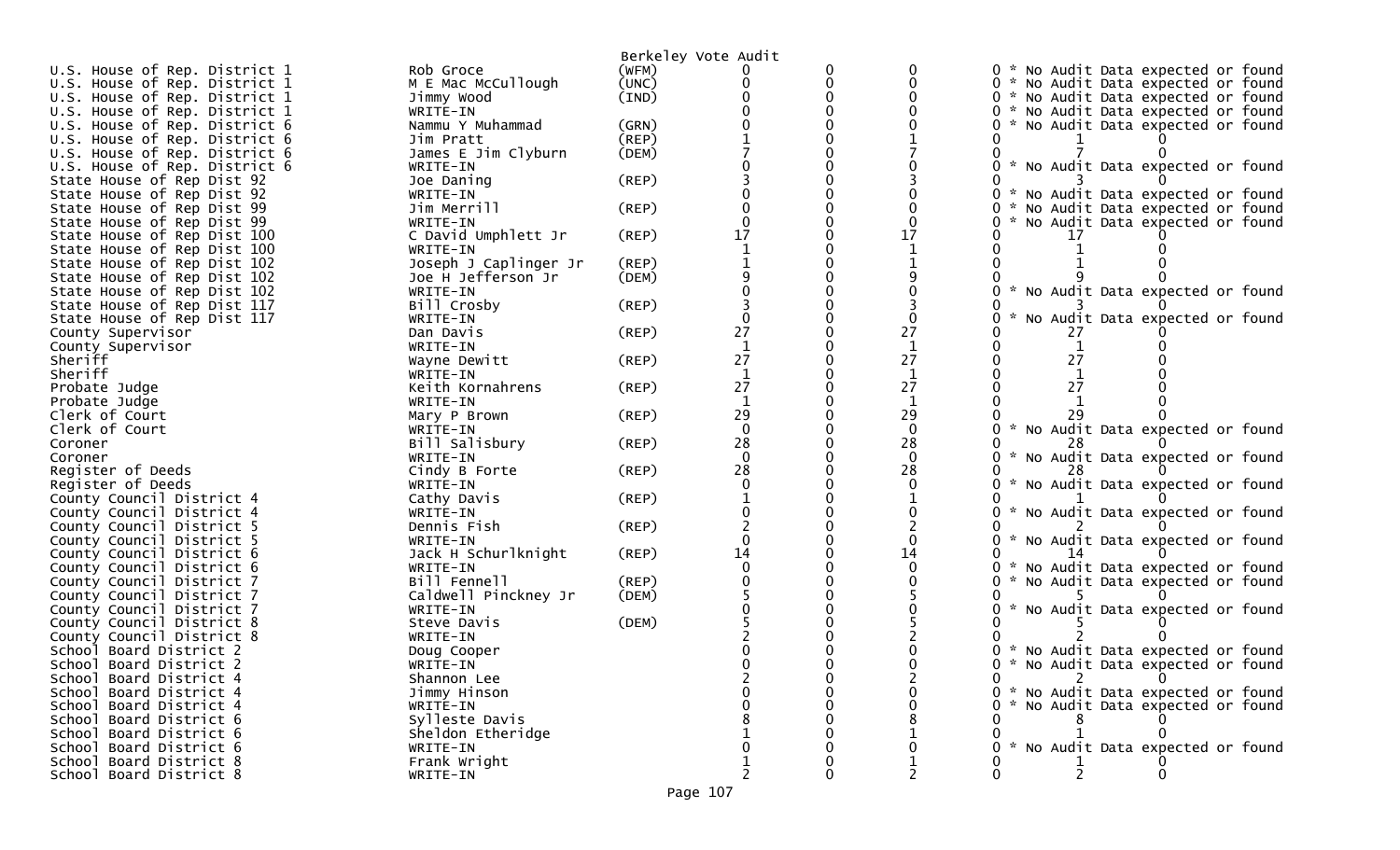|                                    |                     |             | Berkeley Vote Audit |   |    |          |    |                                     |  |
|------------------------------------|---------------------|-------------|---------------------|---|----|----------|----|-------------------------------------|--|
| Soil and Water District Commission | Troy Diel           |             | 17                  | 0 | 17 |          | 17 |                                     |  |
| Soil and Water District Commission | Diane Edwins        |             | 18                  | 0 | 18 |          | 18 |                                     |  |
| Soil and Water District Commission | WRITE-IN            |             |                     |   |    |          | 3  |                                     |  |
| Amendment 1                        | <b>Yes</b>          |             | 42                  |   | 42 |          | 42 |                                     |  |
| Amendment 1                        | No                  |             |                     |   |    |          |    |                                     |  |
| Amendment 2                        | Yes                 |             | 36                  |   | 36 |          | 36 |                                     |  |
| Amendment 2                        | No                  |             |                     |   | 8  |          | 8  |                                     |  |
| Amendment 3                        | Yes                 |             | 31                  |   | 31 |          | 31 |                                     |  |
| Amendment 3                        | No                  |             | 14                  |   | 14 |          | 14 |                                     |  |
| Amendment 4                        | Yes                 |             | 33                  |   | 33 |          | 33 |                                     |  |
| Amendment 4                        | No                  |             | 11                  |   | 11 |          | 11 |                                     |  |
| Local Question                     | Yes                 |             | 29                  |   | 29 |          | 29 |                                     |  |
| Local Question                     | NO.                 |             | 16                  |   | 16 |          | 16 |                                     |  |
| Mayor                              | Tim Baker           |             |                     |   | 0  |          |    | * No Audit Data expected or found   |  |
| Mayor                              | Levy Berry          |             |                     |   |    |          |    | No Audit Data expected or found     |  |
| Mayor                              | Minnie Blackwell    |             |                     |   |    |          |    | * No Audit Data expected or found   |  |
| Mayor                              | WRITE-IN            |             |                     |   |    |          |    | * No Audit Data expected or found   |  |
| City Council                       | Tammi Blackmon      |             |                     |   |    |          |    | * No Audit Data expected or found   |  |
| City Council                       | Leroy Calhoun       |             |                     |   |    |          |    | * No Audit Data expected or found   |  |
| City Council                       | C. Kevin Cox        |             |                     |   |    |          |    | 0 * No Audit Data expected or found |  |
| City Council                       | James V Lecque      |             |                     |   |    | $\Omega$ |    | * No Audit Data expected or found   |  |
| City Council                       | Dan Owens           |             |                     |   |    |          |    | * No Audit Data expected or found   |  |
| City Council                       | Michael Sally       |             |                     |   |    |          |    | 0 * No Audit Data expected or found |  |
| City Council                       | WRITE-IN            |             | O                   | 0 | 0  |          |    | 0 * No Audit Data expected or found |  |
| 0851 Failsafe 2                    |                     |             |                     |   |    |          |    |                                     |  |
| STRAIGHT PARTY                     | Green               | (GRN)       |                     | 0 | 0  |          |    | No Audit Data expected or found     |  |
| STRAIGHT PARTY                     | Republican          | (REP)       |                     |   |    |          |    |                                     |  |
| STRAIGHT PARTY                     | Libertarian         | (LIB)       |                     |   |    |          |    | * No Audit Data expected or found   |  |
| STRAIGHT PARTY                     | Democratic          | (DEM)       |                     |   |    |          |    |                                     |  |
| STRAIGHT PARTY                     | Working Families    | (WFM)       |                     |   |    |          |    | * No Audit Data expected or found   |  |
| STRAIGHT PARTY                     | United Citizens     | (UNC)       |                     |   |    |          |    | * No Audit Data expected or found   |  |
| STRAIGHT PARTY                     | Independence        | (IND)       |                     |   |    |          |    | * No Audit Data expected or found   |  |
| Governor                           | Morgan Bruce Reeves | (GRN)       |                     |   |    |          |    | No Audit Data expected or found     |  |
| Governor                           | Nikki R Haley       | (REP)       |                     |   |    |          |    |                                     |  |
| Governor                           | Vincent A Sheheen   | (DEM)       |                     |   |    |          |    |                                     |  |
| Governor                           | Morgan Bruce Reeves | (UNC)       |                     |   |    |          |    | * No Audit Data expected or found   |  |
| Governor                           | WRITE-IN            |             |                     |   |    |          |    | No Audit Data expected or found     |  |
| Lieutenant Governor                | Ken Ard             | (REP)       |                     |   |    |          |    |                                     |  |
| Lieutenant Governor                | Ashley Cooper       | (DEM)       |                     |   |    |          |    |                                     |  |
| Lieutenant Governor                | WRITE-IN            |             |                     |   |    |          |    | * No Audit Data expected or found   |  |
| Secretary of State                 | Mark Hammond        | $($ REP $)$ |                     |   |    |          |    |                                     |  |
| Secretary of State                 | Marjorie L Johnson  | (DEM)       |                     |   |    |          |    |                                     |  |
| Secretary of State                 | WRITE-IN            |             |                     |   |    |          |    | * No Audit Data expected or found   |  |
| State Treasurer                    | Curtis Loftis       | $($ REP $)$ |                     |   |    | 0        |    | $\overline{3}$<br>$\overline{0}$    |  |
| State Treasurer                    | WRITE-IN            |             |                     |   |    |          |    | 0 * No Audit Data expected or found |  |
| Attorney General                   | Leslie Minerd       | (GRN)       |                     |   |    |          |    | * No Audit Data expected or found   |  |
| Attorney General                   | Alan Wilson         | (REP)       |                     |   |    |          |    |                                     |  |
| Attorney General                   | Matthew Richardson  | (DEM)       |                     |   |    |          |    |                                     |  |
| Attorney General                   | WRITE-IN            |             |                     |   |    |          |    | * No Audit Data expected or found   |  |
| Comptroller General                | Richard A Eckstrom  | $($ REP $)$ |                     |   |    |          |    |                                     |  |
| Comptroller General                | Robert Barber       | (DEM)       |                     |   |    |          |    |                                     |  |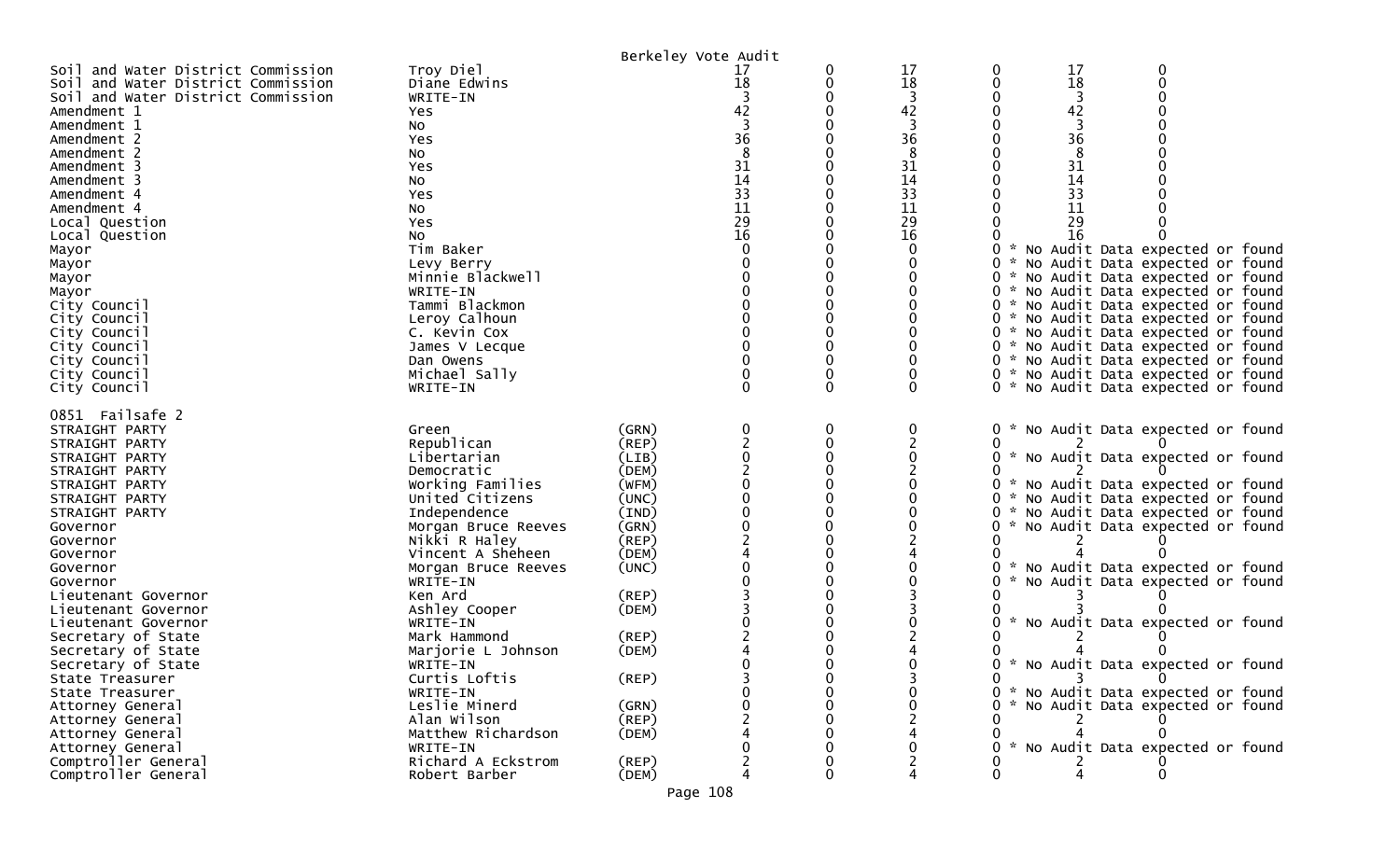|                                    |                     | Berkeley Vote Audit |          |   |                                                  |
|------------------------------------|---------------------|---------------------|----------|---|--------------------------------------------------|
| Comptroller General                | WRITE-IN            |                     | 0        | 0 | 0 * No Audit Data expected or found              |
| State Superintendent of Education  | Doretha A Bull      | (GRN)               | $\Omega$ | O | 0 * No Audit Data expected or found              |
| State Superintendent of Education  | Mick Zais           | (REP)               | O        |   |                                                  |
| State Superintendent of Education  | Tim Moultrie        | (LIB)               |          |   | 0<br>* No Audit Data expected or found           |
| State Superintendent of Education  | Frank Holleman      | (DEM)               |          |   |                                                  |
| State Superintendent of Education  | Tony Fayyazi        | (IND)               |          |   | 0.<br>* No Audit Data expected or found          |
| State Superintendent of Education  | WRITE-IN            |                     |          |   | No Audit Data expected or found                  |
| Adjutant General                   | Bob Livingston      | (REP)               |          |   |                                                  |
| Adjutant General                   | WRITE-IN            |                     |          |   | $\mathcal{H}$<br>No Audit Data expected or found |
| Commissioner of Agriculture        | Hugh Weathers       | (REP)               |          |   |                                                  |
| Commissioner of Agriculture        | Tom E Elliott       | (DEM)               |          |   |                                                  |
| Commissioner of Agriculture        | WRITE-IN            |                     |          |   | * No Audit Data expected or found<br>0           |
| U.S. Senate                        | Tom Clements        | (GRN)               |          |   | No Audit Data expected or found                  |
| U.S. Senate                        | Jim DeMint          | (REP)               |          |   |                                                  |
|                                    | Alvin M Greene      | (DEM)               |          |   |                                                  |
| U.S. Senate                        |                     |                     |          |   |                                                  |
| U.S. Senate                        | WRITE-IN            |                     | 0        |   | * No Audit Data expected or found                |
| U.S. House of Rep. District 1      | Robert Dobbs        | (GRN)               |          |   | No Audit Data expected or found                  |
| U.S. House of Rep. District 1      | Tim Scott           | (REP)               |          |   |                                                  |
| U.S. House of Rep. District 1      | Keith Blandford     | (LIB)               |          |   | * No Audit Data expected or found                |
| U.S. House of Rep. District 1      | Ben Frasier         | (DEM)               | 0        |   |                                                  |
| U.S. House of Rep. District 1      | Rob Groce           | (WFM)               | 0        |   | * No Audit Data expected or found<br>0           |
| U.S. House of Rep. District 1      | M E Mac McCullough  | (UNC)               |          |   | 0 * No Audit Data expected or found              |
| U.S. House of Rep. District 1      | Jimmy Wood          | (IND)               | 0        |   | 0 * No Audit Data expected or found              |
| U.S. House of Rep. District 1      | WRITE-IN            |                     | 0        |   | 0 * No Audit Data expected or found              |
| State House of Rep Dist 92         | Joe Daning          | (REP)               |          |   | 0 * No Audit Data expected or found              |
| State House of Rep Dist 92         | WRITE-IN            |                     | 0        |   | No Audit Data expected or found<br>0<br>Ж.,      |
| State House of Rep Dist 100        | C David Umphlett Jr | (REP)               | 0        |   |                                                  |
| State House of Rep Dist 100        | WRITE-IN            |                     |          |   | * No Audit Data expected or found                |
| County Supervisor                  | Dan Davis           | (REP)               |          |   |                                                  |
| County Supervisor                  | WRITE-IN            |                     |          |   | * No Audit Data expected or found                |
| Sheriff                            | Wayne Dewitt        | $($ REP $)$         |          |   |                                                  |
| Sheriff                            | WRITE-IN            |                     |          |   | No Audit Data expected or found                  |
| Probate Judge                      | Keith Kornahrens    | (REP)               |          |   |                                                  |
| Probate Judge                      | WRITE-IN            |                     |          |   | *<br>No Audit Data expected or found             |
| Clerk of Court                     | Mary P Brown        | (REP)               |          |   |                                                  |
| Clerk of Court                     | WRITE-IN            |                     |          |   | * No Audit Data expected or found                |
| Coroner                            | Bill Salisbury      | $($ REP $)$         |          |   |                                                  |
| Coroner                            | WRITE-IN            |                     |          |   | No Audit Data expected or found                  |
| Register of Deeds                  | Cindy B Forte       | (REP)               |          |   |                                                  |
| Register of Deeds                  | WRITE-IN            |                     |          |   | $\mathcal{H}$<br>No Audit Data expected or found |
| County Council District 6          | Jack H Schurlknight | (REP)               |          |   |                                                  |
| County Council District 6          | WRITE-IN            |                     |          |   | * No Audit Data expected or found                |
| School Board District 8            | Frank Wright        |                     |          |   |                                                  |
| School Board District 8            | WRITE-IN            |                     |          |   | 0 * No Audit Data expected or found              |
| Soil and Water District Commission | Troy Diel           |                     |          |   | $\mathbf{2}^{\prime}$                            |
| Soil and Water District Commission | Diane Edwins        |                     |          |   |                                                  |
| Soil and Water District Commission | WRITE-IN            |                     |          |   | 0 * No Audit Data expected or found              |
| Amendment 1                        | <b>Yes</b>          |                     |          |   |                                                  |
| Amendment 1                        | No                  |                     |          |   | * No Audit Data expected or found                |
| Amendment 2                        | Yes                 |                     |          |   |                                                  |
| Amendment 2                        | No                  |                     |          |   | 0 * No Audit Data expected or found              |
| Amendment 3                        | Yes                 |                     | U        |   |                                                  |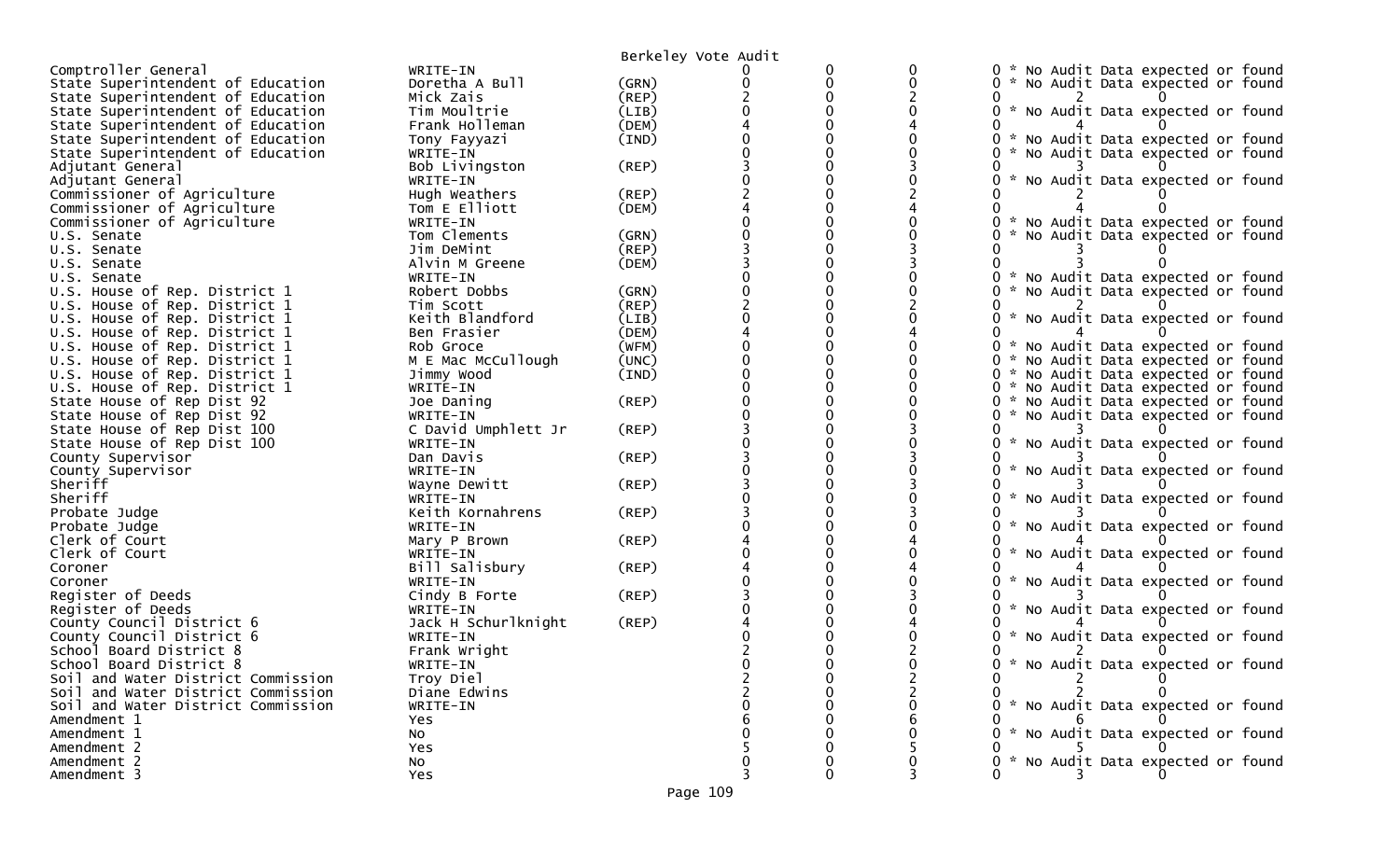|                                                                               |                                     | Berkeley Vote Audit |                                              |                                               |                                         |                                         |                                                                                                                                                |
|-------------------------------------------------------------------------------|-------------------------------------|---------------------|----------------------------------------------|-----------------------------------------------|-----------------------------------------|-----------------------------------------|------------------------------------------------------------------------------------------------------------------------------------------------|
| Amendment 3<br>Amendment 4<br>Amendment 4<br>Local Question<br>Local Question | No<br>Yes<br><b>NO</b><br>Yes<br>No |                     | $\overline{c}$<br>3                          | 0<br>0<br>$\pmb{0}$<br>0<br>$\Omega$          | $\overline{c}$                          | 0<br>$\mathbf{0}$<br>0<br>0<br>$\Omega$ | 0<br>$\pmb{0}$<br>$\pmb{0}$<br>$\pmb{0}$<br>$\mathbf 0$                                                                                        |
| 0900 Provisional<br>STRAIGHT PARTY<br>STRAIGHT PARTY                          | Green<br>Republican                 | (GRN)<br>(REP)      | $\frac{0}{2}$                                | $\frac{0}{2}$                                 | $\boldsymbol{0}$<br>$\mathbf 0$         |                                         | 0 * No Audit Data expected or found<br>0 * All votes cast for this candidate<br>* in this precint are optical.<br>* No Audit Data for optical. |
| STRAIGHT PARTY<br>STRAIGHT PARTY                                              | Libertarian<br>Democratic           | (LIB)<br>(DEM)      | $\frac{0}{2}$                                | $\boldsymbol{0}$<br>$\overline{2}$            | 0<br>$\mathbf 0$                        |                                         | 0 * No Audit Data expected or found<br>0 * All votes cast for this candidate<br>* in this precint are optical.<br>* No Audit Data for optical. |
| STRAIGHT PARTY<br>STRAIGHT PARTY                                              | Working Families<br>United Citizens | (WFM)<br>(UNC)      | $\begin{smallmatrix} 0\\1 \end{smallmatrix}$ | $\begin{smallmatrix} 0 \ 1 \end{smallmatrix}$ | $\boldsymbol{0}$<br>$\mathbf 0$         |                                         | 0 * No Audit Data expected or found<br>0 * All votes cast for this candidate<br>* in this precint are optical.<br>* No Audit Data for optical. |
| STRAIGHT PARTY<br>Governor                                                    | Independence<br>Morgan Bruce Reeves | (IND)<br>(GRN)      | $\begin{smallmatrix} 0\\1 \end{smallmatrix}$ | $\begin{smallmatrix} 0\\1 \end{smallmatrix}$  | $\boldsymbol{0}$<br>$\ddot{\mathbf{0}}$ |                                         | 0 * No Audit Data expected or found<br>0 * All votes cast for this candidate<br>* in this precint are optical.<br>* No Audit Data for optical. |
| Governor                                                                      | Nikki R Haley                       | (REP)               | 3                                            | 3                                             | $\mathbf 0$                             |                                         | 0 * All votes cast for this candidate<br>* in this precint are optical.<br>* No Audit Data for optical.                                        |
| Governor                                                                      | Vincent A Sheheen                   | (DEM)               | 4                                            | $\overline{4}$                                | $\mathbf 0$                             |                                         | 0 * All votes cast for this candidate<br>* in this precint are optical.<br>* No Audit Data for optical.                                        |
| Governor                                                                      | Morgan Bruce Reeves                 | (UNC)               | $\mathbf{1}$                                 | $\mathbf{1}$                                  | $\mathbf 0$                             |                                         | 0 * All votes cast for this candidate<br>* in this precint are optical.<br>* No Audit Data for optical.                                        |
| Governor<br>Lieutenant Governor                                               | WRITE-IN<br>Ken Ard                 | (REP)               | 0<br>$\overline{4}$                          | 0<br>4                                        | $\bf{0}$<br>$\mathbf 0$                 |                                         | 0 * No Audit Data expected or found<br>0 * All votes cast for this candidate<br>* in this precint are optical.<br>* No Audit Data for optical. |
| Lieutenant Governor                                                           | Ashley Cooper                       | (DEM)               | 4                                            |                                               | $\mathbf 0$                             |                                         | 0 * All votes cast for this candidate<br>* in this precint are optical.<br>* No Audit Data for optical.                                        |
| Lieutenant Governor<br>Secretary of State                                     | WRITE-IN<br>Mark Hammond            | $($ REP $)$         | 0<br>5                                       | 0<br>5                                        | $\overline{0}$<br>$\mathbf 0$           |                                         | 0 * No Audit Data expected or found<br>0 * All votes cast for this candidate<br>* in this precint are optical.<br>* No Audit Data for optical. |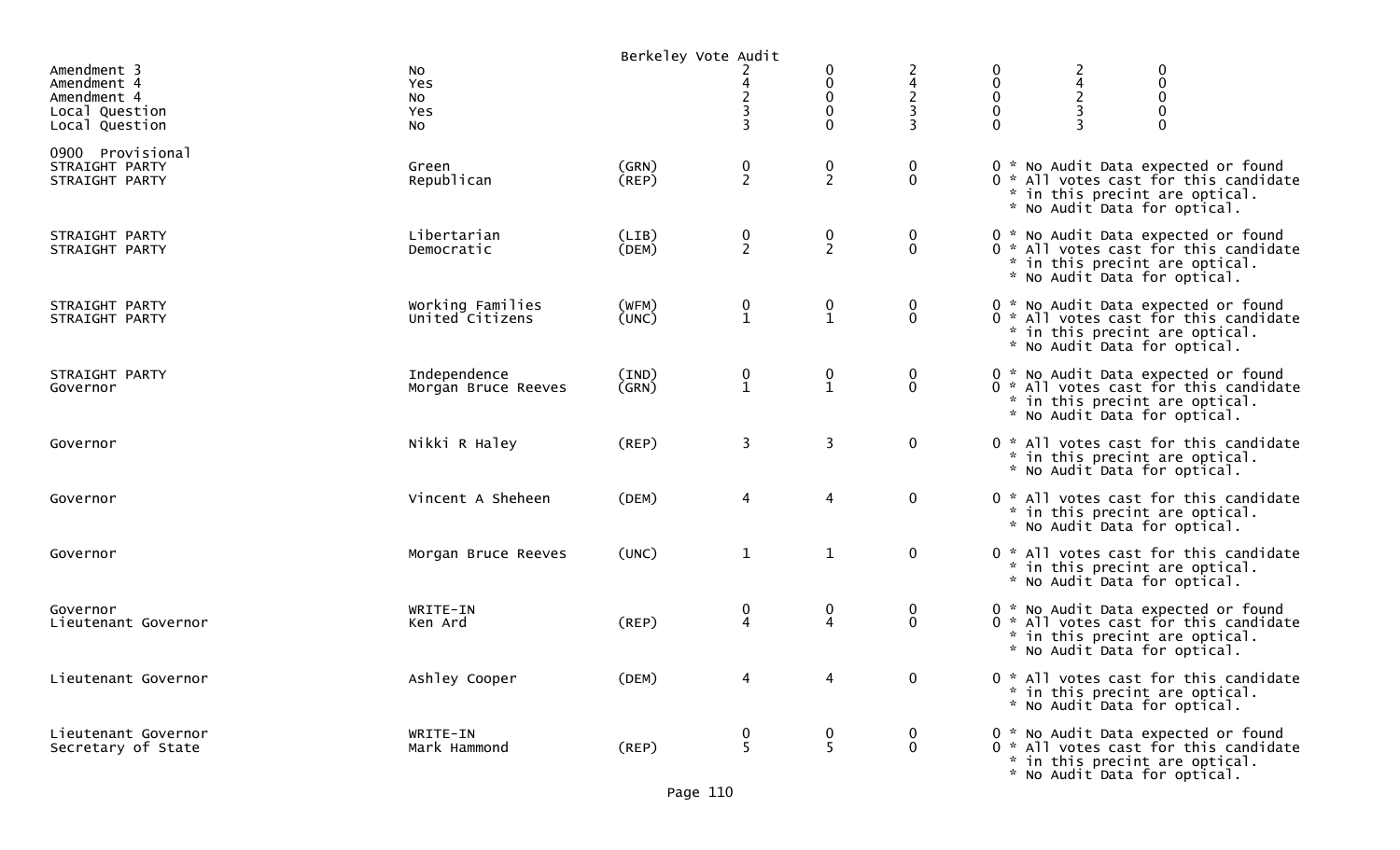|                                                                                            |                                            | Berkeley Vote Audit              |                     |                                  |                             |                                                                                                                                                |
|--------------------------------------------------------------------------------------------|--------------------------------------------|----------------------------------|---------------------|----------------------------------|-----------------------------|------------------------------------------------------------------------------------------------------------------------------------------------|
| Secretary of State                                                                         | Marjorie L Johnson                         | (DEM)                            | 3                   | $\overline{3}$                   | $\mathbf 0$                 | 0 * All votes cast for this candidate<br>* in this precint are optical.<br>* No Audit Data for optical.                                        |
| Secretary of State<br>State Treasurer                                                      | WRITE-IN<br>Curtis Loftis                  | (REP)                            | 0<br>$\overline{7}$ | $\mathbf 0$<br>$\overline{7}$    | $\mathbf 0$<br>$\mathbf{0}$ | 0 * No Audit Data expected or found<br>0 * All votes cast for this candidate<br>* in this precint are optical.<br>* No Audit Data for optical. |
| State Treasurer<br>Attorney General                                                        | WRITE-IN<br>Leslie Minerd                  | (GRN)                            | 0<br>$\mathbf{1}$   | $\boldsymbol{0}$<br>$\mathbf{1}$ | $\mathbf 0$<br>$\mathbf 0$  | 0 * No Audit Data expected or found<br>0 * All votes cast for this candidate<br>* in this precint are optical.<br>* No Audit Data for optical. |
| Attorney General                                                                           | Alan Wilson                                | (REP)                            | 4                   | 4                                | $\mathbf 0$                 | 0 * All votes cast for this candidate<br>* in this precint are optical.<br>* No Audit Data for optical.                                        |
| Attorney General                                                                           | Matthew Richardson                         | (DEM)                            | 3                   | $\overline{\mathbf{3}}$          | $\mathbf 0$                 | 0 * All votes cast for this candidate<br>* in this precint are optical.<br>* No Audit Data for optical.                                        |
| Attorney General<br>Comptroller General                                                    | WRITE-IN<br>Richard A Eckstrom             | (REP)                            | 0<br>4              | 0<br>4                           | 0<br>$\Omega$               | 0 * No Audit Data expected or found<br>0 * All votes cast for this candidate<br>* in this precint are optical.<br>* No Audit Data for optical. |
| Comptroller General                                                                        | Robert Barber                              | (DEM)                            | 3                   | $\overline{\mathbf{3}}$          | $\mathbf 0$                 | 0 * All votes cast for this candidate<br>* in this precint are optical.<br>* No Audit Data for optical.                                        |
| Comptroller General<br>State Superintendent of Education                                   | WRITE-IN<br>Doretha A Bull                 | (GRN)                            | 0<br>$\mathbf{1}$   | 0<br>$\mathbf{1}$                | $\mathbf 0$<br>$\mathbf{0}$ | 0 * No Audit Data expected or found<br>0 * All votes cast for this candidate<br>* in this precint are optical.<br>* No Audit Data for optical. |
| State Superintendent of Education                                                          | Mick Zais                                  | (REP)                            | 5                   | 5                                | $\mathbf 0$                 | 0 * All votes cast for this candidate<br>* in this precint are optical.<br>* No Audit Data for optical.                                        |
| State Superintendent of Education                                                          | Tim Moultrie                               | (LIB)                            | $\mathbf 1$         | $\mathbf{1}$                     | $\mathbf 0$                 | 0 * All votes cast for this candidate<br>* in this precint are optical.<br>* No Audit Data for optical.                                        |
| State Superintendent of Education                                                          | Frank Holleman                             | (DEM)                            | 3                   | $\overline{3}$                   | $\mathbf 0$                 | 0 * All votes cast for this candidate<br>* in this precint are optical.<br>* No Audit Data for optical.                                        |
| State Superintendent of Education<br>State Superintendent of Education<br>Adjutant General | Tony Fayyazi<br>WRITE-IN<br>Bob Livingston | (IND)<br>$($ REP $)$<br>Page 111 | 0<br>6              | $\bf{0}$<br>$\bf{0}$<br>6        | 0<br>0<br>$\Omega$          | 0 * No Audit Data expected or found<br>0 * No Audit Data expected or found<br>0 * All votes cast for this candidate                            |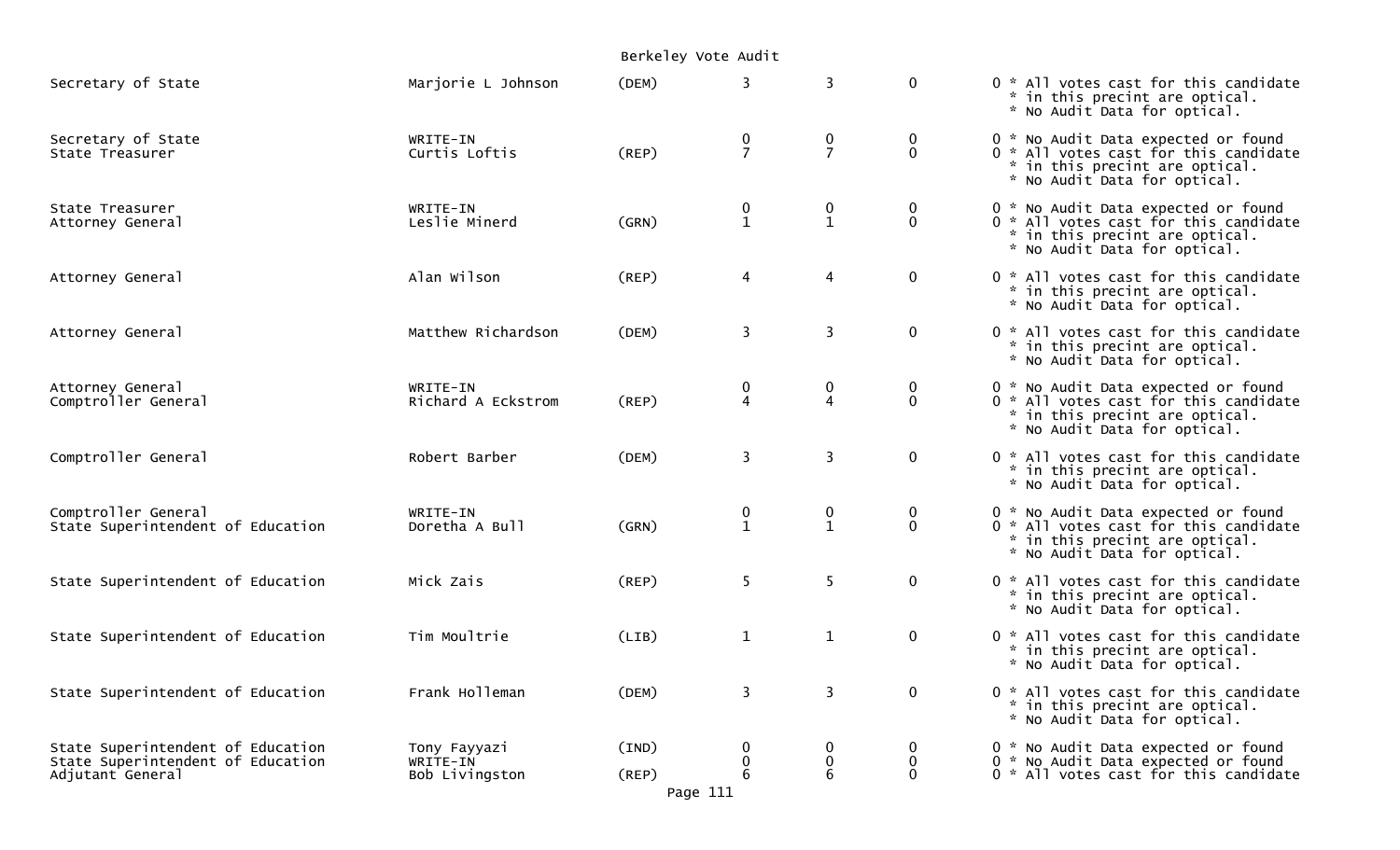## Berkeley Vote Audit

 $\ddot{\quad}$  in this precint are optical.

|                                                                               |                                       |                |                               |                               |                                   | * No Audit Data for optical.                                                                                                                                                          |
|-------------------------------------------------------------------------------|---------------------------------------|----------------|-------------------------------|-------------------------------|-----------------------------------|---------------------------------------------------------------------------------------------------------------------------------------------------------------------------------------|
| Adjutant General<br>Commissioner of Agriculture                               | WRITE-IN<br>Hugh Weathers             | (REP)          | 0<br>4                        | 0<br>$\overline{4}$           | $\boldsymbol{0}$<br>$\mathbf 0$   | 0 * No Audit Data expected or found<br>0 * All votes cast for this candidate<br>* in this precint are optical.<br>* No Audit Data for optical.                                        |
| Commissioner of Agriculture                                                   | Tom E Elliott                         | (DEM)          | $\overline{3}$                | $\overline{3}$                | $\mathbf 0$                       | 0 * All votes cast for this candidate<br>* in this precint are optical.<br>* No Audit Data for optical.                                                                               |
| Commissioner of Agriculture                                                   | WRITE-IN                              |                | $\mathbf{1}$                  | $\mathbf{1}$                  | $\mathbf 0$                       | 0 * All votes cast for this candidate<br>* in this precint are optical.<br>* No Audit Data for optical.                                                                               |
| U.S. Senate                                                                   | Tom Clements                          | (GRN)          | 4                             | $\overline{4}$                | $\mathbf 0$                       | 0 * All votes cast for this candidate<br>* in this precint are optical.<br>* No Audit Data for optical.                                                                               |
| U.S. Senate                                                                   | Jim DeMint                            | $($ REP $)$    | 4                             | $\overline{4}$                | $\mathbf 0$                       | 0 * All votes cast for this candidate<br>* in this precint are optical.<br>* No Audit Data for optical.                                                                               |
| U.S. Senate                                                                   | Alvin M Greene                        | (DEM)          | 5                             | 5                             | $\mathbf 0$                       | 0 * All votes cast for this candidate<br>* in this precint are optical.<br>* No Audit Data for optical.                                                                               |
| U.S. Senate<br>U.S. House of Rep. District 1<br>U.S. House of Rep. District 1 | WRITE-IN<br>Robert Dobbs<br>Tim Scott | (GRN)<br>(REP) | $\mathbf 0$<br>$\pmb{0}$<br>2 | $\mathbf 0$<br>$\pmb{0}$<br>2 | $\bf{0}$<br>$\pmb{0}$<br>$\Omega$ | 0 * No Audit Data expected or found<br>0 * No Audit Data expected or found<br>0 * All votes cast for this candidate<br>* in this precint are optical.<br>* No Audit Data for optical. |
| U.S. House of Rep. District 1                                                 | Keith Blandford                       | (LIB)          | $\mathbf{1}$                  | $\mathbf{1}$                  | $\mathbf 0$                       | 0 * All votes cast for this candidate<br>* in this precint are optical.<br>* No Audit Data for optical.                                                                               |
| U.S. House of Rep. District 1                                                 | Ben Frasier                           | (DEM)          | $\overline{4}$                | $\overline{4}$                | $\mathbf 0$                       | 0 * All votes cast for this candidate<br>* in this precint are optical.<br>* No Audit Data for optical.                                                                               |
| U.S. House of Rep. District 1                                                 | Rob Groce                             | (WFM)          | $\mathbf{1}$                  | $\mathbf{1}$                  | $\mathbf 0$                       | 0 * All votes cast for this candidate<br>* in this precint are optical.<br>* No Audit Data for optical.                                                                               |
| U.S. House of Rep. District 1                                                 | M E Mac McCullough                    | (UNC)          | $\mathbf{1}$                  | $\mathbf{1}$                  | $\mathbf 0$                       | 0 * All votes cast for this candidate<br>* in this precint are optical.<br>* No Audit Data for optical.                                                                               |
| U.S. House of Rep. District 1                                                 | Jimmy Wood                            | (IND)          | $\overline{2}$                | $\overline{2}$                | $\mathbf 0$                       | 0 * All votes cast for this candidate<br>* in this precint are optical.                                                                                                               |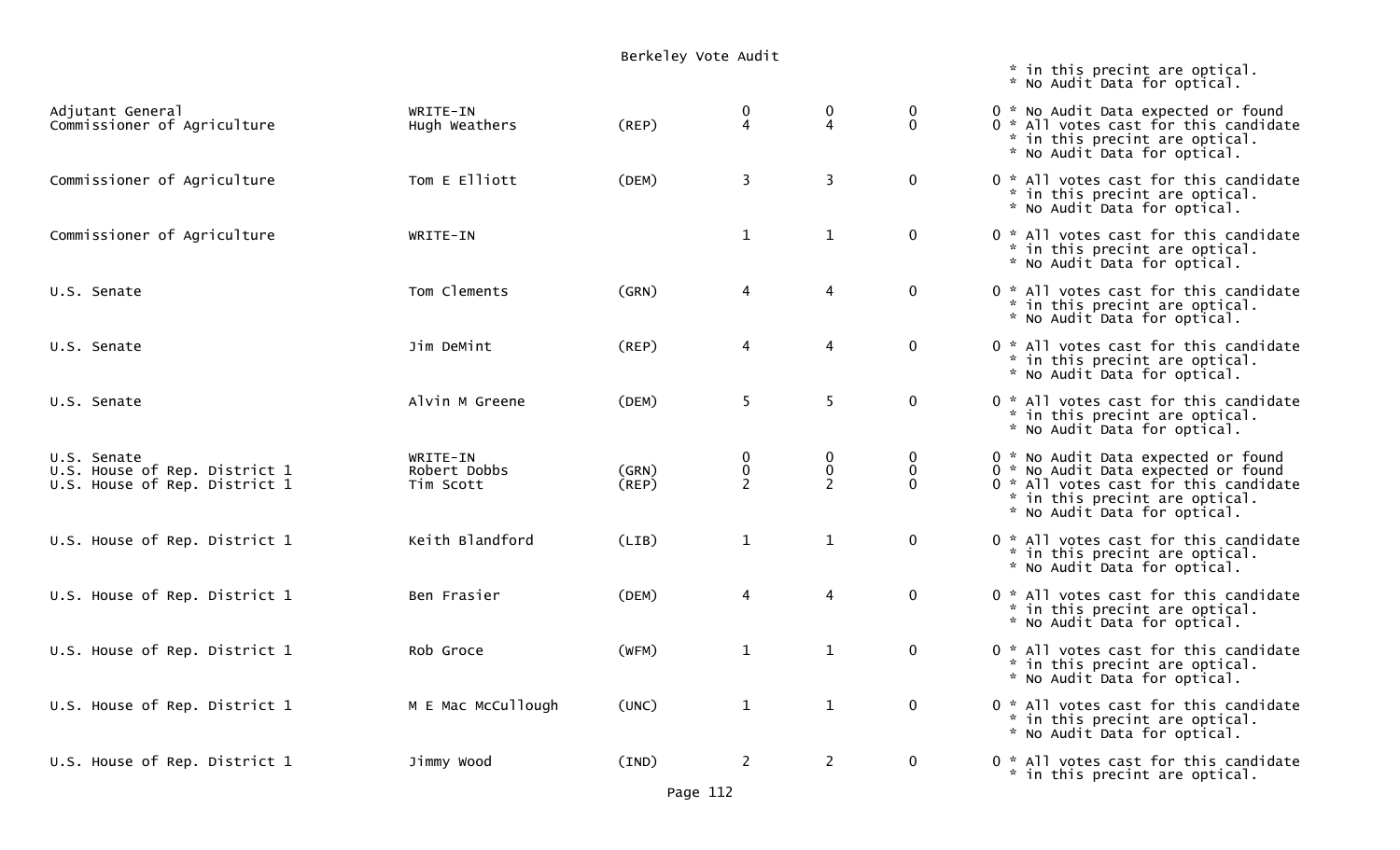## Berkeley Vote Audit

\* No Audit Data for optical.

| U.S. House of Rep. District 1<br>U.S. House of Rep. District 6<br>U.S. House of Rep. District 6<br>U.S. House of Rep. District 6                                                                            | WRITE-IN<br>Nammu Y Muhammad<br>Jim Pratt<br>James E Jim Clyburn                                            | (GRN)<br>$($ REP $)$<br>(DEM)    | 0<br>0<br>$\pmb{0}$<br>$\overline{2}$                | $\mathbf 0$<br>0<br>$\mathbf 0$<br>$\overline{2}$                           | 0<br>$\mathbf{0}$<br>$\mathbf{0}$ | 0 * No Audit Data expected or found<br>0 * No Audit Data expected or found<br>0 * No Audit Data expected or found<br>0 * All votes cast for this candidate<br>* in this precint are optical.<br>* No Audit Data for optical.                                                                                                                      |
|-------------------------------------------------------------------------------------------------------------------------------------------------------------------------------------------------------------|-------------------------------------------------------------------------------------------------------------|----------------------------------|------------------------------------------------------|-----------------------------------------------------------------------------|-----------------------------------|---------------------------------------------------------------------------------------------------------------------------------------------------------------------------------------------------------------------------------------------------------------------------------------------------------------------------------------------------|
| U.S. House of Rep. District 6<br>State House of Rep Dist 92                                                                                                                                                 | WRITE-IN<br>Joe Daning                                                                                      | (REP)                            | $\frac{0}{2}$                                        | $\frac{0}{2}$                                                               | $\mathbf 0$<br>$\mathbf 0$        | 0 * No Audit Data expected or found<br>0 * All votes cast for this candidate<br>* in this precint are optical.<br>* No Audit Data for optical.                                                                                                                                                                                                    |
| State House of Rep Dist 92<br>State House of Rep Dist 99<br>State House of Rep Dist 99<br>State House of Rep Dist 100                                                                                       | WRITE-IN<br>Jim Merrill<br>WRITE-IN<br>C David Umphlett Jr                                                  | (REP)<br>(REP)                   | 0<br>$\mathbf 0$<br>0<br>$\overline{2}$              | $\bf{0}$<br>$\ddot{\mathbf{0}}$<br>$\ddot{\mathbf{0}}$<br>$\overline{2}$    | 0<br>$\mathbf 0$<br>$\Omega$      | 0 * No Audit Data expected or found<br>0 * No Audit Data expected or found<br>0 * No Audit Data expected or found<br>0 * All votes cast for this candidate<br>* in this precint are optical.<br>* No Audit Data for optical.                                                                                                                      |
| State House of Rep Dist 100<br>State House of Rep Dist 102<br>State House of Rep Dist 102<br>State House of Rep Dist 102<br>State House of Rep Dist 117<br>State House of Rep Dist 117<br>County Supervisor | WRITE-IN<br>Joseph J Caplinger Jr<br>Joe H Jefferson Jr<br>WRITE-IN<br>Bill Crosby<br>WRITE-IN<br>Dan Davis | (REP)<br>(DEM)<br>(REP)<br>(REP) | $\mathbf{0}$<br>$\mathbf 0$<br>0<br>0<br>0<br>0<br>5 | $\mathbf 0$<br>$\mathbf 0$<br>0<br>$\pmb{0}$<br>$\pmb{0}$<br>$\pmb{0}$<br>5 | $\mathbf{0}$<br>0<br>0            | 0 * No Audit Data expected or found<br>0 * No Audit Data expected or found<br>0 * No Audit Data expected or found<br>0 * No Audit Data expected or found<br>0 * No Audit Data expected or found<br>0 * No Audit Data expected or found<br>0 * All votes cast for this candidate<br>* in this precint are optical.<br>* No Audit Data for optical. |
| County Supervisor<br>Sheriff                                                                                                                                                                                | WRITE-IN<br>Wayne Dewitt                                                                                    | (REP)                            | $\begin{array}{c} 0 \\ 6 \end{array}$                | $\bf{0}$<br>6                                                               | $\mathbf 0$<br>$\mathbf 0$        | 0 * No Audit Data expected or found<br>0 * All votes cast for this candidate<br>* in this precint are optical.<br>* No Audit Data for optical.                                                                                                                                                                                                    |
| Sheriff<br>Probate Judge                                                                                                                                                                                    | WRITE-IN<br>Keith Kornahrens                                                                                | (REP)                            | $\frac{0}{5}$                                        | $\pmb{0}$<br>5                                                              | $\boldsymbol{0}$<br>$\mathbf{0}$  | 0 * No Audit Data expected or found<br>0 * All votes cast for this candidate<br>* in this precint are optical.<br>* No Audit Data for optical.                                                                                                                                                                                                    |
| Probate Judge<br>Clerk of Court                                                                                                                                                                             | WRITE-IN<br>Mary P Brown                                                                                    | (REP)                            | 0<br>5                                               | $\boldsymbol{0}$<br>5 <sup>1</sup>                                          | 0<br>$\mathbf{0}$                 | 0 * No Audit Data expected or found<br>0 * All votes cast for this candidate<br>* in this precint are optical.<br>* No Audit Data for optical.                                                                                                                                                                                                    |
| Clerk of Court<br>Coroner                                                                                                                                                                                   | WRITE-IN<br>Bill Salisbury                                                                                  | (REP)                            | $\pmb{0}$<br>6                                       | $\pmb{0}$<br>6                                                              | $\mathbf 0$<br>$\Omega$           | 0 * No Audit Data expected or found<br>0 * All votes cast for this candidate<br>* in this precint are optical.<br>* No Audit Data for optical.                                                                                                                                                                                                    |
| Coroner                                                                                                                                                                                                     | WRITE-IN                                                                                                    | Page 113                         | 0                                                    | $\mathbf 0$                                                                 | 0                                 | 0 * No Audit Data expected or found                                                                                                                                                                                                                                                                                                               |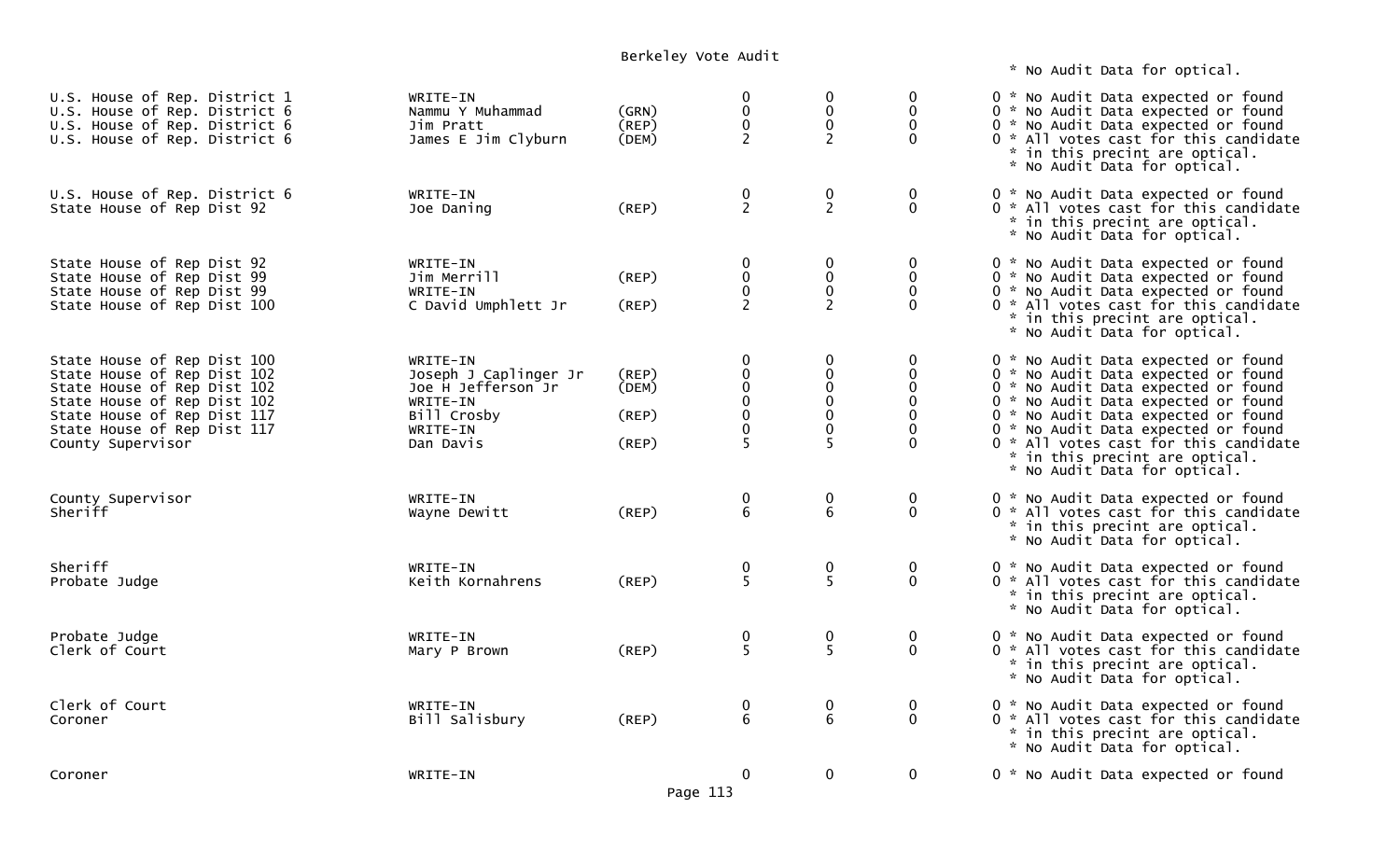|                                                                                                                                                                                                         |                                                                                                                | Berkeley Vote Audit              |                                                                                                                 |                                                                                              |                                                                    |                                                                                                                                                                                                                                                                                                                                                   |
|---------------------------------------------------------------------------------------------------------------------------------------------------------------------------------------------------------|----------------------------------------------------------------------------------------------------------------|----------------------------------|-----------------------------------------------------------------------------------------------------------------|----------------------------------------------------------------------------------------------|--------------------------------------------------------------------|---------------------------------------------------------------------------------------------------------------------------------------------------------------------------------------------------------------------------------------------------------------------------------------------------------------------------------------------------|
| Register of Deeds                                                                                                                                                                                       | Cindy B Forte                                                                                                  | (REP)                            | 5.                                                                                                              | 5                                                                                            | $\mathbf 0$                                                        | 0 * All votes cast for this candidate<br>* in this precint are optical.<br>* No Audit Data for optical.                                                                                                                                                                                                                                           |
| Register of Deeds<br>County Council District 4                                                                                                                                                          | WRITE-IN<br>Cathy Davis                                                                                        | (REP)                            | $\bf{0}$<br>$\mathbf{1}$                                                                                        | 0<br>$\mathbf{1}$                                                                            | $\mathbf 0$<br>$\mathbf 0$                                         | 0 * No Audit Data expected or found<br>0 * All votes cast for this candidate<br>* in this precint are optical.<br>* No Audit Data for optical.                                                                                                                                                                                                    |
| County Council District 4<br>County Council District 5                                                                                                                                                  | WRITE-IN<br>Dennis Fish                                                                                        | (REP)                            | $\begin{smallmatrix} 0\\2 \end{smallmatrix}$                                                                    | $\mathbf 0$<br>$2^{\circ}$                                                                   | $\mathbf 0$<br>$\Omega$                                            | 0 * No Audit Data expected or found<br>0 * All votes cast for this candidate<br>* in this precint are optical.<br>* No Audit Data for optical.                                                                                                                                                                                                    |
| County Council District 5<br>County Council District 6<br>County Council District 6<br>County Council District 7<br>County Council District 7<br>County Council District 7<br>County Council District 8 | WRITE-IN<br>Jack H Schurlknight<br>WRITE-IN<br>Bill Fennell<br>Caldwell Pinckney Jr<br>WRITE-IN<br>Steve Davis | (REP)<br>(REP)<br>(DEM)<br>(DEM) | $\bf{0}$<br>$\pmb{0}$<br>$\pmb{0}$<br>$\pmb{0}$<br>$\begin{smallmatrix} 0\\0 \end{smallmatrix}$<br>$\mathbf{1}$ | 0<br>$\mathbf 0$<br>$\mathbf 0$<br>$\mathbf 0$<br>$\mathbf 0$<br>$\mathbf 0$<br>$\mathbf{1}$ | 0<br>$\mathbf{0}$<br>0<br>$\mathbf{0}$<br>$\mathbf{0}$<br>$\Omega$ | 0 * No Audit Data expected or found<br>0 * No Audit Data expected or found<br>0 * No Audit Data expected or found<br>0 * No Audit Data expected or found<br>0 * No Audit Data expected or found<br>0 * No Audit Data expected or found<br>0 * All votes cast for this candidate<br>* in this precint are optical.<br>* No Audit Data for optical. |
| County Council District 8<br>School Board District 2<br>School Board District 2<br>School Board District 4                                                                                              | WRITE-IN<br>Doug Cooper<br>WRITE-IN<br>Shannon Lee                                                             |                                  | $\bf{0}$<br>$\pmb{0}$<br>$\pmb{0}$<br>$\overline{3}$                                                            | $\mathbf 0$<br>$\pmb{0}$<br>$\mathbf 0$<br>3                                                 | 0<br>$\mathbf 0$<br>$\Omega$<br>$\Omega$                           | 0 * No Audit Data expected or found<br>0 * No Audit Data expected or found<br>0 * No Audit Data expected or found<br>0 * All votes cast for this candidate<br>* in this precint are optical.<br>* No Audit Data for optical.                                                                                                                      |
| School Board District 4                                                                                                                                                                                 | Jimmy Hinson                                                                                                   |                                  | 3                                                                                                               | $\overline{3}$                                                                               | $\mathbf 0$                                                        | 0 * All votes cast for this candidate<br>* in this precint are optical.<br>* No Audit Data for optical.                                                                                                                                                                                                                                           |
| School Board District 4<br>School Board District 6<br>School Board District 6                                                                                                                           | WRITE-IN<br>Sylleste Davis<br>Sheldon Etheridge                                                                |                                  | $\mathbf 0$<br>$\mathbf 0$<br>$\overline{3}$                                                                    | $\mathbf 0$<br>$\pmb{0}$<br>3                                                                | 0<br>$\mathbf 0$<br>$\Omega$                                       | 0 * No Audit Data expected or found<br>0 * No Audit Data expected or found<br>0 * All votes cast for this candidate<br>* in this precint are optical.<br>* No Audit Data for optical.                                                                                                                                                             |
| School Board District 6<br>School Board District 8<br>School Board District 8<br>Soil and Water District Commission                                                                                     | WRITE-IN<br>Frank Wright<br>WRITE-IN<br>Troy Diel                                                              |                                  | $\bf{0}$<br>$\pmb{0}$<br>$\pmb{0}$<br>$\overline{2}$                                                            | 0<br>$\mathbf 0$<br>$\pmb{0}$<br>$\overline{2}$                                              | 0<br>$\mathbf 0$<br>$\mathbf{0}$<br>$\Omega$                       | 0 * No Audit Data expected or found<br>0 * No Audit Data expected or found<br>0 * No Audit Data expected or found<br>0 * All votes cast for this candidate<br>* in this precint are optical.<br>* No Audit Data for optical.                                                                                                                      |
| Soil and Water District Commission                                                                                                                                                                      | Diane Edwins                                                                                                   |                                  | $\overline{\mathbf{3}}$                                                                                         | 3                                                                                            | $\mathbf 0$                                                        | 0 * All votes cast for this candidate<br>* in this precint are optical.<br>* No Audit Data for optical.                                                                                                                                                                                                                                           |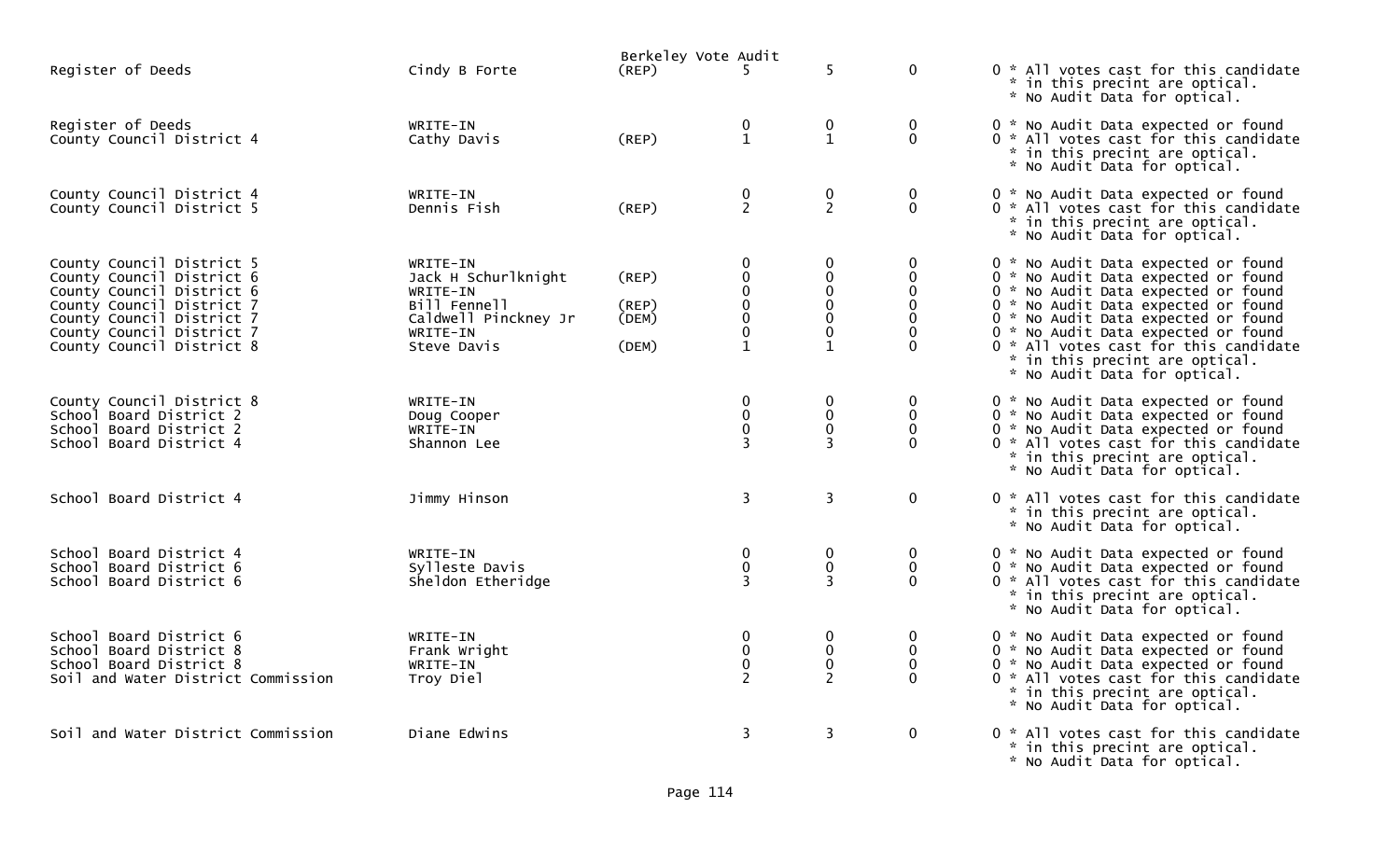|                                    |                                                | Berkeley Vote Audit         |                                  |                                     |                                                                                                                                                                                       |
|------------------------------------|------------------------------------------------|-----------------------------|----------------------------------|-------------------------------------|---------------------------------------------------------------------------------------------------------------------------------------------------------------------------------------|
| Soil and Water District Commission | WRITE-IN                                       |                             | 3                                | $\mathbf 0$                         | 0 * All votes cast for this candidate<br>* in this precint are optical.<br>* No Audit Data for optical.                                                                               |
| Amendment 1                        | Yes                                            | $\overline{\mathbf{3}}$     | 3                                | $\mathbf 0$                         | 0 * All votes cast for this candidate<br>* in this precint are optical.<br>* No Audit Data for optical.                                                                               |
| Amendment 1<br>Amendment 2         | No.<br><b>Yes</b>                              | $\pmb{0}$<br>$\overline{3}$ | 0<br>$\overline{3}$              | $\bf{0}$<br>$\mathbf{0}$            | 0 * No Audit Data expected or found<br>0 * All votes cast for this candidate<br>* in this precint are optical.<br>* No Audit Data for optical.                                        |
| Amendment 2<br>Amendment 3         | <b>NO</b><br>Yes                               | $\pmb{0}$<br>$\overline{4}$ | 0<br>$\overline{4}$              | $\mathbf 0$<br>$\mathbf 0$          | 0 * No Audit Data expected or found<br>0 * All votes cast for this candidate<br>* in this precint are optical.<br>* No Audit Data for optical.                                        |
| Amendment 3<br>Amendment 4         | NO.<br><b>Yes</b>                              | $\frac{0}{3}$               | $\pmb{0}$<br>3                   | $\mathbf 0$<br>$\Omega$             | 0 * No Audit Data expected or found<br>0 * All votes cast for this candidate<br>* in this precint are optical.<br>* No Audit Data for optical.                                        |
| Amendment 4<br>Local Question      | NO.<br>Yes                                     | $\frac{0}{4}$               | 0<br>$\overline{4}$              | $\mathbf 0$<br>$\mathbf 0$          | 0 * No Audit Data expected or found<br>0 * All votes cast for this candidate<br>* in this precint are optical.<br>* No Audit Data for optical.                                        |
| Local Question                     | No.                                            | $\mathbf{1}$                | $\mathbf{1}$                     | $\mathbf 0$                         | 0 * All votes cast for this candidate<br>* in this precint are optical.<br>* No Audit Data for optical.                                                                               |
| Mayor<br>Mayor                     | Tim Baker<br>Levy Berry                        | $\pmb{0}$<br>$\overline{1}$ | 0<br>$\mathbf{1}$                | 0<br>$\mathbf{0}$                   | 0 * No Audit Data expected or found<br>0 * All votes cast for this candidate<br>* in this precint are optical.<br>* No Audit Data for optical.                                        |
| Mayor<br>Mayor<br>City Council     | Minnie Blackwell<br>WRITE-IN<br>Tammi Blackmon | 0<br>0<br>$\mathbf{1}$      | 0<br>$\pmb{0}$<br>$\mathbf{1}$   | $\Omega$<br>$\mathbf 0$<br>$\Omega$ | 0 * No Audit Data expected or found<br>0 * No Audit Data expected or found<br>0 * All votes cast for this candidate<br>* in this precint are optical.<br>* No Audit Data for optical. |
| City Council                       | Leroy Calhoun                                  | $\mathbf{1}$                | $\mathbf{1}$                     | $\mathbf 0$                         | 0 * All votes cast for this candidate<br>* in this precint are optical.<br>* No Audit Data for optical.                                                                               |
| City Council<br>City Council       | C. Kevin Cox<br>James V Lecque                 | 0<br>$\mathbf{1}$           | $\boldsymbol{0}$<br>$\mathbf{1}$ | $\bf{0}$<br>$\mathbf 0$             | 0 * No Audit Data expected or found<br>0 * All votes cast for this candidate<br>* in this precint are optical.<br>* No Audit Data for optical.                                        |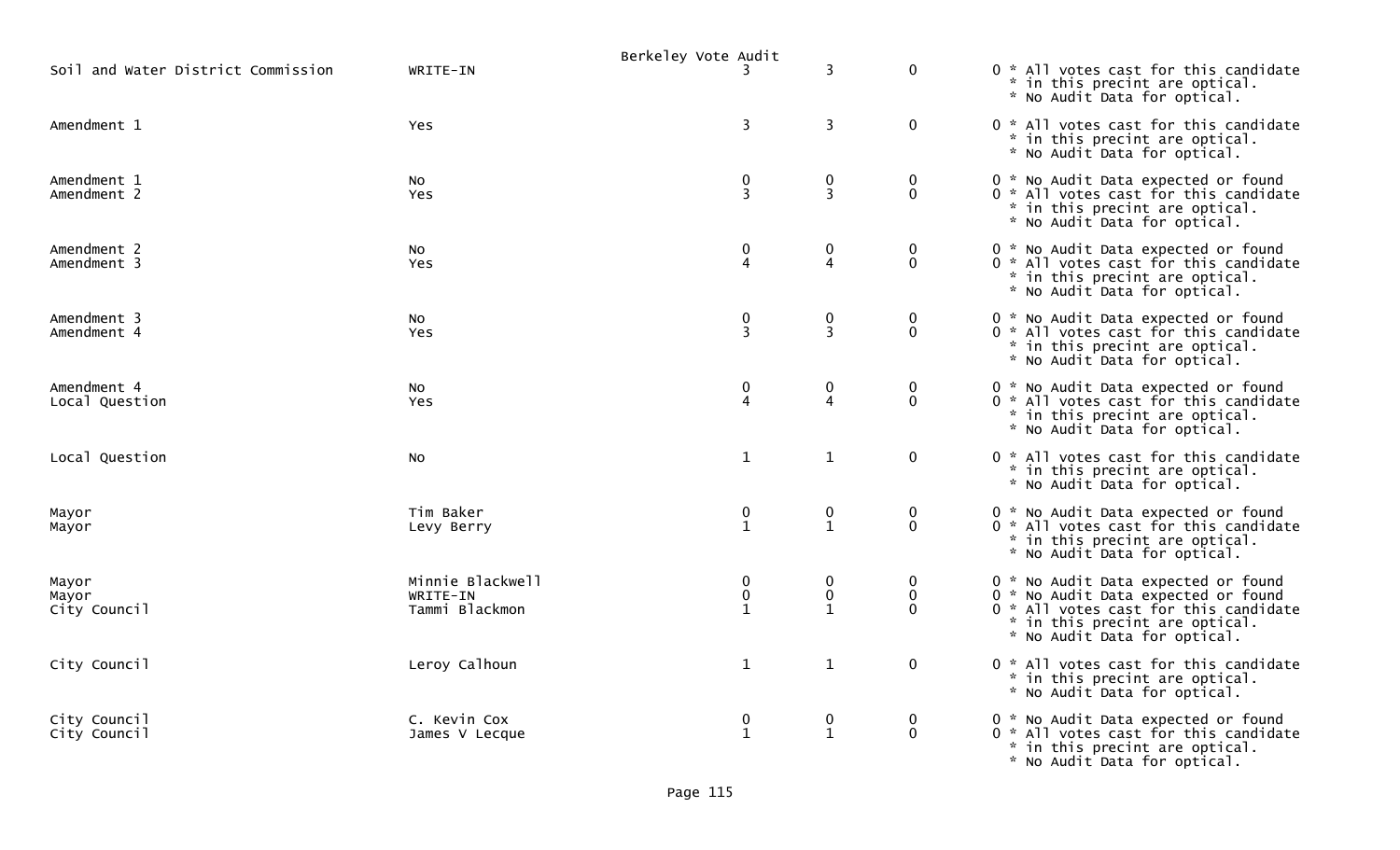|                                   |                     | Berkeley Vote Audit |   |              |   |                                                                            |
|-----------------------------------|---------------------|---------------------|---|--------------|---|----------------------------------------------------------------------------|
| City Council                      | Dan Owens           |                     |   | 0            | 0 | 0 * No Audit Data expected or found                                        |
| City Council                      | Michael Sally       |                     |   | 0            | 0 | 0 * No Audit Data expected or found                                        |
| City Council                      | WRITE-IN            |                     | 0 | 0            | 0 | 0 * No Audit Data expected or found                                        |
|                                   |                     |                     |   |              |   |                                                                            |
| 0901 Provisional 2                |                     |                     |   |              |   |                                                                            |
| STRAIGHT PARTY                    | Green               | (GRN)               | 0 | 0            | 0 | 0 * No Audit Data expected or found                                        |
| STRAIGHT PARTY                    | Republican          | (REP)               | 0 | $\mathbf{0}$ | 0 | 0 * No Audit Data expected or found                                        |
| STRAIGHT PARTY                    | Libertarian         | (LIB)               | 0 | 0            | 0 | 0 * No Audit Data expected or found                                        |
| STRAIGHT PARTY                    | Democratic          | (DEM)               | 0 | 0            |   | 0 * No Audit Data expected or found                                        |
| STRAIGHT PARTY                    | Working Families    | (WFM)               |   |              |   | 0 * No Audit Data expected or found                                        |
| STRAIGHT PARTY                    | United Citizens     | (UNC)               |   |              |   | 0 * No Audit Data expected or found                                        |
| STRAIGHT PARTY                    | Independence        | (IND)               | 0 | 0            | 0 | 0 * No Audit Data expected or found                                        |
|                                   | Morgan Bruce Reeves | (GRN)               | 0 | 0            | 0 |                                                                            |
| Governor                          | Nikki R Haley       | (REP)               |   |              |   | 0 * No Audit Data expected or found<br>0 * No Audit Data expected or found |
| Governor                          |                     |                     |   | 0            |   |                                                                            |
| Governor                          | Vincent A Sheheen   | (DEM)               |   |              |   | 0 * No Audit Data expected or found                                        |
| Governor                          | Morgan Bruce Reeves | (UNC)               |   | 0            | 0 | 0 * No Audit Data expected or found                                        |
| Governor                          | WRITE-IN            |                     |   |              | 0 | 0 * No Audit Data expected or found                                        |
| Lieutenant Governor               | Ken Ard             | $($ REP $)$         |   | 0            | 0 | 0 * No Audit Data expected or found                                        |
| Lieutenant Governor               | Ashley Cooper       | (DEM)               |   | 0            | 0 | 0 * No Audit Data expected or found                                        |
| Lieutenant Governor               | WRITE-IN            |                     |   |              |   | 0 * No Audit Data expected or found                                        |
| Secretary of State                | Mark Hammond        | $($ REP $)$         |   |              |   | 0 * No Audit Data expected or found                                        |
| Secretary of State                | Marjorie L Johnson  | (DEM)               |   | 0            | 0 | 0 * No Audit Data expected or found                                        |
| Secretary of State                | WRITE-IN            |                     |   |              |   | 0 * No Audit Data expected or found                                        |
| State Treasurer                   | Curtis Loftis       | $($ REP $)$         | 0 | 0            | 0 | 0 * No Audit Data expected or found                                        |
| State Treasurer                   | WRITE-IN            |                     |   | 0            | 0 | 0 * No Audit Data expected or found                                        |
| Attorney General                  | Leslie Minerd       | (GRN)               |   |              |   | 0 * No Audit Data expected or found                                        |
| Attorney General                  | Alan Wilson         | (REP)               | 0 | 0            | 0 | 0 * No Audit Data expected or found                                        |
| Attorney General                  | Matthew Richardson  | (DEM)               |   | 0            | 0 | 0 * No Audit Data expected or found                                        |
| Attorney General                  | WRITE-IN            |                     |   |              |   | 0 * No Audit Data expected or found                                        |
| Comptroller General               | Richard A Eckstrom  | (REP)               |   | 0            | 0 | 0 * No Audit Data expected or found                                        |
| Comptroller General               | Robert Barber       | (DEM)               |   | 0            |   | 0 * No Audit Data expected or found                                        |
| Comptroller General               | WRITE-IN            |                     |   |              |   | 0 * No Audit Data expected or found                                        |
| State Superintendent of Education | Doretha A Bull      | (GRN)               |   | 0            |   | 0 * No Audit Data expected or found                                        |
| State Superintendent of Education | Mick Zais           | (REP)               |   | 0            | 0 | 0 * No Audit Data expected or found                                        |
| State Superintendent of Education | Tim Moultrie        | (LIB)               |   |              |   | 0 * No Audit Data expected or found                                        |
| State Superintendent of Education | Frank Holleman      | (DEM)               |   | 0            | 0 | 0 * No Audit Data expected or found                                        |
| State Superintendent of Education | Tony Fayyazi        | (IND)               |   | 0            |   | 0 * No Audit Data expected or found                                        |
| State Superintendent of Education | WRITE-IN            |                     |   |              |   | 0 * No Audit Data expected or found                                        |
| Adjutant General                  | Bob Livingston      | (REP)               |   |              |   | 0 * No Audit Data expected or found                                        |
|                                   |                     |                     |   | 0            | 0 |                                                                            |
| Adjutant General                  | WRITE-IN            |                     |   |              |   | 0 * No Audit Data expected or found                                        |
| Commissioner of Agriculture       | Hugh Weathers       | (REP)               |   |              |   | 0 * No Audit Data expected or found                                        |
| Commissioner of Agriculture       | Tom E Elliott       | (DEM)               |   |              |   | 0 * No Audit Data expected or found                                        |
| Commissioner of Agriculture       | WRITE-IN            |                     |   |              |   | 0 * No Audit Data expected or found                                        |
| U.S. Senate                       | Tom Clements        | (GRN)               |   |              |   | 0 * No Audit Data expected or found                                        |
| U.S. Senate                       | Jim DeMint          | (REP)               | 0 | 0            | 0 | 0 * No Audit Data expected or found                                        |
| U.S. Senate                       | Alvin M Greene      | (DEM)               | 0 | 0            | 0 | 0 * No Audit Data expected or found                                        |
| U.S. Senate                       | WRITE-IN            |                     | 0 | 0            | 0 | 0 * No Audit Data expected or found                                        |
| U.S. House of Rep. District 1     | Robert Dobbs        | (GRN)               | O |              | 0 | 0 * No Audit Data expected or found                                        |
| U.S. House of Rep. District 1     | Tim Scott           | (REP)               |   |              |   | 0 * No Audit Data expected or found                                        |
| U.S. House of Rep. District 1     | Keith Blandford     | (LIB)               | 0 |              | 0 | 0 * No Audit Data expected or found                                        |
| U.S. House of Rep. District 1     | Ben Frasier         | (DEM)               | 0 |              | 0 | 0 * No Audit Data expected or found                                        |
| U.S. House of Rep. District 1     | Rob Groce           | (WFM)               | 0 | 0            | 0 | 0 * No Audit Data expected or found                                        |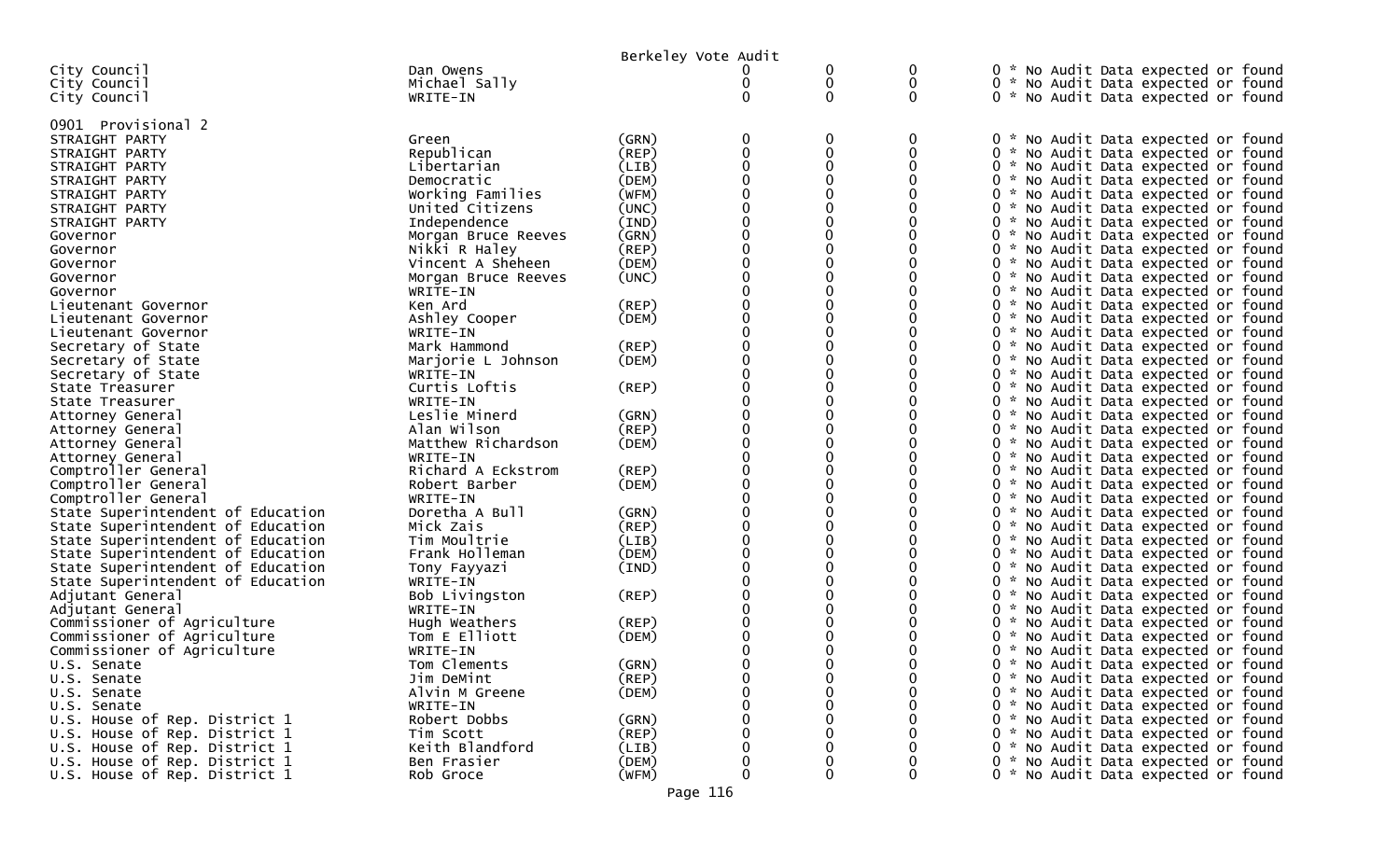|                                    |                     | Berkeley Vote Audit |                |              |              |                                       |
|------------------------------------|---------------------|---------------------|----------------|--------------|--------------|---------------------------------------|
| U.S. House of Rep. District 1      | M E Mac McCullough  | (UNC)               |                | $\mathbf{0}$ | $\Omega$     | 0 * No Audit Data expected or found   |
| U.S. House of Rep. District 1      | Jimmy Wood          | (IND)               | ∩              | 0            | $\mathbf{0}$ | 0 * No Audit Data expected or found   |
| U.S. House of Rep. District 1      | WRITE-IN            |                     | ∩              | $\mathbf 0$  | $\Omega$     | 0 * No Audit Data expected or found   |
| State House of Rep Dist 92         | Joe Daning          | $($ REP $)$         | $\Omega$       | $\Omega$     | $\Omega$     | 0 * No Audit Data expected or found   |
| State House of Rep Dist 92         | WRITE-IN            |                     |                | 0            | $\Omega$     | 0 * No Audit Data expected or found   |
| State House of Rep Dist 100        | C David Umphlett Jr | (REP)               |                | 0            | $\Omega$     | 0 * No Audit Data expected or found   |
| State House of Rep Dist 100        | WRITE-IN            |                     |                | $\Omega$     | 0            | 0 * No Audit Data expected or found   |
| County Supervisor                  | Dan Davis           | (REP)               |                | $\Omega$     | $\Omega$     | 0 * No Audit Data expected or found   |
| County Supervisor                  | WRITE-IN            |                     |                | 0            | $\Omega$     | 0 * No Audit Data expected or found   |
| Sheriff                            | Wayne Dewitt        | (REP)               | $\Omega$       | $\Omega$     | $\Omega$     | 0 * No Audit Data expected or found   |
| Sheriff                            | WRITE-IN            |                     |                | $\Omega$     | $\Omega$     | 0 * No Audit Data expected or found   |
| Probate Judge                      | Keith Kornahrens    | $($ REP $)$         |                | 0            | $\Omega$     | 0 * No Audit Data expected or found   |
| Probate Judge                      | WRITE-IN            |                     |                | 0            | 0            | 0 * No Audit Data expected or found   |
| Clerk of Court                     | Mary P Brown        | (REP)               | $\mathbf{0}$   | 0            | $\Omega$     | 0 * No Audit Data expected or found   |
| Clerk of Court                     | WRITE-IN            |                     |                | $\Omega$     | $\Omega$     | 0 * No Audit Data expected or found   |
| Coroner                            | Bill Salisbury      | (REP)               | $\Omega$       | 0            | $\Omega$     | 0 * No Audit Data expected or found   |
| Coroner                            | WRITE-IN            |                     | $\Omega$       | $\Omega$     | $\Omega$     | 0 * No Audit Data expected or found   |
| Register of Deeds                  | Cindy B Forte       | (REP)               |                | $\Omega$     | $\Omega$     | 0 * No Audit Data expected or found   |
| Register of Deeds                  | WRITE-IN            |                     |                | 0            | $\Omega$     | 0 * No Audit Data expected or found   |
| County Council District 6          | Jack H Schurlknight | (REP)               |                | $\Omega$     | $\Omega$     | 0 * No Audit Data expected or found   |
| County Council District 6          | WRITE-IN            |                     |                | $\Omega$     | 0            | 0 * No Audit Data expected or found   |
| School Board District 8            | Frank Wright        |                     |                | $\Omega$     |              | 0 * No Audit Data expected or found   |
| School Board District 8            | WRITE-IN            |                     |                | 0            | $\Omega$     | 0 * No Audit Data expected or found   |
| Soil and Water District Commission | Troy Diel           |                     | $\Omega$       | $\Omega$     | $\Omega$     | 0 * No Audit Data expected or found   |
| Soil and Water District Commission | Diane Edwins        |                     | $\Omega$       | $\Omega$     | ∩            | 0 * No Audit Data expected or found   |
| Soil and Water District Commission | WRITE-IN            |                     |                | $\Omega$     | $\Omega$     | 0 * No Audit Data expected or found   |
| Amendment 1                        | <b>Yes</b>          |                     |                | $\Omega$     | $\Omega$     | 0 * No Audit Data expected or found   |
| Amendment 1                        | No.                 |                     |                | 0            | $\Omega$     | 0 * No Audit Data expected or found   |
| Amendment 2                        | Yes                 |                     |                | $\Omega$     |              | 0 * No Audit Data expected or found   |
| Amendment 2                        | NO.                 |                     |                | $\Omega$     |              | 0 * No Audit Data expected or found   |
| Amendment 3                        | <b>Yes</b>          |                     | $\Omega$       | $\Omega$     | $\Omega$     | 0 * No Audit Data expected or found   |
| Amendment 3                        | No                  |                     |                | $\Omega$     | $\Omega$     | 0 * No Audit Data expected or found   |
| Amendment 4                        | <b>Yes</b>          |                     |                | $\Omega$     | $\Omega$     | 0 * No Audit Data expected or found   |
| Amendment 4                        | NO.                 |                     |                | $\Omega$     | $\mathbf{0}$ | 0 * No Audit Data expected or found   |
| Local Question                     | <b>Yes</b>          |                     |                | $\Omega$     | $\Omega$     | 0 * No Audit Data expected or found   |
| Local Question                     | NO.                 |                     | $\Omega$       | $\Omega$     | $\Omega$     | 0 * No Audit Data expected or found   |
|                                    |                     |                     |                |              |              |                                       |
| 0950 Failsafe Provisional          |                     |                     |                |              |              |                                       |
| STRAIGHT PARTY                     | Green               | (GRN)               | $\overline{0}$ | $\mathbf 0$  | $\mathbf 0$  | 0 * No Audit Data expected or found   |
| STRAIGHT PARTY                     | Republican          | (REP)               | 21             | 21           | $\Omega$     | 0 * All votes cast for this candidate |
|                                    |                     |                     |                |              |              | * in this precint are optical.        |
|                                    |                     |                     |                |              |              | * No Audit Data for optical.          |
| STRAIGHT PARTY                     | Libertarian         | (LIB)               | $\Omega$       | $\mathbf 0$  | 0            | 0 * No Audit Data expected or found   |
| STRAIGHT PARTY                     | Democratic          | (DEM)               | 25             | 25           | $\mathbf{0}$ | 0 * All votes cast for this candidate |
|                                    |                     |                     |                |              |              | * in this precint are optical.        |
|                                    |                     |                     |                |              |              | * No Audit Data for optical.          |
|                                    |                     |                     |                |              |              |                                       |
| STRAIGHT PARTY                     | Working Families    | (WFM)               | $\mathbf{1}$   | $\mathbf{1}$ | $\mathbf{0}$ | 0 * All votes cast for this candidate |
|                                    |                     |                     |                |              |              | * in this precint are optical.        |
|                                    |                     |                     |                |              |              | * No Audit Data for optical.          |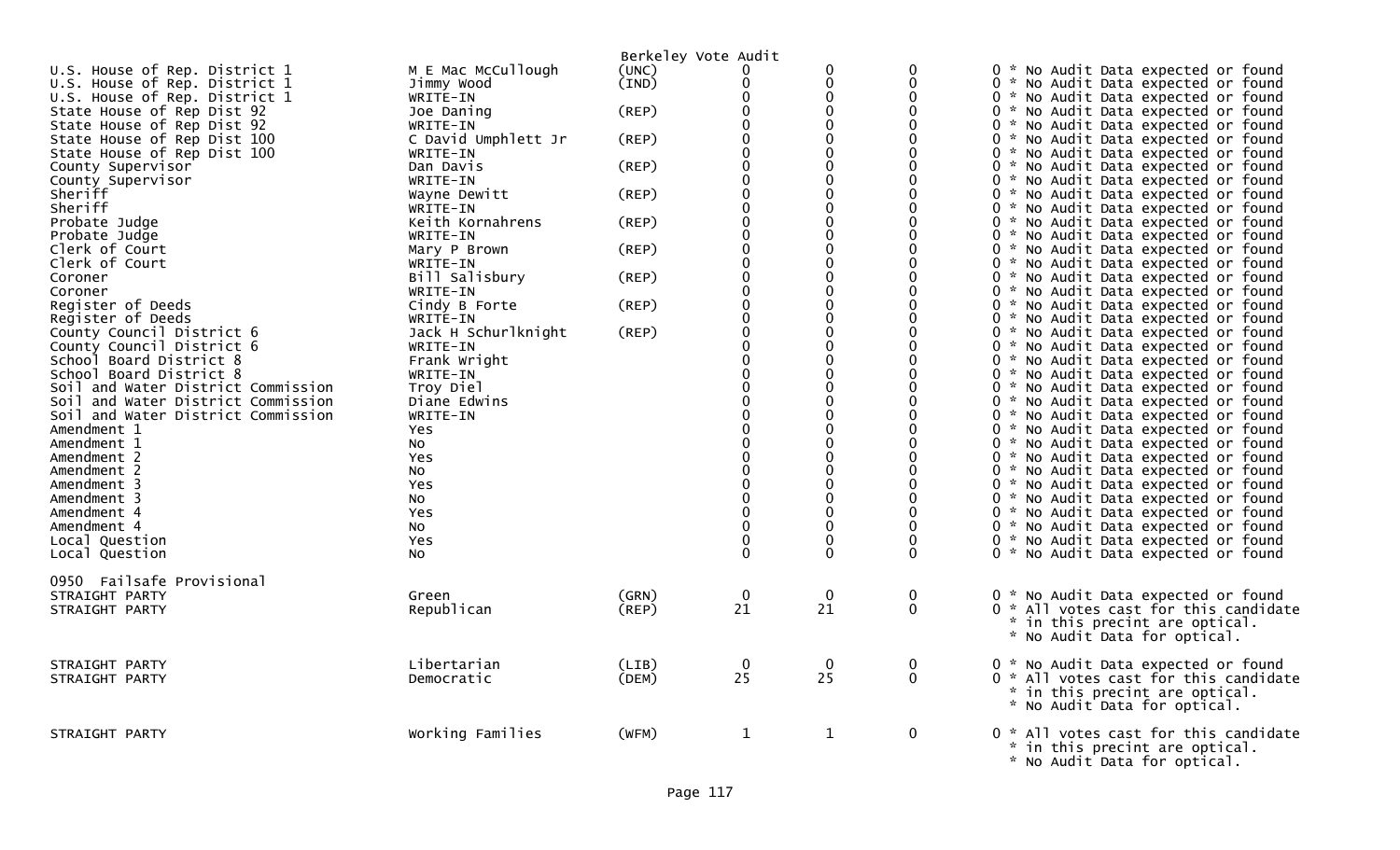|                                  |                                 | Berkeley Vote Audit |                                             |                   |                  |                                                                                                                                                |  |  |  |
|----------------------------------|---------------------------------|---------------------|---------------------------------------------|-------------------|------------------|------------------------------------------------------------------------------------------------------------------------------------------------|--|--|--|
| STRAIGHT PARTY<br>STRAIGHT PARTY | United Citizens<br>Independence | (UNC)<br>(IND)      | 0<br>$\mathbf{1}$                           | 0<br>$\mathbf{1}$ | 0<br>$\mathbf 0$ | 0 * No Audit Data expected or found<br>0 * All votes cast for this candidate<br>* in this precint are optical.<br>* No Audit Data for optical. |  |  |  |
| Governor                         | Morgan Bruce Reeves             | (GRN)               | $\mathbf{1}$                                | $\mathbf{1}$      | $\mathbf 0$      | 0 * All votes cast for this candidate<br>* in this precint are optical.<br>* No Audit Data for optical.                                        |  |  |  |
| Governor                         | Nikki R Haley                   | (REP)               | 41                                          | 41                | $\bf{0}$         | 0 * All votes cast for this candidate<br>* in this precint are optical.<br>* No Audit Data for optical.                                        |  |  |  |
| Governor                         | Vincent A Sheheen               | (DEM)               | 44                                          | 44                | $\mathbf 0$      | 0 * All votes cast for this candidate<br>* in this precint are optical.<br>* No Audit Data for optical.                                        |  |  |  |
| Governor                         | Morgan Bruce Reeves             | (UNC)               | $\boldsymbol{0}$                            | 0                 | 0                | 0 * No Audit Data expected or found                                                                                                            |  |  |  |
| Governor                         | WRITE-IN                        |                     | $\bf{0}$                                    | $\mathbf 0$       | 0                | 0 * No Audit Data expected or found                                                                                                            |  |  |  |
| Lieutenant Governor              | Ken Ard                         | (REP)               | 40                                          | 40                | $\Omega$         | 0 * All votes cast for this candidate<br>* in this precint are optical.<br>* No Audit Data for optical.                                        |  |  |  |
| Lieutenant Governor              | Ashley Cooper                   | (DEM)               | 44                                          | 44                | $\mathbf 0$      | 0 * All votes cast for this candidate<br>* in this precint are optical.<br>* No Audit Data for optical.                                        |  |  |  |
| Lieutenant Governor              | WRITE-IN                        |                     |                                             | $\mathbf 0$       | 0                | 0 * No Audit Data expected or found                                                                                                            |  |  |  |
| Secretary of State               | Mark Hammond                    | (REP)               | $\begin{smallmatrix}0\\43\end{smallmatrix}$ | 43                | $\mathbf 0$      | 0 * All votes cast for this candidate<br>* in this precint are optical.<br>* No Audit Data for optical.                                        |  |  |  |
| Secretary of State               | Marjorie L Johnson              | (DEM)               | 42                                          | 42                | $\mathbf 0$      | 0 * All votes cast for this candidate<br>* in this precint are optical.<br>* No Audit Data for optical.                                        |  |  |  |
| Secretary of State               | WRITE-IN                        |                     | $\mathbf 0$                                 | $\mathbf 0$       | 0                | 0 * No Audit Data expected or found                                                                                                            |  |  |  |
| State Treasurer                  | Curtis Loftis                   | (REP)               | 56                                          | 56                | $\mathbf 0$      | 0 * All votes cast for this candidate<br>* in this precint are optical.<br>* No Audit Data for optical.                                        |  |  |  |
| State Treasurer                  | WRITE-IN                        |                     | $\mathbf{1}$                                | $\mathbf{1}$      | $\mathbf 0$      | 0 * All votes cast for this candidate<br>* in this precint are optical.<br>* No Audit Data for optical.                                        |  |  |  |
| Attorney General                 | Leslie Minerd                   | (GRN)               | 4                                           | 4                 | $\mathbf 0$      | 0 * All votes cast for this candidate<br>* in this precint are optical.<br>* No Audit Data for optical.                                        |  |  |  |
| Attorney General                 | Alan Wilson                     | $($ REP $)$         | 39                                          | 39                | $\mathbf 0$      | 0 * All votes cast for this candidate<br>* in this precint are optical.<br>* No Audit Data for optical.                                        |  |  |  |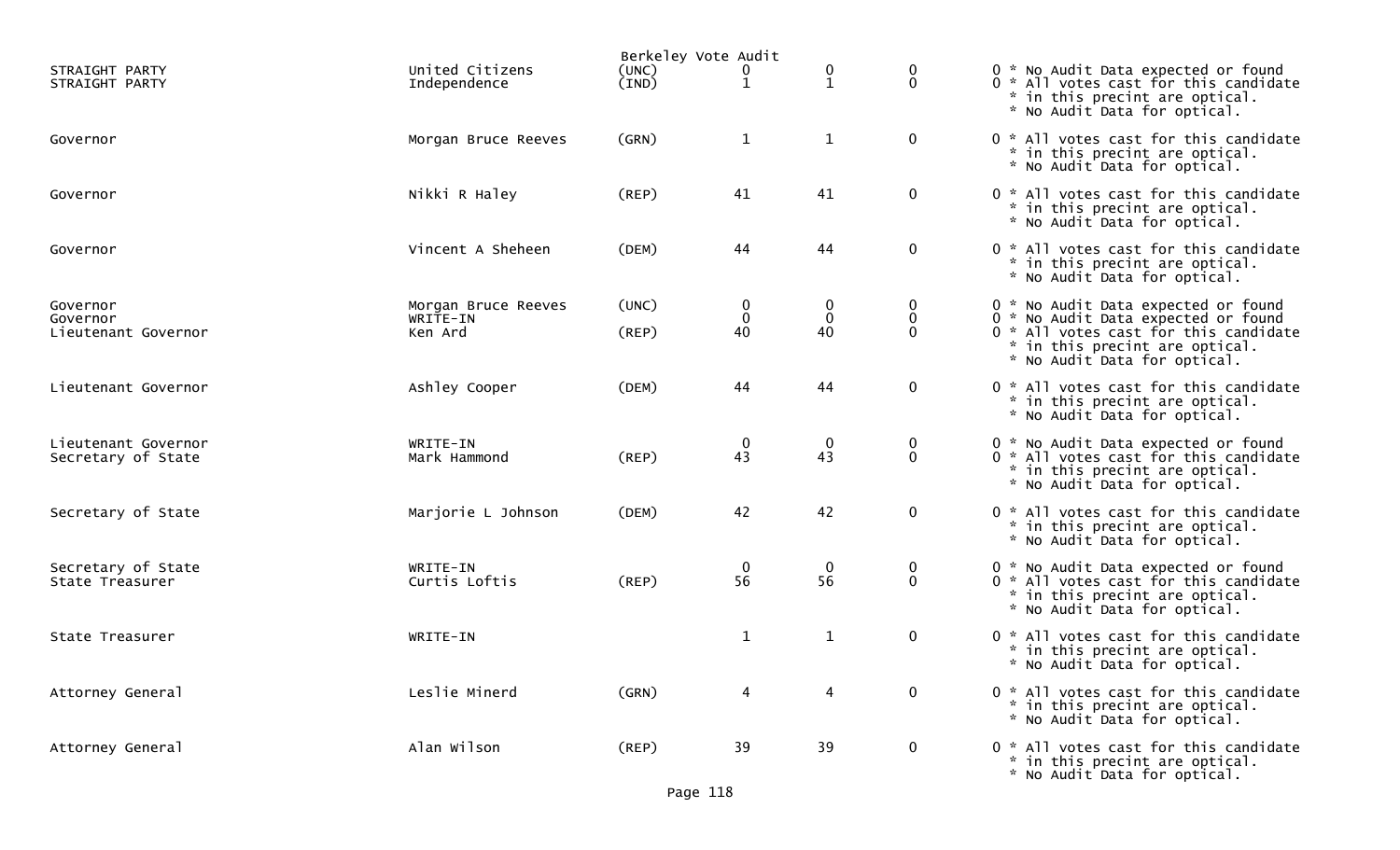|                                                          |                                | Berkeley Vote Audit |                   |                   |                                  |                                                                                                                                                |
|----------------------------------------------------------|--------------------------------|---------------------|-------------------|-------------------|----------------------------------|------------------------------------------------------------------------------------------------------------------------------------------------|
| Attorney General                                         | Matthew Richardson             | (DEM)               | 39                | 39                | $\mathbf{0}$                     | 0 * All votes cast for this candidate<br>* in this precint are optical.<br>* No Audit Data for optical.                                        |
| Attorney General<br>Comptroller General                  | WRITE-IN<br>Richard A Eckstrom | $($ REP $)$         | $\bf{0}$<br>40    | $\mathbf 0$<br>40 | $\mathbf 0$<br>$\Omega$          | 0 * No Audit Data expected or found<br>0 * All votes cast for this candidate<br>* in this precint are optical.<br>* No Audit Data for optical. |
| Comptroller General                                      | Robert Barber                  | (DEM)               | 43                | 43                | $\mathbf 0$                      | 0 * All votes cast for this candidate<br>* in this precint are optical.<br>* No Audit Data for optical.                                        |
| Comptroller General<br>State Superintendent of Education | WRITE-IN<br>Doretha A Bull     | (GRN)               | $\frac{0}{5}$     | 0<br>5            | $\overline{0}$<br>$\overline{0}$ | 0 * No Audit Data expected or found<br>0 * All votes cast for this candidate<br>* in this precint are optical.<br>* No Audit Data for optical. |
| State Superintendent of Education                        | Mick Zais                      | (REP)               | 34                | 34                | $\mathbf 0$                      | 0 * All votes cast for this candidate<br>* in this precint are optical.<br>* No Audit Data for optical.                                        |
| State Superintendent of Education                        | Tim Moultrie                   | (LIB)               | 3                 | 3                 | $\mathbf 0$                      | 0 * All votes cast for this candidate<br>* in this precint are optical.<br>* No Audit Data for optical.                                        |
| State Superintendent of Education                        | Frank Holleman                 | (DEM)               | 38                | 38                | $\mathbf 0$                      | 0 * All votes cast for this candidate<br>* in this precint are optical.<br>* No Audit Data for optical.                                        |
| State Superintendent of Education                        | Tony Fayyazi                   | (IND)               | $\overline{4}$    | 4                 | $\mathbf 0$                      | 0 * All votes cast for this candidate<br>* in this precint are optical.<br>* No Audit Data for optical.                                        |
| State Superintendent of Education<br>Adjutant General    | WRITE-IN<br>Bob Livingston     | (REP)               | $\bf{0}$<br>53    | $\mathbf 0$<br>53 | 0<br>$\mathbf 0$                 | 0 * No Audit Data expected or found<br>0 * All votes cast for this candidate<br>* in this precint are optical.<br>* No Audit Data for optical. |
| Adjutant General<br>Commissioner of Agriculture          | WRITE-IN<br>Hugh Weathers      | $($ REP $)$         | $\mathbf 0$<br>40 | $\mathbf 0$<br>40 | $\mathbf 0$<br>$\mathbf{0}$      | 0 * No Audit Data expected or found<br>0 * All votes cast for this candidate<br>* in this precint are optical.<br>* No Audit Data for optical. |
| Commissioner of Agriculture                              | Tom E Elliott                  | (DEM)               | 43                | 43                | $\mathbf 0$                      | 0 * All votes cast for this candidate<br>* in this precint are optical.<br>* No Audit Data for optical.                                        |
| Commissioner of Agriculture<br>U.S. Senate               | WRITE-IN<br>Tom Clements       | (GRN)               | $\bf{0}$<br>12    | $\mathbf 0$<br>12 | $\mathbf 0$<br>$\mathbf 0$       | 0 * No Audit Data expected or found<br>0 * All votes cast for this candidate<br>* in this precint are optical.                                 |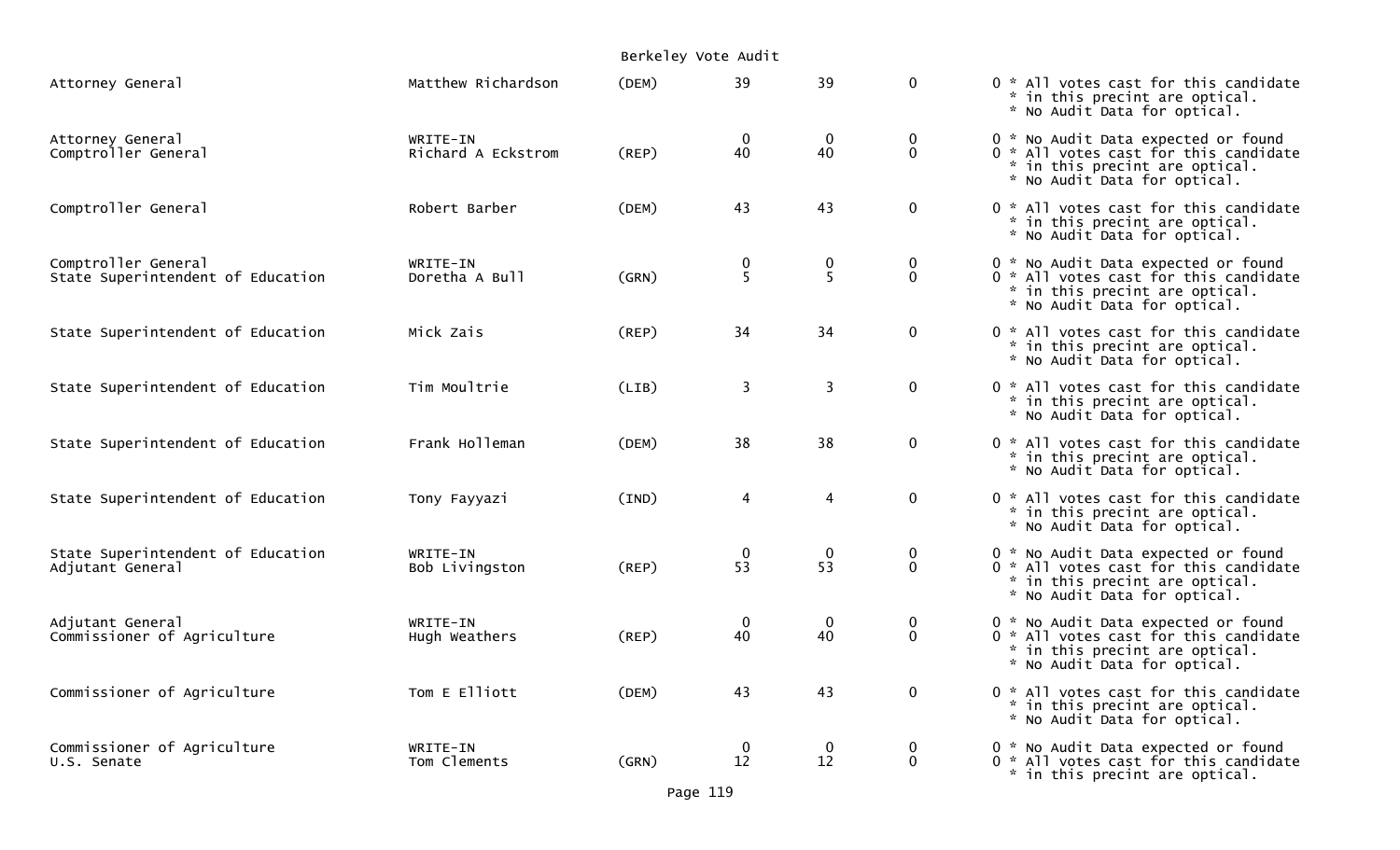|                                                                |                                  | Berkeley Vote Audit |                                               |                                               |                         |                                                                                                                                                |
|----------------------------------------------------------------|----------------------------------|---------------------|-----------------------------------------------|-----------------------------------------------|-------------------------|------------------------------------------------------------------------------------------------------------------------------------------------|
|                                                                |                                  |                     |                                               |                                               |                         | * No Audit Data for optical.                                                                                                                   |
| U.S. Senate                                                    | Jim DeMint                       | (REP)               | 45                                            | 45                                            | $\mathbf{0}$            | 0 * All votes cast for this candidate<br>* in this precint are optical.<br>* No Audit Data for optical.                                        |
| U.S. Senate                                                    | Alvin M Greene                   | (DEM)               | 25                                            | 25                                            | $\mathbf 0$             | 0 * All votes cast for this candidate<br>* in this precint are optical.<br>* No Audit Data for optical.                                        |
| U.S. Senate                                                    | WRITE-IN                         |                     | $\mathbf{1}$                                  | $\mathbf{1}$                                  | $\mathbf 0$             | 0 * All votes cast for this candidate<br>* in this precint are optical.<br>* No Audit Data for optical.                                        |
| U.S. House of Rep. District 1                                  | Robert Dobbs                     | (GRN)               | $\mathbf{1}$                                  | $\mathbf{1}$                                  | $\mathbf 0$             | 0 * All votes cast for this candidate<br>* in this precint are optical.<br>* No Audit Data for optical.                                        |
| U.S. House of Rep. District 1                                  | Tim Scott                        | (REP)               | 38                                            | 38                                            | $\mathbf 0$             | 0 * All votes cast for this candidate<br>* in this precint are optical.<br>* No Audit Data for optical.                                        |
| U.S. House of Rep. District 1                                  | Keith Blandford                  | (LIB)               | $\overline{c}$                                | $\overline{2}$                                | $\mathbf 0$             | 0 * All votes cast for this candidate<br>* in this precint are optical.<br>* No Audit Data for optical.                                        |
| U.S. House of Rep. District 1                                  | Ben Frasier                      | (DEM)               | 31                                            | 31                                            | $\mathbf 0$             | 0 * All votes cast for this candidate<br>* in this precint are optical.<br>* No Audit Data for optical.                                        |
| U.S. House of Rep. District 1                                  | Rob Groce                        | (WFM)               | $\mathbf{1}$                                  | $\mathbf{1}$                                  | $\mathbf 0$             | 0 * All votes cast for this candidate<br>* in this precint are optical.<br>* No Audit Data for optical.                                        |
| U.S. House of Rep. District 1<br>U.S. House of Rep. District 1 | M E Mac McCullough<br>Jimmy Wood | (UNC)<br>(IND)      | $\begin{smallmatrix} 0 \ 1 \end{smallmatrix}$ | $\begin{smallmatrix} 0 \ 1 \end{smallmatrix}$ | 0<br>$\mathbf 0$        | 0 * No Audit Data expected or found<br>0 * All votes cast for this candidate<br>* in this precint are optical.<br>* No Audit Data for optical. |
| U.S. House of Rep. District 1                                  | WRITE-IN                         |                     | 0                                             | $\mathbf 0$                                   | 0                       | 0 * No Audit Data expected or found                                                                                                            |
| U.S. House of Rep. District 6<br>U.S. House of Rep. District 6 | Nammu Y Muhammad<br>Jim Pratt    | (GRN)<br>(REP)      | 0<br>Š.                                       | $\mathbf 0$<br>$\overline{5}$                 | $\mathbf 0$<br>$\Omega$ | 0 * No Audit Data expected or found<br>0 * All votes cast for this candidate<br>* in this precint are optical.<br>* No Audit Data for optical. |
| U.S. House of Rep. District 6                                  | James E Jim Clyburn              | (DEM)               | 7                                             | $\overline{7}$                                | $\mathbf{0}$            | 0 * All votes cast for this candidate<br>* in this precint are optical.<br>* No Audit Data for optical.                                        |
| U.S. House of Rep. District 6<br>County Supervisor             | WRITE-IN<br>Dan Davis            | $($ REP $)$         | $\boldsymbol{0}$<br>53                        | $\mathbf 0$<br>53                             | 0<br>$\mathbf 0$        | 0 * No Audit Data expected or found<br>0 * All votes cast for this candidate<br>* in this precint are optical.                                 |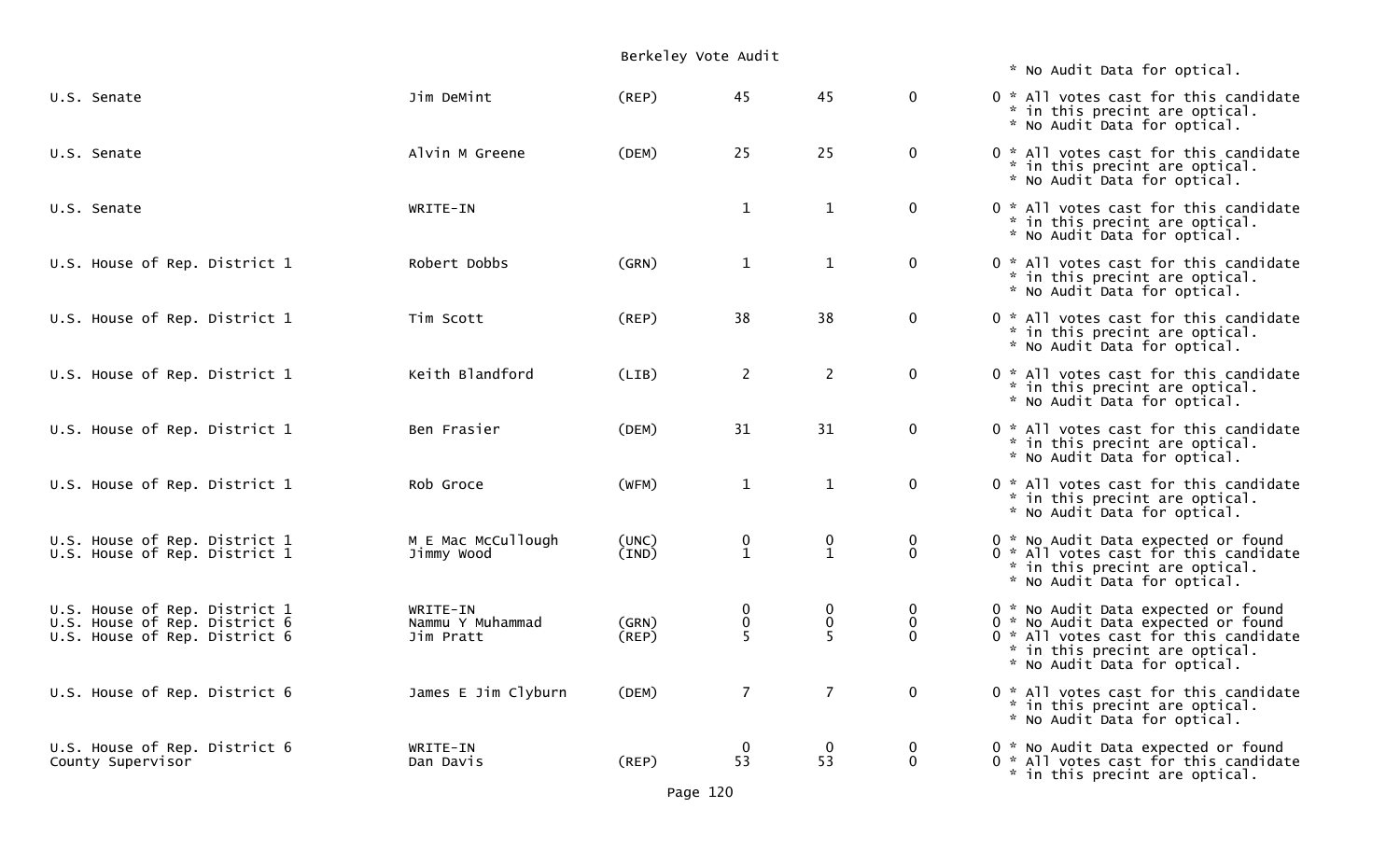|                                                         |                              | Berkeley Vote Audit |                                        |                                             |                                      |                                                                                                                                                |
|---------------------------------------------------------|------------------------------|---------------------|----------------------------------------|---------------------------------------------|--------------------------------------|------------------------------------------------------------------------------------------------------------------------------------------------|
|                                                         |                              |                     |                                        |                                             |                                      | * No Audit Data for optical.                                                                                                                   |
| County Supervisor                                       | WRITE-IN                     |                     | $\mathbf{1}$                           | $\mathbf{1}$                                | $\mathbf 0$                          | 0 * All votes cast for this candidate<br>* in this precint are optical.<br>* No Audit Data for optical.                                        |
| Sheriff                                                 | Wayne Dewitt                 | (REP)               | 55                                     | 55                                          | $\mathbf 0$                          | 0 * All votes cast for this candidate<br>* in this precint are optical.<br>* No Audit Data for optical.                                        |
| Sheriff<br>Probate Judge                                | WRITE-IN<br>Keith Kornahrens | (REP)               | $\mathbf 0$<br>54                      | $\mathbf 0$<br>54                           | $\bf{0}$<br>$\mathbf 0$              | 0 * No Audit Data expected or found<br>0 * All votes cast for this candidate<br>* in this precint are optical.<br>* No Audit Data for optical. |
| Probate Judge<br>Clerk of Court                         | WRITE-IN<br>Mary P Brown     | (REP)               | $\begin{array}{c} 0 \\ 55 \end{array}$ | $\begin{smallmatrix}0\\55\end{smallmatrix}$ | $\pmb{0}$<br>$\mathbf 0$             | 0 * No Audit Data expected or found<br>0 * All votes cast for this candidate<br>* in this precint are optical.<br>* No Audit Data for optical. |
| Clerk of Court<br>Coroner                               | WRITE-IN<br>Bill Salisbury   | (REP)               | $\frac{0}{57}$                         | $\frac{0}{57}$                              | $\begin{matrix} 0 \\ 0 \end{matrix}$ | 0 * No Audit Data expected or found<br>0 * All votes cast for this candidate<br>* in this precint are optical.<br>* No Audit Data for optical. |
| Coroner<br>Register of Deeds                            | WRITE-IN<br>Cindy B Forte    | (REP)               | $\bf{0}$<br>$5\overline{6}$            | $\mathbf 0$<br>56                           | $\bf{0}$<br>$\ddot{\mathbf{0}}$      | 0 * No Audit Data expected or found<br>0 * All votes cast for this candidate<br>* in this precint are optical.<br>* No Audit Data for optical. |
| Register of Deeds<br>Soil and Water District Commission | WRITE-IN<br>Troy Diel        |                     | $\mathbf 0$<br>26                      | $\mathbf 0$<br>26                           | $\mathbf 0$<br>$\mathbf{0}$          | 0 * No Audit Data expected or found<br>0 * All votes cast for this candidate<br>* in this precint are optical.<br>* No Audit Data for optical. |
| Soil and Water District Commission                      | Diane Edwins                 |                     | 36                                     | 36                                          | $\mathbf 0$                          | 0 * All votes cast for this candidate<br>* in this precint are optical.<br>* No Audit Data for optical.                                        |
| Soil and Water District Commission<br>Amendment 1       | WRITE-IN<br>Yes.             |                     | $\mathbf 0$<br>71                      | $\mathbf 0$<br>71                           | $\bf{0}$<br>$\mathbf 0$              | 0 * No Audit Data expected or found<br>0 * All votes cast for this candidate<br>* in this precint are optical.<br>* No Audit Data for optical. |
| Amendment 1                                             | <b>NO</b>                    |                     | $\overline{7}$                         | $\overline{7}$                              | $\mathbf 0$                          | 0 * All votes cast for this candidate<br>* in this precint are optical.<br>* No Audit Data for optical.                                        |
| Amendment 2                                             | <b>Yes</b>                   |                     | 64                                     | 64                                          | $\mathbf 0$                          | 0 * All votes cast for this candidate<br>* in this precint are optical.<br>* No Audit Data for optical.                                        |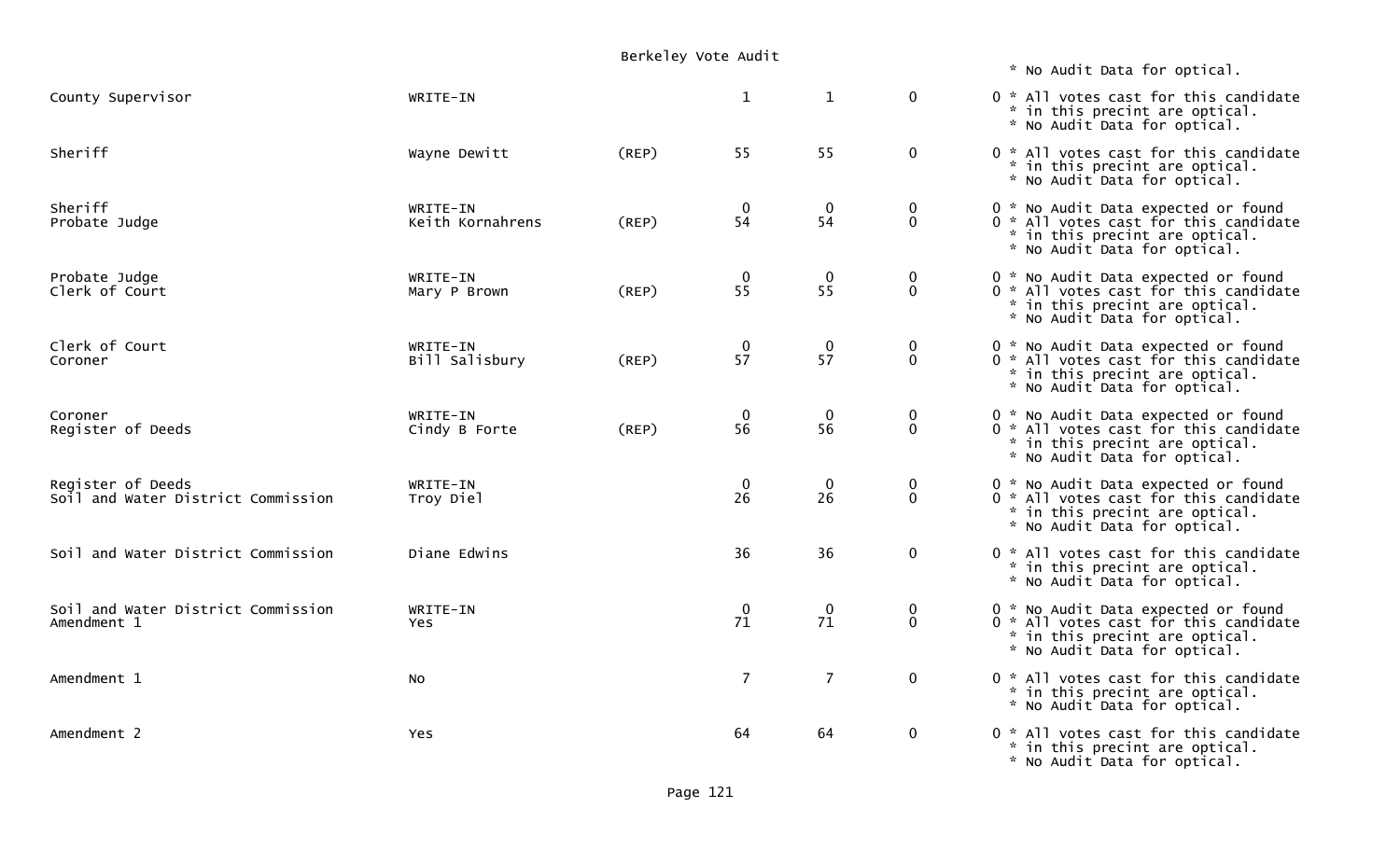|                       |                            | Berkeley Vote Audit |                |                                               |                                                                                                                                                |
|-----------------------|----------------------------|---------------------|----------------|-----------------------------------------------|------------------------------------------------------------------------------------------------------------------------------------------------|
| Amendment 2           | No                         | 12                  | 12             | $\bf{0}$                                      | 0 * All votes cast for this candidate<br>* in this precint are optical.<br>* No Audit Data for optical.                                        |
| Amendment 3           | Yes                        | 53                  | 53             | $\mathbf 0$                                   | 0 * All votes cast for this candidate<br>* in this precint are optical.<br>* No Audit Data for optical.                                        |
| Amendment 3           | No                         | 22                  | 22             | $\mathbf 0$                                   | 0 * All votes cast for this candidate<br>* in this precint are optical.<br>* No Audit Data for optical.                                        |
| Amendment 4           | Yes                        | 52                  | 52             | $\mathbf 0$                                   | 0 * All votes cast for this candidate<br>* in this precint are optical.<br>* No Audit Data for optical.                                        |
| Amendment 4           | No                         | 24                  | 24             | $\mathbf 0$                                   | 0 * All votes cast for this candidate<br>* in this precint are optical.<br>* No Audit Data for optical.                                        |
| Local Question        | Yes                        | 58                  | 58             | $\mathbf 0$                                   | 0 * All votes cast for this candidate<br>* in this precint are optical.<br>* No Audit Data for optical.                                        |
| Local Question        | <b>NO</b>                  | 20                  | 20             | $\mathbf 0$                                   | 0 * All votes cast for this candidate<br>* in this precint are optical.<br>* No Audit Data for optical.                                        |
| Mayor                 | Tim Baker                  | 3                   | $\mathbf{3}$   | $\mathbf 0$                                   | 0 * All votes cast for this candidate<br>* in this precint are optical.<br>* No Audit Data for optical.                                        |
| Mayor                 | Levy Berry                 | $\mathbf{1}$        | $\mathbf{1}$   | $\mathbf 0$                                   | 0 * All votes cast for this candidate<br>* in this precint are optical.<br>* No Audit Data for optical.                                        |
| Mayor                 | Minnie Blackwell           | 10                  | 10             | $\bf{0}$                                      | 0 * All votes cast for this candidate<br>* in this precint are optical.<br>* No Audit Data for optical.                                        |
| Mayor<br>City Council | WRITE-IN<br>Tammi Blackmon | $\frac{0}{7}$       | $\frac{0}{7}$  | $\begin{smallmatrix} 0 \ 0 \end{smallmatrix}$ | 0 * No Audit Data expected or found<br>0 * All votes cast for this candidate<br>* in this precint are optical.<br>* No Audit Data for optical. |
| City Council          | Leroy Calhoun              | $\mathbf{2}$        | $\overline{2}$ | $\mathbf 0$                                   | 0 * All votes cast for this candidate<br>* in this precint are optical.<br>* No Audit Data for optical.                                        |
| City Council          | C. Kevin Cox               | $\overline{7}$      | $\overline{7}$ | $\mathbf 0$                                   | 0 * All votes cast for this candidate<br>* in this precint are optical.<br>* No Audit Data for optical.                                        |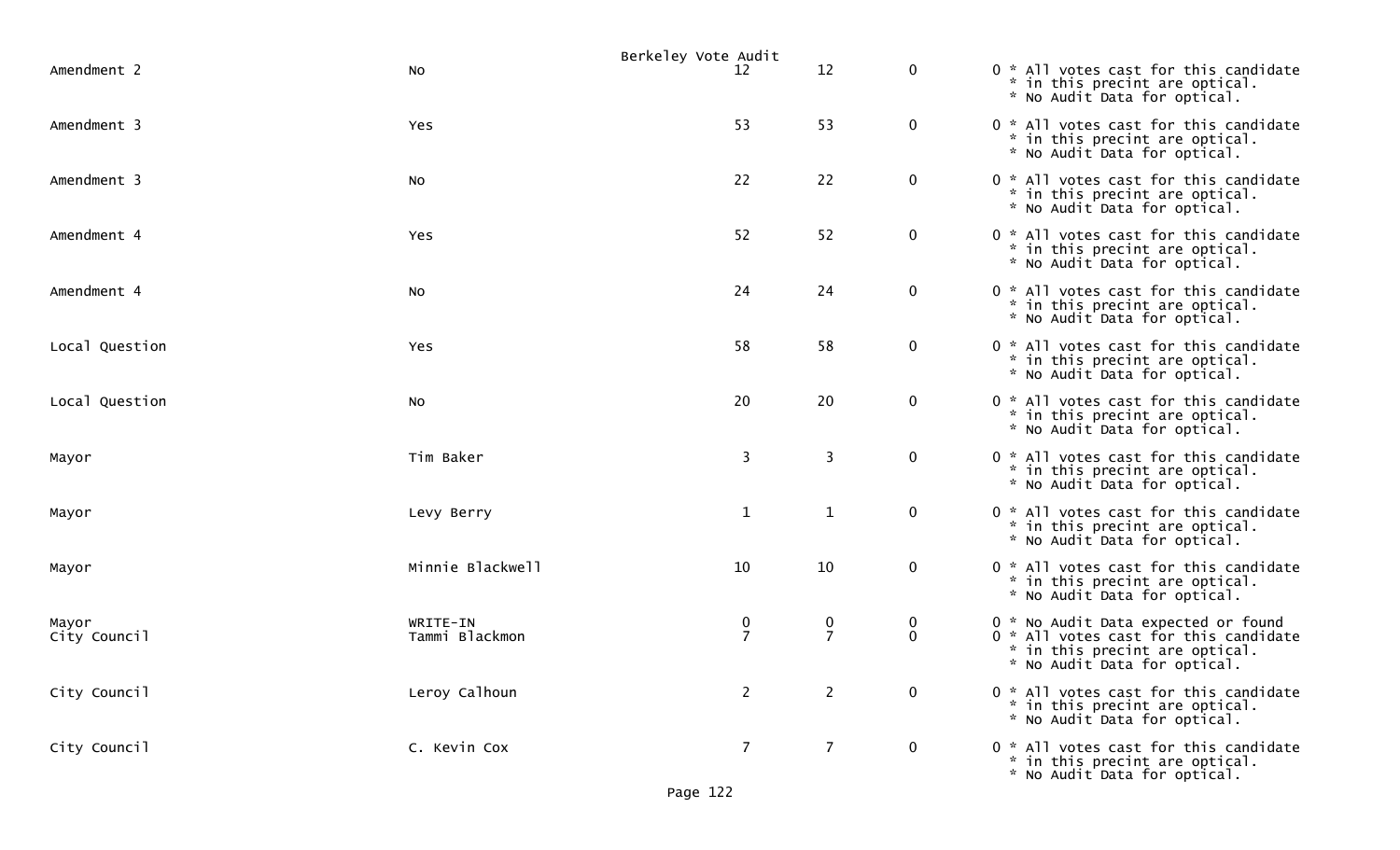## Berkeley Vote Audit

| City Council<br>City Council      | James V Lecque<br>Dan Owens |              | 0 * No Audit Data expected or found<br>0 * All votes cast for this candidate<br>* in this precint are optical.<br>* No Audit Data for optical. |
|-----------------------------------|-----------------------------|--------------|------------------------------------------------------------------------------------------------------------------------------------------------|
| City Council                      | Michael Sally               |              | 0 * All votes cast for this candidate<br>* in this precint are optical.<br>* No Audit Data for optical.                                        |
| City Council                      | WRITE-IN                    | $\mathbf{0}$ | 0 * No Audit Data expected or found                                                                                                            |
| There was no unmatched audit data |                             |              |                                                                                                                                                |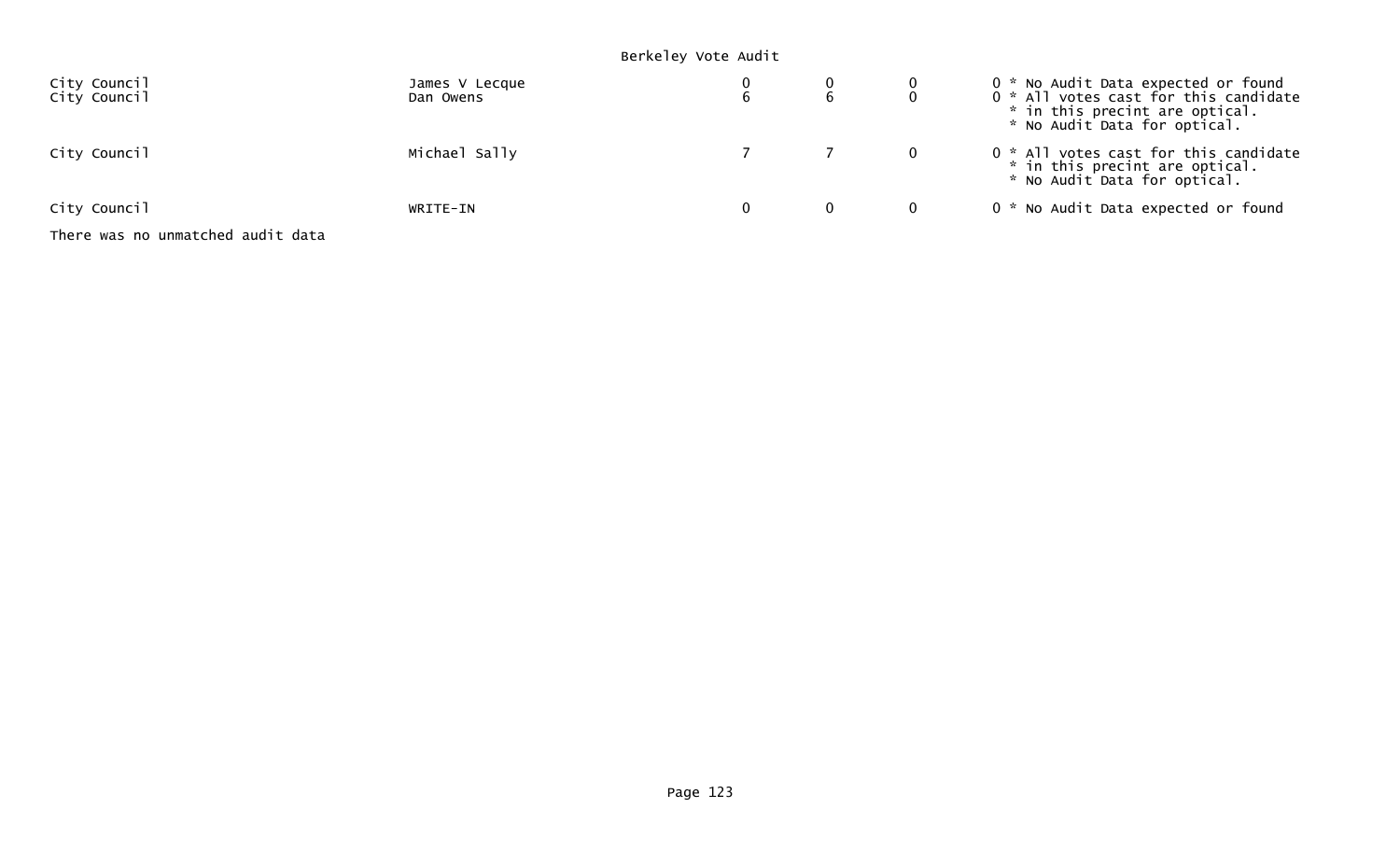PEBUsed

## Berkeley PEB Use Report

| Precinct                                                                                                                                                                                                                                                                                                                                                                                                                                                                                                                                                                   | PEBs Used                                                                                                                                                                                                                                                                                                                                                                                | Comments                                    |
|----------------------------------------------------------------------------------------------------------------------------------------------------------------------------------------------------------------------------------------------------------------------------------------------------------------------------------------------------------------------------------------------------------------------------------------------------------------------------------------------------------------------------------------------------------------------------|------------------------------------------------------------------------------------------------------------------------------------------------------------------------------------------------------------------------------------------------------------------------------------------------------------------------------------------------------------------------------------------|---------------------------------------------|
| Al vi n<br>Bethera<br>Bonneau<br>Bonneau Beach<br>Boulder Bluff 1<br>Cai nhoy<br>Carnes Cross Rd 1<br>Carnes Cross Rd 2<br>Cordesville<br>Cross<br>Daniel Island 1<br>Daniel Island 2<br>Devon Forest 1<br>Devon Forest 2<br>Eadytown<br>Foster Creek<br>Goose Creek 1<br>Goose Creek 2<br>Hanahan 1<br>Hanahan 2<br>Hanahan 3<br>Hanahan 4<br>Hilton Cross Rd<br>Huger<br>Jamestown<br>Lebanon<br>Macedoni a<br>McBeth<br>Moncks Corner 1<br>Moncks Corner 2<br>Moncks Corner 3<br>Moncks Corner 4<br>Pimlico<br>Pi nopol i s<br>Russellville<br>Sangaree 1<br>Sangaree 2 | 145875<br>144853<br>159492<br>151409<br>135184<br>137152<br>155163<br>151248<br>144759<br>118939<br>144688<br>155711<br>122992<br>133796<br>147256<br>115009<br>159534<br>159508<br>122995<br>145063<br>125515<br>144748<br>137737<br>141727<br>124675<br>144380<br>151774<br>144987<br>152010<br>135462<br>137498<br>154678<br>147585<br>155475<br>159359<br>134510<br>139111<br>145086 | WARNING: 2 PEBs used to open/close machines |
| Sangaree 3<br>Shulerville                                                                                                                                                                                                                                                                                                                                                                                                                                                                                                                                                  | 142580<br>151849                                                                                                                                                                                                                                                                                                                                                                         |                                             |
| St Stephen 1<br>St Stephen 2<br>Stratford 1                                                                                                                                                                                                                                                                                                                                                                                                                                                                                                                                | 159366<br>123123<br>146795                                                                                                                                                                                                                                                                                                                                                               |                                             |
| Stratford 2<br>Stratford 3<br>Stratford 4                                                                                                                                                                                                                                                                                                                                                                                                                                                                                                                                  | 151048<br>147853<br>229791                                                                                                                                                                                                                                                                                                                                                               |                                             |
| Wassamassaw 1<br>Wassamassaw 2<br>Westview 1                                                                                                                                                                                                                                                                                                                                                                                                                                                                                                                               | 229798<br>147839<br>100136                                                                                                                                                                                                                                                                                                                                                               |                                             |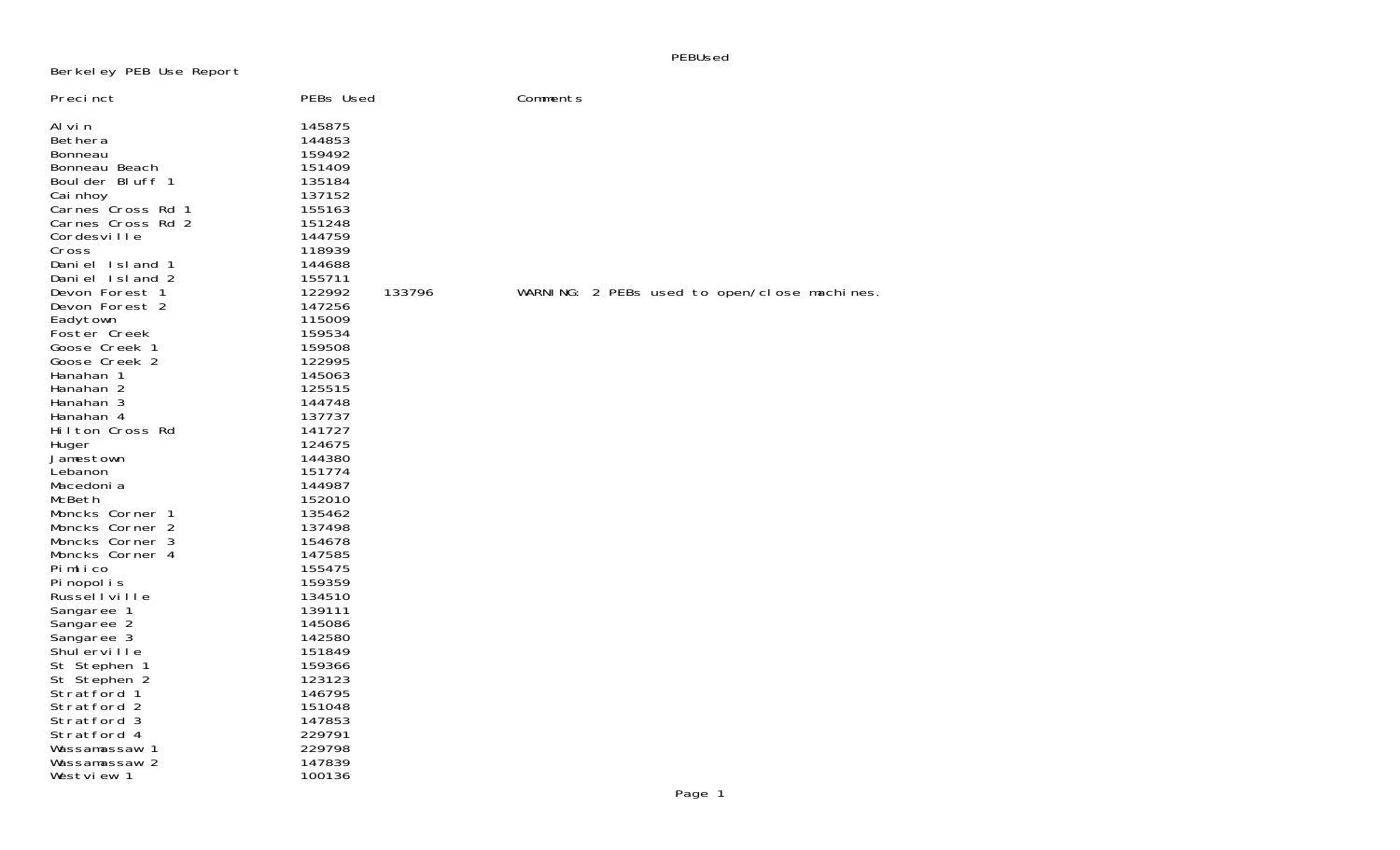| Westview 2    | 147833 |
|---------------|--------|
| Westview 3    | 144729 |
| Beverly Hills | 154987 |
| Howe Hall 1   | 146576 |
| Howe Hall 2   | 137439 |
| Liberty Hall  | 229807 |
| Medway        | 149252 |
| Whitesville 1 | 144929 |
| Whitesville 2 | 146657 |
| Absentee      | 147356 |
| Absentee 2    | 147356 |
| Failsafe      | 147356 |
| Failsafe 2    | 147356 |

PEBUsed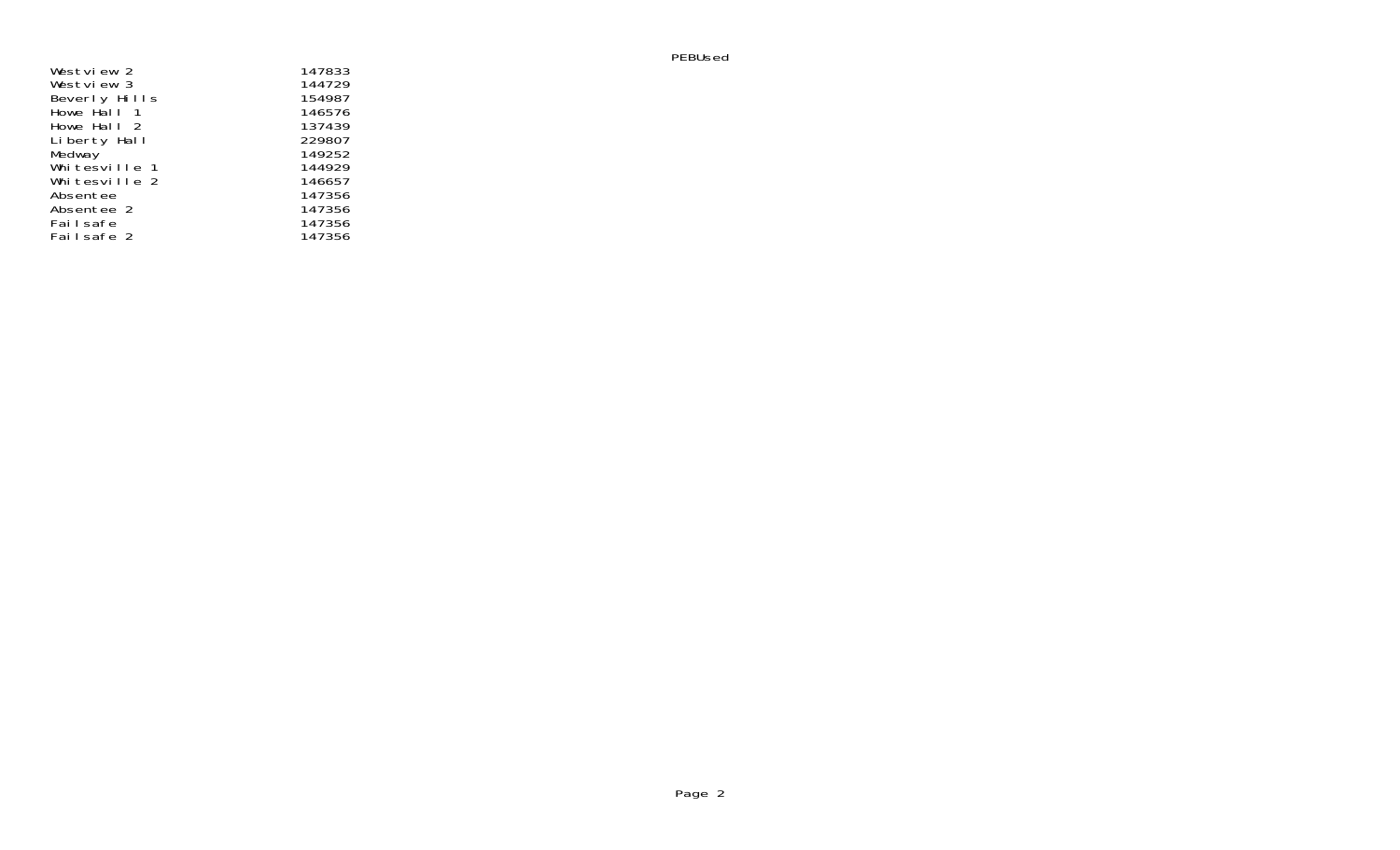|                                  |                                              |                  |                                            | PEBExceptionsReport     |                                                                     |
|----------------------------------|----------------------------------------------|------------------|--------------------------------------------|-------------------------|---------------------------------------------------------------------|
|                                  | Berkeley PEB Exceptions Report               |                  |                                            |                         |                                                                     |
| Op PEB<br>i Vo $#$               | Open Time                                    | CI PEB           | Close Time                                 | Exception Type          | Precinct - Ballots Cast                                             |
| 5108244 147356                   | 10/05/2010 10: 33: 07                        | 147356           | 11/02/2010 19:03:26                        | >>Open Date<<           | Absentee - 309<br>Absentee 2 - 8<br>Failsafe - 10<br>Failsafe 2 - 1 |
| 5108244 147356                   | 10/05/2010 10: 33: 07                        | 147356           | 11/02/2010 19:03:26                        | Open Time               | Absentee - 309<br>Absentee 2 - 8<br>Failsafe - 10<br>Failsafe 2 - 1 |
| 5118302 155259                   | 10/13/2010 10: 19: 17                        | 155259           | 11/03/2010 12:03:47                        | >>Open Date<<           | >>>No Ballots<<<                                                    |
| 5118302 155259                   | 10/13/2010 10: 19: 17                        | 155259           | 11/03/2010 12:03:47                        | >>Close Date<<          | >>>No Ballots<<<                                                    |
| 5118302 155259                   | 10/13/2010 10: 19: 17                        | 155259           | 11/03/2010 12:03:47                        | Open Time               | >>>No Ballots<<<                                                    |
| 5118302 155259<br>5118885 134510 | 10/13/2010 10: 19: 17<br>11/02/2010 07:15:42 | 155259<br>134510 | 11/03/2010 12:03:47<br>11/02/2010 19:01:58 | Close Time<br>Open Time | >>>No Ballots<<<<br>Russellville - 218                              |
| 5120360 159366                   | 11/02/2010 11: 33: 39                        | 159366           | 11/02/2010 19: 36: 25                      | Open Time               | St Stephen 1 - 121                                                  |
| 5123229 147356                   | 09/30/2010 14:01:48                          | 147356           | 11/02/2010 19:04:24                        | >>Open Date<<           | Absentee - 402                                                      |
|                                  |                                              |                  |                                            |                         | Absentee 2 - 10                                                     |
|                                  |                                              |                  |                                            |                         | Failsafe - 9                                                        |
|                                  |                                              |                  |                                            |                         | Failsafe 2 - 2                                                      |
|                                  | 5123229 147356 09/30/2010 14:01:48           | 147356           | 11/02/2010 19:04:24                        | Open Time               | Absentee - 402                                                      |
|                                  |                                              |                  |                                            |                         | Absentee 2 - 10<br>Failsafe - 9                                     |
|                                  |                                              |                  |                                            |                         | Failsafe 2 - 2                                                      |
| 5124486 144987                   | 11/02/2010 07:00:10                          | 144987           | 11/02/2010 19:46:49                        | Open Time               | Macedoni a - 173                                                    |
| 5125806 133796                   | 11/02/2010 07:30:35                          | 122992           | 11/02/2010 07:56:52                        | $>>0/C$ PEBs<<<         | Devon Forest 1 - 2                                                  |
| 5125806 133796                   | 11/02/2010 07:30:35                          | 122992           | 11/02/2010 07:56:52                        | Open Time               | Devon Forest 1 - 2                                                  |
| 5125806 133796                   | 11/02/2010 07:30:35                          | 122992           | 11/02/2010 07:56:52                        | Close Time              | Devon Forest 1 - 2                                                  |
| 5126037 147356                   | 09/30/2010 13:57:21                          | 147356           | 11/02/2010 19: 11: 17                      | >>Open Date<<           | Absentee - 484                                                      |
|                                  |                                              |                  |                                            |                         | Absentee 2 - 7<br>Failsafe - 12                                     |
|                                  |                                              |                  |                                            |                         | Failsafe 2 - 2                                                      |
|                                  | 5126037 147356 09/30/2010 13:57:21           | 147356           | 11/02/2010 19: 11: 17                      | Open Time               | Absentee - 484                                                      |
|                                  |                                              |                  |                                            |                         | Absentee 2 - 7                                                      |
|                                  |                                              |                  |                                            |                         | Failsafe - 12                                                       |
|                                  |                                              |                  |                                            |                         | Failsafe 2 - 2                                                      |
|                                  | 5126132 147356 09/30/2010 13:54:46           | 147356           | 11/02/2010 19: 17: 38                      | >>Open Date<<           | Absentee - 509<br>Absentee 2 - 12                                   |
|                                  |                                              |                  |                                            |                         | Failsafe - 15                                                       |
|                                  |                                              |                  |                                            |                         | Failsafe 2 - 1                                                      |
|                                  | 5126132 147356 09/30/2010 13:54:46           | 147356           | 11/02/2010 19: 17: 38                      | Open Time               | Absentee - 509                                                      |
|                                  |                                              |                  |                                            |                         | Absentee 2 - 12                                                     |
|                                  |                                              |                  |                                            |                         | Failsafe - 15                                                       |
| 5126370 147585                   | 11/02/2010 14:20:06                          | 147585           | 11/02/2010 19: 11: 49                      | Open Time               | Failsafe 2 - 1<br>Moncks Corner 4 - 76                              |
| 5127032 229798                   | 11/02/2010 10: 34: 59                        | 229798           | 11/02/2010 19:03:55                        | Open Time               | Wassamassaw 1 - 97                                                  |
| 5127162 144688                   | 11/02/2010 07:01:19                          | 144688           | 11/02/2010 19: 22: 48                      | Open Time               | Daniel Island 1 - 138                                               |
| 5127517 135462                   | 11/02/2010 07: 12: 32                        | 135462           | 11/02/2010 19: 39: 54                      | Open Time               | Moncks Corner 1 - 155                                               |
| 5128392 229791                   | 11/02/2010 13:45:57                          | 229791           | 11/02/2010 19:06:37                        | Open Time               | Stratford 4 - 57                                                    |
| 5128486 135462                   | 11/02/2010 07:08:58                          | 135462           | 11/02/2010 19: 26: 53                      | Open Time               | Moncks Corner 1 - 164                                               |
|                                  |                                              |                  |                                            |                         |                                                                     |

Page 1